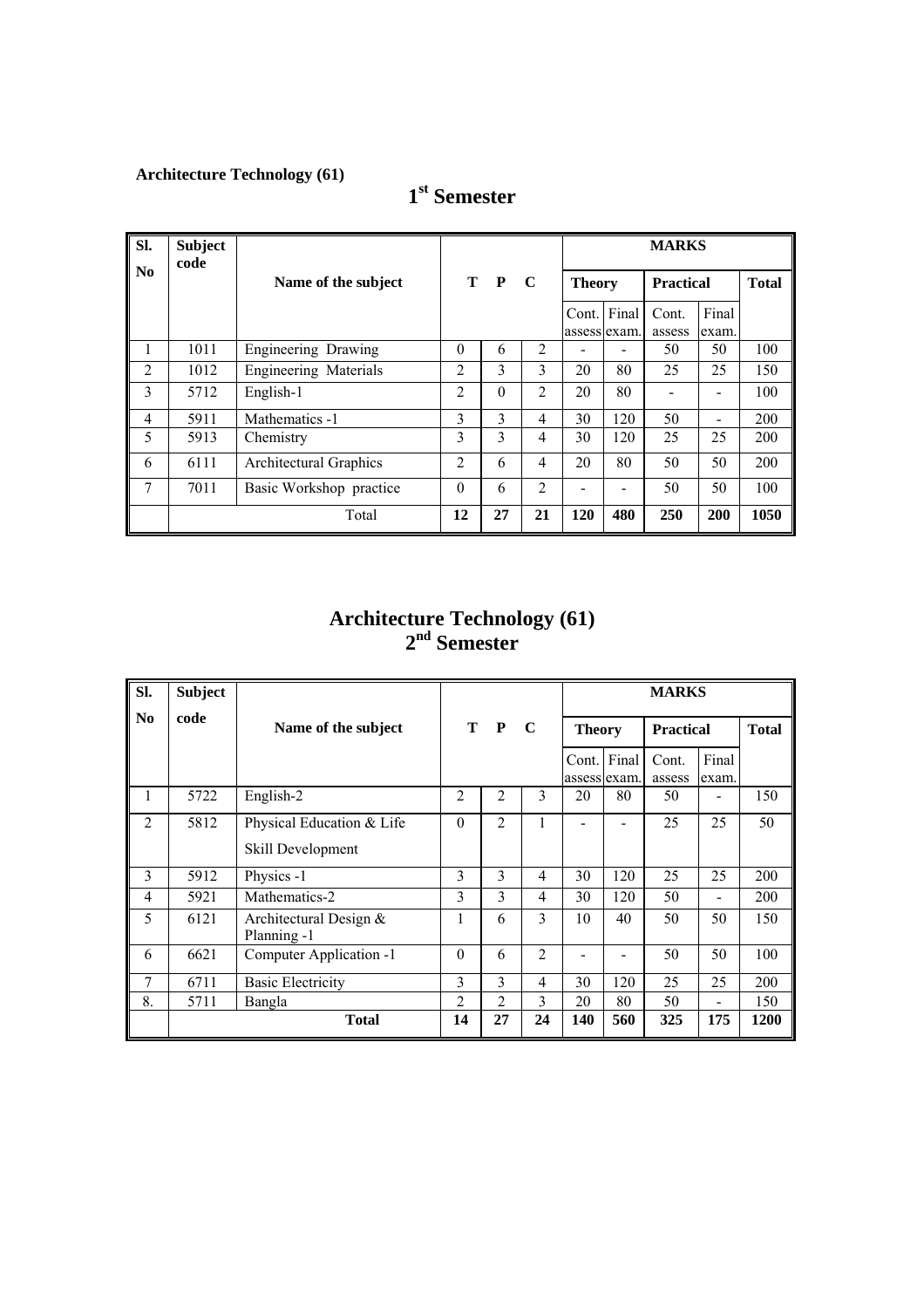3<sup>rd</sup> Semester

| SI.            | <b>Subject</b> | Name of the subject                  | T              | P        | $\mathbf C$    |                       | <b>MARKS</b>                                      |                 |                |      |  |  |
|----------------|----------------|--------------------------------------|----------------|----------|----------------|-----------------------|---------------------------------------------------|-----------------|----------------|------|--|--|
| No             | code           |                                      |                |          |                |                       | <b>Total</b><br><b>Theory</b><br><b>Practical</b> |                 |                |      |  |  |
|                |                |                                      |                |          |                | Cont.<br>assess exam. | Final                                             | Cont.<br>assess | Final<br>exam. |      |  |  |
| 1              | 6131           | Architectural Design &<br>Planning-2 | 1              | 6        | 3              | 10                    | 40                                                | 50              | 50             | 150  |  |  |
| $\overline{2}$ | 6632           | Computer Application-2               | $\theta$       | 6        | $\overline{2}$ |                       |                                                   | 50              | 50             | 100  |  |  |
| 3              | 6432           | Surveying-1                          | $\overline{2}$ | 6        | $\overline{4}$ | 20                    | 80                                                | 50              | 50             | 200  |  |  |
| 4              | 6811           | <b>Basic Electronics</b>             | $\overline{2}$ | 3        | 3              | 20                    | 80                                                | 25              | 25             | 150  |  |  |
| 5              | 5931           | Mathematics -3                       | 3              | 3        | $\overline{4}$ | 30                    | 120                                               | 50              |                | 200  |  |  |
| 6              | 5922           | Physics-2                            | 3              | 3        | 4              | 30                    | 120                                               | 25              | 25             | 200  |  |  |
| $\overline{7}$ | 5811           | Social Science-1                     | $\overline{2}$ | $\theta$ | $\overline{2}$ | 20                    | 80                                                |                 |                | 100  |  |  |
|                |                | <b>Total</b>                         | 13             | 27       | 22             |                       |                                                   |                 |                | 1100 |  |  |

#### **Architecture Technology (61)**

| SI.            | <b>Subject</b> | Name of the subject                  | <sup>T</sup>   | $\mathbf{P}$ | $\mathbf C$    |              |               | <b>MARKS</b>     |                |              |
|----------------|----------------|--------------------------------------|----------------|--------------|----------------|--------------|---------------|------------------|----------------|--------------|
| No.            | code           |                                      |                |              |                |              | <b>Theory</b> | <b>Practical</b> |                | <b>Total</b> |
|                |                |                                      |                |              |                | assess exam. | Cont. Final   | Cont.<br>assess  | Final<br>exam. |              |
| 1              | 6141           | Architectural Design &<br>Planning-3 | 1              | 6            | 3              | 10           | 40            | 50               | 50             | 150          |
| $\overline{2}$ | 6142           | Computer Aided drafting              | $\Omega$       | 6            | $\overline{2}$ |              |               | 50               | 50             | 100          |
| 3              | 6143           | <b>Basic Design</b>                  | 1              | 6            | 3              | 10           | 40            | 50               | 50             | 150          |
| $\overline{4}$ | 6442           | Estimating & Costing-1               | 3              | 3            | 4              | 30           | 120           | 25               | 25             | 200          |
|                | 6441           | Geo Technical Engineering            | $\overline{2}$ | 3            | 3              | 20           | 80            | 25               | 25             | 150          |
| 5              | 6444           | <b>Construction Process-1</b>        | 3              | 3            | 4              | 30           | 120           | 25               | 25             | 200          |
| 6              | 5821           | Social Science -II                   | $\overline{2}$ | $\theta$     | $\overline{2}$ | 20           | 80            |                  |                | 100          |
| 7              | 5841           | Business organization $\&$           | $\overline{2}$ | $\Omega$     | $\overline{2}$ | 20           | 80            |                  |                | 100          |
|                |                | Communication                        |                |              |                |              |               |                  |                |              |
|                |                | <b>Total</b>                         | 14             | 27           | 23             |              |               |                  |                | 1150         |
|                |                |                                      |                |              |                |              |               |                  |                |              |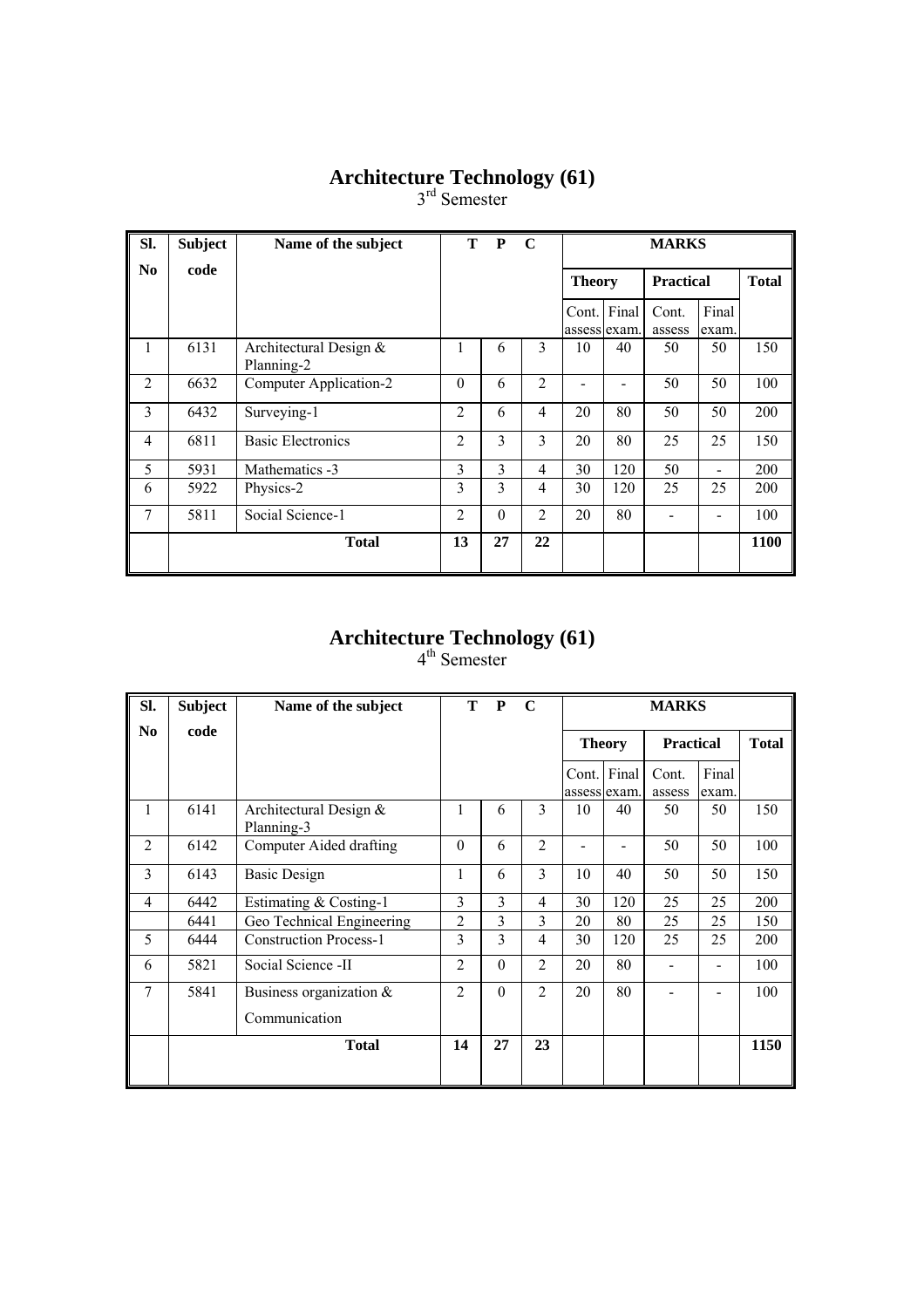5<sup>th</sup> Semester

| Sl.            | <b>Subject</b> | Name of the subject                  | T              | P        | $\mathbf C$    | <b>MARKS</b>                 |               |                  |                |              |  |
|----------------|----------------|--------------------------------------|----------------|----------|----------------|------------------------------|---------------|------------------|----------------|--------------|--|
| No             | code           |                                      |                |          |                |                              | <b>Theory</b> | <b>Practical</b> |                | <b>Total</b> |  |
|                |                |                                      |                |          |                | Cont. Final<br>assess exam.  |               | Cont.<br>assess  | Final<br>exam. |              |  |
| 1              | 6151           | Architectural Design &<br>Planning-4 | 1              | 6        | 3              | 10                           | 40            | 50               | 50             | 100          |  |
| $\overline{2}$ | 6152           | Working Drawing -1                   | $\theta$       | 3        | 1              | $\qquad \qquad \blacksquare$ |               | 25               | 25             | 50           |  |
| 3              | 6153           | History of Architecture-1            | 2              | $\theta$ | 2              | 20                           | 80            |                  |                | 100          |  |
| $\overline{4}$ | 6443           | Surveying-2                          | $\overline{2}$ | 6        | $\overline{4}$ | 20                           | 80            | 50               | 50             | 200          |  |
| 5              | 6433           | <b>Structural Mechanics</b>          | 3              | 3        | $\overline{4}$ | 30                           | 120           | 25               | 25             | 200          |  |
| 6              | 6455           | <b>Construction Process-2</b>        | 3              | 3        | 4              | 30                           | 120           | 25               | 25             | 200          |  |
| $\overline{7}$ | 6453           | Environmental Engineering-1          | $\overline{2}$ | 3        | 3              | 20                           | 80            | 25               | 25             | 150          |  |
| 8.             | 5851           | Book Keeping & Accounting            | 2              | $\theta$ | $\overline{2}$ | 20                           | 80            |                  |                | 100          |  |
|                |                | Total                                | 15             | 24       | 23             | 140                          | 600           | 200              | 200            | 1150         |  |

#### **Architecture Technology (61)**

6<sup>th</sup> Semester

| SI.            | <b>Subject</b> | Name of the subject                    | T –            | $\mathbf{P}$ | $\mathbf C$    |                       |               | <b>MARKS</b>     |                |              |
|----------------|----------------|----------------------------------------|----------------|--------------|----------------|-----------------------|---------------|------------------|----------------|--------------|
| N <sub>0</sub> | code           |                                        |                |              |                |                       | <b>Theory</b> | <b>Practical</b> |                | <b>Total</b> |
|                |                |                                        |                |              |                | Cont.<br>assess exam. | Final         | Cont.<br>assess  | Final<br>exam. |              |
| 1              | 6161           | Architectural Design $&$<br>Planning-5 |                | 6            | 3              | 10                    | 40            | 50               | 50             | 150          |
| $\overline{2}$ | 6162           | History of Architecture-2              | 3              | $\theta$     | 3              | 30                    | 120           | $00\,$           | -              | 150          |
| 3              | 6163           | Digital visualization                  | $\theta$       | 6            | $\overline{2}$ |                       |               | 50               | 50             | 100          |
| $\overline{4}$ | 6164           | Professional practice                  | $\overline{2}$ | $\theta$     | $\overline{2}$ | 20                    | 80            | $\blacksquare$   | $\blacksquare$ | 100          |
| 5              | 6454           | Theory of structure                    | 3              | 3            | 4              | 30                    | 120           | 25               | 25             | 200          |
| 6              | 6165           | Landscape Design                       | 1              | 3            | $\mathfrak{D}$ | 10                    | 40            | 25               | 25             | 100          |
| 7              | 6166           | Model Making                           | $\theta$       | 6            | $\overline{2}$ |                       |               | 50               | 50             | 100          |
| 8              | 5840           | <b>Environmental Management</b>        | $\overline{c}$ | $\Omega$     | $\overline{2}$ | 20                    | 80            | 00               | -              | 100          |
| 9              | 5852           | Industrial management                  | $\overline{2}$ | $\theta$     | $\overline{2}$ | 20                    | 80            |                  |                | 100          |
|                | Total          |                                        | 14             | 24           | 22             | 140                   | 560           | 200              | 200            | 1100         |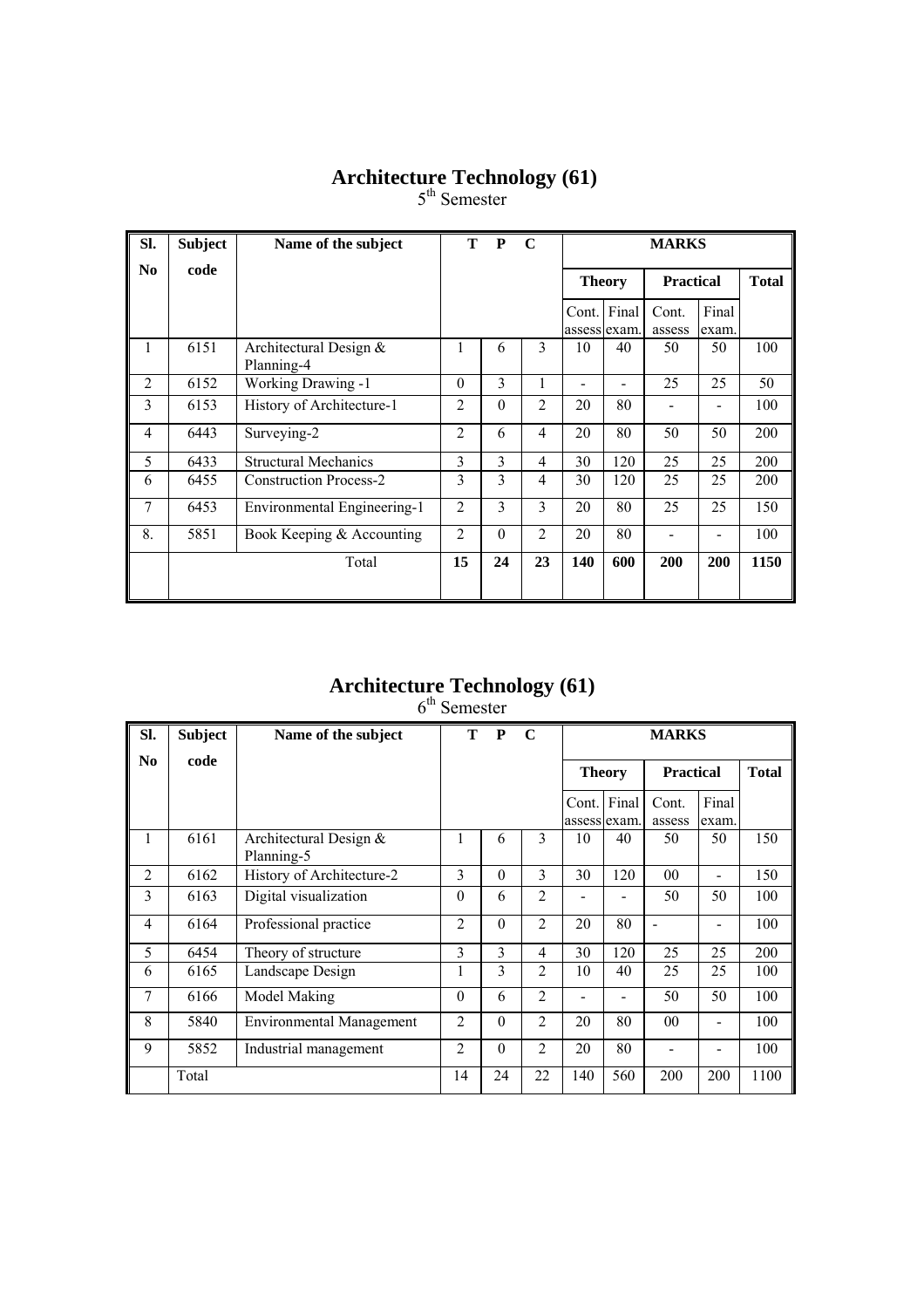7<sup>th</sup> Semester

| SI.            | <b>Subject</b> | Name of the subject        | т              | P        | $\mathbf C$    |                 | <b>MARKS</b>                      |                 |                |      |  |  |
|----------------|----------------|----------------------------|----------------|----------|----------------|-----------------|-----------------------------------|-----------------|----------------|------|--|--|
| N <sub>0</sub> | code           |                            |                |          |                |                 | <b>Practical</b><br><b>Theory</b> |                 |                |      |  |  |
|                |                |                            |                |          |                | Cont.           | Final<br>assess lexam.            | Cont.<br>assess | Final<br>exam. |      |  |  |
| 1              | 6171           | Architectural project      | $\theta$       | 9        | 3              | 00 <sup>°</sup> | $00\,$                            | 75              | 75             | 150  |  |  |
| $\overline{2}$ | 6172           | Working drawing -2         |                | 6        | 3              | 10              | 40                                | 50              | 50             | 150  |  |  |
| 3              | 6173           | Interior Design            | 2              | 6        | $\overline{4}$ | 20              | 80                                | 50              | 50             | 200  |  |  |
| $\overline{4}$ | 6174           | Specification and Contract | $\overline{2}$ | $\theta$ | $\overline{2}$ | 20              | 80                                |                 |                | 100  |  |  |
| 5              | 6175           | Modern Architecture        | $\overline{2}$ | $\theta$ | $\overline{2}$ | 20              | 80                                |                 |                | 100  |  |  |
| 6              | 6176           | Urban Planning             | $\overline{c}$ | 3        | 3              | 20              | 80                                | 25              | 25             | 150  |  |  |
| 7              | 6463           | Design of Structure-1      | 3              | 3        | $\overline{4}$ | 30              | 120                               | 25              | 25             | 200  |  |  |
| 8              | 5853           | Entrepreneurship           | $\overline{2}$ | $\theta$ | $\overline{2}$ | 20              | 80                                |                 |                | 100  |  |  |
|                |                | <b>Total</b>               | 14             | 27       | 23             | 140             | 560                               | 225             | 225            | 1150 |  |  |

#### **Architecture Technology (61)**  8<sup>th</sup> Semester

| SI.            | Subject | Name of the subject        | T. | $\mathbf{P}$ | C            |               |                   | <b>MARKS</b>     |       |              |
|----------------|---------|----------------------------|----|--------------|--------------|---------------|-------------------|------------------|-------|--------------|
| N <sub>0</sub> | code    |                            |    |              |              | <b>Theory</b> |                   | <b>Practical</b> |       | <b>Total</b> |
|                |         |                            |    |              |              |               | Cont. Final Cont. |                  | Final |              |
|                |         |                            |    |              |              | assess exam.  |                   | assess           | exam. |              |
| 1.             | 6181    | <b>Industrial Training</b> | 0  | $\theta$     | <sub>b</sub> |               |                   | 150              | 150   | 300          |
|                |         | <b>Total</b>               |    |              | 6            |               |                   |                  |       | 300          |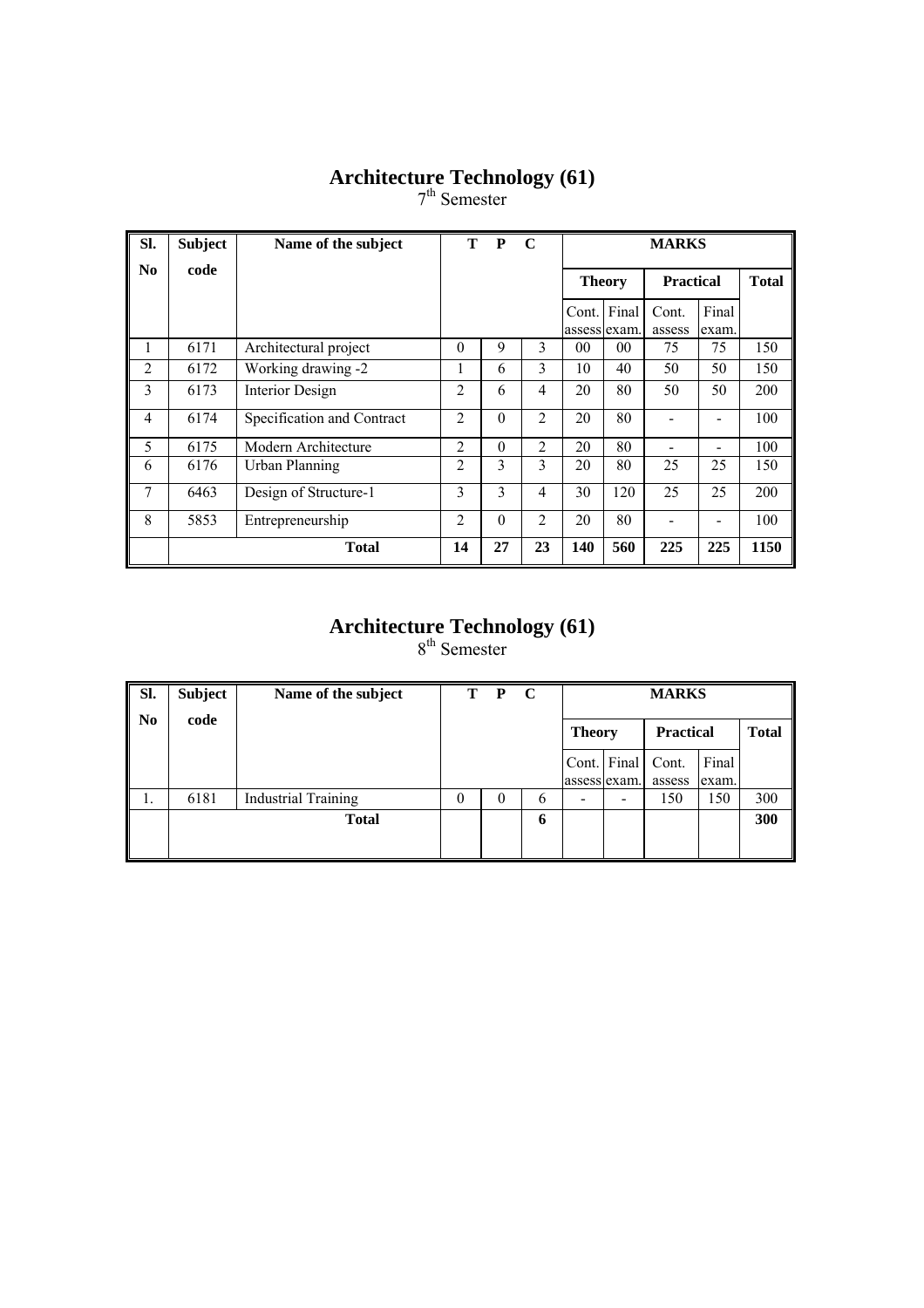#### *ARCHITECTURE & INTERIOR DESIGN TECHNOLOGY (87)*  **FRIST SEMESTER**

| SI.                    | <b>Subject</b> |                                                |          |     |             |               |             | <b>MARKS</b>     |                |              |
|------------------------|----------------|------------------------------------------------|----------|-----|-------------|---------------|-------------|------------------|----------------|--------------|
| $\mathbf{N}\mathbf{0}$ | code           | Name of the subject                            |          | T P | $\mathbf C$ | <b>Theory</b> |             | <b>Practical</b> |                | <b>Total</b> |
|                        |                |                                                |          |     |             | assess exam.  | Cont. Final | Cont.<br>assess  | Final<br>exam. |              |
| 1                      | 1011           | <b>Engineering Drawing</b>                     | $\Omega$ | 6   | 2           |               |             | 50               | 50             | 100          |
| $\overline{2}$         | 5712           | English-1                                      | 2        |     | 2           | 20            | 80          |                  |                | 100          |
| 3                      | 5812           | Physical Education & Life<br>Skill Development |          | 2   | 1           |               |             | 25               | 25             | 50           |
| 4                      | 5911           | Mathematics -1                                 | 3        | 3   | 4           | 30            | 120         | 25               | 25             | 200          |
| 5                      | 5913           | Chemistry                                      | 3        | 3   | 4           | 30            | 120         | 25               | 25             | 200          |
| 6                      | 7011           | Basic workshop practice                        | $\Omega$ | 6   | 2           |               |             | 50               | 50             | 100          |
| 7                      | 8711           | Graphics                                       | 3        | 3   | 4           | 30            | 120         | 25               | 25             | 200          |
|                        |                | <b>Total</b>                                   | 11       | 23  | 19          | 110           | 440         | 200              | 200            | 950          |

#### *ARCHITECTURE & INTERIOR DESIGN TECHNOLOGY (87)*  **SECOND SEMESTER**

| Sl.            | <b>Subject</b> |                              |                |              |                |               |       | <b>MARKS</b>     |                          |              |
|----------------|----------------|------------------------------|----------------|--------------|----------------|---------------|-------|------------------|--------------------------|--------------|
| No             | code           | Name of the subject          | Т              | $\mathbf{P}$ | $\mathbf C$    | <b>Theory</b> |       | <b>Practical</b> |                          | <b>Total</b> |
|                |                |                              |                |              |                | Cont.         | Final | Cont.            | Final                    |              |
|                |                |                              |                |              |                | assess exam.  |       | assess           | exam.                    |              |
| 1              | 1012           | <b>Engineering Materials</b> | $\overline{2}$ | 3            | 3              | 20            | 80    | 25               | 25                       | 150          |
| $\overline{2}$ | 5722           | English-2                    | 2              | 2            | 3              | 20            | 80    | 50               |                          | 150          |
| 3              | 5912           | Physics -1                   | 3              | 3            | 4              | 30            | 120   | 25               | 25                       | 200          |
| $\overline{4}$ | 5921           | Mathematics -2               | 3              | 3            | 4              | 30            | 120   | 50               | $\overline{\phantom{a}}$ | 200          |
| 5              | 6621           | Computer Application -1      | $\theta$       | 6            | $\overline{2}$ |               |       | 50               | 50                       | 100          |
| 6              | 6711           | <b>Basic Electricity</b>     | 3              | 3            | 4              | 30            | 120   | 25               | 25                       | 200          |
| 7              | 5711           | Bangla                       | $\overline{2}$ | 2            | 3              | 20            | 80    | 50               | 0 <sub>0</sub>           | 150          |
|                |                | <b>Total</b>                 | 15             | 22           | 23             | 150           | 600   | 275              | 125                      | 1150         |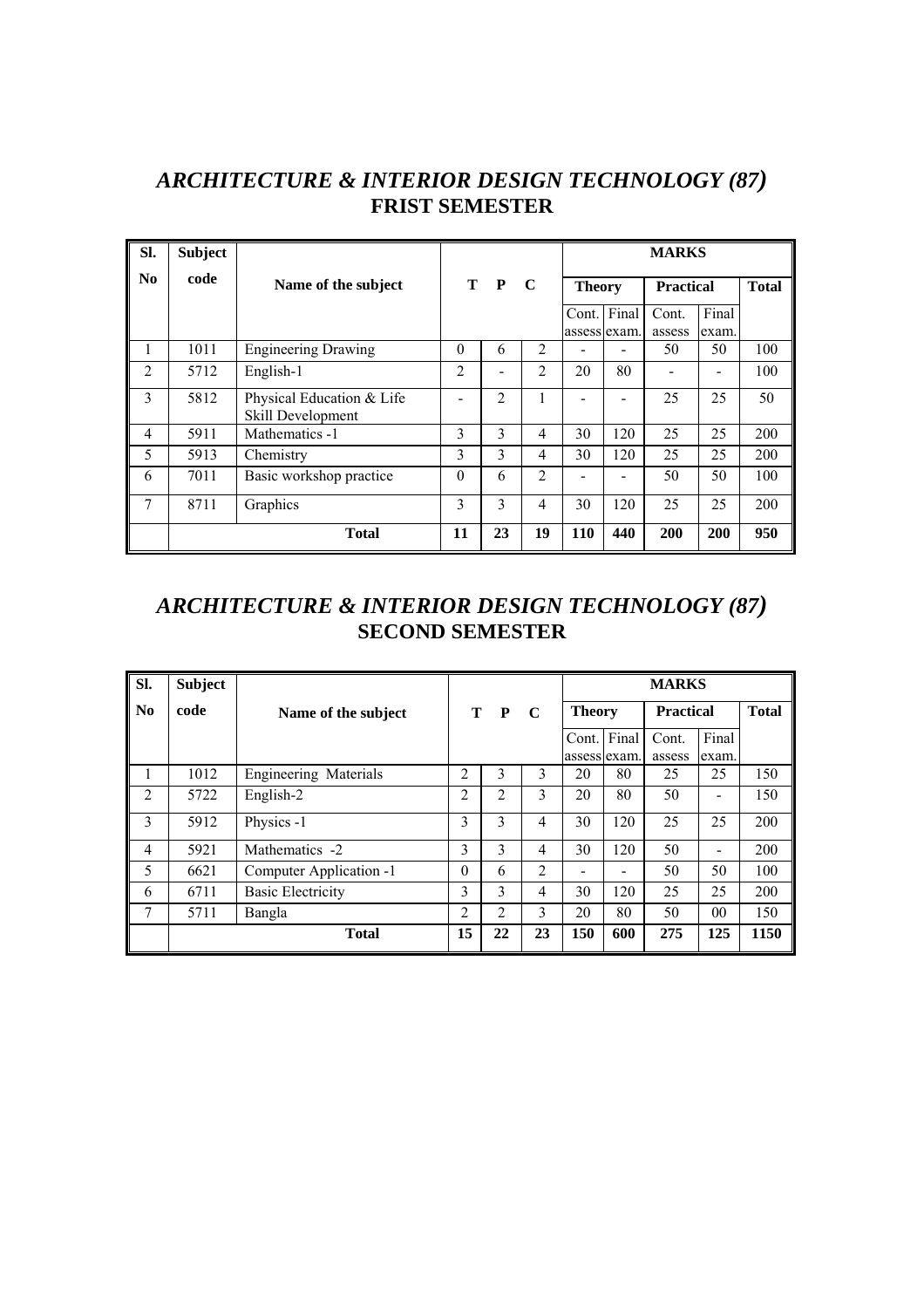| SI.            | <b>Subject</b> | Name of the subject                 | T<br>$\mathbf{P}$ | $\mathbf{C}$ |                | <b>MARKS</b>  |                             |                  |                |              |
|----------------|----------------|-------------------------------------|-------------------|--------------|----------------|---------------|-----------------------------|------------------|----------------|--------------|
| N <sub>0</sub> | code           |                                     |                   |              |                | <b>Theory</b> |                             | <b>Practical</b> |                | <b>Total</b> |
|                |                |                                     |                   |              |                |               | Cont. Final<br>assess exam. | Cont.<br>assess  | Final<br>exam. |              |
| 1              | 8731           | Architectural Design $&$<br>Drawing | 3                 | 6            | 5              | 30            | 120                         | 50               | 50             | 250          |
| $\overline{2}$ | 8732           | Building and Finish Materials       | $\overline{2}$    | $\Omega$     | 2              | 20            | 80                          |                  |                | 100          |
| 3              | 6632           | Computer Application-2              | $\Omega$          | 6            | 2              |               |                             | 50               | 50             | 100          |
| 4              | 6811           | <b>Basic Electronics</b>            | $\overline{2}$    | 3            | 3              | 20            | 80                          | 25               | 25             | 150          |
| 5              | 5931           | Mathmatics-III                      | 3                 | 3            | 4              | 30            | 120                         | 50               |                | 200          |
| 6              | 5922           | Physics -2                          | 3                 | 3            | 4              | 30            | 120                         | 25               | 25             | 200          |
| 7              | 5811           | Social Science-1                    | $\overline{2}$    | $\theta$     | $\overline{2}$ | 20            | 80                          |                  |                | 100          |
|                |                | <b>Total</b>                        | 15                | 21           | 22             | 150           | 600                         | 175              | 175            | 1100         |

#### *ARCHITECTURE & INTERIOR DESIGN TECHNOLOGY (87)*  THIRD SEMESTER

#### *ARCHITECTURE & INTERIOR DESIGN TECHNOLOGY (87)*  FORTH SEMESTER

| SI.            | <b>Subject</b> | Name of the subject                         | т              | P        | $\mathbf C$    |               |                             | <b>MARKS</b>    |                |      |
|----------------|----------------|---------------------------------------------|----------------|----------|----------------|---------------|-----------------------------|-----------------|----------------|------|
| N <sub>0</sub> | code           |                                             |                |          |                | <b>Theory</b> | <b>Total</b>                |                 |                |      |
|                |                |                                             |                |          |                |               | Cont. Final<br>assess exam. | Cont.<br>assess | Final<br>exam. |      |
| 1              | 8741           | Interior Design-1                           | 3              | 6        | 5              | 30            | 120                         | 50              | 50             | 250  |
| 2              | 8742           | <b>Computer Aided Drafting</b><br>(CAD)     | $\overline{2}$ | 3        | 3              | 20            | 80                          | 25              | 25             | 150  |
| 3              | 6442           | Estimating $& Costing -1$                   | 3              | 3        | 4              | 30            | 120                         | 25              | 25             | 200  |
| $\overline{4}$ | 6432           | Surveying -1                                | $\overline{2}$ | 6        | 4              | 20            | 80                          | 50              | 50             | 200  |
| 5              | 6444           | <b>Construction Process-1</b>               | 3              | 3        | 4              | 30            | 120                         | 25              | 25             | 200  |
| 6              | 5821           | Social Science-2                            | $\overline{2}$ | $\Omega$ | 2              | 20            | 80                          |                 |                | 100  |
| 7              | 5841           | Business organization $\&$<br>communication | $\overline{2}$ | $\Omega$ | $\overline{2}$ | 20            | 80                          |                 |                | 100  |
|                |                | <b>Total</b>                                | 17             | 21       | 24             | 170           | 680                         | 175             | 175            | 1200 |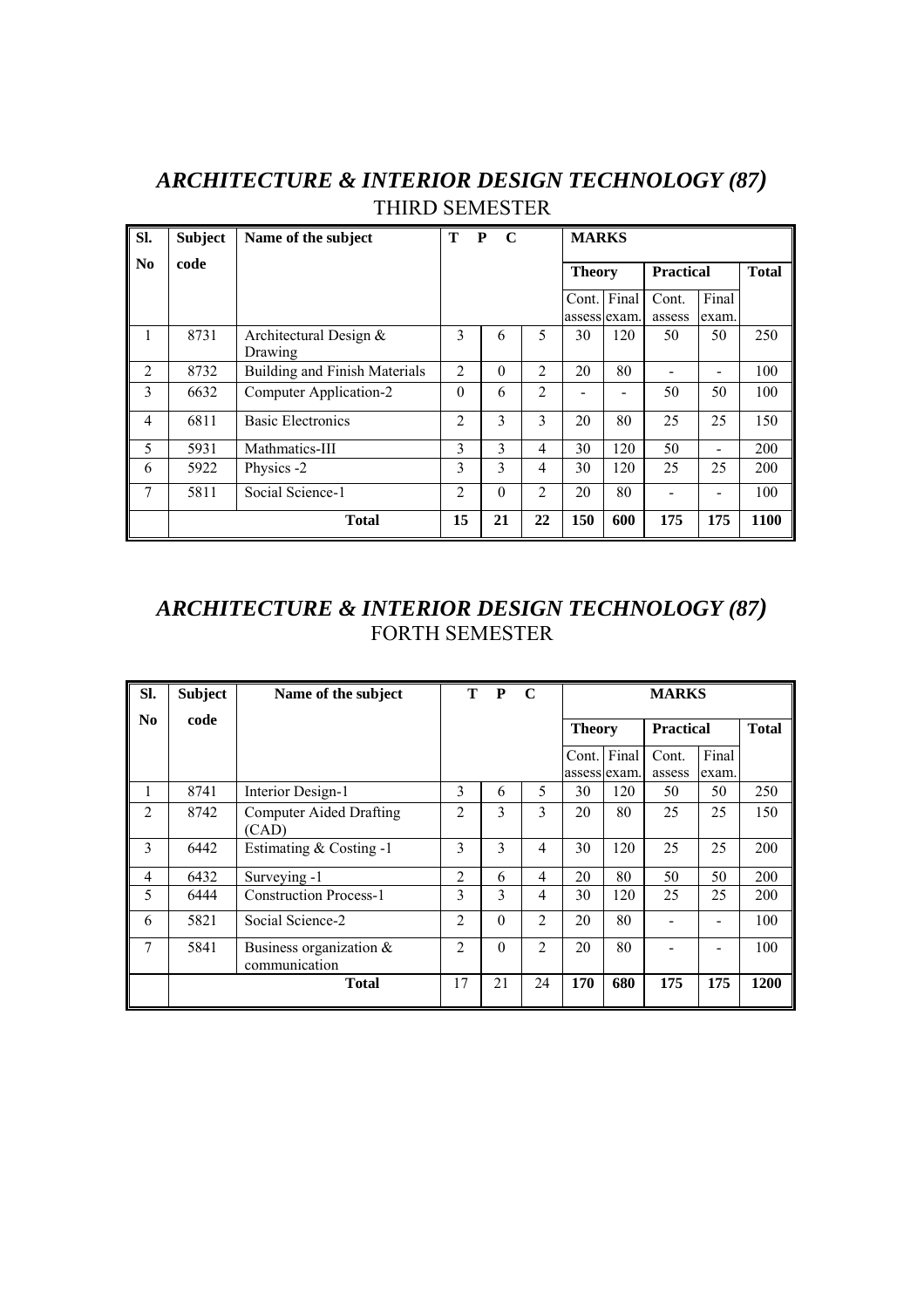| ARCHITECTURE & INTERIOR DESIGN TECHNOLOGY (87) |  |
|------------------------------------------------|--|
| <b>FIFTH SEMESTER</b>                          |  |

| SI.                    | <b>Subject</b> | Name of the subject           | т              | P        | $\mathbf C$    |             | <b>MARKS</b>  |                  |                |              |  |
|------------------------|----------------|-------------------------------|----------------|----------|----------------|-------------|---------------|------------------|----------------|--------------|--|
| $\mathbf{N}\mathbf{0}$ | code           |                               |                |          |                |             | <b>Theory</b> | <b>Practical</b> |                | <b>Total</b> |  |
|                        |                |                               |                |          |                | Cont. Final | assess exam.  | Cont.<br>assess  | Final<br>exam. |              |  |
|                        | 8751           | Interior Design -II           | 1              | 6        | 3              | 10          | 40            | 50               | 50             | 150          |  |
| 2                      | 8752           | CAD & Digital Visualization   | 1              | 6        | 3              | 10          | 40            | 50               | 50             | 150          |  |
| 3                      | 6443           | Surveying-2                   | $\overline{2}$ | 6        | 4              | 20          | 80            | 50               | 50             | 200          |  |
| 4                      | 6433           | <b>Structural Mechanics</b>   | 3              | 3        | 4              | 30          | 120           | 25               | 25             | 200          |  |
| 5                      | 6455           | <b>Construction Process-2</b> | 3              | 3        | 4              | 30          | 120           | 25               | 25             | 200          |  |
| 6                      | 6441           | Geotechnical Engineering      | $\overline{2}$ | 3        | 3              | 20          | 80            | 25               | 25             | 150          |  |
| 7                      | 5851           | Book Keeping & Accounting     | $\overline{2}$ | $\Omega$ | $\overline{2}$ | 20          | 80            |                  |                | 100          |  |
|                        |                | <b>Total</b>                  | 14             | 27       | 23             | <b>140</b>  | 560           | 225              | 225            | 1150         |  |

### *ARCHITECTURE & INTERIOR DESIGN TECHNOLOGY (87)*  SIXTH SEMESTER

| SI.            | <b>Subject</b> | Name of the subject                             |                | T P      | $\mathbf C$    |             | <b>MARKS</b>                                      |                 |                |      |  |  |
|----------------|----------------|-------------------------------------------------|----------------|----------|----------------|-------------|---------------------------------------------------|-----------------|----------------|------|--|--|
| No             | code           |                                                 |                |          |                |             | <b>Practical</b><br><b>Total</b><br><b>Theory</b> |                 |                |      |  |  |
|                |                |                                                 |                |          |                | Cont. Final | assess exam.                                      | Cont.<br>assess | Final<br>exam. |      |  |  |
| 1              | 8761           | Interior Design -III                            | 3              | 9        | 6              | 30          | 120                                               | 75              | 75             | 300  |  |  |
| $\overline{2}$ | 8762           | History of Architecture $\&$<br>Interior design | 3              | $\Omega$ | 3              | 30          | 120                                               |                 |                | 150  |  |  |
| 3              | 8763           | Detailing and Fit-outs                          | 1              | 6        | 3              | 10          | 40                                                | 50              | 50             | 150  |  |  |
| 4              | 6454           | Theory of structure                             | 3              | 3        | 4              | 30          | 120                                               | 25              | 25             | 200  |  |  |
| 5              | 6166           | Model Making                                    | $\Omega$       | 6        | $\overline{2}$ | $\Omega$    | $\Omega$                                          | 50              | 50             | 100  |  |  |
| 6              | 5840           | Environmental Management.                       | $\overline{2}$ | $\Omega$ | $\overline{2}$ | 20          | 80                                                |                 |                | 100  |  |  |
| 7              | 5852           | Industrial Management                           | $\overline{2}$ | $\theta$ | $\overline{2}$ | 20          | 80                                                |                 |                | 100  |  |  |
|                |                | <b>Total</b>                                    | 14             | 24       | 22             | 140         | 560                                               | 175             | 175            | 1150 |  |  |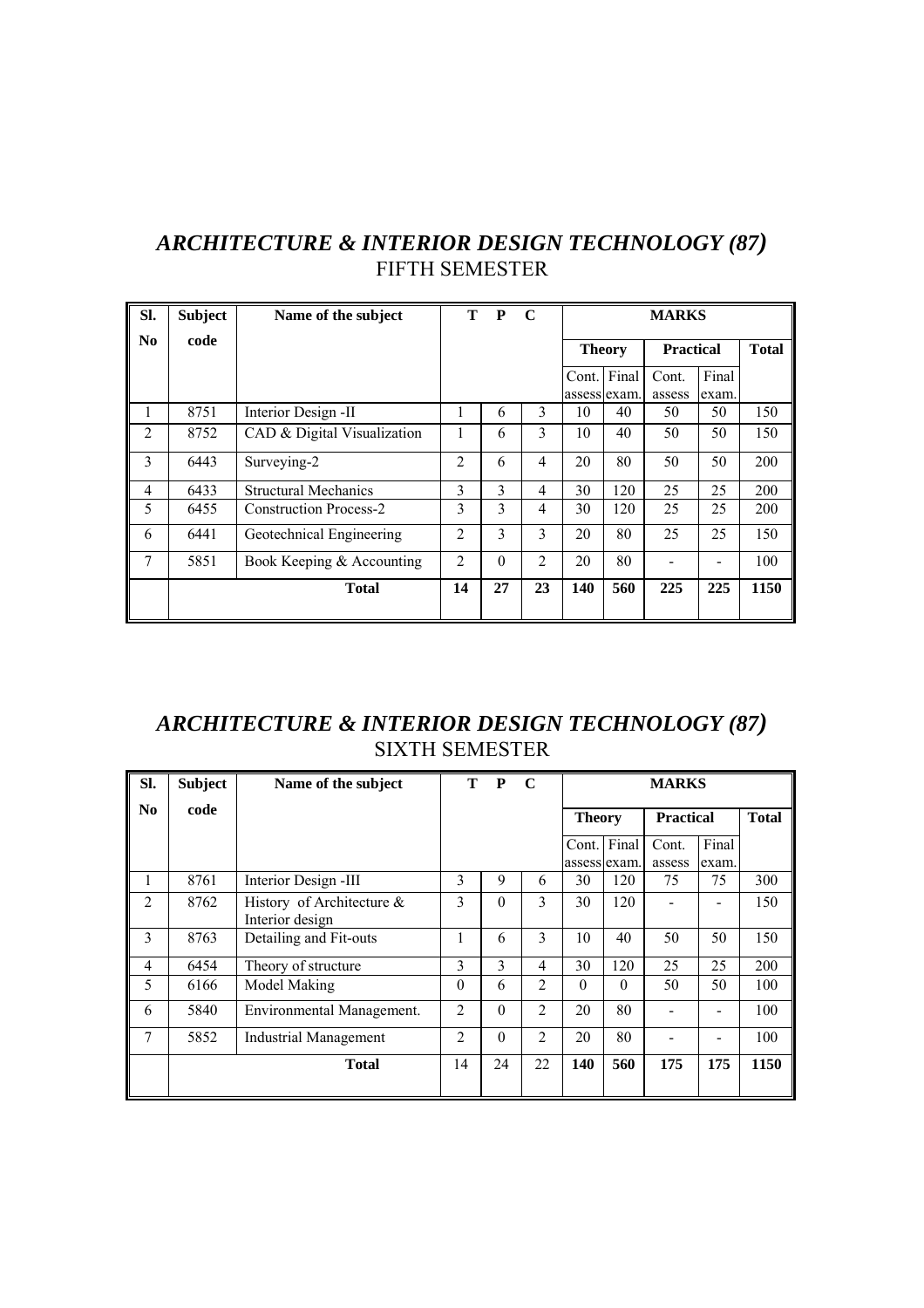#### *ARCHITECTURE & INTERIOR DESIGN TECHNOLOGY (87)*  SEVENTH SEMESTER

| S                             | <b>Subject</b> | Name of the subject                                              | T –            | P        | $\mathbf C$    |               | <b>MARKS</b> |                  |                |              |  |  |
|-------------------------------|----------------|------------------------------------------------------------------|----------------|----------|----------------|---------------|--------------|------------------|----------------|--------------|--|--|
| 1                             | code           |                                                                  |                |          |                | <b>Theory</b> |              | <b>Practical</b> |                | <b>Total</b> |  |  |
| $\bullet$<br>N<br>$\mathbf 0$ |                |                                                                  |                |          |                | assess exam.  | Cont. Final  | Cont.<br>assess  | Final<br>exam. |              |  |  |
| 1                             | 8771           | Interior Design-IV                                               | $\overline{2}$ | 6        | 4              | 20            | 80           | 50               | 50             | 200          |  |  |
| $\overline{c}$                | 8772           | Furniture Design & Drawing                                       | 1              | 6        | 3              | 10            | 40           | 50               | 50             | 150          |  |  |
| 3                             | 8773           | <b>Construction Documentation</b><br>and Professional Practices. | $\overline{2}$ |          | $\overline{2}$ | 20            | 80           |                  |                | 100          |  |  |
| $\overline{4}$                | 6165           | Landscape Design                                                 | 1              | 3        | $\overline{2}$ | 10            | 40           | 25               | 25             | 100          |  |  |
| 5                             | 8774           | Interior project                                                 | $\theta$       | 6        | 2              | $\Omega$      | $\theta$     | 50               | 50             | 100          |  |  |
| 6                             | 6453           | Environmental Engineering-1                                      | $\overline{c}$ | 3        | 3              | 20            | 80           | 25               | 25             | 150          |  |  |
| $\overline{7}$                | 6463           | Design of Structure-I                                            | 3              | 3        | 4              | 30            | 120          | 25               | 25             | 200          |  |  |
| 8                             | 5853           | Entrepreneurship                                                 | $\overline{c}$ | $\Omega$ | $\overline{c}$ | 20            | 80           |                  |                | 100          |  |  |
|                               |                | <b>Total</b>                                                     | 3              | 27       | 22             | 140           | 560          | 225              | 225            | 1100         |  |  |

#### *ARCHITECTURE & INTERIOR DESIGN TECHNOLOGY (87)*  EIGHTH SEMESTER

| SI. | Subject | Name of the subject        | т | $\mathbf{P}$ | $\mathbf C$ |               | <b>MARKS</b>             |                   |       |              |  |  |
|-----|---------|----------------------------|---|--------------|-------------|---------------|--------------------------|-------------------|-------|--------------|--|--|
| No  | code    |                            |   |              |             | <b>Theory</b> |                          | <b>Practical</b>  |       | <b>Total</b> |  |  |
|     |         |                            |   |              |             |               |                          | Cont. Final Cont. | Final |              |  |  |
|     |         |                            |   |              |             | assess exam.  |                          | assess            | exam. |              |  |  |
|     | 8781    | <b>Industrial Training</b> |   | $\theta$     | b           | -             | $\overline{\phantom{0}}$ | 180               | 120   | 300          |  |  |
|     |         | <b>Total</b>               |   |              | 6           |               |                          |                   |       | 300          |  |  |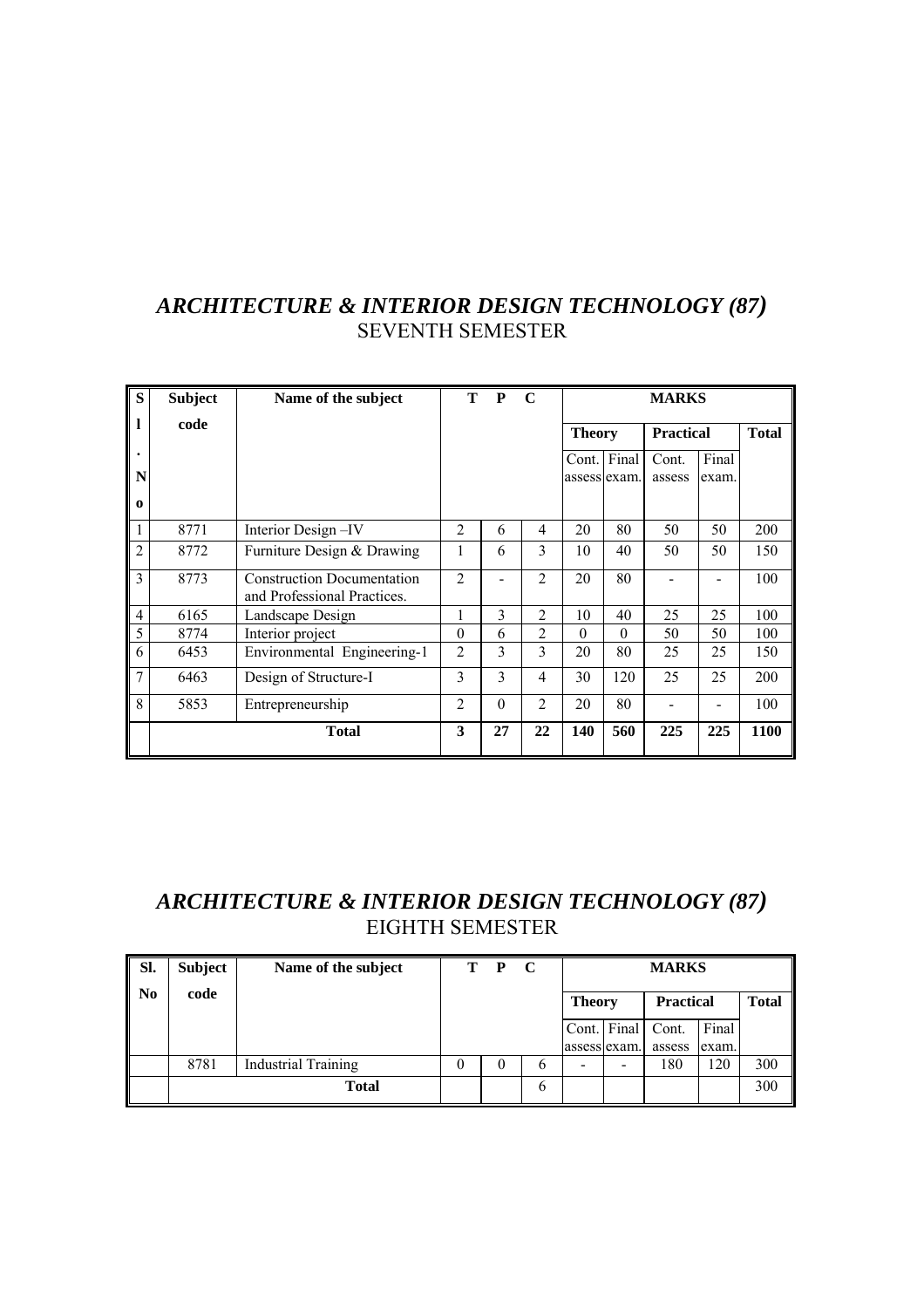## **AUTOMOBILE TECHNOLOGY (62) 1st Semester**

| SI.              | <b>Subject</b> |                                                |                    |          |                    | <b>MARKS</b> |             |        |                          |              |                  |  |  |
|------------------|----------------|------------------------------------------------|--------------------|----------|--------------------|--------------|-------------|--------|--------------------------|--------------|------------------|--|--|
| N <sub>0</sub>   | code           | Name of the subject                            | T.<br>$\mathbf{P}$ |          | <b>Theory</b><br>C |              |             |        |                          |              | <b>Practical</b> |  |  |
|                  |                |                                                |                    |          |                    |              | Cont. Final | Cont.  | Final                    | <b>Total</b> |                  |  |  |
|                  |                |                                                |                    |          |                    | assess exam. |             | assess | exam.                    |              |                  |  |  |
| 1.               | 1011           | <b>Engineering Drawing</b>                     | $\theta$           | 6        | 2                  |              |             | 50     | 50                       | 100          |                  |  |  |
| $\overline{2}$ . | 5712           | English-1                                      | $\overline{2}$     | $\Omega$ | 2                  | 20           | 80          |        |                          | 100          |                  |  |  |
| 3.               | 5812           | Physical Education & Life<br>Skill Development | $\Omega$           | 2        | 1                  |              |             | 25     | 25                       | 50           |                  |  |  |
| $\overline{4}$ . | 5911           | Mathematics -1                                 | 3                  | 3        | $\overline{4}$     | 30           | 120         | 50     | $\overline{\phantom{0}}$ | 200          |                  |  |  |
| 5.               | 5913           | Chemistry                                      | 3                  | 3        | 4                  | 30           | 120         | 25     | 25                       | 200          |                  |  |  |
| 6.               | 6211           | Automobile fundamentals                        | 3                  | 3        | $\overline{4}$     | 30           | 120         | 25     | 25                       | 200          |                  |  |  |
| 7 <sub>1</sub>   | 7011           | Basic workshop Practice                        | $\theta$           | 6        | 2                  |              |             | 50     | 50                       | 200          |                  |  |  |
|                  |                | <b>Total</b>                                   | 11                 | 23       | 19                 | <b>110</b>   | 440         | 225    | 175                      | 1050         |                  |  |  |

#### **AUTOMOBILE TECHNOLOGY (62) 2nd Semester**

| SI.              | <b>Subject</b> |                                        |                |     |                |               |     |                  |       |              |
|------------------|----------------|----------------------------------------|----------------|-----|----------------|---------------|-----|------------------|-------|--------------|
| N <sub>0</sub>   | code           | Name of the subject                    |                | T P | - C            | <b>Theory</b> |     | <b>Practical</b> |       |              |
|                  |                |                                        |                |     |                | Cont. Final   |     | Cont.            | Final | <b>Total</b> |
|                  |                |                                        |                |     |                | assess exam.  |     | assess           | exam. |              |
| 1.               | 1012           | <b>Engineering Materials</b>           | $\overline{2}$ | 3   | 3              | 20            | 80  | 25               | 25    | 150          |
| $\overline{2}$ . | 5722           | English-2                              | $\overline{2}$ | 2   | 3              | 20            | 80  | 50               |       | 150          |
| 3.               | 5912           | Physics-1                              | 3              | 3   | 4              | 30            | 120 | 25               | 25    | 200          |
| $\overline{4}$ . | 5921           | Mathematics -2                         | 3              | 3   | 4              | 30            | 120 | 50               |       | 200          |
| 5.               | 6221           | Basic RAC & Transport<br>refrigeration | $\overline{2}$ | 6   | 4              | 20            | 80  | 50               | 50    | 200          |
| 6.               | 6621           | Computer application -1                | $\theta$       | 6   | $\overline{2}$ |               |     | 50               | 50    | 100          |
| 7.               | 6711           | <b>Basic Electricity</b>               | 3              | 3   | 4              | 30            | 120 | 25               | 25    | 200          |
|                  |                | <b>Total</b>                           | 15             | 26  | 24             | 150           | 600 | 275              | 175   | 1200         |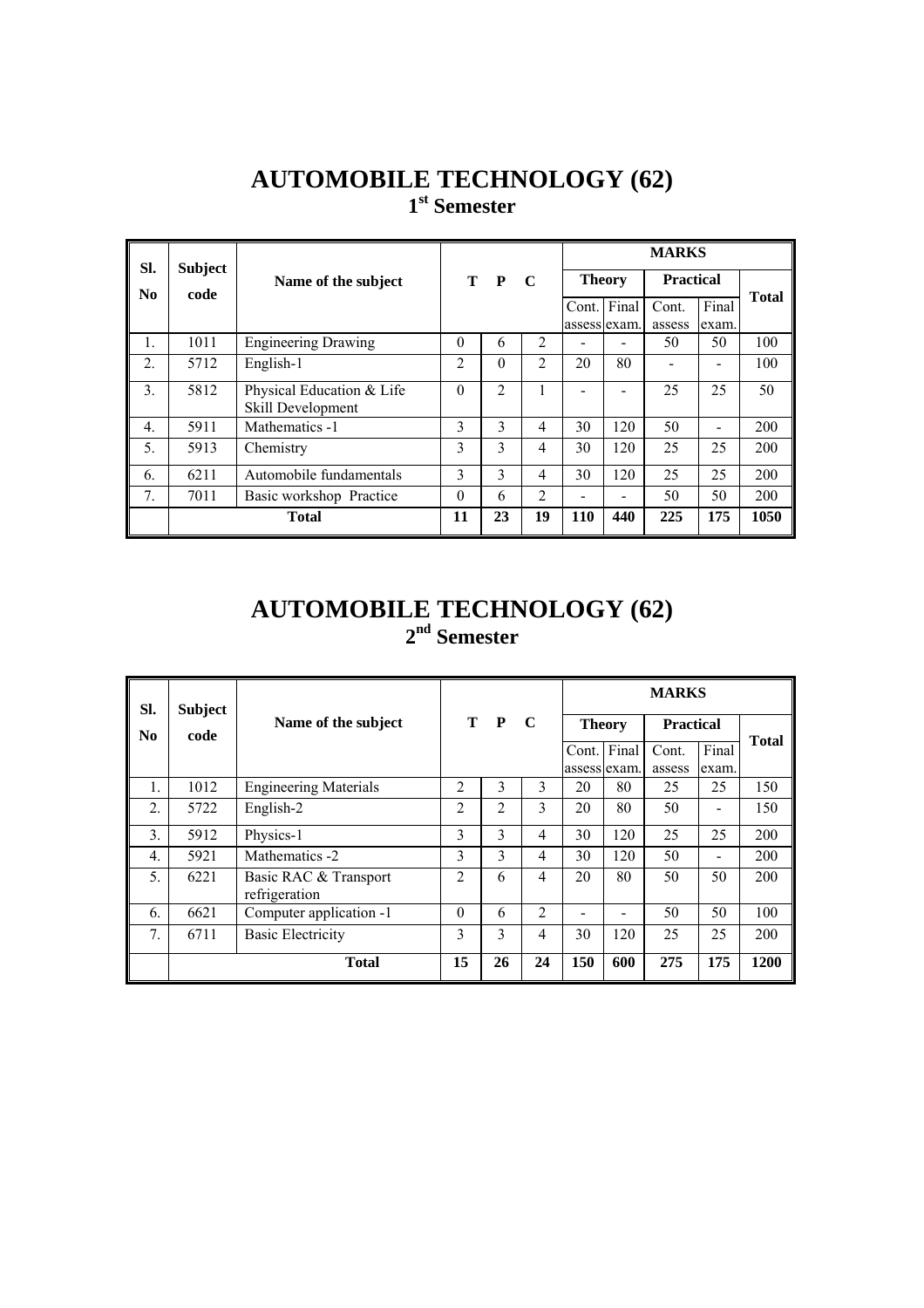### **AUTOMOBILE TECHNOLOGY (62) 3rd Semester**

| SI.                    | <b>Subject</b> |                            |                |          |                | <b>MARKS</b>  |                          |                  |                                                                                                                                                                                               |              |  |
|------------------------|----------------|----------------------------|----------------|----------|----------------|---------------|--------------------------|------------------|-----------------------------------------------------------------------------------------------------------------------------------------------------------------------------------------------|--------------|--|
| $\mathbf{N}\mathbf{0}$ | code           | Name of the subject        |                | T P C    |                | <b>Theory</b> |                          | <b>Practical</b> |                                                                                                                                                                                               |              |  |
|                        |                |                            |                |          |                | Cont. Final   |                          | Cont.            | Final                                                                                                                                                                                         | <b>Total</b> |  |
|                        |                |                            |                |          |                |               | assess exam.             | assess           | exam.                                                                                                                                                                                         |              |  |
| 1.                     | 6231           | Automotive Engine System-1 | 2              | 6        | $\overline{4}$ | 20            | 80                       | 50               | 50                                                                                                                                                                                            | 200          |  |
| 2.                     | 6811           | <b>Basic Electronics</b>   | $\overline{2}$ | 3        | 3              | 20            | 80                       | 25               | 25                                                                                                                                                                                            | 150          |  |
| $\mathbf{3}$ .         | 6632           | Computer Application-II    | $\Omega$       | 6        | $\mathfrak{D}$ |               | $\overline{\phantom{0}}$ | 50               | 50                                                                                                                                                                                            | 100          |  |
| $\overline{4}$ .       | 5931           | Math-III                   | 3              | 3        | 4              | 30            | 120                      | 50               |                                                                                                                                                                                               | 200          |  |
| 5.                     | 5922           | Physics-II                 | 3              | 3        | 4              | 30            | 120                      | 25               | 25                                                                                                                                                                                            | 200          |  |
| 6.                     | 5811           | Social Science-1           | $\overline{2}$ | $\theta$ | $\overline{2}$ | 20            | 80                       |                  |                                                                                                                                                                                               | 100          |  |
| 7 <sub>1</sub>         | 5711           | Bangla                     | $\overline{2}$ | 2        | 3              | 20            | 80                       | 50               | $\hskip1.6pt\hskip1.6pt\hskip1.6pt\hskip1.6pt\hskip1.6pt\hskip1.6pt\hskip1.6pt\hskip1.6pt\hskip1.6pt\hskip1.6pt\hskip1.6pt\hskip1.6pt\hskip1.6pt\hskip1.6pt\hskip1.6pt\hskip1.6pt\hskip1.6pt$ | 150          |  |
|                        |                | <b>Total</b>               | 14             | 23       | 22             | 140           | 560                      | <b>200</b>       | <b>200</b>                                                                                                                                                                                    | 1100         |  |

#### **AUTOMOBILE TECHNOLOGY (62) 4th Semester**

| SI.              | Subject |                                                         |                |              |                         | <b>MARKS</b> |               |                  |       |              |
|------------------|---------|---------------------------------------------------------|----------------|--------------|-------------------------|--------------|---------------|------------------|-------|--------------|
| No               | code    | Name of the subject                                     |                | T P          | $\mathbf C$             |              | <b>Theory</b> | <b>Practical</b> |       | <b>Total</b> |
|                  |         |                                                         |                |              |                         | Cont.        | Final         | Cont.            | Final |              |
|                  |         |                                                         |                |              |                         | assess exam. |               | assess           | exam. |              |
| 1.               | 7131    | <b>Engineering Thermodynamics</b>                       | 3              | $\mathbf{3}$ | 4                       | 30           | 120           | 25               | 25    | 200          |
| 2.               | 6241    | Automotive Body Building &<br>Repair                    | $\overline{2}$ | 3            | $\overline{\mathbf{3}}$ | 20           | 80            | 25               | 25    | 150          |
| 3.               | 6243    | Fuels & Lubricants                                      | $\overline{c}$ | $\mathbf{3}$ | $\overline{3}$          | 20           | 80            | 25               | 25    | 150          |
| $\overline{4}$ . | 6242    | Vehicle Driving, Estimating $\&$<br><b>Fitness Test</b> | $\mathfrak{D}$ | 3            | 3                       | 20           | 80            | 25               | 25    | 150          |
| 5.               | 6734    | General Electricity                                     | 3              | $\mathbf{3}$ | $\overline{4}$          | 30           | 120           | 25               | 25    | 200          |
| 6.               | 5821    | Social Science-2                                        | $\overline{c}$ | -            | $\overline{2}$          | 20           | 80            |                  |       | 100          |
| $\overline{7}$ . | 5841    | Business Organization $\&$                              | $\mathfrak{D}$ |              | $\mathfrak{D}$          | 20           | 80            |                  |       | 100          |
|                  |         | Communication                                           |                |              |                         |              |               |                  |       |              |
|                  |         | <b>Total</b>                                            | 16             | 18           | 21                      | 160          | 640           | 125              | 125   | 1050         |
|                  |         |                                                         |                |              |                         |              |               |                  |       |              |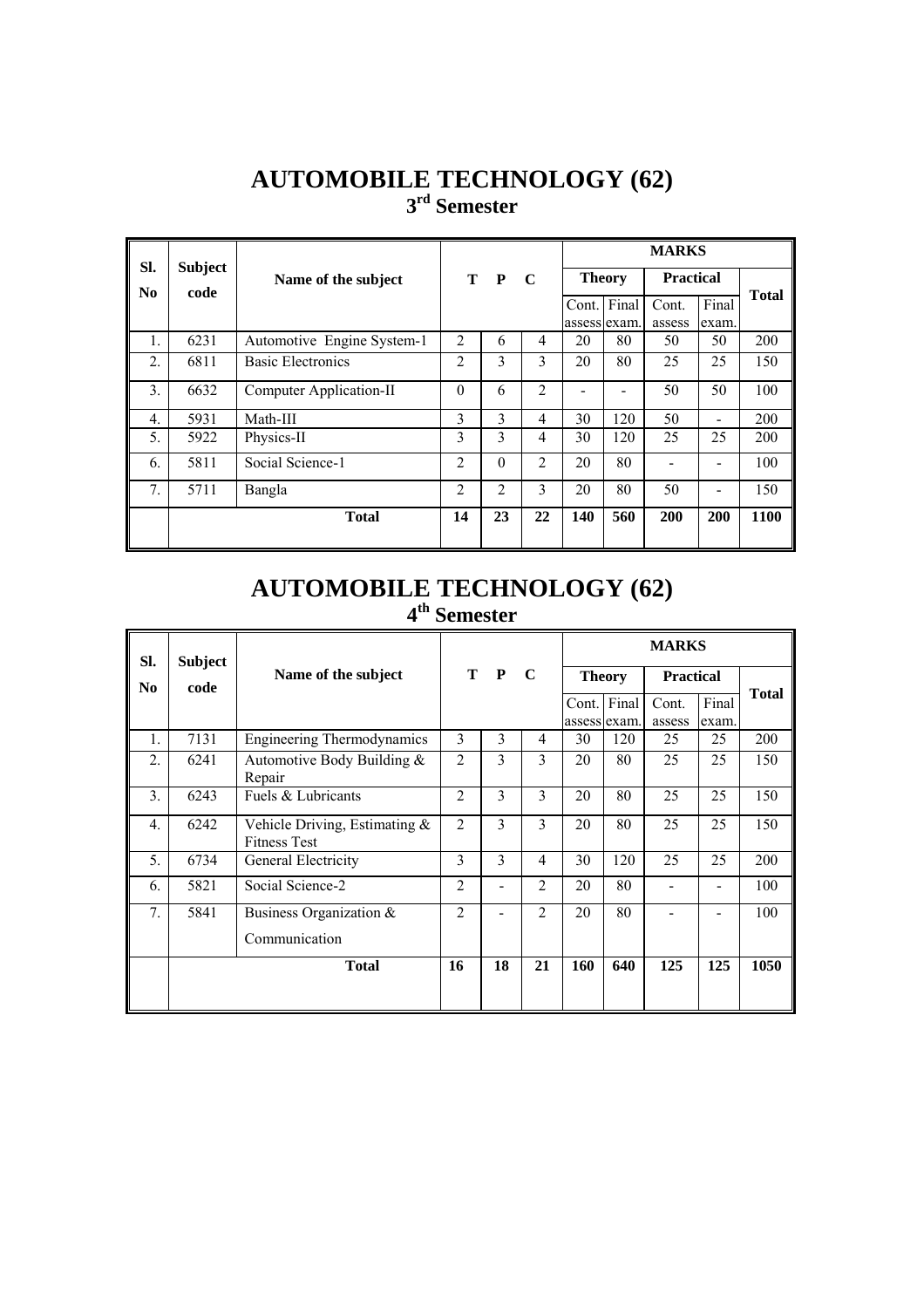#### **AUTOMOBILE TECHNOLOGY (62) 5th Semester**

| SI.              | <b>Subject</b> |                                      |                |          |                | <b>MARKS</b>          |               |                  |                |              |
|------------------|----------------|--------------------------------------|----------------|----------|----------------|-----------------------|---------------|------------------|----------------|--------------|
| N <sub>0</sub>   | code           | Name of the subject                  |                | T P      | - C            |                       | <b>Theory</b> | <b>Practical</b> |                | <b>Total</b> |
|                  |                |                                      |                |          |                | Cont.<br>assess exam. | Final         | Cont.<br>assess  | Final<br>exam. |              |
| 1.               | 6251           | Automotive Engine System-2           | $\overline{2}$ | 6        | 4              | 20                    | 80            | 50               | 50             | 200          |
| 2.               | 6252           | Engine Overhauling $&$<br>Inspection | $\overline{2}$ | 6        | 4              | 20                    | 80            | 50               | 50             | 200          |
| 3.               | 6253           | Automotive 2 $&$ 3 wheeler           | $\overline{2}$ | 3        | 3              | 20                    | 80            | 25               | 25             | 150          |
| $\overline{4}$ . | 7142           | <b>Engineering Mechanics</b>         | 3              | 3        | 4              | 30                    | 120           | 25               | 25             | 200          |
| 5.               | 6254           | Service Station Operation            | 2              | 6        | 4              | 20                    | 80            | 50               | 50             | 200          |
| 6.               | 6255           | Specialized Vehicle                  | л.             | 3        | $\mathfrak{D}$ | 10                    | 40            | 25               | 25             | 100          |
| 7.               | 5851           | Book Keeping & Accounting            | $\overline{2}$ | $\Omega$ | $\overline{2}$ | 20                    | 80            |                  |                | 100          |
|                  |                | <b>Total</b>                         | 14             | 27       | 23             | 140                   | 560           | 225              | 225            | 1150         |

#### **AUTOMOBILE TECHNOLOGY (62) 6th Semester**

| SI.            | <b>Subject</b> |                                                               |                |          | <b>MARKS</b>   |               |              |                  |       |              |
|----------------|----------------|---------------------------------------------------------------|----------------|----------|----------------|---------------|--------------|------------------|-------|--------------|
| No.            | code           | Name of the subject                                           |                | T P      | $\mathbf C$    | <b>Theory</b> |              | <b>Practical</b> |       | <b>Total</b> |
|                |                |                                                               |                |          |                | Cont. Final   |              | Cont.            | Final |              |
|                |                |                                                               |                |          |                |               | assess exam. | assess           | exam. |              |
|                | 6261           | Automotive Engine System-3                                    | 2              | 6        | 4              | 20            | 80           | 50               | 50    | 200          |
| 2.             | 6262           | Automotive Suspension $&$<br><b>Power Transmission System</b> | $\mathfrak{D}$ | 6        | $\overline{4}$ | 20            | 80           | 50               | 50    | 200          |
| $\overline{3}$ | 7165           | Fluid Mechanics & Machinery                                   | 3              | 3        | $\overline{4}$ | 30            | 120          | 25               | 25    | 200          |
| 4.             | 6264           | Automotive Equipment $& w/s$<br>Practice                      | $\overline{2}$ | 6        | $\overline{4}$ | 20            | 80           | 50               | 50    | 200          |
| 5.             | 6265           | Automotive Electrical &<br>Electronic System-1                | $\overline{2}$ | 6        | $\overline{4}$ | 20            | 80           | 50               | 50    | 200          |
| 6.             | 5840           | <b>Environmental Management</b>                               | $\overline{2}$ | $\theta$ | $\mathfrak{D}$ | 20            | 80           |                  |       | 100          |
| 7.             | 5852           | Industrial Management                                         | $\mathfrak{D}$ | $\Omega$ | $\mathfrak{D}$ | 20            | 80           |                  |       | 100          |
|                |                | <b>Total</b>                                                  | 15             | 25       | 24             | 150           | 600          | 225              | 225   | 1200         |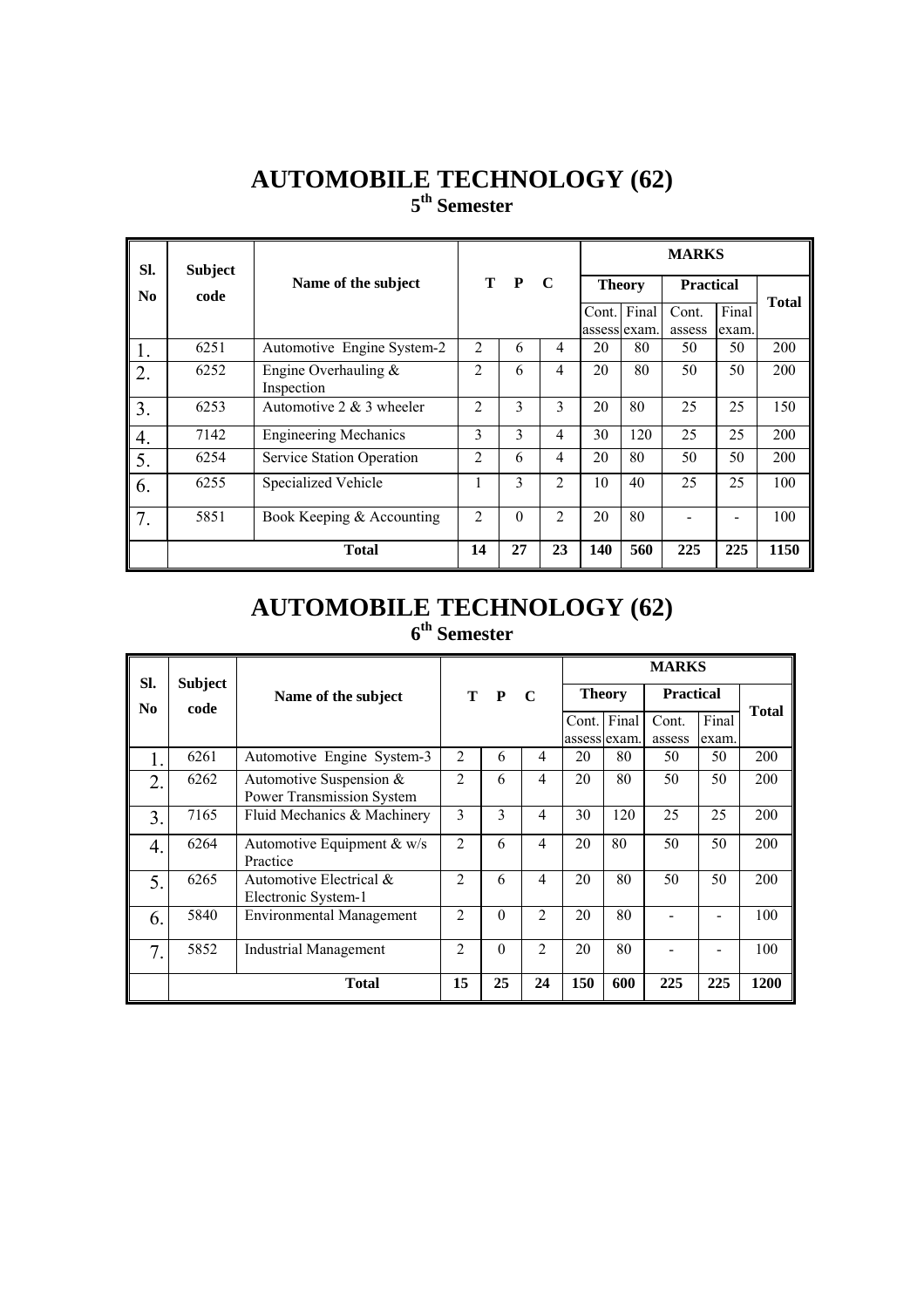#### **AUTOMOBILE TECHNOLOGY (62) 7th Semester**

| SI.              | <b>Subject</b> |                                                          |                |          |                | <b>MARKS</b>          |       |                  |                |              |
|------------------|----------------|----------------------------------------------------------|----------------|----------|----------------|-----------------------|-------|------------------|----------------|--------------|
| No.              | code           | Name of the subject                                      |                | T P      | $\mathbf C$    | <b>Theory</b>         |       | <b>Practical</b> |                |              |
|                  |                |                                                          |                |          |                | Cont.<br>assess exam. | Final | Cont.<br>assess  | Final<br>exam. | <b>Total</b> |
|                  | 6271           | Automotive Engine System-4                               | $\overline{2}$ | 3        | 3              | 20                    | 80    | 25               | 25             | 150          |
| $\overline{2}$ . | 6272           | Automotive Instrumentation $\&$<br>Testing               | $\overline{2}$ | 6        | $\overline{4}$ | 20                    | 80    | 50               | 50             | 200          |
| $\overline{3}$   | 6273           | <b>Automotive Trouble Shooting</b><br>& Emission Control | $\overline{2}$ | 6        | $\overline{4}$ | 20                    | 80    | 50               | 50             | 200          |
| 4.               | 6274           | Automotive Brake & Steering<br>System                    | 2              | 3        | 3              | 20                    | 80    | 25               | 25             | 150          |
| 5.               | 6275           | Automotive Electrical $&$<br>Electronics System-2        | 2              | 6        | $\overline{4}$ | 20                    | 80    | 50               | 50             | 200          |
| 6.               | 6276           | Automotive Engineering<br>Project                        | $\Omega$       | 6        | $\overline{2}$ |                       |       | 50               | 50             | 100          |
| 7.               | 5853           | Entrepreneurship                                         | $\mathfrak{D}$ | $\theta$ | $\mathfrak{D}$ | 20                    | 80    |                  |                | 100          |
|                  |                | <b>Total</b>                                             | 12             | 30       | 22             | 120                   | 480   | 250              | 250            | 1100         |

#### **AUTOMOBILE TECHNOLOGY (62) 8th Semester**

| SI. | Subject | Name of the subject        | Т | $\mathbf{P}$ | $\mathbf C$ |   | <b>MARKS</b>  |             |                |                |              |
|-----|---------|----------------------------|---|--------------|-------------|---|---------------|-------------|----------------|----------------|--------------|
| No  | code    |                            |   |              |             |   | <b>Theory</b> |             | Practical      |                | <b>Total</b> |
|     |         |                            |   |              |             |   | assesslexam.  | Cont. Final | Cont.<br>asses | Final<br>exam. |              |
|     |         |                            |   |              |             |   |               |             | S              |                |              |
|     | 6281    | <b>Industrial Training</b> |   |              | 0           | 6 |               |             | 180            | 120            | 300          |
|     |         | <b>Total</b>               |   |              |             | 6 |               |             |                |                | 300          |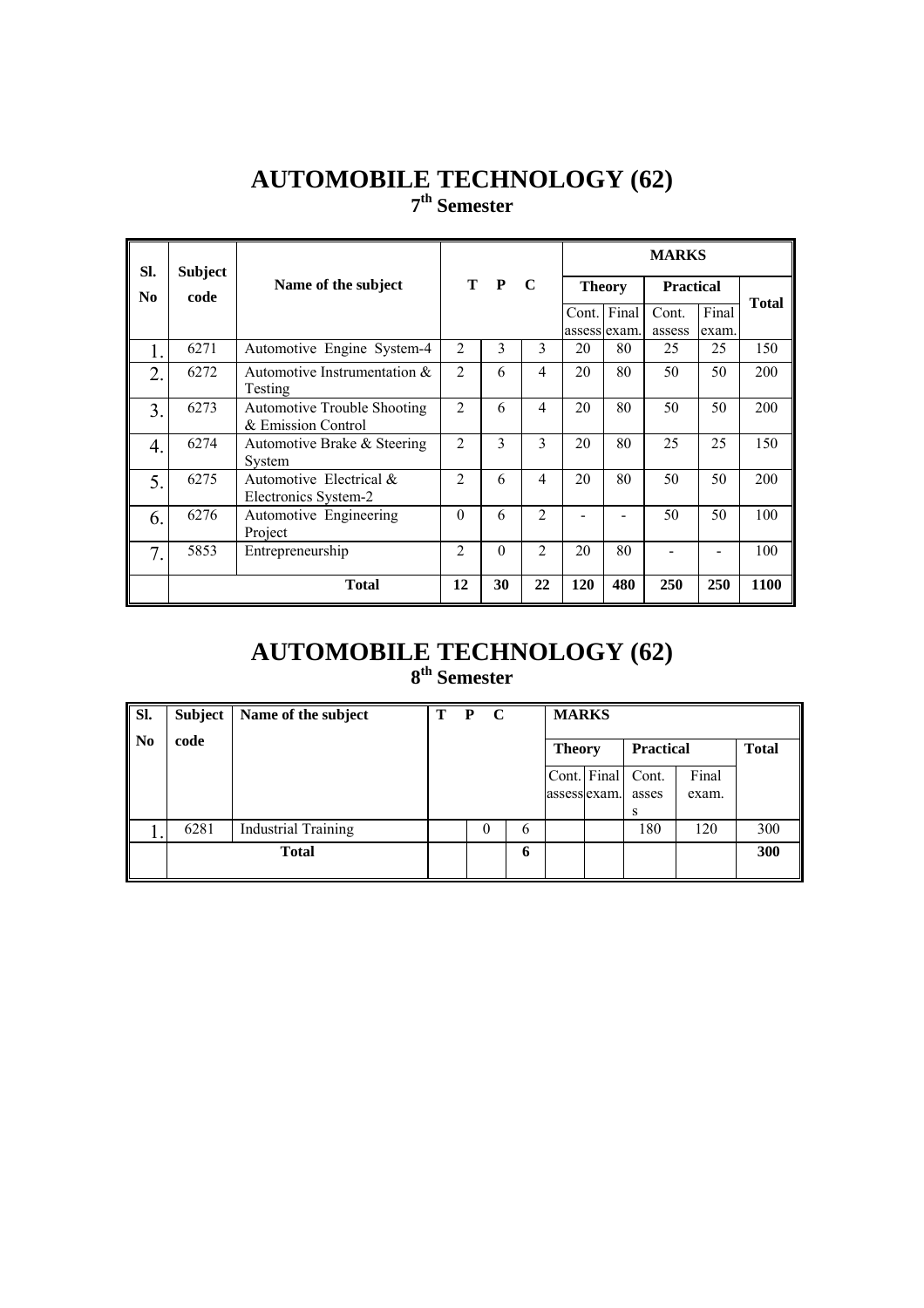#### **CHEMICAL TECHNOLOGY (63) 1st Semester**

| SI.                    | <b>Subject</b><br>code |                                                |                |          |                |               |              | <b>MARKS</b>     |                              |              |
|------------------------|------------------------|------------------------------------------------|----------------|----------|----------------|---------------|--------------|------------------|------------------------------|--------------|
| $\mathbf{N}\mathbf{0}$ |                        | Name of the subject                            |                | T P      | $\mathbf C$    | <b>Theory</b> |              | <b>Practical</b> |                              | <b>Total</b> |
|                        |                        |                                                |                |          |                | Cont. Final   |              | Cont.            | Final                        |              |
|                        |                        |                                                |                |          |                |               | assess exam. | assess           | exam.                        |              |
| L                      | 1011                   | Engineering Drawing                            | $\theta$       | 6        | $\overline{2}$ |               |              | 50               | 50                           | 100          |
| $\overline{2}$         | 5712                   | English -1                                     | $\overline{2}$ | $\Omega$ | $\overline{2}$ | 20            | 80           |                  |                              | 100          |
| 3                      | 5812                   | Physical Education & Life<br>Skill Development | $\Omega$       | 2        | 1              |               |              | 25               | 25                           | 50           |
| $\overline{4}$         | 5911                   | Mathematics -1                                 | 3              | 3        | 4              | 30            | 120          | 50               | $\qquad \qquad \blacksquare$ | 200          |
| 5                      | 5913                   | Chemistry                                      | 3              | 3        | 4              | 30            | 120          | 25               | 25                           | 200          |
| 6                      | 6311                   | Chemical & Food Plant<br>Fundamentals          | $\mathfrak{D}$ | 3        | 3              | 20            | 80           | 25               | 25                           | 150          |
| 7                      | 7011                   | Basic Workshop Practice                        | $\Omega$       | 6        | $\overline{2}$ |               |              | 50               | 50                           | 100          |
|                        |                        | <b>Total</b>                                   | 10             | 23       | 18             | 100           | 400          | 225              | 175                          | 900          |

#### **CHEMICAL TECHNOLOGY (63) 2nd Semester**

| SI.            | <b>Subject</b> |                            |                |     |    |               |                          | <b>MARKS</b>     |                              |              |
|----------------|----------------|----------------------------|----------------|-----|----|---------------|--------------------------|------------------|------------------------------|--------------|
| N <sub>0</sub> | code           | Name of the subject        |                | T P | C  | <b>Theory</b> |                          | <b>Practical</b> |                              | <b>Total</b> |
|                |                |                            |                |     |    | Cont.         | Final                    | Cont.            | Final                        |              |
|                |                |                            |                |     |    | assess lexam. |                          | assess           | exam.                        |              |
|                | 5711           | Bangla                     | 2              | 2   | 3  | 20            | 80                       | 50               |                              | 150          |
| $\overline{2}$ | 5722           | English-2                  | $\overline{2}$ | 2   | 3  | 20            | 80                       | 50               | $\overline{\phantom{0}}$     | 150          |
| 3              | 5912           | Physics -1                 | 3              | 3   | 4  | 30            | 120                      | 25               | 25                           | 200          |
| $\overline{4}$ | 5921           | Mathematics -2             | 3              | 3   | 4  | 30            | 120                      | 50               | $\qquad \qquad \blacksquare$ | 200          |
| 5              | 6321           | <b>Basic Stoichiometry</b> | $\overline{2}$ | 3   | 3  | 20            | 80                       | 25               | 25                           | 150          |
| 6              | 6621           | Computer Application -1    | $\Omega$       | 6   | 2  |               | $\overline{\phantom{a}}$ | 50               | 50                           | 100          |
| 7              | 6711           | <b>Basic Electricity</b>   | 3              | 3   | 4  | 30            | 120                      | 25               | 25                           | 200          |
|                |                | <b>Total</b>               | 15             | 22  | 23 | 150           | 600                      | 275              | 125                          | 1150         |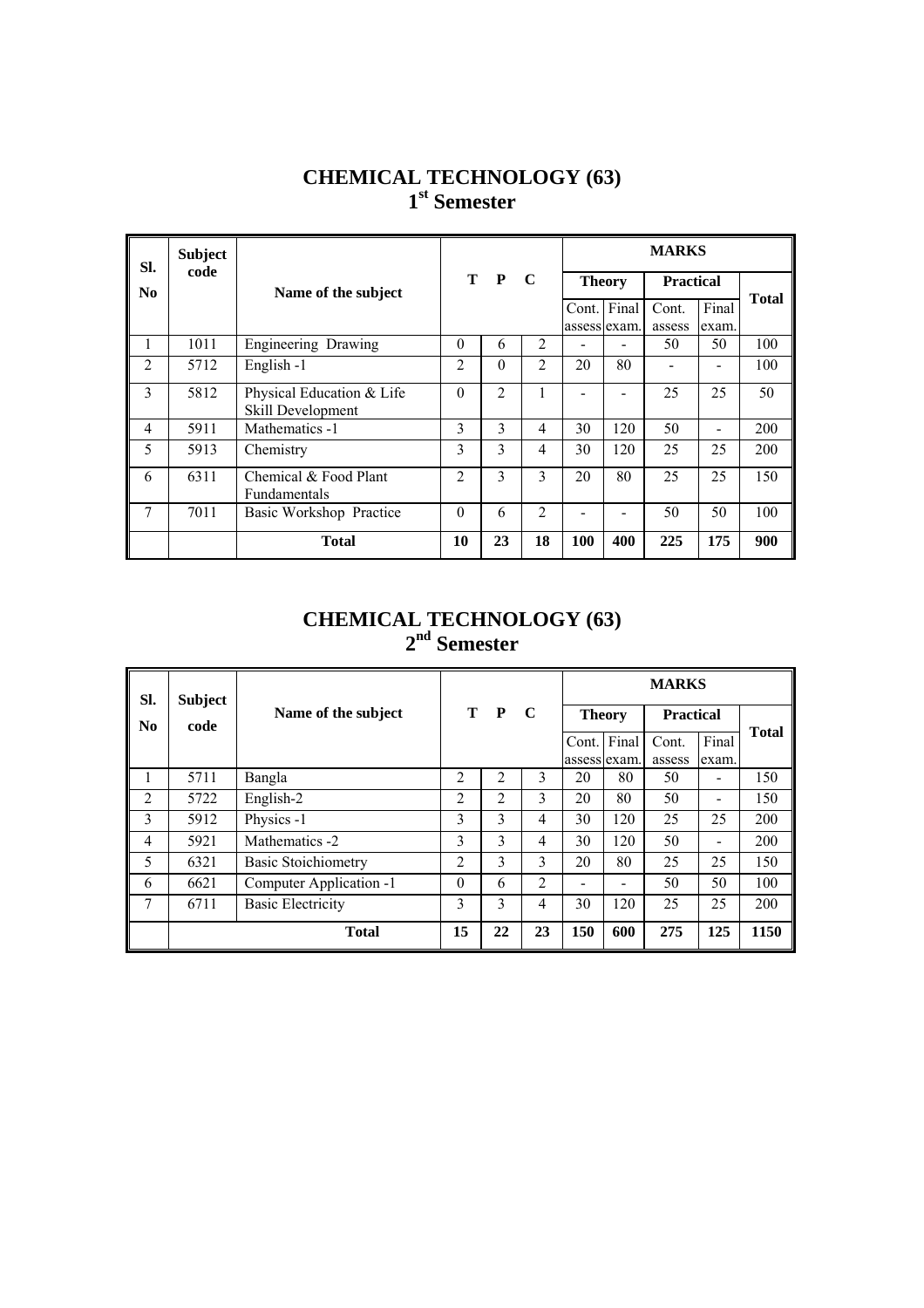#### **CHEMICAL TECHNOLOGY (63)**

3<sup>rd</sup> Semester

| SI.            | <b>Subject</b><br>code | Name of the subject                  | Т              | P<br>$\mathbf C$ |                |                        |               | <b>MARKS</b>     |                |              |
|----------------|------------------------|--------------------------------------|----------------|------------------|----------------|------------------------|---------------|------------------|----------------|--------------|
| N <sub>0</sub> |                        |                                      |                |                  |                |                        | <b>Theory</b> | <b>Practical</b> |                | <b>Total</b> |
|                |                        |                                      |                |                  |                | Cont.<br>assess lexam. | Final         | Cont.<br>assess  | Final<br>exam. |              |
| 1              | 6331                   | Chemical Engineering.<br>Operation-1 | 3              | 3                | 4              | 30                     | 120           | 25               | 25             | 200          |
| 2.             | 6811                   | <b>Basic Electronics</b>             | $\overline{2}$ | 3                | 3              | 20                     | 80            | 25               | 25             | 150          |
| 3              | 6632                   | Computer Application -2              | $\Omega$       | 6                | $\overline{2}$ |                        |               | 50               | 50             | 100          |
| 4              | 5931                   | Mathematics -3                       | 3              | 3                | 4              | 30                     | 120           | 50               | -              | 200          |
| 5              | 5922                   | Physics-2                            | 3              | 3                | 4              | 30                     | 120           | 25               | 25             | 200          |
| 6              | 5811                   | Social Science-1                     | $\overline{2}$ | $\theta$         | $\overline{2}$ | 20                     | 80            |                  |                | 100          |
| 7              | 1012                   | <b>Engineering Materials</b>         | $\overline{2}$ | 3                | 3              | 20                     | 80            | 25               | 25             | 150          |
|                |                        | <b>Total</b>                         | 15             | 21               | 22             |                        |               |                  |                | 1100         |

#### **CHEMICAL TECHNOLOGY (63)**

| SI.              | <b>Subject</b> | Name of the subject                        | T              | $\mathbf{P}$ | $\mathbf C$    |                             |     | <b>MARKS</b>     |                |              |
|------------------|----------------|--------------------------------------------|----------------|--------------|----------------|-----------------------------|-----|------------------|----------------|--------------|
| N <sub>0</sub>   | code           |                                            |                |              |                | <b>Theory</b>               |     | <b>Practical</b> |                | <b>Total</b> |
|                  |                |                                            |                |              |                | Cont. Final<br>assess exam. |     | Cont.<br>assess  | Final<br>exam. |              |
| 1                | 6341           | Chemical Engineering<br>Operation-2        | 3              | 3            | 4              | 30                          | 120 | 25               | 25             | 200          |
| $\overline{2}$ . | 6342           | Chemical process Industries-1              | 3              | 3            | 4              | 30                          | 120 | 25               | 25             | 200          |
| 3.               | 6745           | Electrical Circuits & Machines             | 2              | 3            | 3              | 20                          | 80  | 25               | 25             | 150          |
| 4                | 6832           | Industrial Electronic                      | 2              | 3            | 3              | 20                          | 80  | 25               | 25             | 150          |
| 5.               | 7042           | Machine Shop Practice                      |                | 6            | 3              | 10                          | 40  | 50               | 50             | 150          |
| 6.               | 5821           | Social Science -2                          | 2              |              | 2              | 20                          | 80  |                  |                | 100          |
| 7                | 5841           | Business Organization and<br>Communication | $\mathfrak{D}$ |              | $\mathfrak{D}$ | 20                          | 80  |                  |                | 100          |
|                  |                | <b>Total</b>                               | 15             | 18           | 21             |                             |     |                  |                | 1050         |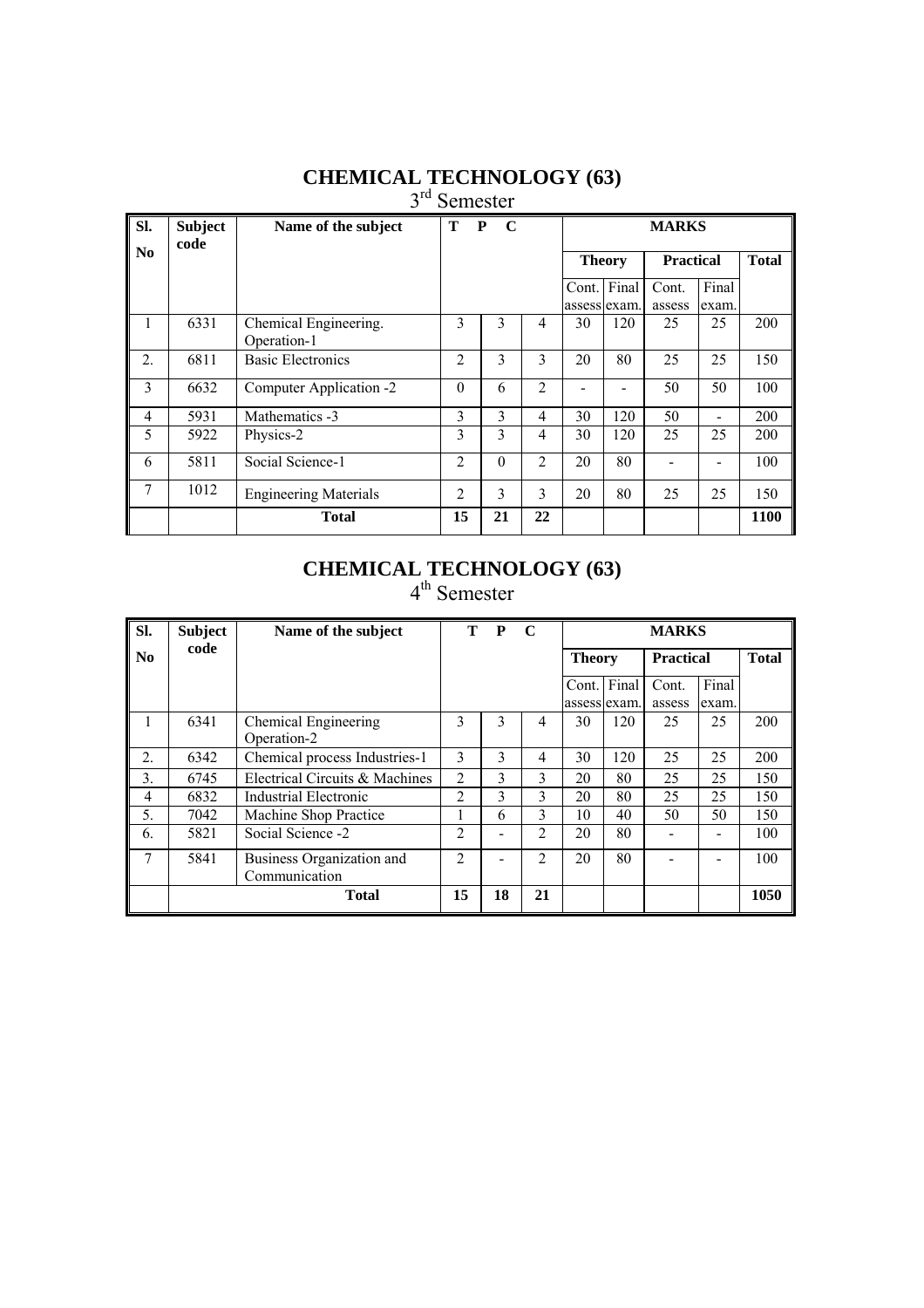#### **CHEMICAL TECHNOLOGY (63)** 5<sup>th</sup> Semester

| SI.            | <b>Subjec</b> | Name of the subject                  | т              | P        | $\mathbf C$    |                       |       | <b>MARKS</b>     |                |              |
|----------------|---------------|--------------------------------------|----------------|----------|----------------|-----------------------|-------|------------------|----------------|--------------|
| N <sub>0</sub> | t code        |                                      |                |          |                | <b>Theory</b>         |       | <b>Practical</b> |                | <b>Total</b> |
|                |               |                                      |                |          |                | Cont.<br>assess exam. | Final | Cont.<br>assess  | Final<br>exam. |              |
| 1              | 6351          | Chemical Engineering<br>Operation-3  | 3              | 3        | 4              | 30                    | 120   | 25               | 25             | 200          |
| $\mathfrak{D}$ | 6352          | <b>Chemical Process Industries-2</b> | $\overline{2}$ | 3        | 3              | 20                    | 80    | 25               | 25             | 150          |
| 3              | 6353          | <b>Ouantitative Analysis</b>         | $\overline{2}$ | 3        | 3              | 20                    | 80    | 25               | 25             | 150          |
| 4              | 6354          | <b>Industrial Chemistry</b>          | 3              | 3        | 4              | 30                    | 120   | 25               | 25             | 200          |
| 5              | 6355          | Refrigeration & Cold Storage         | $\overline{2}$ | 3        | 3              | 20                    | 80    | 25               | 25             | 150          |
| 6              | 7142          | <b>Engineering Mechanics</b>         | 3              | 3        | 4              | 30                    | 120   | 25               | 25             | 200          |
| 7              | 5851          | Book Keeping & Accounting            | $\overline{c}$ | $\theta$ | $\overline{2}$ | 20                    | 80    |                  |                | 100          |
|                |               | <b>Total</b>                         | 17             | 18       | 23             | 170                   | 680   | 150              | 150            | 1150         |

#### **CHEMICAL TECHNOLOGY (63)**  $6<sup>th</sup>$  Semester

| Sl.              | <b>Subject</b> | Name of the subject                             |                | T P      | $\mathbf C$    |               |     | <b>MARKS</b>     |       |              |
|------------------|----------------|-------------------------------------------------|----------------|----------|----------------|---------------|-----|------------------|-------|--------------|
| N <sub>0</sub>   | code           |                                                 |                |          |                | <b>Theory</b> |     | <b>Practical</b> |       | <b>Total</b> |
|                  |                |                                                 |                |          |                | Cont. Final   |     | Cont.            | Final |              |
|                  |                |                                                 |                |          |                | assess exam.  |     | assess           | exam. |              |
| 1                | 6361           | Chemical Engineering<br>Operation-4             | 3              | 3        | 4              | 30            | 120 | 25               | 25    | 200          |
| $\overline{2}$ . | 6362           | Chemical Process Industries-3                   | $\overline{c}$ | 6        | 4              | 20            | 80  | 50               | 50    | 200          |
| 3.               | 6363           | Industrial Instrumentation &<br>Process Control | $\mathfrak{D}$ | 3        | 3              | 20            | 80  | 25               | 25    | 150          |
| $\overline{4}$   | 6364           | Industrial Stoichiometry &<br>Thermodynamics    | 3              | 3        | 4              | 30            | 120 | 25               | 25    | 200          |
| 5.               | 6365           | Instrumental Methods of<br>Analysis             | $\mathfrak{D}$ | 3        | 3              | 20            | 80  | 25               | 25    | 150          |
| 6.               | 5840           | <b>Environmental Management</b>                 | $\overline{2}$ | $\Omega$ | $\mathfrak{D}$ | 20            | 80  |                  |       | 100          |
| 7                | 5852           | <b>Industrial Management</b>                    | $\overline{c}$ | $\Omega$ | $\overline{2}$ | 20            | 80  |                  |       | 100          |
|                  |                | <b>Total</b>                                    | 16             | 18       | 22             |               |     |                  |       | 1100         |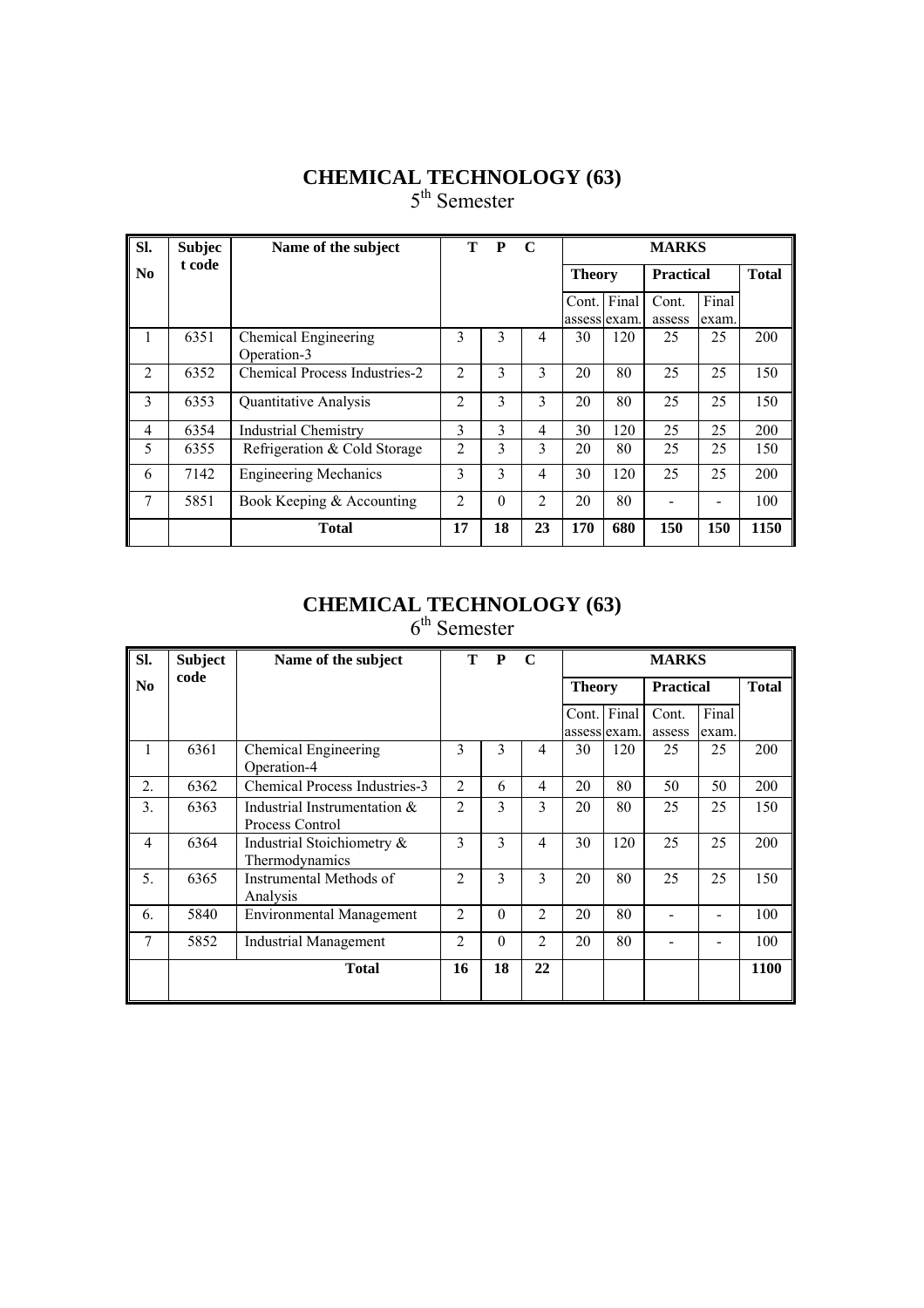#### **CHEMICAL TECHNOLOGY (63)** 7<sup>th</sup> Semester

| Sl.                    | <b>Subject</b> | Name of the subject                 | T.             | $\mathbf{P}$ | $\mathbf C$  |                       |       | <b>MARKS</b>     |                |              |
|------------------------|----------------|-------------------------------------|----------------|--------------|--------------|-----------------------|-------|------------------|----------------|--------------|
| $\mathbf{N}\mathbf{0}$ | code           |                                     |                |              |              | <b>Theory</b>         |       | <b>Practical</b> |                | <b>Total</b> |
|                        |                |                                     |                |              |              | Cont.<br>assess exam. | Final | Cont.<br>assess  | Final<br>exam. |              |
| 1                      | 6371           | Chemical Engineering<br>Operation-5 | 3              | 3            | 4            | 30                    | 120   | 25               | 25             | 200          |
| $\overline{2}$         | 6372           | Chemical Process Industries -4      | 3              | 3            | 4            | 30                    | 120   | 25               | 25             | 200          |
| 3                      | 6373           | Natural Gas & Fertilizer            | 3              | 3            | 4            | 30                    | 120   | 25               | 25             | 200          |
| $\overline{4}$         | 6374           | Corrosion Technology                | 2              | 3            | $\mathbf{3}$ | 20                    | 80    | 25               | 25             | 150          |
| 5                      | 6375           | Glass & Ceramic Technology          | $\overline{c}$ | 3            | 3            | 20                    | 80    | 25               | 25             | 150          |
| 6                      | 6376           | Chemical Engineering Project        | $\Omega$       | 3            |              |                       |       | 25               | 25             | 50           |
| 7                      | 5853           | Entrepreneurship                    | $\overline{c}$ | $\Omega$     | 2            | 20                    | 80    |                  |                | 100          |
|                        |                | <b>Total</b>                        | 15             | 18           | 21           |                       |       |                  |                | 1050         |

#### **CHEMICAL TECHNOLOGY (63)** 8<sup>th</sup> Semester

| SI.<br>N <sub>0</sub> | <b>Subject</b><br>code |                     |          |          |   |                          |                          |                  | <b>MARKS</b> |              |
|-----------------------|------------------------|---------------------|----------|----------|---|--------------------------|--------------------------|------------------|--------------|--------------|
|                       |                        | Name of the subject |          | T P C    |   | <b>Theory</b>            |                          | <b>Practical</b> |              | <b>Total</b> |
|                       |                        |                     |          |          |   |                          | Cont. Final              | Cont.            | Final        |              |
|                       | 6381                   | On the job Training | $\theta$ | $\theta$ | 6 |                          | assess exam.             | assess<br>150    | exam.<br>150 | 300          |
|                       |                        |                     |          |          |   | $\overline{\phantom{0}}$ | $\overline{\phantom{a}}$ |                  |              |              |
|                       |                        | <b>Total</b>        |          |          | 6 |                          |                          |                  |              | 300          |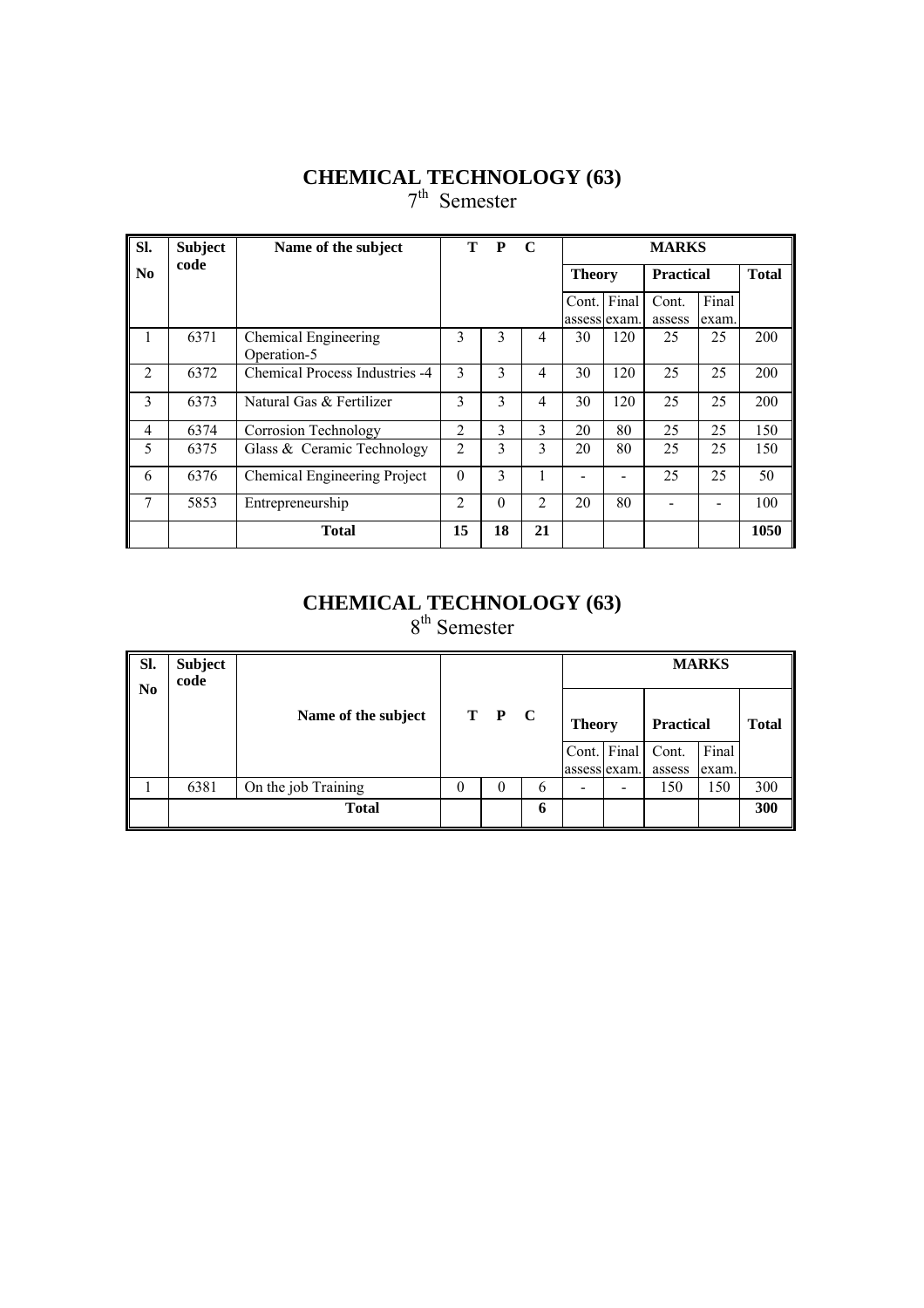1<sup>st</sup> Semester

| Sl.            | Subject |                            |                |              |                |              |       | <b>MARKS</b> |                          |       |
|----------------|---------|----------------------------|----------------|--------------|----------------|--------------|-------|--------------|--------------------------|-------|
| N <sub>0</sub> | code    | Name of the subject        | T.             | $\mathbf{P}$ | C              | Theory       |       | Practical    |                          | Total |
|                |         |                            |                |              |                | Cont.        | Final | Cont.        | Final                    |       |
|                | 1011    |                            | $\theta$       |              | 2              | assess exam. |       | assess       | exam.<br>50              | 100   |
|                |         | <b>Engineering Drawing</b> |                | 6            |                |              |       | 50           |                          |       |
| $\overline{2}$ | 5711    | Bangla                     | $\overline{c}$ | 2            | 3              | 20           | 80    | 50           |                          | 150   |
| 3              | 5712    | English-1                  | $\overline{2}$ | $\theta$     | $\overline{2}$ | 20           | 80    |              |                          | 100   |
| $\overline{4}$ | 5911    | Mathematics -1             | 3              | 3            | $\overline{4}$ | 30           | 120   | 50           | $\overline{\phantom{a}}$ | 200   |
| 5              | 5912    | Physics -1                 | 3              | 3            | $\overline{4}$ | 30           | 120   | 25           | 25                       | 200   |
| 6              | 6711    | <b>Basic Electricity</b>   | 3              | 3            | 4              | 30           | 120   | 25           | 25                       | 200   |
| 7              | 7011    | Basic workshop Practice    | $\theta$       | 6            | 2              |              |       | 50           | 50                       | 100   |
|                |         | <b>Total</b>               | 13             | 23           | 21             | 130          | 520   | 250          | 150                      | 1050  |

#### **Civil Technology (64)**

| Sl.            | Subject |                              |                |          |     |              |     | <b>MARKS</b> |       |       |
|----------------|---------|------------------------------|----------------|----------|-----|--------------|-----|--------------|-------|-------|
| N <sub>0</sub> | code    | Name of the subject          |                | $T$ $P$  | - C | Theory       |     | Practical    |       | Total |
|                |         |                              |                |          |     | Cont. Final  |     | Cont.        | Final |       |
|                |         |                              |                |          |     | assess exam. |     | assess       | exam. |       |
| л.             | 1012    | <b>Engineering Materials</b> | $\overline{c}$ | 3        | 3   | 20           | 80  | 25           | 25    | 150   |
| $\overline{2}$ | 5722    | English-2                    | $\overline{c}$ | 2        | 3   | 20           | 80  | 50           |       | 150   |
| 3              | 5811    | Social science-1             | $\overline{c}$ | $\Omega$ | 2   | 20           | 80  |              |       | 100   |
| 4              | 5921    | Mathematics -2               | 3              | 3        | 4   | 30           | 120 | 50           |       | 200   |
| 5              | 5922    | Physics-2                    | 3              | 3        | 4   | 30           | 120 | 25           | 25    | 200   |
| 6              | 6621    | Computer Application -1      | $\theta$       | 6        | 2   |              |     | 50           | 50    | 100   |
| 7.             | 6811    | <b>Basic Electronics</b>     | $\overline{c}$ | 3        | 3   | 20           | 80  | 25           | 25    | 150   |
|                |         | <b>T</b> otal                | 14             | 20       | 21  | 140          | 560 | 225          | 125   | 1050  |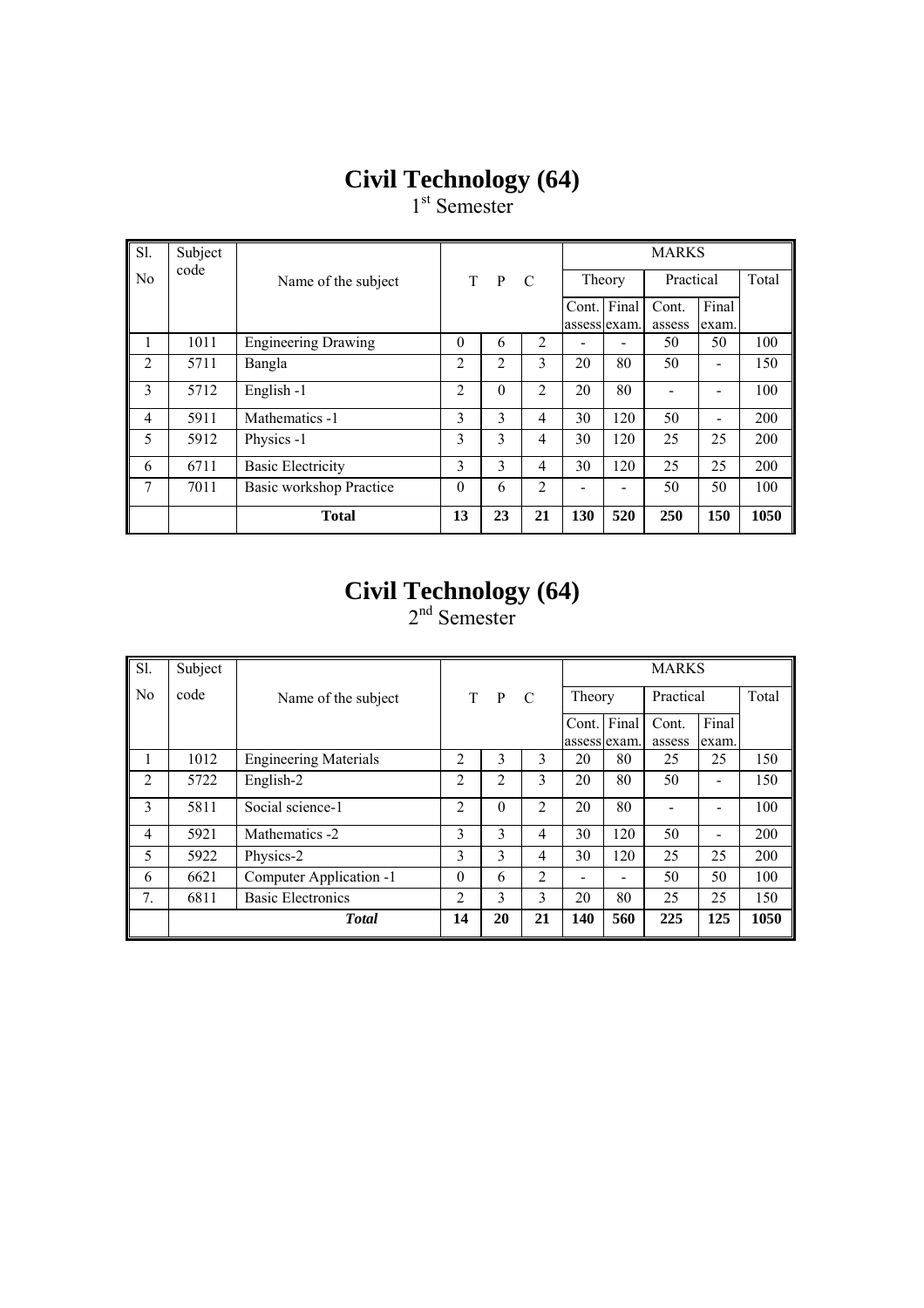$3<sup>rd</sup>$  Semester

| SI.                    | <b>Subject</b><br>code | Name of the subject                              | Т              | P<br>$\mathbf C$ |                |               |             | <b>MARKS</b>     |                          |              |
|------------------------|------------------------|--------------------------------------------------|----------------|------------------|----------------|---------------|-------------|------------------|--------------------------|--------------|
| $\mathbf{N}\mathbf{0}$ |                        |                                                  |                |                  |                | <b>Theory</b> |             | <b>Practical</b> |                          | <b>Total</b> |
|                        |                        |                                                  |                |                  |                | assess exam.  | Cont. Final | Cont.<br>assess  | Final<br>exam.           |              |
| 1                      | 6431                   | Civil Engineering drawing<br>$(CAD)-1$           | 1              | 6                | 3              | 10            | 40          | 50               | 50                       | 150          |
| $\mathfrak{D}$         | 6432                   | Surveying-1                                      | $\overline{c}$ | 6                | 4              | 20            | 80          | 50               | 50                       | 200          |
| 3                      | 6433                   | Structural Mechanics                             | 3              | 3                | 4              | 30            | 120         | 25               | 25                       | 200          |
| 4                      | 5931                   | Mathematics - -3                                 | 3              | 3                | $\overline{4}$ | 30            | 120         | 50               | $\overline{\phantom{a}}$ | 200          |
| 5                      | 5913                   | Chemistry                                        | 3              | 3                | 4              | 30            | 120         | 25               | 25                       | 200          |
| 6                      | 5821                   | Social Science-2                                 | $\overline{2}$ | $\Omega$         | $\overline{2}$ | 20            | 80          |                  |                          | 100          |
| $\tau$                 | 5812                   | Physical Education and Life<br>Skill Development | $\Omega$       | $\mathfrak{D}$   |                |               |             | 25               | 25                       | 50           |
|                        |                        | <b>Total</b>                                     | 14             | 23               | 22             | 140           | 560         | 225              | 175                      | 1100         |

## **Civil Technology (64)**

| Sl.            | <b>Subject</b> | Name of the subject                         | т              | P            | $\mathbf C$    | <b>MARKS</b><br><b>Practical</b> |              |                 |                |      |  |
|----------------|----------------|---------------------------------------------|----------------|--------------|----------------|----------------------------------|--------------|-----------------|----------------|------|--|
| N <sub>0</sub> | code           |                                             |                |              |                | <b>Theory</b>                    | <b>Total</b> |                 |                |      |  |
|                |                |                                             |                |              |                | assess exam.                     | Cont. Final  | Cont.<br>assess | Final<br>exam. |      |  |
| 1              | 6443           | Surveying-2                                 | $\overline{2}$ | 6            | 4              | 20                               | 80           | 50              | 50             | 200  |  |
| $\overline{2}$ | 6442           | Estimating & Costing-1                      | 3              | 3            | 4              | 30                               | 120          | 25              | 25             | 200  |  |
| 3              | 6441           | Geotechnical Engineering.                   | $\overline{2}$ | 3            | 3              | 20                               | 80           | 25              | 25             | 150  |  |
| $\overline{4}$ | 6444           | Construction Process-1                      | 3              | $\mathbf{3}$ | $\overline{4}$ | 30                               | 120          | 25              | 25             | 200  |  |
| 5              | 6445           | Hydraulic                                   | 3              | 3            | $\overline{4}$ | 30                               | 120          | 25              | 25             | 200  |  |
| 6              | 6632           | Computer Application-2                      | $\theta$       | 6            | $\overline{2}$ |                                  |              | 50              | 50             | 100  |  |
| 7              | 5841           | Business Organization $\&$<br>Communication | $\overline{2}$ | $\theta$     | 2              | 20                               | 80           |                 |                | 100  |  |
|                |                | <b>Total</b>                                | 15             | 24           | 23             | 150                              | 600          | 200             | 200            | 1150 |  |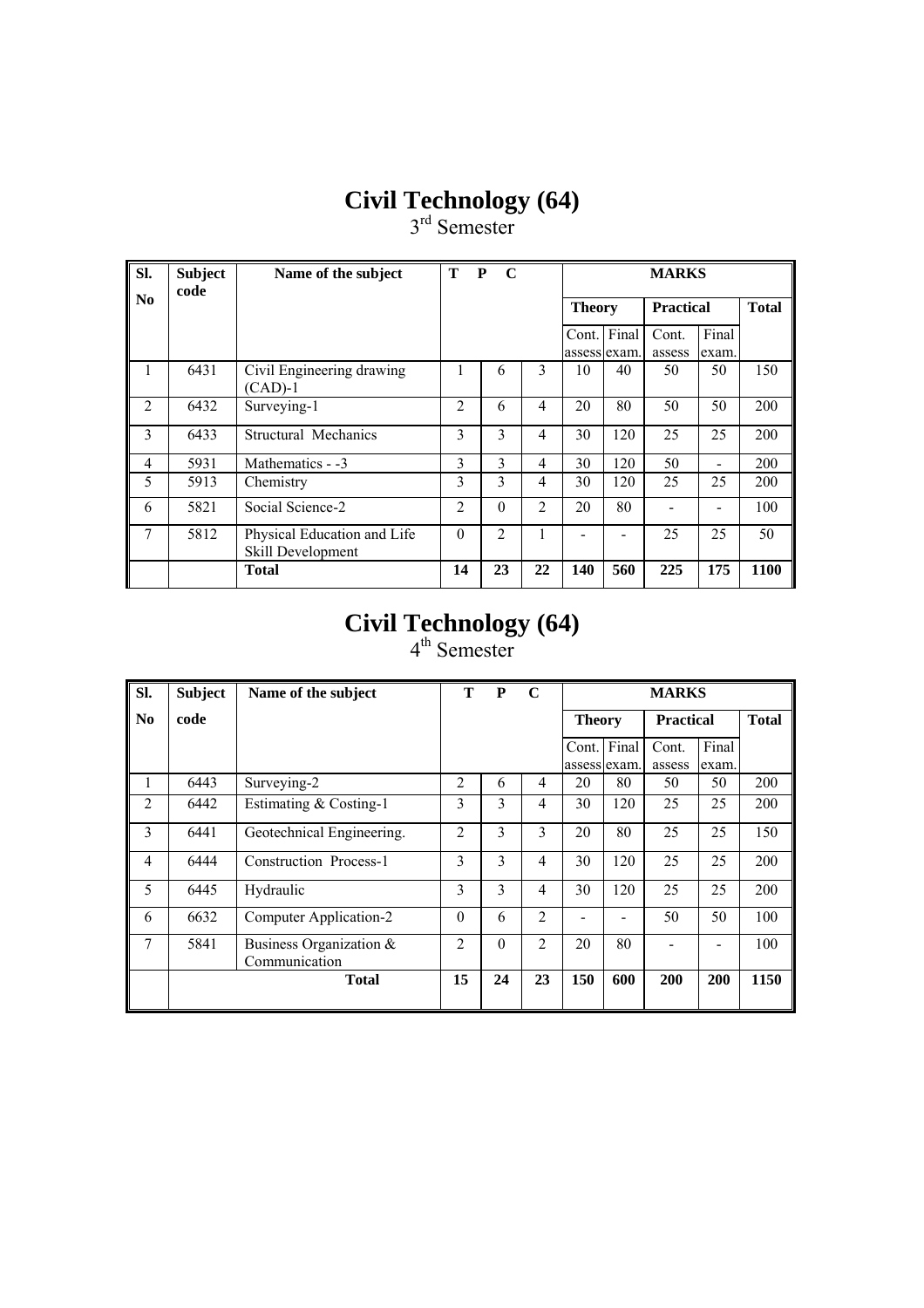5<sup>th</sup> Semester

| SI.            | <b>Subject</b> | Name of the subject             | T                                 | P                       | $\mathbf C$    | <b>MARKS</b> |                       |                 |                |             |
|----------------|----------------|---------------------------------|-----------------------------------|-------------------------|----------------|--------------|-----------------------|-----------------|----------------|-------------|
| No             | code           |                                 | <b>Practical</b><br><b>Theory</b> |                         |                |              |                       |                 | <b>Total</b>   |             |
|                |                |                                 |                                   |                         |                | Cont.        | Final<br>assess exam. | Cont.<br>assess | Final<br>exam. |             |
| 1              | 6451           | Foundation Engineering.         | $\overline{2}$                    | 3                       | 3              | 20           | 80                    | 25              | 25             | 150         |
| $\mathfrak{D}$ | 6452           | Surveying -3                    | 2                                 | 6                       | 4              | 20           | 80                    | 50              | 50             | 200         |
| 3              | 6453           | Environmental Engineering-1     | $\overline{2}$                    | 3                       | 3              | 20           | 80                    | 25              | 25             | 150         |
| $\overline{4}$ | 6454           | Theory of Structure             | 3                                 | $\overline{\mathbf{3}}$ | 4              | 30           | 120                   | 25              | 25             | 200         |
| 5              | 6455           | Construction process-2          | 3                                 | 3                       | 4              | 30           | 120                   | 25              | 25             | 200         |
| 6              | 5840           | <b>Environmental Management</b> | $\mathfrak{D}$                    | $\Omega$                | 2              | 20           | 80                    |                 |                | 100         |
| $\tau$         | 5851           | Book keeping & Accounting       | $\overline{2}$                    | $\theta$                | $\overline{2}$ | 20           | 80                    |                 |                | 100         |
|                |                | <b>Total</b>                    | 16                                | 18                      | 22             | 160          | 640                   | 150             | 150            | <b>1100</b> |

## **Civil Technology (64)**

| SI.            | <b>Subject</b> | Name of the subject                    | т              | P<br>$\mathbf C$ |                | <b>MARKS</b>  |                       |                  |                |              |
|----------------|----------------|----------------------------------------|----------------|------------------|----------------|---------------|-----------------------|------------------|----------------|--------------|
| N <sub>0</sub> | code           |                                        |                |                  |                | <b>Theory</b> |                       | <b>Practical</b> |                | <b>Total</b> |
|                |                |                                        |                |                  |                | Cont.         | Final<br>assess exam. | Cont.<br>assess  | Final<br>exam. |              |
| 1              | 6464           | <b>Advance Surveying</b>               | $\overline{c}$ | 6                | 4              | 20            | 80                    | 50               | 50             | 200          |
| $\overline{2}$ | 6462           | <b>Transportation Engg-1</b>           | $\overline{c}$ | 3                | 3              | 20            | 80                    | 25               | 25             | 150          |
| 3              | 6463           | Design of Structure -1                 | 3              | $\mathcal{E}$    | 4              | 30            | 120                   | 25               | 25             | 200          |
| 4              | 6461           | Civil Engineering Drawing<br>$(CAD)-2$ | 2              | 6                | 4              | 20            | 80                    | 50               | 50             | 200          |
| 5              | 6465           | <b>Construction Management</b>         | $\overline{c}$ | 3                | 3              | 20            | 80                    | 25               | 25             | 150          |
| 6              | 6659           | Programming in C                       | $\overline{c}$ | 3                | 3              | 20            | 80                    | 25               | 25             | 150          |
| 7              | 5852           | <b>Industrial Management</b>           | $\overline{c}$ | $\theta$         | $\overline{2}$ | 20            | 80                    |                  |                | 100          |
|                |                | <b>Total</b>                           | 15             | 24               | 23             | 150           | 600                   | 200              | 200            | 1150         |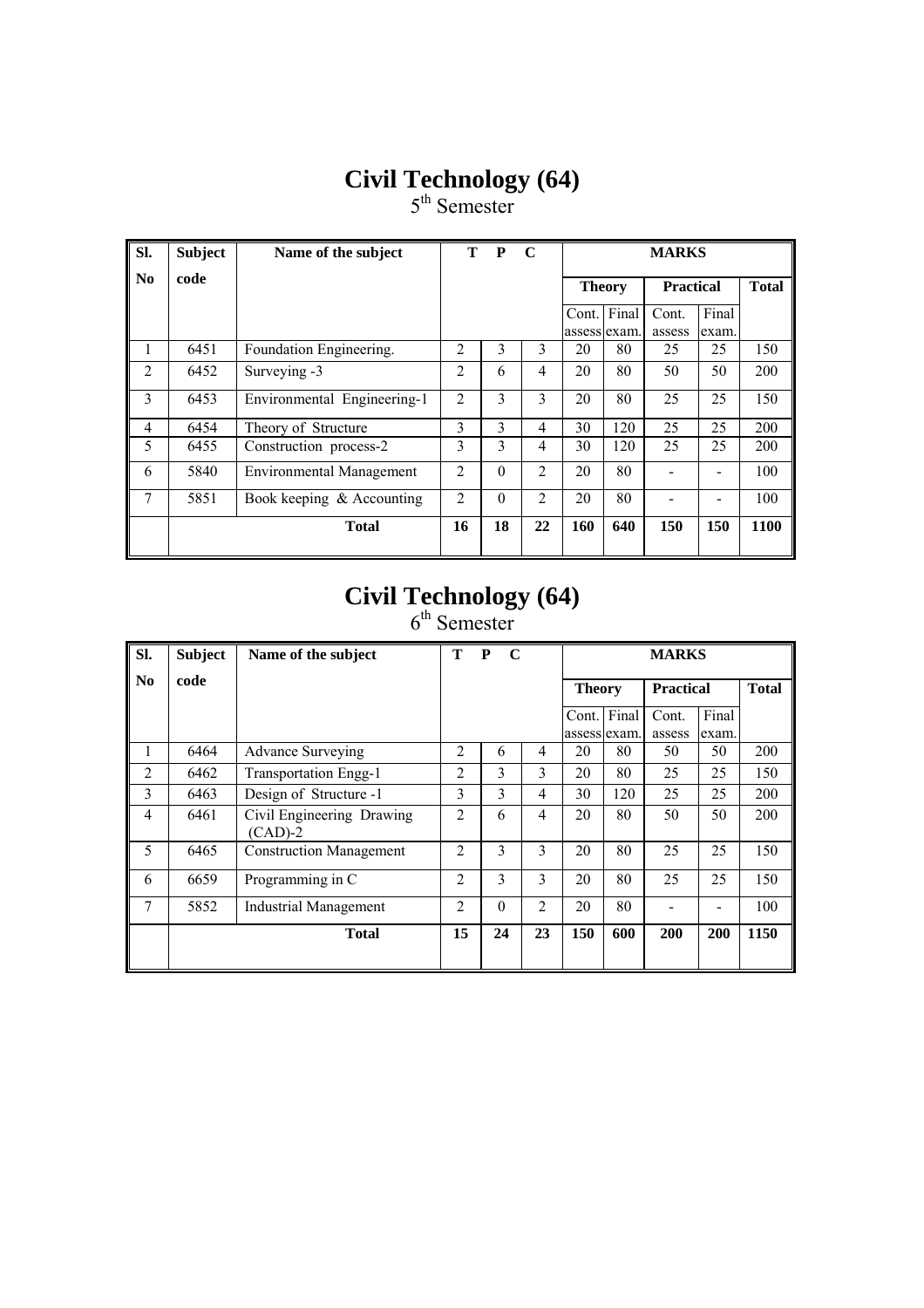7<sup>th</sup> Semester

| SI.            | <b>Subject</b> | Name of the subject                        | т              | P        | $\mathbf C$    |               |                             | <b>MARKS</b>     |                |              |
|----------------|----------------|--------------------------------------------|----------------|----------|----------------|---------------|-----------------------------|------------------|----------------|--------------|
| No             | code           |                                            |                |          |                | <b>Theory</b> |                             | <b>Practical</b> |                | <b>Total</b> |
|                |                |                                            |                |          |                |               | Cont. Final<br>assess exam. | Cont.<br>assess  | Final<br>exam. |              |
| 1              | 6471           | Estimating and Costing -2                  | 3              | 3        | 4              | 30            | 120                         | 25               | 25             | 200          |
| 2              | 6472           | Environmental Engineering-2                | $\overline{2}$ | 3        | 3              | 20            | 80                          | 25               | 25             | 150          |
| 3              | 6473           | Transportation Engg-2                      | $\overline{2}$ | 3        | 3              | 20            | 80                          | 25               | 25             | 150          |
| $\overline{4}$ | 6474           | Design of Structure -2                     | 3              | 3        | $\overline{4}$ | 30            | 120                         | 25               | 25             | 200          |
| 5              | 6475           | Hydrology & Water Resources<br>Engineering | 3              | 3        | $\overline{4}$ | 30            | 120                         | 25               | 25             | 200          |
| 6              | 6476           | Civil Engineering Project                  | $\theta$       | 6        | $\overline{2}$ |               |                             | 50               | 50             | 100          |
| 7              | 5853           | Entrepreneurship                           | 2              | $\theta$ | 2              | 20            | 80                          |                  |                | 100          |
|                |                | <b>Total</b>                               | 15             | 21       | 22             | 150           | 600                         | 175              | 175            | 1100         |

#### **Civil Technology (64)**  8<sup>th</sup> Semester

| SI.            | <b>Subject</b> | Name of the subject        | т | $\mathbf C$<br>P |               | <b>MARKS</b>  |                   |                  |       |              |  |
|----------------|----------------|----------------------------|---|------------------|---------------|---------------|-------------------|------------------|-------|--------------|--|
| $\mathbf{N_0}$ | code           |                            |   |                  |               | <b>Theory</b> |                   | <b>Practical</b> |       | <b>Total</b> |  |
|                |                |                            |   |                  |               |               | Cont. Final Cont. |                  | Final |              |  |
|                |                |                            |   |                  |               | assess exam.  |                   | assess           | exam. |              |  |
|                | 3678           | <b>Industrial Training</b> |   |                  | $\mathfrak b$ |               |                   | 180              | 120   | 300          |  |
|                |                | <b>Total</b>               |   |                  | 6             |               |                   |                  |       | 300          |  |
|                |                |                            |   |                  |               |               |                   |                  |       |              |  |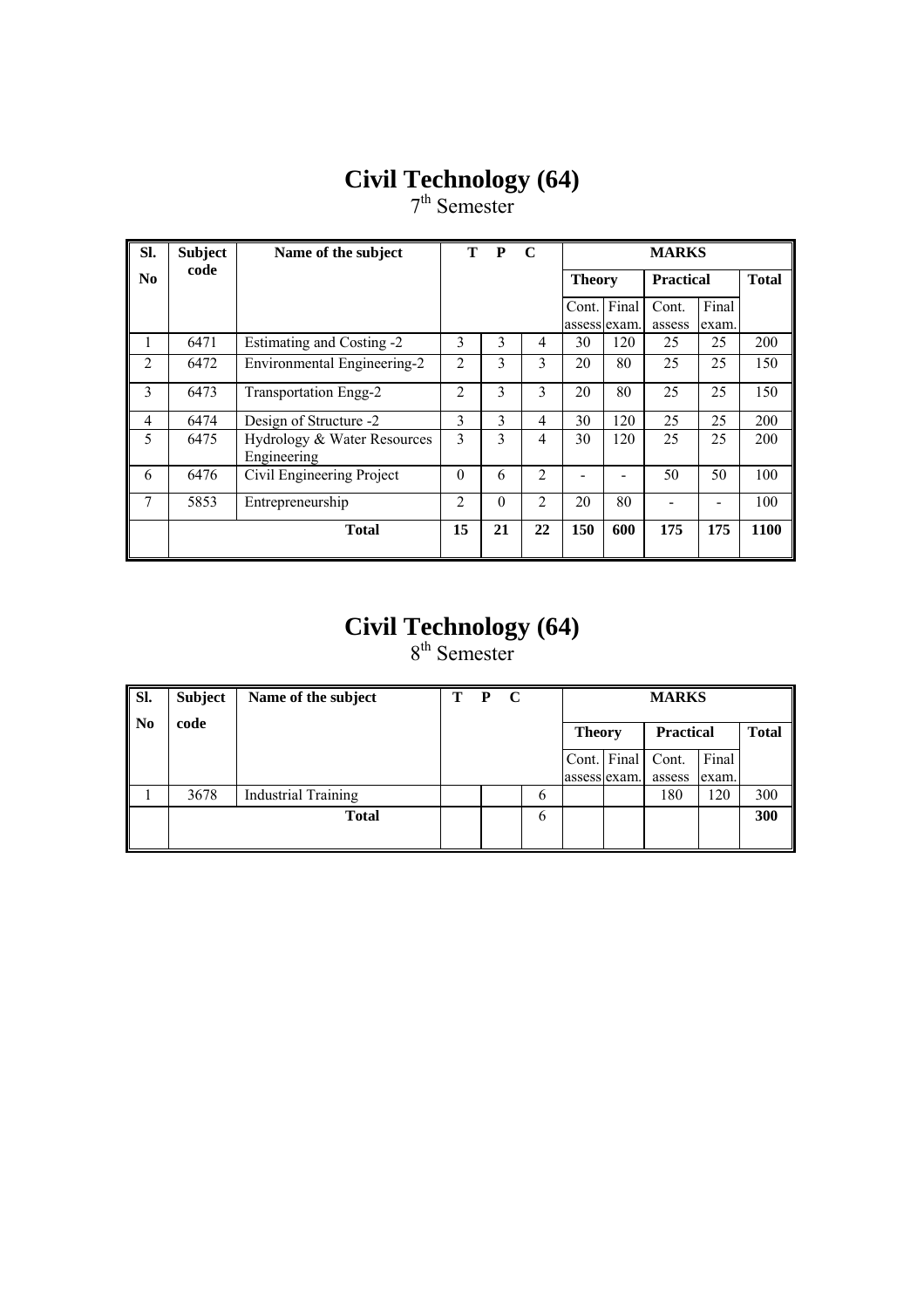1<sup>st</sup> Semester

| Sl.            | Subject |                            |                |              |                |        |              | <b>MARKS</b> |                              |       |
|----------------|---------|----------------------------|----------------|--------------|----------------|--------|--------------|--------------|------------------------------|-------|
|                |         | Name of the subject        | T.             | $\mathbf{P}$ | - C            | Theory |              | Practical    |                              |       |
| N <sub>0</sub> | code    |                            |                |              |                | Cont.  | Final        | Cont.        | Final                        | Total |
|                |         |                            |                |              |                |        | assess exam. | assess       | exam.                        |       |
| 1              | 1011    | <b>Engineering Drawing</b> | $\theta$       | 6            | 2              |        |              | 50           | 50                           | 100   |
| $\overline{2}$ | 5711    | Bangla                     | $\overline{c}$ | 2            | 3              | 20     | 80           | 50           |                              | 150   |
| 3              | 5712    | English-1                  | $\overline{2}$ | $\Omega$     | 2              | 20     | 80           |              |                              | 100   |
| 4              | 5911    | Mathematics -1             | 3              | 3            | 4              | 30     | 120          | 50           | $\qquad \qquad \blacksquare$ | 200   |
| 5              | 5912    | Physics -1                 | 3              | 3            | 4              | 30     | 120          | 25           | 25                           | 200   |
| 6              | 6711    | <b>Basic Electricity</b>   | 3              | 3            | 4              | 30     | 120          | 25           | 25                           | 200   |
| 7              | 7011    | Basic workshop Practice    | $\theta$       | 6            | $\overline{2}$ |        |              | 50           | 50                           | 100   |
|                |         | <b>Total</b>               | 13             | 23           | 21             | 130    | 520          | 250          | 150                          | 1050  |

#### **CIVIL (WOOD) TECHNOLOGY (65)** 2<sup>nd</sup> Semester

| Sl.            | Subject |                              |                |          |                |              |     | <b>MARKS</b> |       |       |
|----------------|---------|------------------------------|----------------|----------|----------------|--------------|-----|--------------|-------|-------|
| No             | code    | Name of the subject          |                | T P      | C              | Theory       |     | Practical    |       |       |
|                |         |                              |                |          |                | Cont. Final  |     | Cont.        | Final | Total |
|                |         |                              |                |          |                | assess exam. |     | assess       | exam. |       |
|                | 1012    | <b>Engineering Materials</b> | $\mathfrak{D}$ | 3        | 3              | 20           | 80  | 25           | 25    | 150   |
| $\overline{2}$ | 5722    | English-2                    | 2              | 2        | 3              | 20           | 80  | 50           |       | 150   |
| 3              | 5811    | Social science-1             | 2              | $\Omega$ | $\overline{2}$ | 20           | 80  |              |       | 100   |
| 4              | 5921    | Mathematics -2               | 3              | 3        | 4              | 30           | 120 | 50           |       | 200   |
| 5              | 5922    | Physics-2                    | 3              | 3        | 4              | 30           | 120 | 25           | 25    | 200   |
| 6              | 6621    | Computer Application -1      | $\Omega$       | 6        | 2              | -            | ۰   | 50           | 50    | 100   |
| 7.             | 6811    | <b>Basic Electronics</b>     | $\mathfrak{D}$ | 3        | 3              | 20           | 80  | 25           | 25    | 150   |
|                |         | <b>Total</b>                 | 14             | 20       | 21             | 140          | 560 | 225          | 125   | 1050  |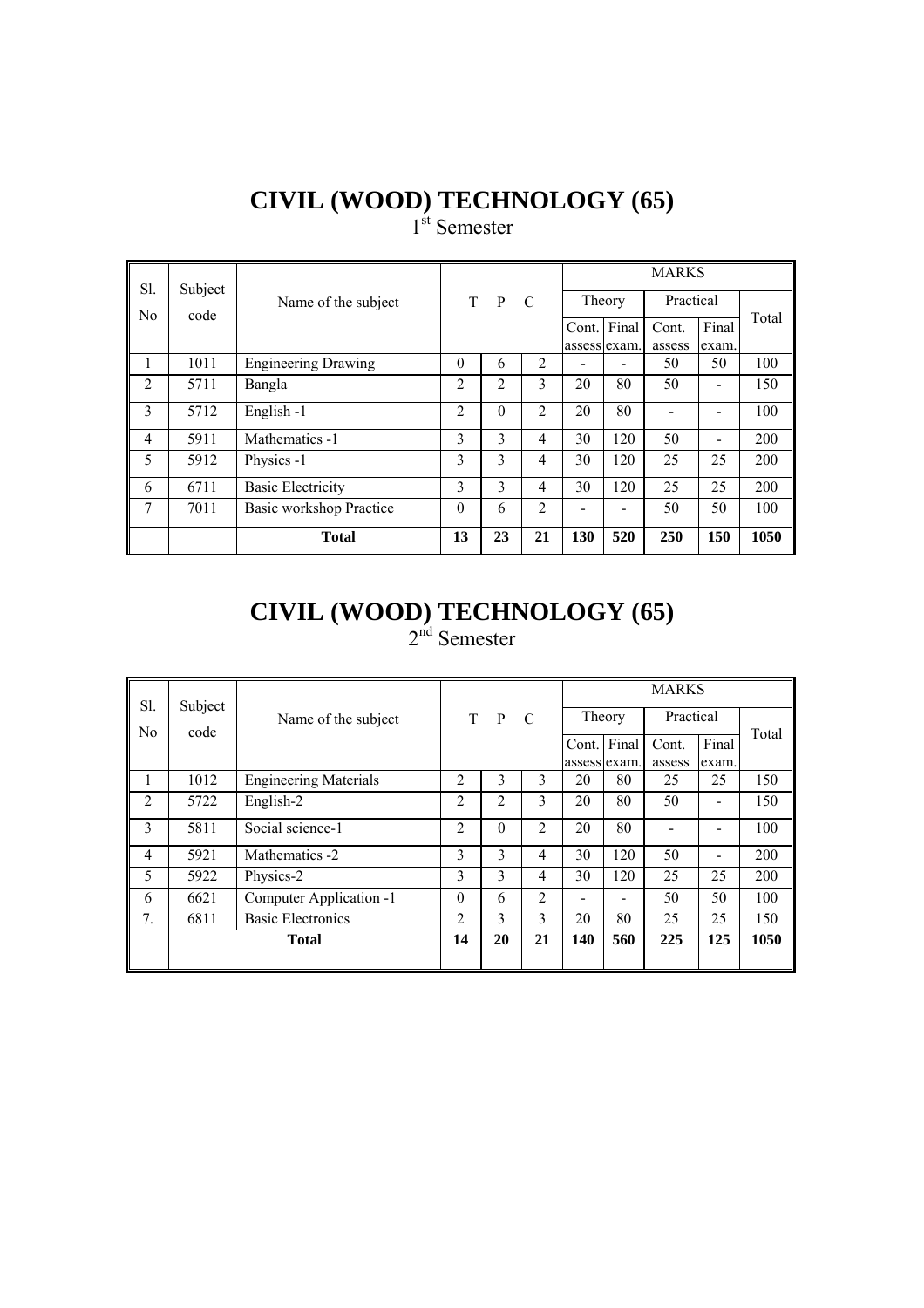3<sup>rd</sup> Semester

| SI.            | <b>Subject</b> |                                                |                |                |                |                       |       | <b>MARKS</b>     |                |              |
|----------------|----------------|------------------------------------------------|----------------|----------------|----------------|-----------------------|-------|------------------|----------------|--------------|
| No             | code           | Name of the subject                            |                | T P            | $\mathbf C$    | <b>Theory</b>         |       | <b>Practical</b> |                | <b>Total</b> |
|                |                |                                                |                |                |                | Cont.<br>assess exam. | Final | Cont.<br>assess  | Final<br>exam. |              |
|                | 6431           | Civil Engineering Drawing.<br>$(CAD)-1$        |                | 6              | $\mathbf{3}$   | 10                    | 40    | 50               | 50             | 150          |
| $\overline{2}$ | 6432           | Surveying -1                                   | $\mathfrak{D}$ | 6              | $\overline{4}$ | 20                    | 80    | 50               | 50             | 200          |
| 3              | 6433           | <b>Structural Mechanics</b>                    | 3              | 3              | $\overline{4}$ | 30                    | 120   | 25               | 25             | 200          |
| $\overline{4}$ | 5931           | Mathematics-3                                  | 3              | 3              | $\overline{4}$ | 30                    | 120   | 50               |                | 200          |
| 5              | 5913           | Chemistry                                      | 3              | 3              | $\overline{4}$ | 30                    | 120   | 25               | 25             | 200          |
| 6              | 5821           | Social Science-2                               | $\mathfrak{D}$ | $\Omega$       | $\mathfrak{D}$ | 20                    | 80    |                  |                | 100          |
| 7              | 5812           | Physical Education & Life<br>Skill Development | $\Omega$       | $\overline{2}$ | 1              |                       |       | 25               | 25             | 50           |
|                |                | <b>Total</b>                                   | 14             | 23             | 22             | 140                   | 560   | 225              | 175            | 1100         |

#### **CIVIL (WOOD) TECHNOLOGY (65)** 4<sup>th</sup> Semester

| SI.              | <b>Subject</b> |                                            |          |              |                |               |       | <b>MARKS</b>     |       |              |
|------------------|----------------|--------------------------------------------|----------|--------------|----------------|---------------|-------|------------------|-------|--------------|
| N <sub>0</sub>   | code           | Name of the subject                        | T.       | $\mathbf{P}$ | $\mathbf C$    | <b>Theory</b> |       | <b>Practical</b> |       | <b>Total</b> |
|                  |                |                                            |          |              |                | Cont.         | Final | Cont.            | Final |              |
|                  |                |                                            |          |              |                | assess exam.  |       | assess           | exam. |              |
|                  | 6443           | Surveying -2                               | 2        | 6            | 4              | 20            | 80    | 50               | 50    | 200          |
| $\overline{2}$ . | 6442           | Estimating $& \text{costing} -1$           | 3        | 3            | 4              | 30            | 120   | 25               | 25    | 200          |
| 3.               | 6441           | Geotechnical Engineering                   | 2        | 3            | 3              | 20            | 80    | 25               | 25    | 150          |
| 4                | 6632           | Computer Application-2                     | $\theta$ | 6            | $\mathfrak{D}$ |               |       | 50               | 50    | 100          |
| 5.               | 6444           | <b>Construction Process-1</b>              | 3        | 3            | 4              | 30            | 120   | 25               | 25    | 200          |
| 6.               | 6445           | <b>Hydraulics</b>                          | 3        | 3            | 4              | 30            | 120   | 25               | 25    | 200          |
| 7                | 5841           | Business Organization and<br>Communication | 2        | $\theta$     | $\mathfrak{D}$ | 20            | 80    |                  |       | 100          |
|                  |                | <b>Total</b>                               | 15       | 24           | 23             | 150           | 600   | 200              | 200   | 1150         |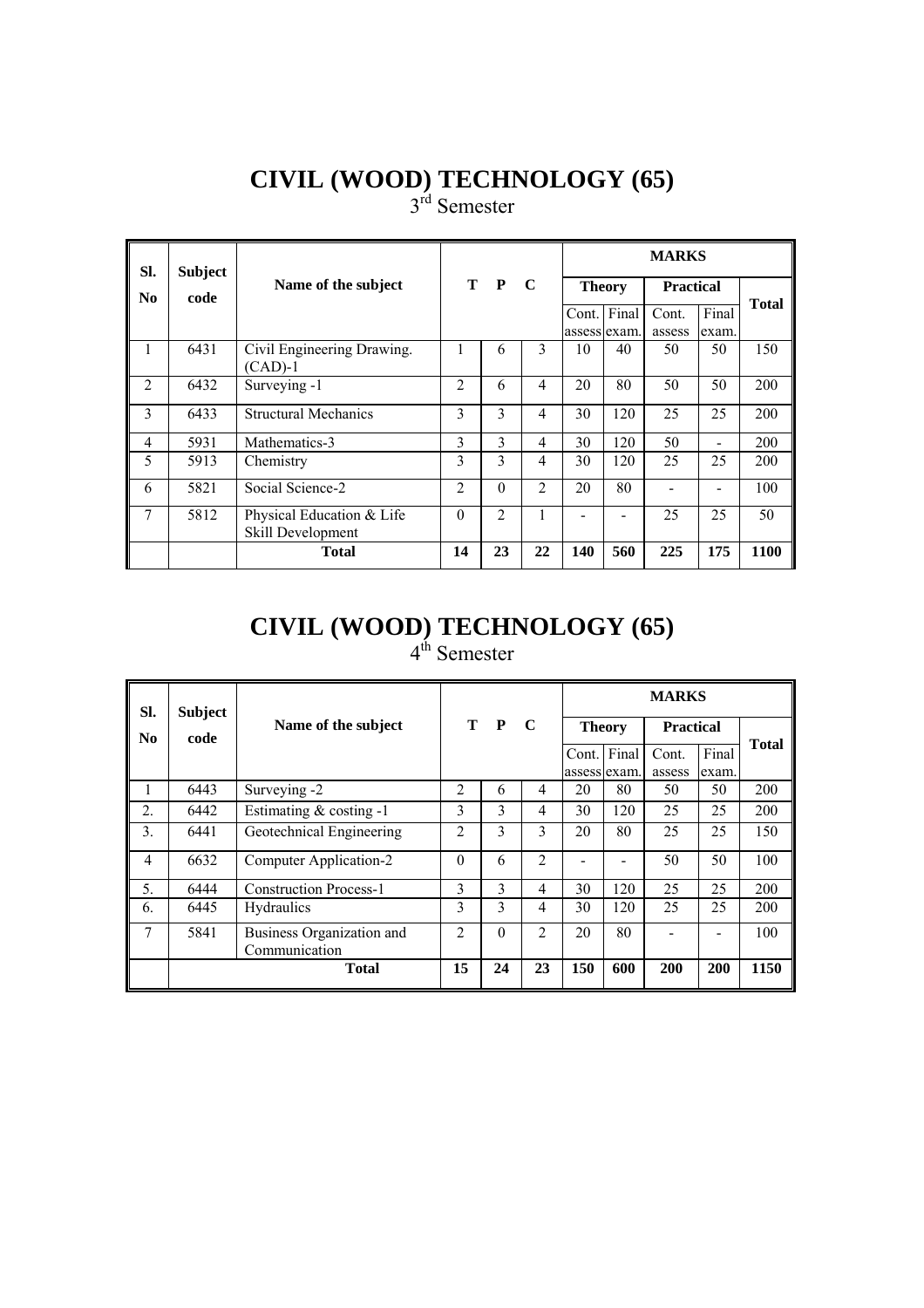5<sup>th</sup> Semester

| SI.            | <b>Subject</b> |                                     |                |              |                |                       |               | <b>MARKS</b>     |                |              |
|----------------|----------------|-------------------------------------|----------------|--------------|----------------|-----------------------|---------------|------------------|----------------|--------------|
| No.            | code           | Name of the subject                 | T.             | $\mathbf{P}$ | $\mathbf C$    |                       | <b>Theory</b> | <b>Practical</b> |                |              |
|                |                |                                     |                |              |                | Cont.<br>assess exam. | Final         | Cont.<br>assess  | Final<br>exam. | <b>Total</b> |
| л.             | 6461           | Civil Engineering<br>Drawing(CAD)-2 | $\mathfrak{D}$ | 6            | 4              | 20                    | 80            | 50               | 50             | 200          |
| $\overline{2}$ | 6454           | Theory of Structure                 | 3              | 3            | $\overline{4}$ | 30                    | 120           | 25               | 25             | 200          |
| 3              | 6455           | <b>Construction Process-2</b>       | 3              | 3            | $\overline{4}$ | 30                    | 120           | 25               | 25             | 200          |
| $\overline{4}$ | 6551           | Design and Drawing of<br>Furniture  | $\overline{2}$ | 6            | $\overline{4}$ | 20                    | 80            | 50               | 50             | 200          |
| 5              | 6453           | Environmental Engineering-1         | $\overline{2}$ | $\mathbf{3}$ | 3              | 20                    | 80            | 25               | 25             | 150          |
| 6              | 5840           | Environmental Management.           | $\mathfrak{D}$ | $\Omega$     | $\mathfrak{D}$ | 20                    | 80            |                  |                | 100          |
| $\overline{7}$ | 5851           | Book keeping $&$ Accounting         | $\mathfrak{D}$ | $\Omega$     | $\mathfrak{D}$ | 20                    | 80            |                  |                | 100          |
|                |                | <b>Total</b>                        | 16             | 21           | 23             | <b>160</b>            | 640           | 175              | 175            | 1150         |

## **CIVIL (WOOD) TECHNOLOGY (65)**

| SI.              | <b>Subject</b> |                                                              |                |          |                |                              |                             | <b>MARKS</b>     |                |              |
|------------------|----------------|--------------------------------------------------------------|----------------|----------|----------------|------------------------------|-----------------------------|------------------|----------------|--------------|
| N <sub>0</sub>   | code           | Name of the subject                                          |                | T P      | $\mathbf C$    | <b>Theory</b>                |                             | <b>Practical</b> |                | <b>Total</b> |
|                  |                |                                                              |                |          |                |                              | Cont. Final<br>assess exam. | Cont.<br>assess  | Final<br>exam. |              |
| 1                | 6462           | Transportation Engineering-1                                 | $\overline{2}$ | 3        | 3              | 20                           | 80                          | 25               | 25             | 150          |
| 2.               | 6463           | Design of Structure-1                                        | 3              | 3        | 4              | 30                           | 120                         | 25               | 25             | 200          |
| 3.               | 6561           | Interior Designs & decoration                                | 3              | 3        | 4              | 30                           | 120                         | 25               | 25             | 200          |
| $\overline{4}$ . | 6562           | Wood Seasoning , Treating $\&$<br><b>Finishing Materials</b> | $\overline{2}$ | 3        | $\mathbf{3}$   | 20                           | 80                          | 25               | 25             | 150          |
| 5.               | 6563           | Wood Working Project $-1$                                    | $\theta$       | 6        | 2              | $\qquad \qquad \blacksquare$ |                             | 50               | 50             | 100          |
| 6.               | 6564           | Wood Working Machine &<br>Tools                              | 3              | 3        | 4              | 30                           | 120                         | 25               | 25             | 200          |
| 7                | 5852           | <b>Industrial Management</b>                                 | $\mathfrak{D}$ | $\Omega$ | $\mathfrak{D}$ | 20                           | 80                          |                  |                | 100          |
|                  |                | <b>Total</b>                                                 | 15             | 21       | 22             | 150                          | 600                         | 175              | 175            | 1100         |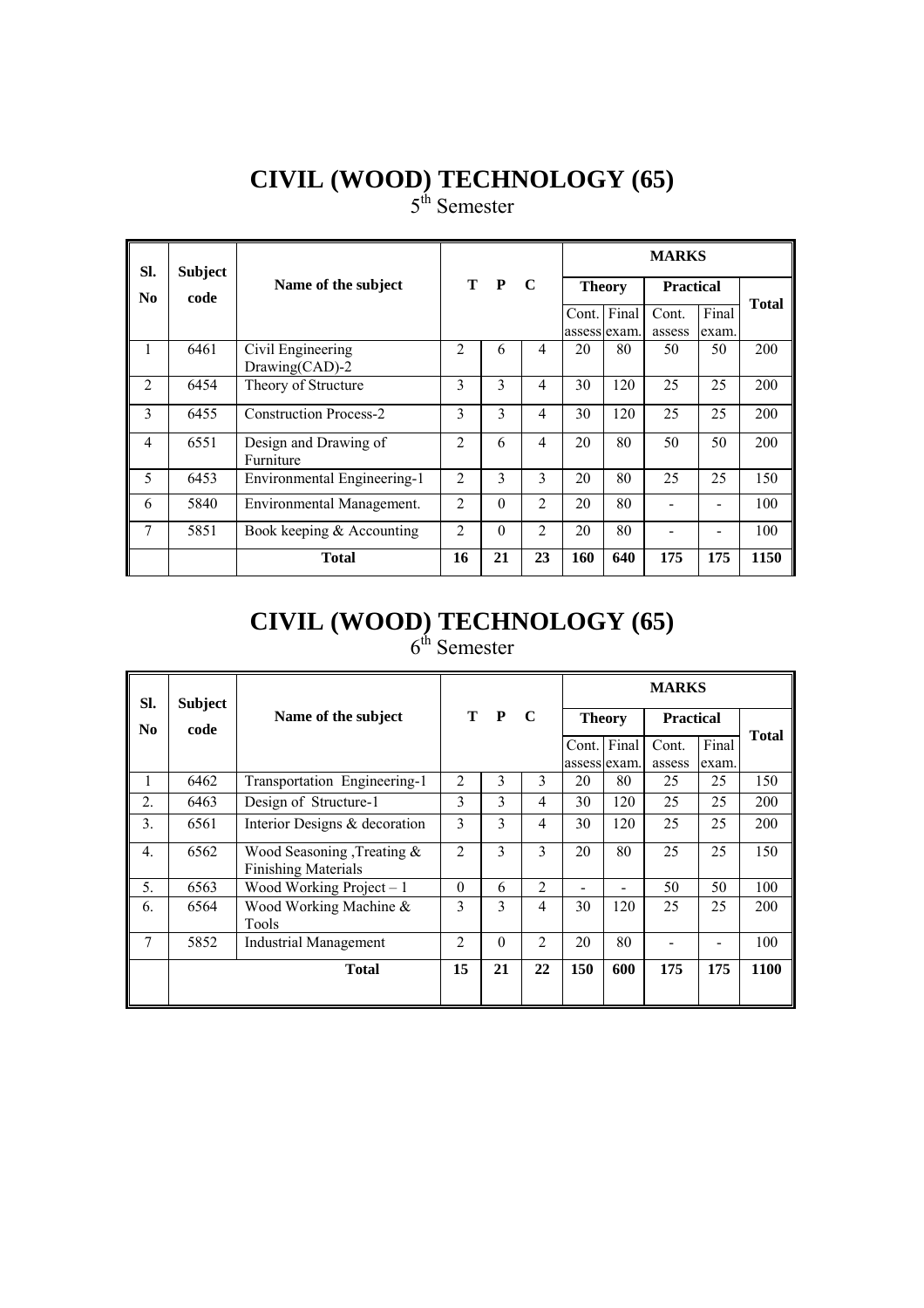7<sup>th</sup> Semester

| SI.            | <b>Subject</b> |                                                         |                |          |                |               |              | <b>MARKS</b>     |       |              |
|----------------|----------------|---------------------------------------------------------|----------------|----------|----------------|---------------|--------------|------------------|-------|--------------|
| N <sub>0</sub> | code           | Name of the subject                                     |                | T P      | $\mathbf C$    | <b>Theory</b> |              | <b>Practical</b> |       | <b>Total</b> |
|                |                |                                                         |                |          |                | Cont.         | Final        | Cont.            | Final |              |
|                |                |                                                         |                |          |                |               | assess exam. | assess           | exam. |              |
| 1              | 6471           | Estimating $& Costing -2$                               | 3              | 3        | 4              | 30            | 120          | 25               | 25    | 200          |
| $\overline{2}$ | 6473           | Transportation Engineering-2                            | $\overline{2}$ | 3        | 3              | 20            | 80           | 25               | 25    | 150          |
| 3              | 6474           | Design of Structure -2                                  | 3              | 3        | 4              | 30            | 120          | 25               | 25    | 200          |
| 4              | 6475           | Hydrology & Water Resources<br>Engineering              | 3              | 3        | 4              | 30            | 120          | 25               | 25    | 200          |
| 5              | 6571           | Wood Working Project -2                                 | $\Omega$       | 6        | 2              |               |              | 50               | 50    | 100          |
| 6              | 6572           | Wood Shop Layout, Machine<br>Installation & Maintenance | $\overline{2}$ | 3        | $\mathbf{3}$   | 20            | 80           | 25               | 25    | 150          |
| 7              | 5853           | Entrepreneurship                                        | $\mathfrak{D}$ | $\theta$ | $\mathfrak{D}$ | 20            | 80           |                  |       | 100          |
|                |                | <b>Total</b>                                            | 15             | 21       | 23             | 150           | 600          | 175              | 175   | 1100         |

#### **CIVIL (WOOD) TECHNOLOGY (65)** 8<sup>th</sup> Semester

| Sl.            | <b>Subject</b> | Name of the subject        | T | $\mathbf C$<br>P |   | <b>MARKS</b>  |             |                  |       |              |
|----------------|----------------|----------------------------|---|------------------|---|---------------|-------------|------------------|-------|--------------|
| N <sub>0</sub> | code           |                            |   |                  |   | <b>Theory</b> |             | <b>Practical</b> |       | <b>Total</b> |
|                |                |                            |   |                  |   |               | Cont. Final | Cont.            | Final |              |
|                |                |                            |   |                  |   | assess exam.  |             | assess           | exam. |              |
|                | 6581           | <b>Industrial Training</b> |   | $_{0}$           | 6 |               |             | 180              | 120   | 300          |
|                |                | <b>Total</b>               |   |                  | 6 |               |             |                  |       | 300          |
|                |                |                            |   |                  |   |               |             |                  |       |              |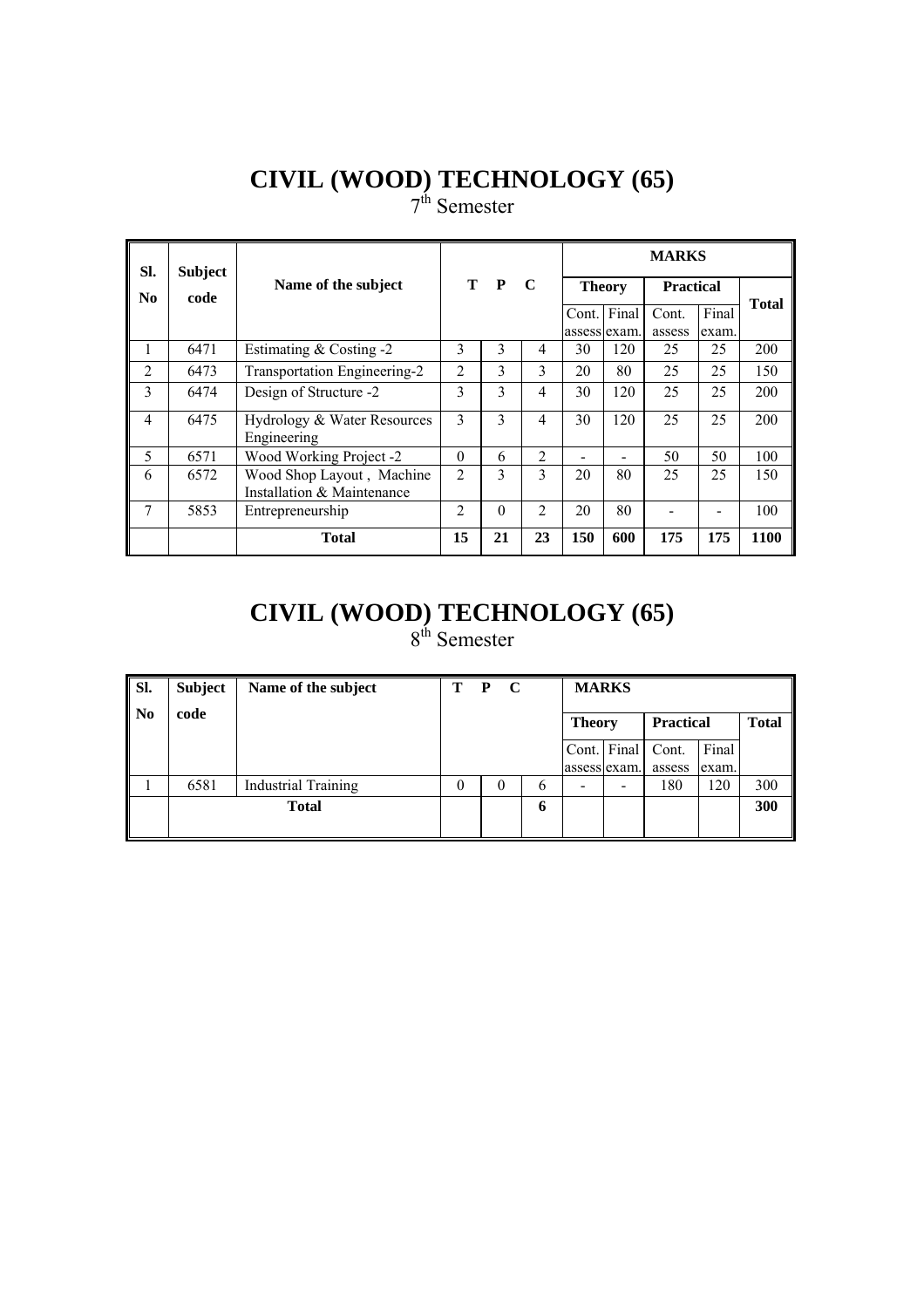#### **COMPUTER TECHNOLOGY (66) FIRST SEMESTER**

| SI.                    | <b>Subject</b><br>code | Name of the subject        | T              | $\mathbf C$<br>P |    |               |                             | <b>MARKS</b>     |                |              |
|------------------------|------------------------|----------------------------|----------------|------------------|----|---------------|-----------------------------|------------------|----------------|--------------|
| $\mathbf{N}\mathbf{0}$ |                        |                            |                |                  |    | <b>Theory</b> |                             | <b>Practical</b> |                | <b>Total</b> |
|                        |                        |                            |                |                  |    |               | Cont. Final<br>assess exam. | Cont.<br>assess  | Final<br>exam. |              |
|                        | 1011                   | <b>Engineering Drawing</b> | $\theta$       | 6                | 2  |               |                             | 50               | 50             | 100          |
| 2                      | 5712                   | English -1                 | $\overline{2}$ | $\theta$         | 2  | 20            | 80                          |                  |                | 100          |
| 3                      | 5911                   | Mathematicas-1             | 3              | 3                | 4  | 30            | 120                         | 50               |                | 200          |
| 4                      | 5913                   | Chemistry                  | 3              | 3                | 4  | 30            | 120                         | 25               | 25             | 200          |
| 5                      | 6611                   | Computer Fundamental       | $\overline{2}$ | 3                | 3  | 20            | 80                          | 25               | 25             | 150          |
| 6                      | 6711                   | <b>Basic Electricity</b>   | 3              | 3                | 4  | 30            | 120                         | 25               | 25             | 200          |
| 7                      | 6811                   | <b>Basic Electronics</b>   | $\overline{2}$ | 3                | 3  | 20            | 80                          | 25               | 25             | 150          |
|                        |                        | <b>Total</b>               | 15             | 21               | 22 | 150           | 600                         | 200              | 150            | 1100         |

#### **COMPUTER TECHNOLOGY (66) SECOND SEMESTER**

| Sl.                    | <b>Subject</b><br>code | Name of the subject                            | T              | P<br>$\mathbf C$ |                |     |                              | <b>MARKS</b>     |                |              |
|------------------------|------------------------|------------------------------------------------|----------------|------------------|----------------|-----|------------------------------|------------------|----------------|--------------|
| $\mathbf{N}\mathbf{0}$ |                        |                                                |                |                  |                |     | <b>Theory</b>                | <b>Practical</b> |                | <b>Total</b> |
|                        |                        |                                                |                |                  |                |     | Cont. Final<br>assess exam.  | Cont.<br>assess  | Final<br>exam. |              |
| I.                     | 5722                   | English -2                                     | 2              | 2                | 3              | 20  | 80                           | 50               |                | 150          |
| $\overline{2}$         | 5812                   | Physical Education & Life Skill<br>Development | $\theta$       | 2                |                |     |                              | 25               | 25             | 50           |
| 3                      | 5912                   | Physics-1                                      | 3              | 3                | 4              | 30  | 120                          | 25               | 25             | 200          |
| 4                      | 5921                   | Mathematics -2                                 | 3              | 3                | 4              | 30  | 120                          | 50               | -              | 200          |
| 5.                     | 6621                   | Computer Application -1                        | $\theta$       | 6                | 2              |     |                              | 50               | 50             | 100          |
| 6                      | 5711                   | Bangla                                         | $\overline{2}$ | 2                | 3              | 20  | 80                           | 50               |                | 150          |
| 7.                     | 6821                   | Electronic Device & Circuits -1                | 3              | 3                | 4              | 30  | 120                          | 25               | 25             | 200          |
| 8                      | 7011                   | Basic Workshop practice                        | $\theta$       | 6                | $\overline{2}$ |     | $\qquad \qquad \blacksquare$ | 50               | 50             | 100          |
|                        |                        | <b>Total</b>                                   | 13             | 27               | 23             | 130 | 520                          | 325              | 175            | 1150         |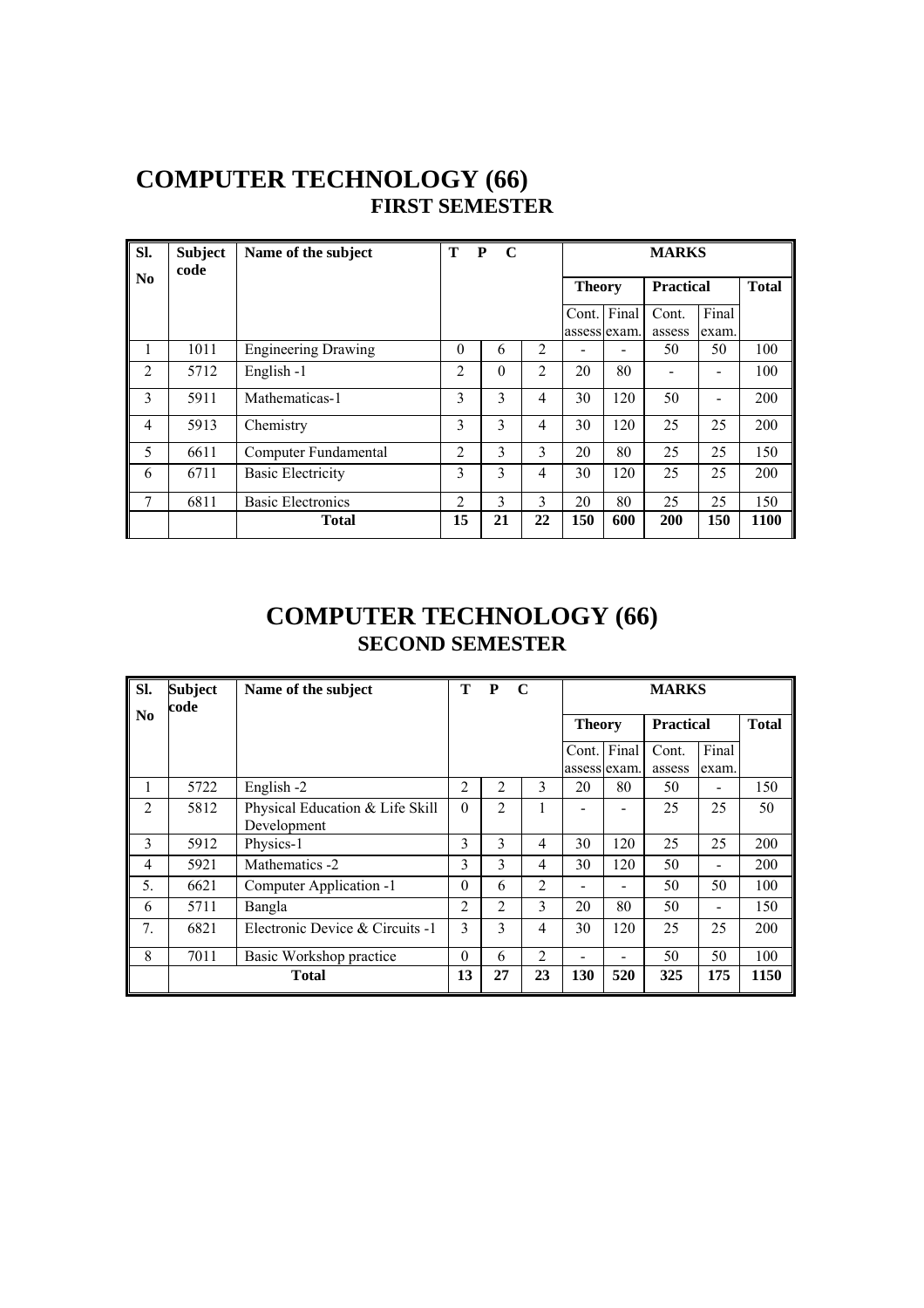#### **COMPUTER TECHNOLOGY (66) THIRD SEMESTER**

| Sl.<br>$\mathbf{N}\mathbf{0}$ | <b>Subject</b><br>code |                               |                |          |                |               |     |                  | <b>MARKS</b> |              |
|-------------------------------|------------------------|-------------------------------|----------------|----------|----------------|---------------|-----|------------------|--------------|--------------|
|                               |                        | Name of the subject           |                | T P C    |                | <b>Theory</b> |     | <b>Practical</b> |              | <b>Total</b> |
|                               |                        |                               |                |          |                | Cont. Final   |     | Cont.            | Final        |              |
|                               |                        |                               |                |          |                | assess exam.  |     | assess           | exam.        |              |
| 1                             | 6622                   | Programming Language-I        | $\overline{2}$ | 3        | 3              | 20            | 80  | 25               | 25           | 150          |
| 2                             | 6632                   | Computer Application-II       | $\theta$       | 6        | $\overline{2}$ |               |     | 50               | 50           | 100          |
| 3                             | 6841                   | Digital Electronics-1         | 3              | 3        | 4              | 30            | 120 | 25               | 25           | 200          |
| $\overline{4}$                | 6832                   | <b>Industrial Electronics</b> | $\overline{2}$ | 3        | 3              | 20            | 80  | 25               | 25           | 150          |
| 5                             | 5931                   | Mathematics-III               | 3              | 3        | 4              | 30            | 120 | 50               |              | 200          |
| 6                             | 5922                   | Physics-2                     | 3              | 3        | 4              | 30            | 120 | 25               | 25           | 200          |
| 7                             | 5811                   | Social Science-1              | $\overline{2}$ | $\Omega$ | $\overline{2}$ | 20            | 80  |                  |              | 100          |
|                               |                        | <b>Total</b>                  | 15             | 21       | 22             |               |     |                  |              | 1100         |

#### **COMPUTER TECHNOLOGY (66) FOURTH SEMESTER**

| Sl.<br>$\mathbf{N}\mathbf{0}$ | <b>Subject</b><br>code |                                |                |          |                |                             |     |                  | <b>MARKS</b>   |              |
|-------------------------------|------------------------|--------------------------------|----------------|----------|----------------|-----------------------------|-----|------------------|----------------|--------------|
|                               |                        | Name of the subject            |                | T P      | $\mathbf C$    | <b>Theory</b>               |     | <b>Practical</b> |                | <b>Total</b> |
|                               |                        |                                |                |          |                | Cont. Final<br>assess exam. |     | Cont.<br>assess  | Final<br>exam. |              |
| 1.                            | 6642                   | Programming Language-2         | $\overline{2}$ | 6        | 4              | 20                          | 80  | 50               | 50             | 200          |
| 2.                            | 6645                   | CAD & Graphic Design           | $\theta$       | 6        | 2              |                             |     | 50               | 50             | 100          |
| 3.                            | 6844                   | Digital Electronics-2          | 3              | 3        | $\overline{4}$ | 30                          | 120 | 25               | 25             | 200          |
| $\overline{4}$                | 6631                   | Data Structure & Algorithm     | $\overline{2}$ | 3        | 3              | 20                          | 80  | 25               | 25             | 150          |
| 5.                            | 6745                   | Electrical Circuits & Machines | $\overline{2}$ | 3        | 3              | 20                          | 80  | 25               | 25             | 150          |
| 6.                            | 5942                   | Discrete Mathematics           | $\overline{2}$ | $\theta$ | $\overline{2}$ | 20                          | 80  |                  |                | 100          |
| 7 <sub>1</sub>                | 5821                   | Social Science-II              | $\overline{2}$ | $\theta$ | $\overline{2}$ | 20                          | 80  |                  |                | 100          |
|                               |                        | Total                          | 14             | 21       | 20             |                             |     |                  |                | 1000         |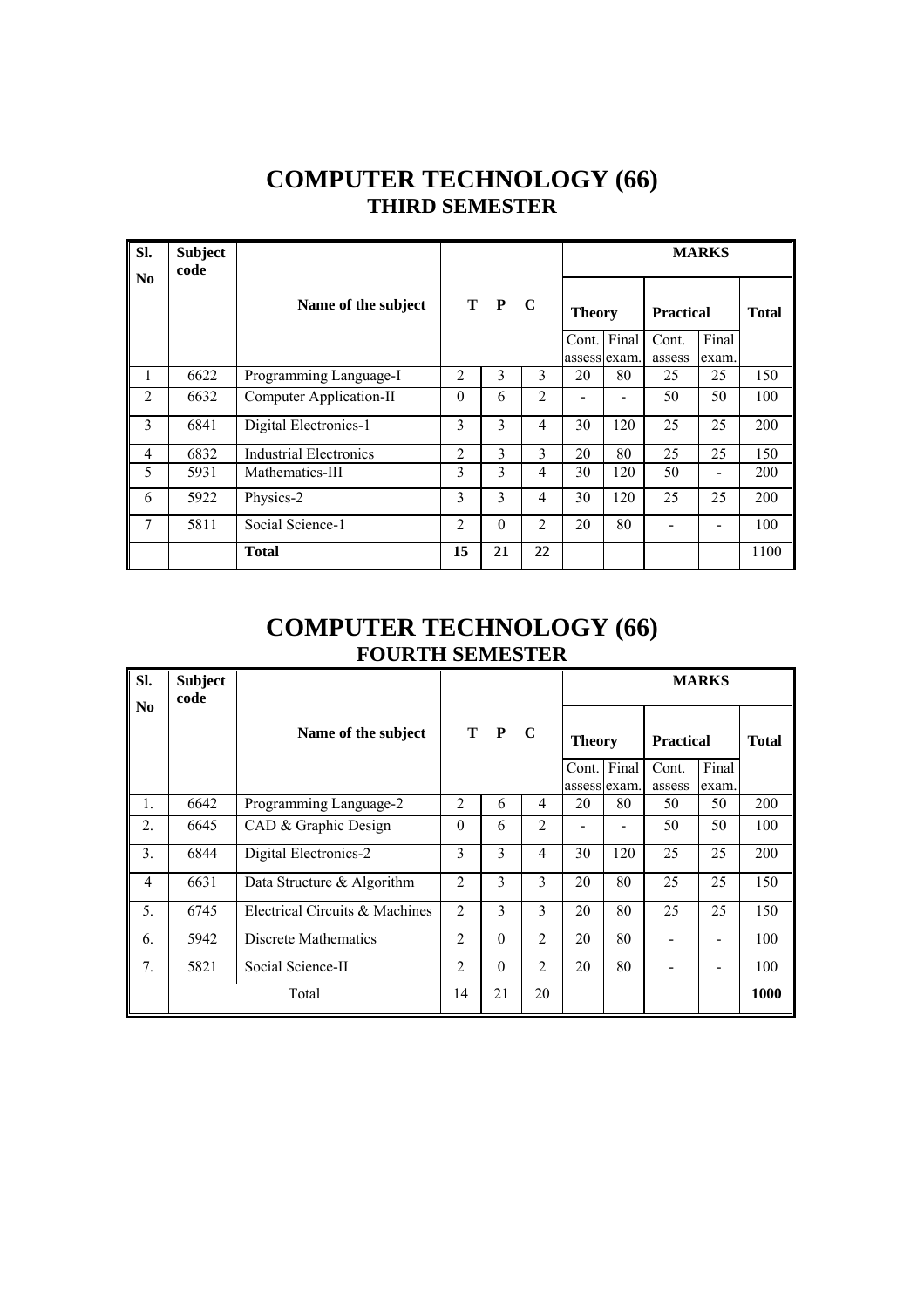| <b>COMPUTER TECHNOLOGY (66)</b> |
|---------------------------------|
| <b>FIFTH SEMESTER</b>           |

| Sl.              | <b>Subject</b><br>code |                                       |                |                   |                | <b>MARKS</b>          |          |                  |                |              |  |  |
|------------------|------------------------|---------------------------------------|----------------|-------------------|----------------|-----------------------|----------|------------------|----------------|--------------|--|--|
| No               |                        | Name of the subject                   |                | T<br>$\mathbf{P}$ | $\mathbf C$    | <b>Theory</b>         |          | <b>Practical</b> |                | <b>Total</b> |  |  |
|                  |                        |                                       |                |                   |                | Cont.<br>assess exam. | Final    | Cont.<br>assess  | Final<br>exam. |              |  |  |
| 1.               | 6651                   | Microprocessor and<br>Microcomputer-1 | 3              | 3                 | $\overline{4}$ | 30                    | 120      | 25               | 25             | 200          |  |  |
| 2.               | 6652                   | Computer Architecture                 | 3              | 3                 | $\overline{4}$ | 30                    | 120      | 25               | 25             | 200          |  |  |
| 3.               | 6653                   | Programming Language-3                | $\overline{2}$ | 6                 | $\overline{4}$ | 20                    | 80       | 50               | 50             | 200          |  |  |
| $\overline{4}$ . | 6654                   | Database Management System            | $\overline{2}$ | 6                 | $\overline{4}$ | 20                    | 80       | 50               | 50             | 200          |  |  |
| 5.               | 8551                   | Web Design                            | $\theta$       | 6                 | $\overline{2}$ | $\theta$              | $\Omega$ | 50               | 50             | 100          |  |  |
| 6.               | 5851                   | Book Keeping & Accounting             | $\overline{2}$ | $\theta$          | $\overline{2}$ | 20                    | 80       | $\theta$         | $\Omega$       | 100          |  |  |
| 7.               | 5840                   | <b>Environmental Management</b>       | $\overline{2}$ | $\theta$          | $\overline{2}$ | 20                    | 80       | $\theta$         | $\theta$       | 100          |  |  |
|                  |                        | <b>Total</b>                          | 14             | 24                | 22             | 140                   | 560      | 200              | 200            | 1100         |  |  |

#### **COMPUTER TECHNOLOGY (66) SIXTH SEMESTER**

| SI.<br>N <sub>0</sub> | <b>Subject</b><br>code |                                              |                |          |                |               |                     |                           | <b>MARKS</b> |              |
|-----------------------|------------------------|----------------------------------------------|----------------|----------|----------------|---------------|---------------------|---------------------------|--------------|--------------|
|                       |                        | Name of the subject                          |                | T P      | $\mathbf C$    | <b>Theory</b> | Cont. Final         | <b>Practical</b><br>Cont. | Final        | <b>Total</b> |
| $\mathbf{1}$ .        | 6661                   | Microprocessor and<br>Microcomputer-2        | 3              | 3        | $\overline{4}$ | 30            | assess exam.<br>120 | assess<br>25              | exam.<br>25  | 200          |
| 2.                    | 6662                   | <b>Computer Peripherals</b>                  | 3              | 3        | 4              | 30            | 120                 | 25                        | 25           | 200          |
| 3.                    | 6663                   | Data Communication and<br>Computer Network-1 | $\overline{c}$ | 6        | $\overline{4}$ | 20            | 80                  | 50                        | 50           | 200          |
| $\overline{4}$ .      | 6664                   | Computer System Software                     | $\overline{2}$ | 3        | $\mathcal{E}$  | 20            | 80                  | 25                        | 25           | 150          |
| 5.                    | 6665                   | <b>Computer Servicing</b>                    | $\theta$       | 6        | 2              | $\theta$      | $\theta$            | 50                        | 50           | 100          |
| 6.                    | 8563                   | Web Development                              | $\Omega$       | 6        | $\overline{2}$ | $\Omega$      | $\theta$            | 50                        | 50           | 100          |
| 7.                    | 5841                   | Business organization &                      | $\overline{2}$ | $\Omega$ | $\overline{2}$ | 20            | 80                  | $\Omega$                  | $\Omega$     | 100          |
|                       |                        | Communication                                |                |          |                |               |                     |                           |              |              |
|                       |                        | <b>Total</b>                                 | 12             | 27       | 21             | 120           | 480                 | 225                       | 225          | 1050         |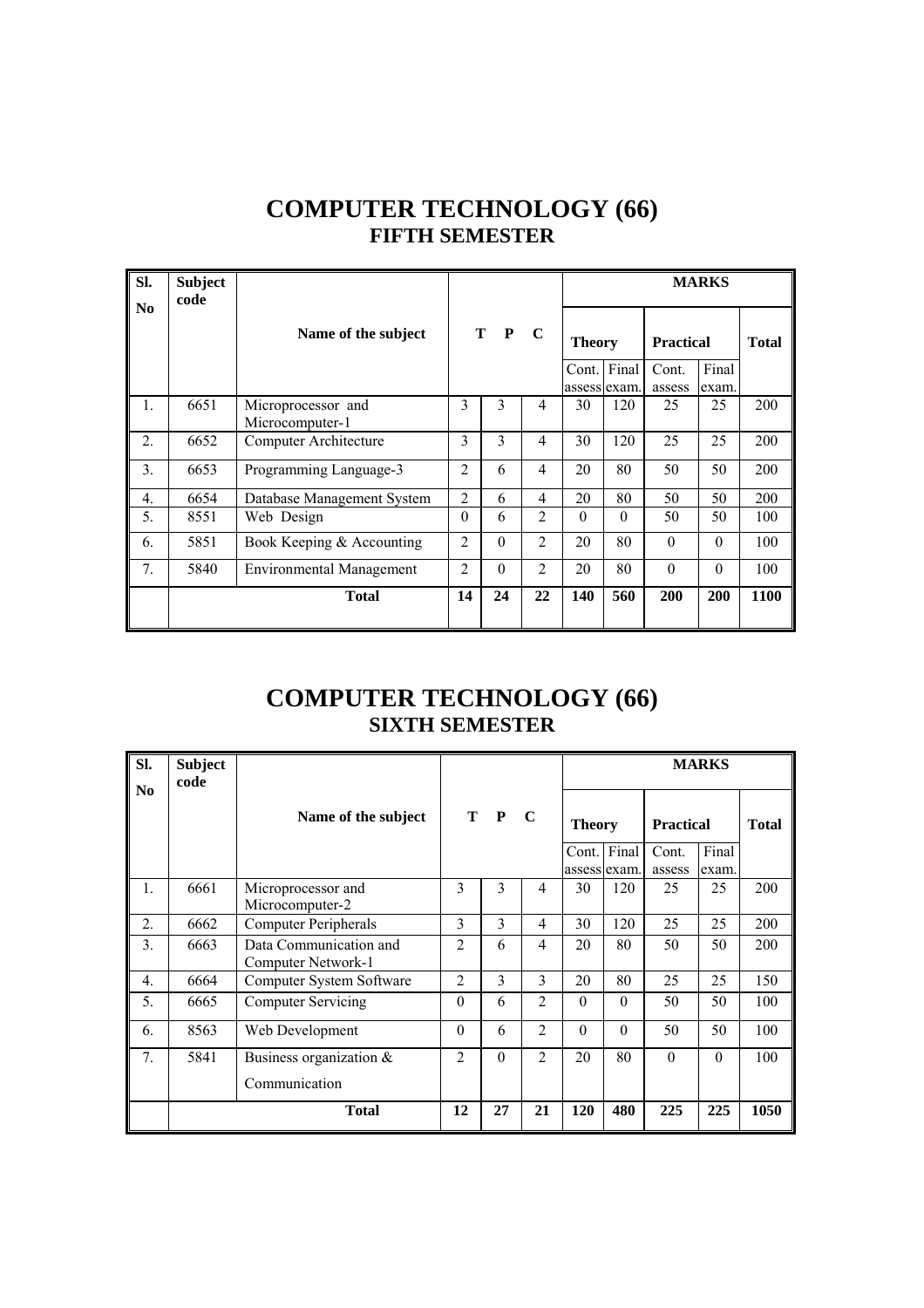#### **COMPUTER TECHNOLOGY (66) SEVENTH SEMESTER**

| Sl.              | <b>Subject</b><br>code |                                               |                |          |                |                        |          |                           | <b>MARKS</b> |              |
|------------------|------------------------|-----------------------------------------------|----------------|----------|----------------|------------------------|----------|---------------------------|--------------|--------------|
| No               |                        | Name of the subject                           |                | T P      | $\mathbf C$    | <b>Theory</b><br>Cont. | Final    | <b>Practical</b><br>Cont. | Final        | <b>Total</b> |
| $\mathbf{1}$ .   | 6671                   | Embedded Systems & PLC                        | $\mathfrak{D}$ | 6        | 4              | assess exam.<br>20     | 80       | assess<br>50              | exam.<br>50  | 200          |
| $\overline{2}$ . | 8572                   | Multimedia and Graphics                       | 3              | 3        | 4              | 30                     | 120      | 25                        | 25           | 200          |
| 3.               | 6672                   | System Analysis and Design<br>and Development | $\overline{2}$ | 3        | 3              | 20                     | 80       | 25                        | 25           | 150          |
| 4.               | 6673                   | Data Communication and<br>Network -2          | $\overline{2}$ | 6        | 4              | 20                     | 80       | 50                        | 50           | 200          |
| 5.               | 6674                   | Computer Engineering Project                  | $\Omega$       | 6        | $\overline{2}$ | $\Omega$               | $\Omega$ | 50                        | 50           | 100          |
| 6.               | 5852                   | <b>Industrial Management</b>                  | $\overline{c}$ | $\theta$ | $\overline{2}$ | 20                     | 80       |                           |              | 100          |
| 7.               | 5853                   | Entrepreneurship                              | $\mathfrak{D}$ | $\Omega$ | $\mathfrak{D}$ | 20                     | 80       |                           |              | 100          |
|                  |                        | <b>Total</b>                                  | 13             | 24       | 21             | 130                    | 520      | 200                       | 200          | 1050         |

#### **COMPUTER TECHNOLOGY (66) EIGHTH SEMESTER**

| Sl.<br>$\mathbf{N}$ | <b>Subject</b><br>code |                            |          |          |               | <b>MARKS</b>  |              |                  |       |              |  |  |
|---------------------|------------------------|----------------------------|----------|----------|---------------|---------------|--------------|------------------|-------|--------------|--|--|
|                     |                        | Name of the subject        |          | T P C    |               | <b>Theory</b> |              | <b>Practical</b> |       | <b>Total</b> |  |  |
|                     |                        |                            |          |          |               |               | Cont. Final  | Cont.            | Final |              |  |  |
|                     |                        |                            |          |          |               |               | assess exam. | assess           | exam. |              |  |  |
|                     | 6681                   | <b>Industrial Training</b> | $\theta$ | $\theta$ | $\mathfrak b$ |               | -            | 180              | 120   | 300          |  |  |
|                     |                        | <b>Total</b>               |          |          |               |               |              |                  |       | 300          |  |  |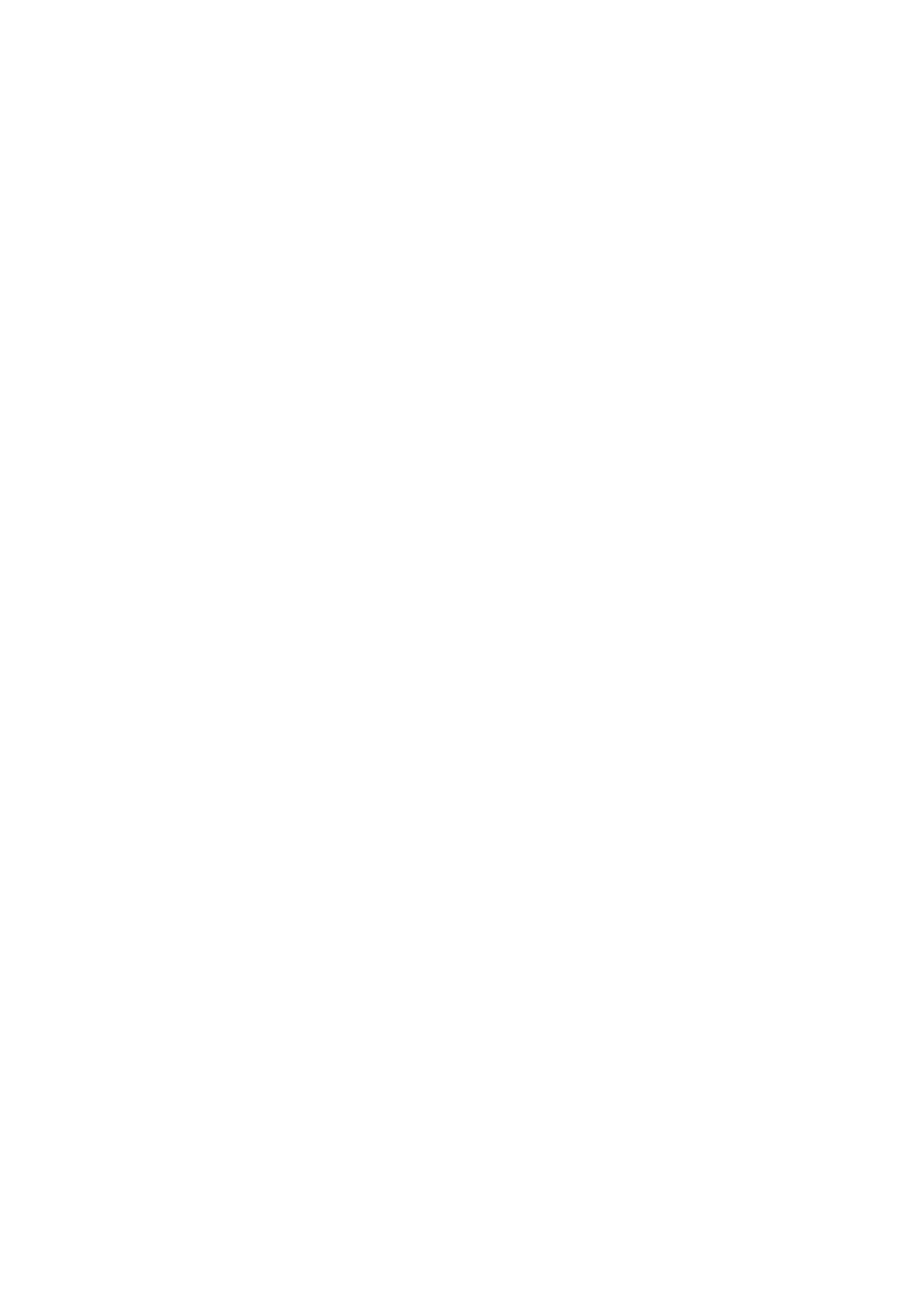1<sup>st</sup> Semester

| Sl.            | Subject | Name of the subject            | T.             | $\mathbf{P}$ | C              |                       | <b>MARKS</b> |                 |                              |       |  |
|----------------|---------|--------------------------------|----------------|--------------|----------------|-----------------------|--------------|-----------------|------------------------------|-------|--|
| N <sub>o</sub> | code    |                                |                |              |                | Theory                |              | Practical       |                              | Total |  |
|                |         |                                |                |              |                | Cont.<br>assess exam. | Final        | Cont.<br>assess | Final<br>exam.               |       |  |
| 1              | 1011    | <b>Engineering Drawing</b>     | $\Omega$       | 6            | $\overline{2}$ |                       |              | 50              | 50                           | 100   |  |
| 2              | 5711    | Bangla                         | 2              | 2            | 3              | 20                    | 80           | 50              |                              | 150   |  |
| 3              | 5712    | English-1                      | $\overline{2}$ | $\theta$     | $\overline{2}$ | 20                    | 80           |                 |                              | 100   |  |
| $\overline{4}$ | 5911    | Mathematics -1                 | 3              | 3            | 4              | 30                    | 120          | 50              | $\qquad \qquad \blacksquare$ | 200   |  |
| 5              | 5912    | Physics -1                     | 3              | 3            | 4              | 30                    | 120          | 25              | 25                           | 200   |  |
| 6              | 6711    | <b>Basic Electricity</b>       | 3              | 3            | 4              | 30                    | 120          | 25              | 25                           | 200   |  |
| 7              | 7011    | <b>Basic Workshop Practice</b> | $\theta$       | 6            | $\overline{2}$ |                       |              | 50              | 50                           | 100   |  |
|                |         | Total                          | 13             | 23           | 21             | 130                   | 520          | 250             | 150                          | 1050  |  |

#### **CONSTRUCTION TECHNOLOGY (88)** 2<sup>nd</sup> Semester

| Sl.            | Subject | Name of the subject          | T              | P        | C  |                       | <b>MARKS</b>                 |                 |                |       |  |
|----------------|---------|------------------------------|----------------|----------|----|-----------------------|------------------------------|-----------------|----------------|-------|--|
| No.            | code    |                              |                |          |    | Theory                |                              | Practical       |                | Total |  |
|                |         |                              |                |          |    | Cont.<br>assess exam. | Final                        | Cont.<br>assess | Final<br>exam. |       |  |
| 1              | 1012    | <b>Engineering Materials</b> | $\overline{2}$ | 3        | 3  | 20                    | 80                           | 25              | 25             | 150   |  |
| $\overline{2}$ | 5722    | English-2                    | $\overline{2}$ | 2        | 3  | 20                    | 80                           | 50              |                | 150   |  |
| 3              | 5811    | Social Science-1             | 2              | $\Omega$ | 2  | 20                    | 80                           |                 |                | 100   |  |
| $\overline{4}$ | 5921    | Mathematics -2               | 3              | 3        | 4  | 30                    | 120                          | 50              |                | 200   |  |
| 5              | 5922    | Physics-2                    | 3              | 3        | 4  | 30                    | 120                          | 25              | 25             | 200   |  |
| 6              | 6621    | Computer Application -1      | $\theta$       | 6        | 2  |                       | $\qquad \qquad \blacksquare$ | 50              | 50             | 100   |  |
| 7 <sub>1</sub> | 6811    | <b>Basic Electronics</b>     | $\overline{2}$ | 3        | 3  | 20                    | 80                           | 25              | 25             | 150   |  |
|                |         | <b>Total</b>                 | 14             | 20       | 21 | 140                   | 560                          | 225             | 125            | 1050  |  |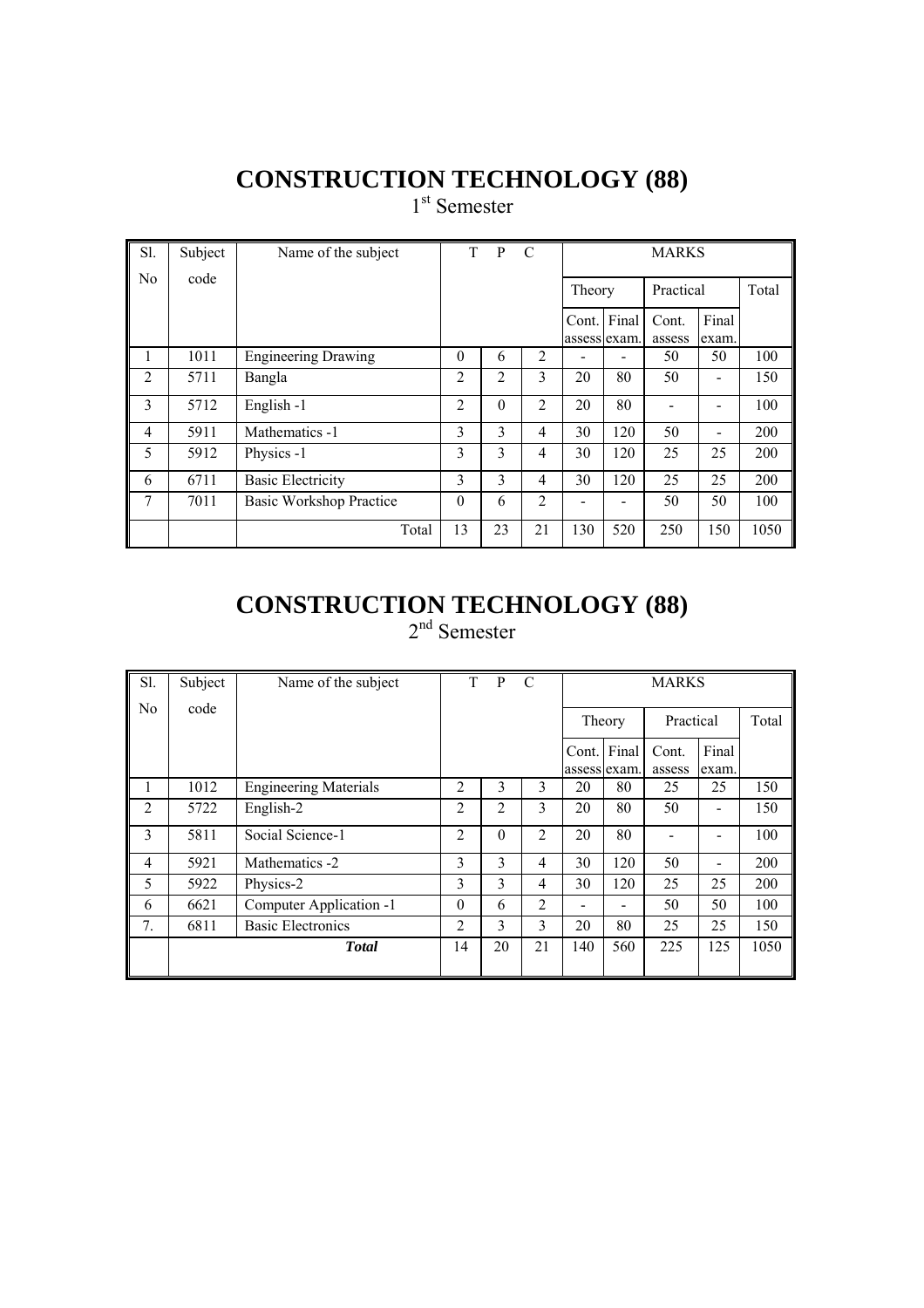3<sup>rd</sup> Semester

| SI.            | <b>Subject</b> | Name of the subject                            | T              | P              | $\mathbf C$    |                             |     | <b>MARKS</b>     |                |      |
|----------------|----------------|------------------------------------------------|----------------|----------------|----------------|-----------------------------|-----|------------------|----------------|------|
| No             | code           |                                                |                |                |                | <b>Theory</b>               |     | <b>Practical</b> | <b>Total</b>   |      |
|                |                |                                                |                |                |                | Cont. Final<br>assess exam. |     | Cont.<br>assess  | Final<br>exam. |      |
| 1              | 8831           | <b>Construction Engineering</b><br>Drawing     |                | 6              | 3              | 10                          | 40  | 50               | 50             | 150  |
| $\overline{2}$ | 8832           | Construction Surveying -1                      | 3              | 3              | 4              | 30                          | 120 | 25               | 25             | 200  |
| 3              | 6433           | <b>Structural Mechanics</b>                    | 3              | 3              | $\overline{4}$ | 30                          | 120 | 25               | 25             | 200  |
| $\overline{4}$ | 5931           | Mathematics-3                                  | 3              | 3              | 4              | 30                          | 120 | 50               |                | 200  |
| 5              | 5913           | Chemistry                                      | 3              | 3              | 4              | 30                          | 120 | 25               | 25             | 200  |
| 6              | 5821           | Social Science -2                              | $\overline{2}$ | $\theta$       | $\overline{2}$ | 20                          | 80  |                  |                | 100  |
| 7              | 5812           | Physical Education & life<br>Skill development | $\Omega$       | $\mathfrak{D}$ | 1              |                             |     | 25               | 25             | 50   |
|                |                | <b>Total</b>                                   | 15             | 20             | 22             | 150                         | 600 | 200              | 150            | 1100 |

## **CONSTRUCTION TECHNOLOGY (88)**

| SI.            | <b>Subject</b> | Name of the subject                      | т              | P        | $\mathbf C$    |                             |                  | <b>MARKS</b>    |                |      |
|----------------|----------------|------------------------------------------|----------------|----------|----------------|-----------------------------|------------------|-----------------|----------------|------|
| N <sub>0</sub> | code           |                                          | <b>Theory</b>  |          |                |                             | <b>Practical</b> | <b>Total</b>    |                |      |
|                |                |                                          |                |          |                | Cont. Final<br>assess exam. |                  | Cont.<br>assess | Final<br>exam. |      |
| 1              | 8841           | Construction Methodology-1               | 3              | 3        | 4              | 30                          | 120              | 25              | 25             | 200  |
| $\overline{2}$ | 8842           | Construction Surveying-2                 | 3              | 3        | 4              | 30                          | 120              | 25              | 25             | 200  |
| 3              | 8843           | Geotechnical & Foundation<br>Engineering | 3              | 3        | 4              | 30                          | 120              | 25              | 25             | 200  |
| $\overline{4}$ | 8844           | Working & Structural.<br>Drawing         | 1              | 6        | 3              | 10                          | 40               | 50              | 50             | 150  |
| 5              | 6445           | Hydraulics                               | 3              | 3        | 4              | 30                          | 120              | 25              | 25             | 200  |
| 6              | 6632           | Computer Application -2                  | $\theta$       | 6        | $\overline{2}$ |                             |                  | 50              | 50             | 100  |
| 7              | 5841           | Business Organization $\&$               | $\mathfrak{D}$ | $\theta$ | $\overline{2}$ | 20                          | 80               |                 |                | 100  |
|                |                | Communication                            |                |          |                |                             |                  |                 |                |      |
|                |                | <b>Total</b>                             | 15             | 24       | 23             | 150                         | 600              | 200             | 200            | 1150 |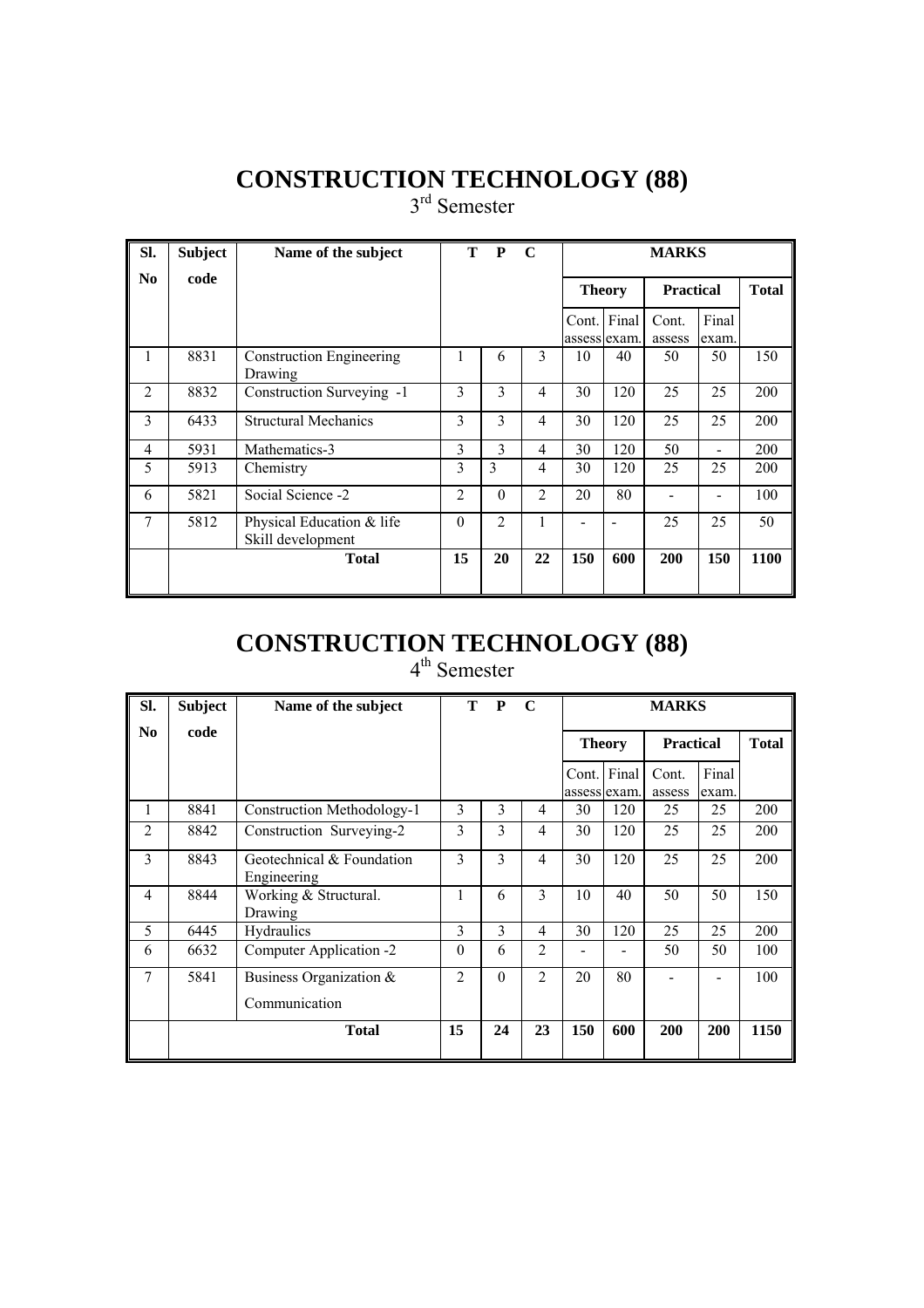5<sup>th</sup> Semester

| SI. | <b>Subject</b> | Name of the subject                       | T.             | $\mathbf{P}$ | $\mathbf C$    |                             |               | <b>MARKS</b>     |                |      |
|-----|----------------|-------------------------------------------|----------------|--------------|----------------|-----------------------------|---------------|------------------|----------------|------|
| No. | code           |                                           |                |              |                |                             | <b>Theory</b> | <b>Practical</b> | <b>Total</b>   |      |
|     |                |                                           |                |              |                | Cont. Final<br>assess exam. |               | Cont.<br>assess  | Final<br>exam. |      |
| 1   | 8851           | Construction Methodology -2               | 3              | 3            | 4              | 30                          | 120           | 25               | 25             | 200  |
| 2   | 8852           | Quantity Surveying-1                      | 3              | 3            | 4              | 30                          | 120           | 25               | 25             | 200  |
| 3   | 8853           | Computer Aided Drawing $&$<br>Drafting    | 1              | 6            | 3              | 10                          | 40            | 50               | 50             | 150  |
| 4   | 8854           | <b>Building Facilities</b>                | $\overline{2}$ | 3            | 3              | 20                          | 80            | 25               | 25             | 150  |
| 5   | 8855           | Hydrology & Water Resource<br>Engineering | $\overline{2}$ | 3            | 3              | 20                          | 80            | 25               | 25             | 150  |
| 6   | 6454           | Theory of Structure                       | 3              | 3            | 4              | 30                          | 120           | 25               | 25             | 200  |
| 7   | 5851           | Book Keeping & Accounting                 | $\overline{2}$ | $\Omega$     | $\overline{2}$ | 20                          | 80            |                  |                | 100  |
|     |                | <b>Total</b>                              | 16             | 21           | 23             | 160                         | 640           | 175              | 175            | 1150 |

## **CONSTRUCTION TECHNOLOGY (88)**

| SI.            | <b>Subject</b> | Name of the subject             | <sup>T</sup>   | $\mathbf{P}$ | $\mathbf C$    |               | <b>MARKS</b>          |                  |                |              |  |  |
|----------------|----------------|---------------------------------|----------------|--------------|----------------|---------------|-----------------------|------------------|----------------|--------------|--|--|
| N <sub>0</sub> | code           |                                 |                |              |                | <b>Theory</b> |                       | <b>Practical</b> |                | <b>Total</b> |  |  |
|                |                |                                 |                |              |                | Cont.         | Final<br>assess exam. | Cont.<br>assess  | Final<br>exam. |              |  |  |
| л.             | 8861           | Construction Methodology -3     | 3              | 3            | 4              | 30            | 120                   | 25               | 25             | 200          |  |  |
| $\overline{2}$ | 8862           | Quantity Surveying -2           | 3              | 3            | 4              | 30            | 120                   | 25               | 25             | 200          |  |  |
| 3              | 6463           | Design of Structure -1          | 3              | 3            | 4              | 30            | 120                   | 25               | 25             | 200          |  |  |
| 4              | 6462           | <b>Transportation Engg-1</b>    | $\overline{2}$ | 3            | 3              | 20            | 80                    | 25               | 25             | 150          |  |  |
| 5              | 6453           | Environmental Engg-1            | $\overline{2}$ | 3            | 3              | 20            | 80                    | 25               | 25             | 150          |  |  |
| 6              | 5840           | <b>Environmental Management</b> | $\mathfrak{D}$ | $\Omega$     | $\overline{2}$ | 20            | 80                    |                  |                | 100          |  |  |
| 7              | 5852           | <b>Industrial Management</b>    | $\overline{2}$ | $\theta$     | $\overline{c}$ | 20            | 80                    |                  |                | 100          |  |  |
|                |                | <b>Total</b>                    | 17             | 15           | 22             | 170           | 680                   | 125              | 125            | 1100         |  |  |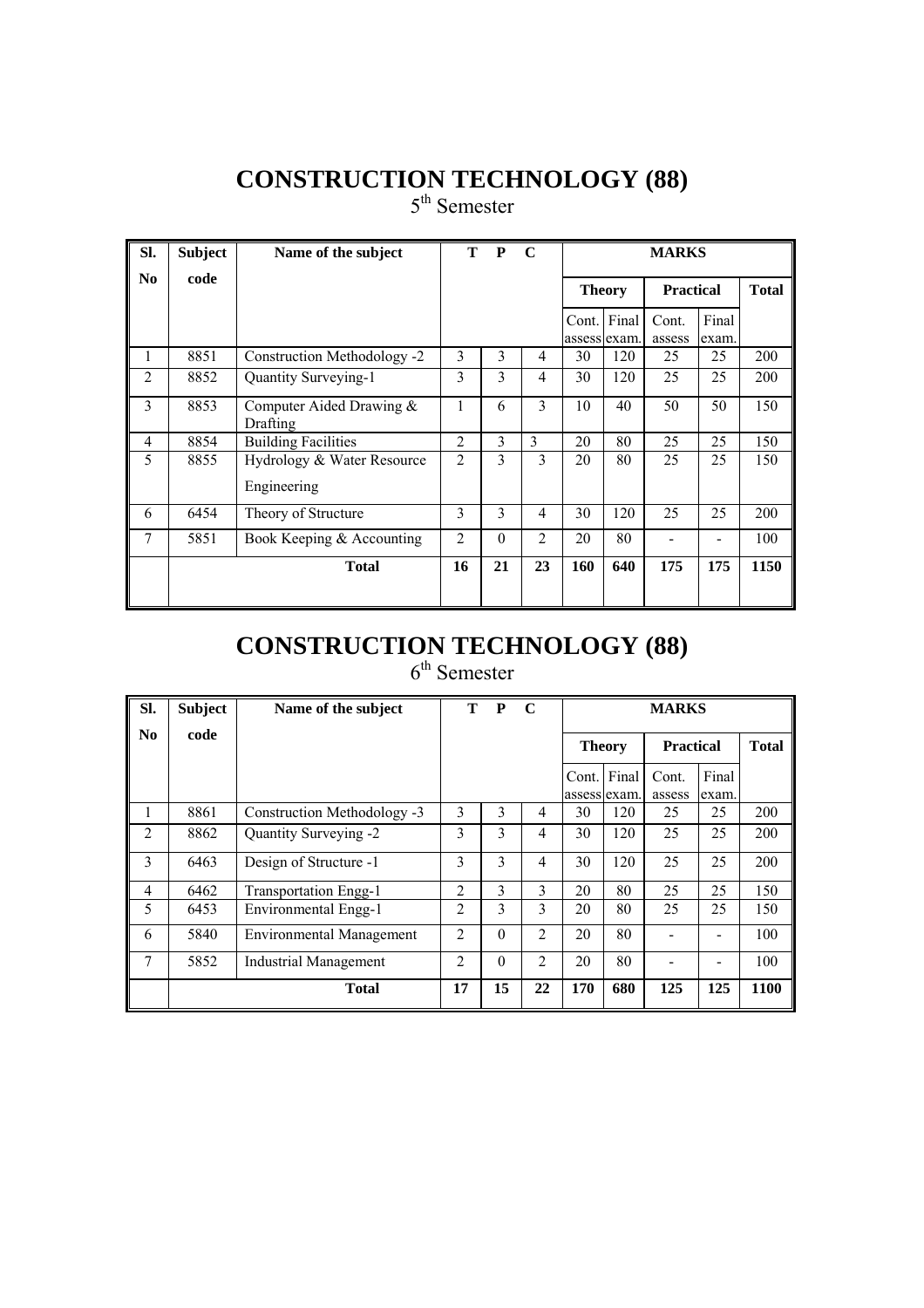7<sup>th</sup> Semester

| SI.            | <b>Subject</b> |                                            |                |                    |    |     |                     | <b>MARKS</b>     |             |              |  |  |  |  |
|----------------|----------------|--------------------------------------------|----------------|--------------------|----|-----|---------------------|------------------|-------------|--------------|--|--|--|--|
| No.            | code           | Name of the subject                        |                | T P<br>$\mathbf C$ |    |     | <b>Theory</b>       | <b>Practical</b> |             | <b>Total</b> |  |  |  |  |
|                |                |                                            |                |                    |    |     | Cont. Final         | Cont.            | Final       |              |  |  |  |  |
| 1              | 8871           | Construction Methodology-4                 | 3              | 3                  | 4  | 30  | assess exam.<br>120 | assess<br>25     | exam.<br>25 | <b>200</b>   |  |  |  |  |
| 2              | 8872           | <b>Construction Engineering</b><br>Project | $\Omega$       | 6                  | 2  |     |                     | 50               | 50          | 100          |  |  |  |  |
| 3              | 8873           | Construction Management &<br>Documentation | 3              | 3                  | 4  | 30  | 120                 | 25               | 25          | 200          |  |  |  |  |
| $\overline{4}$ | 6474           | Design of Structure -2                     | 3              | 3                  | 4  | 30  | 120                 | 25               | 25          | 200          |  |  |  |  |
| 5              | 6473           | Transportation Engineering-2               | $\overline{2}$ | 3                  | 3  | 20  | 80                  | 25               | 25          | 150          |  |  |  |  |
| 6              | 6472           | Environmental Engineering-2                | $\overline{2}$ | $\mathcal{E}$      | 3  | 20  | 80                  | 25               | 25          | 150          |  |  |  |  |
| 7              | 5853           | Entrepreneurship                           | $\overline{c}$ | $\Omega$           | 2  | 20  | 80                  |                  |             | 100          |  |  |  |  |
|                |                | <b>Total</b>                               | 15             | 21                 | 22 | 150 | 600                 | 175              | 175         | 1100         |  |  |  |  |
|                |                |                                            |                |                    |    |     |                     |                  |             |              |  |  |  |  |

# **CONSTRUCTION TECHNOLOGY (88)**

| SI.<br>$\mathbf{N}$ | <b>Subject</b><br>code |                            |       |   |               |             |                  |                |              |
|---------------------|------------------------|----------------------------|-------|---|---------------|-------------|------------------|----------------|--------------|
|                     |                        | Name of the subject        | T P C |   | <b>Theory</b> |             | <b>Practical</b> |                | <b>Total</b> |
|                     |                        |                            |       |   | assess exam.  | Cont. Final | Cont.<br>assess  | Final<br>exam. |              |
|                     | 8881                   | <b>Industrial Training</b> |       | 6 |               |             | 180              | 120            | 300          |
|                     |                        | <b>Total</b>               |       | 6 |               |             |                  |                | 300          |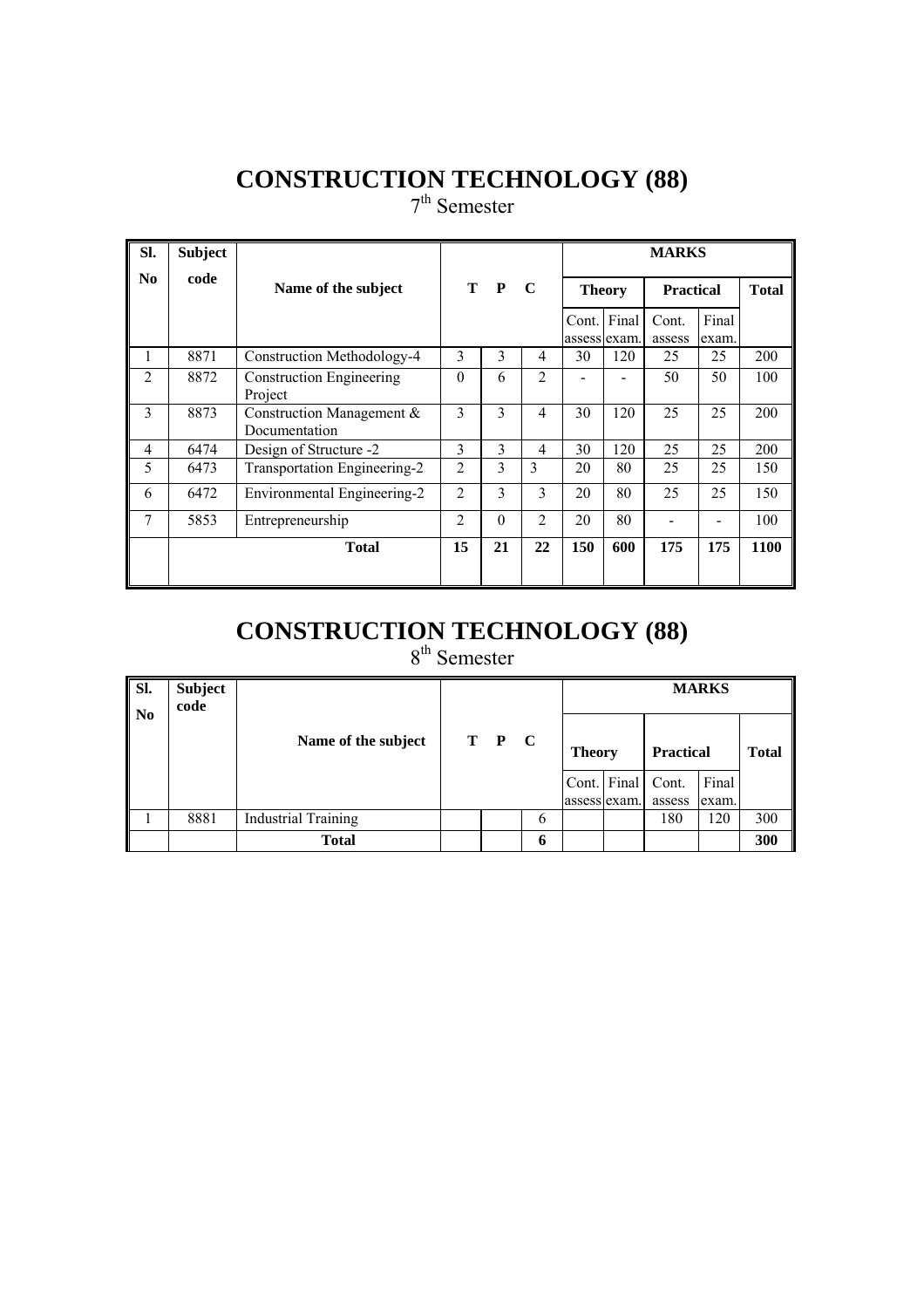## **ELECTRICAL TECHNOLOGY (67)**

1<sup>st</sup> Semester

| SI.                    | <b>Subject</b> | Name of the subject                            |                | T P      | $\mathbf C$    |                             | <b>MARKS</b> |                  |                |      |  |  |  |
|------------------------|----------------|------------------------------------------------|----------------|----------|----------------|-----------------------------|--------------|------------------|----------------|------|--|--|--|
| $\mathbf{N}\mathbf{0}$ | code           |                                                |                |          |                | <b>Theory</b>               |              | <b>Practical</b> | <b>Total</b>   |      |  |  |  |
|                        |                |                                                |                |          |                | Cont. Final<br>assess exam. |              | Cont.<br>assess  | Final<br>exam. |      |  |  |  |
| 1                      | 1011           | Engineering. Drawing                           | $\theta$       | 6        | $\overline{2}$ |                             | -            | 50               | 50             | 100  |  |  |  |
| 2                      | 1012           | Engineering. Materials                         | $\overline{2}$ | 3        | 3              | 20                          | 80           | 25               | 25             | 150  |  |  |  |
| 3                      | 5712           | English-1                                      | $\overline{2}$ | $\theta$ | $\overline{c}$ | 20                          | 80           |                  |                | 100  |  |  |  |
| $\overline{4}$         | 5812           | Physical Education.& Life<br>Skill Development | $\Omega$       | 2        |                |                             |              | 25               | 25             | 50   |  |  |  |
| 5                      | 5911           | Mathematics-1                                  | 3              | 3        | 4              | 30                          | 120          | 50               |                | 200  |  |  |  |
| 6                      | 5913           | Chemistry                                      | 3              | 3        | 4              | 30                          | 120          | 25               | 25             | 200  |  |  |  |
| 7                      | 6711           | <b>Basic Electricity</b>                       | 3              | 3        | 4              | 30                          | 120          | 25               | 25             | 200  |  |  |  |
|                        | <b>Total</b>   |                                                | 13             | 22       | 20             | <b>130</b>                  | 520          | 200              | 150            | 1000 |  |  |  |

# **ELECTRICAL TECHNOLOGY (67)**

| SI.                    | <b>Subject</b> | Name of the subject         | т        | P  | $\mathbf C$    |                       | <b>MARKS</b> |                  |                |              |  |  |
|------------------------|----------------|-----------------------------|----------|----|----------------|-----------------------|--------------|------------------|----------------|--------------|--|--|
| $\mathbf{N}\mathbf{0}$ | code           |                             |          |    |                | <b>Theory</b>         |              | <b>Practical</b> |                | <b>Total</b> |  |  |
|                        |                |                             |          |    |                | Cont.<br>assess exam. | Final        | Cont.<br>assess  | Final<br>exam. |              |  |  |
| 1                      | 5722           | English-2                   | 2        | 2  | $\mathbf{3}$   | 20                    | 80           | 50               |                | 150          |  |  |
| 2                      | 5912           | Physics-1                   | 3        | 3  | $\overline{4}$ | 30                    | 120          | 25               | 25             | 200          |  |  |
| 3                      | 5921           | Mathematics-2               | 3        | 3  | 4              | 30                    | 120          | 50               |                | 200          |  |  |
| $\overline{4}$         | 6621           | Computer Application-1      | $\theta$ | 6  | $\overline{2}$ |                       |              | 50               | 50             | 100          |  |  |
| 5                      | 6721           | <b>Electrical Circuit-1</b> | 3        | 3  | 4              | 30                    | 120          | 25               | 25             | 200          |  |  |
| 6                      | 6722           | <b>Advanced Electricity</b> | 3        | 3  | 4              | 30                    | 120          | 25               | 25             | 200          |  |  |
| 7                      | 7011           | Basic Workshop Practice     | $\theta$ | 6  | $\overline{2}$ |                       |              | 50               | 50             | 100          |  |  |
|                        |                | <b>Total</b>                | 14       | 26 | 23             | <b>140</b>            | 560          | 275              | 175            | 1150         |  |  |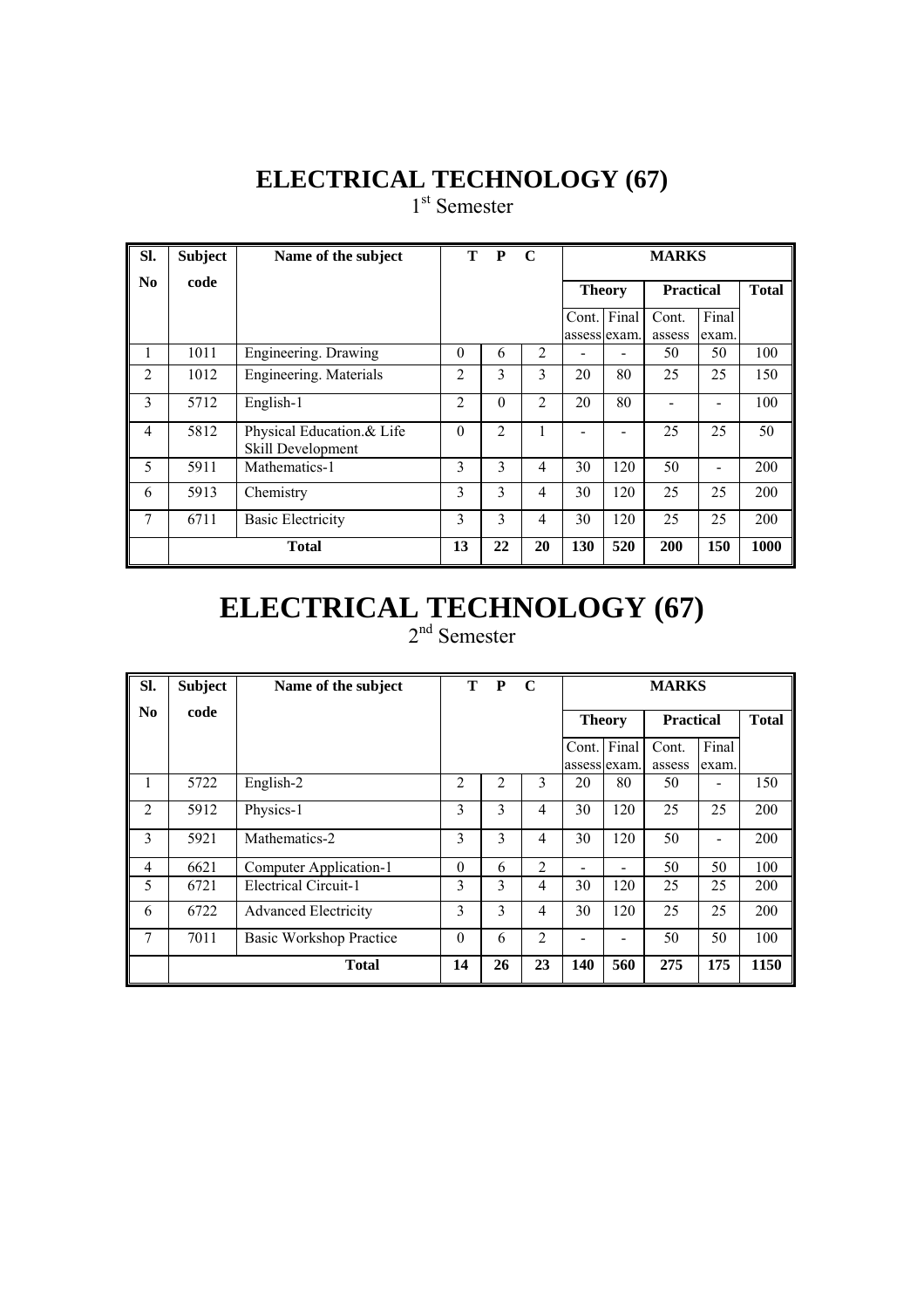#### **ELECTRICAL TECHNOLOGY (67)**  3<sup>rd</sup> Semester

| SI.            | <b>Subject</b> | Name of the subject      | т              | ${\bf P}$<br>$\mathbf C$ |                | <b>MARKS</b> |               |                  |                |      |
|----------------|----------------|--------------------------|----------------|--------------------------|----------------|--------------|---------------|------------------|----------------|------|
| No             | code           |                          |                |                          |                |              | <b>Theory</b> | <b>Practical</b> | <b>Total</b>   |      |
|                |                |                          |                |                          |                | assess exam. | Cont. Final   | Cont.<br>assess  | Final<br>exam. |      |
| 1              | 6731           | Electrical Circuit -2    | 3              | 3                        | 4              | 30           | 120           | 25               | 25             | 200  |
| $\overline{2}$ | 6811           | <b>Basic Electronics</b> | $\overline{2}$ | 3                        | 3              | 20           | 80            | 25               | 25             | 150  |
| 3              | 6632           | Computer Application -2  | $\theta$       | 6                        | $\overline{2}$ |              |               | 50               | 50             | 100  |
| 4              | 5931           | Mathematics-3            | 3              | 3                        | 4              | 30           | 120           | 50               | -              | 200  |
| 5              | 5922           | Physic-2                 | 3              | 3                        | 4              | 30           | 120           | 25               | 25             | 200  |
| 6              | 5711           | Bangla                   | 2              | 2                        | 3              | 20           | 80            | 50               |                | 150  |
| $\overline{7}$ | 5811           | Social Science-1         | $\overline{2}$ | $\theta$                 | $\overline{2}$ | 20           | 80            |                  |                | 100  |
|                |                | <b>Total</b>             | 15             | 18                       | 22             |              |               |                  |                | 1100 |

# **ELECTRICAL TECHNOLOGY (67)**

| SI.                    | <b>Subject</b> | Name of the subject                             | T              | P<br>$\mathbf C$ |                |                             |          | <b>MARKS</b>     |                |              |  |  |  |
|------------------------|----------------|-------------------------------------------------|----------------|------------------|----------------|-----------------------------|----------|------------------|----------------|--------------|--|--|--|
| $\mathbf{N}\mathbf{0}$ | code           |                                                 |                |                  |                | <b>Theory</b>               |          | <b>Practical</b> |                | <b>Total</b> |  |  |  |
|                        |                |                                                 |                |                  |                | Cont. Final<br>assess exam. |          | Cont.<br>assess  | Final<br>exam. |              |  |  |  |
| 1                      | 6741           | Electrical. Appliances                          | $\overline{2}$ | 6                | 4              | 20                          | 80       | 50               | 50             | 200          |  |  |  |
| $\overline{2}$         | 6742           | Elec. Installation, Planning $\&$<br>Estimating | $\overline{2}$ | 6                | 4              | 20                          | 80       | 50               | 50             | 200          |  |  |  |
| 3                      | 6845           | Adv. Electronics                                | 3              | 3                | 4              | 30                          | 120      | 25               | 25             | 200          |  |  |  |
| $\overline{4}$         | 5941           | <b>Applied Mathematics</b>                      | 3              | 3                | 4              | 30                          | 120      | 25               | 25             | 200          |  |  |  |
| 5                      | 6743           | Electrical Engineering.<br>Drawing              | $\Omega$       | 6                | 2              | 0                           | $\Omega$ | 50               | 50             | 100          |  |  |  |
| 6                      | 5841           | Business organization &<br>Communication        | $\overline{2}$ | $\theta$         | $\overline{2}$ | 20                          | 80       | $\Omega$         | $\theta$       | 100          |  |  |  |
| 7                      | 5821           | Social Science-2                                | $\overline{2}$ | $\Omega$         | $\overline{2}$ | 20                          | 80       | $\Omega$         | $\theta$       | 100          |  |  |  |
|                        |                | <b>Total</b>                                    | 14             | 24               | 22             |                             |          |                  |                | 1100         |  |  |  |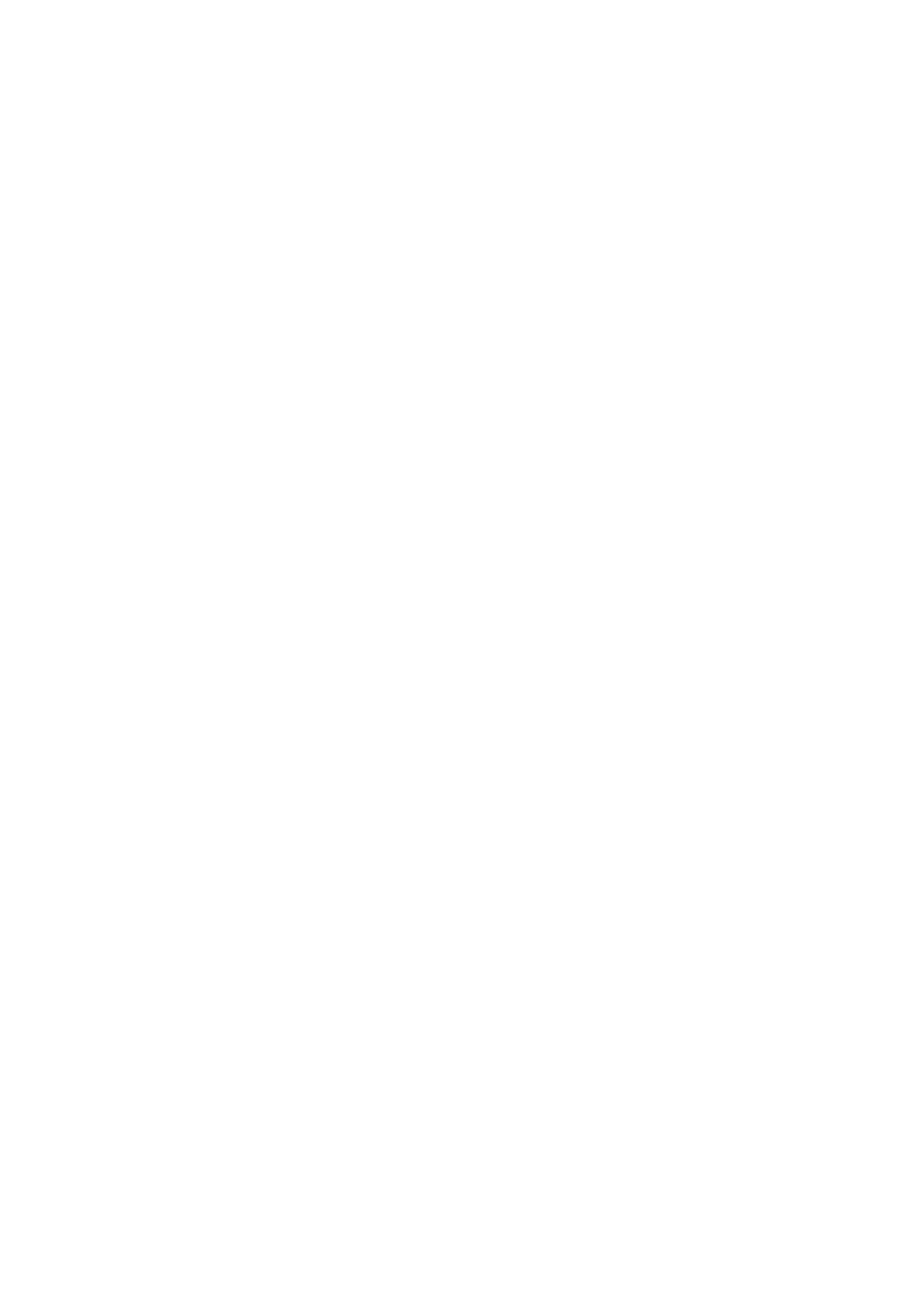# **ELECTRICAL TECHNOLOGY (67)**

5<sup>th</sup> Semester

| SI.            | <b>Subject</b> |                              |                |          |                |     |               | <b>MARKS</b>     |          |              |
|----------------|----------------|------------------------------|----------------|----------|----------------|-----|---------------|------------------|----------|--------------|
| No.            | code           | Name of the subject          |                | T P      | $\mathbf C$    |     | <b>Theory</b> | <b>Practical</b> |          |              |
|                |                |                              |                |          |                |     | Cont. Final   | Cont.            | Final    | <b>Total</b> |
|                |                |                              |                |          |                |     | assess exam.  | assess           | exam.    |              |
| I.             | 6751           | Generation of Electrical.    | 3              | 3        | 4              | 30  | 120           | 25               | 25       | 200          |
|                |                | Energy                       |                |          |                |     |               |                  |          |              |
| $\overline{2}$ | 6752           | DC Machine                   | 3              | 3        | 4              | 30  | 120           | 25               | 25       | 200          |
| 3              | 6753           | Electrical and Electronic    | $\mathfrak{D}$ | 3        | 3              | 20  | 80            | 25               | 25       | 150          |
|                |                | Measurements-1               |                |          |                |     |               |                  |          |              |
| 4              | 6855           | Industrial Power Electronics | $\overline{c}$ | 3        | 3              | 20  | 80            | 25               | 25       | 150          |
| 5              | 7043           | <b>Applied Mechanics</b>     | $\overline{c}$ | 3        | 3              | 20  | 80            | 25               | 25       | 150          |
| 6              | 7046           | Hydraulics & Hydraulic       | 3              | 3        | 4              | 30  | 120           | 25               | 25       | 200          |
|                |                | Machinery                    |                |          |                |     |               |                  |          |              |
| 7              | 5851           | Book keeping and Accounting  | $\overline{2}$ | $\Omega$ | $\overline{2}$ | 20  | 80            | $\theta$         | $\theta$ | 100          |
|                |                | <b>Total</b>                 | 17             | 18       | 23             | 170 | 680           | 150              | 150      | 1150         |

# **ELECTRICAL TECHNOLOGY (67)**

6<sup>th</sup> Semester

| SI.            | <b>Subject</b> |                                                         |                |                |                |              |               | <b>MARKS</b>     |                |              |
|----------------|----------------|---------------------------------------------------------|----------------|----------------|----------------|--------------|---------------|------------------|----------------|--------------|
| N <sub>0</sub> | code           | Name of the subject                                     | т              | P              | $\mathbf C$    |              | <b>Theory</b> | <b>Practical</b> |                | <b>Total</b> |
|                |                |                                                         |                |                |                | assess exam. | Cont. Final   | Cont.<br>assess  | Final<br>exam. |              |
| 1              | 6761           | A.C Machine-1                                           | 3              | 3              | 4              | 30           | 120           | 25               | 25             | 200          |
| $\overline{2}$ | 6762           | Electrical and Electronic<br>Measurements -2            | 3              | 3              | $\overline{4}$ | 30           | 120           | 25               | 25             | 200          |
| 3              | 6763           | Transmission and Distribution<br>of Electrical Energy-1 | 3              | 3              | $\overline{4}$ | 30           | 120           | 25               | 25             | 200          |
| $\overline{4}$ | 6866           | Digital Electronics &<br>Microprocessors.               | 3              | $\overline{3}$ | $\overline{4}$ | 30           | 120           | 25               | 25             | 200          |
| 5              | 5840           | <b>Environmental Management</b>                         | 2              | $\theta$       | 2              | 20           | 80            | $\theta$         | $\Omega$       | 100          |
| 6              | 5852           | Industrial Management                                   | $\overline{c}$ | $\Omega$       | 2              | 20           | 80            | $\Omega$         | $\Omega$       | 100          |
| 7              | 6867           | Communication Engineering                               | 3              | 3              | $\overline{4}$ | 30           | 120           | 25               | 25             | 200          |
|                |                | <b>Total</b>                                            | 19             | 15             | 24             |              |               |                  |                | 1200         |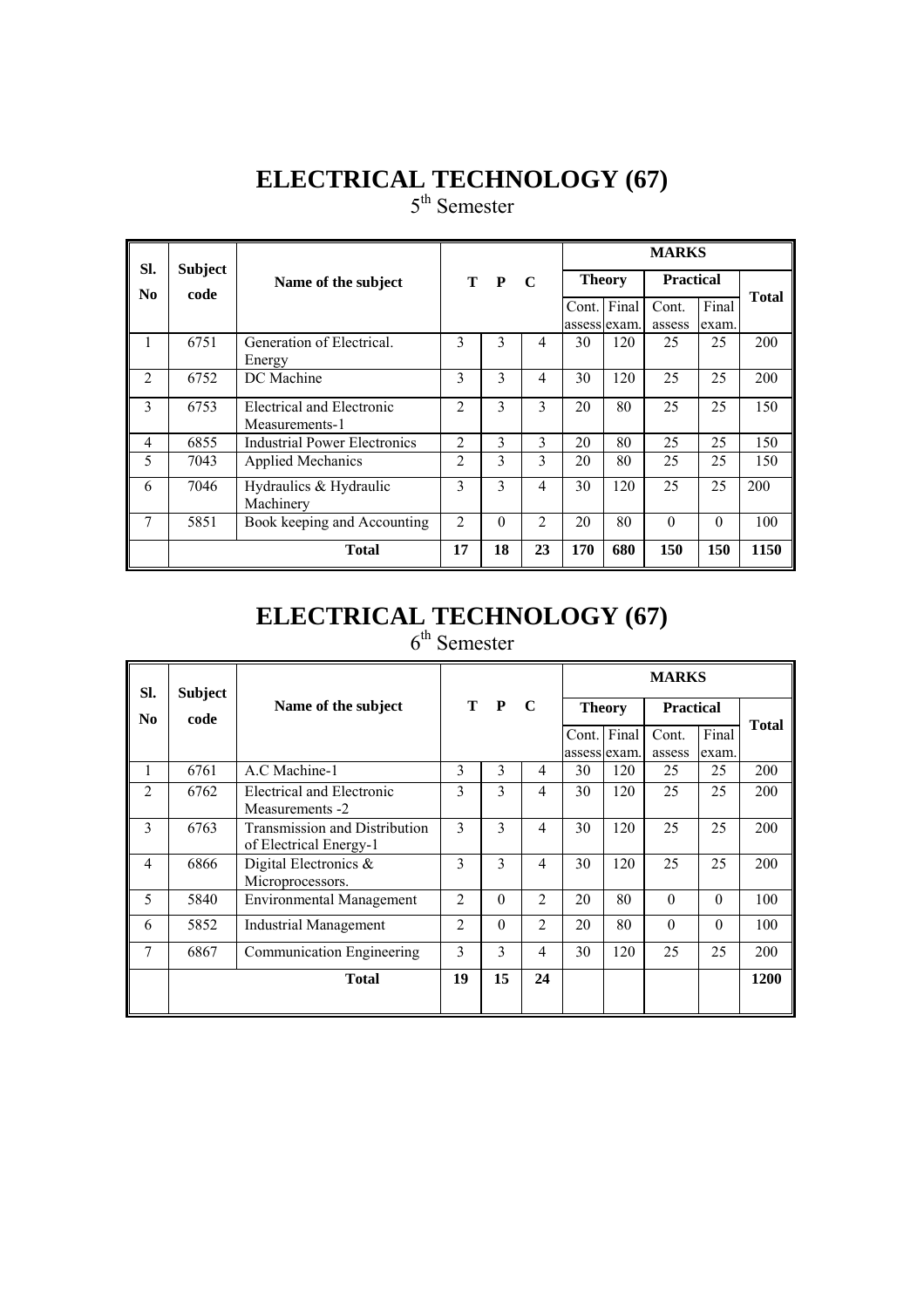# **ELECTRICAL TECHNOLOGY (67)**

7<sup>th</sup> Semester

|                |                        |                                                                |                |              |                |    |                             | <b>MARKS</b>     |                |              |
|----------------|------------------------|----------------------------------------------------------------|----------------|--------------|----------------|----|-----------------------------|------------------|----------------|--------------|
| SI.<br>No.     | <b>Subject</b><br>code | Name of the subject                                            |                | T P          | $\mathbf C$    |    | <b>Theory</b>               | <b>Practical</b> |                | <b>Total</b> |
|                |                        |                                                                |                |              |                |    | Cont. Final<br>assess exam. | Cont.<br>assess  | Final<br>exam. |              |
| 1              | 6771                   | A.C Machine-2                                                  | 3              | 3            | 4              | 30 | 120                         | 25               | 25             | 200          |
| $\overline{2}$ | 6772                   | Electrical Engineering project                                 | $\theta$       | 6            | $\overline{2}$ |    |                             | 50               | 50             | 100          |
| 3              | 6773                   | Switch gear & Protection                                       | 3              | 3            | $\overline{4}$ | 30 | 120                         | 25               | 25             | 200          |
| 4              | 6774                   | <b>Transmission and Distribution</b><br>of Electrical Energy-2 | 3              | 3            | $\overline{4}$ | 30 | 120                         | 25               | 25             | 200          |
| 5              | 6863                   | Instrumentation and process<br>control                         | 3              | 3            | $\overline{4}$ | 30 | 120                         | 25               | 25             | 200          |
| 6              | 6659                   | Programming in C                                               | $\overline{2}$ | $\mathbf{3}$ | 3              | 20 | 80                          | 25               | 25             | 150          |
| 7              | 5853                   | Entrepreneurship                                               | $\overline{2}$ | 0            | $\mathfrak{D}$ | 20 | 80                          |                  |                | 100          |
|                |                        | Total                                                          | 19             | 15           | 23             |    |                             |                  |                | 1150         |

# **ELECTRICAL TECHNOLOGY (67)**

**8th** Semester

| Sl. | <b>Subject</b> |                            |          |   |              |               | <b>MARKS</b> |                  |              |
|-----|----------------|----------------------------|----------|---|--------------|---------------|--------------|------------------|--------------|
| No  | code           | Name of the subject        | T P C    |   |              | <b>Theory</b> |              | <b>Practical</b> |              |
|     |                |                            |          |   | Cont. Final  |               | Cont.        | Final            | <b>Total</b> |
|     |                |                            |          |   | assess exam. |               | assess       | exam.            |              |
| ∠.  | 6781           | <b>Industrial Training</b> | $^{(1)}$ | b | $\theta$     | 0             | 150          | 150              | 300          |
|     |                | <b>Total</b>               |          | O |              |               |              |                  | 300          |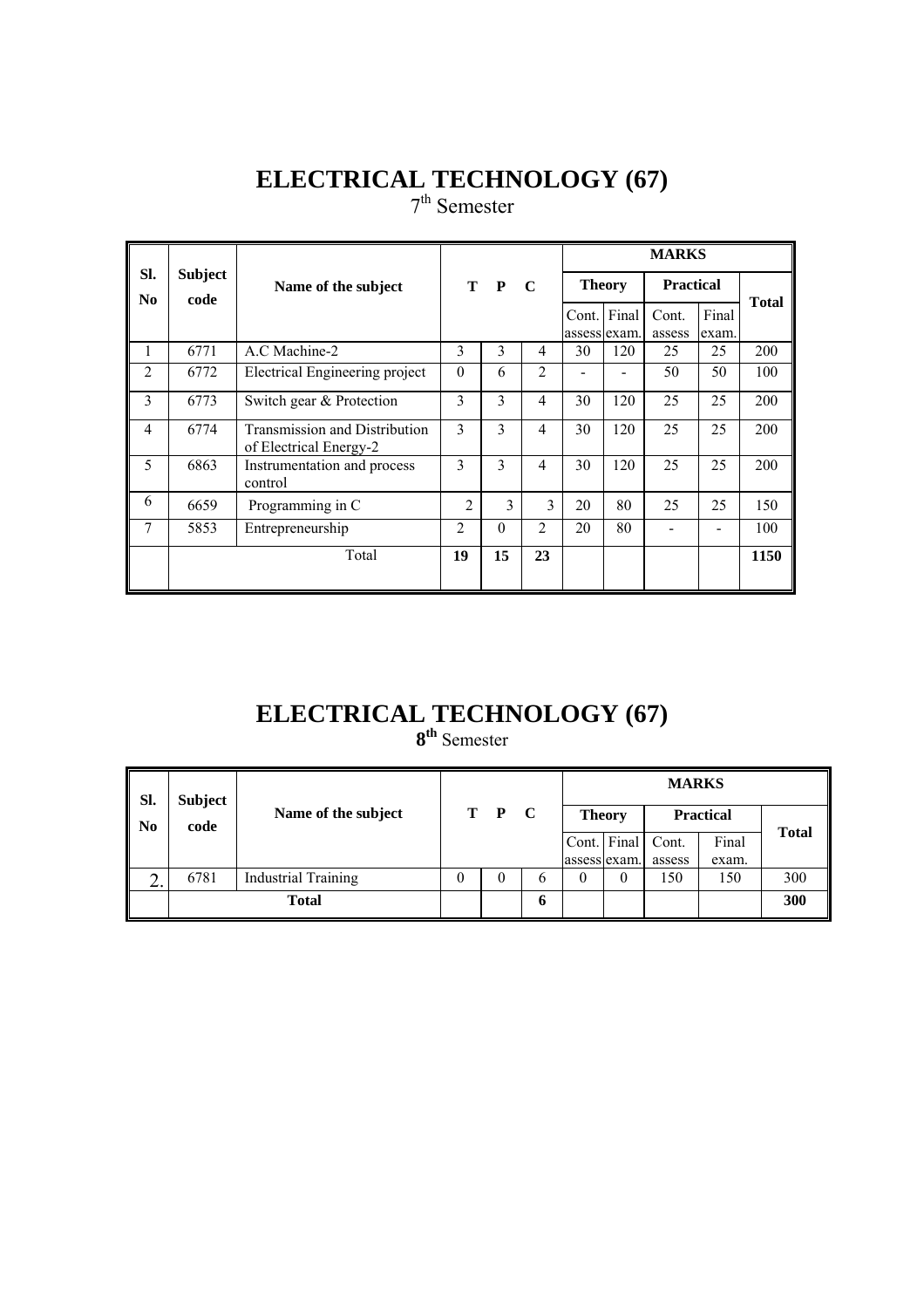#### **4-YEAR DIPLOMA-IN-ENGINEERING PROGRAM**

### *ELECTRONICS TECHNOLOGY (68)*  FRIST SEMESTER

| Sl.                    | <b>Subject</b> | Name of the subject      | Т              | P<br>$\mathbf C$ |                | <b>MARKS</b>                |                          |                  |                          |              |
|------------------------|----------------|--------------------------|----------------|------------------|----------------|-----------------------------|--------------------------|------------------|--------------------------|--------------|
| $\mathbf{N}\mathbf{0}$ | code           |                          |                |                  |                | <b>Theory</b>               |                          | <b>Practical</b> |                          | <b>Total</b> |
|                        |                |                          |                |                  |                | Cont. Final<br>assess exam. |                          | Cont.<br>assess  | Final<br>exam.           |              |
| 1                      | 1011           | Engineering drawing      | $\Omega$       | 6                | 2              |                             |                          | 50               | 50                       | 100          |
| 2                      | 5711           | Bangla                   | $\overline{c}$ | 2                | 3              | 20                          | 80                       | 50               |                          | 150          |
| 3                      | 5911           | Mathematics -1           | 3              | 3                | 4              | 30                          | 120                      | 50               | $\overline{\phantom{0}}$ | 200          |
| $\overline{4}$         | 5913           | Chemistry                | 3              | 3                | 4              | 30                          | 120                      | 25               | 25                       | 200          |
| 5                      | 6711           | <b>Basic Electricity</b> | 3              | 3                | 4              | 30                          | 120                      | 25               | 25                       | 200          |
| 6                      | 6811           | <b>Basic Electronics</b> | $\overline{2}$ | 3                | 3              | 20                          | 80                       | 25               | 25                       | 150          |
| 7                      | 7011           | Basic Workshop Practice  | $\Omega$       | 6                | $\overline{c}$ |                             | $\overline{\phantom{0}}$ | 50               | 50                       | 100          |
|                        |                | <b>Total</b>             | 13             | 27               | 22             | <b>130</b>                  | 520                      | 275              | 175                      | 1100         |

#### *ELECTRONICS TECHNOLOGY (68)*  SECOND SEMESTER

| SI.            | <b>Subject</b> | Name of the subject                            | Т              | P<br>$\mathbf C$ |                | <b>MARKS</b>  |              |                  |                |              |
|----------------|----------------|------------------------------------------------|----------------|------------------|----------------|---------------|--------------|------------------|----------------|--------------|
| No             | code           |                                                |                |                  |                | <b>Theory</b> |              | <b>Practical</b> |                | <b>Total</b> |
|                |                |                                                |                |                  |                | Cont. Final   | assess exam. | Cont.<br>assess  | Final<br>exam. |              |
| 1              | 1012           | Engendering materials                          | $\overline{2}$ | 3                | 3              | 20            | 80           | 25               | 25             | 150          |
| 2              | 5712           | English-1                                      | $\overline{2}$ | $\theta$         | $\overline{2}$ | 20            | 80           |                  |                | 100          |
| 3              | 5812           | Physical Education & Life Skill<br>Development | $\Omega$       | $\mathfrak{D}$   |                |               |              | 25               | 25             | 50           |
| $\overline{4}$ | 5912           | Physics -1                                     | 3              | 3                | $\overline{4}$ | 30            | 120          | 25               | 25             | 200          |
| 5              | 5921           | Mathematics -2                                 | 3              | 3                | 4              | 30            | 120          | 50               |                | 200          |
| 6              | 6723           | Electrical Engineering-I                       | 3              | 3                | 4              | 30            | 120          | 25               | 25             | 200          |
| 7              | 6821           | Electronic Devices & circuits-1                | 3              | 3                | 4              | 30            | 120          | 25               | 25             | 200          |
|                |                | <b>Total</b>                                   | 16             | 17               | 22             | 160           | 640          | 175              | 125            | 1100         |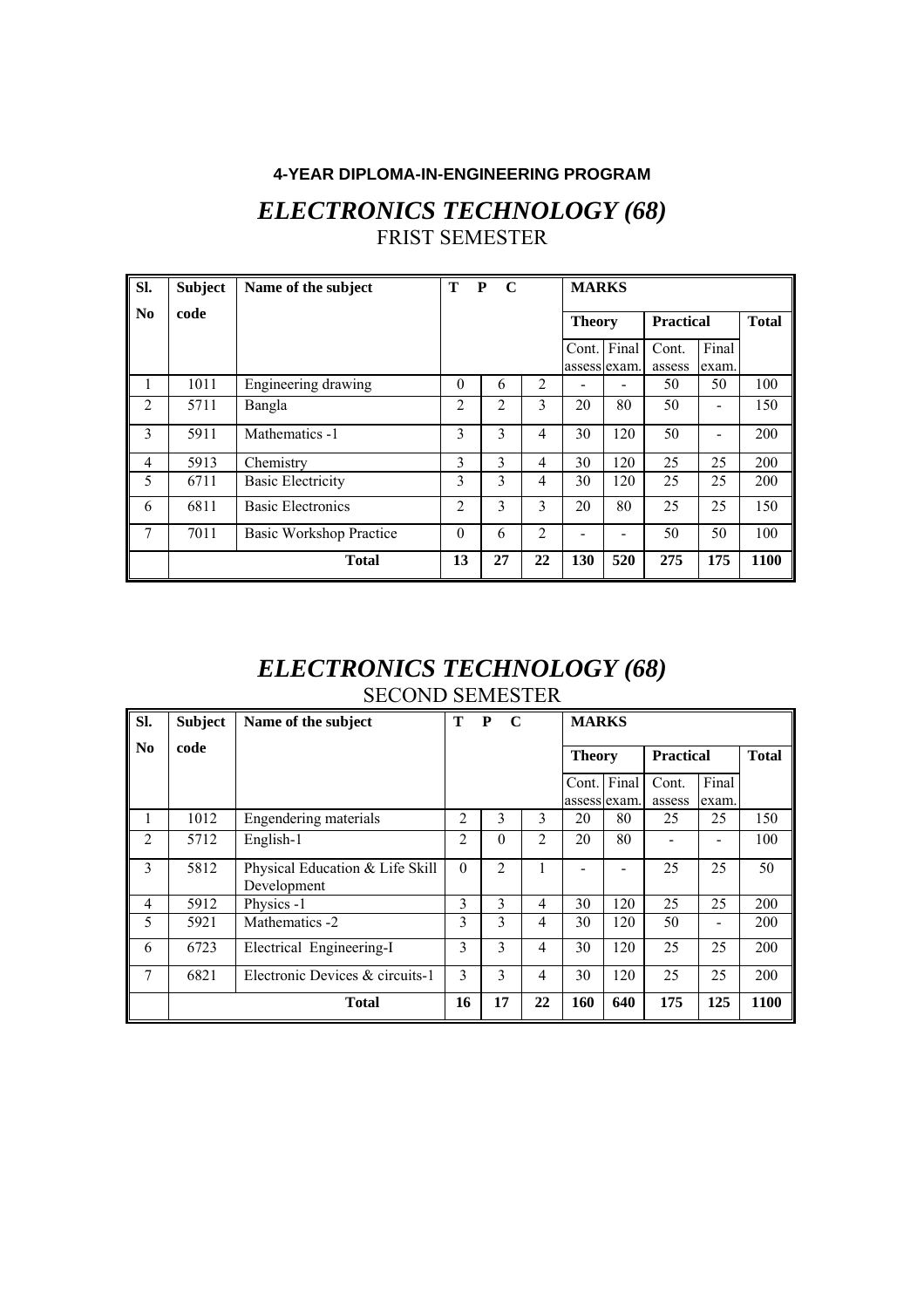# *ELECTRONICS TECHNOLOGY (68)*  THIRD SEMESTER

| <b>SL</b> |         |                                      |              |              |               |        |       | <b>Marks</b>             |       |       |
|-----------|---------|--------------------------------------|--------------|--------------|---------------|--------|-------|--------------------------|-------|-------|
| N         | Subject | Name of the subjects                 | m            | P            | $\mathcal{C}$ | Theory |       | Practical                |       |       |
| O         | Code    |                                      |              |              |               | Cont.  | Final | Cont.                    | Final | Total |
|           |         |                                      |              |              |               | Assess | Exam  | Assess                   | Exam  |       |
|           | 6831    | Electronic Devices and Circuits - II | ↑            |              |               | 30     | 120   | 25                       | 25    | 200   |
| ↑         | 6732    | Electrical Engineering-II            | <sup>1</sup> | <sup>1</sup> | 4             | 30     | 120   | 25                       | 25    | 200   |
| 3         | 6621    | Computer Application - I             | $\theta$     | 6            | ◠             |        |       | 50                       | 50    | 100   |
| 4         | 5931    | Mathematics-III                      | 3            | 3            | 4             | 30     | 120   | 50                       | $\,$  | 200   |
|           | 5922    | Physics - II                         | ↑            | ◠            |               | 30     | 120   | 25                       | 25    | 200   |
| 6         | 5722    | $English - II$                       | ↑            | ◠            | ◠             | 20     | 80    | 50                       |       | 150   |
|           | 5811    | Social Science - I                   | ◠            | 0            | ◠             | 20     | 80    | $\overline{\phantom{0}}$ |       | 100   |
|           |         | Toal                                 | 15           | 20           | 23            |        |       |                          |       | 1150  |

# *ELECTRONICS TECHNOLOGY (68)*  FOURTH SEMESTER

|                |         |                                     |               |             |    |        |       | <b>Marks</b> |       |       |
|----------------|---------|-------------------------------------|---------------|-------------|----|--------|-------|--------------|-------|-------|
| <b>SL</b><br>N | Subject | Name of the subjects                | T             | P           | С  | Theory |       | Practical    |       |       |
| $\Omega$       | Code    |                                     |               |             |    | Cont.  | Final | Cont.        | Final | Total |
|                |         |                                     |               |             |    | Assess | Exam  | Assess       | Exam  |       |
| 1.             | 6841    | Digital Electronics $-I$            | $\mathbf 3$   | $\mathbf 3$ | 4  | 30     | 120   | 25           | 25    | 200   |
| 2              | 6840    | <b>Industrial Power Electronics</b> | $\mathcal{L}$ | 3           |    | 30     | 120   | 25           | 25    | 200   |
| 3              | 6843    | Networks Filters and Transmission   | 3             | 3           |    | 30     | 120   | 25           | 25    | 200   |
|                |         | Lines                               |               |             |    |        |       |              |       |       |
| 4              | 6842    | Communication Engineering $-I$      | $\mathbf{R}$  | 3           |    | 30     | 120   | 25           | 25    | 200   |
|                | 6632    | Computer Application-II             | 0             | 6           | ↑  |        |       | 50           | 50    | 100   |
| 6              | 5821    | Social Science - II                 | ↑             |             | ◠  | 20     | 80    |              |       | 100   |
|                | 5841    | Business Organization &             | C             | $\theta$    | ◠  | 20     | 80    |              |       | 100   |
|                |         | Communication                       |               |             |    |        |       |              |       |       |
|                |         | Total                               | 17            | 18          | 23 |        |       |              |       | 1100  |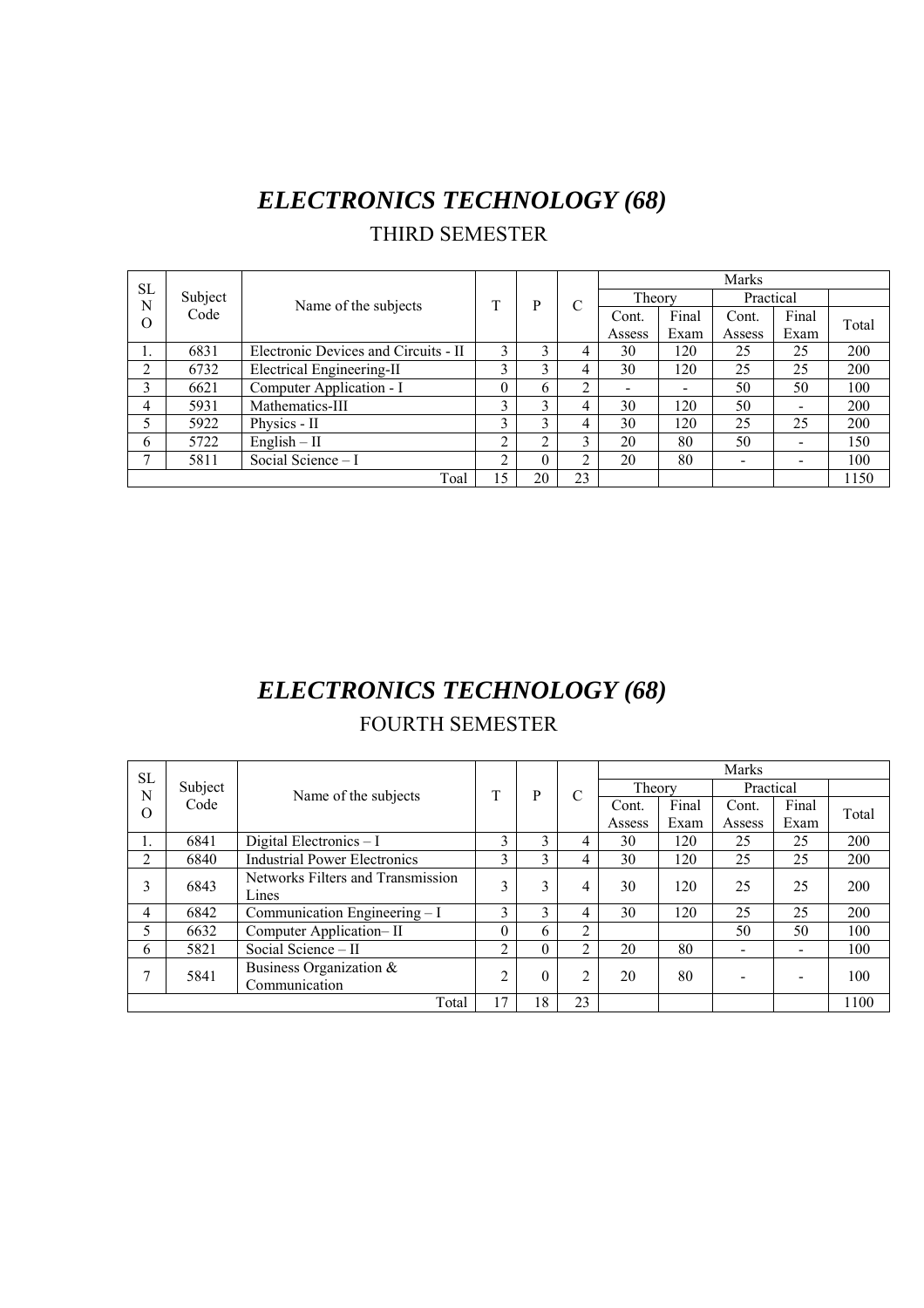# *ELECTRONICS TECHNOLOGY (68)*

FIFTH SEMESTER

| <b>SL</b>      |         |                                                      |                |               |                |          |          | <b>Marks</b>   |          |       |
|----------------|---------|------------------------------------------------------|----------------|---------------|----------------|----------|----------|----------------|----------|-------|
| N              | Subject |                                                      | T              | P             | $\mathcal{C}$  | Theory   |          | Practical      |          |       |
| $\Omega$       | Code    | Name of the subjects                                 |                |               |                | Cont.    | Final    | Cont.          | Final    | Total |
|                |         |                                                      |                |               |                | Assess   | Exam     | Assess         | Exam     |       |
|                | 6851    | Television Engineering-I                             | 3              | 3             | 4              | 30       | 120      | 25             | 25       | 200   |
| $\overline{2}$ | 6852    | Electronic Measurements &<br>Measuring Instruments-I | C              | 6             | 4              | 20       | 80       | 50             | 50       | 200   |
| 3              | 6853    | Communication Engineering - II                       | 3              | 3             | 4              | 30       | 120      | 25             | 25       | 200   |
| 4              | 6854    | Electronic Computer Aided Design<br>(ECAD)           | $\Omega$       | 6             | C              | $\theta$ | $\Omega$ | 50             | 50       | 100   |
| 5              | 6844    | Digital Electronics - II                             | 3              | 3             | 4              | 30       | 120      | 25             | 25       | 200   |
| 6              | 6659    | Programming in C                                     | 2              | $\mathcal{E}$ | 3              | 20       | 80       | 25             | 25       | 150   |
| $\mathcal{I}$  | 5851    | Book keeping $&$ Accounting                          | $\mathfrak{D}$ | $\Omega$      | $\mathfrak{D}$ | 20       | 80       | 0 <sup>0</sup> | $\Omega$ | 100   |
|                |         | Total                                                | 15             | 24            | 23             | 150      | 600      | 200            | 200      | 1150  |

# *ELECTRONICS TECHNOLOGY (68)*

### SIXTH SEMESTER

| <b>SL</b> |         |                                   |    |    |    |           |                | <b>Marks</b>   |                |       |
|-----------|---------|-----------------------------------|----|----|----|-----------|----------------|----------------|----------------|-------|
| N         | Subject | Name of the subjects              | T  | P  | C  | Theory    |                | Practical      |                |       |
| O         | Code    |                                   |    |    |    | Cont.     | Final          | Cont.          | Final          | Total |
|           |         |                                   |    |    |    | Assess    | Exam           | Assess         | Exam           |       |
|           | 6861    | Electronic Measurements &         | 3  | 3  | 4  | 30        | 120            | 25             | 25             | 200   |
| ı.        |         | Measuring Instruments -II         |    |    |    |           |                |                |                |       |
| ↑         | 6862    | Television Engineering-II         | ↑  | 6  | 4  | 20        | 80             | 50             | 50             | 200   |
| 3         | 6863    | Instrumentation & Process Control | 3  | 3  | 4  | 30        | 120            | 25             | 25             | 200   |
| 4         | 6864    | <b>Electronic Servicing</b>       | 0  | 6  | ↑  | $00\,$    | 0 <sub>0</sub> | 50             | 50             | 100   |
|           | 6865    | Microprocessors & Applications    | 3  | 3  | 4  | 30        | 120            | 25             | 25             | 200   |
| 6         | 5840    | <b>Environmental Management</b>   | ↑  | 0  | ◠  | 20        | 80             | 0 <sup>0</sup> | 0 <sub>0</sub> | 100   |
|           | 5852    | <b>Industrial Management</b>      | າ  | 0  | ◠  | 20        | 80             | 00             | 0 <sub>0</sub> | 100   |
|           |         | Total                             | 15 | 21 | 22 | <b>50</b> | 600            | 175            | 175            | 1100  |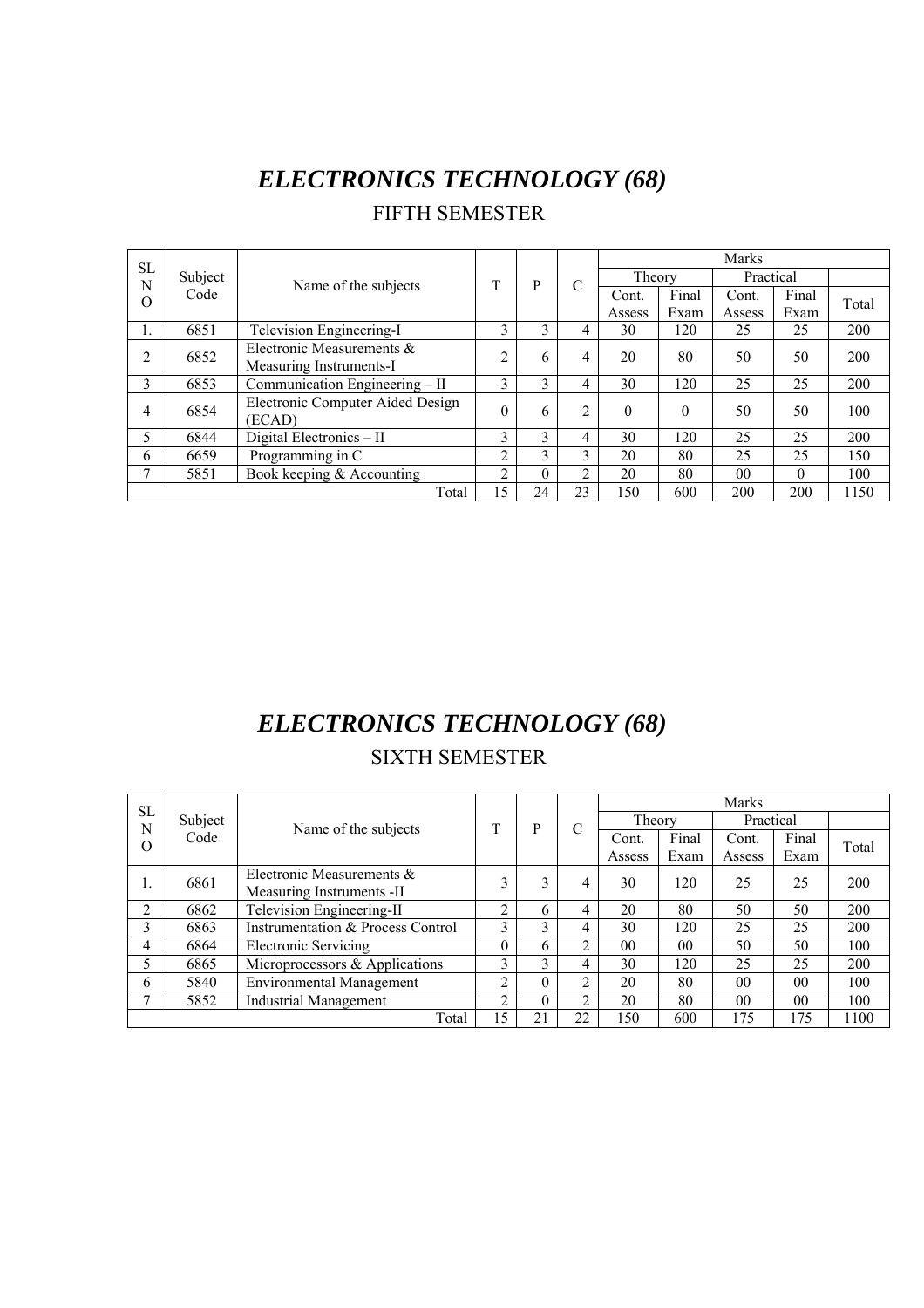# *ELECTRONICS TECHNOLOGY (68)*

|          |         |                                              |                |    |    |                 |                | <b>Marks</b> |       |       |
|----------|---------|----------------------------------------------|----------------|----|----|-----------------|----------------|--------------|-------|-------|
| SL<br>N  | Subject |                                              | T              | P  | C  | Theory          |                | Practical    |       |       |
| $\rm{O}$ | Code    | Name of the subjects                         |                |    |    | Cont.           | Final          | Cont.        | Final | Total |
|          |         |                                              |                |    |    | Assess          | Exam           | Assess       | Exam  |       |
|          | 6871    | Microcontroller & Embedded<br><b>Systems</b> | $\overline{2}$ | 6  | 4  | 20              | 80             | 50           | 50    | 200   |
|          |         |                                              |                |    |    |                 |                |              |       |       |
| 2        | 6872    | Computer Control & Robotics                  | $\overline{c}$ | 3  | 3  | 20              | 80             | 25           | 25    | 150   |
| 3        | 6873    | Industrial Control & PLC                     | 3              | 3  | 4  | 30              | 120            | 25           | 25    | 200   |
| 4        | 6874    | Microwave Radar & Navigation<br>Aids         | C              | 3  | 3  | 20              | 80             | 25           | 25    | 150   |
| 5        | 6875    | <b>Biomedical Engineering</b>                | 3              | 3  | 4  | 30              | 120            | 25           | 25    | 200   |
| 6        | 6876    | Electronic Project                           | 0              | 6. | 2  | 00 <sup>°</sup> | 0 <sub>0</sub> | 50           | 50    | 100   |
| 7        | 5853    | Entrepreneurship                             | $\overline{c}$ | 0  | 2  | 20              | 80             | $00\,$       | 00    | 100   |
|          |         |                                              | 14             | 24 | 22 | 140             | 560            | 200          | 200   | 1100  |

#### SEVENTH SEMESTER

# *ELECTRONICS TECHNOLOGY (68)*  EIGHT SEMESTER

| <b>SL</b> |         |                            |   |   |        |        |                          | Marks     |       |       |
|-----------|---------|----------------------------|---|---|--------|--------|--------------------------|-----------|-------|-------|
| N         | Subject | Name of the subjects       | m | D | $\sim$ | Theory |                          | Practical |       |       |
| Ο         | Code    |                            |   |   | ◡      | Cont.  | Final                    | Cont.     | Final | Total |
|           |         |                            |   |   |        | Assess | Exam                     | Assess    | Exam  |       |
| . .       | 6881    | <b>Industrial Training</b> |   |   |        | -      | $\overline{\phantom{0}}$ | 180       | 120   | 300   |
|           |         | <b>Total</b>               |   |   |        |        |                          |           |       | 300   |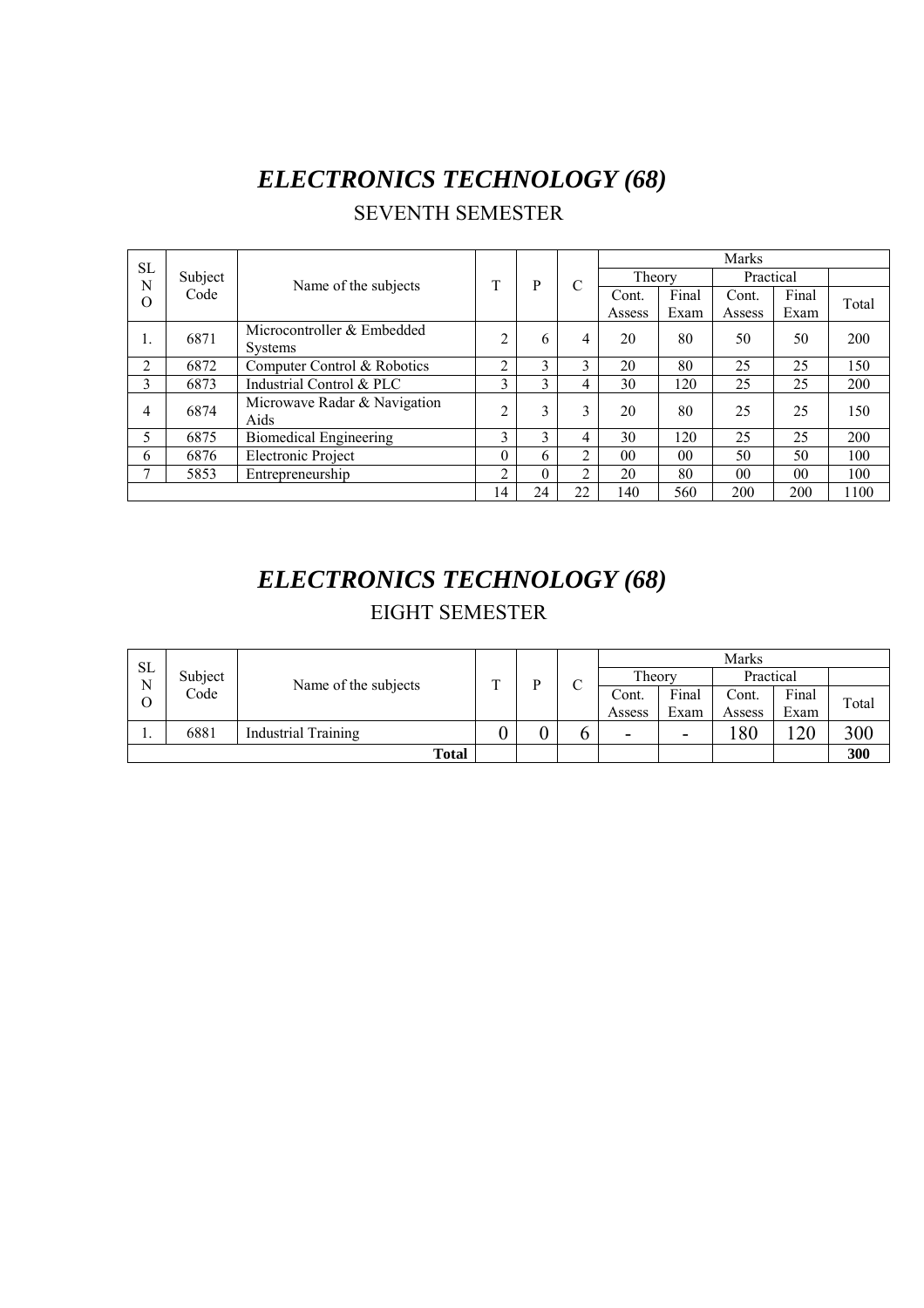## *TECHNOLOGY (86)*  **FRIST SEMESTER**

|                |         |                                |                |          |                |                          | <b>Marks</b> |        |           |       |  |
|----------------|---------|--------------------------------|----------------|----------|----------------|--------------------------|--------------|--------|-----------|-------|--|
| <b>SL</b>      | Subject | Name of the subjects           | T              | P        | C              |                          | Theory       |        | Practical |       |  |
| N <sub>O</sub> | Code    |                                |                |          |                | Cont.                    | Final        | Cont.  | Final     | Total |  |
|                |         |                                |                |          |                | Assess                   | Exam         | Assess | Exam      |       |  |
|                | 1011    | <b>Engineering Drawing</b>     | $\theta$       | 6        | 2              |                          |              | 50     | 50        | 100   |  |
| 2              | 5711    | Bangla                         | $\overline{2}$ | ↑        | 3              | 20                       | 80           | 50     |           | 150   |  |
| 3              | 5911    | Mathematics-I                  | 3              | 3        | 4              | 30                       | 120          | 50     | -         | 200   |  |
| 4              | 5913    | Chemistry                      | 3              | 3        | 4              | 30                       | 120          | 25     | 25        | 200   |  |
| 5              | 6711    | <b>Basic Electricity</b>       | 3              | 3        | 4              | 30                       | 120          | 25     | 25        | 200   |  |
| 6              | 7011    | <b>Basic Workshop Practice</b> | $\theta$       | 6        | $\overline{2}$ | $\overline{\phantom{0}}$ | -            | 50     | 50        | 100   |  |
| 7              | 8611    | Human Anatomy & Physiology     | 3              | $\theta$ | 3              | 30                       | 120          |        |           | 150   |  |
|                |         | Total                          | 14             | 23       | 22             | 140                      | 560          | 250    | 150       | 1100  |  |

### *ELECTROMEDICAL TECHNOLOGY (86)*  **SECOND SEMESTER**

|           |         |                               |                |                |                | Marks  |       |           |       |       |  |
|-----------|---------|-------------------------------|----------------|----------------|----------------|--------|-------|-----------|-------|-------|--|
| <b>SL</b> | Subject | Name of the subjects          | T              | P              | C              | Theory |       | Practical |       |       |  |
| NO        | Code    |                               |                |                |                | Cont.  | Final | Cont.     | Final | Total |  |
|           |         |                               |                |                |                | Assess | Exam  | Assess    | Exam  |       |  |
|           | 5722    | English $-1$                  | $\overline{2}$ | $\theta$       | $\overline{2}$ | 20     | 80    |           | ٠     | 100   |  |
| 2         | 5812    | Physical Education & Life     | $\theta$       | $\overline{2}$ | 1              |        |       | 25        | 25    | 50    |  |
|           |         | Skill Development             |                |                |                |        |       |           |       |       |  |
| 3.        | 5912    | Physics $-I$                  | 3              | 3              | 4              | 30     | 120   | 25        | 25    | 200   |  |
| 4.        | 5921    | Mathematics-II                | 3              | 3              | 4              | 30     | 120   | 50        | ٠     | 200   |  |
| 5         | 6721    | <b>Electrical Circuits-I</b>  | 3              | 3              | 4              | 30     | 120   | 25        | 25    | 200   |  |
| 6         | 6811    | <b>Basic Electronics</b>      | $\overline{2}$ | 3              | 3              | 20     | 80    | 25        | 25    | 150   |  |
| 7         | 8621    | Fundamentals of               | 3              | 3              | 4              | 30     | 120   | 25        | 25    | 200   |  |
|           |         | <b>Biomedical Engineering</b> |                |                |                |        |       |           |       |       |  |
|           |         | Total                         | 16             | 17             | 22             | 160    | 640   | 175       | 125   | 1100  |  |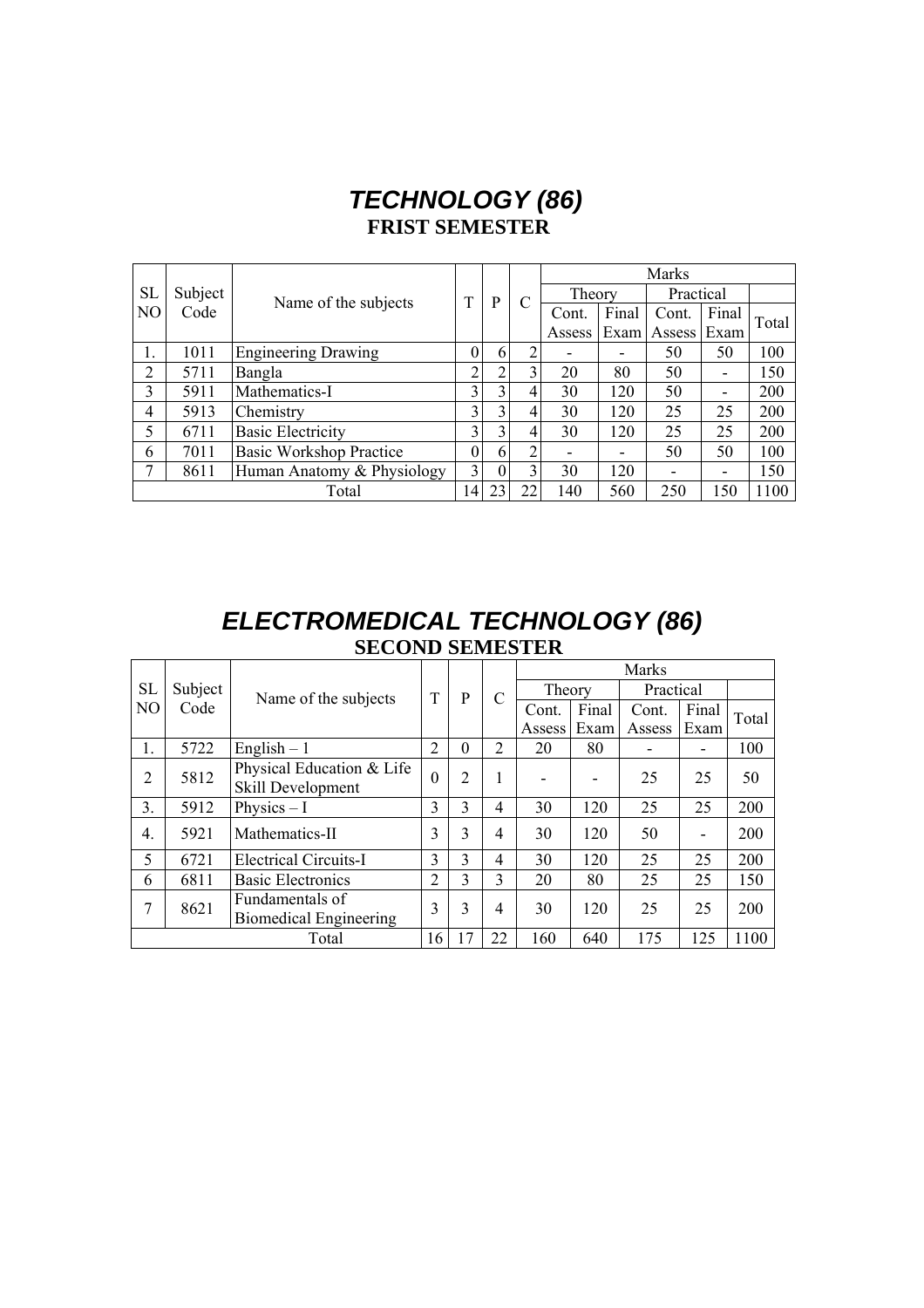### *ELECTROMEDICAL TECHNOLOGY (86)* **THIRD SEMESTER**

|           |                                 |                           |    |          |    | <b>Marks</b> |       |                              |                          |       |  |  |
|-----------|---------------------------------|---------------------------|----|----------|----|--------------|-------|------------------------------|--------------------------|-------|--|--|
| <b>SL</b> | Subject<br>Name of the subjects |                           | T  | P        |    | Theory       |       | Practical                    |                          |       |  |  |
| NO        | Code                            |                           |    |          |    | Cont.        | Final | Cont.                        | Final                    | Total |  |  |
|           |                                 |                           |    |          |    | Assess       | Exam  | Assess                       | Exam                     |       |  |  |
| 1.        | 8631                            | Clinical Chemistry        |    | 3        | 4  | 30           | 120   | 25                           | 25                       | 200   |  |  |
| 2         | 6731                            | Electrical Circuit-II     | 3  | 3        | 4  | 30           | 120   | 25                           | 25                       | 200   |  |  |
| 3         | 6621                            | Computer Application $-I$ |    | 6        | ↑  |              |       | 50                           | 50                       | 100   |  |  |
| 4         | 5931                            | Mathematics-III           | 3  | 3        | 4  | 30           | 120   | 50                           | $\overline{\phantom{0}}$ | 200   |  |  |
| 5         | 5922                            | Physics - II              |    |          | 4  | 30           | 120   | 25                           | 25                       | 200   |  |  |
| 6         | 5722                            | English-II                | ↑  | 2        | 3  | 20           | 80    | 50                           | $\overline{\phantom{0}}$ | 150   |  |  |
|           | 5811                            | Social Science - I        | ◠  | $\theta$ | ◠  | 20           | 80    | $\qquad \qquad \blacksquare$ | $\,$                     | 100   |  |  |
|           |                                 |                           | 16 | 18       | 23 |              |       |                              |                          | 1150  |  |  |

# *ELECTROMEDICAL TECHNOLOGY (86)*  **FOURTH SEMESTER**

|                |         |                                                    |                |                |                | <b>Marks</b> |       |             |       |       |  |  |
|----------------|---------|----------------------------------------------------|----------------|----------------|----------------|--------------|-------|-------------|-------|-------|--|--|
| <b>SL</b>      | Subject | Name of the subjects                               | T              | P              |                | Theory       |       | Practical   |       |       |  |  |
| N <sub>O</sub> | Code    |                                                    |                |                |                | Cont.        | Final | Cont.       | Final | Total |  |  |
|                |         |                                                    |                |                |                | Assess Exam  |       | Assess Exam |       |       |  |  |
| 1.             | 8641    | Medical Transducer Sensor and Flow<br>Measurements | 3              | 3              | $\overline{4}$ | 30           | 130   | 25          | 25    | 200   |  |  |
| $\overline{2}$ | 6821    | Electronic Devices and Circuits-I                  | 3              | 3              | 4              | 30           | 130   | 25          | 25    | 200   |  |  |
| 3              | 6841    | Digital Electronics-I                              | 3              | 3              | $\overline{4}$ | 30           | 130   | 25          | 25    | 200   |  |  |
| $\overline{4}$ | 6744    | <b>Electrical Machines</b>                         | ∍              | 3              | 3              | 20           | 80    | 25          | 25    | 150   |  |  |
| 5              | 6632    | Computer Application-II                            |                | 6              | $\overline{2}$ | -            |       | 50          | 50    | 100   |  |  |
| 6              | 5821    | Social Science - II                                | $\overline{2}$ | $\overline{0}$ | $\overline{2}$ | 20           | 80    |             |       | 100   |  |  |
| 7              | 5841    | Business Organization $\&$                         | ി              | $\theta$       | $\overline{2}$ | 20           | 80    |             |       | 100   |  |  |
|                |         | Communication                                      |                |                |                |              |       |             |       |       |  |  |
|                |         |                                                    | 15             |                | 22             |              |       |             |       | 1050  |  |  |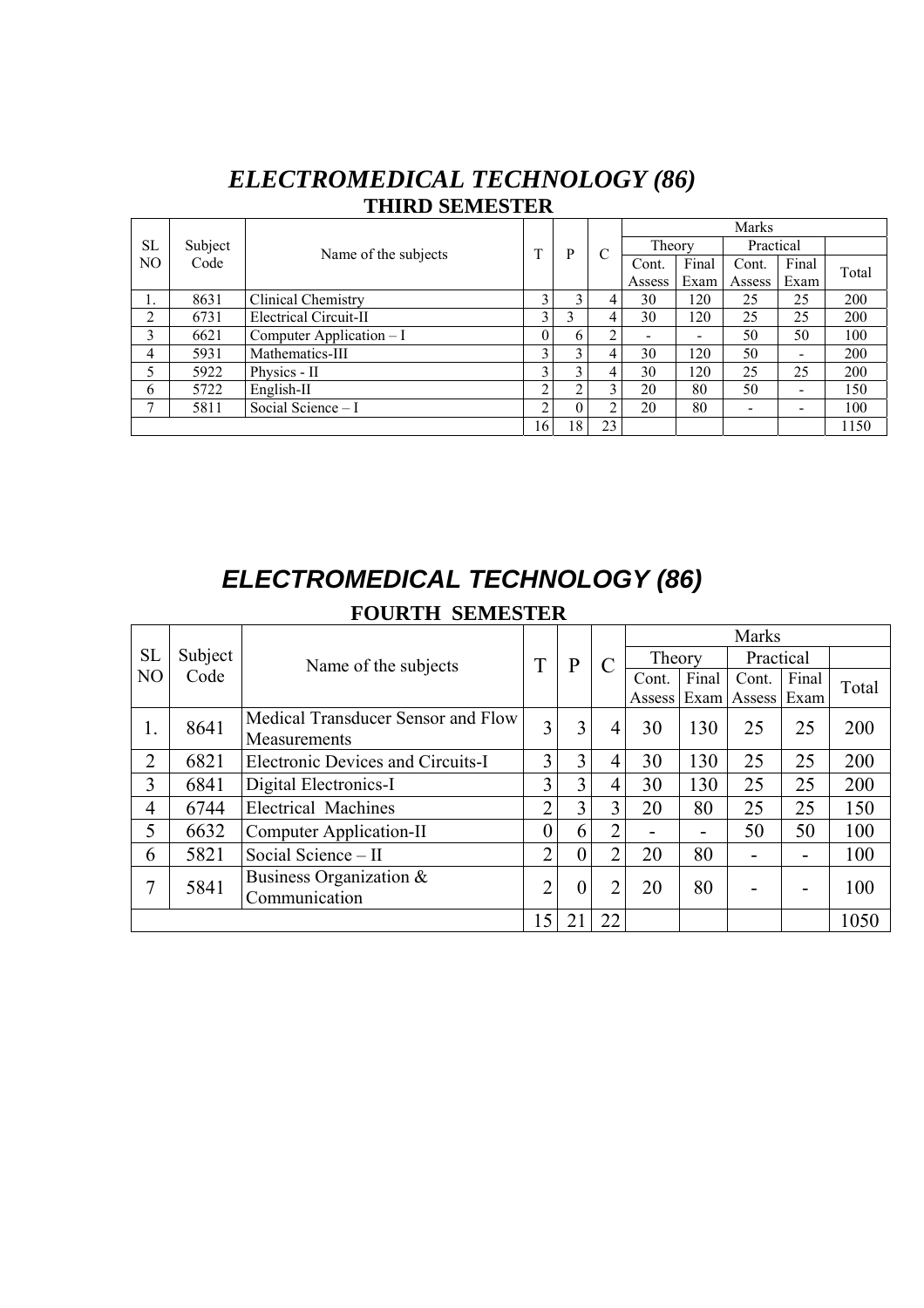# *ELECTROMEDICAL TECHNOLOGY (86)*

|                |                 |                                     |                |                  |                | Marks  |       |           |       |       |
|----------------|-----------------|-------------------------------------|----------------|------------------|----------------|--------|-------|-----------|-------|-------|
| <b>SL</b>      |                 |                                     |                |                  |                | Theory |       | Practical |       |       |
| N <sub>O</sub> | Subject<br>Code | Name of the subjects                | T              | P                |                | Cont.  | Final | Cont.     | Final |       |
|                |                 |                                     |                |                  |                | Asses  | Exa   | Asses     | Exa   | Total |
|                |                 |                                     |                |                  |                | S      | m     | S         | m     |       |
| 1.             | 8651            | Dynamic Medical Signal              | $\overline{2}$ | 3                | 3              | 20     | 80    | 25        | 25    | 150   |
| $\overline{2}$ | 8652            | Operating Room Equipment $\&$       | 3              | 3                | $\overline{4}$ | 30     | 120   | 25        | 25    | 200   |
|                |                 | Safety                              |                |                  |                |        |       |           |       |       |
| 3              | 8653            | Anesthesia and Respiratory          | $\overline{3}$ | 3                | $\overline{4}$ | 30     | 120   | 25        | 25    | 200   |
|                |                 | Equipment                           |                |                  |                |        |       |           |       |       |
| 4              | 6840            | <b>Industrial Power Electronics</b> | 3              | 3                | $\overline{4}$ | 30     | 120   | 25        | 25    | 200   |
| 5              | 6844            | Digital Electronics -II             | $\overline{3}$ | 3                | 4              | 30     | 120   | 25        | 25    | 200   |
| 6              | 9142            | Electronic Measurement &            | $\overline{3}$ | 3                | 4              | 30     | 120   | 25        | 25    | 200   |
|                |                 | measuring Instruments               |                |                  |                |        |       |           |       |       |
| 7              | 5851            | Book keeping & Accounting           | $\overline{2}$ | $\boldsymbol{0}$ | $\overline{2}$ | 20     | 80    | -         | -     | 100   |
|                |                 |                                     | 19             | 18               | 25             | 190    | 760   | 150       | 150   | 1250  |

# *ELECTROMEDICAL TECHNOLOGY (86)*

### **SIXTH SEMESTER**

|                |         |                                  |                |                |                |        |       | Marks                    |       |       |
|----------------|---------|----------------------------------|----------------|----------------|----------------|--------|-------|--------------------------|-------|-------|
| <b>SL</b>      | Subject | Name of the subjects             | T              | P              | $\mathcal{C}$  | Theory |       | Practical                |       |       |
| N <sub>O</sub> | Code    |                                  |                |                |                | Cont.  | Final | Cont.                    | Final | Total |
|                |         |                                  |                |                |                | Assess | Exam  | Assess                   | Exam  |       |
| 1.             | 8661    | Dental Equipment                 | 3              | 3              | 4              | 30     | 120   | 25                       | 25    | 200   |
| $\overline{2}$ | 8662    | Modern Imaging System            | $\overline{2}$ | 3              | 3              | 20     | 80    | 25                       | 25    | 150   |
| 3              | 8663    | Coronary and Intensive care unit | $\overline{3}$ | 3              | $\overline{4}$ | 30     | 120   | 25                       | 25    | 200   |
|                |         | equipment                        |                |                |                |        |       |                          |       |       |
| $\overline{4}$ | 8664    | <b>LASER</b> in Medical Field    | ↑              | 3              | 3              | 20     | 80    | 25                       | 25    | 150   |
| 5              | 6865    | Microprocessors & Applications   | 3 <sub>1</sub> | 3              | 4              | 30     | 120   | 25                       | 25    | 200   |
| 6              | 5840    | <b>Environ mental Management</b> | $\overline{2}$ | $\overline{0}$ | $\overline{2}$ | 20     | 80    | $\overline{\phantom{0}}$ |       | 100   |
| 7              | 5852    | <b>Industrial Management</b>     | $\overline{2}$ | $\theta$       | $\overline{2}$ | 20     | 80    | -                        |       | 100   |
|                |         |                                  | 17             | 15             | 22             | 170    | 680   | 125                      | 125   | 1100  |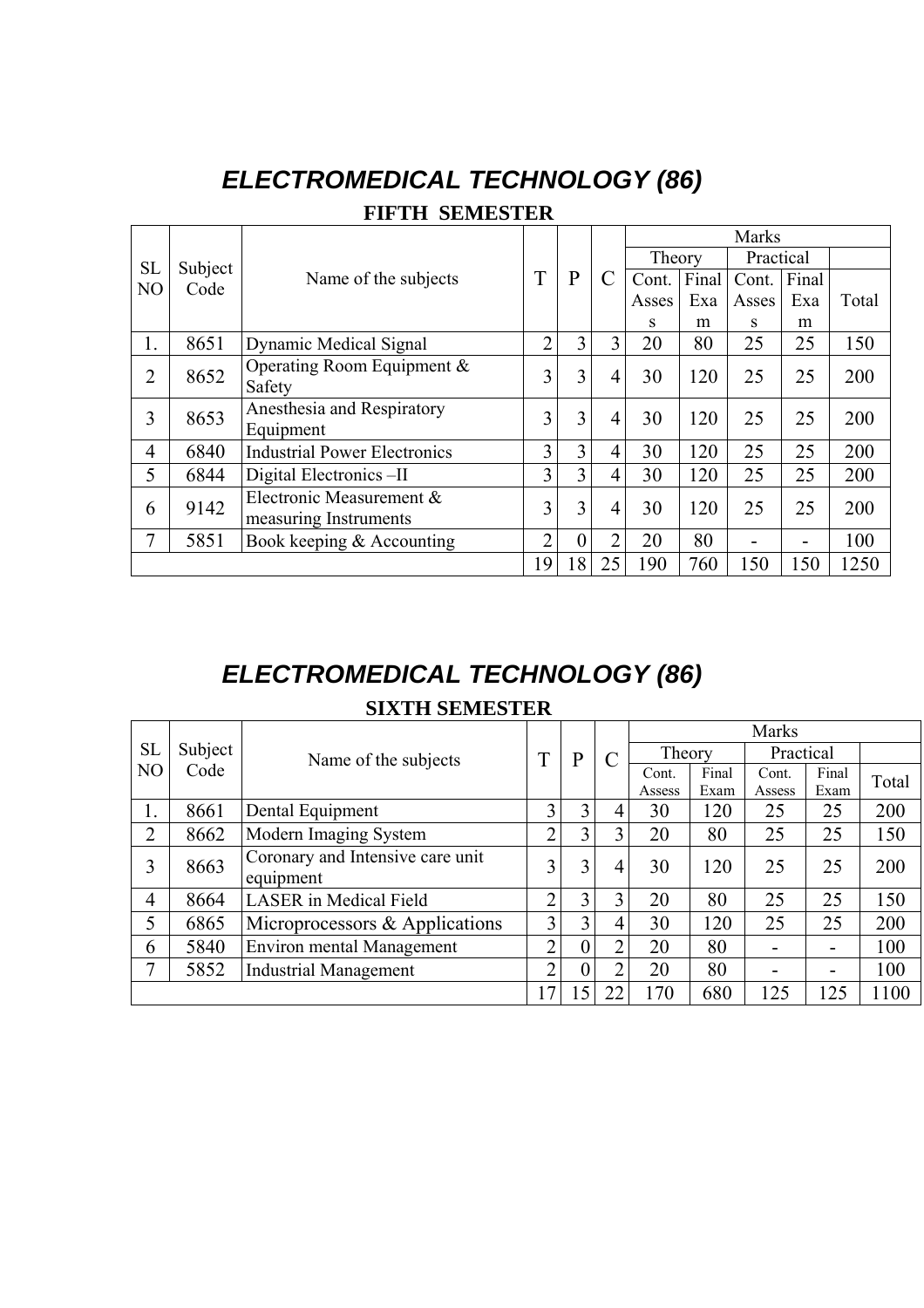| <b>SL</b>      |         |                                             |                |          |                | <b>Marks</b> |       |           |       |       |  |  |
|----------------|---------|---------------------------------------------|----------------|----------|----------------|--------------|-------|-----------|-------|-------|--|--|
| N              | Subject | Name of the subjects                        | T              | P        | $\mathcal{C}$  | Theory       |       | Practical |       |       |  |  |
| O              | Code    |                                             |                |          |                | Cont.        | Final | Cont.     | Final | Total |  |  |
|                |         |                                             |                |          |                | Assess       | Exam  | Assess    | Exam  |       |  |  |
|                | 8671    | Hospital Laboratory Equipment               | 3              | 3        | 4              | 30           | 120   | 25        | 25    | 200   |  |  |
| $\overline{c}$ | 8672    | Medical Physics and Nuclear<br>Instruments  | 3              | 3        | 4              | 30           | 120   | 25        | 25    | 200   |  |  |
| 3              | 8673    | Physiotherapy and rehabilitation<br>devices | $\overline{2}$ | 3        | 3              | 20           | 80    | 25        | 25    | 150   |  |  |
| 4              | 8674    | Miscellaneous Bio-Medical<br>Equipment      | $\overline{2}$ | 3        | 3              | 20           | 80    | 25        | 25    | 150   |  |  |
| 5              | 8675    | Robotics and control                        | 2              | 3        | 3              | 20           | 80    | 25        | 25    | 150   |  |  |
| 6              | 6871    | Microcontroller and Embedded<br>System      | $\overline{2}$ | 6        | 4              | 20           | 80    | 50        | 50    | 200   |  |  |
| 7              | 5853    | Entrepreneurship                            | 2              | $\Omega$ | $\mathfrak{D}$ | 20           | 80    |           |       | 100   |  |  |
|                |         |                                             | 16             | 21       | 23             | 160          | 640   | 175       | 175   | 1150  |  |  |

# *ELECTROMEDICAL TECHNOLOGY (86)*  **SEVENTH SEMESTER**

# *ELECTROMEDICAL TECHNOLOGY (86)*

#### **EIGHT SEMESTER**

| SL |         | Name of the subjects       |   |   | $\sim$<br>◡ | Marks  |        |        |           |       |  |
|----|---------|----------------------------|---|---|-------------|--------|--------|--------|-----------|-------|--|
| N  | Subject |                            | m | n |             |        | Theory |        | Practical |       |  |
|    | Code    |                            |   |   |             | Cont.  | Final  | Cont.  | Final     | Total |  |
|    |         |                            |   |   |             | Assess | Exam   | Assess | Exam      |       |  |
|    |         | <b>Industrial Training</b> |   |   |             | -      | -      | 180    | 120       | 300   |  |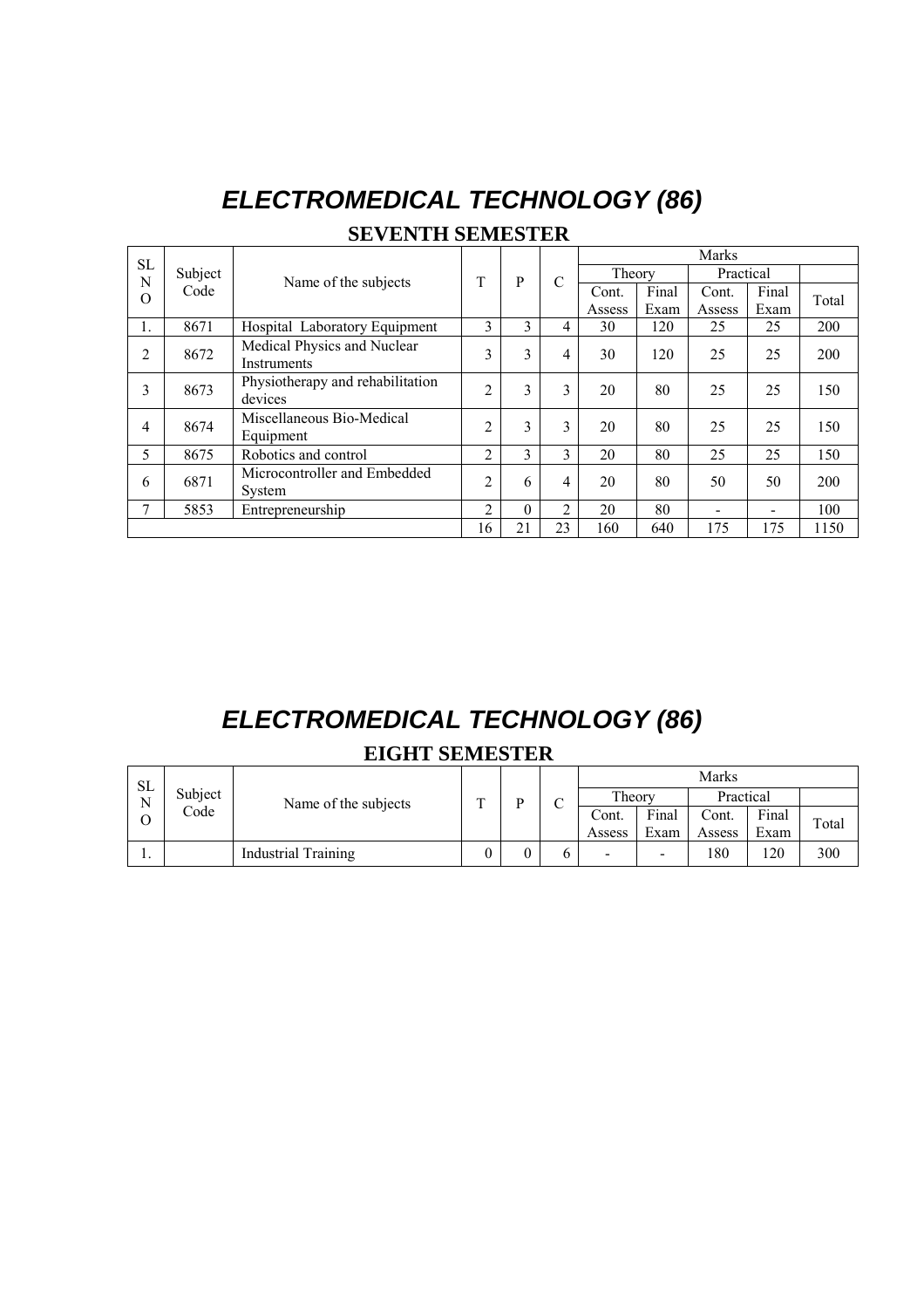### **Environmental Technology (90) 1st Semester**

| SI.              | <b>Subject</b> |                              | т<br>$\mathbf{P}$<br>C |    |                | <b>MARKS</b>  |       |                  |                          |              |  |
|------------------|----------------|------------------------------|------------------------|----|----------------|---------------|-------|------------------|--------------------------|--------------|--|
| N <sub>0</sub>   | code           | Name of the subject          |                        |    |                | <b>Theory</b> |       | <b>Practical</b> |                          | <b>Total</b> |  |
|                  |                |                              |                        |    |                | Cont.         | Final | Cont.            | Final                    |              |  |
|                  |                |                              |                        |    |                | assess exam.  |       | assess           | exam.                    |              |  |
| $\mathbf{1}$ .   | 1011           | Engineering Drawing          | $\theta$               | 6  | 2              |               |       | 50               | 50                       | 100          |  |
| 2.               | 1012           | <b>Engineering Materials</b> | 2                      | 3  | $\mathbf{3}$   | 20            | 80    | 25               | 25                       | 150          |  |
| $\mathfrak{Z}$ . | 5711           | Bangla                       | 2                      | 2  | 3              | 20            | 80    | 50               | -                        | 150          |  |
| $\overline{4}$ . | 5911           | Mathematics-1                | 3                      | 3  | 4              | 30            | 120   | 50               | $\overline{\phantom{0}}$ | 200          |  |
| 5.               | 5913           | Chemistry                    | 3                      | 3  | 4              | 30            | 120   | 25               | 25                       | 200          |  |
| 6.               | 7011           | Basic Workshop Practice      | $\theta$               | 6  | 2              |               |       | 50               | 50                       | 100          |  |
| 7.               | 9011           | Basic Environmental          | 3                      | 3  | $\overline{4}$ | 30            | 120   | 25               | 25                       | 200          |  |
|                  |                | Engineering                  |                        |    |                |               |       |                  |                          |              |  |
|                  |                | <b>Total</b>                 | 13                     | 26 | 22             | 130           | 520   | 275              | 175                      | 1100         |  |

#### **Environmental Technology (90) 2nd Semester**

| SI.                    | <b>Subject</b> |                                                | T P<br>C       |                |    | <b>MARKS</b>           |       |                  |                              |              |  |
|------------------------|----------------|------------------------------------------------|----------------|----------------|----|------------------------|-------|------------------|------------------------------|--------------|--|
| $\mathbf{N}\mathbf{0}$ | code           | Name of the subject                            |                |                |    | <b>Theory</b>          |       | <b>Practical</b> |                              |              |  |
|                        |                |                                                |                |                |    | Cont.<br>assess lexam. | Final | Cont.<br>assess  | Final<br>exam.               | <b>Total</b> |  |
| 1.                     | 5712           | English-1                                      | $\overline{2}$ | $\Omega$       | 2  | 20                     | 80    |                  |                              | 100          |  |
| $\overline{2}$ .       | 5812           | Physical Education & Life<br>Skill Development | $\Omega$       | $\mathfrak{D}$ |    |                        |       | 25               | 25                           | 50           |  |
| 3.                     | 5912           | Physics-1                                      | 3              | 3              | 4  | 30                     | 120   | 25               | 25                           | 200          |  |
| $\overline{4}$ .       | 5921           | Mathematics -2                                 | 3              | 3              | 4  | 30                     | 120   | 50               | $\qquad \qquad \blacksquare$ | 200          |  |
| 5.                     | 6621           | Computer Application-1                         | $\Omega$       | 6              | 2  |                        |       | 50               | 50                           | 100          |  |
| 6.                     | 6711           | <b>Basic Electricity</b>                       | 3              | 3              | 4  | 30                     | 120   | 25               | 25                           | 200          |  |
| 7 <sub>1</sub>         | 9021           | <b>Water Quality</b>                           | 3              | 3              | 4  | 30                     | 120   | 25               | 25                           | 200          |  |
|                        |                | <b>Total</b>                                   | 14             | 20             | 21 | 140                    | 560   | <b>200</b>       | 150                          | 1050         |  |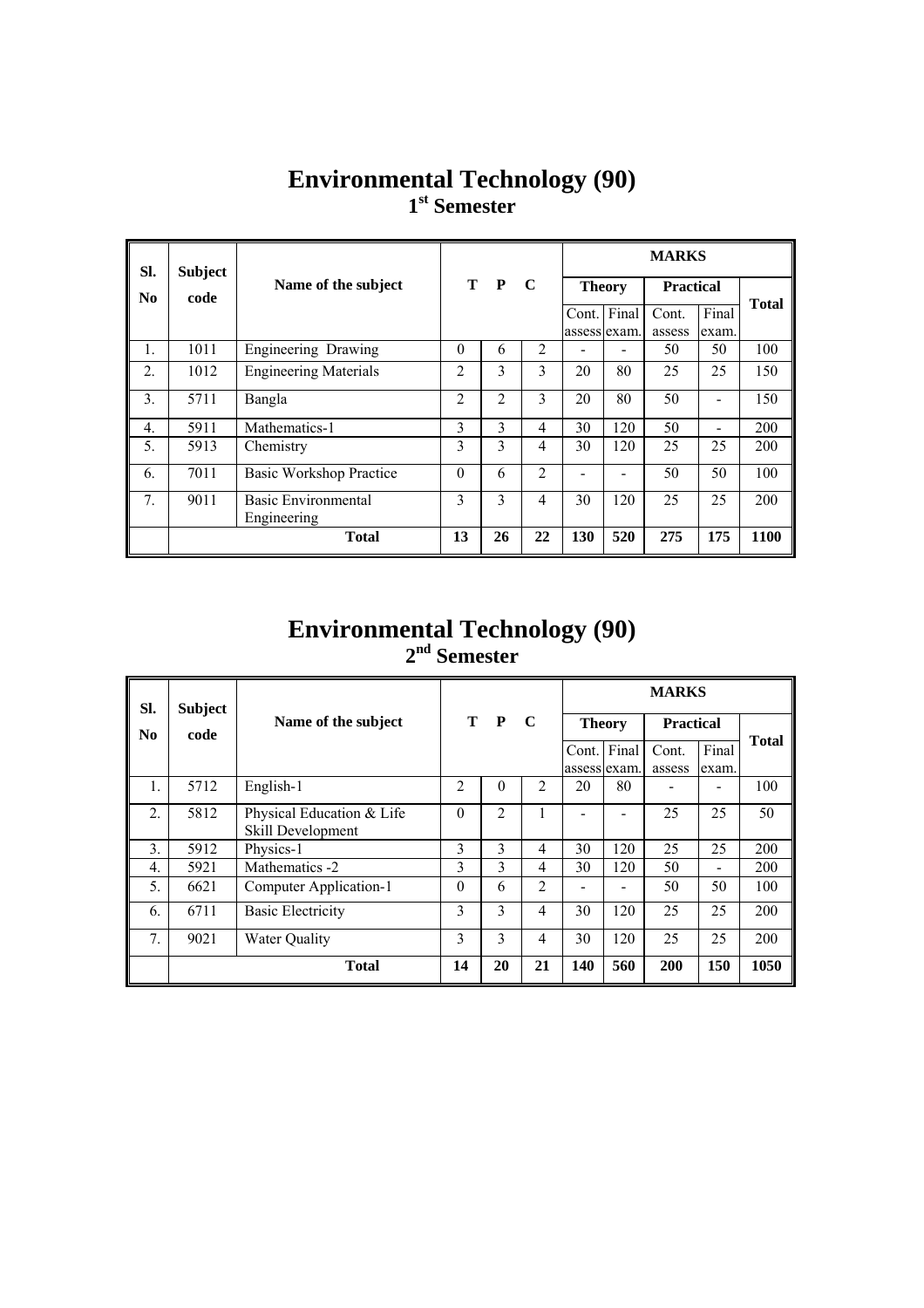### **Environmental Technology (90)**

3<sup>rd</sup> Semester

| SI. | <b>Subject</b> |                                | T P<br>$\mathbf C$ |          |                | <b>MARKS</b>  |     |                  |       |              |  |
|-----|----------------|--------------------------------|--------------------|----------|----------------|---------------|-----|------------------|-------|--------------|--|
| No  | code           | Name of the subject            |                    |          |                | <b>Theory</b> |     | <b>Practical</b> |       | <b>Total</b> |  |
|     |                |                                |                    |          |                | Cont. Final   |     | Cont.            | Final |              |  |
|     |                |                                |                    |          |                | assess exam.  |     | assess           | exam. |              |  |
| 1.  | 9031           | <b>Environmental Surveying</b> | $\mathfrak{D}$     | 3        | 3              | 20            | 80  | 25               | 25    | 150          |  |
| 2.  | 6811           | <b>Basic Electronics</b>       | $\overline{c}$     | 3        | 3              | 20            | 80  | 25               | 25    | 150          |  |
| 3.  | 6632           | Computer Application-2         | $\theta$           | 6        | $\overline{2}$ |               |     | 50               | 50    | 100          |  |
| 4.  | 6431           | Civil Engineering Drawing      |                    | 6        | 3              | 10            | 40  | 50               | 50    | 150          |  |
|     |                | $(CAD)-1$                      |                    |          |                |               |     |                  |       |              |  |
| 5.  | 5931           | Mathematics-3                  | 3                  | 3        | 4              | 30            | 120 | 50               |       | 200          |  |
| 6.  | 5922           | Physics-2                      | 3                  | 3        | 4              | 30            | 120 | 25               | 25    | 200          |  |
| 7.  | 5811           | Social Science-1               | $\overline{2}$     | $\theta$ | 2              | 20            | 80  |                  |       | 100          |  |
| 8.  | 5722           | English-2                      | $\overline{2}$     | 2        | 3              | 20            | 80  | 50               |       | 150          |  |
|     |                | <b>Total</b>                   | 15                 | 29       | 25             | 150           | 600 | 300              | 200   | 1250         |  |
|     |                |                                |                    |          |                |               |     |                  |       |              |  |

## **Environmental Technology (90)**

4<sup>th</sup> Semester

| SI.              | <b>Subject</b> |                                           |                |              |                        |              |               | <b>MARKS</b>     |       |              |
|------------------|----------------|-------------------------------------------|----------------|--------------|------------------------|--------------|---------------|------------------|-------|--------------|
| No               | code           | Name of the subject                       | т              | $\mathbf{P}$ | $\mathbf C$            |              | <b>Theory</b> | <b>Practical</b> |       |              |
|                  |                |                                           |                |              |                        |              | Cont. Final   | Cont.            | Final | <b>Total</b> |
|                  |                |                                           |                |              |                        | assess exam. |               | assess           | exam. |              |
| 1.               | 9041           | Natural Resources & Their<br>Conservation | $\mathfrak{D}$ | $\theta$     | $\mathfrak{D}$         | 20           | 80            |                  |       | 100          |
| 2.               | 9042           | <b>Environmental Chemistry</b>            | 3              | 3            | $\overline{4}$         | 30           | 120           | 25               | 25    | 200          |
| 3.               | 6442           | Estimating & Costing-1                    | 3              | 3            | $\overline{4}$         | 30           | 120           | 25               | 25    | 200          |
| $\overline{4}$ . | 6445           | Hydraulics                                | 3              | 3            | $\overline{4}$         | 30           | 120           | 25               | 25    | 200          |
| 5.               | 6441           | Geotechnical Engineering                  | $\overline{c}$ | 3            | $\mathbf{3}$           | 20           | 80            | 25               | 25    | 150          |
| 6.               | 6444           | <b>Construction Process-1</b>             | 3              | 3            | $\overline{4}$         | 30           | 120           | 25               | 25    | 200          |
| 7.               | 5821           | Social Science-2                          | 2              | 3            | 3                      | 20           | 80            |                  |       | 100          |
| 8.               | 5841           | Business Organization &<br>Communication  | $\overline{2}$ | $\theta$     | $\mathcal{D}_{\alpha}$ | 20           | 80            |                  |       | 100          |
|                  |                | <b>Total</b>                              | 20             | 18           | 26                     |              |               |                  |       | 1300         |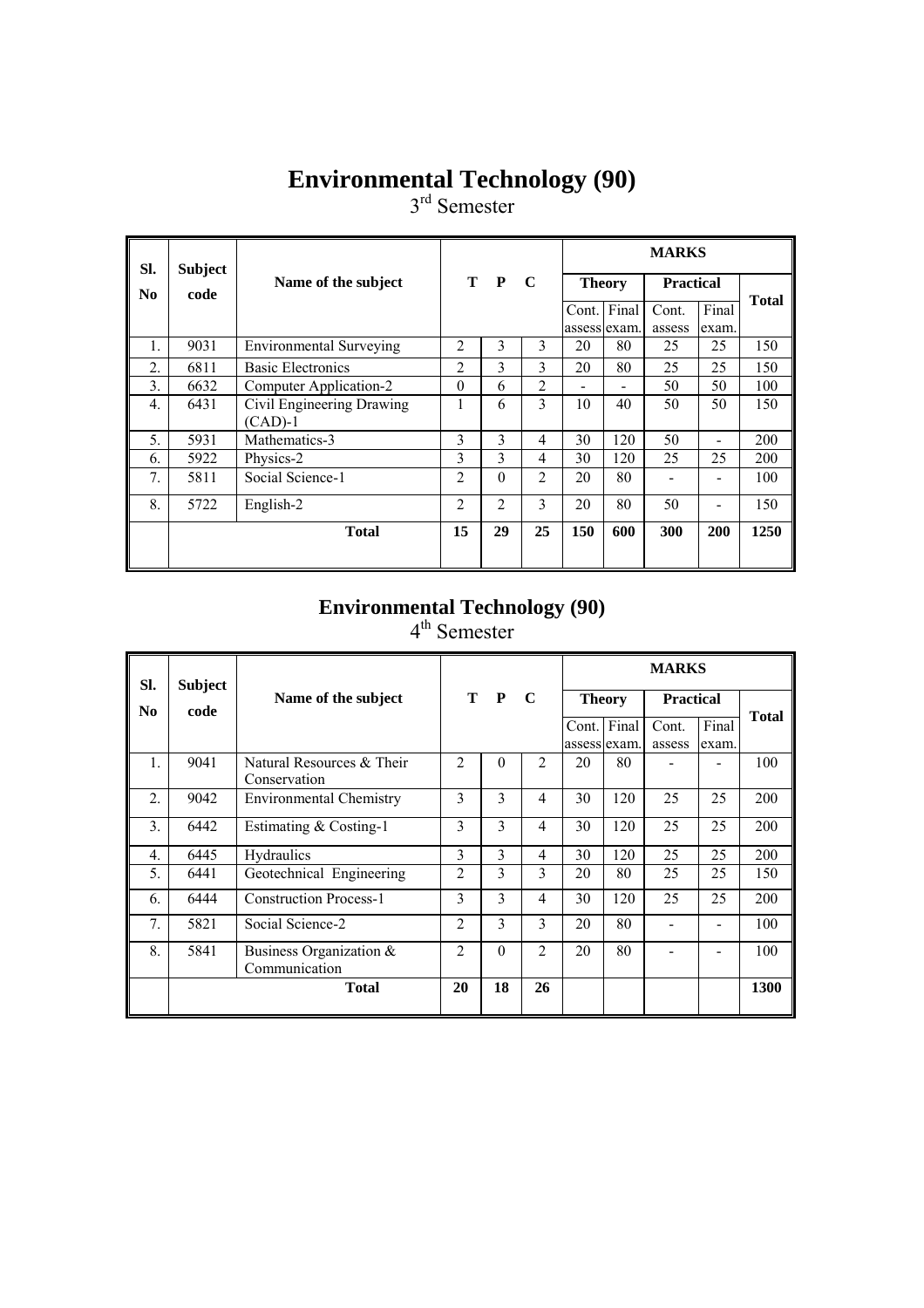#### **Environmental Technology (90) 5th Semester**

| SI.              | <b>Subject</b> |                                                   |                |                |                |              |               | <b>MARKS</b>     |       |              |
|------------------|----------------|---------------------------------------------------|----------------|----------------|----------------|--------------|---------------|------------------|-------|--------------|
| N <sub>0</sub>   | code           | Name of the subject                               |                | T P            | $\mathbf C$    |              | <b>Theory</b> | <b>Practical</b> |       |              |
|                  |                |                                                   |                |                |                |              | Cont. Final   | Cont.            | Final | <b>Total</b> |
|                  |                |                                                   |                |                |                | assess exam. |               | assess           | exam. |              |
| 1.               | 9051           | Water & Waste Water                               | 3              | 3              | $\overline{4}$ | 30           | 120           | 25               | 25    | 200          |
|                  |                | Treatment                                         |                |                |                |              |               |                  |       |              |
| 2.               | 9052           | Health, Safety and                                |                | $\mathcal{E}$  | $\mathfrak{D}$ | 10           | 40            | 25               | 25    | 100          |
|                  |                | Environment (HSE)                                 |                |                |                |              |               |                  |       |              |
| 3.               | 9053           | <b>Environmental Microbiology</b>                 | 2              | $\overline{3}$ | 3              | 20           | 80            | 25               | 25    | 150          |
| $\overline{4}$ . | 6433           | <b>Structural Mechanics</b>                       | 3              | 3              | $\overline{4}$ | 30           | 120           | 25               | 25    | 200          |
| 5.               | 6454           | Theory of Structure                               | 3              | 3              | $\overline{4}$ | 30           | 120           | 25               | 25    | 200          |
| 6.               | 9054           | Geographic Information<br>System (GIS) and Remote | $\mathfrak{D}$ | 3              | 3              | 20           | 80            | 25               | 25    | 150          |
|                  |                | Sensing                                           |                |                |                |              |               |                  |       |              |
| 7.               | 5851           | Book Keeping & Accounting                         | $\overline{2}$ | $\theta$       | $\mathfrak{D}$ | 20           | 80            |                  |       | 100          |
|                  |                | <b>Total</b>                                      | 16             | 18             | 22             | 160          |               | 150              | 150   | 1100         |
|                  |                |                                                   |                |                |                |              |               |                  |       |              |

#### **Environmental Technology (90) 6th Semester**

| SI.            | <b>Subject</b> |                                                            |                |              |                |               |       | <b>MARKS</b>     |       |              |
|----------------|----------------|------------------------------------------------------------|----------------|--------------|----------------|---------------|-------|------------------|-------|--------------|
| N <sub>0</sub> | code           | Name of the subject                                        | т              | $\mathbf{P}$ | - C            | <b>Theory</b> |       | <b>Practical</b> |       |              |
|                |                |                                                            |                |              |                | Cont.         | Final | Cont.            | Final | <b>Total</b> |
|                |                |                                                            |                |              |                | assess exam.  |       | assess           | exam. |              |
| 1.             | 9061           | Water Supply & Sanitation<br>Engineering                   | 3              | 3            | 4              | 30            | 120   | 25               | 25    | 200          |
| 2.             | 9062           | Instrumental Technique in<br><b>Environmental Analysis</b> |                | 3            | $\overline{2}$ | 10            | 40    | 25               | 25    | 100          |
| 3.             | 6463           | Design of Structure -1                                     | 3              | 3            | 4              | 30            | 120   | 25               | 25    | 200          |
| 4.             | 6471           | Estimating & Costing-2                                     | 3              | 3            | 4              | 30            | 120   | 25               | 25    | 200          |
| 5.             | 6465           | <b>Construction Management</b>                             | $\overline{2}$ | 3            | 3              | 20            | 80    | 25               | 25    | 150          |
| 6.             | 6466           | <b>Transportation Engineering</b>                          | $\mathfrak{D}$ | 3            | $\mathcal{E}$  | 20            | 80    | 25               | 25    | 150          |
| 7.             | 5852           | Industrial Management                                      | $\overline{2}$ | $\Omega$     | $\overline{2}$ | 20            | 80    |                  |       | 100          |
|                |                | <b>Total</b>                                               | 16             | 18           | 22             | 160           | 640   | 150              | 150   | 1100         |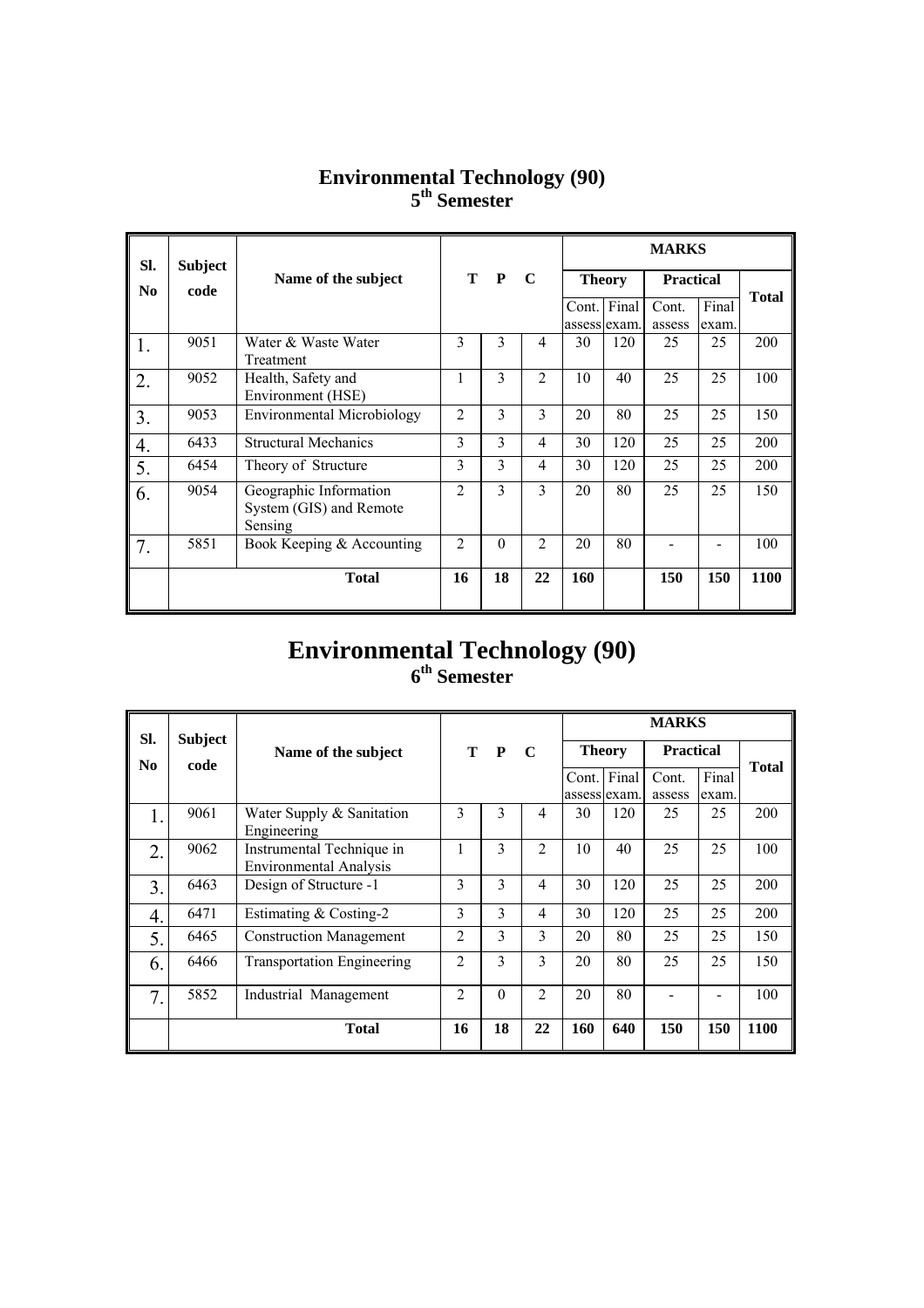### **Environmental Technology (90) 7th Semester**

| Sl. | <b>Subject</b> |                                                          |                |              |                |              |               | <b>MARKS</b>     |          |              |
|-----|----------------|----------------------------------------------------------|----------------|--------------|----------------|--------------|---------------|------------------|----------|--------------|
| No  | code           | Name of the subject                                      | т              | $\mathbf{P}$ | $\mathbf C$    |              | <b>Theory</b> | <b>Practical</b> |          |              |
|     |                |                                                          |                |              |                | Cont.        | Final         | Cont.            | Final    | <b>Total</b> |
|     |                |                                                          |                |              |                | assess exam. |               | assess           | exam.    |              |
|     | 9071           | Environmental Impact                                     | $\overline{2}$ | 3            | 3              | 20           | 80            | 25               | 25       | 150          |
|     |                | Assessment (EIA) $&$                                     |                |              |                |              |               |                  |          |              |
|     |                | <b>Environmental Regulation</b>                          |                |              |                |              |               |                  |          |              |
| 2.  | 9072           | Solid Waste Management                                   | 2              | 3            | $\overline{3}$ | 20           | 80            | 25               | 25       | 150          |
| 3.  | 9073           | Air Pollution and Control<br>Engineering                 | 2              | 3            | $\mathcal{E}$  | 20           | 80            | 25               | 25       | 150          |
| 4.  | 9074           | <b>Environmental Engineering</b><br>Projects             | $\theta$       | 6            | $\overline{2}$ | $\Omega$     | $\Omega$      | 50               | 50       | 100          |
| 5.  | 9075           | Disaster Management                                      | 3              | $\Omega$     | 3              | 30           | 120           | $\Omega$         | $\Omega$ | 150          |
| 6.  | 9076           | Environmental Hydrology &<br>Water Resources Engineering | 3              | 3            | 4              | 30           | 120           | 25               | 25       | 200          |
| 7.  | 5853           | Entrepreneurship                                         | 2              | $\theta$     | $\mathfrak{D}$ | 20           | 80            | $\theta$         | $\Omega$ | 100          |
|     |                | <b>Total</b>                                             | 14             | 18           | 20             | 140          | 560           | 150              | 150      | 1000         |

#### **Environmental Technology (90) 8th Semester**

| SI.     | <b>Subject</b> |                            |       |   |              |               | <b>MARKS</b> |                  |              |
|---------|----------------|----------------------------|-------|---|--------------|---------------|--------------|------------------|--------------|
| No      | code           | Name of the subject        | T P C |   |              | <b>Theory</b> |              | <b>Practical</b> | <b>Total</b> |
|         |                |                            |       |   |              | Cont. Final   | Cont.        | Final            |              |
|         |                |                            |       |   | assess exam. |               | assess       | exam.            |              |
| ◠<br>J. |                | <b>Industrial Training</b> |       | 6 |              |               | 180          | 120              | 300          |
|         |                | <b>Total</b>               |       | o |              |               |              |                  | 300          |
|         |                |                            |       |   |              |               |              |                  |              |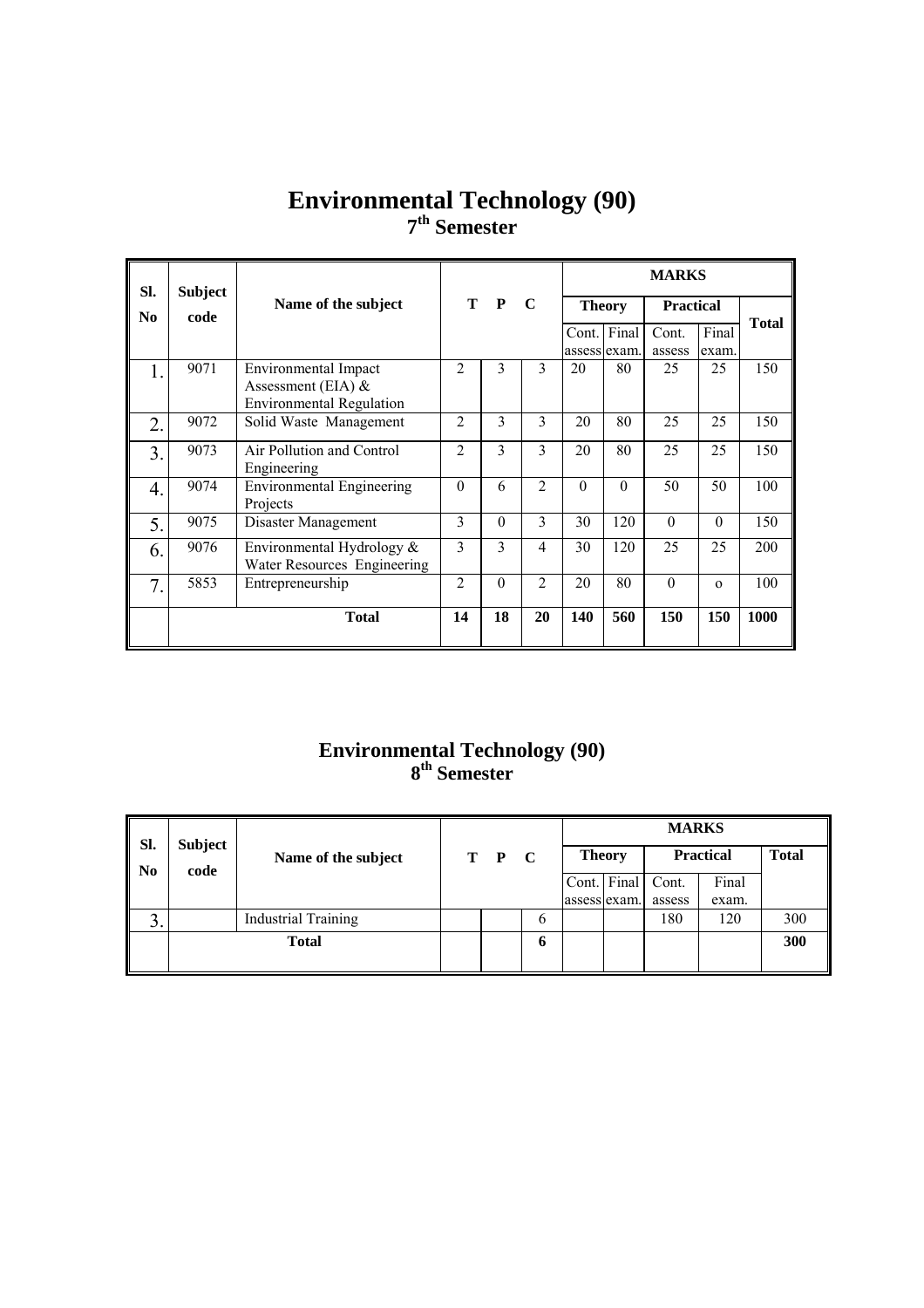#### **FOOD TECHNOLOGY(69)**

1<sup>st</sup> Semester

| Sl.            | <b>Subject</b> |                                                |                |                |                |                       |       | <b>MARKS</b>     |                |              |
|----------------|----------------|------------------------------------------------|----------------|----------------|----------------|-----------------------|-------|------------------|----------------|--------------|
| No             | code           | Name of the subject                            |                | T P            | C              | <b>Theory</b>         |       | <b>Practical</b> |                |              |
|                |                |                                                |                |                |                | Cont.<br>assess exam. | Final | Cont.<br>assess  | Final<br>exam. | <b>Total</b> |
| I.             | 1011           | <b>Engineering Drawing</b>                     | $\theta$       | 6              | $\overline{2}$ |                       |       | 50               | 50             | 100          |
| $\overline{2}$ | 5712           | English -1                                     | $\overline{2}$ | 0              | 2              | 20                    | 80    |                  |                | 100          |
| 3              | 5812           | Physical Education & Life<br>Skill Development | $\theta$       | $\overline{2}$ |                |                       |       | 25               | 25             | 50           |
| 4              | 5911           | Mathematics -1                                 | 3              | 3              | $\overline{4}$ | 30                    | 120   | 50               |                | 200          |
| 5              | 5913           | Chemistry                                      | 3              | $\mathcal{E}$  | 4              | 30                    | 120   | 25               | 25             | 200          |
| 6              | 6311           | Chemical & Food Plant<br>Fundamentals          | $\mathfrak{D}$ | 3              | 3              | 20                    | 80    | 25               | 25             | 150          |
| 7              | 7011           | Basic Workshop Practice                        | $\Omega$       | 6              | 2              |                       |       | 50               | 50             | 100          |
|                |                | <b>Total</b>                                   | 10             | 23             | 18             | 100                   | 400   | 225              | 175            | 900          |

#### **FOOD TECHNOLOGY(69)**

2<sup>nd</sup> Semester

| SI.            | <b>Subject</b> |                            |                       |    |                |        |                  | <b>MARKS</b> |                              |              |
|----------------|----------------|----------------------------|-----------------------|----|----------------|--------|------------------|--------------|------------------------------|--------------|
| N <sub>0</sub> | code           | Name of the subject        | T<br>$\mathbf C$<br>P |    | <b>Theory</b>  |        | <b>Practical</b> |              |                              |              |
|                |                |                            |                       |    |                | Cont.  | Final            | Cont         | Final                        | <b>Total</b> |
|                |                |                            |                       |    |                | assess | exam.            | assess       | exam.                        |              |
|                | 5711           | Bangla                     | 2                     | 2  | 3              | 20     | 80               | 50           | $\qquad \qquad \blacksquare$ | 150          |
| $\overline{2}$ | 5722           | English-2                  | 2                     | 2  | 3              | 20     | 80               | 50           |                              | 150          |
| 3              | 5912           | Physics -1                 | 3                     | 3  | 4              | 30     | 120              | 25           | 25                           | 200          |
| 4              | 5921           | Mathematics -2             | 3                     | 3  | 4              | 30     | 120              | 50           | $\qquad \qquad \blacksquare$ | 200          |
| 5              | 6321           | <b>Basic Stoichiometry</b> | $\overline{2}$        | 3  | 3              | 20     | 80               | 25           | 25                           | 150          |
| 6              | 6621           | Computer Application -1    | $\Omega$              | 6  | $\overline{2}$ |        |                  | 50           | 50                           | 100          |
| 7              | 6711           | <b>Basic Electricity</b>   | 3                     | 3  | 4              | 30     | 120              | 25           | 25                           | 200          |
|                |                | <b>Total</b>               | 15                    | 22 | 23             | 150    | 600              | 275          | 125                          | 1150         |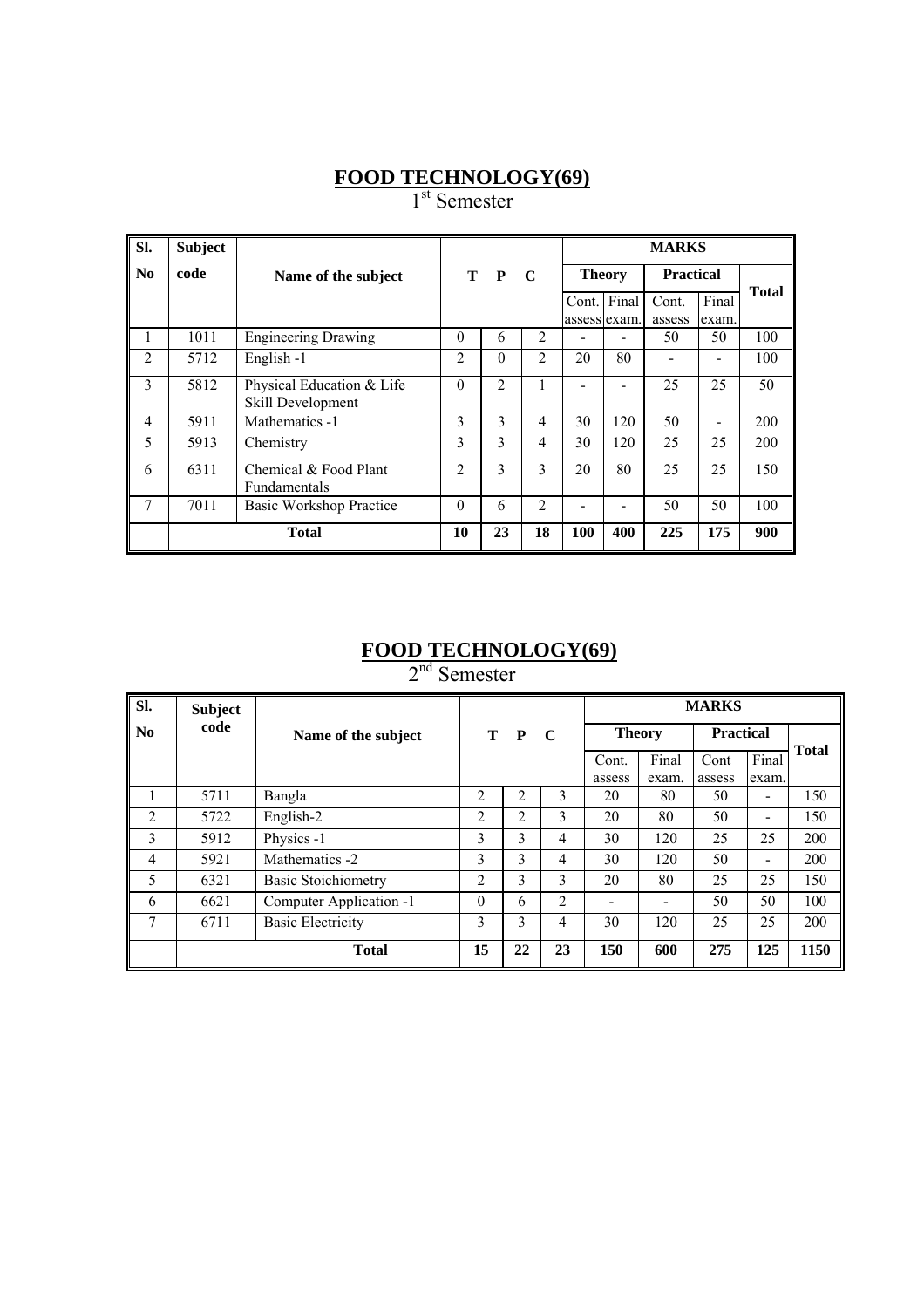## **FOOD Technology(69)**

**3rd Semester** 

| SI.            | <b>Subject</b> |                              |                |              |                |               |       | <b>MARKS</b>     |       |              |
|----------------|----------------|------------------------------|----------------|--------------|----------------|---------------|-------|------------------|-------|--------------|
| N <sub>0</sub> | code           | Name of the subject          |                | T P          | $\mathbf C$    | <b>Theory</b> |       | <b>Practical</b> |       |              |
|                |                |                              |                |              |                | Cont.         | Final | Cont.            | Final | <b>Total</b> |
|                |                |                              |                |              |                | assess exam.  |       | assess           | exam. |              |
| 1.             | 6931           | <b>Catering Management</b>   | $\overline{2}$ | 6            | 4              | 20            | 80    | 50               | 50    | 200          |
| 2.             | 6811           | <b>Basic Electronics</b>     | $\overline{2}$ | 3            | 3              | 20            | 80    | 25               | 25    | 150          |
| 3.             | 6632           | Computer Application-2       | $\theta$       | 6            | $\overline{2}$ |               |       | 50               | 50    | 100          |
| 4.             | 5931           | Mathematics-3                | 3              | $\mathbf{3}$ | 4              | 30            | 120   | 50               |       | 200          |
| 5.             | 5922           | Physics-2                    | 3              | 3            | $\overline{4}$ | 30            | 120   | 25               | 25    | 200          |
| 6.             | 5811           | Social Science-1             | $\overline{2}$ | $\theta$     | $\overline{2}$ | 20            | 80    |                  |       | 100          |
| 7.             | 1012           | <b>Engineering Materials</b> | $\overline{2}$ | 3            | 3              | 20            | 80    | 25               | 25    | 150          |
|                |                | <b>Total</b>                 | 14             | 24           | 22             |               |       |                  |       | 1100         |
|                |                |                              |                |              |                |               |       |                  |       |              |

### **FOOD TECHNOLOGY(69) 4th Semester**

| SI.              | <b>Subject</b> |                                             |                |          |                |    |               | <b>MARKS</b>     |       |              |
|------------------|----------------|---------------------------------------------|----------------|----------|----------------|----|---------------|------------------|-------|--------------|
| N <sub>0</sub>   | code           | Name of the subject                         |                | T P      | $\mathbf C$    |    | <b>Theory</b> | <b>Practical</b> |       |              |
|                  |                |                                             |                |          |                |    | Cont. Final   | Cont.            | Final | <b>Total</b> |
|                  |                |                                             |                |          |                |    | assess exam.  | assess           | exam. |              |
| 1.               | 6941           | Food Microbiology                           | 3              | 6        | 5              | 30 | 120           | 50               | 50    | 250          |
| $\overline{2}$ . | 6942           | <b>Applied Nutrition</b>                    | $\overline{2}$ | 3        | 3              | 20 | 80            | 25               | 25    | 150          |
| 3.               | 6745           | Electrical Circuits & Machines              | $\overline{2}$ | 3        | 3              | 20 | 80            | 25               | 25    | 150          |
| $\overline{4}$ . | 6832           | Industrial Electronics                      | $\overline{2}$ | 3        | 3              | 20 | 80            | 25               | 25    | 150          |
| 5.               | 7042           | Machine Shop Practice                       |                | 6        | 3              | 10 | 40            | 50               | 50    | 150          |
| 6.               | 5821           | Social Science-2                            | $\mathfrak{D}$ | $\theta$ | 2              | 20 | 80            |                  |       | 100          |
| 7.               | 5841           | Business Organization $\&$<br>Communication | 2              | $\theta$ | $\overline{2}$ | 20 | 80            |                  |       | 100          |
|                  |                | <b>Total</b>                                | 14             | 21       | 21             |    |               |                  |       | 1050         |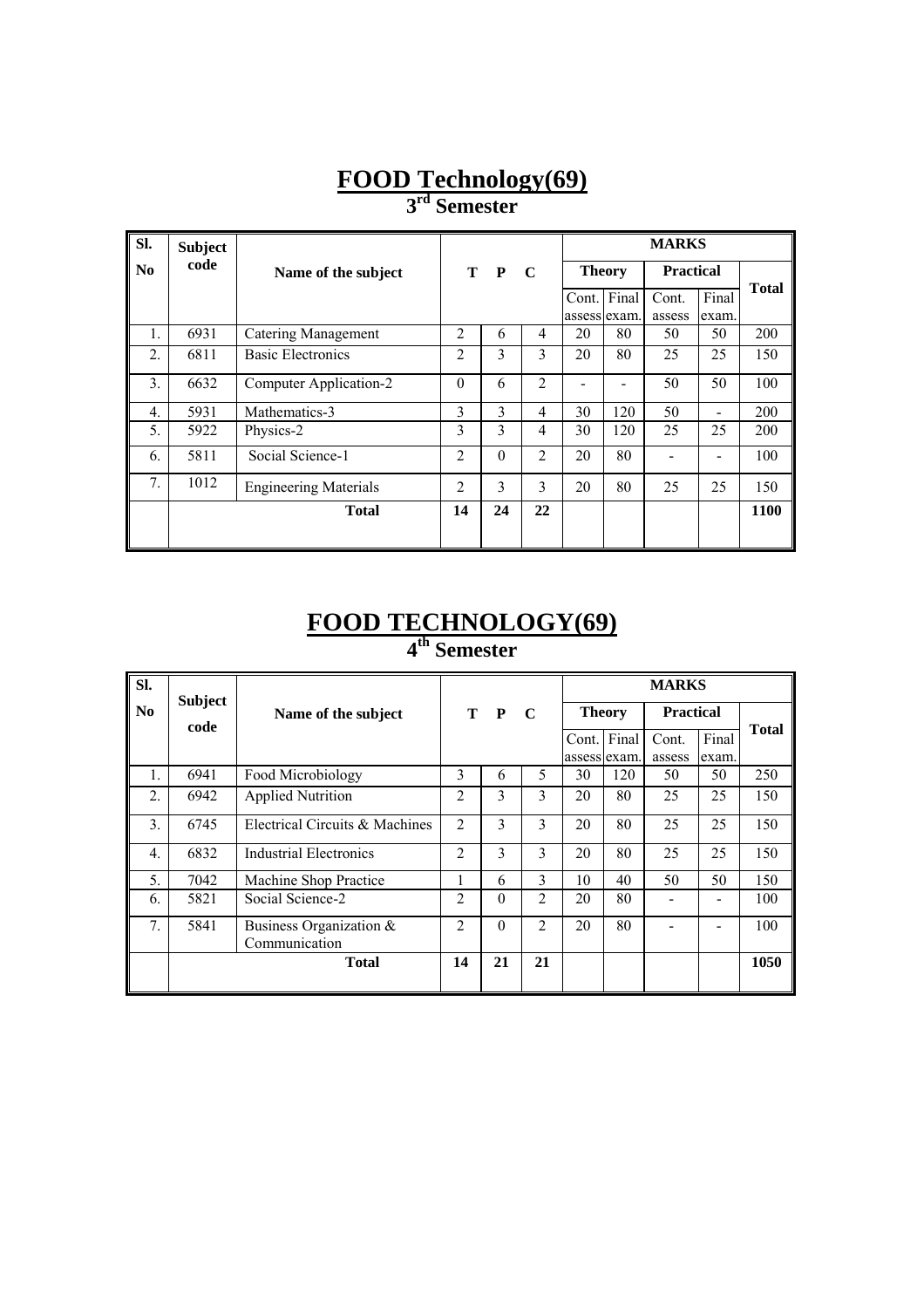## **FOOD TECHNOLOGY(69) 5th Semester**

| SI.              | <b>Subject</b> |                              |                |              |                |               |       | <b>MARKS</b>     |       |       |
|------------------|----------------|------------------------------|----------------|--------------|----------------|---------------|-------|------------------|-------|-------|
| No               | code           | Name of the subject          | т              | $\mathbf{P}$ | C              | <b>Theory</b> |       | <b>Practical</b> |       |       |
|                  |                |                              |                |              |                | Cont.         | Final | Cont.            | Final | Total |
|                  |                |                              |                |              |                | assess exam.  |       | assess           | exam. |       |
| 1.               | 6951           | Food Preservation            | $\overline{2}$ | 6            | $\overline{4}$ | 20            | 80    | 50               | 50    | 200   |
| 2.               | 6952           | Food Chemistry               | 2              | 3            | 3              | 20            | 80    | 25               | 25    | 150   |
| 3.               | 6953           | Food Packaging               | $\overline{2}$ | 3            | 3              | 20            | 80    | 25               | 25    | 150   |
| $\sqrt{4}$ .     | 6354           | <b>Industrial Chemistry</b>  | 3              | 3            | $\overline{4}$ | 30            | 120   | 25               | 25    | 200   |
| 5.               | 7142           | <b>Engineering Mechanics</b> | 3              | 3            | 4              | 30            | 120   | 25               | 25    | 200   |
| $\vert 6.$       | 6355           | Refrigeration & Cold Storage | 2              | 3            | 3              | 20            | 80    | 25               | 25    | 150   |
| $\overline{7}$ . | 5851           | <b>Book Keeping</b>          | $\overline{2}$ | $\theta$     | $\mathfrak{D}$ | 20            | 80    |                  |       | 100   |
|                  |                | <b>Total</b>                 | 16             | 21           | 23             | 160           | 640   | 175              | 175   | 1150  |

### **FOOD TECHNOLOGY(69) 6th Semester**

| SI.              | <b>Subject</b> |                                                 |                |                |                |              |               | <b>MARKS</b>     |       |              |
|------------------|----------------|-------------------------------------------------|----------------|----------------|----------------|--------------|---------------|------------------|-------|--------------|
| No.              | code           | Name of the subject                             |                | T P            | $\mathbf C$    |              | <b>Theory</b> | <b>Practical</b> |       |              |
|                  |                |                                                 |                |                |                |              | Cont. Final   | Cont.            | Final | <b>Total</b> |
|                  |                |                                                 |                |                |                | assess exam. |               | assess           | exam. |              |
|                  | 6961           | Food Engineering Operation-1                    | 3              | 3              | 4              | 30           | 120           | 25               | 25    | 200          |
| $\overline{2}$ . | 6962           | Food Process Industries-1                       | 3              | 3              | 4              | 30           | 120           | 25               | 25    | 200          |
| 3.               | 6363           | Industrial Instrumentation &<br>Process Control | 2              | 3              | 3              | 20           | 80            | 25               | 25    | 150          |
| 4.               | 6364           | Industrial Stoichiometry and<br>Thermodynamics  | 3              | $\overline{3}$ | $\overline{4}$ | 30           | 120           | 25               | 25    | 200          |
| 5.               | 6365           | Instrumental Methods of<br>Analysis             | $\overline{2}$ | 3              | $\mathcal{E}$  | 20           | 80            | 25               | 25    | 150          |
| 6.               | 5840           | Environmental Management                        | $\overline{2}$ | $\theta$       | $\mathfrak{D}$ | 20           | 80            |                  |       | 100          |
| 7.               | 5852           | Industrial Management                           | 2              | $\theta$       | $\mathfrak{D}$ | 20           | 80            |                  |       | 100          |
|                  |                | <b>Total</b>                                    | 17             | 15             | 22             |              |               |                  |       | 1100         |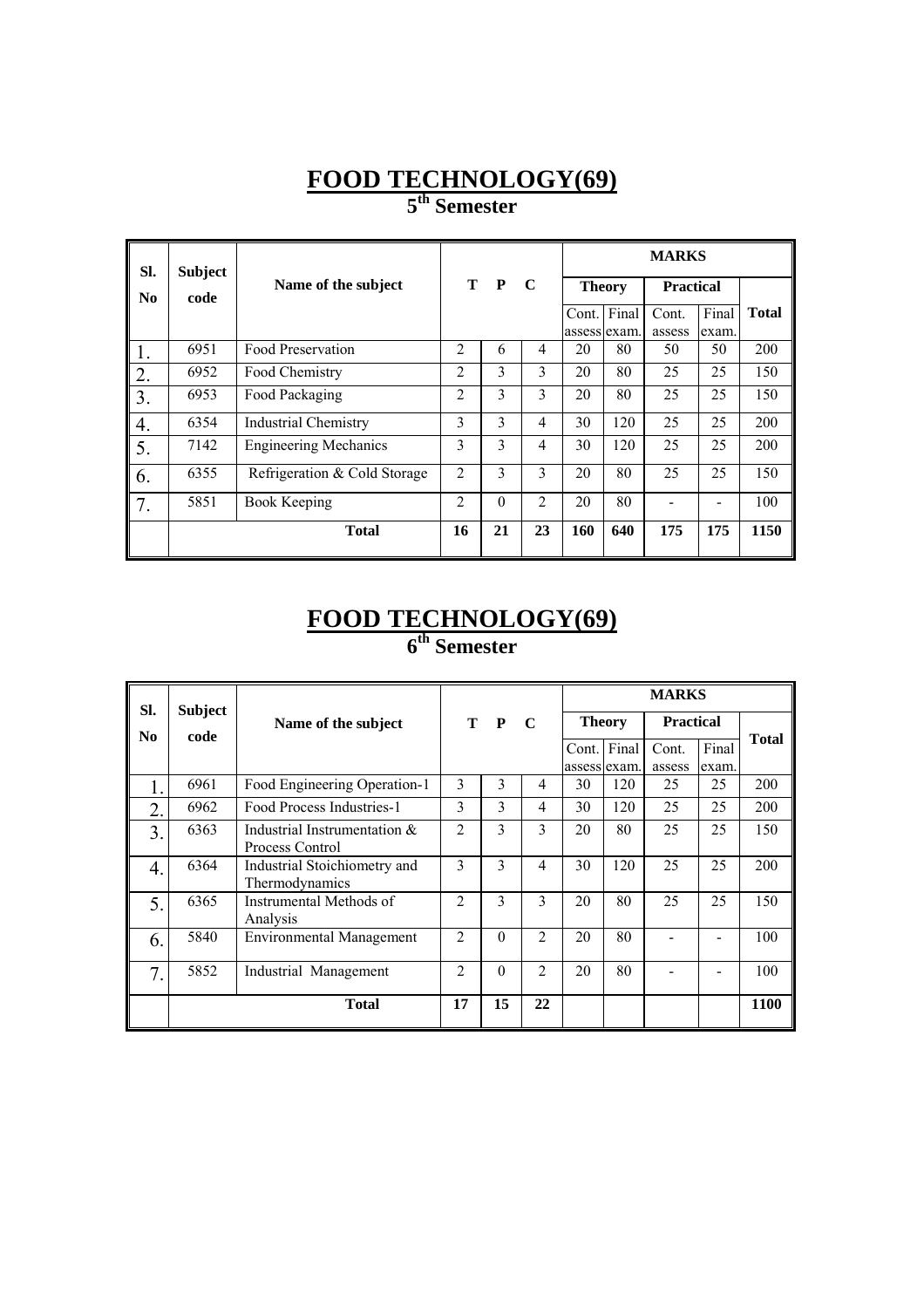# **FOOD TECHNOLOGY(69)**

7<sup>th</sup> Semester

| SI.              | <b>Subject</b> |                                    |                |              |                |               |             | <b>MARKS</b>     |                |              |
|------------------|----------------|------------------------------------|----------------|--------------|----------------|---------------|-------------|------------------|----------------|--------------|
| No               | code           | Name of the subject                |                | T P          | $\mathbf C$    | <b>Theory</b> |             | <b>Practical</b> |                |              |
|                  |                |                                    |                |              |                | assess exam.  | Cont. Final | Cont.<br>assess  | Final<br>exam. | <b>Total</b> |
| ı.               | 6971           | Food Engineering Operation-2       | 3              | 3            | 4              | 30            | 120         | 25               | 25             | 200          |
| $\overline{2}$ . | 6972           | Food Process Industries-2          | 3              | 3            | $\overline{4}$ | 30            | 120         | 25               | 25             | 200          |
| $\overline{3}$ . | 6973           | Food Quality Control               | 3              | 3            | $\overline{4}$ | 30            | 120         | 25               | 25             | 200          |
| 4.               | 6974           | Bakery & Confectionary<br>Products | 3              | 3            | $\overline{4}$ | 30            | 120         | 25               | 25             | 200          |
| 5.               | 6975           | Food Analysis                      | $\overline{c}$ | $\mathbf{3}$ | $\mathbf{3}$   | 20            | 80          | 25               | 25             | 150          |
| 6.               | 6976           | Food Engineering Project           | $\Omega$       | 3            | 1              |               |             | 25               | 25             | 50           |
| 7.               | 5853           | Entrepreneurship                   | $\mathfrak{D}$ | $\theta$     | $\overline{2}$ | 20            | 80          |                  |                | 100          |
|                  |                | <b>Total</b>                       | 16             | 18           | 22             |               |             |                  |                | <b>1100</b>  |

#### **FOOD TECHNOLOGY(69)** 8<sup>th</sup> Semester

| SI.<br>$\parallel$ No | <b>Subject</b><br>code |                            |       |          |               |                  | <b>MARKS</b> |              |
|-----------------------|------------------------|----------------------------|-------|----------|---------------|------------------|--------------|--------------|
|                       |                        | Name of the subject        | T P C |          | <b>Theory</b> | <b>Practical</b> |              | <b>Total</b> |
|                       |                        |                            |       |          | Cont. Final   | Cont.            | Final        |              |
|                       |                        |                            |       |          | assess exam.  | assess           | exam.        |              |
|                       | 6981                   | <b>INDUSTRIAL TRAINING</b> |       | $\sigma$ |               | 180              | 120          | 300          |
|                       |                        | <b>Total</b>               |       | 6        |               |                  |              | 300          |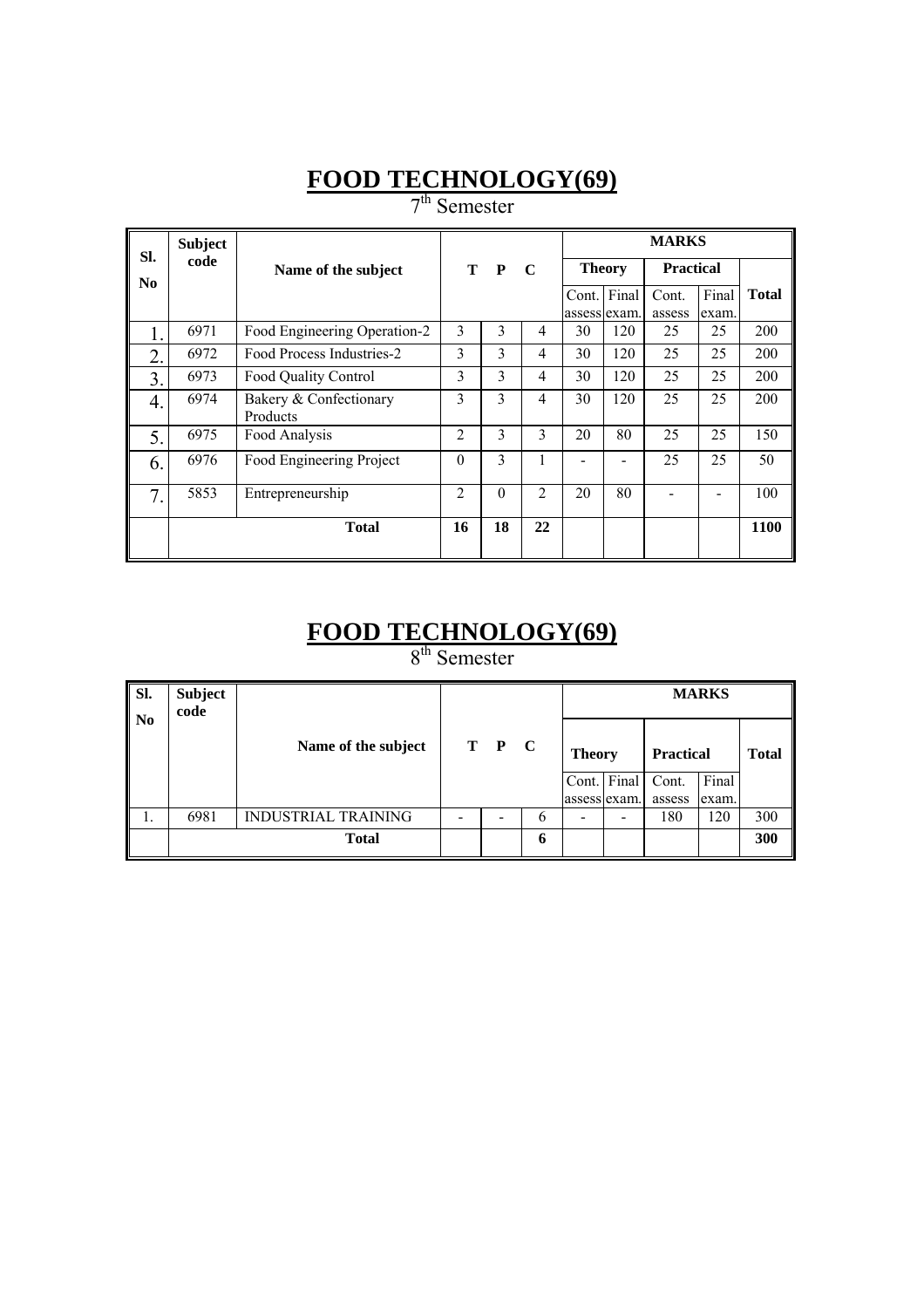| Sl.                    | <b>Subject</b> | Name of the subject                            |                | T P           | $\mathbf C$    |                       | <b>MARKS</b> |                 |                |      |  |
|------------------------|----------------|------------------------------------------------|----------------|---------------|----------------|-----------------------|--------------|-----------------|----------------|------|--|
| $\mathbf{N}\mathbf{0}$ | code           |                                                |                |               |                | <b>Theory</b>         | <b>Total</b> |                 |                |      |  |
|                        |                |                                                |                |               |                | Cont.<br>assess exam. | Final        | Cont.<br>assess | Final<br>exam. |      |  |
| $\mathbf{1}$ .         | 5711           | Bangla                                         | $\overline{c}$ | 2             | 3              | 20                    | 80           | 50              | -              | 150  |  |
| $\overline{2}$ .       | 5812           | Physical Education & Life<br>Skill Development | $\Omega$       | 2             | 1              |                       |              | 25              | 25             | 50   |  |
| 3.                     | 5911           | Mathematics-1                                  | 3              | 3             | $\overline{4}$ | 30                    | 120          | 50              |                | 200  |  |
| $\overline{4}$ .       | 5912           | Physics-1                                      | 3              | $\mathcal{E}$ | $\overline{4}$ | 30                    | 120          | 25              | 25             | 200  |  |
| 5.                     | 6711           | <b>Basic Electricity</b>                       | 3              | 3             | $\overline{4}$ | 30                    | 120          | 25              | 25             | 200  |  |
| 6.                     | 7011           | <b>Basic Workshop Practice</b>                 | $\theta$       | 6             | 2              |                       |              | 50              | 50             | 100  |  |
| $7_{\cdot}$            | 9111           | <b>Basic Measurements-1</b>                    | 2              | 3             | 3              | 20                    | 80           | 25              | 25             | 150  |  |
|                        |                | <b>Total</b>                                   | 13             | 22            | 21             | 130                   | 520          | 250             | 150            | 1050 |  |

# **Instrumentation & Process Control Technology (91) 1st Semester**

## **Instrumentation & Process Control Technology (91) 2nd Semester**

| SI.              | <b>Subject</b> |                             |                |          |                |               |              | <b>MARKS</b>     |                              |              |
|------------------|----------------|-----------------------------|----------------|----------|----------------|---------------|--------------|------------------|------------------------------|--------------|
| N <sub>0</sub>   | code           | Name of the subject         |                | T P      | $\mathbf C$    | <b>Theory</b> |              | <b>Practical</b> |                              |              |
|                  |                |                             |                |          |                | Cont.         | Final        | Cont.            | Final                        | <b>Total</b> |
|                  |                |                             |                |          |                |               | assess exam. | assess           | exam.                        |              |
| $\mathbf{1}$ .   | 5712           | English-1                   | $\overline{2}$ | $\theta$ | $\overline{2}$ | 20            | 80           |                  |                              | 100          |
| $\overline{2}$ . | 5811           | Social Science-1            | $\overline{2}$ | $\theta$ | 2              | 20            | 80           |                  |                              | 100          |
| 3.               | 5913           | Chemistry                   | 3              | 3        | 4              | 30            | 120          | 25               | 25                           | 200          |
| $\overline{4}$ . | 5921           | Mathematics -2              | 3              | 3        | 4              | 30            | 120          | 50               | $\qquad \qquad \blacksquare$ | 200          |
| 5.               | 6621           | Computer Application-1      | $\theta$       | 6        | $\overline{2}$ |               |              | 50               | 50                           | 100          |
| 6.               | 6811           | <b>Basic Electronics</b>    | $\overline{2}$ | 3        | 3              | 20            | 80           | 25               | 25                           | 150          |
| 7 <sub>1</sub>   | 9121           | <b>Basic Measurements-2</b> | 2              | 3        | 3              | 20            | 80           | 25               | 25                           | 150          |
|                  |                | <b>Total</b>                | 14             | 18       | 20             | 140           | 560          | 175              | 125                          | 1000         |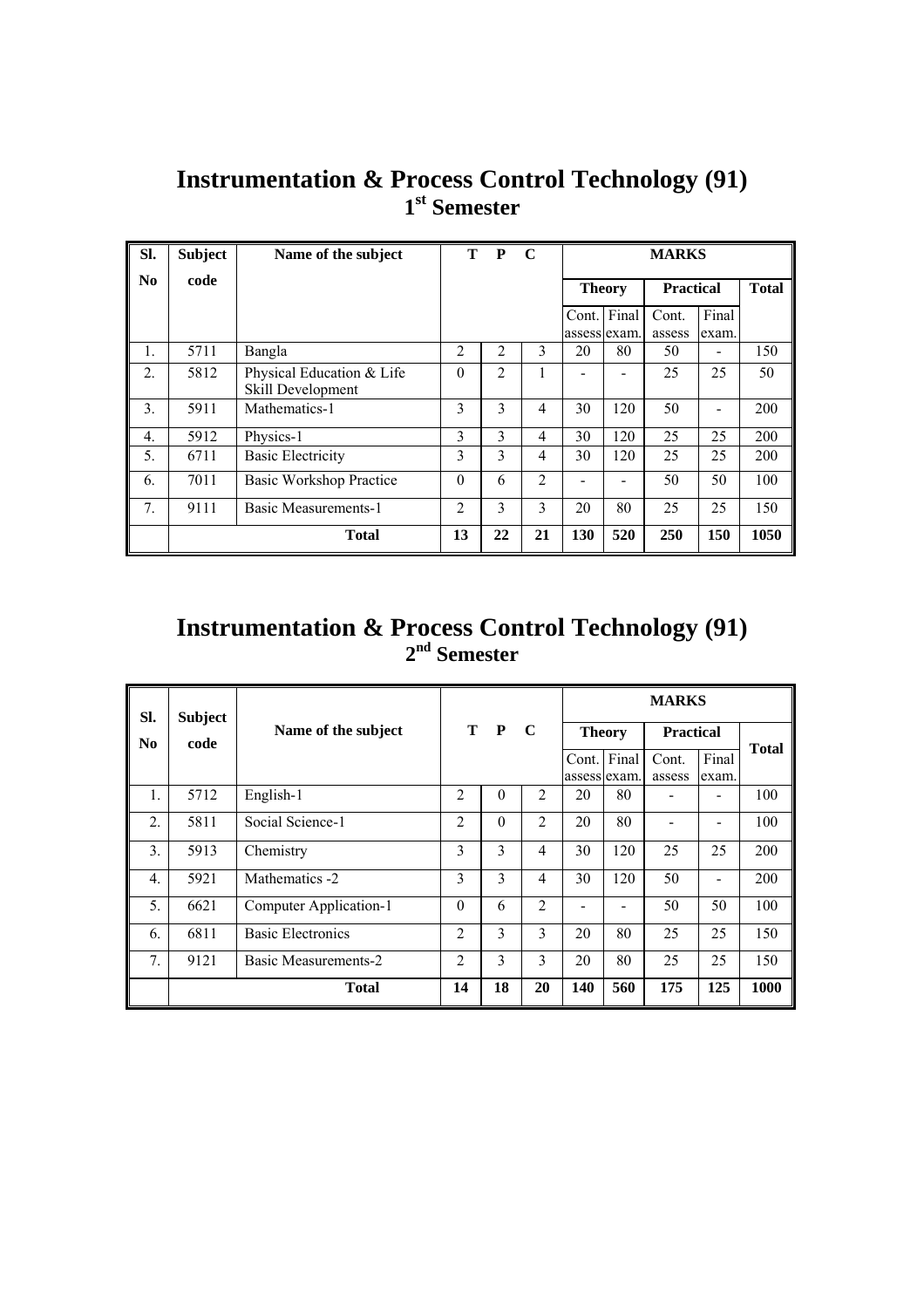# **Instrumentation & Process Control Technology (91)**

3<sup>rd</sup> Semester

| SI.            | <b>Subject</b> | Name of the subject          |                | T P | $\mathbf C$    |               |     | <b>MARKS</b>     |       |              |
|----------------|----------------|------------------------------|----------------|-----|----------------|---------------|-----|------------------|-------|--------------|
| N <sub>0</sub> | code           |                              |                |     |                | <b>Theory</b> |     | <b>Practical</b> |       | <b>Total</b> |
|                |                |                              |                |     |                | Cont. Final   |     | Cont.            | Final |              |
|                |                |                              |                |     |                | assess exam.  |     | assess           | exam. |              |
| 1.             | 9131           | Basic Control Econtroller-1  | $\overline{2}$ | 3   | 3              | 20            | 80  | 25               | 25    | 150          |
| 2.             | 1012           | <b>Engineering Materials</b> | 3              | 3   | 4              | 30            | 120 | 25               | 25    | 200          |
| 3.             | 6841           | Digital Electronics          | 3              | 3   | 4              | 30            | 120 | 25               | 25    | 200          |
| 4.             | 5931           | Math-III                     | 3              | 3   | 4              | 30            | 120 | 50               | -     | 200          |
| 5.             | 5922           | Physics-II                   | 3              | 3   | 4              | 30            | 120 | 25               | 25    | 200          |
| 6.             | 6632           | Computer Application-2       | $\theta$       | 6   | $\overline{2}$ |               |     | 50               | 50    | 100          |
| 7.             | 5722           | English-2                    | $\overline{c}$ | 2   | 3              | 20            | 80  | 50               |       | 150          |
|                |                | <b>Total</b>                 | 16             | 23  | 24             |               |     |                  |       | 1200         |
|                |                |                              |                |     |                |               |     |                  |       |              |

### **Instrumentation & Process Control Technology (91)**  4<sup>th</sup> Semester

| SI.                    | <b>Subject</b><br>code | Name of the subject                                      | Т              | P<br>$\mathbf C$ |                | <b>MARKS</b>  |                             |                  |                |              |
|------------------------|------------------------|----------------------------------------------------------|----------------|------------------|----------------|---------------|-----------------------------|------------------|----------------|--------------|
| $\mathbf{N}\mathbf{0}$ |                        |                                                          |                |                  |                | <b>Theory</b> |                             | <b>Practical</b> |                | <b>Total</b> |
|                        |                        |                                                          |                |                  |                |               | Cont. Final<br>assess exam. | Cont.<br>assess  | Final<br>exam. |              |
| 1.                     | 9140                   | Signal Processing $&$<br>Conditioning                    | 3              | 3                | 4              | 30            | 120                         | 25               | 25             | 200          |
| $\overline{2}$ .       | 9142                   | Electronic Measurement &<br><b>Measuring Instruments</b> | 3              | 3                | 4              | 30            | 120                         | 25               | 25             | 200          |
| 3.                     | 6832                   | <b>Industrial Electronics</b>                            | $\overline{2}$ | 3                | 3              | 20            | 80                          | 25               | 25             | 150          |
| $\overline{4}$ .       | 6745                   | Electrical Circuit & Machine                             | $\overline{2}$ | 3                | 3              | 20            | 80                          | 25               | 25             | 150          |
| 5.                     | 5821                   | Social Science-2                                         | $\mathfrak{D}$ | $\Omega$         | 2              | 20            | 80                          |                  |                | 100          |
| 6.                     | 7047                   | <b>Mechanical Drawing</b>                                | $\Omega$       | 6                | $\overline{2}$ |               |                             | 50               | 50             | 100          |
| 7 <sub>1</sub>         | 6846                   | Electronic Workshop                                      | $\Omega$       | 6                | $\overline{2}$ |               |                             | 50               | 50             | 100          |
|                        |                        | <b>Total</b>                                             | 12             | 24               | 20             |               |                             | <b>200</b>       | 200            | 1000         |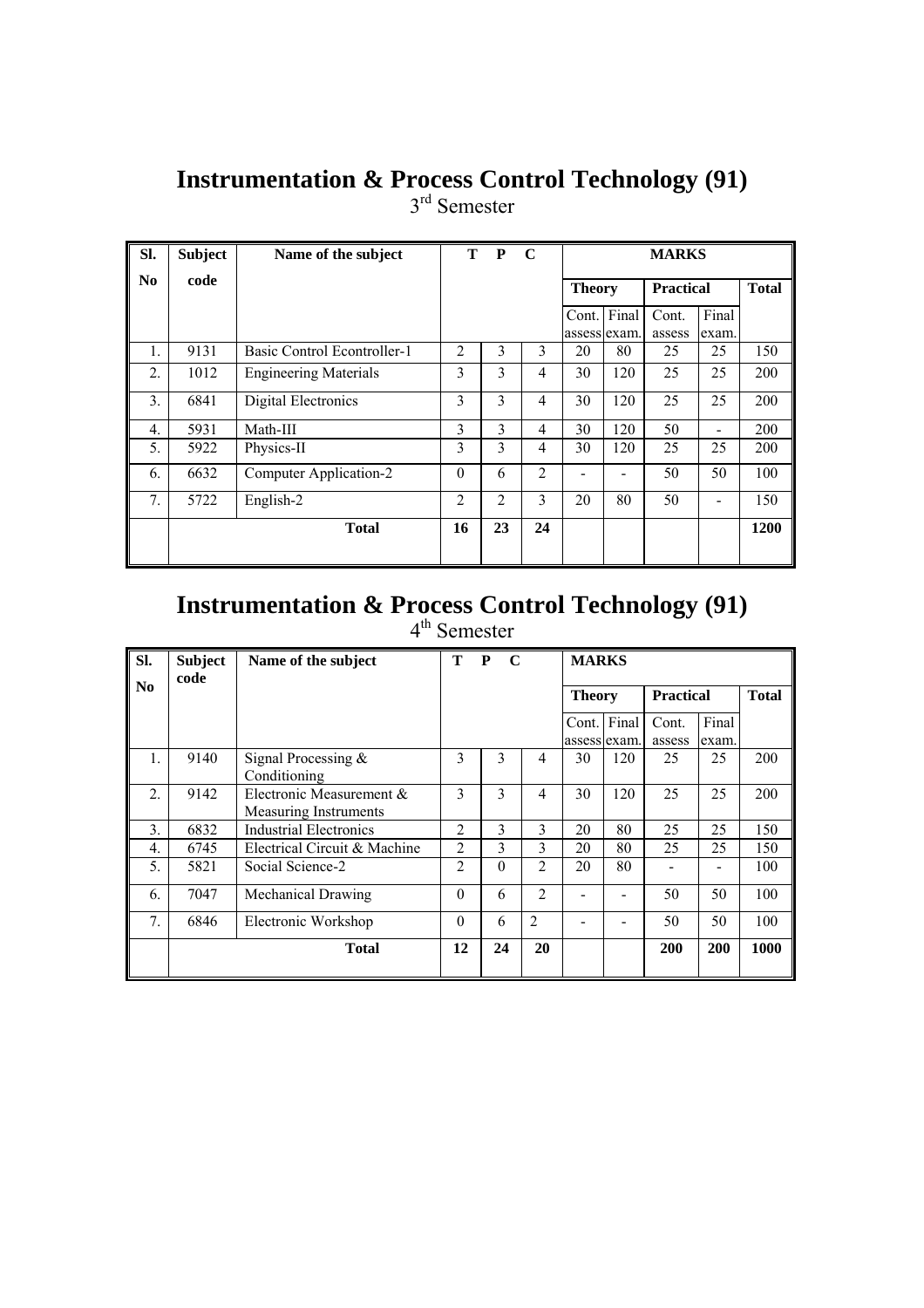# **Instrumentation & Process Control Technology (91)**

5<sup>th</sup> Semester

| SI. | <b>Subject</b> | Name of the subject                         | T<br>P<br>$\mathbf C$ |          |                |                       | <b>MARKS</b> |                  |                |              |
|-----|----------------|---------------------------------------------|-----------------------|----------|----------------|-----------------------|--------------|------------------|----------------|--------------|
| No. | code           |                                             |                       |          |                | <b>Theory</b>         |              | <b>Practical</b> |                | <b>Total</b> |
|     |                |                                             |                       |          |                | Cont.<br>assess exam. | Final        | Cont.<br>assess  | Final<br>exam. |              |
| 1.  | 7046           | Hydraulics & Hydraulic<br>Machinery         | 3                     | 3        | $\overline{4}$ | 30                    | 120          | 25               | 25             | 200          |
| 2.  | 9151           | Medical Instrumentation-1                   | 3                     | 3        | $\overline{4}$ | 30                    | 120          | 25               | 25             | 200          |
| 3.  | 9152           | Process Engineering                         | 3                     | 3        | $\overline{4}$ | 30                    | 120          | 25               | 25             | 200          |
| 4.  | 6659           | Programming in C                            | $\overline{2}$        | 3        | 3              | 30                    | 80           | 25               | 25             | 150          |
| 5.  | 6656           | Microprocessor & Interfacing                | 3                     | 3        | $\overline{4}$ | 20                    | 120          | 25               | 25             | 200          |
| 6.  | 5841           | Business Organization $\&$<br>Communication | $\overline{2}$        | $\theta$ | $\overline{2}$ | 20                    | 80           |                  |                | 100          |
| 7.  | 5851           | Book Keeping & Accounting                   | $\overline{2}$        | $\theta$ | $\overline{2}$ | 20                    | 80           |                  |                | 100          |
|     |                | <b>Total</b>                                | 18                    | 15       | 23             | 180                   | 640          | 125              | 125            | 1150         |

### **Instrumentation & Process Control Technology (91)**   $6<sup>th</sup>$  Semester

| Sl.            | <b>Subject</b> | Name of the subject                                         | T              | P<br>$\mathbf C$ |                | <b>MARKS</b>          |       |                  |                |              |
|----------------|----------------|-------------------------------------------------------------|----------------|------------------|----------------|-----------------------|-------|------------------|----------------|--------------|
| N <sub>0</sub> | code           |                                                             |                |                  |                | <b>Theory</b>         |       | <b>Practical</b> |                | <b>Total</b> |
|                |                |                                                             |                |                  |                | Cont.<br>assess exam. | Final | Cont.<br>assess  | Final<br>exam. |              |
|                | 9161           | Analytical Instrument                                       | 3              | 3                | 4              | 30                    | 120   | 25               | 25             | 200          |
| 2.             | 9162           | Programmable Logic Controller                               | 3              | $\mathcal{E}$    | 4              | 30                    | 120   | 25               | 25             | 200          |
| 3.             | 9163           | Vibration, Monitoring & Data<br>Acquisition Instrumentation | 3              | 3                | 4              | 30                    | 120   | 25               | 25             | 200          |
| 4.             | 9164           | Basic control & Controller-2                                | 3              | 3                | 4              | 30                    | 120   | 25               | 25             | 200          |
| 5.             | 6867           | Communication Engineering                                   | 3              | 3                | 4              | 30                    | 120   | 25               | 25             | 200          |
| 6.             | 5852           | Industrial Management                                       | 2              | $\theta$         | $\overline{2}$ | 20                    | 80    |                  |                | 100          |
| 7.             | 5840           | Environmental Management                                    | $\overline{c}$ | $\theta$         | $\overline{2}$ | 20                    | 80    |                  |                | 100          |
|                |                | <b>Total</b>                                                | 19             | 15               | 24             |                       |       |                  |                | 1200         |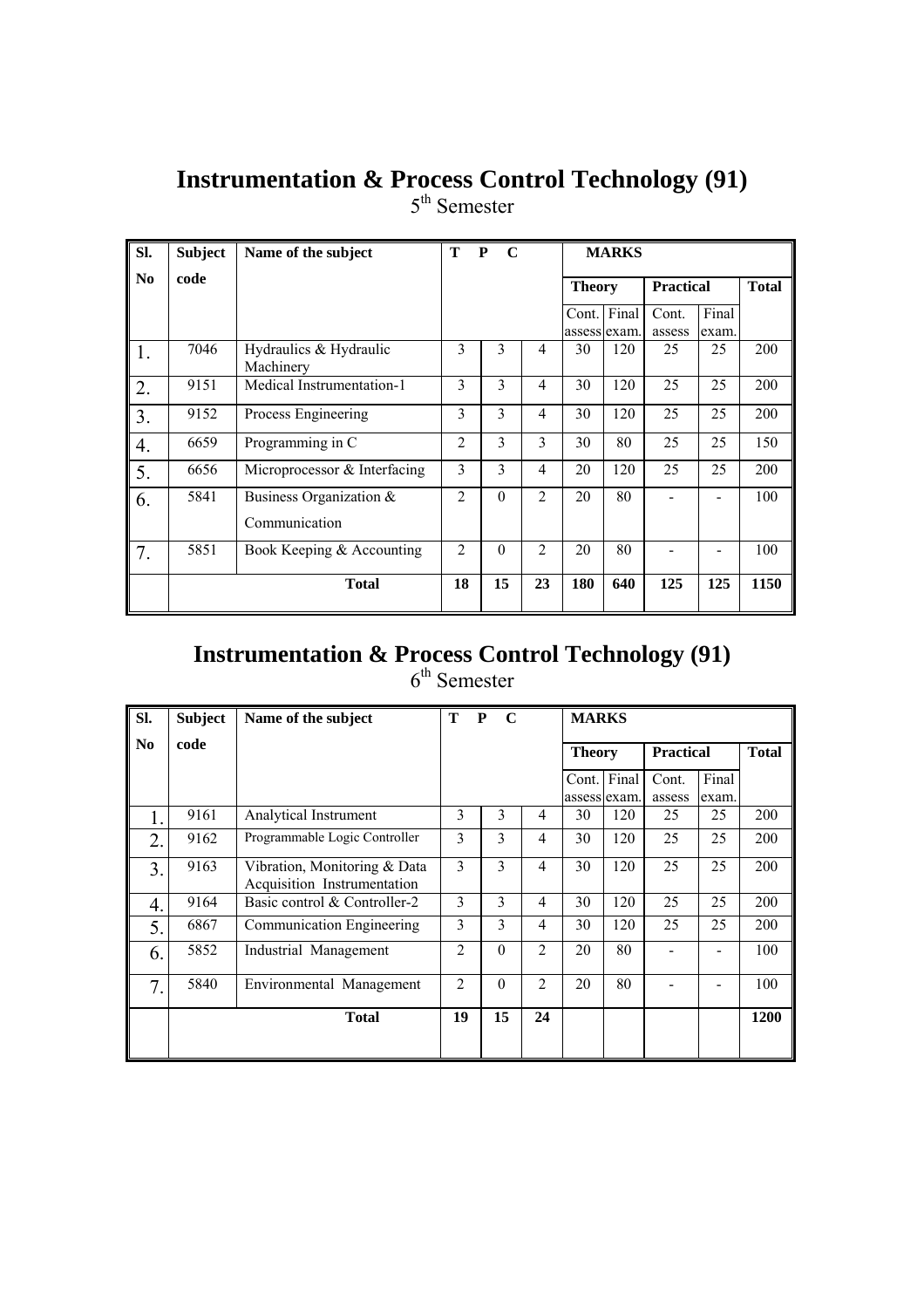# **Instrumentation & Process Control Technology (91)**

7<sup>th</sup> Semester

| SI.              | <b>Subject</b> | Name of the subject                           | т              | P        | $\mathbf C$    |                       | <b>MARKS</b> |                  |                |              |  |  |
|------------------|----------------|-----------------------------------------------|----------------|----------|----------------|-----------------------|--------------|------------------|----------------|--------------|--|--|
| No               | code           |                                               |                |          |                | <b>Theory</b>         |              | <b>Practical</b> |                | <b>Total</b> |  |  |
|                  |                |                                               |                |          |                | Cont.<br>assess exam. | Final        | Cont.<br>assess  | Final<br>exam. |              |  |  |
| Ι.               | 9171           | Industrial Automation &<br>Robotics           | 3              | 3        | $\overline{4}$ | 30                    | 120          | 25               | 25             | 200          |  |  |
| 2.               | 9172           | Electronic Test Equipment                     | $\overline{3}$ | 3        | 4              | 30                    | 120          | 25               | 25             | 200          |  |  |
| $\overline{3}$ . | 9173           | Electronic Equipment<br>Maintenance Technique | $\overline{2}$ | 3        | 3              | 20                    | 80           | 25               | 25             | 150          |  |  |
| 4.               | 9174           | <b>Basic Mechatronics</b>                     | 3              | 3        | $\overline{4}$ | 30                    | 120          | 25               | 25             | 200          |  |  |
| 5.               | 9175           | Medical Instrumentation-2                     | 3              | 3        | 4              | 30                    | 120          | 25               | 25             | 200          |  |  |
| 6.               | 9176           | Instrumentation & Process<br>Control Project  | $\theta$       | 6        | $\overline{2}$ |                       |              | 50               | 50             | 100          |  |  |
| 7.               | 5853           | Entrepreneurship                              | $\overline{2}$ | $\theta$ | $\overline{2}$ | 20                    | 80           |                  |                | 100          |  |  |
|                  |                | <b>Total</b>                                  | 16             | 21       | 23             |                       |              |                  |                | 1150         |  |  |

# **Instrumentation & Process Control Technology (91)**

<sup>8th</sup> Semester

| Sl.            | Subject |                            |          |       |   |               |   | <b>MARKS</b>     |       |              |
|----------------|---------|----------------------------|----------|-------|---|---------------|---|------------------|-------|--------------|
| N <sub>0</sub> | code    | Name of the subject        |          | T P C |   | <b>Theory</b> |   | <b>Practical</b> |       | <b>Total</b> |
|                |         |                            |          |       |   | Cont. Final   |   | Cont.            | Final |              |
|                |         |                            |          |       |   | assess exam.  |   | assess           | exam. |              |
| .,             | 9181    | <b>Industrial Training</b> | $\theta$ | 0     | 6 | -             | - | 180              | 120   | 300          |
|                |         | <b>Total</b>               | -        | -     | b |               |   |                  |       | 300          |
|                |         |                            |          |       |   |               |   |                  |       |              |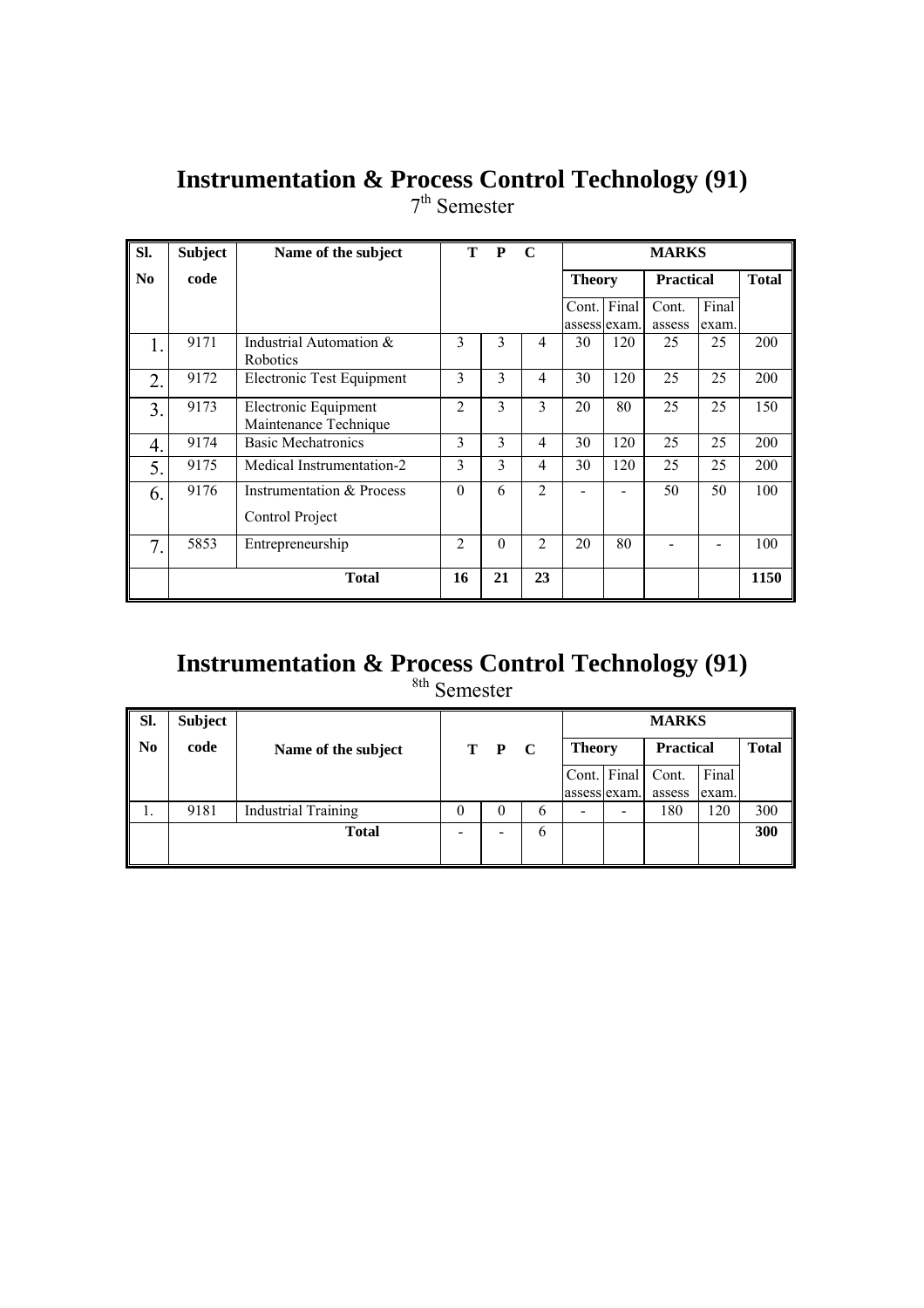# **Mechanical Technology (70)**

1<sup>st</sup> Semester

|                               |                        |                              |                |          |                |                       |                          | <b>MARKS</b>     |                |              |
|-------------------------------|------------------------|------------------------------|----------------|----------|----------------|-----------------------|--------------------------|------------------|----------------|--------------|
| SI.<br>$\mathbf{N}\mathbf{0}$ | <b>Subject</b><br>code | Name of the subject          |                | T P      | $\mathbf C$    | <b>Theory</b>         |                          | <b>Practical</b> |                | <b>Total</b> |
|                               |                        |                              |                |          |                | Cont.<br>assess exam. | Final                    | Cont.<br>assess  | Final<br>exam. |              |
| 1.                            | 1011                   | <b>Engineering Drawing</b>   | $\Omega$       | 6        | 2              |                       |                          | 50               | 50             | 100          |
| 2.                            | 1012                   | <b>Engineering Materials</b> | 2              | 3        | 3              | 20                    | 80                       | 25               | 25             | 150          |
| $\overline{3}$ .              | 5712                   | English-1                    | $\overline{2}$ | $\Omega$ | $\overline{2}$ | 20                    | 80                       |                  |                | 100          |
| $\overline{4}$ .              | 5911                   | Mathematics-1                | 3              | 3        | 4              | 30                    | 120                      | 50               |                | 200          |
| 5.                            | 5912                   | Physics-1                    | 3              | 3        | 4              | 30                    | 120                      | 25               | 25             | 200          |
| 6.                            | 7011                   | Basic Workshop Practice      | $\Omega$       | 6        | $\overline{2}$ |                       | $\overline{\phantom{0}}$ | 50               | 50             | 100          |
| $7_{\cdot}$                   | 7012                   | Machine Shop Practice-1      | $\overline{2}$ | 6        | $\overline{4}$ | 20                    | 80                       | 50               | 50             | 200          |
|                               |                        | Total                        | 12             | 27       | 21             | 120                   | 480                      | 250              | 200            | 1050         |

# **Mechanical Technology (70)**

2<sup>nd</sup> Semester

| SI.              | <b>Subject</b> |                                                |                |                |                |     |                             | <b>MARKS</b>     |                |              |
|------------------|----------------|------------------------------------------------|----------------|----------------|----------------|-----|-----------------------------|------------------|----------------|--------------|
| $\bf No$         | code           | Name of the subject                            |                | T P            | $\mathbf C$    |     | <b>Theory</b>               | <b>Practical</b> |                | <b>Total</b> |
|                  |                |                                                |                |                |                |     | Cont. Final<br>assess exam. | Cont.<br>assess  | Final<br>exam. |              |
| 1.               | 5711           | Bangla                                         | $\overline{2}$ | $\overline{2}$ | 3              | 20  | 80                          | 50               |                | 150          |
| $\overline{2}$ . | 5812           | Physical Education & Life<br>Skill Development | $\Omega$       | 2              |                |     |                             | 25               | 25             | 50           |
| 3.               | 5913           | Chemistry                                      | 3              | $\mathcal{E}$  | 4              | 30  | 120                         | 25               | 25             | 200          |
| 4.               | 5921           | Mathematics -2                                 | 3              | 3              | 4              | 30  | 120                         | 50               |                | 200          |
| 5.               | 6621           | Computer Application-1                         | $\theta$       | 6              | $\overline{2}$ |     | ۰                           | 50               | 50             | 100          |
| 6.               | 6711           | Basic Electricity                              | 3              | 3              | 4              | 30  | 120                         | 25               | 25             | 200          |
| 7 <sub>1</sub>   | 7021           | Mechanical Engineering<br>Drawing-1            | 1              | 6              | 3              | 10  | 40                          | 50               | 50             | 150          |
|                  |                | Total                                          | 12             | 25             | 21             | 120 | 480                         | 275              | 175            | 1050         |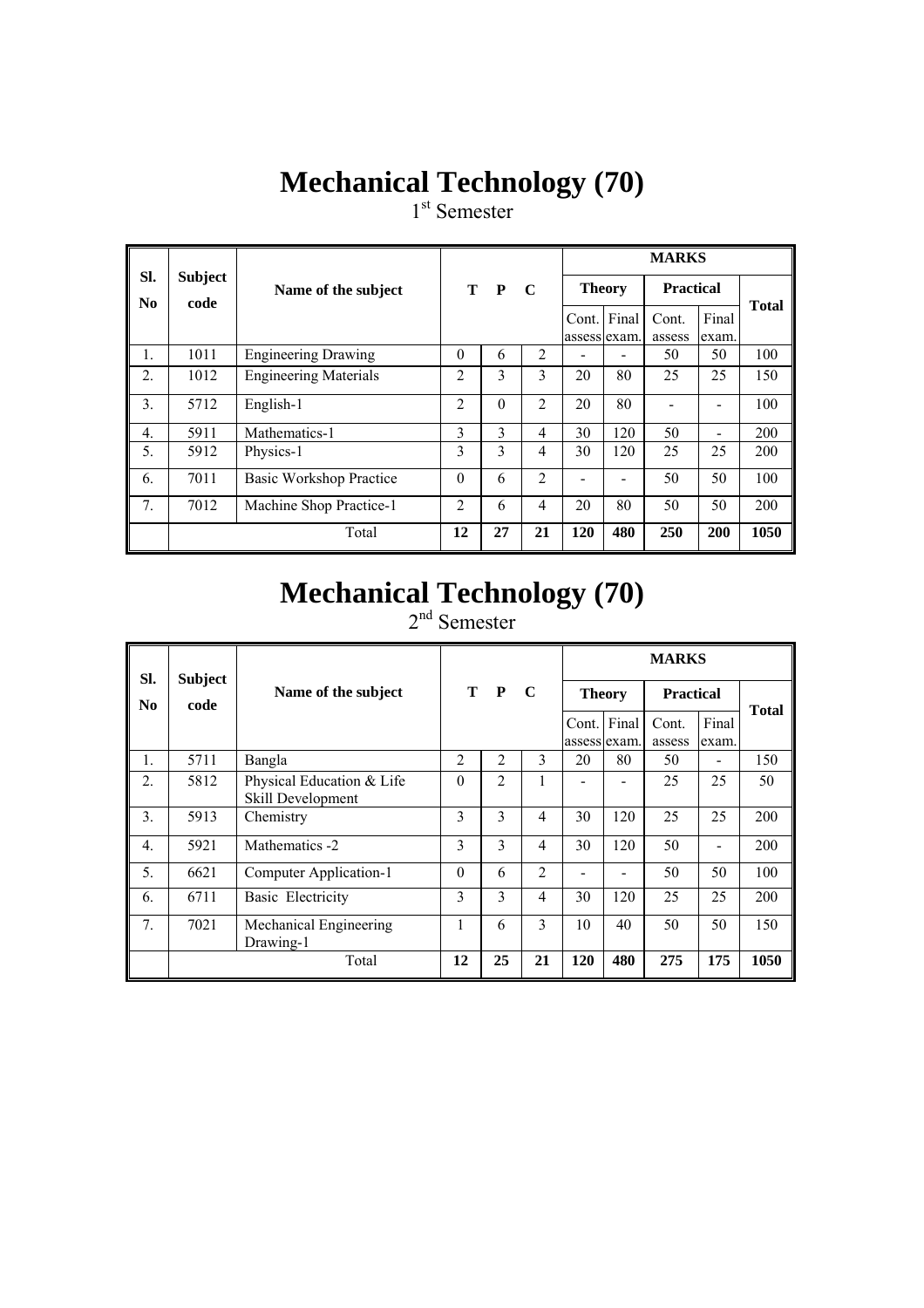# **Mechanical Technology (70)**

3<sup>rd</sup> Semester

| SI.            | <b>Subject</b> |                                     |                    |          |                |     |                             | <b>MARKS</b>     |                |      |
|----------------|----------------|-------------------------------------|--------------------|----------|----------------|-----|-----------------------------|------------------|----------------|------|
| N <sub>0</sub> | code           | Name of the subject                 | T P<br>$\mathbf C$ |          |                |     | <b>Theory</b>               | <b>Practical</b> | <b>Total</b>   |      |
|                |                |                                     |                    |          |                |     | Cont. Final<br>assess exam. | Cont.<br>assess  | Final<br>exam. |      |
| 1.             | 7044           | Machine Shop Practice-2             | $\overline{2}$     | 6        | 4              | 20  | 80                          | 50               | 50             | 200  |
| 2.             | 7032           | Mechanical Engineering<br>Drawing-2 | 1                  | 6        | 3              | 10  | 40                          | 50               | 50             | 150  |
| 3.             | 6632           | Computer Application -2             | $\Omega$           | 6        | $\overline{2}$ |     |                             | 50               | 50             | 100  |
| 4.             | 5931           | Math-3                              | 3                  | 3        | 4              | 30  | 120                         | 50               |                | 200  |
| 5.             | 5922           | Physics-2                           | 3                  | 3        | 4              | 30  | 120                         | 25               | 25             | 200  |
| 6.             | 5722           | English-II                          | 2                  | 2        | 3              | 20  | 80                          | 50               |                | 150  |
| 7.             | 5811           | Social Science-1                    | $\overline{2}$     | $\theta$ | 2              | 20  | 80                          |                  |                | 100  |
|                |                | <b>Total</b>                        | 13                 | 26       | 22             | 130 | 520                         | 275              | 175            | 1100 |

# **Mechanical Technology (70)**

4<sup>th</sup> Semester

| SI.              | <b>Subject</b> |                                             |                |          |                |               |                       | <b>MARKS</b>     |                |              |
|------------------|----------------|---------------------------------------------|----------------|----------|----------------|---------------|-----------------------|------------------|----------------|--------------|
| No.              | code           | Name of the subject                         | T P            |          | $\mathbf C$    | <b>Theory</b> |                       | <b>Practical</b> |                | <b>Total</b> |
|                  |                |                                             |                |          |                | Cont.         | Final<br>assess exam. | Cont.<br>assess  | Final<br>exam. |              |
| $\mathbf{1}$ .   | 7041           | Applied Mechanics-1                         | 3              | 3        | 4              | 30            | 120                   | 25               | 25             | 200          |
| 2.               | 7031           | Metallurgy                                  | 2              | 3        | $\overline{3}$ | 20            | 80                    | 25               | 25             | 150          |
| 3.               | 7045           | Machine Shop Practice-3                     | $\overline{2}$ | 6        | 4              | 20            | 80                    | 50               | 50             | 200          |
| $\overline{4}$ . | 7046           | Hydraulics & Hydraulic<br>Machinery         | 3              | 3        | $\overline{4}$ | 30            | 120                   | 25               | 25             | 200          |
| 5.               | 6811           | <b>Basic Electronics</b>                    | $\overline{2}$ | 3        | 3              | 20            | 80                    | 25               | 25             | 150          |
| 6.               | 5841           | Business Organization $\&$<br>Communication | $\overline{2}$ | $\theta$ | 2              | 20            | 80                    |                  |                | 100          |
| 7.               | 5821           | Social Science-2                            | 2              | $\theta$ | $\overline{2}$ | 20            | 80                    |                  |                | 100          |
|                  |                | <b>Total</b>                                | 16             | 18       | 22             | 160           | 640                   | 150              | 150            | 1100         |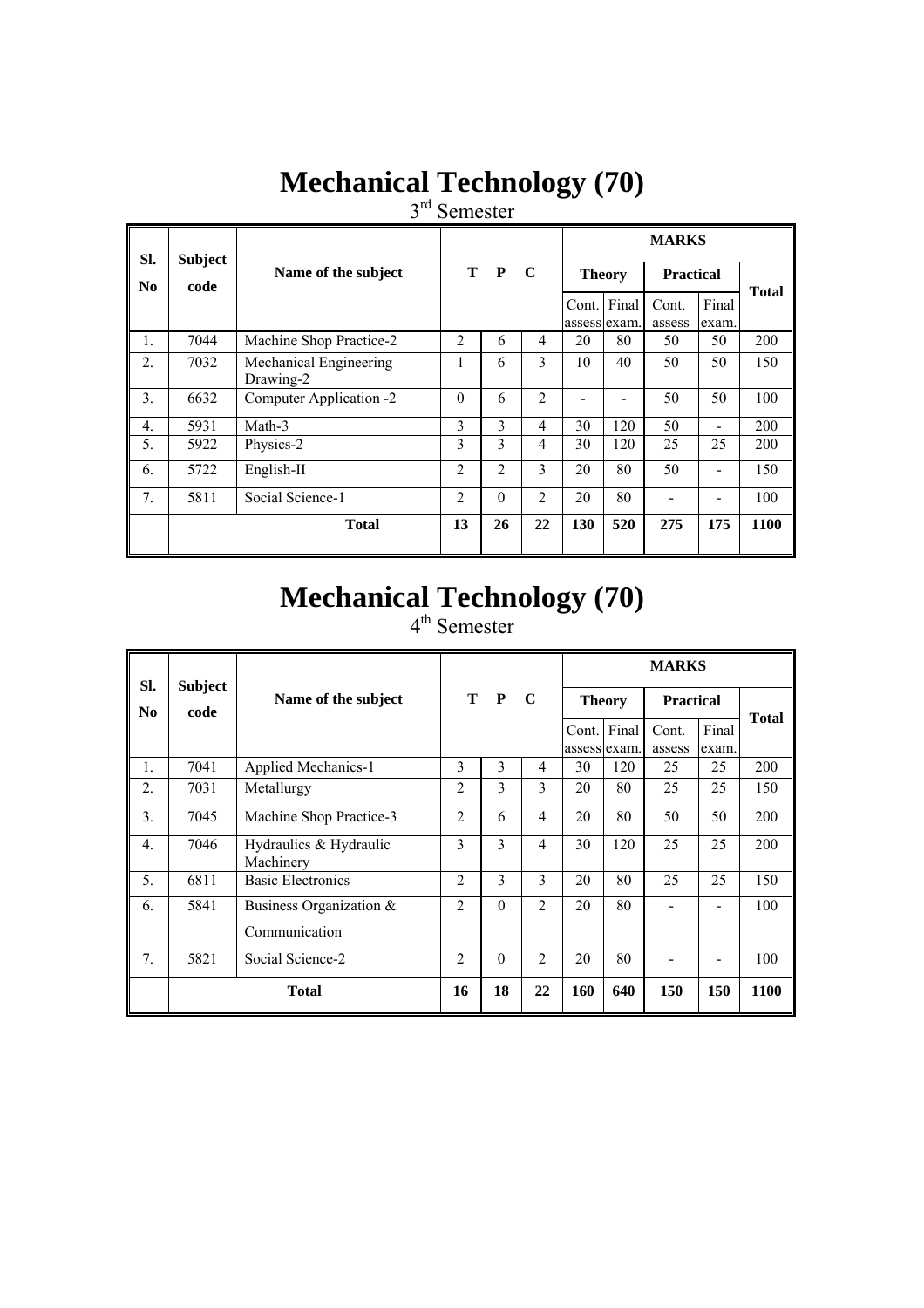# **Mechanical Technology (70)**

5<sup>th</sup> Semester

|                               |                        |                                 |                |              |                |               |       | <b>MARKS</b>     |          |              |  |
|-------------------------------|------------------------|---------------------------------|----------------|--------------|----------------|---------------|-------|------------------|----------|--------------|--|
| SI.<br>$\mathbf{N}\mathbf{0}$ | <b>Subject</b><br>code | Name of the subject             | т              | $\mathbf{P}$ | - C            | <b>Theory</b> |       | <b>Practical</b> |          | <b>Total</b> |  |
|                               |                        |                                 |                |              |                | Cont.         | Final | Cont.            | Final    |              |  |
|                               |                        |                                 |                |              |                | assess exam.  |       | assess           | exam.    |              |  |
| 1.                            | 7051                   | Applied Mechanics-2             | 3              | 3            | $\overline{4}$ | 30            | 120   | 25               | 25       | 200          |  |
| $\overline{2}$ .              | 7052                   | <b>Mechanical Estimating</b>    | $\overline{2}$ | 3            | 3              | 20            | 80    | 25               | 25       | 150          |  |
| 3.                            | 7053                   | Advanced Welding                | $\overline{2}$ | 6            | 4              | 20            | 80    | 50               | 50       | 200          |  |
| $\overline{4}$ .              | 7054                   | Foundry & Pattern Making        | $\overline{2}$ | 3            | 3              | 20            | 80    | 25               | 25       | 150          |  |
| 5.                            | 7055                   | <b>Heat Treatment of Metals</b> | $\overline{2}$ | 3            | 3              | 20            | 80    | 25               | 25       | 150          |  |
| 6.                            | 6659                   | Programming in C                | $\overline{2}$ | 3            | 3              | 20            | 80    | 25               | 25       | 150          |  |
| 7 <sub>1</sub>                | 5851                   | Book Keeping and Accounting     | $\overline{2}$ | $\Omega$     | $\overline{2}$ | 20            | 80    | $\Omega$         | $\Omega$ | 100          |  |
|                               |                        | <b>Total</b>                    | 15             | 21           | 22             | 150           | 600   | 175              | 175      | 1100         |  |

# **Mechanical Technology (70)**

 $6<sup>th</sup>$  Semester

|                       |                        |                                    |                |               |                |               |              | <b>MARKS</b>     |                |              |
|-----------------------|------------------------|------------------------------------|----------------|---------------|----------------|---------------|--------------|------------------|----------------|--------------|
| SI.<br>N <sub>0</sub> | <b>Subject</b><br>code | Name of the subject                | T P C          |               |                | <b>Theory</b> |              | <b>Practical</b> |                | <b>Total</b> |
|                       |                        |                                    |                |               |                | Cont. Final   | assess exam. | Cont.<br>assess  | Final<br>exam. |              |
| 1.                    | 7061                   | <b>Strength of Materials</b>       | 3              | 3             | 4              | 30            | 120          | 25               | 25             | 200          |
| $\overline{2}$ .      | 7062                   | CAD & CAM                          | $\overline{2}$ | 6             | 4              | 20            | 80           | 50               | 50             | 200          |
| 3.                    | 7063                   | Plant Engineering &<br>Maintenance | $\overline{2}$ | 3             | 3              | 20            | 80           | 25               | 25             | 150          |
| $\overline{4}$ .      | 7064                   | Metrology                          | $\mathcal{E}$  | $\mathcal{E}$ | $\overline{4}$ | 30            | 120          | 25               | 25             | 200          |
| 5 <sub>1</sub>        | 7065                   | Thermodynamics & Heat<br>Engines   | 3              | 3             | 4              | 30            | 120          | 25               | 25             | 200          |
| 6.                    | 5852                   | <b>Industrial Management</b>       | $\mathfrak{D}$ | $\Omega$      | $\mathfrak{D}$ | 20            | 80           |                  |                | 100          |
| 7 <sub>1</sub>        | 5840                   | Environmental Management           | $\overline{2}$ | $\Omega$      | $\mathfrak{D}$ | 20            | 80           |                  |                | 100          |
|                       |                        | <b>Total</b>                       | 17             | 18            | 23             | 170           | 680          | 150              | 150            | 1150         |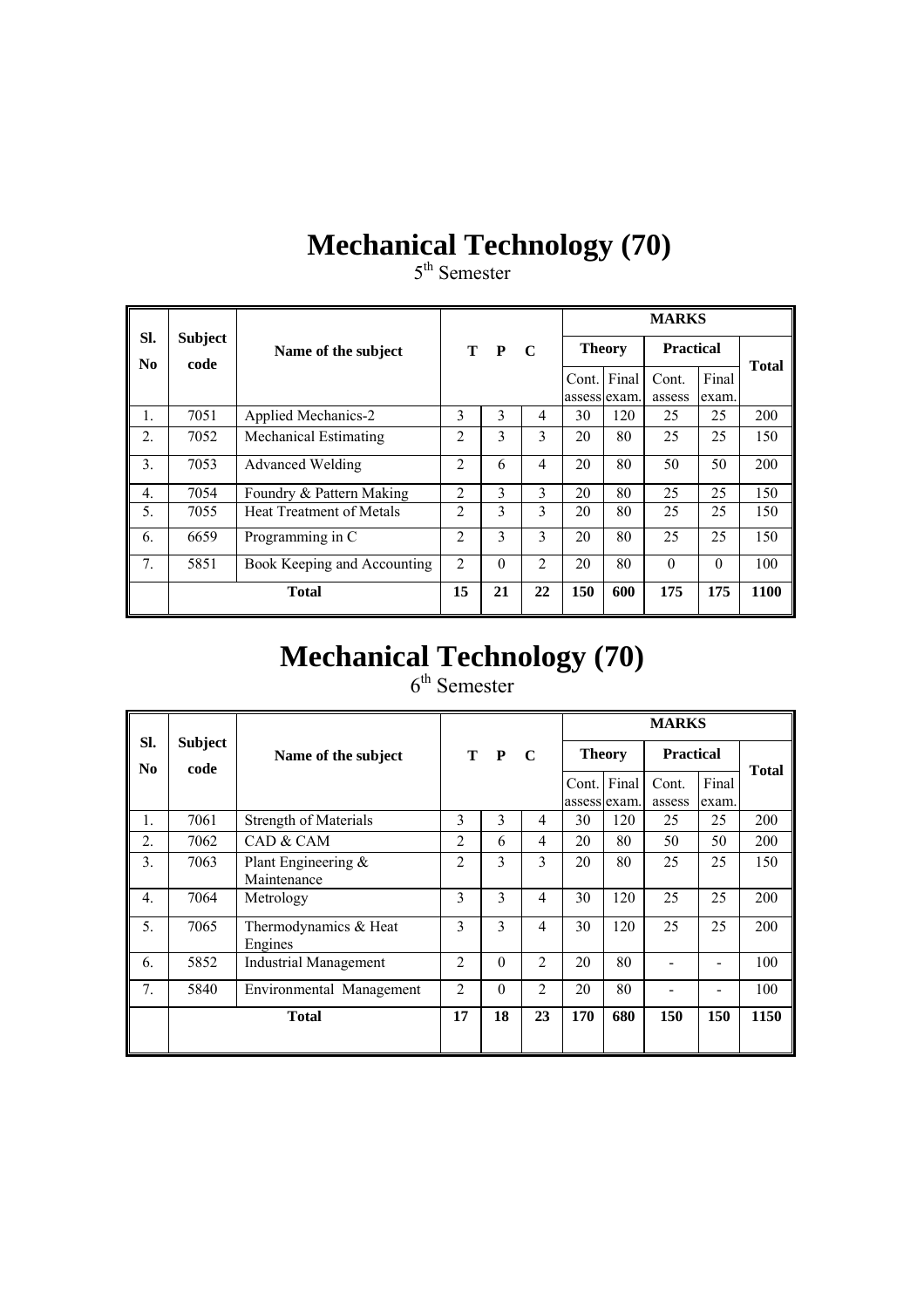# **Mechanical Technology (70) 7th Semester**

|                       |                        |                                  |                |          |                |                             |     | <b>MARKS</b>     |                |              |
|-----------------------|------------------------|----------------------------------|----------------|----------|----------------|-----------------------------|-----|------------------|----------------|--------------|
| SI.<br>N <sub>0</sub> | <b>Subject</b><br>code | Name of the subject              |                | T P      | $\mathbf C$    | <b>Theory</b>               |     | <b>Practical</b> |                |              |
|                       |                        |                                  |                |          |                | Cont. Final<br>assess exam. |     | Cont.<br>assess  | Final<br>exam. | <b>Total</b> |
| $\mathbf{1}$ .        | 7071                   | Machine Design                   | 3              | 3        | 4              | 30                          | 120 | 25               | 25             | 200          |
| $\overline{2}$ .      | 7072                   | Tool Design                      | $\overline{2}$ | 6        | 4              | 20                          | 80  | 50               | 50             | 200          |
| 3.                    | 7073                   | <b>Manufacturing Process</b>     | 3              | $\Omega$ | 3              | 30                          | 120 |                  |                | 150          |
| $\overline{4}$ .      | 7074                   | Production Planning &<br>Control | 3              | $\Omega$ | 3              | 30                          | 120 |                  |                | 150          |
| 5.                    | 7075                   | <b>Basic Mechatronics</b>        | 3              | 3        | 4              | 30                          | 120 | 25               | 25             | 200          |
| 6.                    | 7076                   | Mechanical Engineering           | $\Omega$       | 6        | $\overline{2}$ |                             |     | 50               | 50             | 100          |
|                       |                        | Project                          |                |          |                |                             |     |                  |                |              |
| 7.                    | 5853                   | Entrepreneurship                 | $\overline{2}$ | $\theta$ | $\overline{2}$ | 20                          | 80  |                  |                | 100          |
|                       |                        | Total                            | 16             | 18       | 22             | 160                         | 640 | 150              | 150            | 1100         |

# **Mechanical Technology (70)**

**8th Semester** 

| SI. | <b>Subject</b> |                            |       |   | <b>MARKS</b> |                   |        |                  |              |  |  |  |
|-----|----------------|----------------------------|-------|---|--------------|-------------------|--------|------------------|--------------|--|--|--|
| No  | code           | Name of the subject        | T P C |   |              | <b>Theory</b>     |        | <b>Practical</b> | <b>Total</b> |  |  |  |
|     |                |                            |       |   |              | Cont. Final Cont. |        | Final            |              |  |  |  |
|     |                |                            |       |   | assess exam. |                   | assess | exam.            |              |  |  |  |
| .,  | 7081           | <b>Industrial Training</b> |       | 6 |              |                   | 180    | 120              | 300          |  |  |  |
|     |                | <b>Total</b>               |       | 0 |              |                   |        |                  | 300          |  |  |  |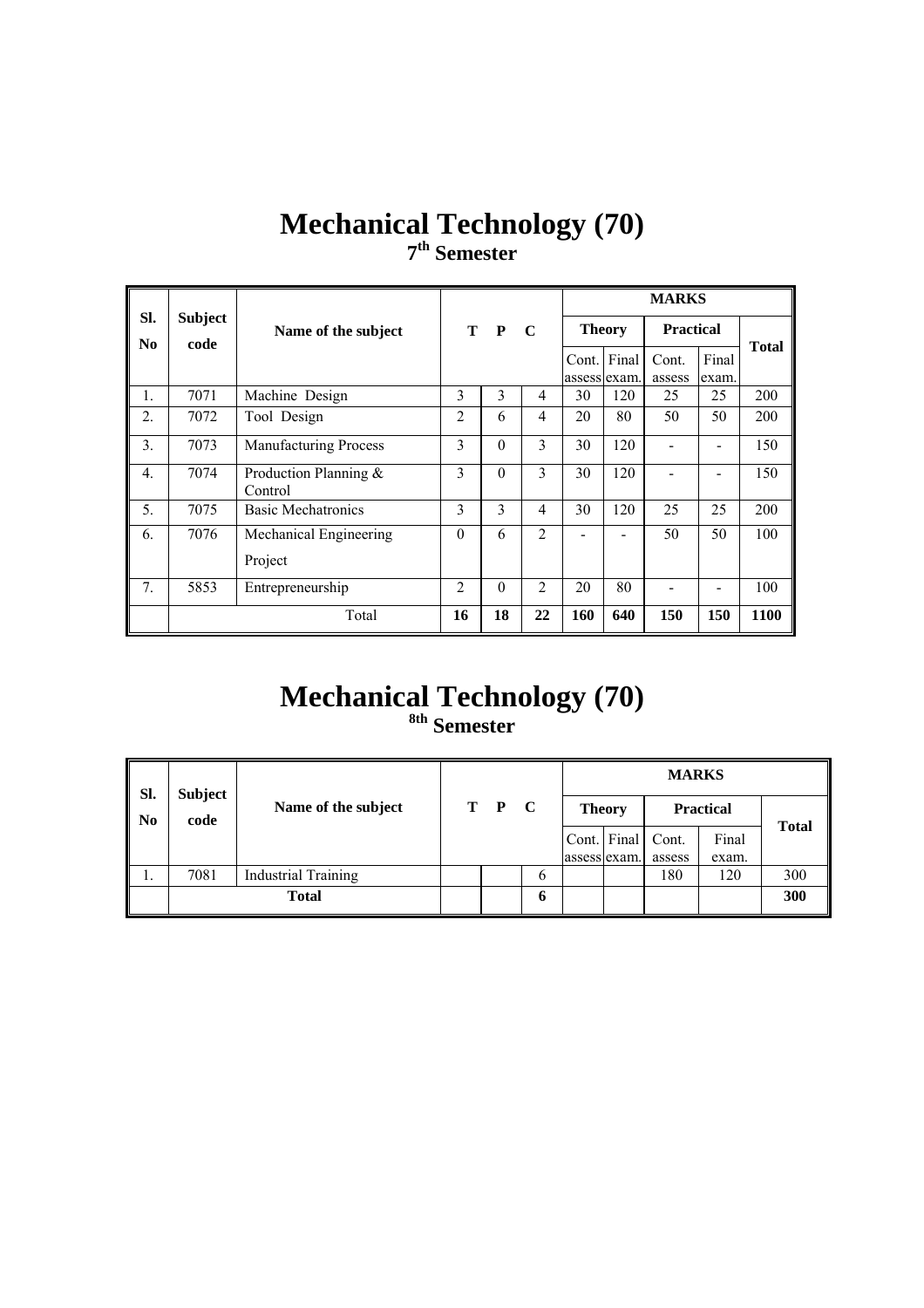#### **Mechatronics Technology (92) 1st Semester**

| SI.              |      | <b>Subject</b>                                 |                   |                | <b>MARKS</b>   |               |       |                  |       |              |
|------------------|------|------------------------------------------------|-------------------|----------------|----------------|---------------|-------|------------------|-------|--------------|
| N <sub>0</sub>   | code | Name of the subject                            | $\mathbf{P}$<br>т |                | $\mathbf C$    | <b>Theory</b> |       | <b>Practical</b> |       |              |
|                  |      |                                                |                   |                |                | Cont.         | Final | Cont.            | Final | <b>Total</b> |
|                  |      |                                                |                   |                |                | assess exam.  |       | assess           | exam. |              |
| 1.               | 1011 | Engineering Drawing                            | $\theta$          | 6              | $\overline{2}$ |               |       | 50               | 50    | 100          |
| $\overline{2}$ . | 5712 | English-1                                      | $\overline{2}$    | $\theta$       | $\overline{2}$ | 20            | 80    |                  |       | 100          |
| $\overline{3}$ . | 5812 | Physical Education & Life<br>Skill Development | $\Omega$          | $\overline{2}$ | $\mathbf{1}$   |               |       | 25               | 25    | 50           |
| $\overline{4}$ . | 5911 | Mathematics-1                                  | 3                 | 3              | 4              | 30            | 120   | 50               |       | 200          |
| 5.               | 5913 | Chemistry                                      | 3                 | $\mathfrak{Z}$ | $\overline{4}$ | 30            | 120   | 25               | 25    | 200          |
| 6.               | 6711 | <b>Basic Electricity</b>                       | 3                 | $\mathfrak{Z}$ | 4              | 30            | 120   | 25               | 25    | 200          |
| 7 <sub>1</sub>   | 6811 | Basic Electronics                              | $\overline{2}$    | $\mathfrak{Z}$ | 3              | 20            | 80    | 25               | 25    | 150          |
| 8.               | 7011 | <b>Basic Workshop Practice</b>                 | $\Omega$          | 6              | $\overline{2}$ |               |       | 50               | 50    | 100          |
|                  |      | <b>Total</b>                                   | 13                | 26             | 22             | 130           | 520   | 250              | 200   | 1100         |

#### **Mechatronics Technology (92) 2nd Semester**

| SI.                    | <b>Subject</b> |                                   |                |              |                | <b>MARKS</b>  |       |                  |       |              |  |
|------------------------|----------------|-----------------------------------|----------------|--------------|----------------|---------------|-------|------------------|-------|--------------|--|
| $\mathbf{N}\mathbf{0}$ | code           | Name of the subject               | т              | $\mathbf{P}$ | $\mathbf C$    | <b>Theory</b> |       | <b>Practical</b> |       |              |  |
|                        |                |                                   |                |              |                | Cont.         | Final | Cont.            | Final | <b>Total</b> |  |
|                        |                |                                   |                |              |                | assess exam.  |       | assess           | exam. |              |  |
| $\mathbf{1}$ .         | 5722           | English-2                         | $\overline{2}$ | 2            | 3              | 20            | 80    | 50               |       | 150          |  |
| $\overline{2}$ .       | 5811           | Social Science-1                  | $\overline{2}$ | $\theta$     | $\overline{2}$ | 20            | 80    |                  |       | 100          |  |
| $\overline{3}$ .       | 5912           | Physics-1                         | 3              | 3            | $\overline{4}$ | 30            | 120   | 25               | 25    | 200          |  |
| $\overline{4}$ .       | 5921           | Mathematics -2                    | 3              | 3            | 4              | 30            | 120   | 50               |       | 200          |  |
| 5.                     | 6621           | Computer Applocation-1            | $\theta$       | 6            | $\overline{2}$ |               | -     | 50               | 50    | 100          |  |
| 6.                     | 7012           | Machine shop Practice-1           | 2              | 6            | $\overline{4}$ | 20            | 80    | 50               | 50    | 200          |  |
| 7.                     | 7022           | Mechanical Engineering<br>Drawing | $\theta$       | 6            | $\overline{2}$ |               |       | 50               | 50    | 100          |  |
|                        |                | <b>Total</b>                      | 12             | 26           | 21             | 120           | 480   | 275              | 175   | 1050         |  |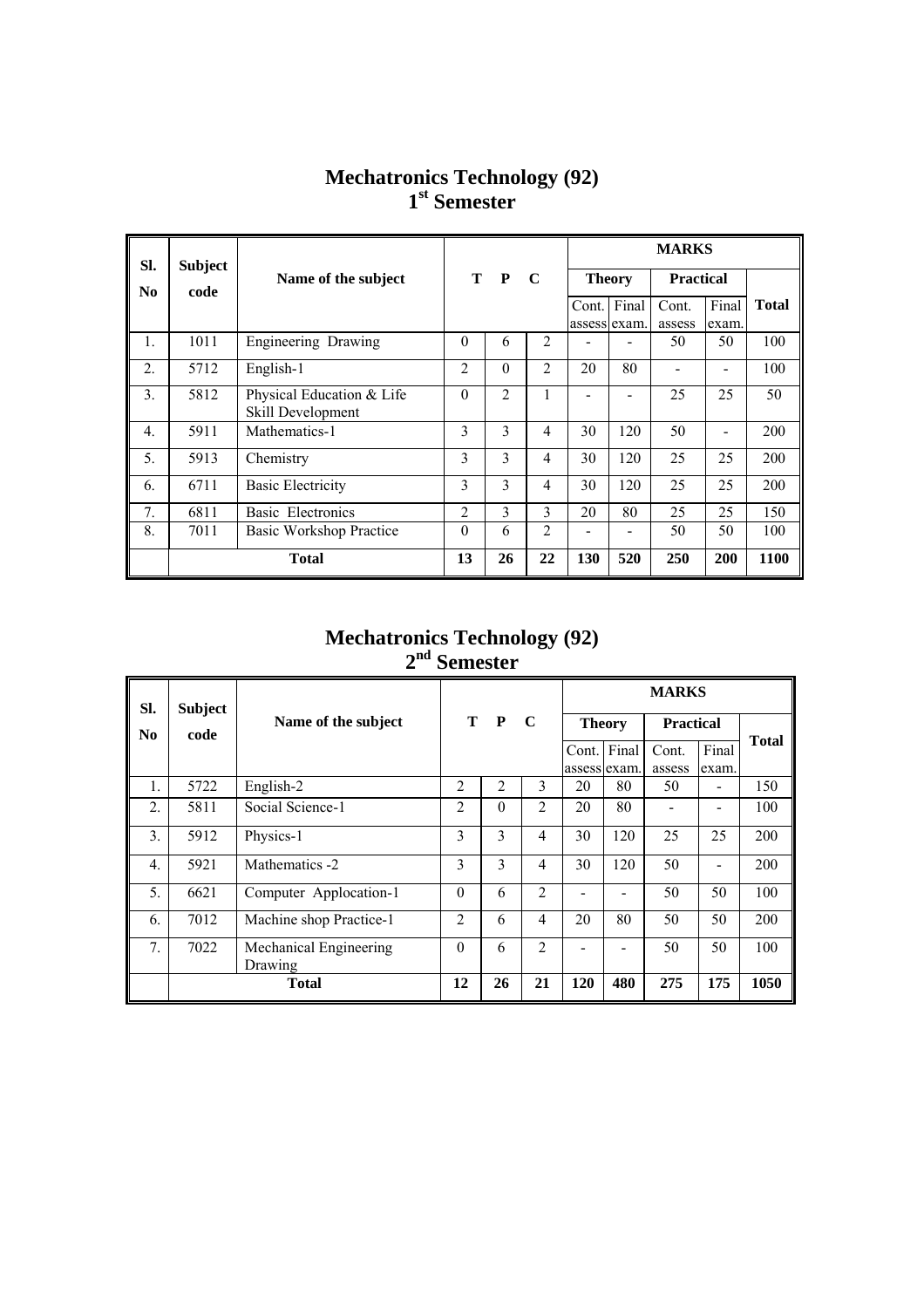| <b>MECHATRONICS TECHNOLOGY</b> |
|--------------------------------|
| <b>THIRD SEMESTER</b>          |

| SI.              | <b>Subject</b><br>code |                         |                |          |                |               |             |                  | <b>MARKS</b> |              |
|------------------|------------------------|-------------------------|----------------|----------|----------------|---------------|-------------|------------------|--------------|--------------|
| N <sub>0</sub>   |                        | Name of the subject     |                | T P      | $\mathbf C$    | <b>Theory</b> |             | <b>Practical</b> |              | <b>Total</b> |
|                  |                        |                         |                |          |                |               | Cont. Final | Cont.            | Final        |              |
|                  |                        |                         |                |          |                | assess exam.  |             | assess           | exam.        |              |
| 1.               | 6841                   | Digital Electronics     | 3              | 3        | 4              | 30            | 120         | 25               | 25           | 200          |
| 2.               | 5931                   | Math-III                | 3              | 3        | $\overline{4}$ | 30            | 120         | 50               |              | 200          |
| 3.               | 5922                   | Physics-II              | 3              | 3        | $\overline{4}$ | 30            | 120         | 25               | 25           | 200          |
| $\overline{4}$ . | 9231                   | Electronics Workshop    | 2              | 6        | $\overline{4}$ | 20            | 80          | 50               | 50           | 200          |
| 5.               | 5711                   | Bangla                  | $\overline{2}$ | 2        | 3              | 20            | 80          | 50               |              | 150          |
| 6.               | 5821                   | Social Science-II       | $\overline{2}$ | $\theta$ | $\overline{2}$ | 20            | 80          |                  |              | 100          |
| 7.               | 6632                   | Computer Application-II | $\theta$       | 6        | $\overline{c}$ |               |             | 50               | 50           | 100          |
|                  |                        | <b>Total</b>            | 15             | 23       | 23             | 150           | 600         | 250              | 150          | 1150         |

## *MECHATRONICS TECHNOLOGY*  **FOURTH SEMESTER(92)**

| SI.            | <b>Subject</b><br>code |                              |                |       |    |               |             |                  | <b>MARKS</b> |              |
|----------------|------------------------|------------------------------|----------------|-------|----|---------------|-------------|------------------|--------------|--------------|
| N <sub>0</sub> |                        | Name of the subject          |                | T P C |    | <b>Theory</b> |             | <b>Practical</b> |              | <b>Total</b> |
|                |                        |                              |                |       |    |               | Cont. Final | Cont.            | Final        |              |
|                |                        |                              |                |       |    | assess exam.  |             | assess           | exam.        |              |
| Ι.             | 7142                   | <b>Engineering Mechanics</b> | 3              | 3     | 4  | 30            | 120         | 25               | 25           | 200          |
| 2.             | 6745                   | Electric Circuit & Machines  | $\overline{2}$ | 3     | 3  | 20            | 80          | 25               | 25           | 150          |
| 3.             | 6840                   | Industrial Power Electronics | 3              | 3     | 4  | 30            | 120         | 25               | 25           | 200          |
| 4.             | 6643                   | Programming Language         | $\overline{2}$ | 3     | 3  | 20            | 80          | 25               | 25           | 150          |
| 5.             | 7042                   | Machine Shop Practice-2      | 1              | 6     | 3  | 10            | 40          | 50               | 50           | 150          |
| 6.             | 9241                   | Thermal Engineering          | $\overline{2}$ | 3     | 3  | 20            | 80          | 25               | 25           | 150          |
| 7.             | 1012                   | <b>Engineering Materials</b> | $\overline{2}$ | 3     | 3  | 20            | 80          | 25               | 25           | 150          |
|                |                        | <b>Total</b>                 | 16             | 24    | 23 | 150           | 600         | 200              | 200          | 1150         |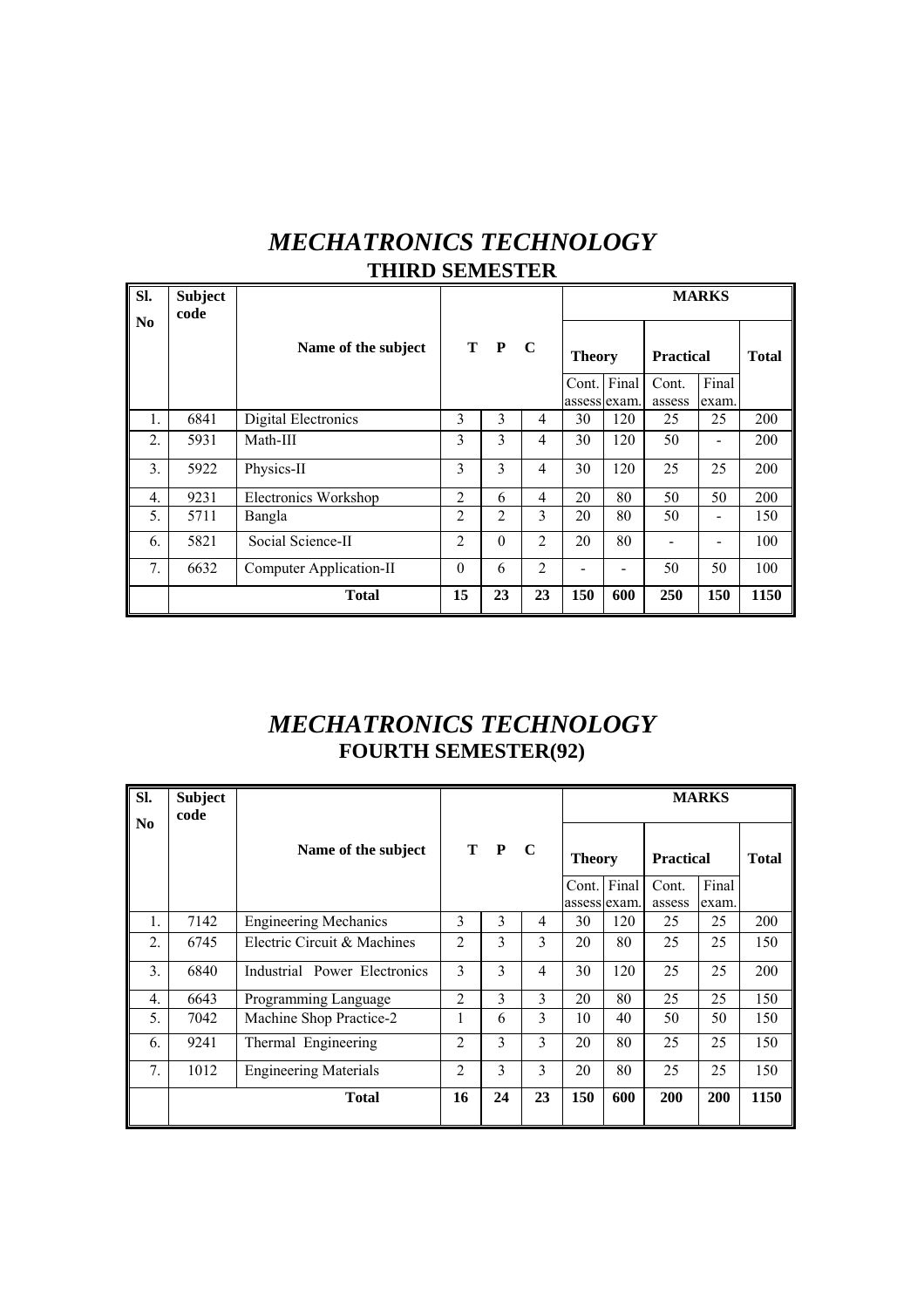# *MECHATRONICS TECHNOLOGY*  **FIFTH SEMESTER**

| Sl.                    | <b>Subject</b><br>code |                                                |                |                          |                |               |              |                           | <b>MARKS</b> |              |
|------------------------|------------------------|------------------------------------------------|----------------|--------------------------|----------------|---------------|--------------|---------------------------|--------------|--------------|
| $\mathbf{N}\mathbf{0}$ |                        | Name of the subject                            |                | T P C                    |                | <b>Theory</b> | Cont. Final  | <b>Practical</b><br>Cont. | Final        | <b>Total</b> |
|                        |                        |                                                |                |                          |                |               | assess exam. | assess                    | exam.        |              |
| 1.                     | 6656                   | Microprocessor & Interfacing                   | 3              | 3                        | 4              | 30            | 120          | 25                        | 25           | 200          |
| 2.                     | 9251                   | Instrumentation & Control                      | 3              | 3                        | 4              | 30            | 120          | 25                        | 25           | 200          |
| 3.                     | 9252                   | Mechatronics System-1                          | 3              | $\overline{\mathcal{E}}$ | $\overline{4}$ | 30            | 120          | 25                        | 25           | 200          |
| 4.                     | 7061                   | <b>Strength of Materials</b>                   | 3              | $\overline{\mathcal{E}}$ | 4              | 30            | 120          | 25                        | 25           | 200          |
| 5.                     | 7062                   | CAD & CAM                                      | $\overline{2}$ | 6                        | 4              | 20            | 80           | 50                        | 50           | 200          |
| 6.                     | 5841                   | <b>Business Organization</b><br>&Communication | $\overline{2}$ | $\Omega$                 | $\overline{2}$ | 20            | 80           |                           |              | 100          |
| 7.                     | 5851                   | Book Keeping & Accounting                      | $\overline{2}$ | $\theta$                 | $\overline{2}$ | 20            | 80           |                           |              | 100          |
|                        |                        | <b>Total</b>                                   | 18             | 18                       | 24             | 180           | 720          | 150                       | 150          | 1200         |

## *MECHATRONICS TECHNOLOGY*  **SIXTH SEMESTER**

| SI.<br>$\mathbf{N}\mathbf{0}$ | <b>Subject</b><br>code |                                          |                |          |                |               |              |                           | <b>MARKS</b> |              |
|-------------------------------|------------------------|------------------------------------------|----------------|----------|----------------|---------------|--------------|---------------------------|--------------|--------------|
|                               |                        | Name of the subject                      |                | T P      | $\mathbf C$    | <b>Theory</b> | Cont. Final  | <b>Practical</b><br>Cont. | Final        | <b>Total</b> |
|                               |                        |                                          |                |          |                |               | assess exam. | assess                    | exam.        |              |
| 1.                            | 6868                   | Advanced Industrial Power<br>Electronics | 3              | 3        | 4              | 30            | 120          | 25                        | 25           | 200          |
| 2.                            | 7073                   | Manufacturing process                    | 3              | $\theta$ | 3              | 30            | 120          |                           |              | 150          |
| $\overline{3}$ .              | 7071                   | Machine Design                           | 3              | 3        | 4              | 30            | 120          | 25                        | 25           | 200          |
| 4.                            | 9261                   | Fluid Mechanics &<br>Machineries         | 3              | 3        | $\overline{4}$ | 30            | 120          | 25                        | 25           | 200          |
| 5.                            | 9262                   | Industrial Automations &<br>Robotics -I  | 3              | 3        | $\overline{4}$ | 30            | 120          | 25                        | 25           | 200          |
| 6.                            | 5852                   | <b>Industrial Management</b>             | $\overline{2}$ | $\theta$ | $\overline{2}$ | 20            | 80           |                           |              | 100          |
| 7.                            | 5840                   | <b>Environmental Management</b>          | $\mathfrak{D}$ | $\theta$ | $\overline{2}$ | 20            | 80           |                           |              | 100          |
|                               |                        | <b>Total</b>                             | 19             | 12       | 23             | 190           | 760          | 100                       | 100          | 1150         |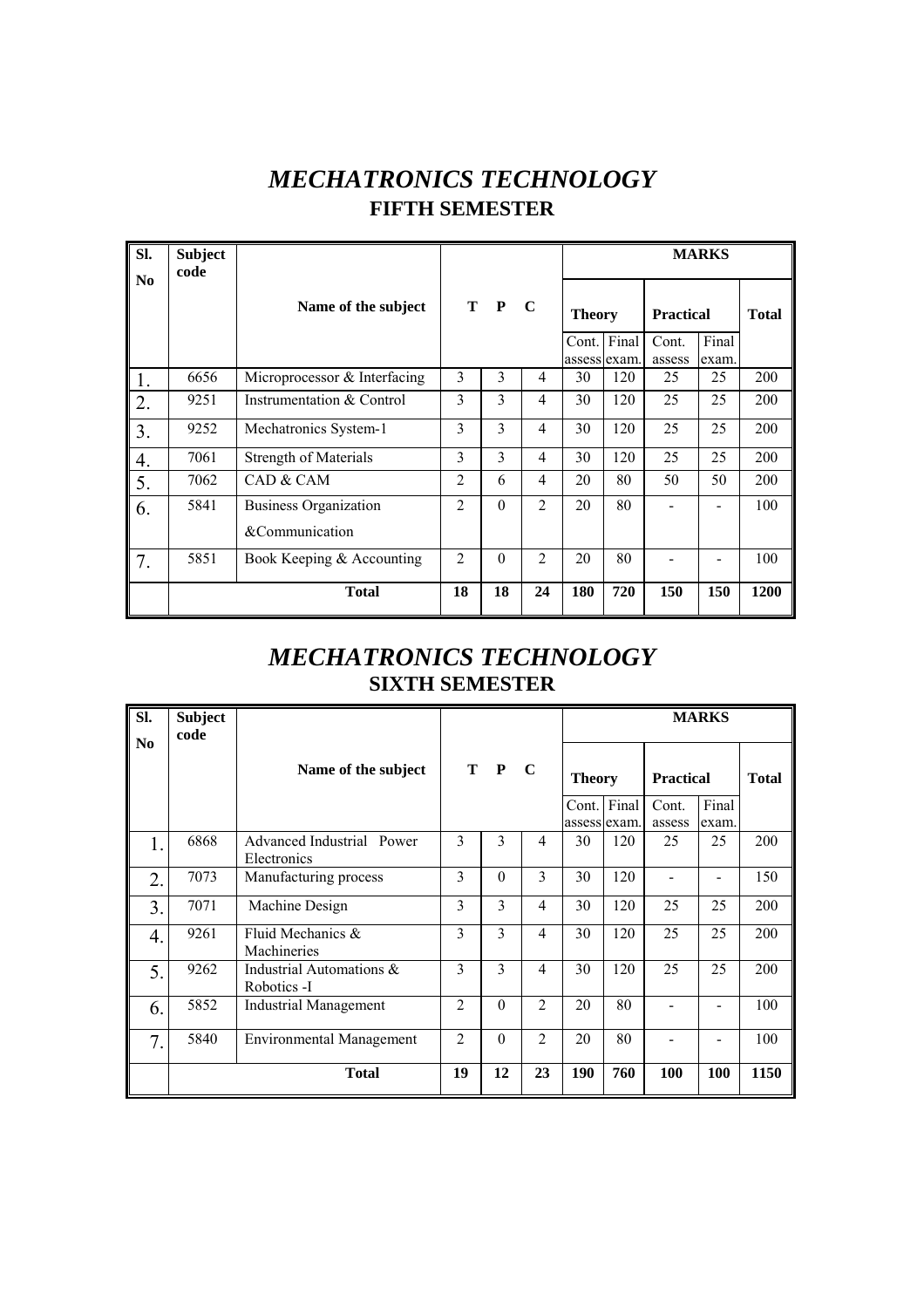## *MECHATRONICS TECHNOLOGY*  **SEVENTH SEMESTER**

| SI.<br>No        | <b>Subject</b><br>code |                                         |                |          |                |                             |     |                  | <b>MARKS</b>   |              |
|------------------|------------------------|-----------------------------------------|----------------|----------|----------------|-----------------------------|-----|------------------|----------------|--------------|
|                  |                        | Name of the subject                     |                | T P      | $\mathbf C$    | <b>Theory</b>               |     | <b>Practical</b> |                | <b>Total</b> |
|                  |                        |                                         |                |          |                | Cont. Final<br>assess exam. |     | Cont.<br>assess  | Final<br>exam. |              |
| $\mathbf{1}$ .   | 9271                   | Mechatronics System-2                   | 3              | 3        | 4              | 30                          | 120 | 25               | 25             | 200          |
| $\overline{2}$ . | 9272                   | Electro mechanical<br>Engineering       | $\overline{2}$ | 3        | 3              | 20                          | 80  | 25               | 25             | 150          |
| 3.               | 9273                   | Automatic Control System                | $\overline{2}$ | 3        | 3              | 20                          | 80  | 25               | 25             | 150          |
| $\overline{4}$ . | 6675                   | Data Communication<br>Networking        | 3              | 3        | $\overline{4}$ | 30                          | 120 | 25               | 25             | 200          |
| 5.               | 9274                   | Industrial Automations &<br>Robotics -2 | 3              | 3        | $\overline{4}$ | 30                          | 120 | 25               | 25             | 200          |
| 6.               | 6871                   | Microcontroller & Embedded<br>System    | $\overline{2}$ | 6        | $\overline{4}$ | 20                          | 80  | 50               | 50             | 200          |
| 7.               | 5853                   | Entrepreneurship                        | $\overline{2}$ | $\theta$ | $\overline{2}$ | 20                          | 80  |                  |                | 100          |
|                  |                        | <b>Total</b>                            | 17             | 21       | 24             | 170                         | 680 | 175              | 175            | 1200         |

# *MECHATRONICS TECHNOLOGY*  **EIGHTH SEMESTER**

| Sl.            | <b>Subject</b><br>code |                            |   |       |               |             |                 | <b>MARKS</b>     |              |
|----------------|------------------------|----------------------------|---|-------|---------------|-------------|-----------------|------------------|--------------|
| N <sub>0</sub> |                        | Name of the subject        |   | T P C | <b>Theory</b> |             |                 | <b>Practical</b> | <b>Total</b> |
|                |                        |                            |   |       | assess exam.  | Cont. Final | Cont.<br>assess | Final<br>exam.   |              |
| ı.             | 9281                   | <b>Industrial Training</b> | v | U     | -             |             | 150             | 150              | 300          |
|                |                        | <b>Total</b>               |   |       |               |             |                 |                  | 300          |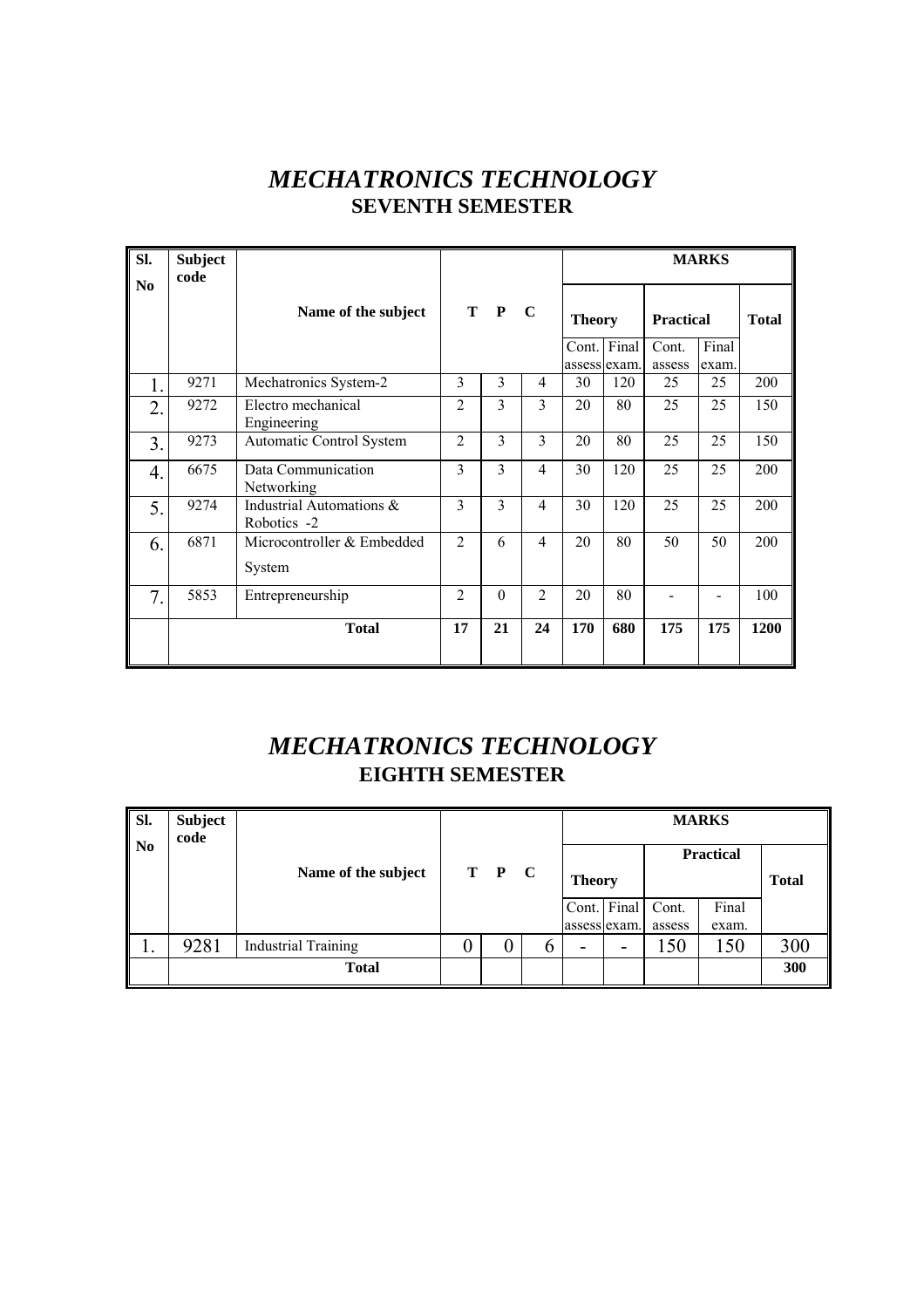|  |                          | <b>Mining and Mine Survey Technology (93)</b> |  |
|--|--------------------------|-----------------------------------------------|--|
|  | 1 <sup>st</sup> Semester |                                               |  |

| SI.            |      | <b>Subject</b>                                 |               |          |                | <b>MARKS</b>  |       |                  |       |              |  |
|----------------|------|------------------------------------------------|---------------|----------|----------------|---------------|-------|------------------|-------|--------------|--|
| No             | code | Name of the subject                            |               | T P C    |                | <b>Theory</b> |       | <b>Practical</b> |       |              |  |
|                |      |                                                |               |          |                | Cont.         | Final | Cont.            | Final | <b>Total</b> |  |
|                |      |                                                |               |          |                | assess exam.  |       | assess           | exam. |              |  |
| 1.             | 1011 | <b>Engineering Drawing</b>                     | $\Omega$      | 6        | 2              |               |       | 50               | 50    | 100          |  |
| 2.             | 5712 | English-I                                      | 2             | $\theta$ | $\overline{c}$ | 20            | 80    |                  |       | 100          |  |
| 3.             | 5812 | Physical Education & Life Skill<br>Development | $\theta$      | 2        |                |               |       | 25               | 25    | 50           |  |
| 4.             | 5911 | Mathematics-I                                  | 3             | 3        | 4              | 30            | 120   | 50               | ۰     | 200          |  |
| 5.             | 5913 | Chemistry                                      | 3             | 3        | 4              | 30            | 120   | 25               | 25    | 200          |  |
| 6.             | 6711 | <b>Basic Electricity</b>                       | 3             | 3        | 4              | 30            | 120   | 25               | 25    | 200          |  |
| 7 <sub>1</sub> | 9311 | Elements of Petroleum and                      | $\mathcal{E}$ | 3        | 4              | 30            | 120   | 25               | 25    | 200          |  |
|                |      | Mining Engineering                             |               |          |                |               |       |                  |       |              |  |
|                |      | <b>Total</b>                                   | 14            | 20       | 21             | 140           | 560   | 200              | 150   | 1050         |  |

### **Mining and Mine Survey Technology (93) 2nd Semester**

| SI.            | <b>Subject</b> |                                 |              |                |             | <b>MARKS</b>   |                                   |        |                              |              |
|----------------|----------------|---------------------------------|--------------|----------------|-------------|----------------|-----------------------------------|--------|------------------------------|--------------|
| N <sub>0</sub> | code           |                                 |              |                |             |                | <b>Theory</b><br><b>Practical</b> |        |                              |              |
|                |                | Name of the subject             | т            | $\mathbf{P}$   | $\mathbf C$ | Cont.          | Final                             | Cont.  | Final                        | <b>Total</b> |
|                |                |                                 |              |                |             | assess exam.   |                                   | assess | exam.                        |              |
| 1.             | 1012           | <b>Engineering Materials</b>    | 2            | 3              | 3           | 20             | 80                                | 25     | 25                           | 150          |
| 2.             | 5722           | English-2                       | 2            | $\overline{2}$ | 3           | 20             | 80                                | 50     |                              | 150          |
| 3.             | 5912           | Physics-I                       | 3            | 3              | 4           | 30             | 120                               | 25     | 25                           | 200          |
| 4.             | 5921           | Mathematics-2                   | 3            | 3              | 4           | 30             | 120                               | 50     | $\qquad \qquad \blacksquare$ | 200          |
| 5.             | 6621           | Computer Application-1          | $\mathbf{0}$ | 6              | 2           | -              | -                                 | 50     | 50                           | 100          |
| 6.             | 7011           | <b>Basic Work Shop Practice</b> | $\theta$     | 6              | 2           | $\blacksquare$ | -                                 | 50     | 50                           | 100          |
| 7.             | 9321           | Geology                         | 3            | 3              | 4           | 30             | 120                               | 25     | 25                           | 200          |
|                |                | <b>Total</b>                    | 13           | 26             | 22          | 130            | 520                               | 275    | 175                          | 1100         |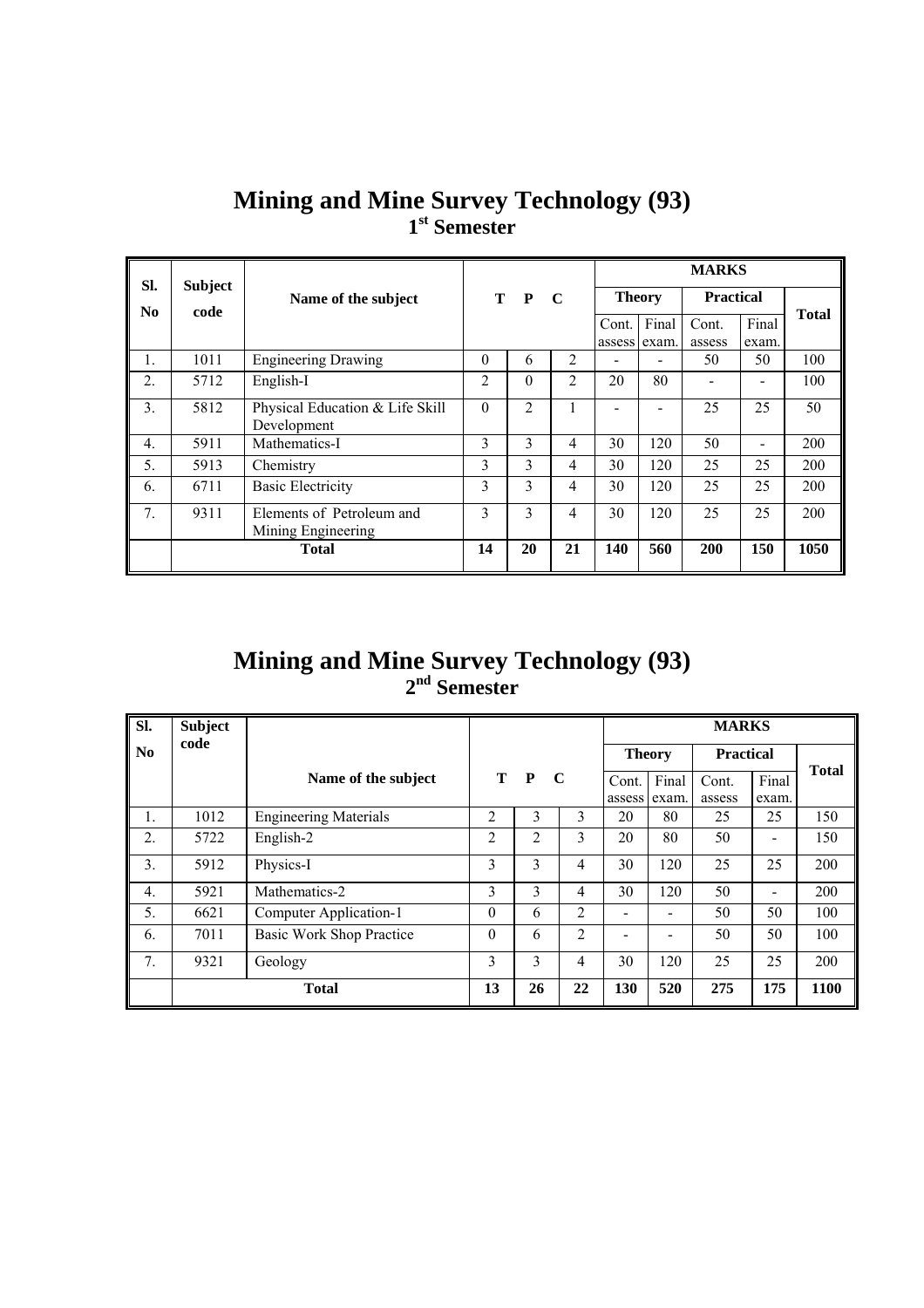| SI.              | <b>Subject</b> |                          |                |          |                |               |     | <b>MARKS</b>     |                              |              |
|------------------|----------------|--------------------------|----------------|----------|----------------|---------------|-----|------------------|------------------------------|--------------|
| N <sub>0</sub>   | code           | Name of the subject      |                | T P      | $\mathbf C$    | <b>Theory</b> |     | <b>Practical</b> |                              |              |
|                  |                |                          |                |          |                | Cont. Final   |     | Cont.            | Final                        | <b>Total</b> |
|                  |                |                          |                |          |                | assess exam.  |     | assess           | exam.                        |              |
| $\mathbf{1}$ .   | 9331           | Mineralogy and Mineral   | $\mathfrak{D}$ | 6        | $\overline{4}$ | 20            | 80  | 50               | 50                           | 200          |
|                  |                | Resource of Bangladesh   |                |          |                |               |     |                  |                              |              |
| 2.               | 6811           | <b>Basic Electronics</b> | 2              | 3        | 3              | 20            | 80  | 25               | 25                           | 150          |
| 3.               | 6632           | Computer-2               | $\theta$       | 6        | 2              |               |     | 50               | 50                           | 100          |
| $\overline{4}$ . | 5931           | Math-3                   | 3              | 3        | $\overline{4}$ | 30            | 120 | 50               | $\qquad \qquad \blacksquare$ | 200          |
| 5.               | 5922           | Physics-2                | 3              | 3        | $\overline{4}$ | 30            | 120 | 25               | 25                           | 200          |
| 6.               | 5811           | Social Science-1         | $\overline{2}$ | $\theta$ | $\overline{2}$ | 20            | 80  |                  |                              | 100          |
| 7.               | 5711           | Bangla                   | $\overline{2}$ | 2        | 3              | 20            | 80  | 50               |                              | 150          |
|                  |                | <b>Total</b>             | 15             | 23       | 23             | 150           | 600 | 250              | 150                          | 1150         |

### **Mining and Mine Survey Technology (93) 3rd Semester**

### **Mining and Mine Survey Technology (93) 4th Semester**

|                       | <b>Subject</b> |                          |                |          |                |                       |       | <b>MARKS</b>     |                |              |
|-----------------------|----------------|--------------------------|----------------|----------|----------------|-----------------------|-------|------------------|----------------|--------------|
| SI.<br>N <sub>0</sub> | code           | Name of the subject      |                | T P      | $\mathbf C$    | <b>Theory</b>         |       | <b>Practical</b> |                |              |
|                       |                |                          |                |          |                | Cont.<br>assess exam. | Final | Cont.<br>assess  | Final<br>exam. | <b>Total</b> |
| 1.                    | 9341           | Mine Surveying           | $\overline{2}$ | 6        | 4              | 20                    | 80    | 50               | 50             | 200          |
| 2.                    | 9342           | <b>Rock Mechanics</b>    | $\overline{c}$ | 3        | 3              | 20                    | 80    | 25               | 25             | 150          |
| 3.                    | 7043           | <b>Applied Mechanics</b> | $\overline{2}$ | 3        | 3              | 20                    | 80    | 25               | 25             | 150          |
| $\overline{4}$ .      | 7042           | Machine Shop Practice    |                | 6        | 3              | 10                    | 40    | 50               | 50             | 150          |
| 5.                    | 7046           | Hydraulic & Hydraulic    | 3              | 3        | 4              | 30                    | 120   | 25               | 25             | 200          |
|                       |                | Machinery                |                |          |                |                       |       |                  |                |              |
| 6.                    | 5821           | Social Science -2        | $\overline{2}$ | $\theta$ | $\overline{2}$ | 20                    | 80    |                  |                | 100          |
| 7.                    | 5841           | Business Org. &          | $\overline{2}$ | $\theta$ | $\overline{2}$ | 20                    | 80    |                  |                | 100          |
|                       |                | Communication            |                |          |                |                       |       |                  |                |              |
|                       |                | <b>Total</b>             | 14             | 21       | 21             | 140                   | 560   | 175              | 175            | 1050         |
|                       |                |                          |                |          |                |                       |       |                  |                |              |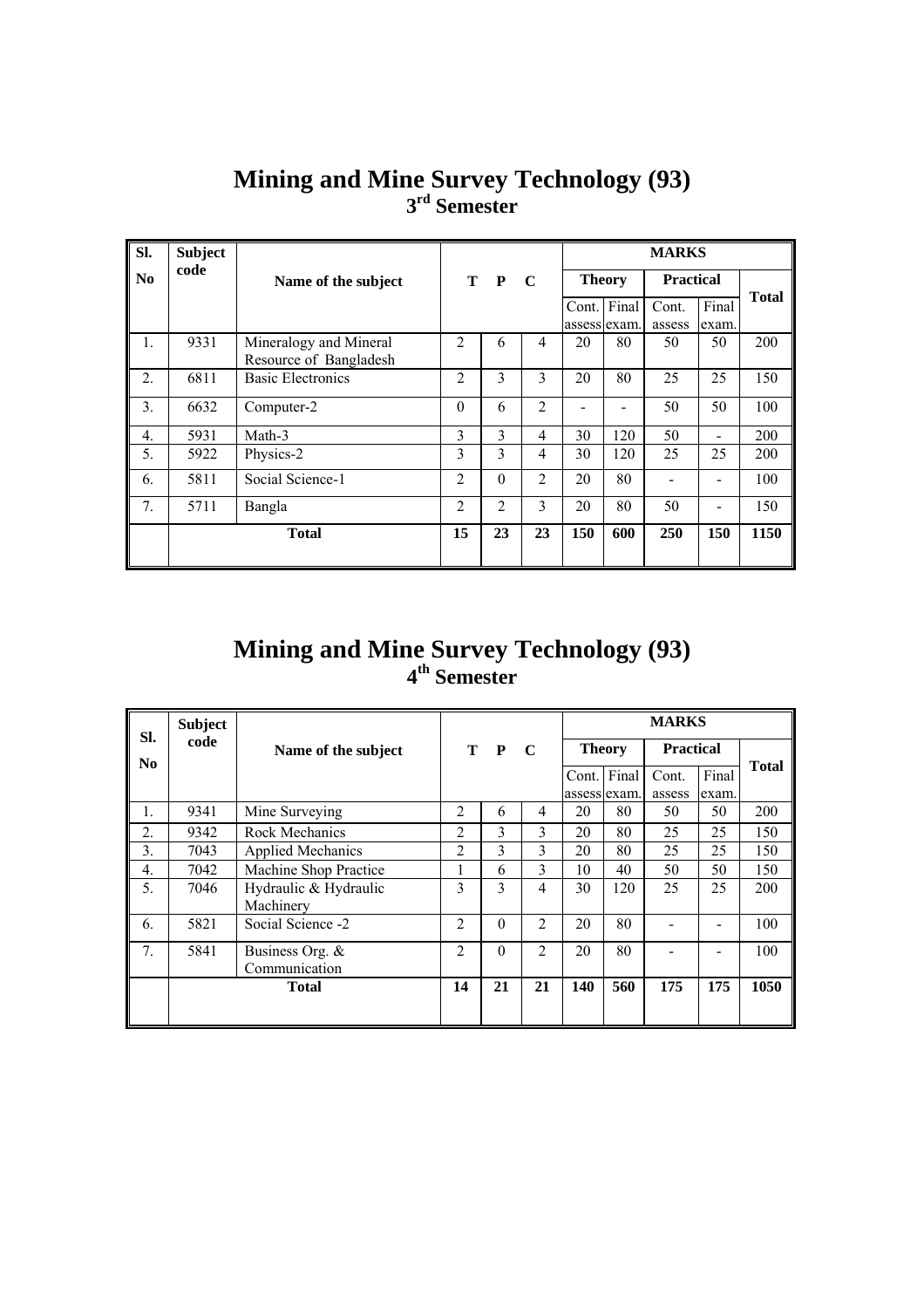| SI.              | <b>Subject</b> |                                            |                |          |                |              |               | <b>MARKS</b>     |       |              |
|------------------|----------------|--------------------------------------------|----------------|----------|----------------|--------------|---------------|------------------|-------|--------------|
| No.              | code           | Name of the subject                        |                | T P      | $\mathbf C$    |              | <b>Theory</b> | <b>Practical</b> |       |              |
|                  |                |                                            |                |          |                |              | Cont. Final   | Cont.            | Final | <b>Total</b> |
|                  |                |                                            |                |          |                | assess exam. |               | assess           | exam. |              |
| 1.               | 9351           | <b>Exploration Geology</b>                 | 3              | 3        | 4              | 30           | 120           | 25               | 25    | 200          |
| 2.               | 7061           | <b>Strength of Materials</b>               | 3              | 3        | $\overline{4}$ | 30           | 120           | 25               | 25    | 200          |
| 3.               | 9352           | Drilling and Blasting                      | $\overline{c}$ | 6        | $\overline{4}$ | 20           | 80            | 50               | 50    | 200          |
| $\overline{4}$ . | 9353           | Open – Pit and Placer Mining<br>Technique  | $\overline{2}$ | 3        | 3              | 20           | 80            | 25               | 25    | 150          |
| 5.               | 9354           | <b>Underground Mining</b><br>Technique     | $\overline{2}$ | 6        | $\overline{4}$ | 20           | 80            | 50               | 50    | 200          |
| 6.               | 7058           | Metallurgy and Heat treatment<br>of Metals | $\overline{2}$ | 3        | 3              | 20           | 80            | 25               | 25    | 150          |
| 7.               | 5851           | <b>Book Keeping</b>                        | 2              | $\theta$ | $\overline{2}$ | 20           | 80            |                  |       | 100          |
|                  |                | <b>Total</b>                               | 16             | 24       | 24             | <b>160</b>   | 640           | 200              | 200   | 1200         |
|                  |                |                                            |                |          |                |              |               |                  |       |              |

### **Mining and Mine Survey Technology (93) 5th Semester**

### **Mining and Mine Survey Technology (93) 6th Semester**

| SI.              | <b>Subject</b> |                                 |                |              |                | <b>MARKS</b> |               |                  |       |              |  |
|------------------|----------------|---------------------------------|----------------|--------------|----------------|--------------|---------------|------------------|-------|--------------|--|
| No.              | code           | Name of the subject             | т              | $\mathbf{P}$ | $\mathbf C$    |              | <b>Theory</b> | <b>Practical</b> |       |              |  |
|                  |                |                                 |                |              |                | Cont.        | Final         | Cont.            | Final | <b>Total</b> |  |
|                  |                |                                 |                |              |                |              | assess exam.  | assess           | exam. |              |  |
| $\mathbf{1}$ .   | 7064           | Thermodynamics and Heat         | 3              | 3            | 4              | 30           | 120           | 25               | 25    | 200          |  |
|                  |                | Engines                         |                |              |                |              |               |                  |       |              |  |
| $\overline{2}$ . | 9361           | Mine Machinery and              | $\overline{c}$ | 6            | $\overline{4}$ | 20           | 80            | 50               | 50    | 200          |  |
|                  |                | Maintenance                     |                |              |                |              |               |                  |       |              |  |
| 3.               | 9362           | Mine Safety rules and rescue    | $\mathfrak{D}$ | 6            | $\overline{4}$ | 20           | 80            | 50               | 50    | 200          |  |
|                  |                | Operation                       |                |              |                |              |               |                  |       |              |  |
| $\mathbf{4}$     | 9363           | Mine Transport System           | $\overline{c}$ | 3            | 3              | 20           | 80            | 25               | 25    | 150          |  |
| 5.               | 9364           | Mine Planning and Designing     | $\overline{2}$ | 6            | 4              | 20           | 80            | 50               | 50    | 200          |  |
| 6.               | 5840           | <b>Environmental Management</b> | $\overline{c}$ | $\theta$     | $\overline{2}$ | 20           | 80            |                  |       | 100          |  |
| 7 <sub>1</sub>   | 5852           | <b>Industrial Management</b>    | $\overline{2}$ | $\Omega$     | $\overline{2}$ | 20           | 80            |                  |       | 100          |  |
|                  |                | <b>Total</b>                    | 15             | 24           | 23             | 150          | 600           | 200              | 200   | 1150         |  |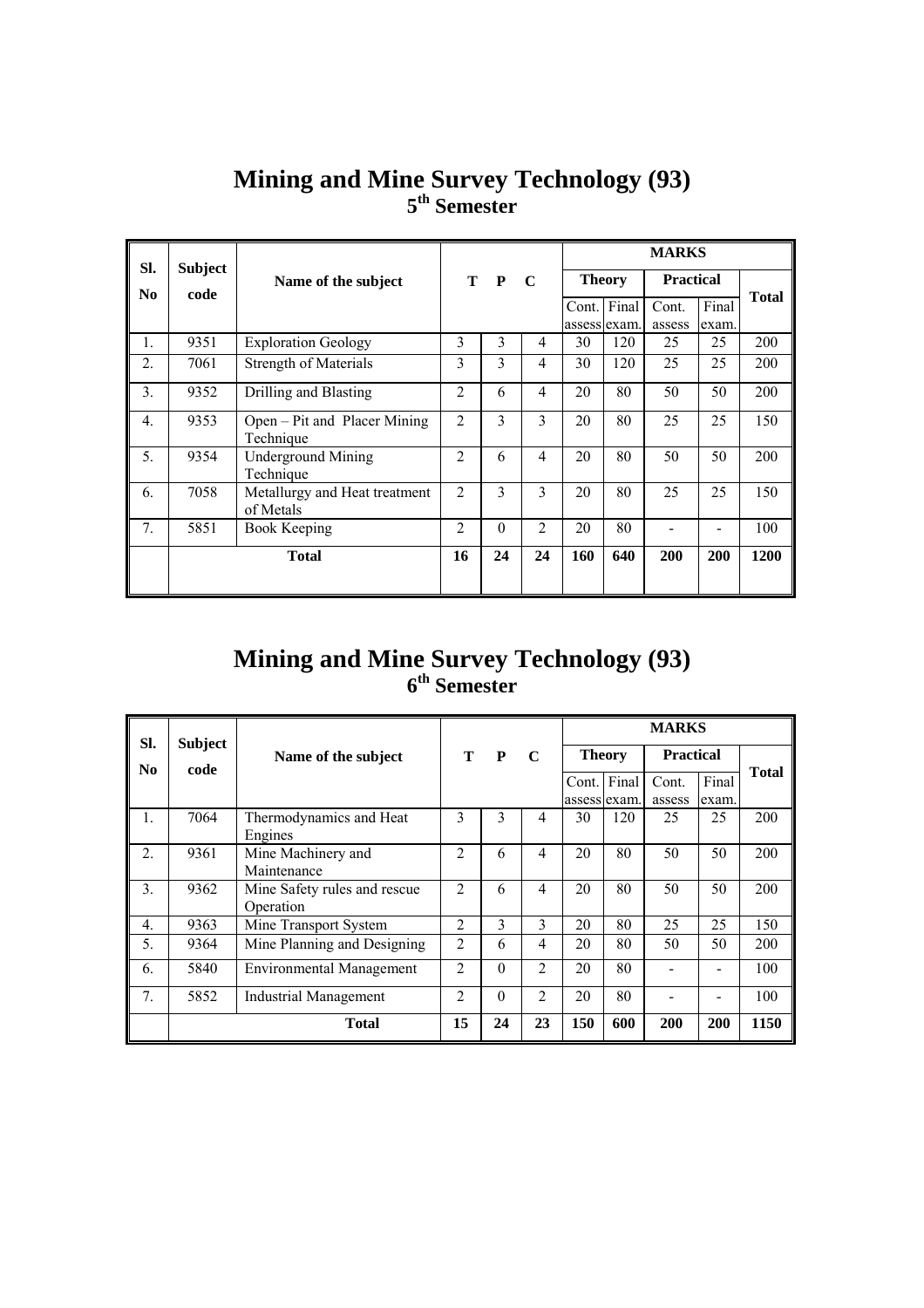|                       | <b>Subject</b> |                                       |                |          |                |               |     | <b>MARKS</b>     |       |              |
|-----------------------|----------------|---------------------------------------|----------------|----------|----------------|---------------|-----|------------------|-------|--------------|
| Sl.<br>N <sub>0</sub> | code           | Name of the subject                   | T P C          |          |                | <b>Theory</b> |     | <b>Practical</b> |       |              |
|                       |                |                                       |                |          |                | Cont. Final   |     | Cont.            | Final | <b>Total</b> |
|                       |                |                                       |                |          |                | assess lexam. |     | assess           | exam. |              |
| 1.                    | 9371           | Reservoir Engineering                 | $\mathfrak{D}$ | 3        | 3              | 20            | 80  | 25               | 25    | 150          |
| 2.                    | 7071           | Machine Design                        | 3              | 3        | $\overline{4}$ | 30            | 120 | 25               | 25    | 200          |
| 3.                    | 9372           | Petroleum Well Design &<br>Completion | 3              | 3        | $\overline{4}$ | 30            | 120 | 25               | 25    | 200          |
| $\overline{4}$ .      | 9373           | Processing of Minerals                | 3              | 3        | $\overline{4}$ | 30            | 120 | 25               | 25    | 200          |
| 5.                    | 7074           | Production Planning and               | 3              | $\theta$ | 3              | 30            | 120 |                  |       | 150          |
|                       |                | Control                               |                |          |                |               |     |                  |       |              |
| 6.                    | 9374           | Geo-resource Engineering              | $\theta$       | 6        | $\overline{2}$ |               |     | 50               | 50    | 100          |
|                       |                | Project                               |                |          |                |               |     |                  |       |              |
| 7.                    | 5853           | Entrepreneurship                      | $\mathfrak{D}$ | $\theta$ | $\mathfrak{D}$ | 20            | 80  |                  |       | 100          |
|                       |                | <b>Total</b>                          | 16             | 18       | 22             | 160           | 640 | 150              | 150   | 1100         |
|                       |                |                                       |                |          |                |               |     |                  |       |              |

### **Mining and Mine Survey Technology (93) 7th Semester**

### **Mining and Mine Survey Technology (93) 8th Semester**

| SI.<br>$\overline{\phantom{a}}$ No | Subject<br>code |                            |       |   |               |              |                  | <b>MARKS</b> |              |
|------------------------------------|-----------------|----------------------------|-------|---|---------------|--------------|------------------|--------------|--------------|
|                                    |                 | Name of the subject        | T P C |   | <b>Theory</b> |              | <b>Practical</b> |              | <b>Total</b> |
|                                    |                 |                            |       |   | Cont. Final   |              | Cont.            | Final        |              |
|                                    |                 |                            |       |   |               | assess exam. | assess           | exam.        |              |
|                                    | 9381            | <b>INDUSTRIAL TRAINING</b> |       | 6 |               |              | 180              | 120          | 300          |
|                                    |                 | <b>Total</b>               |       | 6 |               |              |                  |              | 300          |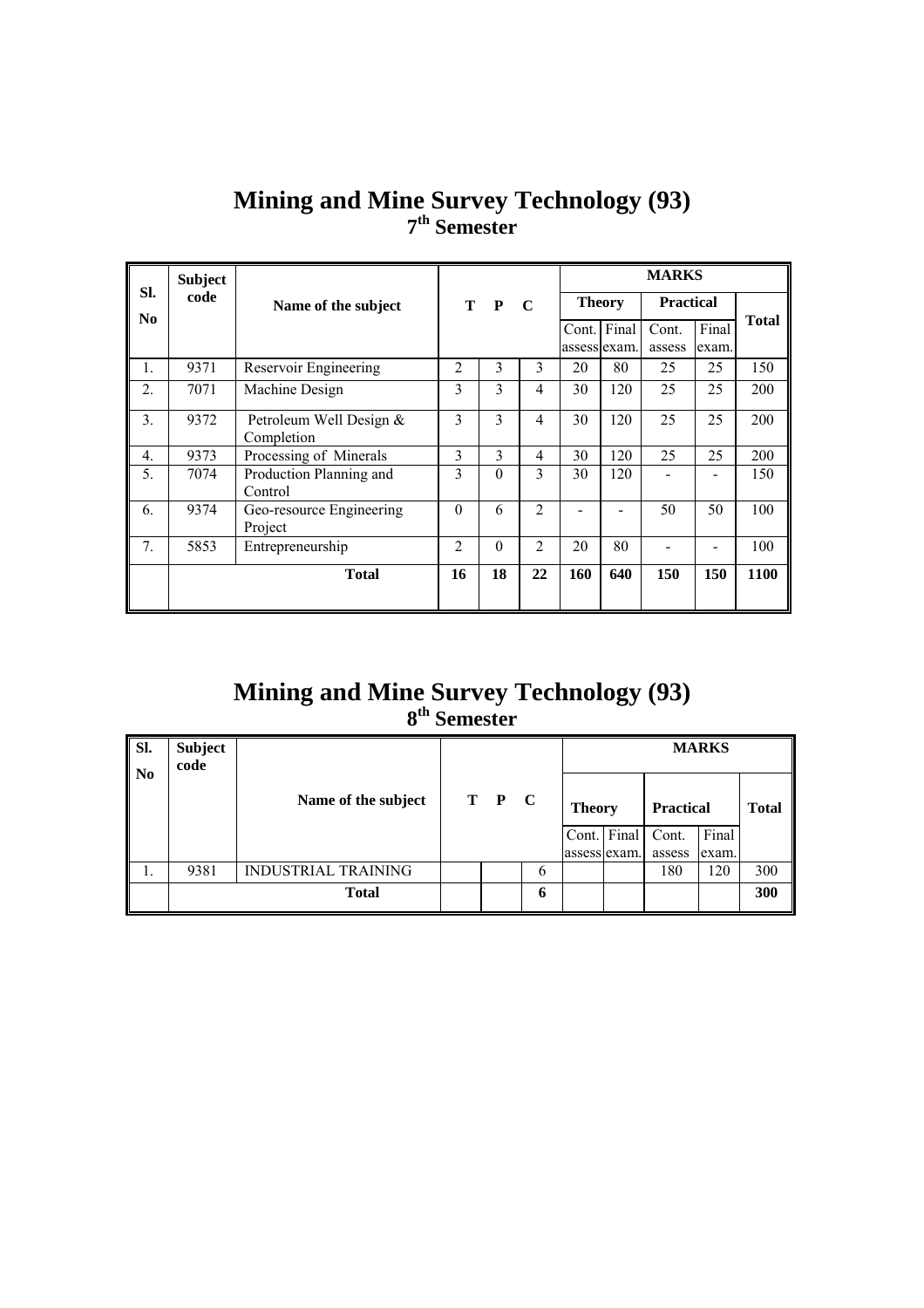## *POWER TECHNOLOGY (71)*  **FIRST SEMESTER**

| Sl.              | <b>Subject</b> | Name of the subject                            | Т        | P              | $\mathbf C$    |               | <b>MARKS</b> |                  |                |              |  |  |
|------------------|----------------|------------------------------------------------|----------|----------------|----------------|---------------|--------------|------------------|----------------|--------------|--|--|
| No               | code           |                                                |          |                |                | <b>Theory</b> |              | <b>Practical</b> |                | <b>Total</b> |  |  |
|                  |                |                                                |          |                |                | Cont. Final   | assess exam. | Cont.<br>assess  | Final<br>exam. |              |  |  |
| 1.               | 7111           | Power Engineering<br><b>Fundamentals</b>       | 3        | 3              | 4              | 30            | 120          | 25               | 25             | 200          |  |  |
| $\overline{2}$ . | 1011           | <b>Engineering Drawing</b>                     | $\theta$ | 6              | $\overline{c}$ | $\theta$      | $\theta$     | 50               | 50             | 100          |  |  |
| 3.               | 7011           | <b>Basic Workshop Practice</b>                 | $\theta$ | 6              | 2              | $\Omega$      | $\Omega$     | 50               | 50             | 100          |  |  |
| 4.               | 5911           | Mathematics-1                                  | 3        | 3              | 4              | 30            | 120          | 50               |                | 200          |  |  |
| 5.               | 5913           | Chemistry                                      | 3        | 3              | 4              | 30            | 120          | 25               | 25             | 200          |  |  |
| 6.               | 5712           | English-1                                      | 2        | $\theta$       | $\overline{2}$ | 20            | 80           |                  |                | 100          |  |  |
| 7 <sub>1</sub>   | 5812           | Physical Education & Life<br>Skill Development | $\Omega$ | $\overline{2}$ | 1              |               |              | 25               | 25             | 50           |  |  |
|                  |                | Total                                          | 11       | 23             | 19             | 110           | 440          | 175              | 200            | 950          |  |  |

### *POWER TECHNOLOGY (71)*  **SECOND SEMESTER**

| Sl.                    | <b>Subjec</b><br>t code |                              |                |               |                |                    |       |                  | <b>MARKS</b> |              |
|------------------------|-------------------------|------------------------------|----------------|---------------|----------------|--------------------|-------|------------------|--------------|--------------|
| $\mathbf{N}\mathbf{0}$ |                         | Name of the subject          |                | T P           | $\mathbf C$    | <b>Theory</b>      |       | <b>Practical</b> |              |              |
|                        |                         |                              |                |               |                | Cont.              | Final | Cont.            | Final        | <b>Total</b> |
| 1.                     | 7121                    | Power Engineering Drawing    |                | 6             | 3              | assess exam.<br>10 | 40    | assess<br>50     | exam.<br>50  | 150          |
| 2.                     | 1012                    | <b>Engineering Materials</b> | $\overline{c}$ | 3             | 3              | 20                 | 80    | 25               | 25           | 150          |
| 3.                     | 6711                    | <b>Basic Electricity</b>     | 3              | $\mathcal{E}$ | 4              | 30                 | 120   | 25               | 25           | 200          |
| $\overline{4}$ .       | 6621                    | Computer Application-1       | $\theta$       | 6             | $\overline{2}$ |                    |       | 50               | 50           | 100          |
| 5.                     | 5921                    | Mathematics-2                | 3              | 3             | 4              | 30                 | 120   | 50               |              | 200          |
| 6.                     | 5912                    | Physics-1                    | 3              | 3             | 4              | 30                 | 120   | 25               | 25           | 200          |
| $7_{\cdot}$            | 5711                    | Bangla                       | $\overline{2}$ | 2             | 3              | 20                 | 80    | 50               |              | 150          |
|                        | <b>Total</b>            |                              |                | 26            | 23             | 140                | 560   | 250              | 200          | 1150         |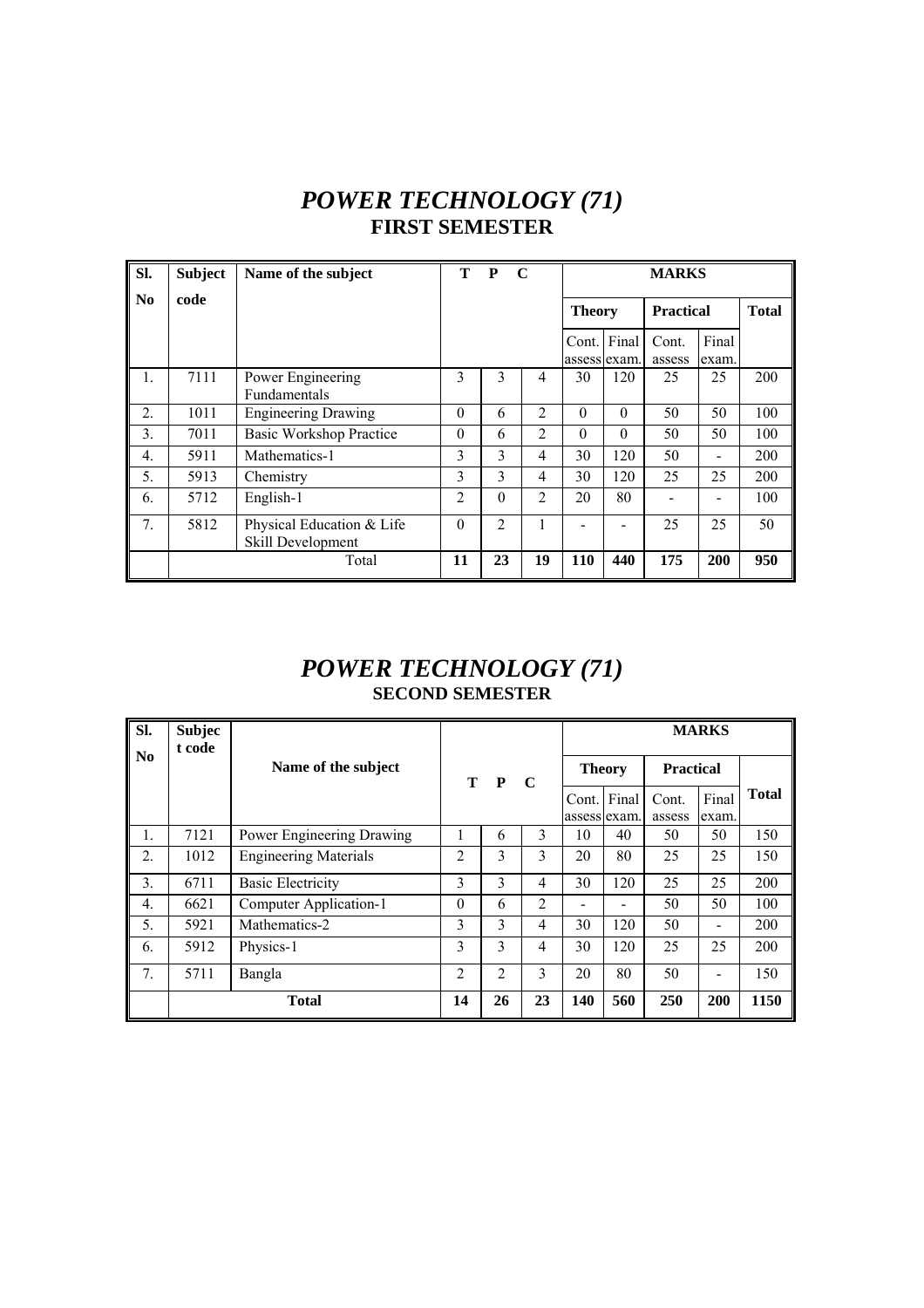# *POWER TECHNOLOGY (71)*  **THIRD SEMESTER**

| Sl.              | <b>Subject</b><br>code |                                   |                |                |                |               |             |                  | <b>MARKS</b>             |              |
|------------------|------------------------|-----------------------------------|----------------|----------------|----------------|---------------|-------------|------------------|--------------------------|--------------|
| N <sub>0</sub>   |                        | Name of the subject               |                | T P            | $\mathbf C$    | <b>Theory</b> |             | <b>Practical</b> |                          | <b>Total</b> |
|                  |                        |                                   |                |                |                | assess exam.  | Cont. Final | Cont.<br>assess  | Final<br>exam.           |              |
| 1.               | 7131                   | <b>Engineering Thermodynamics</b> | 3              | 3              | $\overline{4}$ | 30            | 120         | 25               | 25                       | 200          |
| 2.               | 6734                   | General Electricity               | 3              | 3              | $\overline{4}$ | 30            | 120         | 25               | 25                       | 200          |
| 3.               | 6632                   | Computer Application -2           | $\theta$       | 6              | 2              |               |             | 50               | 50                       | 100          |
| $\overline{4}$ . | 5931                   | Math-III                          | 3              | 3              | 4              | 30            | 120         | 50               | $\overline{\phantom{0}}$ | 200          |
| 5.               | 5922                   | Physics-II                        | 3              | 3              | 4              | 30            | 120         | 25               | 25                       | 200          |
| 6.               | 5722                   | English-II                        | $\overline{2}$ | $\overline{2}$ | 3              | 20            | 80          | 50               |                          | 150          |
| 7 <sub>1</sub>   | 5811                   | Social Science-1                  | $\overline{2}$ | $\Omega$       | $\overline{c}$ | 20            | 80          |                  |                          | 100          |
|                  |                        | Total                             | 15             | 23             | 23             | 150           | 600         | 225              | 175                      | 1150         |

#### *POWER TECHNOLOGY (71)*  **FOURTH SEMESTER**

| SI.            | <b>Subject</b><br>code |                                                       |                |          |                | <b>MARKS</b>  |                       |                  |                |              |  |  |
|----------------|------------------------|-------------------------------------------------------|----------------|----------|----------------|---------------|-----------------------|------------------|----------------|--------------|--|--|
| N <sub>0</sub> |                        | Name of the subject                                   |                | T P      | $\mathbf C$    | <b>Theory</b> |                       | <b>Practical</b> |                | <b>Total</b> |  |  |
|                |                        |                                                       |                |          |                | Cont.         | Final<br>assess exam. | Cont.<br>assess  | Final<br>exam. |              |  |  |
| 1.             | 7141                   | <b>Engine Details</b>                                 | 3              | 3        | 4              | 30            | 120                   | 25               | 25             | 200          |  |  |
| 2.             | 7142                   | <b>Engineering Mechanics</b>                          | 3              | 3        | 4              | 30            | 120                   | 25               | 25             | 200          |  |  |
| 3.             | 7144                   | Automotive suspension, Brake<br>& Transmission system | $\overline{2}$ | 6        | $\overline{4}$ | 20            | 80                    | 50               | 50             | 200          |  |  |
| $\overline{4}$ | 6744                   | <b>Electrical Machines</b>                            | $\overline{2}$ | 3        | 3              | 20            | 80                    | 25               | 25             | 150          |  |  |
| 5              | 6811                   | <b>Basic Electronics</b>                              | $\overline{2}$ | 3        | 3              | 20            | 80                    | 25               | 25             | 150          |  |  |
| 6              | 7042                   | Machine Shop Practice                                 |                | 6        | 3              | 10            | 40                    | 50               | 50             | 150          |  |  |
| 7              | 5821                   | Social Science-2                                      | $\overline{c}$ | $\theta$ | $\overline{2}$ | 20            | 80                    |                  |                | 100          |  |  |
|                |                        | Total                                                 | 14             | 21       | 22             | 140           | 560                   | 200              | 200            | 1150         |  |  |
|                |                        |                                                       |                |          |                |               |                       |                  |                |              |  |  |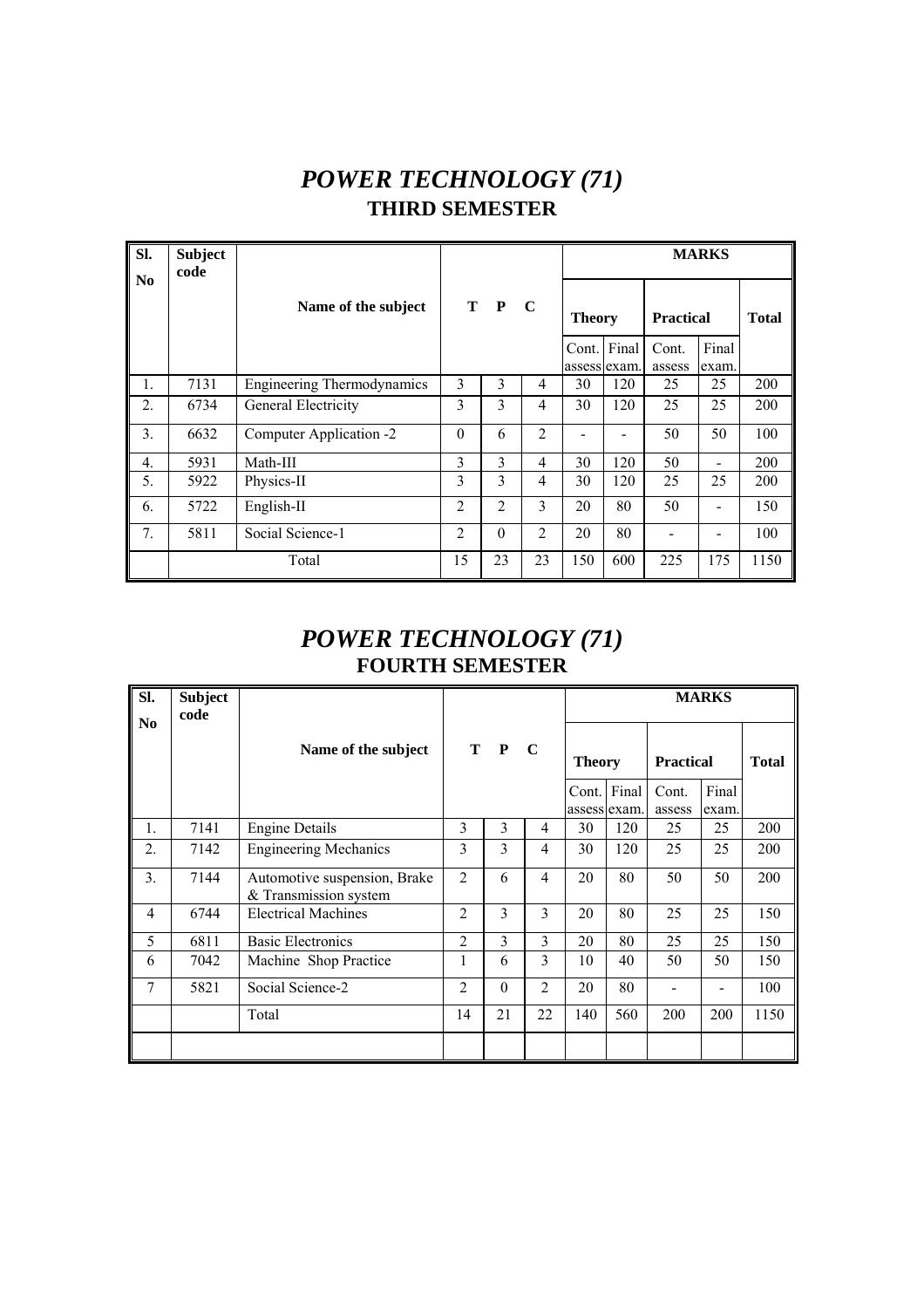# *POWER TECHNOLOGY (71)*

| Sl.            | <b>Subject</b><br>code | Name of the subject                              | Т              | P<br>$\mathbf C$ |                |                       | <b>MARKS</b> |                  |                |              |  |  |
|----------------|------------------------|--------------------------------------------------|----------------|------------------|----------------|-----------------------|--------------|------------------|----------------|--------------|--|--|
| N <sub>0</sub> |                        |                                                  |                |                  |                | <b>Theory</b>         |              | <b>Practical</b> |                |              |  |  |
|                |                        |                                                  |                |                  |                | Cont.<br>assess exam. | Final        | Cont.<br>assess  | Final<br>exam. | <b>Total</b> |  |  |
| $\mathbf{1}$ . | 7151                   | Power Plant Engineering.-1                       | 3              | 3                | 4              | 30                    | 120          | 25               | 25             | 200          |  |  |
| $\overline{2}$ | 7155                   | Drilling $&$ Mining                              | 2              | 3                | 3              | 20                    | 80           | 25               | 25             | 150          |  |  |
| 3              | 7152                   | Fuels & Lubricants                               | $\overline{c}$ | 3                | $\mathcal{E}$  | 20                    | 80           | 25               | 25             | 150          |  |  |
| $\overline{4}$ | 7153                   | Auto Electricity                                 | $\overline{c}$ | 6                | 4              | 20                    | 80           | 50               | 50             | 200          |  |  |
| 5              | 7157                   | Automobile Body Building<br>and Air Conditioning | $\overline{c}$ | 6                | 4              | 20                    | 80           | 50               | 50             | 200          |  |  |
| 6              | 7154                   | Engine Overhauling &<br>Inspection               | $\mathfrak{D}$ | 6                | 4              | 20                    | 80           | 50               | 50             | 200          |  |  |
| 7              | 5851                   | Book Keeping & Accounting                        | $\overline{c}$ | -                | $\overline{2}$ | 20                    | 80           |                  |                | 100          |  |  |
|                |                        | <b>Total</b>                                     | 15             | 27               | 24             | 150                   | 600          | 225              | 225            | 1200         |  |  |

#### *POWER TECHNOLOGY (71)*  **SIXTH SEMESTER**

| SI.                    | <b>Subject</b><br>code |                                                  |                |          |                |               |     |                  | <b>MARKS</b>                 |              |
|------------------------|------------------------|--------------------------------------------------|----------------|----------|----------------|---------------|-----|------------------|------------------------------|--------------|
| $\mathbf{N}\mathbf{0}$ |                        | Name of the subject                              |                | T P      | $\mathbf C$    | <b>Theory</b> |     | <b>Practical</b> |                              | <b>Total</b> |
|                        |                        |                                                  |                |          |                | Cont. Final   |     | Cont.            | Final                        |              |
|                        |                        |                                                  |                |          |                | assess exam.  |     | assess           | exam.                        |              |
| 1                      | 7161                   | <b>Fluid Mechanics</b>                           | 3              | 3        | 4              | 30            | 120 | 25               | 25                           | 200          |
| $\overline{c}$         | 7162                   | Power Plant Engg-2                               | 3              | 3        | 4              | 30            | 120 | 25               | 25                           | 200          |
| 3                      | 7163                   | Auto Electronics                                 | $\overline{2}$ | 3        | 3              | 20            | 80  | 25               | 25                           | 150          |
| $\overline{4}$         | 7164                   | Service Station Operation                        | $\mathfrak{D}$ | 6        | 4              | 20            | 80  | 50               | 50                           | 200          |
| 5                      | 6764                   | Transmission & Distribution<br>Electrical Energy | 3              | 3        | 4              | 30            | 120 | 25               | 25                           | 200          |
| 6                      | 5841                   | <b>Business Organization</b>                     | $\overline{2}$ | $\Omega$ | $\mathfrak{D}$ | 20            | 80  |                  |                              | 100          |
| 7                      | 5840                   | <b>Environmental Management</b>                  | $\mathfrak{D}$ | $\Omega$ | $\mathfrak{D}$ | 20            | 80  |                  | $\qquad \qquad \blacksquare$ | 100          |
|                        |                        | Total                                            | 17             | 21       | 23             | 170           | 680 | 150              | 150                          | 1150         |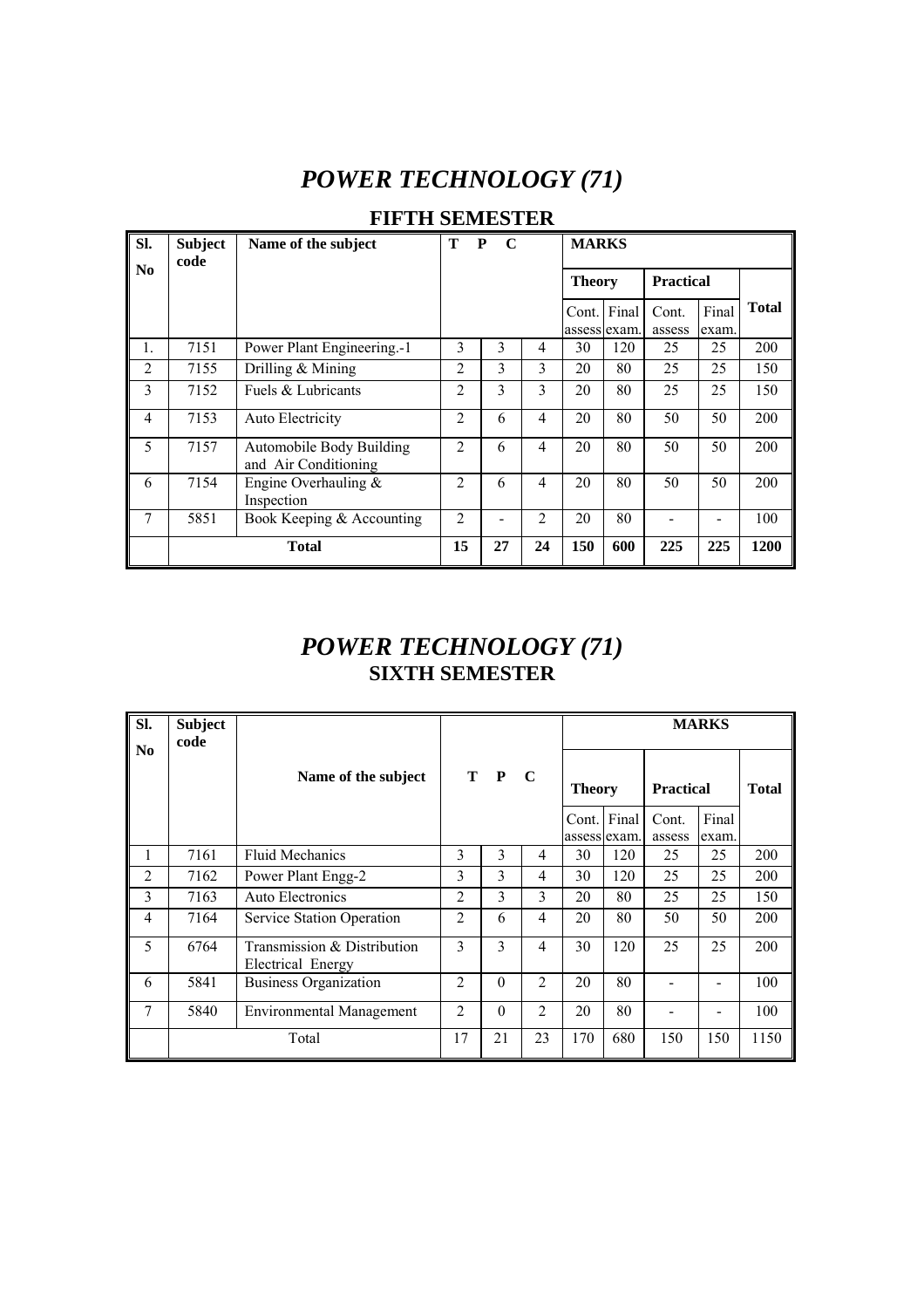# *POWER TECHNOLOGY (71)*  **SEVENTH SEMESTER**

| Sl.<br>N <sub>0</sub> | <b>Subject</b><br>code |                                            |                |          |                |                             |     |                  | <b>MARKS</b>   |              |
|-----------------------|------------------------|--------------------------------------------|----------------|----------|----------------|-----------------------------|-----|------------------|----------------|--------------|
|                       |                        | Name of the subject                        |                | T P      | $\mathbf C$    | <b>Theory</b>               |     | <b>Practical</b> |                | <b>Total</b> |
|                       |                        |                                            |                |          |                | Cont. Final<br>assess exam. |     | Cont.<br>assess  | Final<br>exam. |              |
| $\mathbf{1}$ .        | 7171                   | <b>Fluid Machinery</b>                     | $\overline{2}$ | 6        | 4              | 20                          | 80  | 50               | 50             | 200          |
| $\overline{2}$ .      | 7172                   | Automobile Trouble Shooting<br>and Driving | $\overline{2}$ | 6        | 4              | 20                          | 80  | 50               | 50             | 200          |
| 3.                    | 3173                   | Power Engineering Project                  | $\theta$       | 6        | 2              |                             |     | 50               | 50             | 100          |
| $\overline{4}$        | 3174                   | Engine Testing &<br>Performance            | $\overline{2}$ | 3        | 3              | 20                          | 80  | 25               | 25             | 150          |
| 5                     | 6773                   | Switch Gear & Protection                   | $\overline{2}$ | 3        | 3              | 20                          | 80  | 25               | 25             | 150          |
| 6                     | 5852                   | Industrial Management                      | $\overline{2}$ | $\theta$ | $\overline{2}$ | 20                          | 80  |                  |                | 100          |
| 7                     | 5853                   | Entrepreneurship                           | $\overline{2}$ | $\theta$ | $\overline{2}$ | 20                          | 80  |                  |                | 100          |
|                       |                        | <b>Total</b>                               | 12             | 24       | 20             | 120                         | 480 | 200              | 200            | 1000         |

# *POWER TECHNOLOGY (71)*  **EIGHT SEMESTER**

| Sl.<br>$\mathbf{N}$ | <b>Subject</b><br>code |                            |  |       |   | <b>MARKS</b>  |             |                  |                |              |  |  |  |
|---------------------|------------------------|----------------------------|--|-------|---|---------------|-------------|------------------|----------------|--------------|--|--|--|
|                     |                        | Name of the subject        |  | T P C |   | <b>Theory</b> |             | <b>Practical</b> |                | <b>Total</b> |  |  |  |
|                     |                        |                            |  |       |   | assess exam.  | Cont. Final | Cont.<br>assess  | Final<br>exam. |              |  |  |  |
| 1.                  | 7181                   | <b>Industrial Training</b> |  | 0     | 6 |               |             | 180              | 120            | 300          |  |  |  |
|                     |                        | <b>Total</b>               |  |       |   |               |             |                  |                | 300          |  |  |  |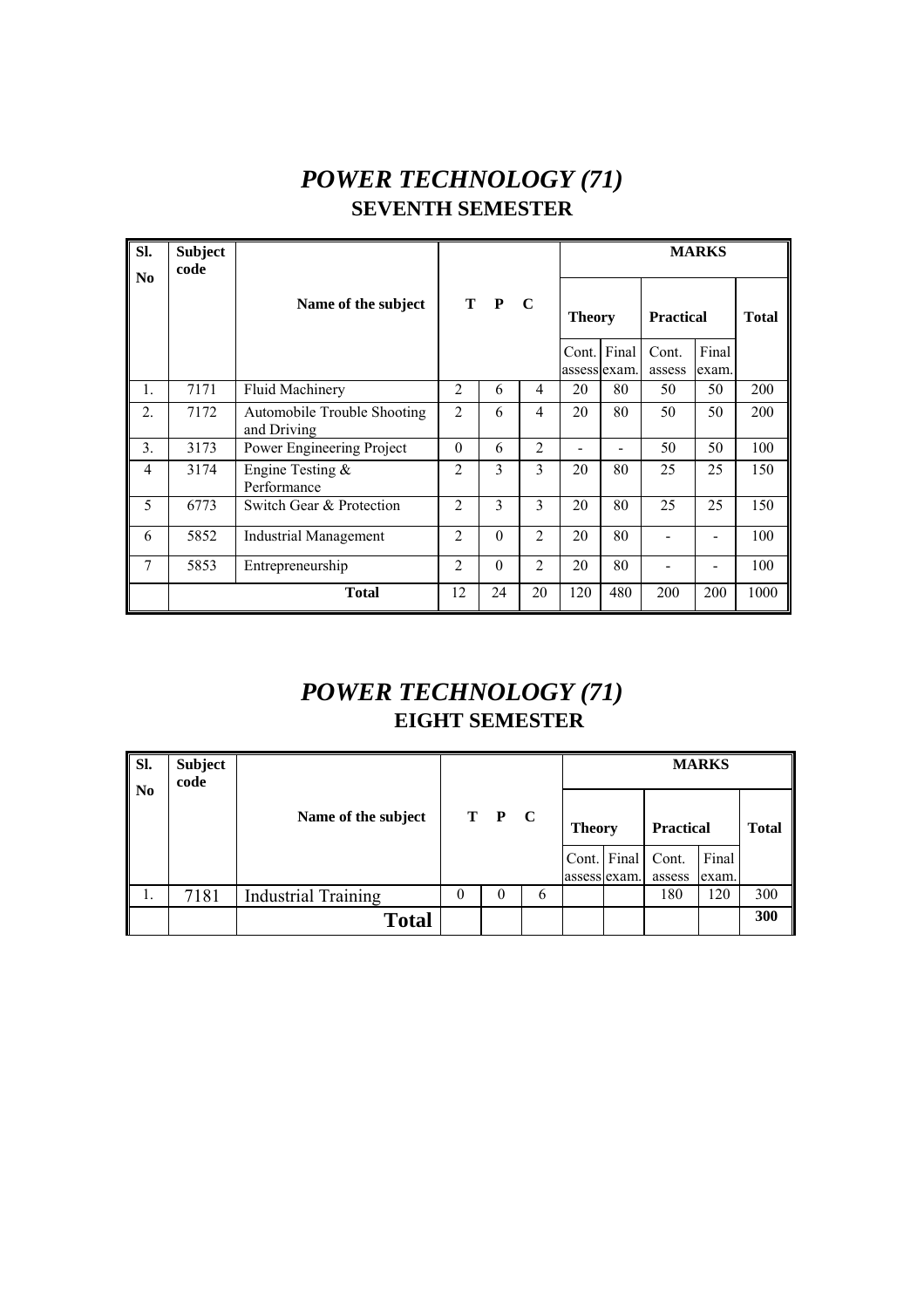**1st Semester** 

|                  |                        |                                  |                |               |                | <b>MARKS</b>  |       |                  |       |              |  |  |
|------------------|------------------------|----------------------------------|----------------|---------------|----------------|---------------|-------|------------------|-------|--------------|--|--|
| SI.<br>No        | <b>Subject</b><br>code | Name of the subject              | T.             | $\mathbf{P}$  | $\mathbf C$    | <b>Theory</b> |       | <b>Practical</b> |       |              |  |  |
|                  |                        |                                  |                |               |                | Cont.         | Final | Cont.            | Final | <b>Total</b> |  |  |
|                  |                        |                                  |                |               |                | assess lexam. |       | assess           | exam. |              |  |  |
| 1.               | 1011                   | <b>Engineering Drawing</b>       | $\Omega$       | 6             | $\overline{2}$ |               |       | 50               | 50    | 100          |  |  |
| 2.               | 5712                   | English-I                        | $\overline{c}$ | $\theta$      | 2              | 20            | 80    |                  |       | 100          |  |  |
| 3.               | 5812                   | Physical Education & Life        | $\Omega$       | 2             | 1              |               |       | 25               | 25    | 50           |  |  |
|                  |                        | Skill Development                |                |               |                |               |       |                  |       |              |  |  |
| $\overline{4}$ . | 5911                   | Mathematics-I                    | 3              | 3             | $\overline{4}$ | 30            | 120   | 50               |       | 200          |  |  |
| 5.               | 5913                   | Chemistry                        | 3              | 3             | $\overline{4}$ | 30            | 120   | 25               | 25    | 200          |  |  |
| 6.               | 7011                   | <b>Basic Workshop Practice</b>   | $\Omega$       | 6             | 2              |               |       | 50               | 50    | 100          |  |  |
| 7.               | 7211                   | Refrigeration and Air            | 3              | $\mathcal{E}$ | $\overline{4}$ | 30            | 120   | 25               | 25    | 200          |  |  |
|                  |                        | <b>Conditioning Fundamentals</b> |                |               |                |               |       |                  |       |              |  |  |
|                  |                        | <b>Total</b>                     | 11             | 23            | 19             | <b>110</b>    | 440   | 225              | 175   | 950          |  |  |

#### **REFRIGERATION AND AIR CONDITIONING TECHNOLOGY (72) 2nd Semester**

| SI.              | <b>Subject</b> |                           |                |    |                |     |               | <b>MARKS</b> |                              |              |
|------------------|----------------|---------------------------|----------------|----|----------------|-----|---------------|--------------|------------------------------|--------------|
| N <sub>0</sub>   | code           | Name of the subject       | T P            |    | $\mathbf C$    |     | <b>Theory</b> |              | <b>Practical</b>             |              |
|                  |                |                           |                |    |                |     | Cont. Final   | Cont.        | Final                        | <b>Total</b> |
|                  |                |                           |                |    |                |     | assess exam.  | assess       | exam.                        |              |
| 1.               | 1012           | Engineering. Materials    | $\overline{c}$ | 3  | 3              | 20  | 80            | 25           | 25                           | 150          |
| $\overline{2}$ . | 5711           | Bangla                    | $\overline{2}$ | 2  | 3              | 20  | 80            | 50           |                              | 150          |
| 3.               | 5912           | Physics-I                 | 3              | 3  | 4              | 30  | 120           | 25           | 25                           | 200          |
| $\overline{4}$ . | 5921           | Mathematics-II            | 3              | 3  | $\overline{4}$ | 30  | 120           | 50           | $\qquad \qquad \blacksquare$ | 200          |
| 5.               | 6621           | Computer Application-I    | $\theta$       | 6  | $\overline{2}$ |     |               | 50           | 50                           | 100          |
| 6.               | 6711           | <b>Basic Electricity</b>  | 3              | 3  | $\overline{4}$ | 30  | 120           | 25           | 25                           | 200          |
| $7_{\cdot}$      | 7221           | Refrigeration Engineering | $\Omega$       | 6  | $\mathfrak{D}$ |     |               | 50           | 50                           | 100          |
|                  |                | Drawing                   |                |    |                |     |               |              |                              |              |
|                  |                | <b>Total</b>              | 13             | 26 | 22             | 130 | 520           | 275          | 175                          | 1100         |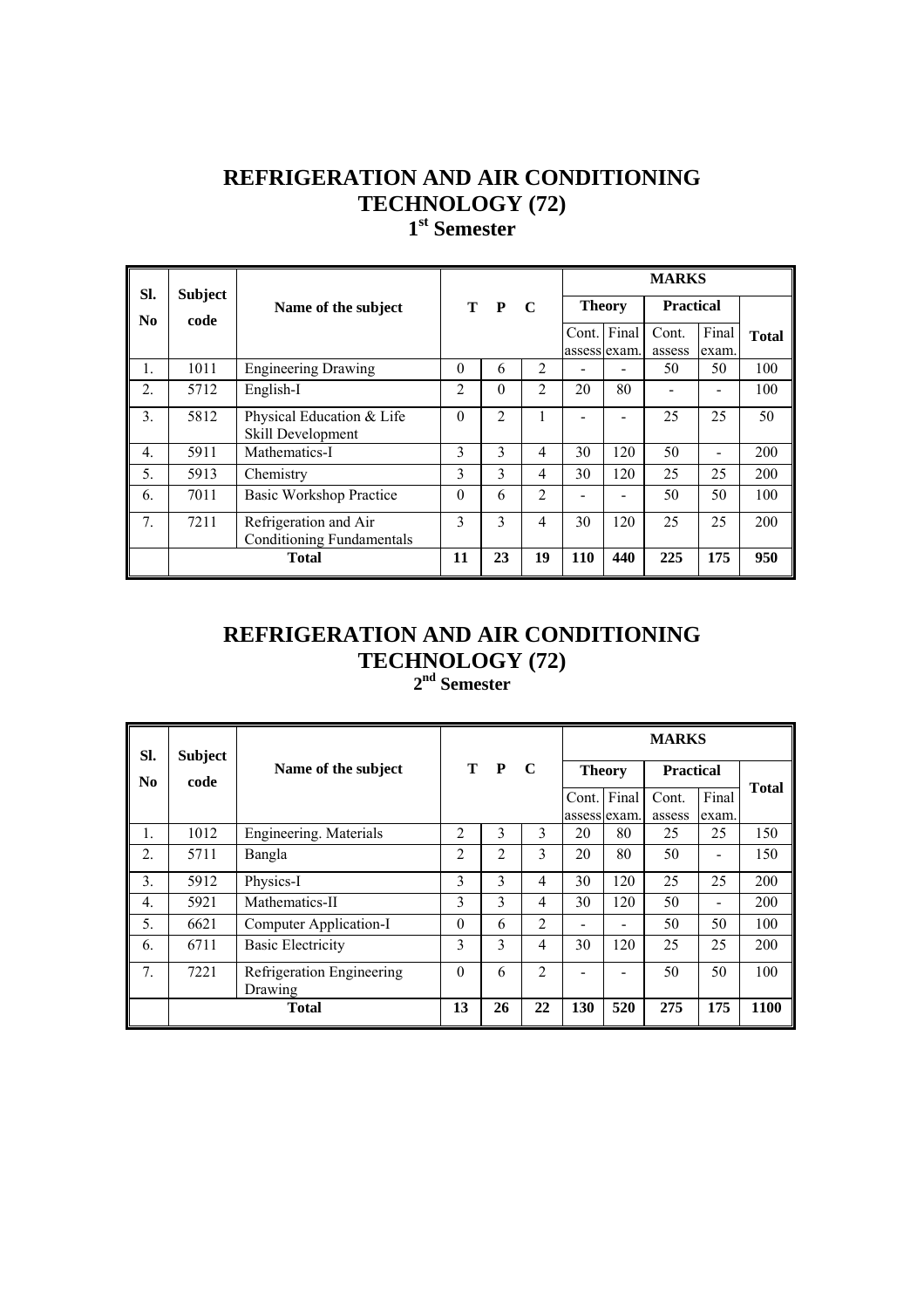#### **3rd Semester**

| SI.                    | <b>Subject</b> |                                        | $\mathbf C$    |          | <b>MARKS</b>   |                       |       |                  |                |              |
|------------------------|----------------|----------------------------------------|----------------|----------|----------------|-----------------------|-------|------------------|----------------|--------------|
| $\mathbf{N}\mathbf{0}$ | code           | Name of the subject                    | T P            |          |                | <b>Theory</b>         |       | <b>Practical</b> |                | <b>Total</b> |
|                        |                |                                        |                |          |                | Cont.<br>assess exam. | Final | Cont.<br>assess  | Final<br>exam. |              |
| 1.                     | 7231           | Refrigeration cycles and<br>Components | 3              | 3        | 4              | 30                    | 120   | 25               | 25             | 200          |
| $\overline{2}$ .       | 6811           | <b>Basic Electronics</b>               | $\overline{c}$ | 3        | 3              | 20                    | 80    | 25               | 25             | 150          |
| 3.                     | 6632           | Computer Application-II                | $\theta$       | 6        | $\mathfrak{D}$ |                       |       | 50               | 50             | 100          |
| $\overline{4}$ .       | 5931           | Math-III                               | 3              | 3        | 4              | 30                    | 120   | 50               |                | 200          |
| 5.                     | 5922           | Physics-II                             | 3              | 3        | 4              | 30                    | 120   | 25               | 25             | 200          |
| 6.                     | 5811           | Social Science-I                       | $\overline{c}$ | $\Omega$ | 2              | 20                    | 80    |                  |                | 100          |
| 7.                     | 5722           | English-II                             | $\overline{c}$ | 2        | 3              | 20                    | 80    | 50               |                | 150          |
|                        |                | <b>Total</b>                           | 15             | 20       | 22             | 150                   | 600   | 225              | 125            | 1100         |

# **REFRIGERATION AND AIR CONDITIONING TECHNOLOGY (72)**

#### **4th Semester**

| SI.              | <b>Subject</b> |                              |                |          |                |               |              | <b>MARKS</b>     |       |              |  |
|------------------|----------------|------------------------------|----------------|----------|----------------|---------------|--------------|------------------|-------|--------------|--|
| N <sub>0</sub>   | code           | Name of the subject          |                | T P      | $\mathbf C$    | <b>Theory</b> |              | <b>Practical</b> |       |              |  |
|                  |                |                              |                |          |                | Cont. Final   |              | Cont.            | Final | <b>Total</b> |  |
|                  |                |                              |                |          |                |               | assess exam. | assess           | exam. |              |  |
| $\mathbf{1}$ .   | 7241           | Domestic Refrigeration and   | 3              | 3        | 4              | 30            | 120          | 25               | 25    | 200          |  |
|                  |                | Air Conditioning             |                |          |                |               |              |                  |       |              |  |
| $\overline{2}$ . | 7242           | Automotive Engines and their | 3              | 3        | 4              | 30            | 120          | 25               | 25    | 200          |  |
|                  |                | <b>Systems</b>               |                |          |                |               |              |                  |       |              |  |
| 3.               | 7131           | Engineering. Thermodynamics  | 3              | 3        | 4              | 30            | 120          | 25               | 25    | 200          |  |
| $\overline{4}$ . | 7243           | Cooling and Heating load     | 3              | 3        | 4              | 30            | 120          | 25               | 25    | 200          |  |
|                  |                | Calculation                  |                |          |                |               |              |                  |       |              |  |
| 5.               | 6734           | General Electricity          | 3              | 3        | 4              | 30            | 120          | 25               | 25    | 200          |  |
| 6.               | 5821           | Social Science-II            | $\overline{c}$ | $\Omega$ | $\overline{2}$ | 20            | 80           |                  |       | 100          |  |
| 7 <sub>1</sub>   | 5841           | Business Organization and    | $\mathfrak{D}$ | $\Omega$ | $\mathfrak{D}$ | 20            | 80           |                  |       | 100          |  |
|                  |                | communication                |                |          |                |               |              |                  |       |              |  |
|                  |                | <b>Total</b>                 | 19             | 15       | 24             | 170           | 680          | 125              | 125   | 1200         |  |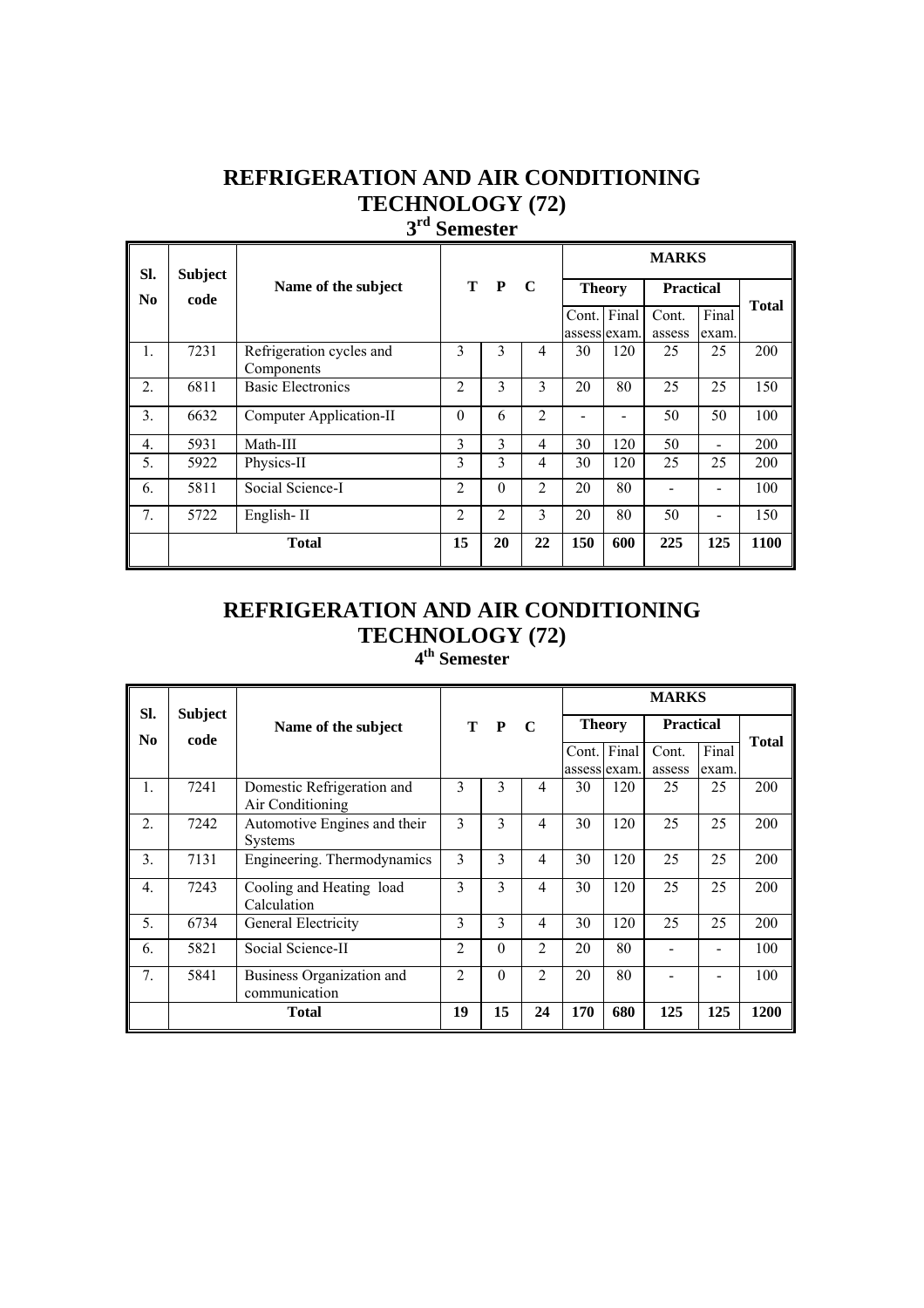**5th Semester** 

| SI.            | <b>Subject</b> |                                            |                |          |                |               | <b>MARKS</b> |                  |                |              |  |  |  |
|----------------|----------------|--------------------------------------------|----------------|----------|----------------|---------------|--------------|------------------|----------------|--------------|--|--|--|
| N <sub>0</sub> | code           | Name of the subject                        |                | T P      | $\mathbf C$    | <b>Theory</b> |              | <b>Practical</b> |                | <b>Total</b> |  |  |  |
|                |                |                                            |                |          |                | Cont. Final   | assess exam. | Cont.<br>assess  | Final<br>exam. |              |  |  |  |
| 1.             | 7251           | Electrical Machines in RAC                 | 3              | 3        | 4              | 30            | 120          | 25               | 25             | 200          |  |  |  |
| 2.             | 7252           | <b>RAC Circuits and Controls-I</b>         | 3              | 3        | $\overline{4}$ | 30            | 120          | 25               | 25             | 200          |  |  |  |
| 3.             | 7253           | Piping and Duct Works                      | 2              | 3        | 3              | 20            | 80           | 25               | 25             | 150          |  |  |  |
| 4.             | 7254           | Commercial and Industrial<br>Refrigeration | 3              | 3        | $\overline{4}$ | 30            | 120          | 25               | 25             | 200          |  |  |  |
| 5.             | 7255           | Maintenance of RAC<br>Equipment            | $\overline{c}$ | 6        | 4              | 20            | 80           | 50               | 50             | 200          |  |  |  |
| 6.             | 7142           | Engineering Mechanics                      | 3              | 3        | $\overline{4}$ | 30            | 120          | 25               | 25             | 200          |  |  |  |
| 7.             | 5851           | Book Keeping                               | 2              | $\theta$ | $\mathfrak{D}$ | 20            | 80           |                  |                | 100          |  |  |  |
|                |                | <b>Total</b>                               | 18             | 21       | 25             | 180           | 720          | 175              | 175            | 1250         |  |  |  |

# **REFRIGERATION AND AIR CONDITIONING TECHNOLOGY (72)**

**6th Semester** 

| SI.              | <b>Subject</b> |                                                |                |          |                |               |             | <b>MARKS</b>     |                |              |
|------------------|----------------|------------------------------------------------|----------------|----------|----------------|---------------|-------------|------------------|----------------|--------------|
| N <sub>0</sub>   | code           | Name of the subject                            |                | T P      | $\mathbf C$    | <b>Theory</b> |             | <b>Practical</b> |                |              |
|                  |                |                                                |                |          |                | assess exam.  | Cont. Final | Cont.<br>assess  | Final<br>exam. | <b>Total</b> |
| $\mathbf{1}$ .   | 7261           | Advanced Refrigeration and<br>Air conditioning | 3              | 3        | 4              | 30            | 120         | 25               | 25             | 200          |
| $\overline{2}$ . | 7262           | RAC Circuits and controls-II                   | 3              | 3        | $\overline{4}$ | 30            | 120         | 25               | 25             | 200          |
| 3.               | 7263           | <b>RAC Plant Operation</b>                     | $\overline{c}$ | 3        | $\overline{3}$ | 20            | 80          | 25               | 25             | 150          |
| $\overline{4}$ . | 7264           | Low Temperature<br>Refrigeration               | $\overline{2}$ | 3        | $\mathcal{E}$  | 20            | 80          | 25               | 25             | 150          |
| 5.               | 7165           | Fluid Mechanics and<br>Machineries             | 3              | 3        | 4              | 30            | 120         | 25               | 25             | 200          |
| 6.               | 5840           | <b>Environmental Management</b>                | $\overline{c}$ | $\theta$ | $\overline{2}$ | 20            | 80          |                  |                | 100          |
| 7.               | 5852           | Industrial Management                          | 2              | $\Omega$ | $\overline{2}$ | 20            | 80          |                  |                | 100          |
|                  |                | <b>Total</b>                                   | 17             | 15       | 22             | 170           | 680         | 125              | 125            | <b>1100</b>  |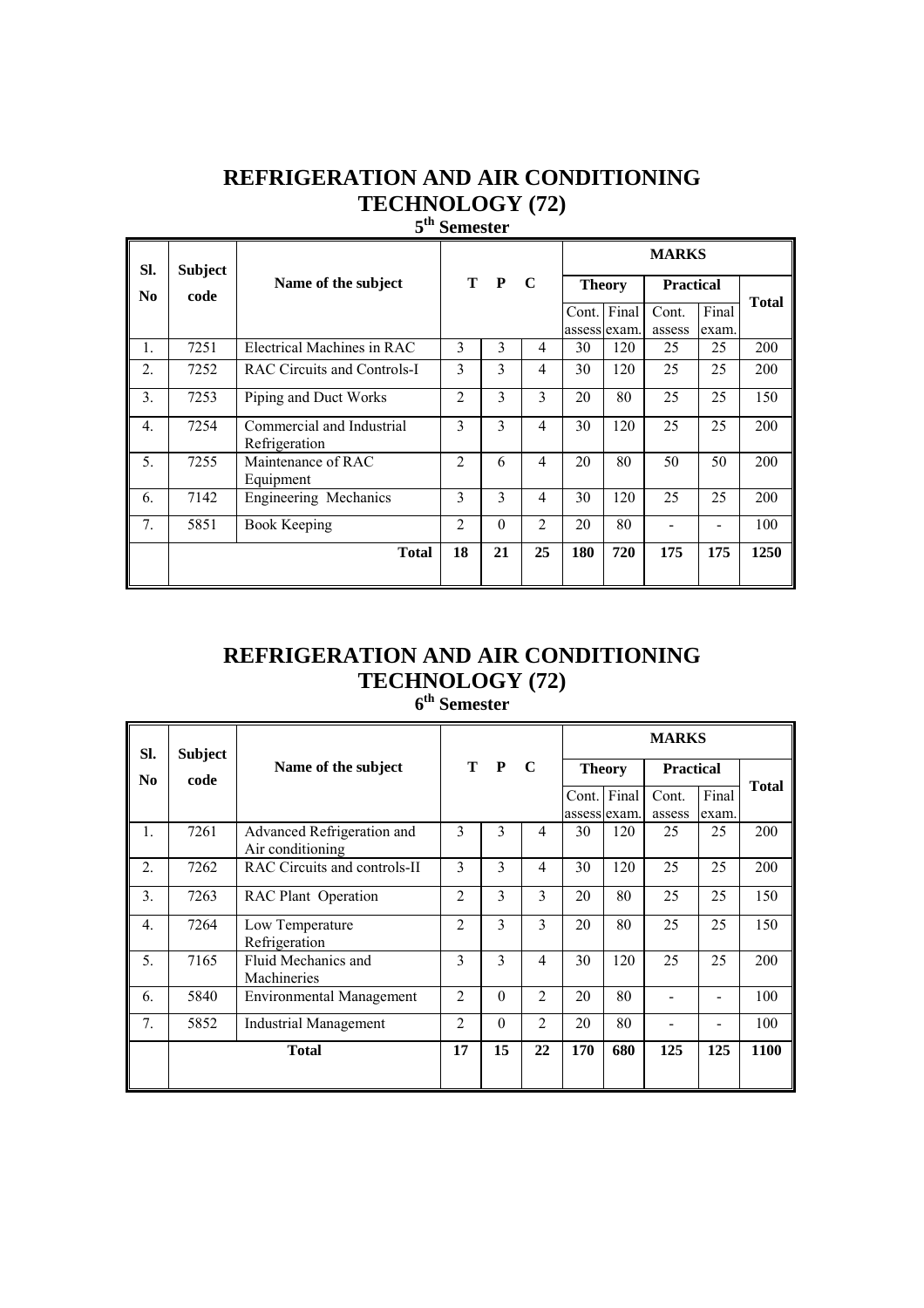**7th Semester** 

| SI.              |                |                                                        |                |          |                |                             |               | <b>MARKS</b>     |                |              |
|------------------|----------------|--------------------------------------------------------|----------------|----------|----------------|-----------------------------|---------------|------------------|----------------|--------------|
|                  | <b>Subject</b> | Name of the subject                                    |                | T P      | $\mathbf C$    |                             | <b>Theory</b> | <b>Practical</b> |                | <b>Total</b> |
| N <sub>0</sub>   | code           |                                                        |                |          |                | Cont. Final<br>assess exam. |               | Cont.<br>assess  | Final<br>exam. |              |
| 1.               | 7271           | <b>RAC System Analysis</b>                             | 3              | 3        | 4              | 30                          | 120           | 25               | 25             | 200          |
| $\overline{2}$ . | 7272           | <b>RAC</b> Project                                     | $\Omega$       | 6        | $\overline{2}$ |                             |               | 50               | 50             | 100          |
| 3.               | 7273           | Trouble shooting of RAC<br>Equipment                   | 3              | 3        | 4              | 30                          | 120           | 25               | 25             | 200          |
| $\overline{4}$ . | 7274           | <b>Transport Refrigeration And</b><br>Air conditioning | 3              | 3        | 4              | 30                          | 120           | 25               | 25             | 200          |
| 5.               | 7275           | Commercial and Industrial Air<br>conditioning          | 3              | 3        | 4              | 30                          | 120           | 25               | 25             | 200          |
| 6.               | 7276           | Installation of RAC Plants                             | 3              | 3        | 4              | 30                          | 120           | 25               | 25             | 200          |
| 7.               | 5853           | Entrepreneurship                                       | $\overline{c}$ | $\theta$ | $\overline{2}$ | 20                          | 80            |                  |                | 100          |
|                  |                | <b>Total</b>                                           | 17             | 21       | 24             | 170                         | 680           | 175              | 175            | 1200         |

#### **REFRIGERATION AND AIR CONDITIONING TECHNOLOGY (72) 8th SEMESTER**

| SI.            | <b>Subject</b> |                            |                          |              |               |              |               | <b>MARKS</b>     |       |              |
|----------------|----------------|----------------------------|--------------------------|--------------|---------------|--------------|---------------|------------------|-------|--------------|
| N <sub>0</sub> | code           | Name of the subject        | T.                       | $\mathbf{P}$ | $\mathbf C$   |              | <b>Theory</b> | <b>Practical</b> |       | <b>Total</b> |
|                |                |                            |                          |              |               |              | Cont. Final   | Cont.            | Final |              |
|                |                |                            |                          |              |               | assess exam. |               | assess           | exam. |              |
|                | 7281           | <b>Industrial Training</b> | $\overline{\phantom{0}}$ |              | $\mathfrak b$ |              |               | 180              | 120   | 300          |
|                |                | <b>Total</b>               |                          |              | O             |              |               |                  |       | 300          |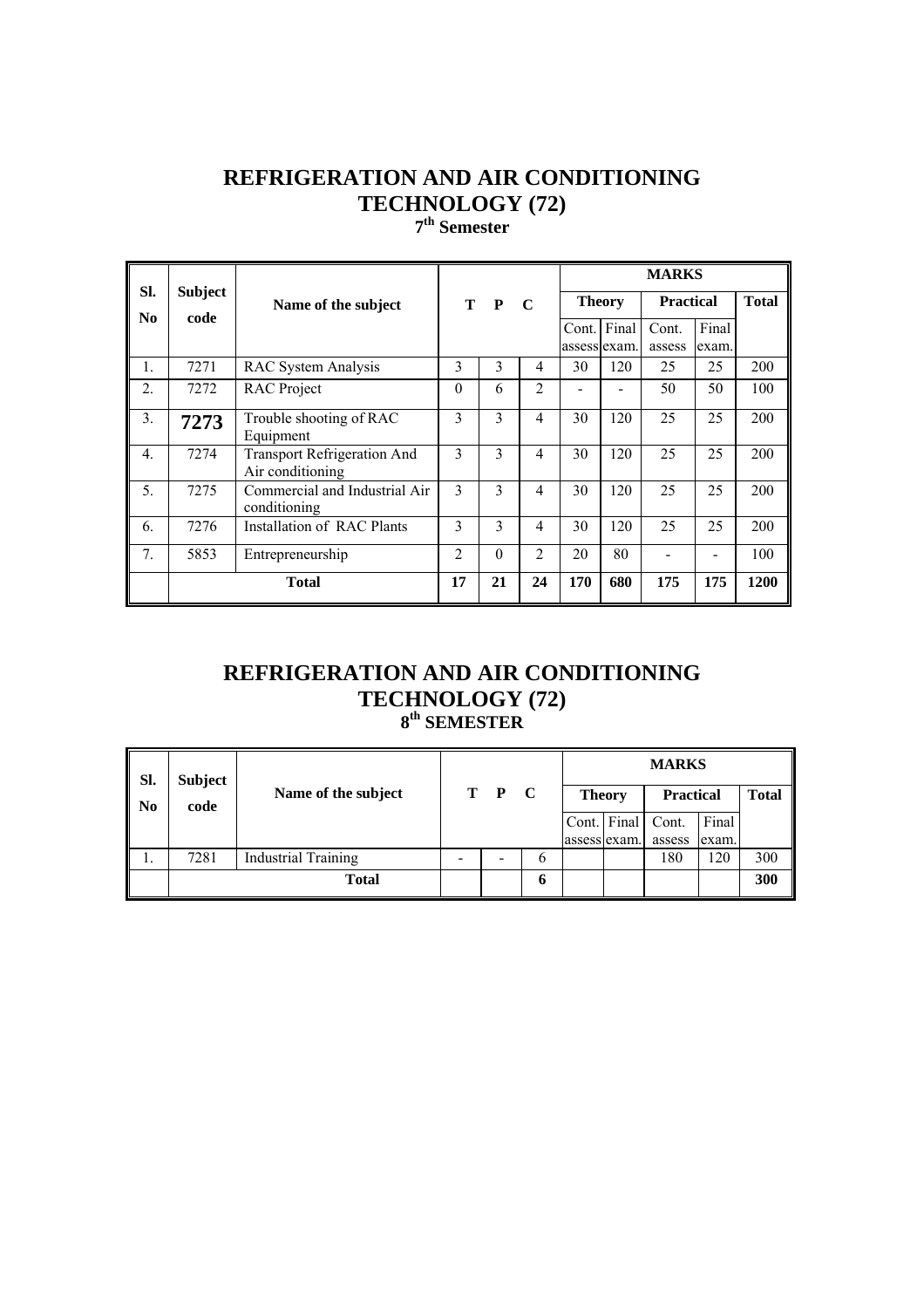1<sup>st</sup> Semester

| SI.            | <b>Subject</b> |                                                | т<br>$\mathbf{P}$<br>$\mathbf C$ |                |                |              |               | <b>MARKS</b>     |       |              |
|----------------|----------------|------------------------------------------------|----------------------------------|----------------|----------------|--------------|---------------|------------------|-------|--------------|
| No             | code           | Name of the subject                            |                                  |                |                |              | <b>Theory</b> | <b>Practical</b> |       |              |
|                |                |                                                |                                  |                |                | Cont.        | Final         | Cont.            | Final | <b>Total</b> |
|                |                |                                                |                                  |                |                | assess exam. |               | assess           | exam. |              |
| 1              | 5711           | Bangla                                         | 2                                | 2              | 3              | 20           | 80            | 50               |       | 150          |
| $\overline{2}$ | 5712           | English-1                                      | 2                                | $\theta$       | $\overline{2}$ | 20           | 80            |                  |       | 100          |
| 3              | 5812           | Physical Education & Life<br>Skill Development | $\theta$                         | $\overline{2}$ | 1              |              |               | 25               | 25    | 50           |
| 4              | 5911           | Mathematics-1                                  | 3                                | 3              | $\overline{4}$ | 30           | 120           | 50               |       | 200          |
| 5              | 5912           | Physics-1                                      | 3                                | 3              | $\overline{4}$ | 30           | 120           | 25               | 25    | 200          |
| 6              | 6711           | <b>Basic Electricity</b>                       | 3                                | 3              | $\overline{4}$ | 30           | 120           | 25               | 25    | 200          |
| 7              | 7011           | <b>Basic Workshop Practice</b>                 | $\Omega$                         | 6              | $\overline{2}$ |              |               | 50               | 50    | 100          |
| 8.             | 9411           | Telecom system-1                               | $\overline{c}$                   | 3              | 3              | 20           | 80            | 25               | 25    | 150          |
|                |                | <b>Total</b>                                   | 15                               | 22             | 23             | 150          | 600           | 250              | 150   | 1150         |

#### **TELECOMMUNICATION TECHNOLOGY – (94)**  2<sup>nd</sup> Semester

| SI.                    | <b>Subject</b> |                            |                |                |                |                       |       | <b>MARKS</b>     |                          |              |
|------------------------|----------------|----------------------------|----------------|----------------|----------------|-----------------------|-------|------------------|--------------------------|--------------|
| $\mathbf{N}\mathbf{0}$ | code           | Name of the subject        |                | T P            | - C            | <b>Theory</b>         |       | <b>Practical</b> |                          |              |
|                        |                |                            |                |                |                | Cont.<br>assess exam. | Final | Cont.<br>assess  | Final<br>exam.           | <b>Total</b> |
| 1                      | 1011           | <b>Engineering Drawing</b> | $\theta$       | 6              | 2              |                       |       | 50               | 50                       | 100          |
| $\mathfrak{D}$         | 5722           | English-2                  | $\overline{c}$ | $\mathfrak{D}$ | 3              | 20                    | 80    | 50               |                          | 150          |
| 3                      | 1921           | Mathematics-2              | 3              | 3              | 4              | 30                    | 120   | 50               | $\overline{\phantom{0}}$ | 200          |
| 4                      | 1922           | Physics-2                  | 3              | 3              | $\overline{4}$ | 30                    | 120   | 25               | 25                       | 200          |
| 5                      | 6621           | Computer Application.-I    | $\theta$       | 6              | 2              |                       |       | 50               | 50                       | 100          |
| 6                      | 6811           | <b>Basic Electronics</b>   | $\overline{c}$ | 3              | 3              | 20                    | 80    | 25               | 25                       | 150          |
| 7                      | 9421           | Telecom System -2          | $\mathcal{E}$  | $\mathbf{3}$   | 4              | 30                    | 120   | 25               | 25                       | 200          |
|                        |                | <b>Total</b>               | 13             | 26             | 22             | 130                   | 520   | 275              | 175                      | 1100         |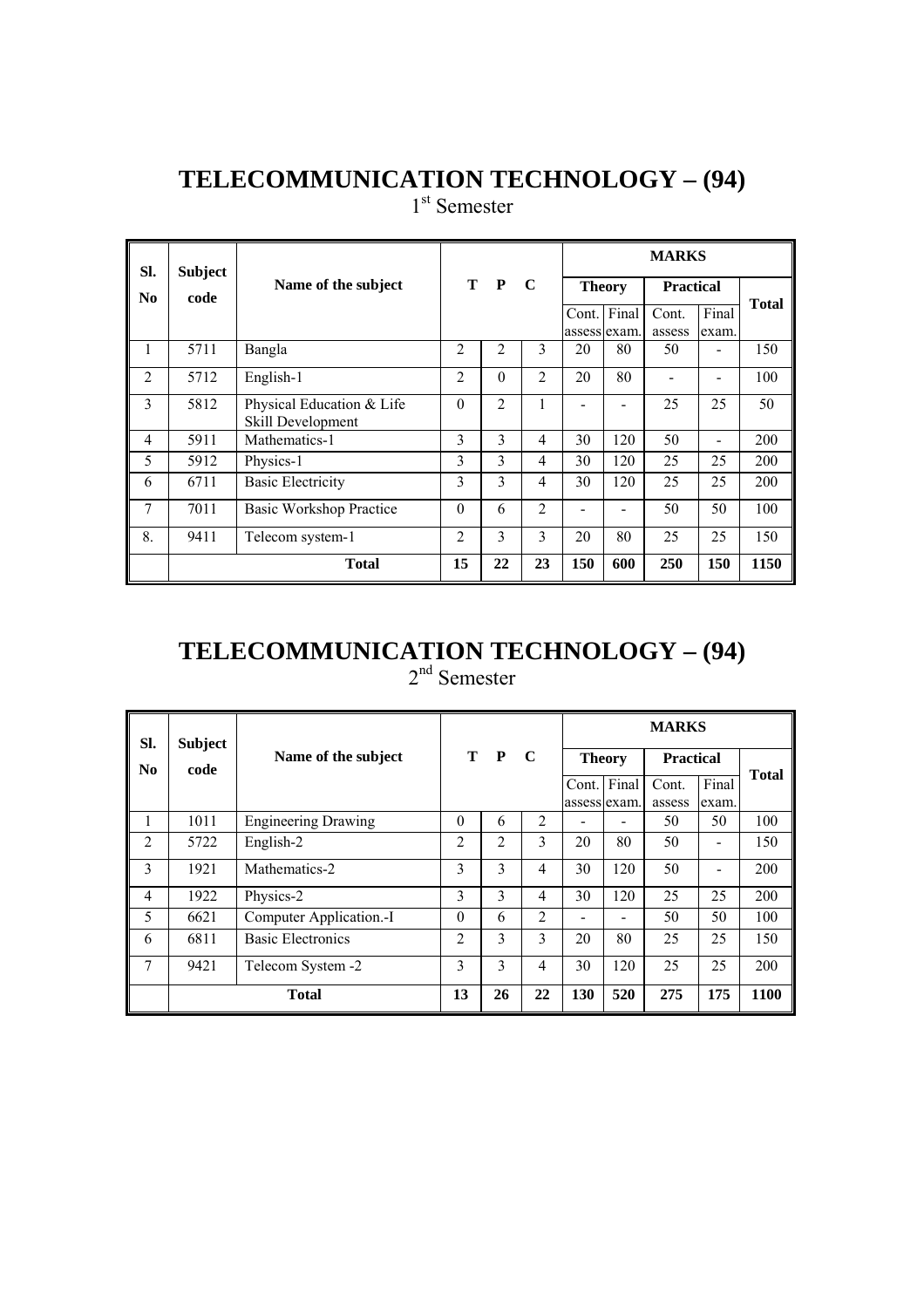3<sup>rd</sup> Semester

| SI.            | <b>Subject</b> | Name of the subject          | т              | $\mathbf C$<br>P |                | <b>MARKS</b>          |          |                  |                |              |
|----------------|----------------|------------------------------|----------------|------------------|----------------|-----------------------|----------|------------------|----------------|--------------|
| No             | code           |                              |                |                  |                | <b>Theory</b>         |          | <b>Practical</b> |                | <b>Total</b> |
|                |                |                              |                |                  |                | Cont.<br>assess exam. | Final    | Cont.<br>assess  | Final<br>exam. |              |
| 1              | 9431           | Telecom workshop             |                | 6                | 3              | 10                    | 40       | 50               | 50             | 150          |
| 2              | 6632           | Computer Application -II     | $\theta$       | 6                | $\overline{c}$ | $\theta$              | $\theta$ | 50               | 50             | 100          |
| 3              | 6721           | Electrical circuit-1         | 3              | 3                | 4              | 30                    | 120      | 25               | 25             | 200          |
| $\overline{4}$ | 1012           | <b>Engineering Materials</b> | $\overline{2}$ | 3                | 3              | 20                    | 80       | 25               | 25             | 150          |
| 5              | 5913           | Chemistry                    | 3              | 3                | 4              | 30                    | 120      | 25               | 25             | 200          |
| 6              | 5931           | Math-3                       | 3              | 3                | 4              | 30                    | 120      | 50               | $\theta$       | 200          |
| 7              | 5811           | Social Science-1             | $\overline{2}$ | $\theta$         | $\overline{2}$ | 20                    | 80       | $\theta$         | $\theta$       | 100          |
|                |                | <b>Total</b>                 | 14             | 24               | 22             | 140                   | 560      | 225              | 175            | 1100         |

#### **TELECOMMUNICATION TECHNOLOGY – (94)**  4<sup>th</sup> Semester

| SI.            | <b>Subject</b> | Name of the subject                        | т              | P<br>$\mathbf C$ |                | <b>MARKS</b>  |             |                  |                |              |
|----------------|----------------|--------------------------------------------|----------------|------------------|----------------|---------------|-------------|------------------|----------------|--------------|
| N <sub>0</sub> | code           |                                            |                |                  |                | <b>Theory</b> |             | <b>Practical</b> |                | <b>Total</b> |
|                |                |                                            |                |                  |                | assess exam.  | Cont. Final | Cont.<br>assess  | Final<br>exam. |              |
| 1              | 6843           | Network, filter and<br>transmission line   | 3              | 3                | $\overline{4}$ | 30            | 120         | 25               | 25             | 200          |
| $\overline{2}$ | 9442           | Radio and TV Engineering                   | 3              | 3                | $\overline{4}$ | 30            | 120         | 25               | 25             | 200          |
| 3              | 6622           | Programming Langauge-1                     | $\overline{2}$ | 3                | 3              | 20            | 80          | 25               | 25             | 150          |
| $\overline{4}$ | 6840           | <b>Industrial Power Electronics</b>        | 3              | 3                | $\overline{4}$ | 30            | 120         | 25               | 25             | 200          |
| 5              | 6744           | <b>Electrical Machines</b>                 | $\overline{2}$ | 3                | 3              | 20            | 80          | 25               | 25             | 150          |
| 6              | 5821           | Social Science-2                           | $\overline{2}$ | $\theta$         | $\overline{2}$ | 20            | 80          | $\theta$         | $\theta$       | 100          |
| $\overline{7}$ | 5841           | Business organization and<br>Communication | $\mathfrak{D}$ | $\theta$         | $\overline{2}$ | 20            | 80          | $\Omega$         | $\Omega$       | 100          |
|                |                | <b>Total</b>                               | 18             | 15               | 22             | 140           | 680         | 125              | 125            | 1150         |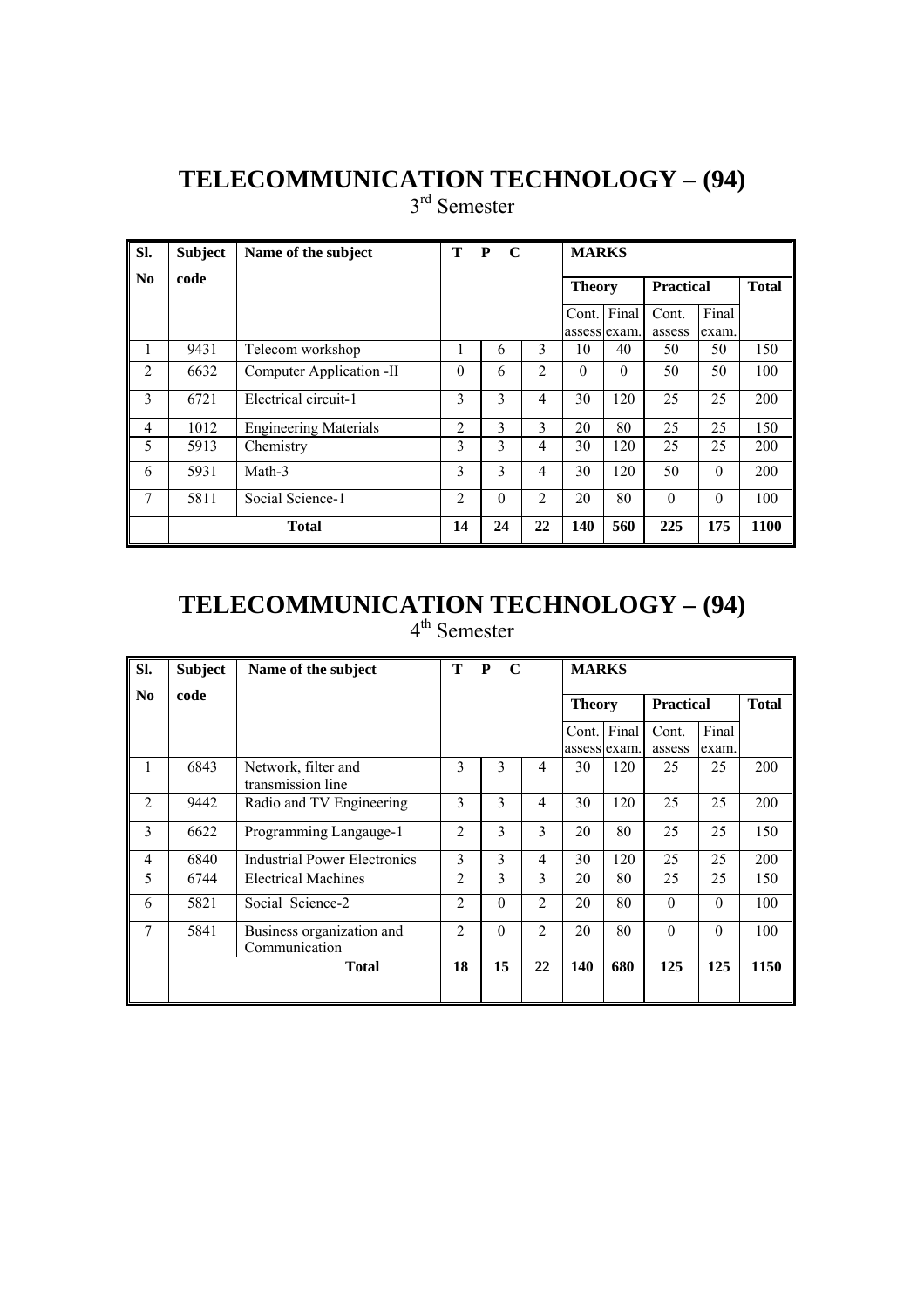5<sup>th</sup> Semester

| SI.            | <b>Subject</b> |                                          |                |          |                |               |                             | <b>MARKS</b>     |                |              |
|----------------|----------------|------------------------------------------|----------------|----------|----------------|---------------|-----------------------------|------------------|----------------|--------------|
| N <sub>0</sub> | code           | Name of the subject                      |                | T P      | $\mathbf C$    | <b>Theory</b> |                             | <b>Practical</b> |                | <b>Total</b> |
|                |                |                                          |                |          |                |               | Cont. Final<br>assess exam. | Cont.<br>assess  | Final<br>exam. |              |
| 1              | 9451           | Telecom Measuring & Testing<br>Equipment | 3              | 3        | 4              | 30            | 120                         | 25               | 25             | 200          |
| $\mathfrak{D}$ | 9452           | Radio wave Propagation $\&$<br>Radar     | 3              | 3        | $\overline{4}$ | 30            | 120                         | 25               | 25             | 200          |
| 3              | 8441           | Digital Communication                    | 3              | 3        | $\overline{4}$ | 30            | 120                         | 25               | 25             | 200          |
| 4              | 9454           | Outside plant                            | L              | 3        | $\mathfrak{D}$ | 10            | 40                          | 25               | 25             | 100          |
| 5              | 6662           | <b>Computer Peripherals</b>              | 3              | 3        | $\overline{4}$ | 30            | 120                         | 25               | 25             | 200          |
| 6              | 6631           | Data Structure and Algorithm             | $\overline{2}$ | 3        | 3              | 20            | 80                          | 25               | 25             | 150          |
| 7              | 5851           | Book keeping $&$ Accounting              | $\overline{2}$ | $\Omega$ | 2              | 20            | 80                          | $\Omega$         | $\Omega$       | 100          |
|                |                | <b>Total</b>                             | 17             | 18       | 23             | 170           | 680                         | 150              | 150            | 1150         |

#### **TELECOMMUNICATION TECHNOLOGY – (94)**   $6<sup>th</sup>$  Semester

| SI.            | <b>Subject</b> |                                           |                |          |                |       |               | <b>MARKS</b>     |          |              |
|----------------|----------------|-------------------------------------------|----------------|----------|----------------|-------|---------------|------------------|----------|--------------|
| No.            | code           | Name of the subject                       |                | T P      | $\mathbf C$    |       | <b>Theory</b> | <b>Practical</b> |          |              |
|                |                |                                           |                |          |                | Cont. | Final         | Cont.            | Final    | <b>Total</b> |
|                |                |                                           |                |          |                |       | assess exam.  | assess           | exam.    |              |
| 1              | 9461           | Mobile & Wireless                         | 3              | 3        | $\overline{4}$ | 30    | 120           | 25               | 25       | 200          |
|                |                | communication-1                           |                |          |                |       |               |                  |          |              |
| $\mathfrak{D}$ | 9462           | Microwave Engineering                     | 3              | 3        | 4              | 30    | 120           | 25               | 25       | 200          |
| 3              | 9463           | Data Comunication-1                       | 3              | 3        | $\overline{4}$ | 30    | 120           | 25               | 25       | 200          |
| $\overline{4}$ | 9464           | Optical Fiber                             | 3              | 3        | $\overline{4}$ | 30    | 120           | 25               | 25       | 200          |
|                |                | Communication-1                           |                |          |                |       |               |                  |          |              |
| 5              | 6866           | Digital Electronics and<br>Microprocessor | 3              | 3        | 4              | 30    | 120           | 25               | 25       | 200          |
| 6              | 5840           | <b>Environmental Management</b>           | $\mathfrak{D}$ | $\Omega$ | $\mathfrak{D}$ | 20    | 80            | $\Omega$         | $\Omega$ | 100          |
| 7              | 5852           | Industrial Management                     | $\overline{2}$ | $\Omega$ | $\overline{2}$ | 20    | 80            | $\theta$         | $\Omega$ | 100          |
|                |                | <b>Total</b>                              | 19             | 15       | 24             |       |               |                  |          | 1200         |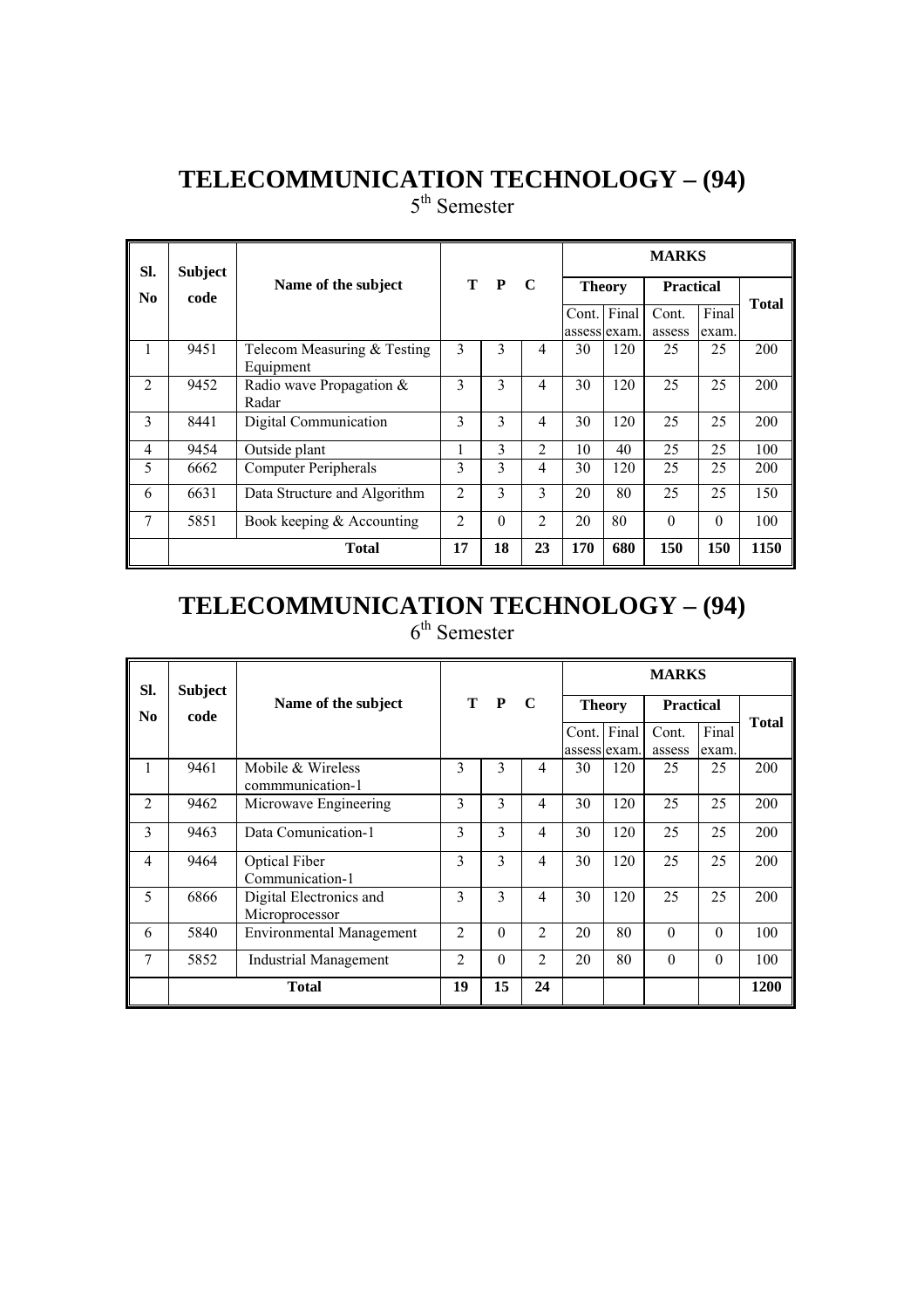7<sup>th</sup> Semester

| SI.            | <b>Subject</b> |                                 |                |          |                |               |     | <b>MARKS</b>     |          |              |
|----------------|----------------|---------------------------------|----------------|----------|----------------|---------------|-----|------------------|----------|--------------|
| No             | code           | Name of the subject             |                | T P      | $\mathbf C$    | <b>Theory</b> |     | <b>Practical</b> |          |              |
|                |                |                                 |                |          |                | Cont. Final   |     | Cont.            | Final    | <b>Total</b> |
|                |                |                                 |                |          |                | assess exam.  |     | assess           | exam.    |              |
|                | 9471           | Mobile $&$ W/L com-2.           | 3              | 3        | 4              | 30            | 120 | 25               | 25       | 200          |
| $\overline{2}$ | 9472           | Satellite Communication         | 3              | 3        | 4              | 30            | 120 | 25               | 25       | 200          |
| 3              | 9473           | Data Communication-2            | $\mathfrak{D}$ | 3        | 3              | 20            | 80  | 25               | 25       | 150          |
| $\overline{4}$ | 9474           | <b>Optical Fiber Com-2</b>      | 3              | 3        | 4              | 30            | 120 | 25               | 25       | 200          |
| 5              | 9475           | Telecom Switching               | 3              | 3        | 4              | 30            | 120 | 25               | 25       | 200          |
| 6              | 9476           | Multimedia & web page<br>design | $\mathfrak{D}$ | 3        | 3              | 20            | 80  | 25               | 25       | 150          |
| $\overline{7}$ | 5853           | Entrepreneurship                | $\mathfrak{D}$ | $\Omega$ | $\overline{c}$ | 20            | 80  | $\Omega$         | $\Omega$ | 100          |
|                |                | <b>Total</b>                    | 17             | 18       | 24             |               |     |                  |          | 1200         |

# **TELECOMMUNICATION TECHNOLOGY – (94)**

8<sup>th</sup> Semester

| Sl.                    | Subject |                            |         |             |              |               | <b>MARKS</b>     |       |              |
|------------------------|---------|----------------------------|---------|-------------|--------------|---------------|------------------|-------|--------------|
| $\mathbf{N}\mathbf{0}$ | code    | Name of the subject        | $T$ $P$ | $\mathbf C$ |              | <b>Theory</b> | <b>Practical</b> |       | <b>Total</b> |
|                        |         |                            |         |             | Cont. Final  |               | Cont.            | Final |              |
|                        |         |                            |         |             | assess exam. |               | assess           | exam. |              |
|                        | 9481    | <b>Industrial Training</b> |         | 6           |              |               | 180              | 120   | 300          |
|                        |         | <b>Total</b>               |         | 6           |              |               |                  |       | 300          |
|                        |         |                            |         |             |              |               |                  |       |              |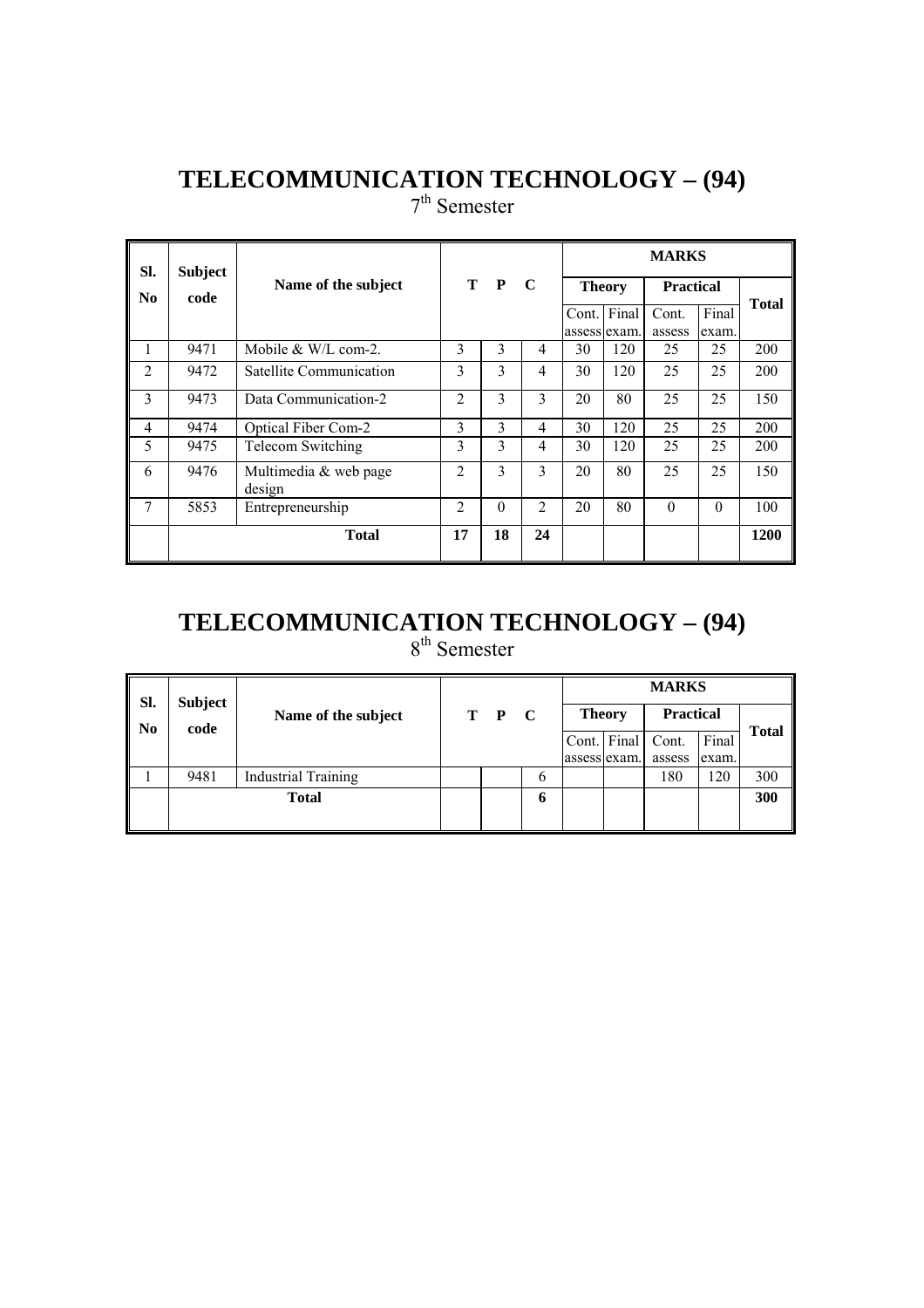### *PRINTING TECHNOLOGY (95)*  **FRIST SEMESTER**

| SI.                    | <b>Subject</b><br>code |                                                |                |          |                |               |                             |                  | <b>MARKS</b>   |              |
|------------------------|------------------------|------------------------------------------------|----------------|----------|----------------|---------------|-----------------------------|------------------|----------------|--------------|
| $\mathbf{N}\mathbf{0}$ |                        | Name of the subject                            |                | T P C    |                | <b>Theory</b> |                             | <b>Practical</b> |                |              |
|                        |                        |                                                |                |          |                |               | Cont. Final<br>assess exam. | Cont.<br>assess  | Final<br>exam. | <b>Total</b> |
| 1                      | 1011                   | Engineering. Drawing                           | $\Omega$       | 6        | 2              |               |                             | 50               | 50             | 100          |
| $\overline{2}$         | 5712                   | English -1                                     | $\overline{c}$ | $\Omega$ | $\overline{2}$ | 20            | 80                          |                  |                | 100          |
| 3                      | 5812                   | Physical Education & Life<br>Skill Development | $\Omega$       | 2        | 1              |               |                             | 25               | 25             | 50           |
| 4                      | 5911                   | Mathematics-1                                  | 3              | 3        | 4              | 30            | 120                         | 50               | -              | 200          |
| 5                      | 5912                   | Physics-1                                      | 3              | 3        | 4              | 30            | 120                         | 25               | 25             | 200          |
| 6                      | 7011                   | Basic workshop practice                        | $\Omega$       | 6        | $\overline{2}$ |               |                             | 50               | 50             | 100          |
| 7                      | 9511                   | <b>Basic Printing</b>                          | 3              | 3        | 4              | 30            | 120                         | 25               | 25             | 200          |
|                        |                        | Total                                          | 11             | 23       | 19             | 110           | 440                         | 225              | 250            | 950          |

# *PRINTING TECHNOLOGY (95)*  **SECOND SEMESTER**

| Sl.<br>No      | <b>Subject</b><br>code |                          |                |       |                |               |                          |                  | <b>MARKS</b> |              |
|----------------|------------------------|--------------------------|----------------|-------|----------------|---------------|--------------------------|------------------|--------------|--------------|
|                |                        | Name of the subject      |                | T P C |                | <b>Theory</b> |                          | <b>Practical</b> |              | <b>Total</b> |
|                |                        |                          |                |       |                | Cont. Final   |                          | Cont.            | Final        |              |
|                |                        |                          |                |       |                |               | assess exam.             | assess           | exam.        |              |
| 1              | 1012                   | Engineering<br>Materials | $\overline{2}$ | 3     | 3              | 20            | 80                       | 25               | 25           | 150          |
| $\overline{2}$ | 5722                   | English-2                | $\overline{2}$ | 2     | 3              | 20            | 80                       | 50               |              | 150          |
| 3              | 5921                   | Mathematics-2            | 3              | 3     | $\overline{4}$ | 30            | 120                      | 50               |              | 200          |
| $\overline{4}$ | 5922                   | Physics-2                | 3              | 3     | 4              | 30            | 120                      | 25               | 25           | 200          |
| 5              | 6621                   | Computer Application-1   | $\theta$       | 6     | 2              |               | $\overline{\phantom{0}}$ | 50               | 50           | 100          |
| 6              | 6711                   | <b>Basic Electricity</b> | 3              | 3     | 4              | 30            | 120                      | 25               | 25           | 200          |
| 7              | 9521                   | Offset Machine operation | 1              | 3     | $\overline{c}$ | 10            | 40                       | 25               | 25           | 100          |
|                |                        | Total                    | 14             | 23    | 22             | 140           | 560                      | 250              | 150          | 1100         |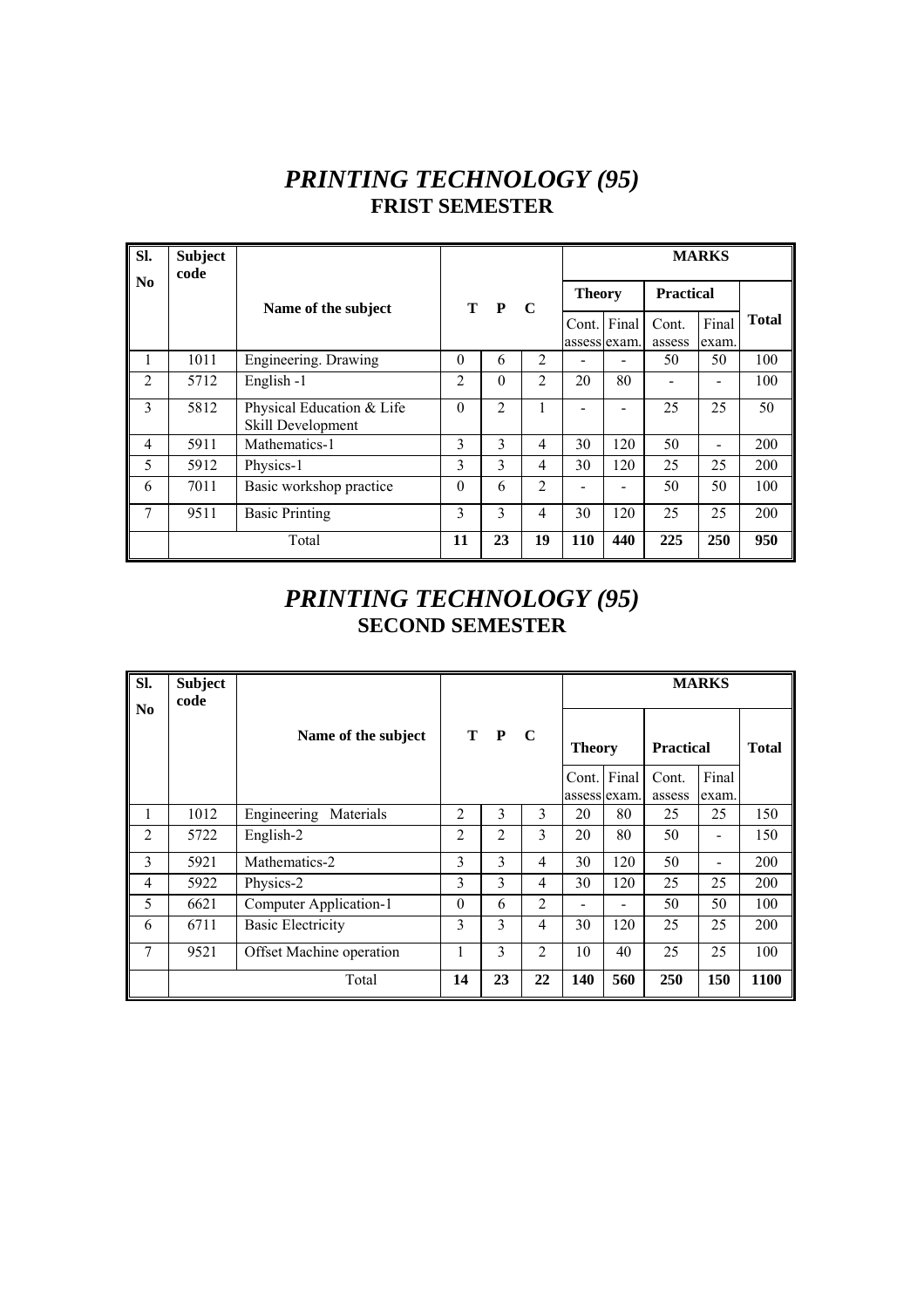# *PRINTING TECHNOLOGY (95)*  **THIRD SEMESTER**

| Sl.                    | <b>Subject</b><br>code |                          |                |          |                |               |             |                  | <b>MARKS</b> |              |
|------------------------|------------------------|--------------------------|----------------|----------|----------------|---------------|-------------|------------------|--------------|--------------|
| $\mathbf{N}\mathbf{0}$ |                        | Name of the subject      |                | T P      | - C            | <b>Theory</b> |             | <b>Practical</b> |              | <b>Total</b> |
|                        |                        |                          |                |          |                |               | Cont. Final | Cont.            | Final        |              |
|                        |                        |                          |                |          |                | assess exam.  |             | assess           | exam.        |              |
| 1.                     | 9531                   | Image Preparation-I      | $\overline{2}$ | 6        | 4              | 20            | 80          | 50               | 50           | 200          |
| 2.                     | 6811                   | <b>Basic Electronics</b> | $\overline{c}$ | 3        | 3              | 20            | 80          | 25               | 25           | 150          |
| 3.                     | 6632                   | Computer Application-2   | $\theta$       | 6        | $\overline{2}$ |               |             | 50               | 50           | 100          |
| $\overline{4}$ .       | 5931                   | Math-III                 | 3              | 3        | $\overline{4}$ | 30            | 120         | 50               |              | 200          |
| 5.                     | 5913                   | Chemistry                | 3              | 3        | $\overline{4}$ | 30            | 120         | 25               | 25           | 200          |
| 6.                     | 5811                   | Social Science           | $\overline{2}$ | $\theta$ | $\overline{2}$ | 20            | 80          |                  |              | 100          |
| 7.                     | 5711                   | Bangla                   | $\overline{2}$ | 2        | 3              | 20            | 80          | 50               |              | 150          |
|                        |                        | Total                    | 14             | 23       | 22             | 140           | 560         | 200              | 200          | 1100         |

# *PRINTING TECHNOLOGY (95)*  **FORTH SEMESTER**

| SI.              | <b>Subject</b><br>code |                                         |                |          |                |                       |       |                  | <b>MARKS</b>   |              |
|------------------|------------------------|-----------------------------------------|----------------|----------|----------------|-----------------------|-------|------------------|----------------|--------------|
| N <sub>0</sub>   |                        | Name of the subject                     |                | T P      | $\mathbf C$    | <b>Theory</b>         |       | <b>Practical</b> |                | <b>Total</b> |
|                  |                        |                                         |                |          |                | Cont.<br>assess exam. | Final | Cont.<br>assess  | Final<br>exam. |              |
| 1.               | 9641                   | Image Preparation-2                     | $\overline{2}$ | 6        | 4              | 20                    | 80    | 50               | 50             | 200          |
| 2.               | 9642                   | Graphic Design-1                        | 2              | 6        | 4              | 20                    | 80    | 50               | 50             | 200          |
| 3.               | 9643                   | Photography (Digital &<br>Conventional) | $\mathfrak{D}$ | 6        | 4              | 20                    | 80    | 50               | 50             | 200          |
| $\overline{4}$ . | 9540                   | <b>Print Materials</b>                  | 2              | 6        | 4              | 20                    | 80    | 50               | 50             | 200          |
| 5.               | 9541                   | <b>Screen Printing</b>                  | 2              | 6        | 4              | 20                    | 80    | 50               | 50             | 200          |
| 6.               | 5821                   | Social Science-2                        | 2              | $\theta$ | $\mathfrak{D}$ | 20                    | 80    |                  |                | 100          |
| 7.               | 5841                   | Business Organization $\&$              | 2              | $\theta$ | $\mathfrak{D}$ | 20                    | 80    |                  |                | 100          |
|                  |                        | Communication                           |                |          |                |                       |       |                  |                |              |
|                  |                        | Total                                   | 14             | 30       | 24             | 140                   | 560   | 250              | 250            | 1200         |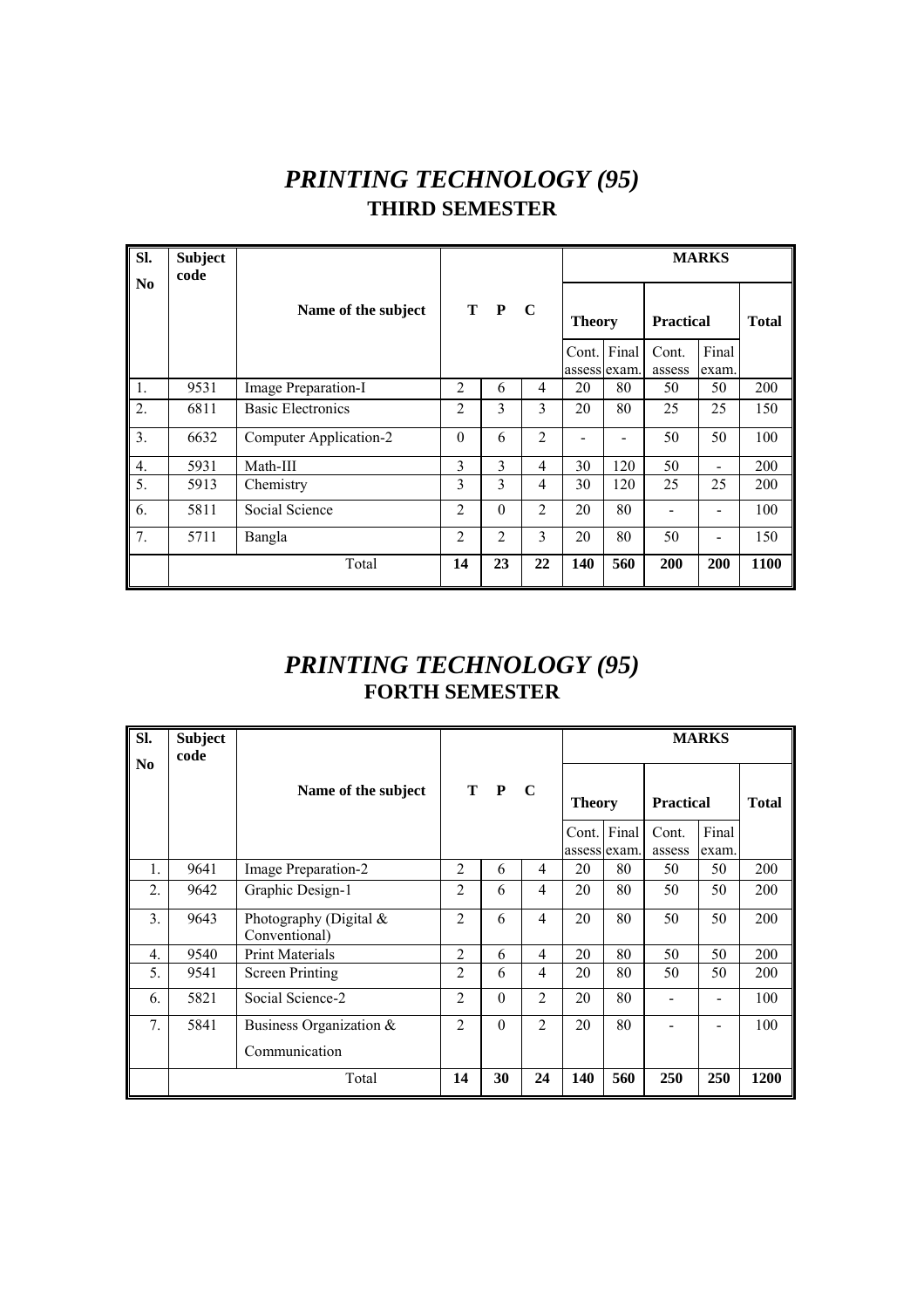## *PRINTING TECHNOLOGY (95)*  **FIFTH SEMESTER**

| SI.            | <b>Subject</b><br>code |                                 |                |          |             |               |     |                  | <b>MARKS</b> |              |
|----------------|------------------------|---------------------------------|----------------|----------|-------------|---------------|-----|------------------|--------------|--------------|
| N <sub>0</sub> |                        | Name of the subject             |                | T P      | $\mathbf C$ | <b>Theory</b> |     | <b>Practical</b> |              | <b>Total</b> |
|                |                        |                                 |                |          |             | Cont. Final   |     | Cont.            | Final        |              |
|                |                        |                                 |                |          |             | assess exam.  |     | assess           | exam.        |              |
| 1.             | 9551                   | Flexo and Can Printing          | 2              | 3        | 3           | 20            | 80  | 25               | 25           | 150          |
| 2.             | 9552                   | Color Printing-1                | $\overline{c}$ | 6        | 4           | 20            | 80  | 50               | 50           | 200          |
| 3.             | 9553                   | Safety & Machine<br>Maintenance | $\overline{c}$ | 6        | 4           | 20            | 80  | 50               | 50           | 200          |
| 4.             | 9554                   | <b>Printing Quality Control</b> | $\overline{2}$ | 3        | 3           | 20            | 80  | 25               | 25           | 150          |
| 5.             | 9655                   | Graphic Design-2                | $\overline{2}$ | 6        | 4           | 20            | 80  | 50               | 50           | 200          |
| 6.             | 9555                   | Ink and Paper                   | $\overline{2}$ | 3        | 3           | 20            | 80  | 25               | 25           | 150          |
| 7.             | 5851                   | <b>Book Keeping</b>             | $\overline{2}$ | $\theta$ | 2           | 20            | 80  |                  |              | 100          |
|                |                        | Total                           | 14             | 27       | 23          | 140           | 560 | 225              | 225          | 1150         |

# *PRINTING TECHNOLOGY (95)*  **SIXTH SEMESTER**

| SI.              | <b>Subject</b><br>code |                             |                |          |                |                    |     |                  | <b>MARKS</b> |              |
|------------------|------------------------|-----------------------------|----------------|----------|----------------|--------------------|-----|------------------|--------------|--------------|
| N <sub>0</sub>   |                        | Name of the subject         |                | T P      | $\mathbf C$    | <b>Theory</b>      |     | <b>Practical</b> |              | <b>Total</b> |
|                  |                        |                             |                |          |                | Cont. Final        |     | Cont.            | Final        |              |
| 1.               | 9561                   | Estimating & Costing        | $\overline{c}$ | 3        | 3              | assess exam.<br>20 | 80  | assess<br>25     | exam.<br>25  | 150          |
| 2.               | 9562                   | Color Printing-2            | $\mathfrak{D}$ | 6        | 4              | 20                 | 80  | 50               | 50           | 200          |
| 3.               | 9563                   | Project work-1              | $\theta$       | 6        | $\mathfrak{D}$ |                    |     | 50               | 50           | 100          |
| $\overline{4}$ . | 9564                   | Gravure Printing            | $\overline{c}$ | 6        | 4              | 20                 | 80  | 50               | 50           | 200          |
| 5.               | 9565                   | Digital Design and Printing | $\overline{2}$ | 6        | 4              | 20                 | 80  | 50               | 50           | 200          |
| 6.               | 5840                   | Environmental Management    | $\overline{c}$ | $\Omega$ | $\mathfrak{D}$ | 20                 | 80  |                  |              | 100          |
| 7.               | 5852                   | Industrial Management       | $\overline{2}$ | $\Omega$ | $\overline{2}$ | 20                 | 80  |                  |              | 100          |
|                  |                        | Total                       | 12             | 27       | 21             | 120                | 480 | 225              | 225          | 1050         |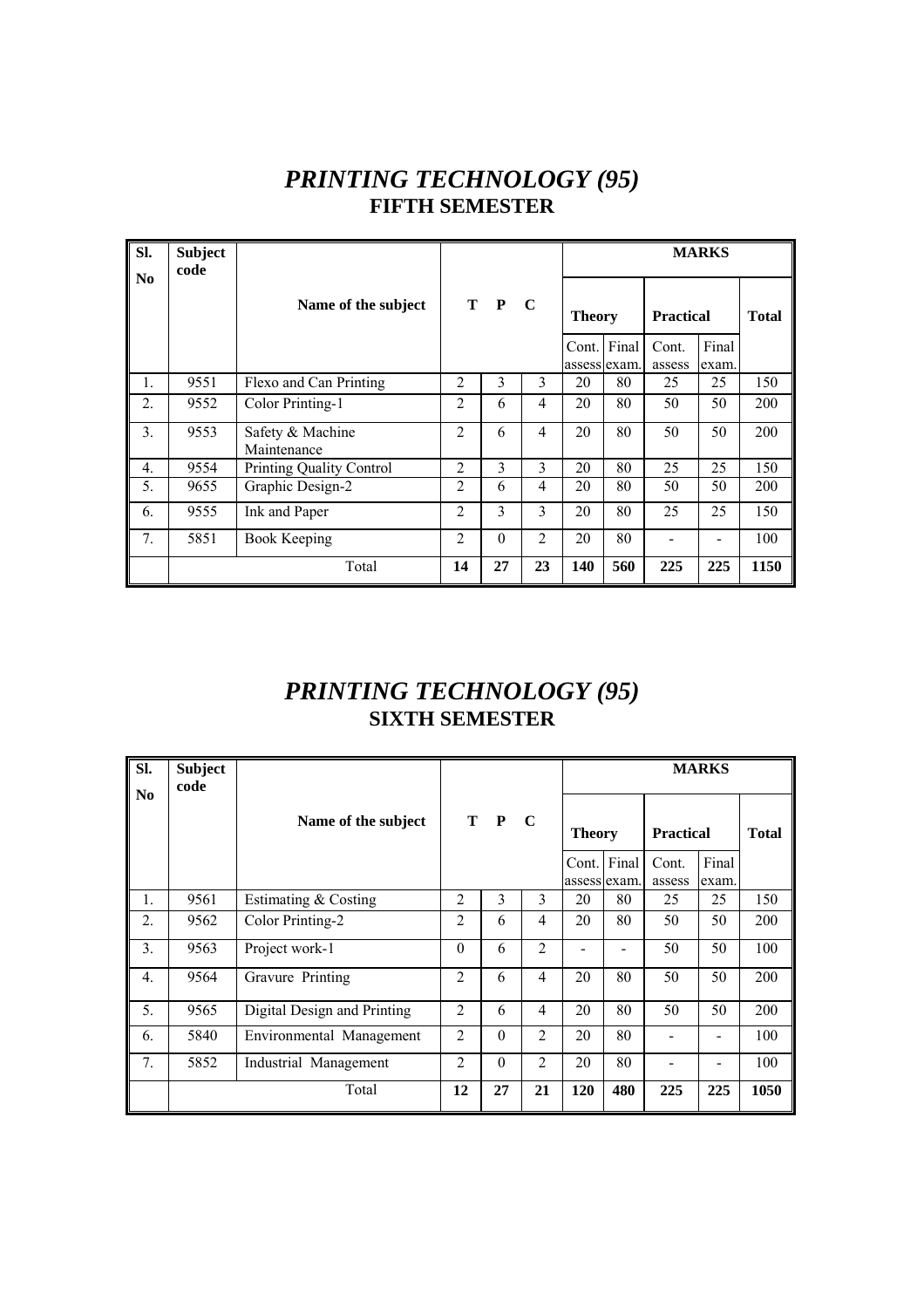| SI.            | <b>Subject</b><br>code |                                                                 |                |              |                |               |             |                  | <b>MARKS</b>   |              |
|----------------|------------------------|-----------------------------------------------------------------|----------------|--------------|----------------|---------------|-------------|------------------|----------------|--------------|
| N <sub>0</sub> |                        | Name of the subject                                             | T              | $\mathbf{P}$ | $\mathbf C$    | <b>Theory</b> |             | <b>Practical</b> |                | <b>Total</b> |
|                |                        |                                                                 |                |              |                | assess exam.  | Cont. Final | Cont.<br>assess  | Final<br>exam. |              |
| 1.             | 9571                   | Packaging Design                                                | $\overline{2}$ | 3            | 3              | 20            | 80          | 25               | 25             | 150          |
| 2.             | 9572                   | Print Finishing                                                 | $\overline{c}$ | 3            | 3              | 20            | 80          | 25               | 25             | 150          |
| 3.             | 9673                   | Graphic Communication                                           | $\overline{2}$ | 3            | 3              | 20            | 80          | 25               | 25             | 150          |
| 4.             | 9573                   | Color Printing-3                                                | 2              | 6            | $\overline{4}$ | 20            | 80          | 50               | 50             | 200          |
| 5.             | 9574                   | <b>Trouble Shooting</b><br>Management in Printing<br>Industries | $\overline{2}$ | 6            | $\overline{4}$ | 20            | 80          | 50               | 50             | 200          |
| 6.             | 9575                   | Project Work-2                                                  | $\theta$       | 6            | $\overline{2}$ |               |             | 50               | 50             | 100          |
| 7.             | 5853                   | Entrepreneurship                                                | $\overline{2}$ | $\theta$     | $\mathfrak{D}$ | 20            | 80          |                  |                | 100          |
|                |                        | Total                                                           | 12             | 27           | 21             | 120           | 480         | 250              | 250            | 1050         |

# *PRINTING TECHNOLOGY (95)*  **SEVENTH SEMESTER**

# *PRINTING TECHNOLOGY (95)*

#### EIGHTH SEMESTER

| Sl.<br>N <sub>0</sub> | <b>Subject</b><br>code |                            |       |   |               |             |                              | <b>MARKS</b>   |              |
|-----------------------|------------------------|----------------------------|-------|---|---------------|-------------|------------------------------|----------------|--------------|
|                       |                        | Name of the subject        | T P C |   | <b>Theory</b> |             | <b>Practical</b>             |                | <b>Total</b> |
|                       |                        |                            |       |   | assess exam.  | Cont. Final | Cont<br>$\ddot{\phantom{a}}$ | Final<br>exam. |              |
|                       |                        |                            |       |   |               |             | asses<br>S                   |                |              |
| Ī.                    | 9581                   | <b>Industrial Training</b> | 0     | 6 |               |             | 180                          | 120            | 300          |
|                       |                        | <b>Total</b>               |       |   |               |             |                              |                | 300          |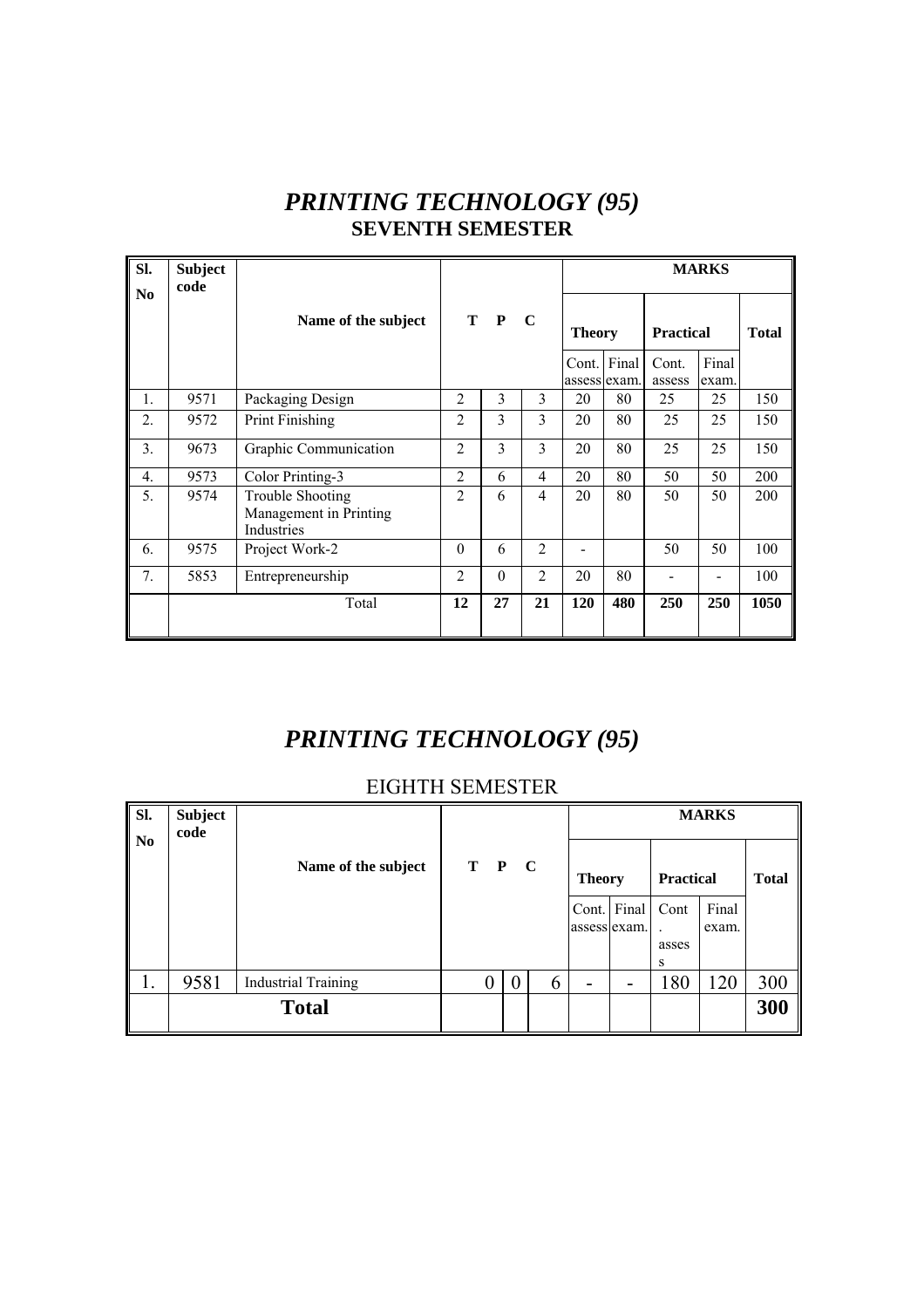### *GRAPHIC DESIGN TECHNOLOGY(96)*  **FRIST SEMESTER**

| Sl.                    | <b>Subject</b> | Name of the subject                            | т              | P<br>$\mathbf C$ |                |               | <b>MARKS</b> |                  |                |              |  |  |
|------------------------|----------------|------------------------------------------------|----------------|------------------|----------------|---------------|--------------|------------------|----------------|--------------|--|--|
| $\mathbf{N}\mathbf{0}$ | code           |                                                |                |                  |                | <b>Theory</b> |              | <b>Practical</b> |                | <b>Total</b> |  |  |
|                        |                |                                                |                |                  |                | Cont. Final   | assess exam. | Cont.<br>assess  | Final<br>exam. |              |  |  |
| 1                      | 1011           | Engineering. Drawing                           | $\theta$       | 6                | 2              |               |              | 50               | 50             | 100          |  |  |
| 2                      | 5712           | English -1                                     | $\overline{2}$ | $\Omega$         | $\mathfrak{D}$ | 20            | 80           |                  |                | 100          |  |  |
| 3                      | 5812           | Physical Education & Life<br>Skill Development | $\Omega$       | 2                | 1              |               |              | 25               | 25             | 50           |  |  |
| 4                      | 5911           | Mathematics-1                                  | 3              | 3                | 4              | 30            | 120          | 50               | -              | 200          |  |  |
| 5                      | 5912           | Physics-1                                      | 3              | 3                | 4              | 30            | 120          | 25               | 25             | 200          |  |  |
| 6                      | 7011           | Basic workshop practice                        | $\theta$       | 6                | $\overline{2}$ |               |              | 50               | 50             | 100          |  |  |
| 7                      | 9511           | <b>Basic Printing</b>                          | 3              | 3                | 4              | 30            | 120          | 25               | 25             | 200          |  |  |
|                        |                | Total                                          | 11             | 23               | 19             | <b>110</b>    | 440          | 225              | 175            | 950          |  |  |

### *GRAPHIC DESIGN TECHNOLOGY(96)*  **SECOND SEMESTER**

| SI.                    | <b>Subject</b> | Name of the subject      | Т              | P<br>C |                |                       | <b>MARKS</b> |                  |                |              |  |  |
|------------------------|----------------|--------------------------|----------------|--------|----------------|-----------------------|--------------|------------------|----------------|--------------|--|--|
| $\mathbf{N}\mathbf{0}$ | code           |                          |                |        |                | <b>Theory</b>         |              | <b>Practical</b> |                | <b>Total</b> |  |  |
|                        |                |                          |                |        |                | Cont.<br>assess exam. | Final        | Cont.<br>assess  | Final<br>exam. |              |  |  |
|                        | 1012           | Engineering<br>Materials | $\overline{2}$ | 3      | 3              | 20                    | 80           | 25               | 25             | 150          |  |  |
| $\overline{2}$         | 5722           | English-2                | 2              | 2      | 3              | 20                    | 80           | 50               |                | 150          |  |  |
| 3                      | 5921           | Mathematics-2            | 3              | 3      | 4              | 30                    | 120          | 50               |                | 200          |  |  |
| 4                      | 5922           | Physics-2                | 3              | 3      | 4              | 30                    | 120          | 25               | 25             | 200          |  |  |
| 5                      | 6621           | Computer Application-1   | $\theta$       | 6      | $\overline{2}$ |                       | -            | 50               | 50             | 100          |  |  |
| 6                      | 6711           | <b>Basic Electricity</b> | 3              | 3      | 4              | 30                    | 120          | 25               | 25             | 200          |  |  |
| 7                      | 9521           | Offset Machine operation |                | 3      | $\overline{c}$ | 10                    | 40           | 25               | 25             | 100          |  |  |
|                        |                | Total                    | 14             | 23     | 22             | 140                   | 560          | 250              | 150            | 1100         |  |  |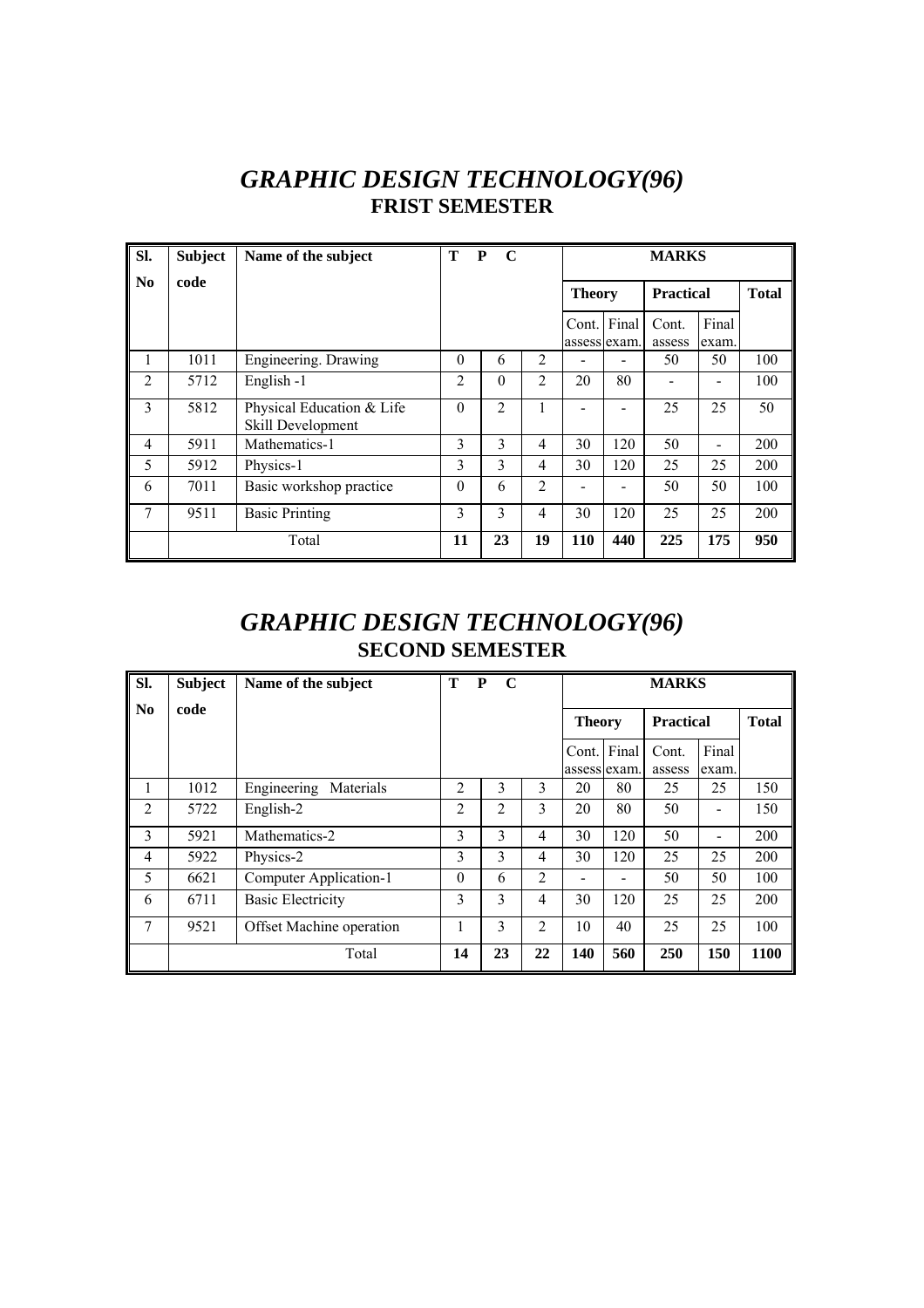## *GRAPHIC DESIGN TECHNOLOGY (96)*  **THIRD SEMESTER**

| Sl.<br>N <sub>0</sub> | <b>Subject</b><br>code |                          |                |                |                |               |                          |                  | <b>MARKS</b>             |              |
|-----------------------|------------------------|--------------------------|----------------|----------------|----------------|---------------|--------------------------|------------------|--------------------------|--------------|
|                       |                        | Name of the subject      |                | T P C          |                | <b>Theory</b> |                          | <b>Practical</b> |                          | <b>Total</b> |
|                       |                        |                          |                |                |                | Cont. Final   |                          | Cont.            | Final                    |              |
|                       |                        |                          |                |                |                | assess exam.  |                          | assess           | exam.                    |              |
| 1                     | 9531                   | Image Preparation-I      | $\mathfrak{D}$ | 6              | 4              | 20            | 80                       | 50               | 50                       | 200          |
| $\overline{2}$        | 6811                   | <b>Basic Electronics</b> | $\overline{2}$ | 3              | 3              | 20            | 80                       | 25               | 25                       | 150          |
| 3                     | 6632                   | Computer Application-II  | $\theta$       | 6              | 2              | -             | $\overline{\phantom{0}}$ | 50               | 50                       | 100          |
| $\overline{4}$        | 5931                   | Math-III                 | 3              | 3              | $\overline{4}$ | 30            | 120                      | 50               | $\overline{\phantom{a}}$ | 200          |
| 5                     | 5913                   | Chemistry                | 3              | 3              | 4              | 30            | 120                      | 25               | 25                       | 200          |
| 6                     | 5811                   | Social Science-1         | $\overline{2}$ | $\theta$       | 2              | 20            | 80                       |                  |                          | 100          |
| 7                     | 5711                   | Bangla                   | 2              | $\overline{2}$ | 3              | 20            | 80                       | 50               | $\overline{\phantom{a}}$ | 150          |
|                       |                        | Total                    | 14             | 23             | 22             | 140           | 560                      | 200              | 200                      | 1100         |

#### *GRAPHIC DESIGN TECHNOLOGY (96)*  **FORTH SEMESTER**

| SI.            | <b>Subject</b><br>code |                                           |                |          |                |                              |     |                           | <b>MARKS</b> |              |
|----------------|------------------------|-------------------------------------------|----------------|----------|----------------|------------------------------|-----|---------------------------|--------------|--------------|
| N <sub>0</sub> |                        | Name of the subject                       |                | T P      | $\mathbf C$    | <b>Theory</b><br>Cont. Final |     | <b>Practical</b><br>Cont. | Final        | <b>Total</b> |
|                |                        |                                           |                |          |                | assess exam.                 |     | assess                    | exam.        |              |
| 1              | 9641                   | Image Preparation-2                       | $\overline{2}$ | 6        | $\overline{4}$ | 20                           | 80  | 50                        | 50           | 200          |
| $\overline{2}$ | 9642                   | Graphic Design-1                          | $\overline{2}$ | 6        | $\overline{4}$ | 20                           | 80  | 50                        | 50           | 200          |
| 3              | 9643                   | Photography (Digital and<br>conventional) | $\overline{2}$ | 6        | 4              | 20                           | 80  | 50                        | 50           | 200          |
| $\overline{4}$ | 9540                   | <b>Print Materials</b>                    | $\overline{2}$ | 6        | 4              | 20                           | 80  | 50                        | 50           | 200          |
| 5              | 9541                   | Screen Printing                           | $\overline{c}$ | 6        | 4              | 20                           | 80  | 50                        | 50           | 200          |
| 6              | 5821                   | Social Science -2                         | $\overline{2}$ | $\theta$ | $\overline{2}$ | 20                           | 80  |                           |              | 100          |
| 7              | 5841                   | Business Organization &                   | $\overline{2}$ | $\theta$ | $\overline{2}$ | 20                           | 80  |                           |              | 100          |
|                |                        | Communication                             |                |          |                |                              |     |                           |              |              |
|                |                        | Total                                     | 14             | 30       | 24             | 140                          | 560 | 250                       | 250          | 1200         |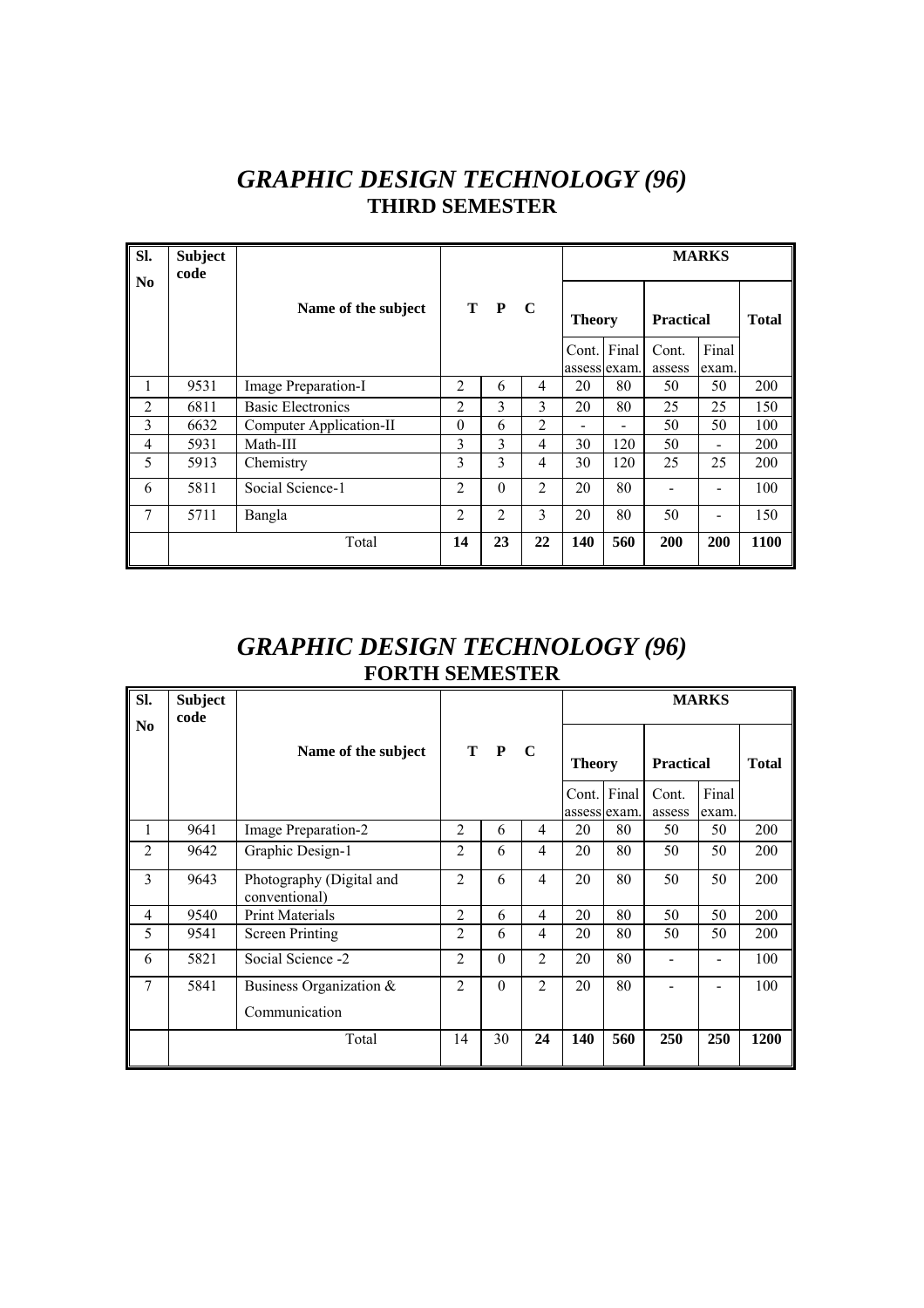# *GRAPHIC DESIGN TECHNOLOGY(96)*  **FIFTH SEMESTER**

| Sl.            | <b>Subject</b><br>code |                               |                |          |                |                             |     |                  | <b>MARKS</b>             |              |
|----------------|------------------------|-------------------------------|----------------|----------|----------------|-----------------------------|-----|------------------|--------------------------|--------------|
| N <sub>0</sub> |                        | Name of the subject           |                | T P C    |                | <b>Theory</b>               |     | <b>Practical</b> |                          | <b>Total</b> |
|                |                        |                               |                |          |                | Cont. Final<br>assess exam. |     | Cont.<br>assess  | Final<br>exam.           |              |
| 1              | 9651                   | Advertising                   | 1              | 3        | 2              | 10                          | 40  | 25               | 25                       | 100          |
| $\overline{2}$ | 9652                   | Fabric Design                 | $\overline{2}$ | 3        | 3              | 20                          | 80  | 25               | 25                       | 150          |
| 3              | 9653                   | Design & Editing              | $\overline{2}$ | 6        | 4              | 20                          | 80  | 50               | 50                       | 200          |
| $\overline{4}$ | 9654                   | Packaging Design-1            | 1              | 6        | 3              | 10                          | 40  | 50               | 50                       | 150          |
| 5              | 9655                   | Graphic Design-2              | $\overline{2}$ | 6        | $\overline{4}$ | 20                          | 80  | 50               | 50                       | 200          |
| 6              | 9656                   | Color Separation & Correction | $\overline{2}$ | 6        | 4              | 20                          | 80  | 50               | 50                       | 200          |
| 7              | 5851                   | Book Keeping                  | $\overline{2}$ | $\theta$ | $\overline{2}$ | 20                          | 80  |                  | $\overline{\phantom{a}}$ | 100          |
|                |                        | Total                         | 12             | 30       | 22             | 120                         | 480 | 250              | 250                      | 1100         |
|                |                        |                               |                |          |                |                             |     |                  |                          |              |

# *GRAPHIC DESIGN TECHNOLOGY(96)*   **SIXTH SEMESTER**

| SI.            | <b>Subject</b><br>code |                                    |                |          |                |               |     |                  | <b>MARKS</b> |              |
|----------------|------------------------|------------------------------------|----------------|----------|----------------|---------------|-----|------------------|--------------|--------------|
| N <sub>0</sub> |                        | Name of the subject                |                | T P      | <sup>-</sup> C | <b>Theory</b> |     | <b>Practical</b> |              | <b>Total</b> |
|                |                        |                                    |                |          |                | Cont. Final   |     | Cont.            | Final        |              |
|                |                        |                                    |                |          |                | assess exam.  |     | assess           | exam.        |              |
| 1              | 9561                   | Estimating & costing               | $\overline{2}$ | 3        | 3              | 20            | 80  | 25               | 25           | 150          |
| $\overline{2}$ | 9661                   | Desktop Publishing                 | $\overline{2}$ | 6        | 4              | 20            | 80  | 50               | 50           | 200          |
| 3              | 9662                   | Project work-1                     | $\Omega$       | 6        | $\overline{2}$ |               |     | 50               | 50           | 100          |
| $\overline{4}$ | 9663                   | Stripping & Montage<br>Preparation | $\mathfrak{D}$ | 3        | 3              | 20            | 80  | 25               | 25           | 150          |
| 5              | 9664                   | Graphic Design-3                   | $\overline{2}$ | 6        | 4              | 20            | 80  | 50               | 50           | 200          |
| 6              | 5840                   | <b>Environmental Management</b>    | $\overline{2}$ | $\theta$ | 2              | 20            | 80  |                  |              | 100          |
| 7              | 5852                   | <b>Industrial Management</b>       | $\mathfrak{D}$ | $\theta$ | $\overline{2}$ | 20            | 80  |                  |              | 100          |
|                |                        | Total                              | 12             | 24       | 20             | 120           | 480 | 250              | 250          | 1000         |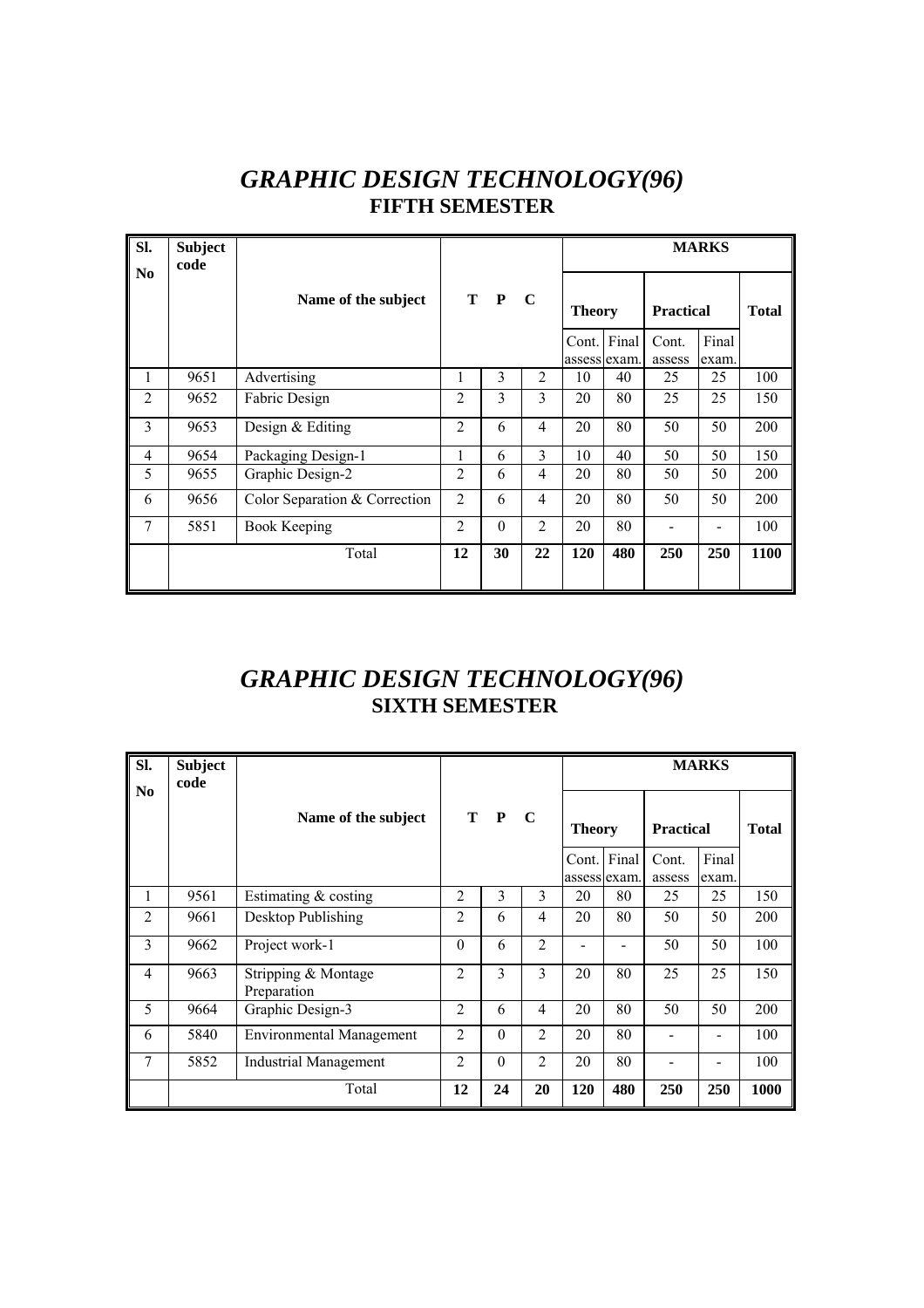# *GRAPHIC DESIGN TECHNOLOGY(96)*  **SEVENTH SEMESTER**

| SI.<br>N <sub>0</sub> | <b>Subject</b><br>code |                                        |                |          |                |                             |          |                  | <b>MARKS</b>   |              |
|-----------------------|------------------------|----------------------------------------|----------------|----------|----------------|-----------------------------|----------|------------------|----------------|--------------|
|                       |                        | Name of the subject                    | T P            |          | $\mathbf C$    | <b>Theory</b>               |          | <b>Practical</b> |                | <b>Total</b> |
|                       |                        |                                        |                |          |                | Cont. Final<br>assess exam. |          | Cont.<br>assess  | Final<br>exam. |              |
| 1                     | 9575                   | Packaging Design-2                     | $\overline{2}$ | 3        | 3              | 20                          | 80       | 25               | 25             | 150          |
| 2                     | 9671                   | Animation                              | 1              | 6        | 3              | 10                          | 40       | 50               | 50             | 150          |
| 3                     | 9673                   | Graphics Communication                 | $\overline{2}$ | 3        | 3              | 20                          | 80       | 25               | 25             | 150          |
| 4                     | 9672                   | <b>Advanced Digital</b><br>Photography | $\overline{2}$ | 6        | 4              | 20                          | 80       | 50               | 50             | 200          |
| 5                     | 9674                   | Graphics Design-4                      | $\overline{2}$ | 6        | 4              | 20                          | 80       | 50               | 50             | 200          |
| 6                     | 9675                   | Project Work-2                         | $\theta$       | $\Omega$ | $\overline{2}$ | $\Omega$                    | $\Omega$ | 50               | 50             | 100          |
| 7                     | 5853                   | Entrepreneurship                       | $\overline{2}$ | $\Omega$ | $\overline{2}$ | 20                          | 80       |                  |                | 100          |
|                       |                        | Total                                  | 11             | 24       | 1              | 110                         | 440      | 250              | 250            | 1050         |

#### *GRAPHIC DESIGN TECHNOLOGY(96)*  **EIGHT SEMESTER**

| Sl.<br>N <sub>0</sub> | Subject<br>code |                            |                  |       |   |                             |   |                    | <b>MARKS</b>   |              |
|-----------------------|-----------------|----------------------------|------------------|-------|---|-----------------------------|---|--------------------|----------------|--------------|
|                       |                 | Name of the subject        |                  | T P C |   | <b>Theory</b>               |   | <b>Practical</b>   |                | <b>Total</b> |
|                       |                 |                            |                  |       |   | Cont. Final<br>assess exam. |   | Cont<br>asses<br>S | Final<br>exam. |              |
| 1.                    | 9681            | <b>Industrial Training</b> | $\boldsymbol{0}$ | O     | 6 | -                           | - | 180                | 120            | 300          |
|                       |                 | <b>Total</b>               |                  |       |   |                             |   |                    |                | 300          |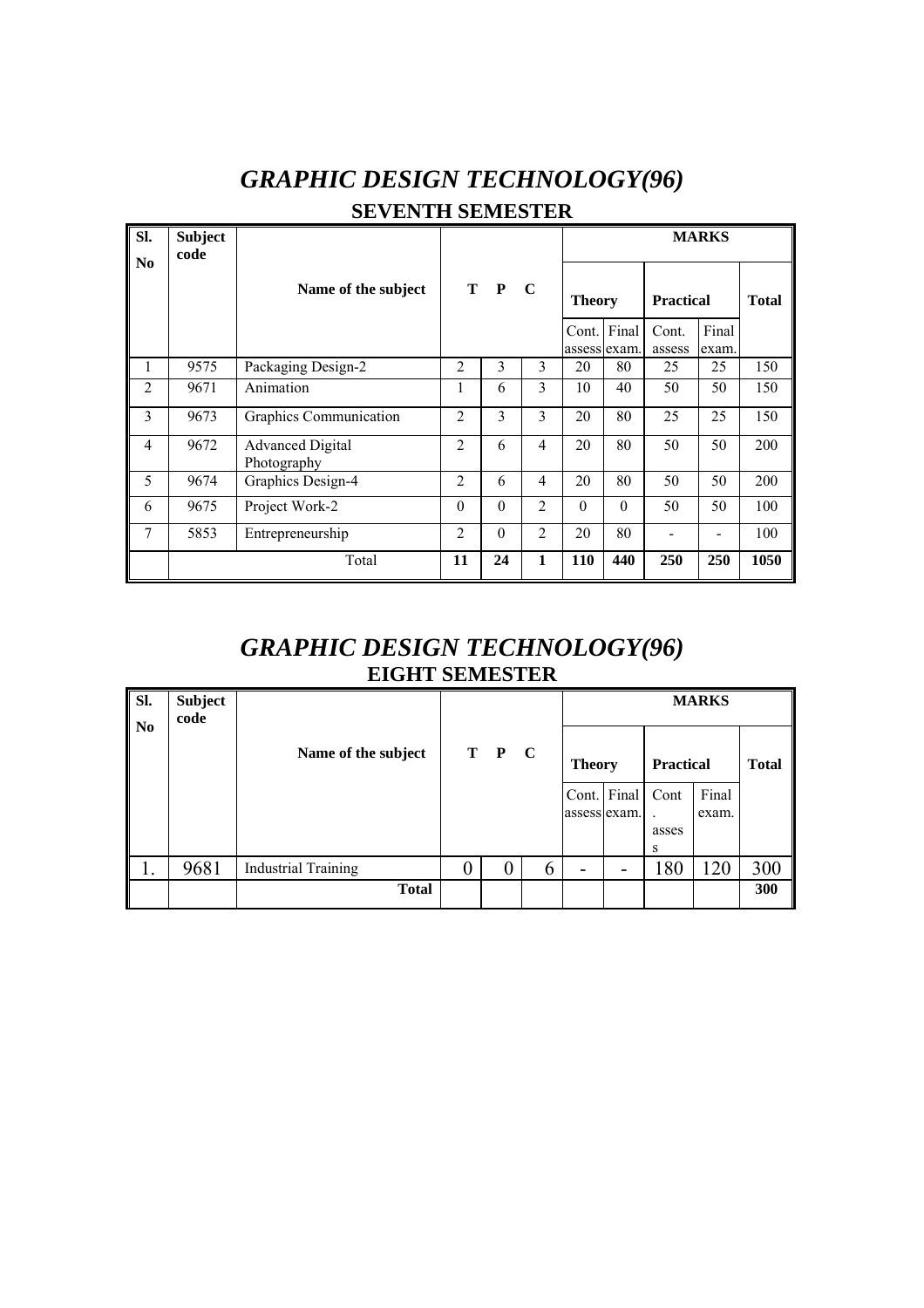**1st Semester** 

| Sl.                    | <b>Subject</b><br>code |                              |          |          |                |              |                          |                  |             |              |
|------------------------|------------------------|------------------------------|----------|----------|----------------|--------------|--------------------------|------------------|-------------|--------------|
| $\mathbf{N}\mathbf{0}$ |                        |                              |          |          |                | heory        |                          | <b>Practical</b> |             |              |
|                        |                        | Name of the subject          |          | T P      | $\mathbf C$    | Cont. Final  |                          | Cont.            | Final       | <b>Total</b> |
| 1                      | 1011                   | <b>Engineering Drawing</b>   | $\Omega$ | 6        | $\overline{2}$ | assess exam. |                          | assess<br>50     | exam.<br>50 | 100          |
|                        |                        |                              |          |          |                |              |                          |                  |             |              |
| 2                      | 1012                   | <b>Engineering Materials</b> | 2        | 3        | 3              | 20           | 80                       | 25               | 25          | 150          |
| 3                      | 5712                   | English-1                    | 2        | $\theta$ | 2              | 20           | 80                       |                  |             | 100          |
| 4                      | 5911                   | Mathematics -1               | 3        | 3        | 4              | 30           | 120                      | 50               |             | 200          |
| 5                      | 5913                   | Chemistry                    | 3        | 3        | 4              | 30           | 120                      | 25               | 25          | 200          |
| 6                      | 6711                   | <b>Basic Electricity</b>     | 3        | 3        | 4              | 30           | 120                      | 25               | 25          | 200          |
| 7                      | 7011                   | Basic Workshop practice      | $\Omega$ | 6        | $\overline{2}$ |              | $\overline{\phantom{0}}$ | 50               | 50          | 100          |
|                        |                        | <b>Total</b>                 | 13       | 24       | 21             | 130          | 520                      | 225              | 175         | 1050         |

#### **CERAMIC TECHNOLOGY(76) 2nd Semester**

| SI.                    | <b>Subject</b><br>code |                          |                |                |                |     |               |                  | <b>MARKS</b> |              |
|------------------------|------------------------|--------------------------|----------------|----------------|----------------|-----|---------------|------------------|--------------|--------------|
| $\mathbf{N}\mathbf{0}$ |                        |                          |                |                |                |     | <b>Theory</b> | <b>Practical</b> |              |              |
|                        |                        | Name of the subject      |                | T P            | $\mathbf C$    |     | Cont. Final   | Cont.            | Final        | <b>Total</b> |
|                        |                        |                          |                |                |                |     | assess exam.  | assess           | exam.        |              |
| 1                      | 5711                   | Bangla                   | $\overline{2}$ | 2              | 3              | 20  | 80            | 50               |              | 150          |
| $\overline{2}$         | 5722                   | English-2                | 2              | $\overline{2}$ | 3              | 20  | 80            | 50               |              | 150          |
| 3                      | 5811                   | Social Science-1         | $\overline{2}$ | $\Omega$       | $\overline{2}$ | 20  | 80            |                  | -            | 100          |
| 4                      | 5912                   | Physics -1               | 3              | 3              | 4              | 30  | 120           | 25               | 25           | 200          |
| 5                      | 5921                   | Mathematics -2           | 3              | 3              | 4              | 30  | 120           | 50               | -            | 200          |
| 6                      | 6811                   | <b>Basic Electronics</b> | $\overline{c}$ | 3              | 3              | 20  | 80            | 25               | 25           | 150          |
| 7                      | 7621                   | Model Making             | 1              | 6              | 3              | 10  | 40            | 50               | 50           | 150          |
|                        |                        | <b>Total</b>             | 15             | 19             | 22             | 150 | 600           | 250              | 100          | 1100         |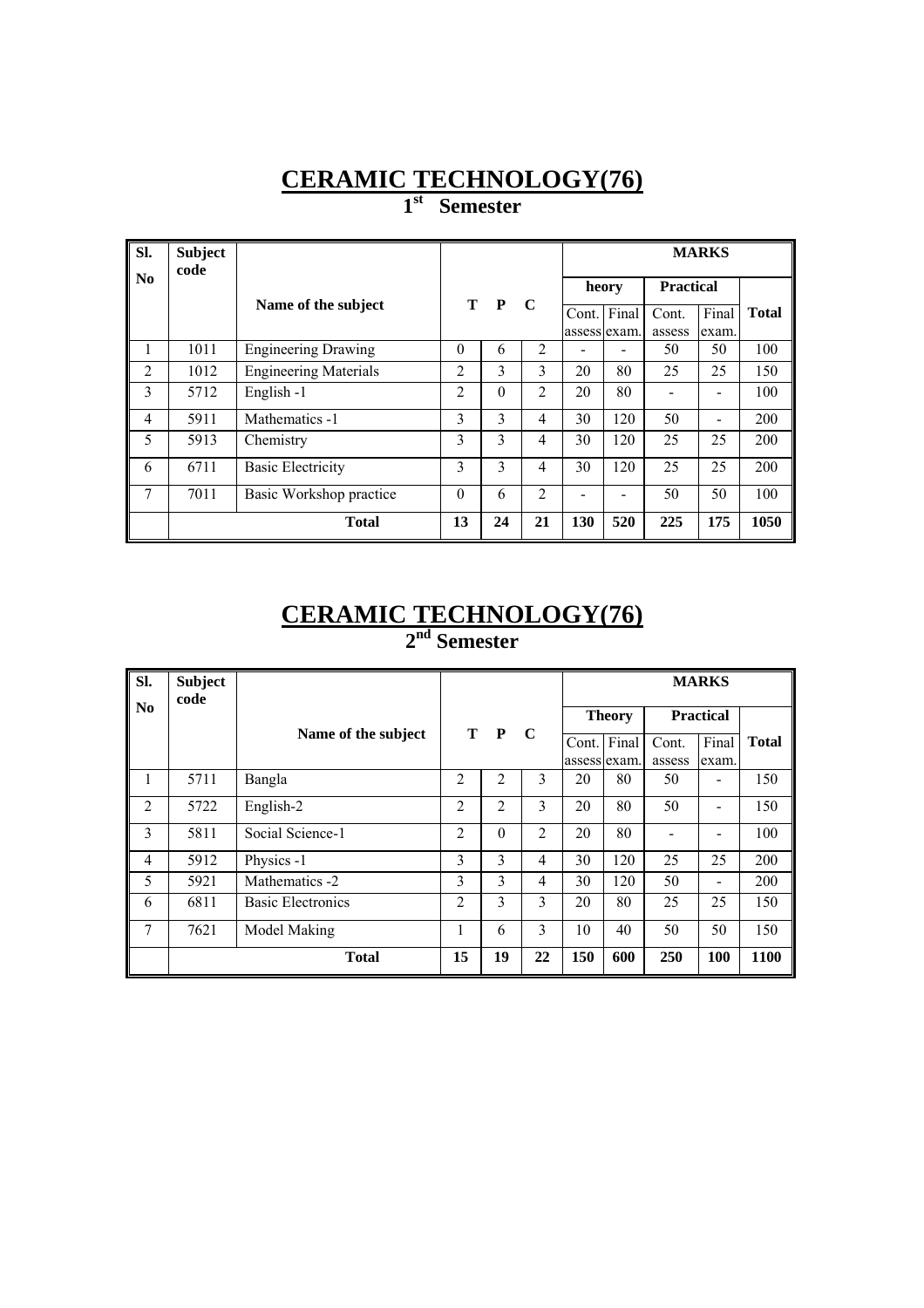3<sup>rd</sup> Semester

| SI.            | <b>Subject</b><br>code |                                                  |                |                |                |               |             |                           | <b>MARKS</b> |              |
|----------------|------------------------|--------------------------------------------------|----------------|----------------|----------------|---------------|-------------|---------------------------|--------------|--------------|
| N <sub>0</sub> |                        | Name of the subject                              |                | T P C          |                | <b>Theory</b> | Cont. Final | <b>Practical</b><br>Cont. | Final        | <b>Total</b> |
|                |                        |                                                  |                |                |                | assess exam.  |             | assess                    | exam.        |              |
| 1              | 7631                   | Ceramic Engineering<br>Materials                 | 3              | 3              | $\overline{4}$ | 30            | 120         | 25                        | 25           | 200          |
| $\overline{2}$ | 7632                   | Model & Mould Fabrication -                      | $\overline{2}$ | 6              | $\overline{4}$ | 20            | 80          | 50                        | 50           | 200          |
| 3              | 7633                   | Ceramic Equipment and Body<br>Preparation        | 3              | 3              | $\overline{4}$ | 30            | 120         | 25                        | 25           | 200          |
| 4              | 5931                   | Mathematics -3                                   | 3              | 3              | $\overline{4}$ | 30            | 120         | 50                        |              | 200          |
| 5              | 5922                   | Physics-2                                        | 3              | 3              | $\overline{4}$ | 30            | 120         | 25                        | 25           | 200          |
| 6              | 6621                   | Computer Application-1                           | $\Omega$       | 6              | $\mathfrak{D}$ |               |             | 50                        | 50           | 100          |
| 7              | 5812                   | Physical Education and life<br>skill development | $\theta$       | $\overline{2}$ | 1              |               |             | 25                        | 25           | 50           |
|                |                        | <b>Total</b>                                     | 14             | 26             | 23             |               |             |                           |              | 1150         |

# **CERAMIC TECHNOLOGY(76)**

4<sup>th</sup> Semester

| SI.            | <b>Subject</b> |                                  |                |          |                |               |                             |                  | <b>MARKS</b>   |              |
|----------------|----------------|----------------------------------|----------------|----------|----------------|---------------|-----------------------------|------------------|----------------|--------------|
| N <sub>0</sub> | code           | Name of the subject              |                | T P      | $\mathbf C$    | <b>Theory</b> |                             | <b>Practical</b> |                |              |
|                |                |                                  |                |          |                |               | Cont. Final<br>assess exam. | Cont.<br>assess  | Final<br>exam. | <b>Total</b> |
| 1              | 7644           | <b>Engineering Chemistry</b>     | 3              | 3        | 4              | 30            | 120                         | 25               | 25             | 200          |
| 2              | 7641           | model & mould Fabrication -<br>2 | $\overline{2}$ | 6        | $\overline{4}$ | 20            | 80                          | 50               | 50             | 200          |
| 3              | 7643           | Refectories                      | 3              | 3        | 4              | 30            | 120                         | 25               | 25             | 200          |
| $\overline{4}$ | 7640           | Cement manufacturing             | 3              | 3        | 4              | 30            | 120                         | 25               | 25             | 200          |
| 5.             | 6632           | Computer Application-2           | $\theta$       | 6        | $\overline{2}$ |               |                             | 50               | 50             | 100          |
| 6.             | 5821           | Social Science-2                 | $\overline{c}$ | $\Omega$ | $\overline{2}$ | 20            | 80                          |                  |                | 100          |
| 7.             | 5841           | Business Organization &          | $\overline{2}$ | $\theta$ | $\overline{2}$ | 20            | 10                          |                  |                | 100          |
|                |                | Communication                    |                |          |                |               |                             |                  |                |              |
|                |                | <b>Total</b>                     | 15             | 21       | 22             |               |                             |                  |                | 1100         |
|                |                |                                  |                |          |                |               |                             |                  |                |              |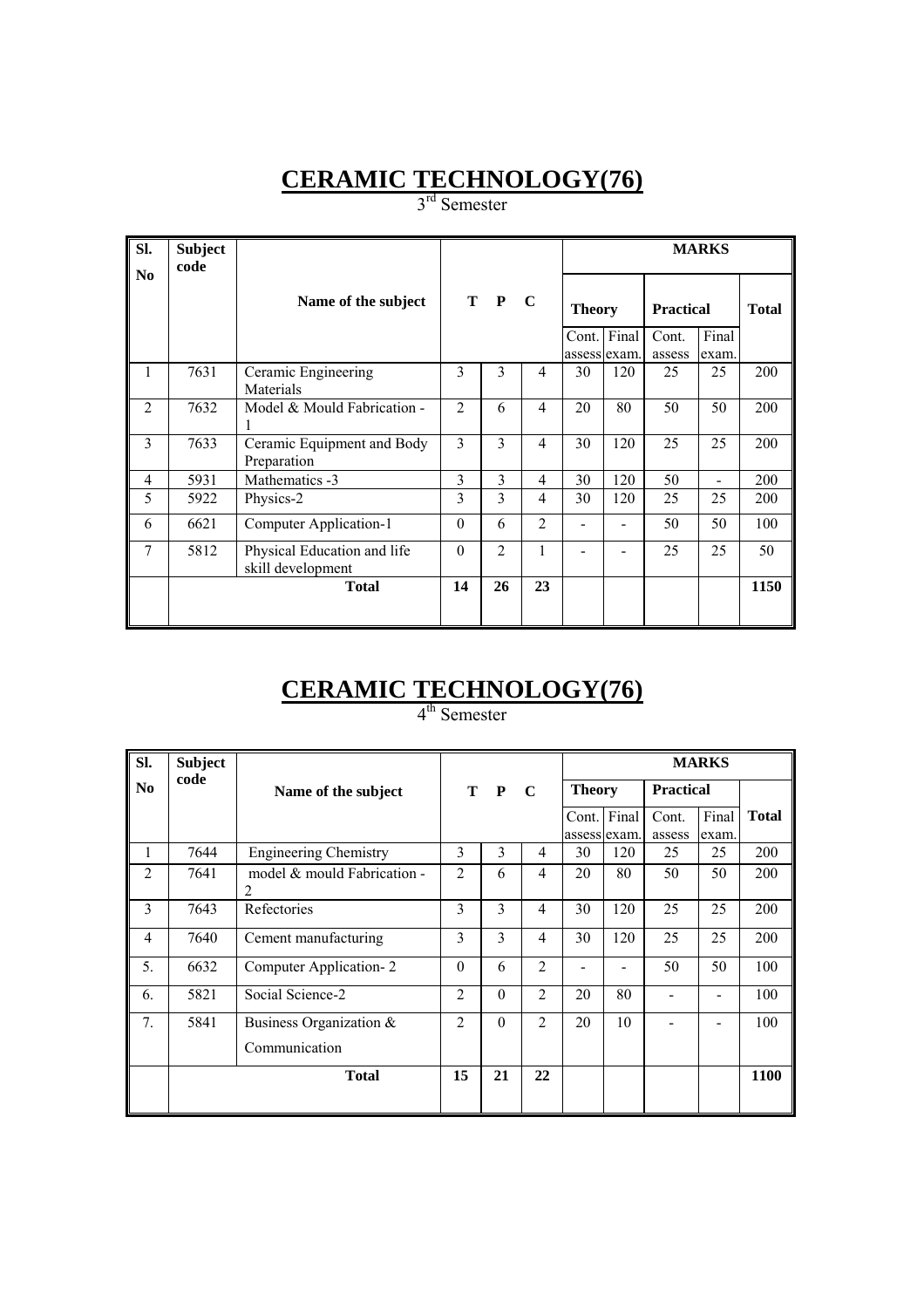5<sup>th</sup> Semester

| SI.            | <b>Subject</b><br>code |                                |                |          |                |                               |             |                                     | <b>MARKS</b>   |              |
|----------------|------------------------|--------------------------------|----------------|----------|----------------|-------------------------------|-------------|-------------------------------------|----------------|--------------|
| N <sub>0</sub> |                        | Name of the subject            |                | T P C    |                | <b>Theory</b><br>assess exam. | Cont. Final | <b>Practical</b><br>Cont.<br>assess | Final<br>exam. | <b>Total</b> |
| 1              | 7651                   | Ceramic Test and Calculation   | 3              | 3        | 4              | 30                            | 120         | 25                                  | 25             | 200          |
| $\overline{2}$ | 7652                   | White Wares -1                 | 3              | 3        | $\overline{4}$ | 30                            | 120         | 25                                  | 25             | 200          |
| 3              | 7653                   | Ceramic Quality Control -1     | $\overline{2}$ | 3        | 3              | 20                            | 80          | 25                                  | 25             | 150          |
| 4              | 7654                   | Ceramic Fabrication            | 3              | 3        | $\overline{4}$ | 30                            | 120         | 25                                  | 25             | 200          |
| 5              | 7655                   | Heavy clay products            | 3              | 3        | $\overline{4}$ | 30                            | 120         | 25                                  | 25             | 200          |
| 6              | 7656                   | Computer Aided Design<br>(CAD) | $\theta$       | 6        | $\overline{c}$ |                               |             | 50                                  | 50             | 100          |
| $\overline{7}$ | 5851                   | Book keeping and Accounting    | $\overline{2}$ | $\theta$ | $\overline{2}$ | 20                            | 80          |                                     |                | 100          |
|                |                        | <b>Total</b>                   | 16             | 21       | 23             |                               |             |                                     |                | 1150         |

# **CERAMIC TECHNOLOGY(76)**

| $6^{\text{th}}$ | Semester |
|-----------------|----------|
|                 |          |

| SI.            | <b>Subject</b><br>code |                                               |                |               |                | <b>MARKS</b>                |     |                  |                |              |  |  |
|----------------|------------------------|-----------------------------------------------|----------------|---------------|----------------|-----------------------------|-----|------------------|----------------|--------------|--|--|
| No             |                        | Name of the subject                           |                | T P           | $\mathbf C$    | <b>Theory</b>               |     | <b>Practical</b> |                | <b>Total</b> |  |  |
|                |                        |                                               |                |               |                | Cont. Final<br>assess exam. |     | Cont.<br>assess  | Final<br>exam. |              |  |  |
| 1              | 7661                   | White Wares -2                                | 3              | 3             | 4              | 30                          | 120 | 25               | 25             | 200          |  |  |
| $\overline{2}$ | 7662                   | Fuels, Kilns and Furnaces -1                  | 3              | $\mathcal{E}$ | 4              | 30                          | 120 | 25               | 25             | 200          |  |  |
| 3              | 7663                   | Ceramic Quality Control -2                    | 3              | 3             | 4              | 30                          | 120 | 25               | 25             | 200          |  |  |
| $\overline{4}$ | 7754                   | Graphic Design                                | $\theta$       | 6             | $\overline{2}$ |                             |     | 50               | 50             | 100          |  |  |
| 5              | 7664                   | Ceramic Glazes & Decoration-                  | $\overline{2}$ | 3             | 3              | 20                          | 80  | 25               | 25             | 150          |  |  |
| 6              | 7665                   | <b>Instrumentation and Process</b><br>Control | 3              | $\mathbf{3}$  | 4              | 30                          | 120 | 25               | 25             | 200          |  |  |
| 7              | 5852                   | <b>Industrial Management</b>                  | $\overline{c}$ | $\theta$      | $\overline{2}$ | 20                          | 80  |                  |                | 100          |  |  |
|                |                        | Total                                         | 16             | 21            | 23             |                             |     |                  |                | 1150         |  |  |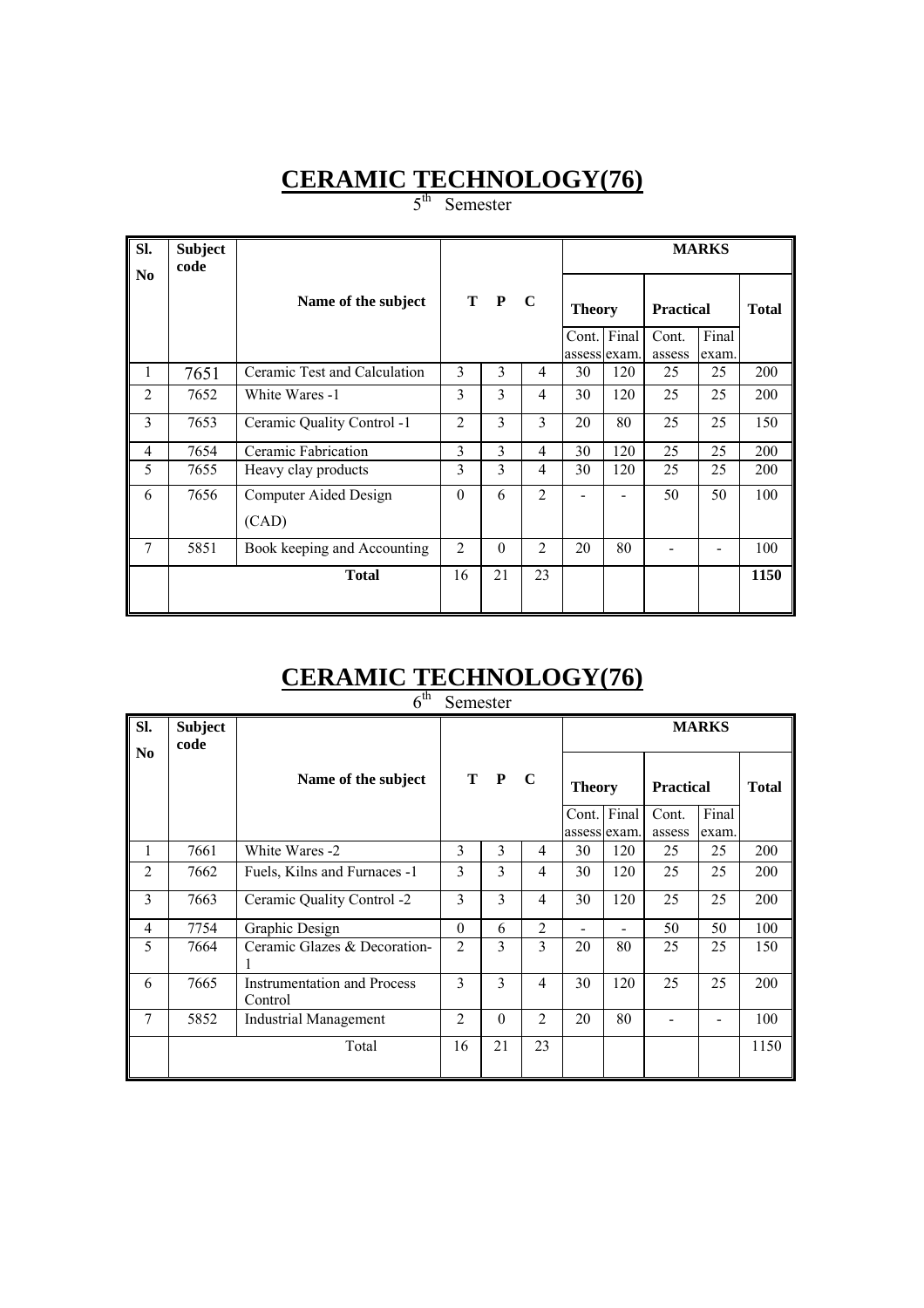7<sup>th</sup> Semester

| SI.            | <b>Subject</b><br>code |                                                |                |          |                |               |             |                  | <b>MARKS</b> |              |
|----------------|------------------------|------------------------------------------------|----------------|----------|----------------|---------------|-------------|------------------|--------------|--------------|
| N <sub>0</sub> |                        | Name of the subject                            |                | T P      | $\mathbf C$    | <b>Theory</b> |             | <b>Practical</b> |              | <b>Total</b> |
|                |                        |                                                |                |          |                | assess exam.  | Cont. Final | Cont.            | Final        |              |
| 1              | 7671                   | <b>Advanced Ceramic Products</b>               | 3              | 3        | 4              | 30            | 120         | assess<br>25     | exam.<br>25  | 200          |
|                |                        |                                                |                |          |                |               |             |                  |              |              |
| $\overline{2}$ | 7672                   | Fuels, Kilns and furnaces -2                   | 3              | 3        | 4              | 30            | 120         | 25               | 25           | 200          |
| 3              | 7673                   | Ceramic Engineering project                    | $\theta$       | 6        | $\overline{2}$ |               |             | 50               | 50           | 100          |
| 4              | 7674                   | Glass Manufacturing                            | 3              | 3        | 4              | 30            | 120         | 25               | 25           | 200          |
| 5              | 7675                   | Ceramic Glazes & Decoration-<br>$\mathfrak{D}$ | 3              | 3        | 4              | 30            | 120         | 25               | 25           | 200          |
| 6              | 5840                   | <b>Environmental Management</b>                | $\overline{c}$ | $\Omega$ | $\overline{2}$ | 20            | 80          |                  |              | 100          |
| 7              | 5853                   | Entrepreneurship                               | 2              | $\theta$ | $\overline{2}$ | 20            | 80          |                  |              | 100          |
|                |                        | <b>Total</b>                                   | 16             | 18       | 22             |               |             |                  |              | 1100         |

# **CERAMIC TECHNOLOGY(76)**

8<sup>th</sup> Semester

| Sl.<br>$\mathbf{N}$ | <b>Subject</b><br>code |                            |       |   | <b>MARKS</b>  |              |                  |       |              |  |  |
|---------------------|------------------------|----------------------------|-------|---|---------------|--------------|------------------|-------|--------------|--|--|
|                     |                        | Name of the subject        | T P C |   | <b>Theory</b> |              | <b>Practical</b> |       | <b>Total</b> |  |  |
|                     |                        |                            |       |   |               | Cont. Final  | Cont.            | Final |              |  |  |
|                     |                        |                            |       |   |               | assess exam. | assess           | exam. |              |  |  |
|                     | 7681                   | <b>Industrial Training</b> |       | 6 |               | -            | 180              | 120   | 300          |  |  |
|                     |                        | <b>Total</b>               |       | 6 |               |              |                  |       | 300          |  |  |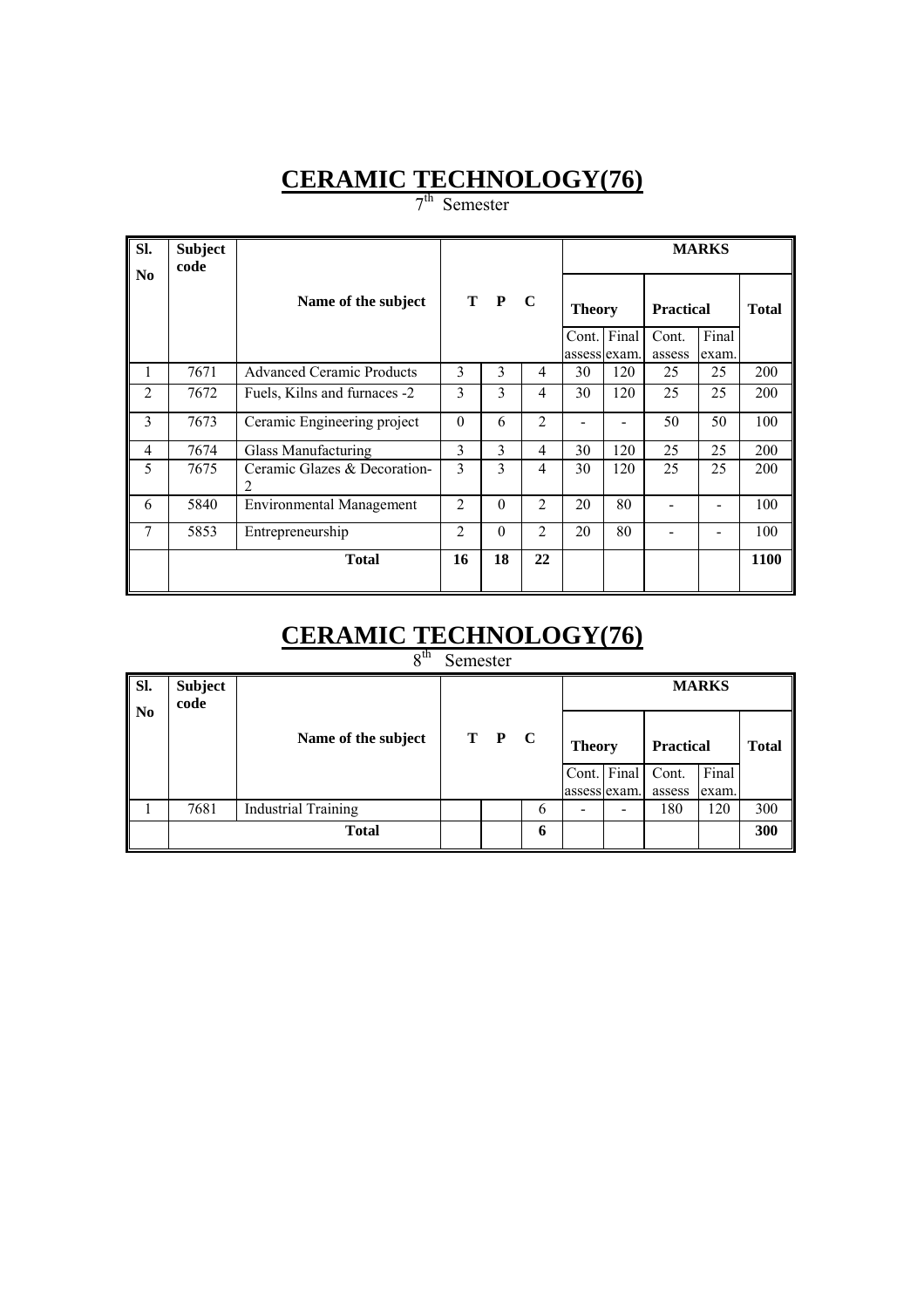### *GLASS TECHNOLOGY (77)*  **FRIST SEMESTER**

| Sl. | <b>Subject</b><br>code |                              |                |          |                |                       |       |                  | <b>MARKS</b>                 |              |
|-----|------------------------|------------------------------|----------------|----------|----------------|-----------------------|-------|------------------|------------------------------|--------------|
| No  |                        | Name of the subject          |                | T P      | $\mathbf C$    | <b>Theory</b>         |       | <b>Practical</b> |                              |              |
|     |                        |                              |                |          |                | Cont.<br>assess exam. | Final | Cont.<br>assess  | Final<br>exam.               | <b>Total</b> |
| 1.  | 1012                   | <b>Engineering Materials</b> | 2              | 3        | 3              | 20                    | 80    | 25               | 25                           | 150          |
| 2.  | 5711                   | Bangla                       | $\overline{2}$ | 2        | 3              | 20                    | 80    | 50               |                              | 150          |
| 3.  | 5712                   | English-1                    | 2              | $\theta$ | $\overline{2}$ | 20                    | 80    |                  |                              | 100          |
| 4.  | 5911                   | Mathematics -1               | 3              | 3        | 4              | 30                    | 120   | 50               | $\qquad \qquad \blacksquare$ | 200          |
| 5.  | 5912                   | Physics-1                    | 3              | 3        | 4              | 30                    | 120   | 25               | 25                           | 200          |
| 6.  | 6711                   | <b>Basic Electricity</b>     | 3              | 3        | 4              | 30                    | 120   | 25               | 25                           | 200          |
| 7.  | 7011                   | Basic workshop practice      | $\theta$       | 6        | $\overline{2}$ |                       |       | 50               | 50                           | 100          |
|     |                        | Total                        | 15             | 20       | 22             | 150                   | 600   | 225              | 125                          | 1100         |

### *GLASS TECHNOLOGY (77)*  **SECOND SEMESTER**

| Sl.                    | <b>Subject</b><br>code |                                                |                |     |             |               |                       |                  | <b>MARKS</b>   |              |
|------------------------|------------------------|------------------------------------------------|----------------|-----|-------------|---------------|-----------------------|------------------|----------------|--------------|
| $\mathbf{N}\mathbf{0}$ |                        | Name of the subject                            |                | T P | $\mathbf C$ | <b>Theory</b> |                       | <b>Practical</b> |                |              |
|                        |                        |                                                |                |     |             | Cont.         | Final<br>assess exam. | Cont.<br>assess  | Final<br>exam. | <b>Total</b> |
| 1.                     | 1011                   | <b>Engineering Drawing</b>                     | $\Omega$       | 6   | 2           |               |                       | 50               | 50             | 100          |
| 2.                     | 5812                   | Physical Education & life<br>skill development | $\Omega$       | 2   |             |               |                       | 25               | 25             | 50           |
| 3.                     | 5921                   | Mathematics-2                                  | 3              | 3   | 4           | 30            | 120                   | 50               |                | 200          |
| 4.                     | 5922                   | Physics-2                                      | 3              | 3   | 4           | 30            | 120                   | 25               | 25             | 200          |
| 5.                     | 6811                   | <b>Basic Electronics</b>                       | $\overline{c}$ | 3   | 3           | 20            | 80                    | 25               | 25             | 150          |
| 6.                     | 7721                   | Glass Engineering Materials-1                  | $\overline{2}$ | 3   | 3           | 20            | 80                    | 25               | 25             | 150          |
| 7.                     | 7722                   | Glass plans $&$ Equipment                      | 3              | 3   | 4           | 30            | 120                   | 25               | 25             | 200          |
|                        |                        | <b>Total</b>                                   | 13             | 23  | 21          | 130           | 520                   | 225              | 175            | 1050         |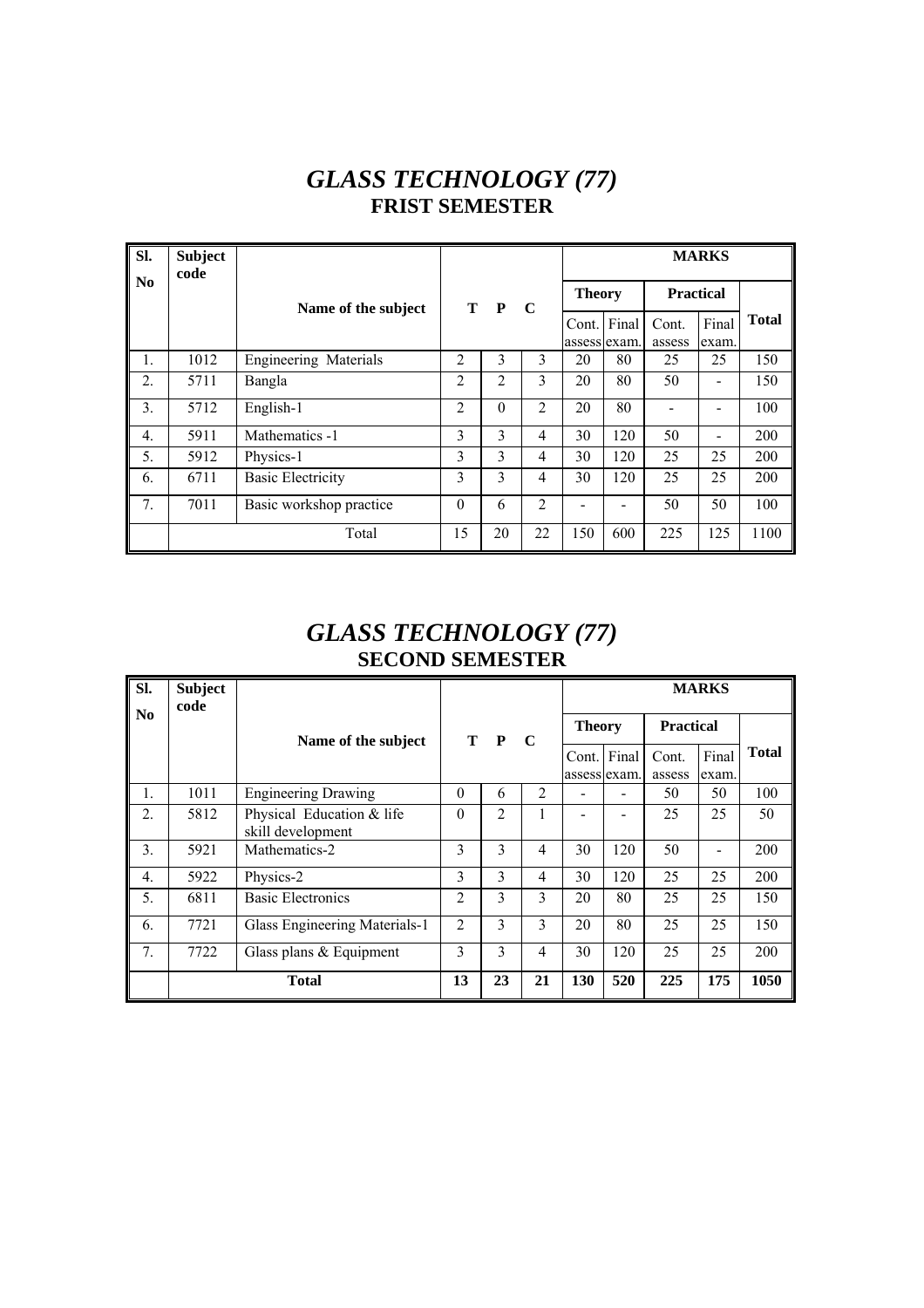## *GLASS TECHNOLOGY (77)*  **THIRD SEMESTER**

| Sl.              | <b>Subject</b> | Name of the subject              |                |                |                |                       |               | <b>MARKS</b>     |                |              |
|------------------|----------------|----------------------------------|----------------|----------------|----------------|-----------------------|---------------|------------------|----------------|--------------|
| N <sub>0</sub>   | code           |                                  |                |                |                |                       | <b>Theory</b> | <b>Practical</b> |                |              |
|                  |                |                                  | Т              | $\mathbf{P}$   | C              | Cont.<br>assess exam. | Final         | Cont.<br>assess  | Final<br>exam. | <b>Total</b> |
| $\mathbf{1}$ .   | 7731           | Glass Engineering<br>Materials-2 | $\overline{c}$ | 3              | 3              | 20                    | 80            | 25               | 25             | 150          |
| $\overline{2}$ . | 7632           | Model and mould<br>fabrication-I | $\mathfrak{D}$ | 6              | $\overline{4}$ | 20                    | 80            | 50               | 50             | 200          |
| 3.               | 6621           | Computer Application-1           | $\theta$       | 6              | 2              |                       |               | 50               | 50             | 100          |
| $\overline{4}$ . | 5913           | Chemistry                        | 3              | 3              | $\overline{4}$ | 30                    | 120           | 25               | 25             | 200          |
| 5.               | 5931           | Math-3                           | 3              | 3              | 4              | 30                    | 120           | 50               |                | 200          |
| 6.               | 5722           | English-2                        | $\overline{2}$ | $\overline{2}$ | 3              | 20                    | 80            | 50               | -              | 150          |
| 7.               | 5811           | Social Science-I                 | $\overline{2}$ | $\theta$       | 2              | 20                    | 80            |                  |                | 100          |
|                  |                | Total                            | 13             | 23             | 21             |                       |               |                  |                | 1100         |

# *GLASS TECHNOLOGY (77)*

#### **FOURTH SEMESTER**

| SI.<br>N <sub>0</sub> | <b>Subject</b><br>code |                                       |                |              |                |               |             |                  | <b>MARKS</b>   |              |
|-----------------------|------------------------|---------------------------------------|----------------|--------------|----------------|---------------|-------------|------------------|----------------|--------------|
|                       |                        | Name of the subject                   |                | T P          | $\mathbf{C}$   | <b>Theory</b> |             | <b>Practical</b> |                | <b>Total</b> |
|                       |                        |                                       |                |              |                | assess exam.  | Cont. Final | Cont.<br>assess  | Final<br>exam. |              |
| 1.                    | 7643                   | Refectories                           | 3              | $\mathbf{3}$ | $\overline{4}$ | 30            | 120         | 25               | 25             | 200          |
| 2.                    | 7741                   | Glass Fabrication-1                   | 3              | 3            | $\overline{4}$ | 30            | 120         | 25               | 25             | 200          |
| 3.                    | 7742                   | Glass Mould Fabrication               |                | 6            | 3              | 10            | 40          | 50               | 50             | 150          |
| $\overline{4}$ .      | 7743                   | Preparation of Glass raw<br>materials | 2              | 3            | 3              | 20            | 80          | 25               | 25             | 150          |
| 5.                    | 7644                   | <b>Engineering Chemistry</b>          | 3              | 3            | $\overline{4}$ | 30            | 120         | 25               | 25             | 200          |
| 6.                    | 6632                   | Computer Application -II              | $\theta$       | 6            | $\overline{2}$ |               |             | 50               | 50             | 100          |
| 7.                    | 5821                   | Social Science -II                    | $\overline{2}$ | $\theta$     | $\overline{2}$ | 20            | 80          |                  |                | 100          |
|                       |                        | Total                                 | 14             | 24           | 22             |               |             |                  |                | <b>1100</b>  |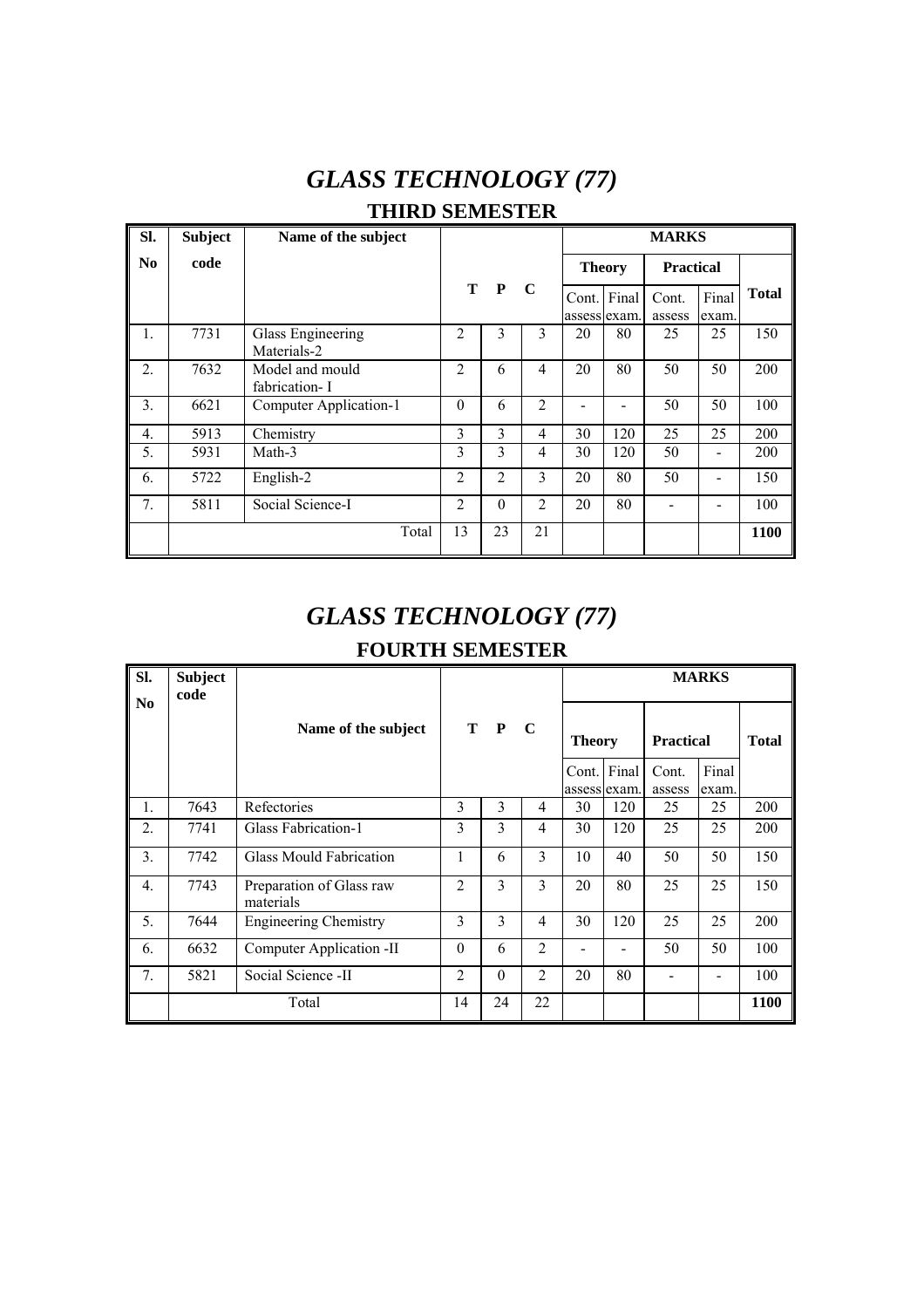# *GLASS TECHNOLOGY (77)*  **FIFTH SEMESTER**

| SI.<br>N <sub>0</sub> | <b>Subject</b><br>code |                              |                |          |                |               |             |                  | <b>MARKS</b>   |              |
|-----------------------|------------------------|------------------------------|----------------|----------|----------------|---------------|-------------|------------------|----------------|--------------|
|                       |                        | Name of the subject          |                | T P      | $\mathbf C$    | <b>Theory</b> |             | <b>Practical</b> |                | <b>Total</b> |
|                       |                        |                              |                |          |                | assess exam.  | Cont. Final | Cont.<br>assess  | Final<br>exam. |              |
| $\mathbf{1}$ .        | 7751                   | <b>Glass Melting Furnace</b> | 3              | 6        | 5              | 30            | 120         | 50               | 50             | 250          |
| $\overline{2}$ .      | 7752                   | Glass Fabrication -2         | 3              | 6        | 5              | 30            | 120         | 50               | 50             | 250          |
| 3.                    | 6745                   | Electrical circuit & Machine | $\overline{c}$ | 3        | 3              | 20            | 80          | 25               | 25             | 150          |
| $\overline{4}$ .      | 7640                   | Cement Manufacturing         | 3              | 3        | $\overline{4}$ | 30            | 120         | 25               | 25             | 200          |
| 5.                    | 7754                   | Graphics Design              | $\Omega$       | 6        | $\overline{2}$ |               |             | 50               | 50             | 100          |
| 6.                    | 5852                   | <b>Industrial Management</b> | $\mathfrak{D}$ | $\theta$ | $\overline{2}$ | 20            | 80          |                  |                | 100          |
| 7 <sub>1</sub>        | 5841                   | Business Organization &      | $\overline{2}$ | $\theta$ | $\overline{2}$ | 20            | 80          |                  |                | 100          |
|                       |                        | Communication                |                |          |                |               |             |                  |                |              |
|                       | Total                  |                              | 15             | 24       | 23             |               |             |                  |                | 1150         |

# *GLASS TECHNOLOGY (77)*  **SIXTH SEMESTER**

| SI.              | <b>Subject</b><br>code |                                   |                |          |                |               |              |                  | <b>MARKS</b>                 |              |
|------------------|------------------------|-----------------------------------|----------------|----------|----------------|---------------|--------------|------------------|------------------------------|--------------|
| N <sub>0</sub>   |                        | Name of the subject               |                | T P C    |                | <b>Theory</b> |              | <b>Practical</b> |                              | <b>Total</b> |
|                  |                        |                                   |                |          |                | Cont. Final   | assess exam. | Cont.<br>assess  | Final<br>exam.               |              |
| 1.               | 7761                   | Glass Quality Control - I         | $\overline{2}$ | 3        | 3              | 20            | 80           | 25               | 25                           | 150          |
| 2.               | 7762                   | Glass Products-1                  | 3              | 6        | 5              | 30            | 120          | 50               | 50                           | 250          |
| 3.               | 7763                   | Ceramics Manufacturing            | 3              | 6        | 5              | 30            | 120          | 50               | 50                           | 250          |
| $\overline{4}$ . | 7764                   | Heat Transfer &<br>Thermodynamics | 3              | 3        | 4              | 30            | 120          | 25               | 25                           | 200          |
| 5.               | 7656                   | Computer Aided Design<br>(CAD)    | $\Omega$       | 6        | $\overline{2}$ |               |              | 50               | 50                           | 100          |
| 6.               | 5853                   | Entrepreneurship                  | $\mathfrak{D}$ | $\Omega$ | $\mathfrak{D}$ | 20            | 80           |                  | $\qquad \qquad \blacksquare$ | 100          |
| 7.               | 5851                   | Book Keeping and<br>Accounting    | $\mathfrak{D}$ | $\theta$ | $\mathfrak{D}$ | 20            | 80           |                  |                              | 100          |
|                  |                        | Total                             | 15             | 24       | 23             |               |              |                  |                              | 1150         |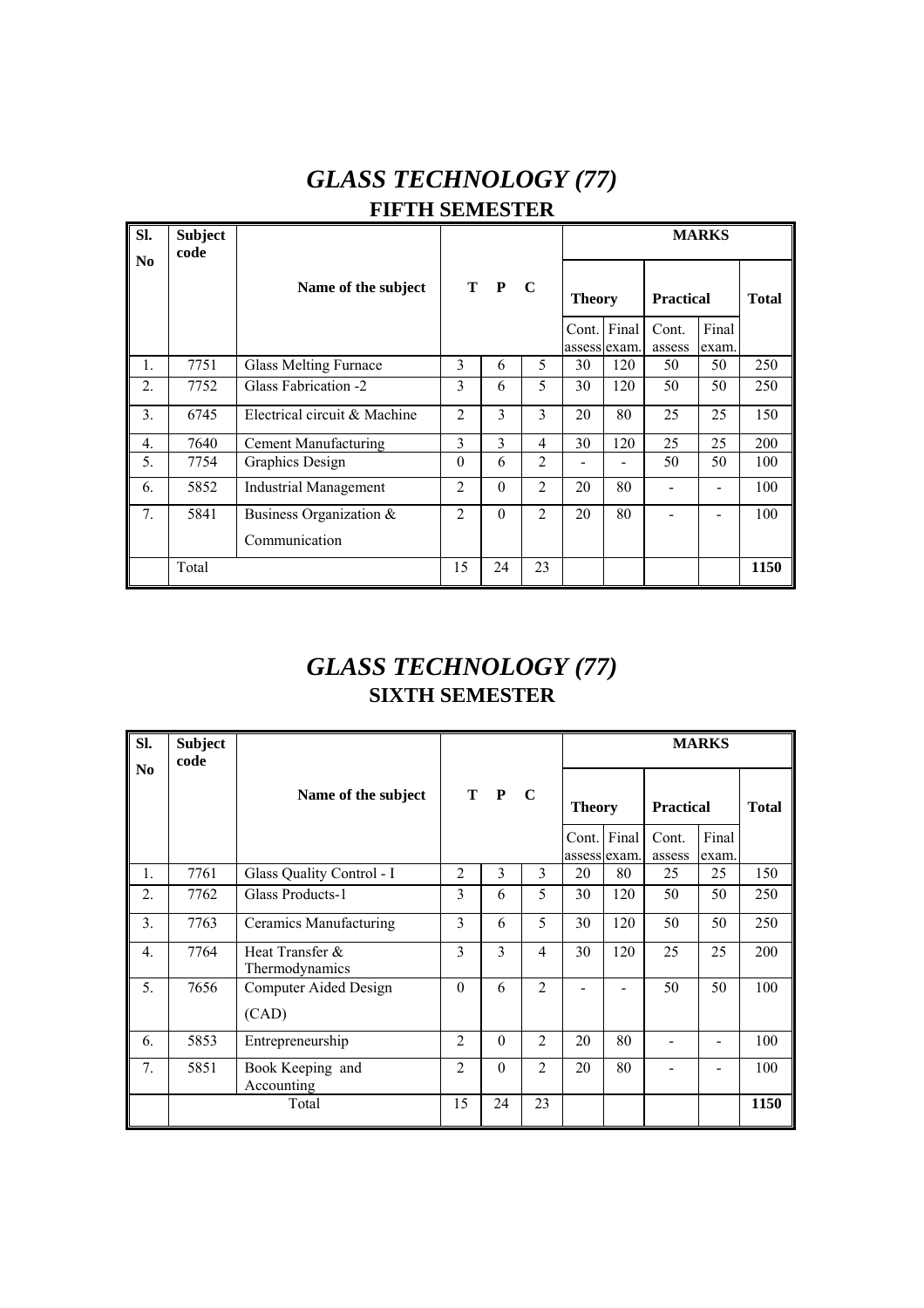# *GLASS TECHNOLOGY (77)*  **SEVENTH SEMESTER**

| SI.<br>No.       | <b>Subject</b><br>code |                                          |                |               |                |               |             |                  | <b>MARKS</b>   |              |
|------------------|------------------------|------------------------------------------|----------------|---------------|----------------|---------------|-------------|------------------|----------------|--------------|
|                  |                        | Name of the subject                      |                | T P           | $\mathbf C$    | <b>Theory</b> |             | <b>Practical</b> |                | <b>Total</b> |
|                  |                        |                                          |                |               |                | assess exam.  | Cont. Final | Cont.<br>assess  | Final<br>exam. |              |
| 1.               | 7771                   | <b>Glass Quality</b><br>Control -2       | $\overline{2}$ | 3             | 3              | 20            | 80          | 25               | 25             | 150          |
| 2.               | 7772                   | Glass Decoration                         | $\mathfrak{D}$ | 3             | 3              | 20            | 80          | 25               | 25             | 150          |
| 3 <sub>1</sub>   | 7773                   | Glass Products-2                         | 3              | 6             | 5              | 30            | 120         | 50               | 50             | 250          |
| $\overline{4}$ . | 7774                   | <b>Fuels and Furnace</b><br>Construction | 3              | 3             | $\overline{4}$ | 30            | 120         | 25               | 25             | 200          |
| 5.               | 7775                   | Glass Engineering Projects               | $\theta$       | 6             | $\overline{2}$ |               |             | 50               | 50             | 100          |
| 6.               | 7776                   | Glass House Instrumentation              | 3              | $\mathcal{E}$ | 4              | 30            | 120         | 25               | 25             | 200          |
| 7.               | 5840                   | <b>Environmental Management</b>          | $\overline{2}$ | $\theta$      | $\overline{2}$ | 20            | 80          |                  |                | 100          |
|                  |                        | Total                                    | 15             | 24            | 23             |               |             |                  |                | 1150         |

# *GLASS TECHNOLOGY (77)*  **EIGHT SEMESTER**

| SI.<br>$\mathbf{N_0}$ | <b>Subject</b><br>code |                            |   |          |   |               |             |                  | <b>MARKS</b>   |              |
|-----------------------|------------------------|----------------------------|---|----------|---|---------------|-------------|------------------|----------------|--------------|
|                       |                        | Name of the subject        |   | T P C    |   | <b>Theory</b> |             | <b>Practical</b> |                | <b>Total</b> |
|                       |                        |                            |   |          |   | assess exam.  | Cont. Final | Cont.<br>assess  | Final<br>exam. |              |
| 1.                    | 7781                   | <b>Industrial Training</b> | 0 | $\theta$ | 6 |               |             | 180              | 120            | 300          |
|                       |                        | <b>Total</b>               |   |          |   |               |             |                  |                | 300          |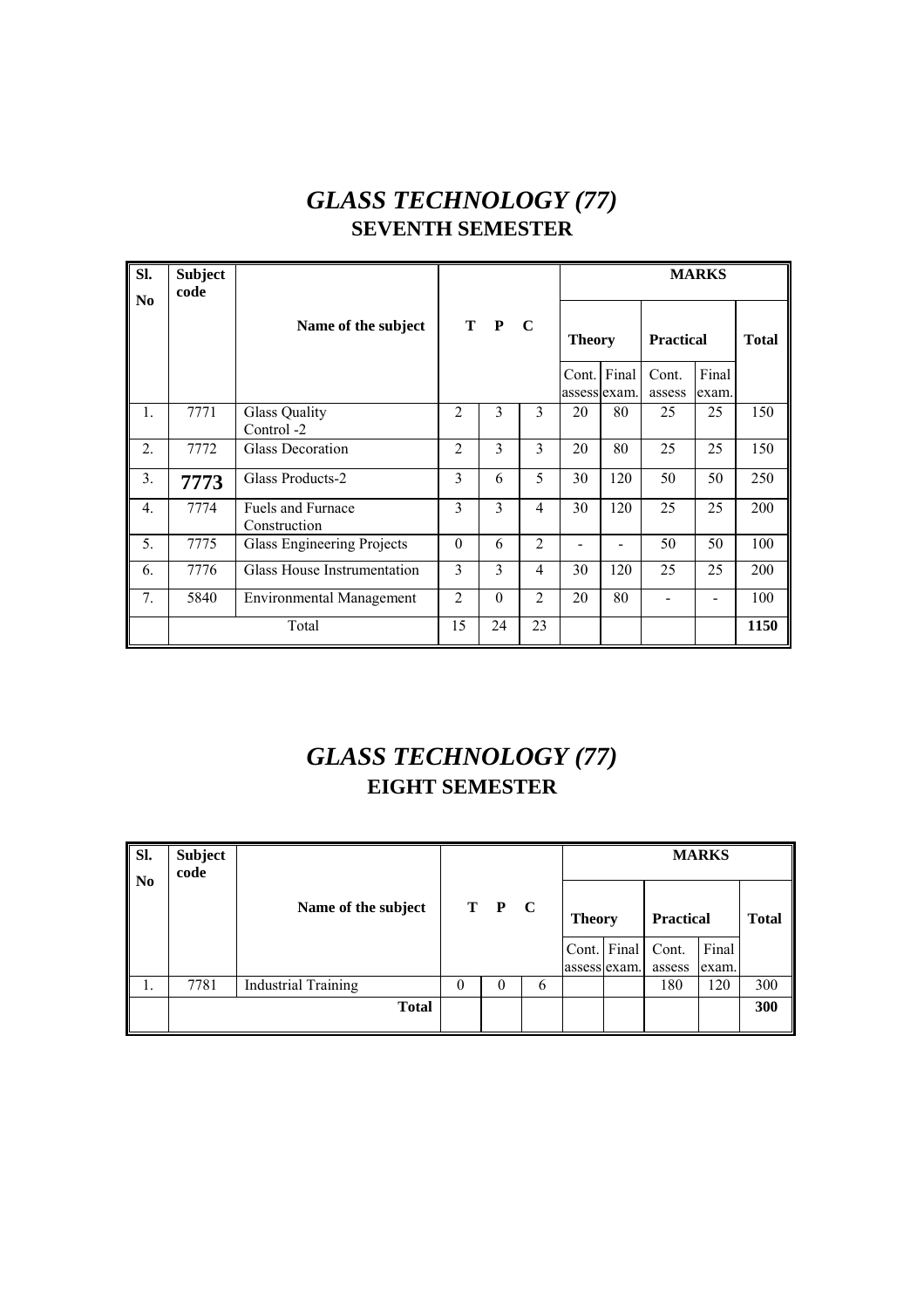#### **MARINE TECHNOLOGY (79) 1st Semester**

|                |                        |                                                |                |                |                |                       |               | <b>MARKS</b>     |                |              |
|----------------|------------------------|------------------------------------------------|----------------|----------------|----------------|-----------------------|---------------|------------------|----------------|--------------|
| SI.<br>No      | <b>Subject</b><br>code | Name of the subject                            | $\bf{T}$       | $\mathbf{P}$   | $\mathbf C$    |                       | <b>Theory</b> | <b>Practical</b> |                | <b>Total</b> |
|                |                        |                                                |                |                |                | Cont.<br>assess exam. | Final         | Cont.<br>assess  | Final<br>exam. |              |
| 1              | 1011                   | Engineering<br>Drawing                         | $\theta$       | 6              | 2              |                       |               | 50               | 50             | 100          |
| $\overline{2}$ | 5711                   | Bangla                                         | 2              | 2              | 3              | 20                    | 80            | 50               |                | 150          |
| 3              | 5712                   | English-1                                      | $\overline{c}$ | $\theta$       | $\overline{2}$ | 20                    | 80            |                  |                | 100          |
| 4              | 5812                   | Physical Education & Life<br>Skill Development | $\theta$       | $\overline{2}$ | 1              |                       |               | 25               | 25             | 50           |
| 5              | 5911                   | Mathematics -1                                 | 3              | 3              | 4              | 30                    | 120           | 50               |                | 200          |
| 6              | 5912                   | Physics -1                                     | 3              | 3              | $\overline{4}$ | 30                    | 120           | 25               | 25             | 200          |
| $\overline{7}$ | 7011                   | <b>Basic Work Shop Practice</b>                | $\theta$       | 6              | $\overline{2}$ |                       |               | 50               | 50             | 100          |
| 8.             | 7911                   | IC Engine Principle                            | $\overline{c}$ | 6              | 4              | 20                    | 80            | 50               | 50             | 200          |
|                |                        | <b>Total</b>                                   | 12             | 28             | 22             | 120                   | 480           | 300              | 200            | 1100         |

#### **MARINE TECHNOLOGY (79) 2nd Semester**

|                       |                        |                                             | T P<br>$\mathbf C$ |          |                |                       |       | <b>MARKS</b>     |                |              |
|-----------------------|------------------------|---------------------------------------------|--------------------|----------|----------------|-----------------------|-------|------------------|----------------|--------------|
| SI.<br>N <sub>0</sub> | <b>Subject</b><br>code | Name of the subject                         |                    |          |                | <b>Theory</b>         |       | <b>Practical</b> |                | <b>Total</b> |
|                       |                        |                                             |                    |          |                | Cont.<br>assess exam. | Final | Cont.<br>assess  | Final<br>exam. |              |
| 1                     | 1012                   | Engineering Materials                       | 2                  | 3        | 3              | 20                    | 80    | 25               | 25             | 150          |
| $\overline{2}$        | 5722                   | English-2                                   | $\overline{c}$     | 2        | 3              | 20                    | 80    | 50               |                | 150          |
| 3                     | 5811                   | Social Science -1                           | $\overline{c}$     | $\theta$ | 2              | 20                    | 80    |                  |                | 100          |
| $\overline{4}$        | 5921                   | Mathmatics-2                                | 3                  | 3        | 4              | 30                    | 120   | 50               |                | 200          |
| 5                     | 5922                   | Physics-2                                   | 3                  | 3        | 4              | 30                    | 120   | 25               | 25             | 200          |
| 6                     | 6711                   | <b>Basic Electricity</b>                    | 3                  | 3        | $\overline{4}$ | 30                    | 120   | 25               | 25             | 200          |
| 7                     | 7921                   | Diesel Engine Operation $\&$<br>Maintenance | $\overline{2}$     | 6        | 4              | 20                    | 80    | 50               | 50             | 200          |
|                       |                        | Total                                       | 17                 | 20       | 24             | 170                   | 680   | 225              | 125            | 1200         |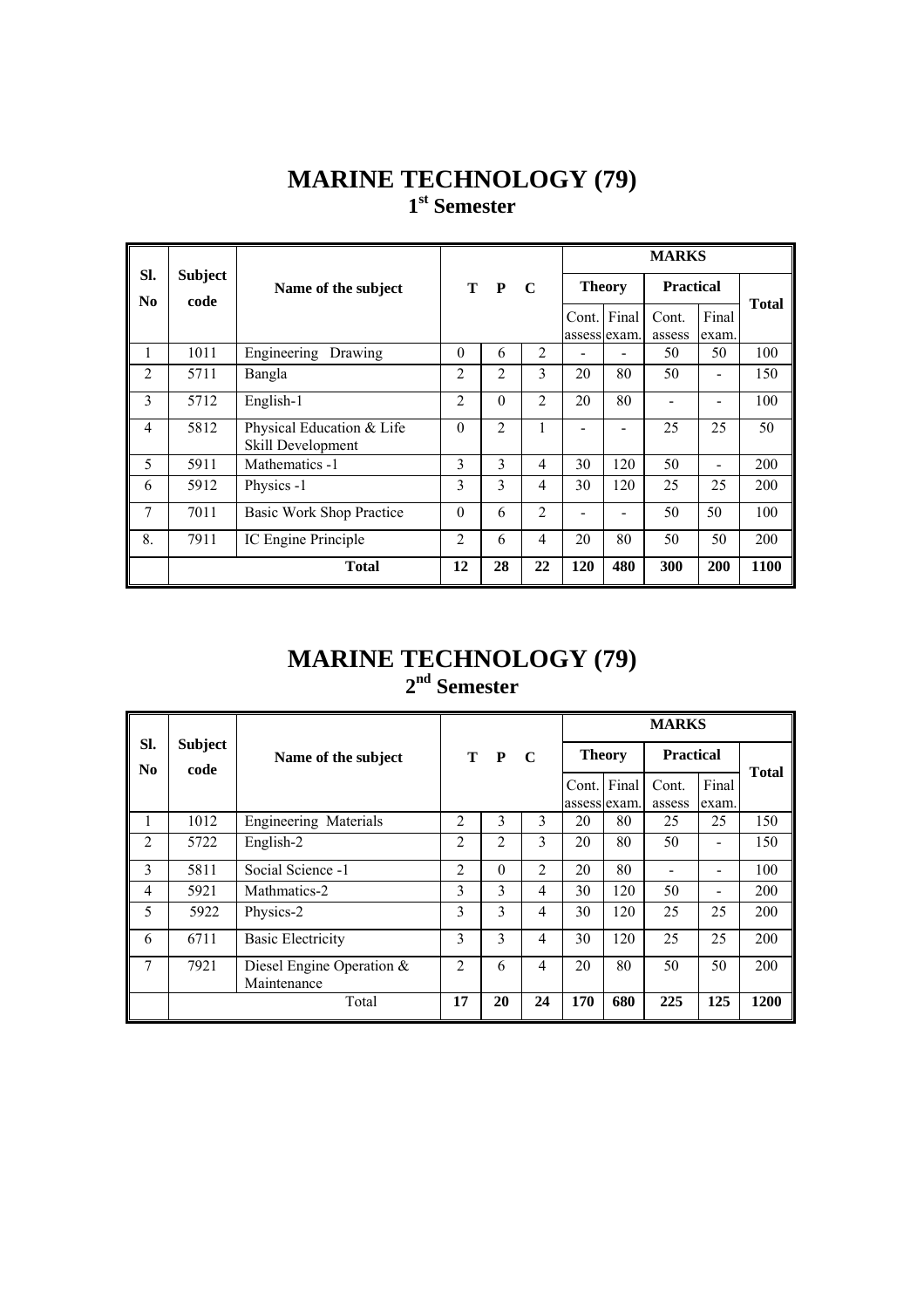# **MARINE TECHNOLOGY (79)**

3<sup>rd</sup> Semester

|                       | <b>Subject</b> |                               |                |          |                |               |                             | <b>MARKS</b>     |                              |              |
|-----------------------|----------------|-------------------------------|----------------|----------|----------------|---------------|-----------------------------|------------------|------------------------------|--------------|
| SI.<br>N <sub>0</sub> | code           | Name of the subject           |                | T P      | $\mathbf C$    | <b>Theory</b> |                             | <b>Practical</b> |                              | <b>Total</b> |
|                       |                |                               |                |          |                |               | Cont. Final<br>assess exam. | Cont.<br>assess  | Final<br>exam.               |              |
|                       | 7931           | Fuels & Fuel Injection System | $\overline{2}$ | 6        | 4              | 20            | 80                          | 50               | 50                           | 200          |
| $\overline{2}$        | 7033           | Mechanical Drawing            | $\Omega$       | 9        | 3              |               |                             | 75               | 75                           | 150          |
| 3                     | 6621           | Computer Application-1        | $\Omega$       | 6        | $\overline{2}$ |               |                             | 50               | 50                           | 100          |
| 4                     | 5931           | Mathematics-3                 | 3              | 3        | 4              | 30            | 120                         | 50               | $\qquad \qquad \blacksquare$ | 200          |
| 5                     | 5913           | Chemistry                     | 3              | 3        | 4              | 30            | 120                         | 25               | 25                           | 200          |
| 6                     | 5821           | Social Science -II            | $\mathfrak{D}$ | $\Omega$ | $\overline{2}$ | 20            | 80                          |                  |                              | 100          |
| 7                     | 6811           | <b>Basic Electronics</b>      | $\overline{c}$ | 3        | 3              | 20            | 80                          | 25               | 25                           | 150          |
|                       |                | <b>Total</b>                  | 12             | 30       | 22             |               |                             |                  |                              | 1100         |
|                       |                |                               |                |          |                |               |                             |                  |                              |              |

#### **MARINE TECHNOLOGY (79)** 4<sup>th</sup> Semester

|                       |                        |                                                  |                |          |                |               |                             | <b>MARKS</b>     |                |              |
|-----------------------|------------------------|--------------------------------------------------|----------------|----------|----------------|---------------|-----------------------------|------------------|----------------|--------------|
| Sl.<br>N <sub>0</sub> | <b>Subject</b><br>code | Name of the subject                              |                | T P C    |                | <b>Theory</b> |                             | <b>Practical</b> |                | <b>Total</b> |
|                       |                        |                                                  |                |          |                |               | Cont. Final<br>assess exam. | Cont.<br>assess  | Final<br>exam. |              |
| I.                    | 7941                   | Diesel Engine Overhauling $\&$<br>Record Keeping | $\overline{2}$ | 6        | 4              | 20            | 80                          | 50               | 50             | 200          |
| 2                     | 6632                   | Computer Application-2                           | $\theta$       | 6        | 2              |               |                             | 50               | 50             | 100          |
| 3                     | 8032                   | Welding                                          | 2              | 6        | $\overline{4}$ | 20            | 80                          | 50               | 50             | 200          |
| 4                     | 7042                   | Machine Shop Practice                            | 1              | 6        | 3              | 10            | 40                          | 50               | 50             | 150          |
| 5                     | 7031                   | Metallurgy                                       | $\overline{c}$ | 3        | 3              | 20            | 80                          | 25               | 25             | 150          |
| 6                     | 5840                   | <b>Environmental Management</b>                  | $\overline{c}$ | $\theta$ | $\overline{2}$ | 20            | 80                          |                  |                | 100          |
| 7                     | 5841                   | Business org $\&$                                | $\overline{c}$ | $\theta$ | $\overline{2}$ | 20            | 80                          |                  |                | 100          |
|                       |                        | Communication                                    |                |          |                |               |                             |                  |                |              |
|                       |                        | <b>Total</b>                                     | 12             | 27       | 21             |               |                             |                  |                | 1000         |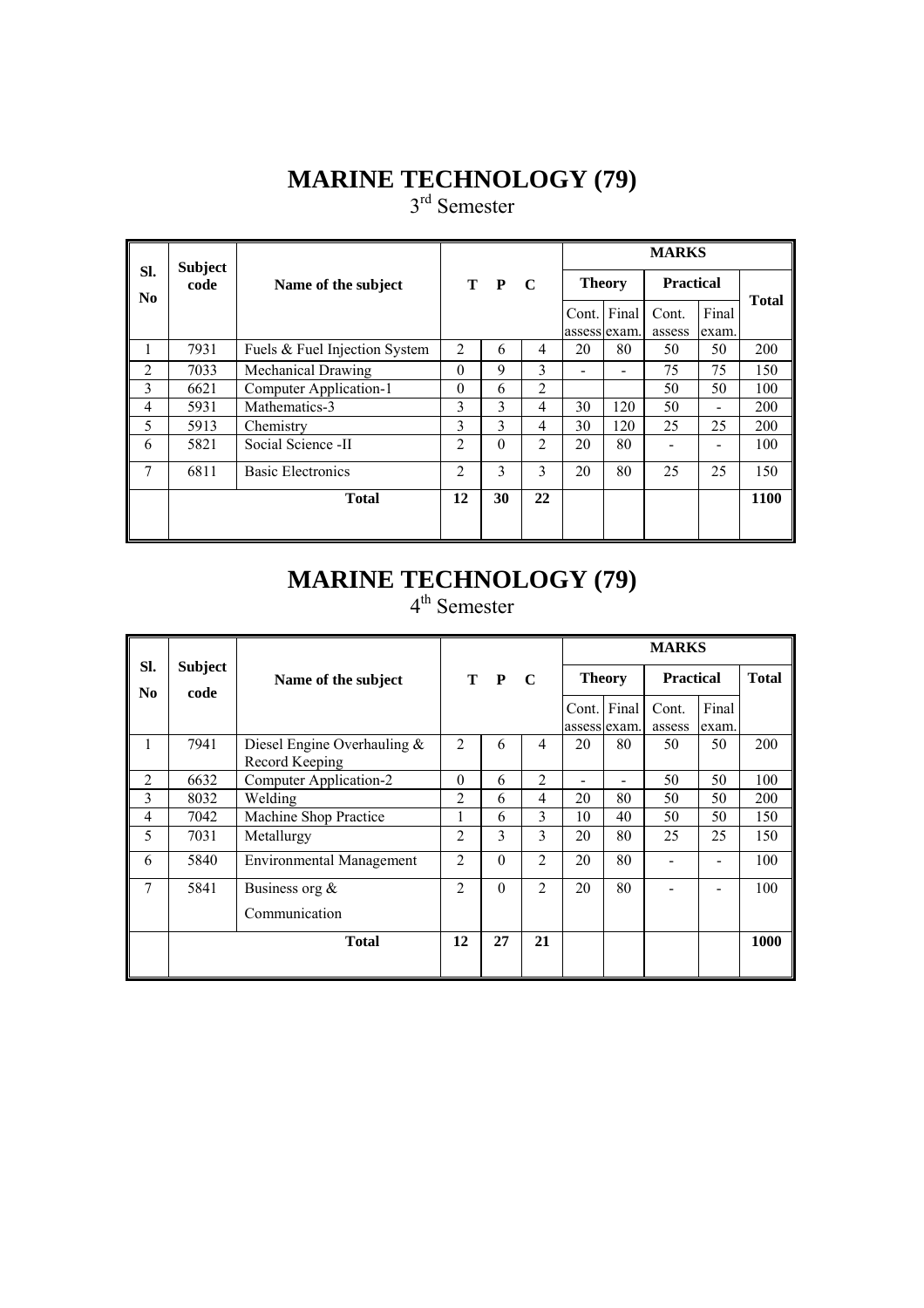# **MARINE TECHNOLOGY (79)**

5<sup>th</sup> Semester

|                       |                        |                                                  |                |          |                |    |                             | <b>MARKS</b>     |                |              |
|-----------------------|------------------------|--------------------------------------------------|----------------|----------|----------------|----|-----------------------------|------------------|----------------|--------------|
| Sl.<br>N <sub>0</sub> | <b>Subject</b><br>code | Name of the subject                              |                | T P C    |                |    | <b>Theory</b>               | <b>Practical</b> |                | <b>Total</b> |
|                       |                        |                                                  |                |          |                |    | Cont. Final<br>assess exam. | Cont.<br>assess  | Final<br>exam. |              |
|                       | 7951                   | Marine Engines and<br>Construction               | $\mathfrak{D}$ | 6        | 4              | 20 | 80                          | 50               | 50             | 200          |
| $\overline{2}$        | 7142                   | <b>Engineering Mechanics</b>                     | 3              | 3        | 4              | 30 | 120                         | 25               | 25             | 200          |
| 3                     | 7056                   | Advance Machine Shop                             | $\overline{c}$ | 6        | 4              | 20 | 80                          | 50               | 50             | 200          |
| 4                     | 7952                   | Engineering<br>Thermodynamics & Heat<br>Transfer | 3              | 3        | 4              | 30 | 120                         | 25               | 25             | 200          |
| 5                     | 6655                   | Computer aided Drawing<br>(CAD)                  |                | 6        | 3              | 10 | 40                          | 50               | 50             | 150          |
| 6                     | 5853                   | Entrepreneurship                                 | $\mathfrak{D}$ | $\theta$ | $\overline{2}$ | 20 | 80                          |                  |                | 100          |
| 7                     | 5851                   | <b>Book Keeping</b>                              | $\mathfrak{D}$ | $\theta$ | $\overline{2}$ | 20 | 80                          |                  |                | 100          |
|                       |                        | Total                                            | 15             | 24       | 23             |    |                             |                  |                | 1150         |

# **MARINE TECHNOLOGY (79)**

 $6<sup>th</sup>$  Semester

|                       |                        |                                                         |                |               |                |              |               | <b>MARKS</b>     |                |              |
|-----------------------|------------------------|---------------------------------------------------------|----------------|---------------|----------------|--------------|---------------|------------------|----------------|--------------|
| SI.<br>N <sub>0</sub> | <b>Subject</b><br>code | Name of the subject                                     |                | T P           | $\mathbf C$    |              | <b>Theory</b> | <b>Practical</b> |                | <b>Total</b> |
|                       |                        |                                                         |                |               |                | assess exam. | Cont. Final   | Cont.<br>assess  | Final<br>exam. |              |
| 1                     | 7066                   | Strength Of Materials &<br>Machine Design               | 3              | $\mathcal{E}$ | $\overline{4}$ | 30           | 120           | 25               | 25             | 200          |
| $\mathfrak{D}$        | 8053                   | Marine Refrigeration & Air<br>conditioning              | $\mathfrak{D}$ | $\mathcal{E}$ | $\mathcal{E}$  | 20           | 80            | 25               | 25             | 150          |
| 3                     | 7961                   | Ship Safety $&$ Fire Fighting                           | $\overline{c}$ | 6             | $\overline{4}$ | 20           | 80            | 50               | 50             | 200          |
| 4                     | 7962                   | Marine Auxiliary System &<br><b>Hydraulic Machinery</b> | $\overline{2}$ | 6             | $\overline{4}$ | 20           | 80            | 50               | 50             | 200          |
| 5                     | 8062                   | Naval Architecture                                      | $\mathfrak{D}$ | $\Omega$      | $\mathfrak{D}$ | 20           | 80            |                  |                | 100          |
| 6                     | 7963                   | Mechanical & Marine<br>Estimating                       | $\mathfrak{D}$ | 3             | 3              | 20           | 80            | 25               | 25             | 150          |
| 7                     | 5852                   | Industrial Management                                   | $\overline{c}$ | $\theta$      | 2              | 20           | 80            |                  |                | 100          |
|                       |                        | <b>Total</b>                                            | 15             | 21            | 22             | 150          | 600           | 125              | 125            | 1100         |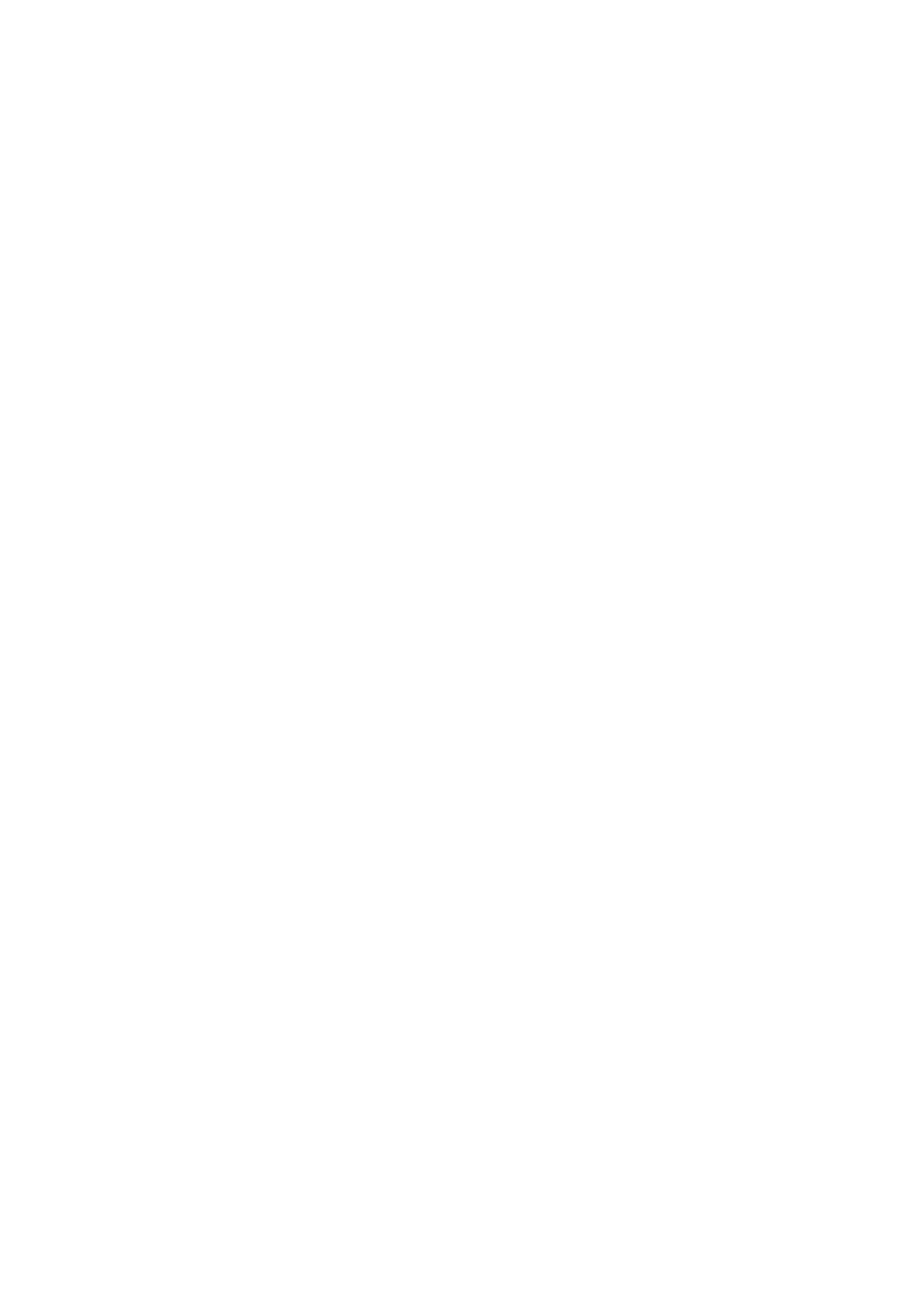# **MARINE TECHNOLOGY (79)**

7<sup>th</sup> Semester

| SI.            | <b>Subject</b><br>code |                                          |                |               |                |                               |             |                                     | <b>MARKS</b>   |              |
|----------------|------------------------|------------------------------------------|----------------|---------------|----------------|-------------------------------|-------------|-------------------------------------|----------------|--------------|
| N <sub>0</sub> |                        | Name of the subject                      |                | $T$ $P$       | $\mathbf C$    | <b>Theory</b><br>assess exam. | Cont. Final | <b>Practical</b><br>Cont.<br>assess | Final<br>exam. | <b>Total</b> |
| 1              | 7971                   | Engine Testing & Installation            | 2              | 6             | 4              | 20                            | 80          | 50                                  | 50             | 200          |
| $\overline{2}$ | 7972                   | Ship Propulsion System                   | $\overline{c}$ | 6             | 4              | 20                            | 80          | 50                                  | 50             | 200          |
| 3              | 7973                   | Marine Steam Power & Gas<br>Turbine      | $\mathfrak{D}$ | $\mathcal{E}$ | 3              | 20                            | 80          | 25                                  | 25             | 150          |
| 4              | 7974                   | Ship Construction & Fitting              | $\overline{c}$ | 3             | 3              | 20                            | 80          | 25                                  | 25             | 150          |
| 5              | 7977                   | Instrumentation & control                | $\overline{c}$ | 3             | 3              | 20                            | 80          | 25                                  | 25             | 150          |
| 6              | 7975                   | Maritime laws                            | $\overline{c}$ | $\theta$      | $\overline{2}$ | 20                            | 80          |                                     |                | 100          |
| 7              | 7976                   | Marine Electric Circuit and<br>Machinery | 2              | 3             | 3              | 20                            | 80          | 25                                  | 25             | 150          |
|                |                        | Total                                    | 14             | 27            | 24             |                               |             |                                     |                | 1100         |

# **MARINE TECHNOLOGY (79)**

8<sup>th</sup> Semester

|           |                        |                            |   |       |   |               |             | <b>MARKS</b>     |       |              |
|-----------|------------------------|----------------------------|---|-------|---|---------------|-------------|------------------|-------|--------------|
| Sl.<br>No | <b>Subject</b><br>code | Name of the subject        |   | T P C |   | <b>Theory</b> |             | <b>Practical</b> |       | <b>Total</b> |
|           |                        |                            |   |       |   |               | Cont. Final | Cont.            | Final |              |
|           |                        |                            |   |       |   | assess exam.  |             | assess           | exam. |              |
|           | 7981                   | <b>Industrial Training</b> | 0 | -     | 6 |               | -           | 180              | 120   | 300          |
|           |                        | <b>Total</b>               |   | -     | 6 |               |             |                  |       | 300          |
|           |                        |                            |   |       |   |               |             |                  |       |              |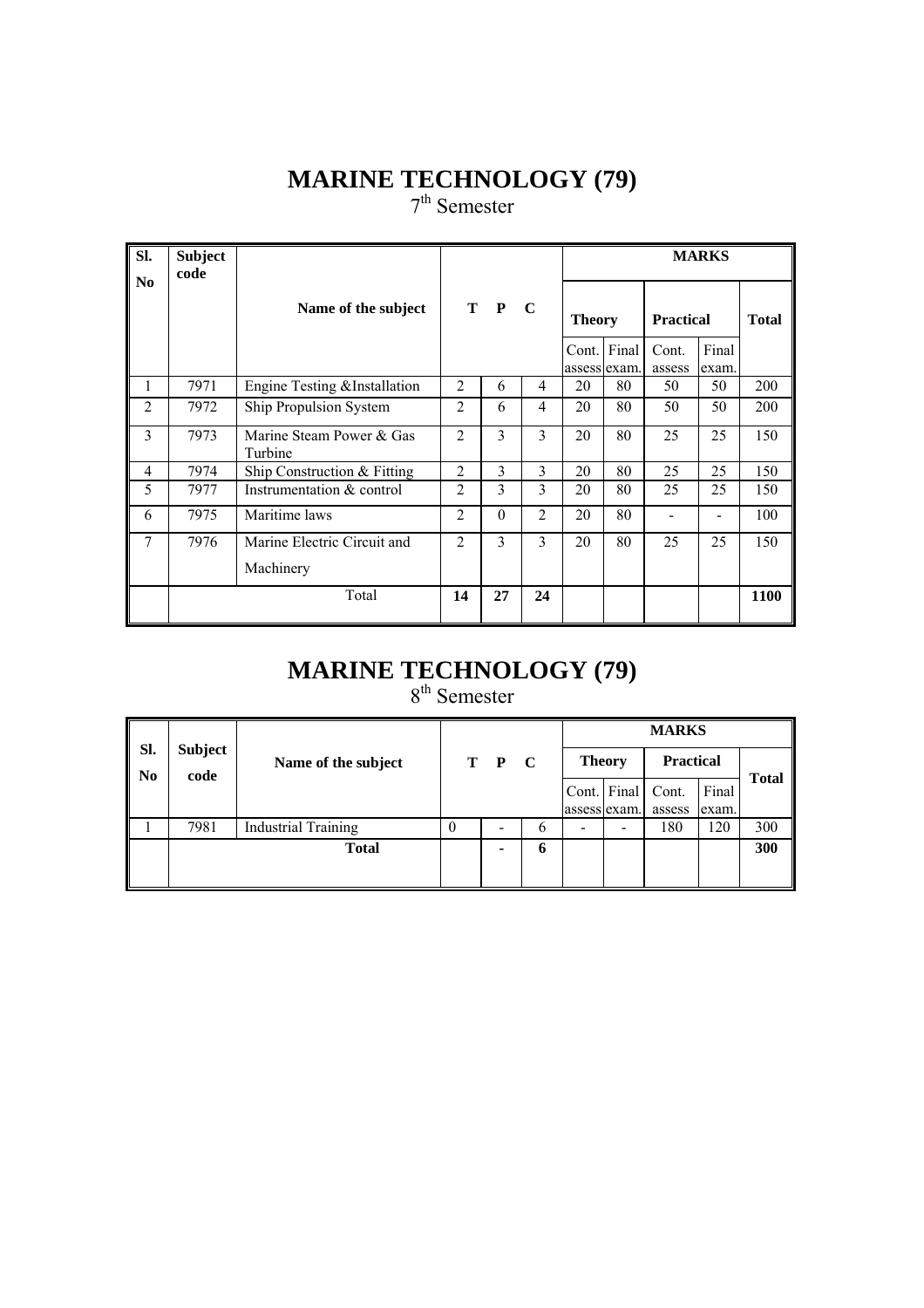1<sup>st</sup> Semester

| Sl.            | <b>Subject</b><br>code |                            |                |          |                |              | <b>MARKS</b>  |                  |                              |              |
|----------------|------------------------|----------------------------|----------------|----------|----------------|--------------|---------------|------------------|------------------------------|--------------|
| No             |                        |                            |                |          |                |              | <b>Theory</b> | <b>Practical</b> |                              |              |
|                |                        | Name of the subject        |                | T P      | $\mathbf C$    | Cont.        | Final         | Cont.            | Final                        | <b>Total</b> |
|                |                        |                            |                |          |                | assess exam. |               | assess           | exam.                        |              |
| Ι.             | 1011                   | <b>Engineering Drawing</b> | $\Omega$       | 6        | $\overline{2}$ |              |               | 50               | 50                           | 100          |
| 2              | 5712                   | English-1                  | 2              | $\theta$ | 2              | 20           | 80            |                  | $\qquad \qquad \blacksquare$ | 100          |
| 3              | 5911                   | Mathematics -1             | 3              | 3        | 4              | 30           | 120           | 50               |                              | 200          |
| $\overline{4}$ | 5912                   | Physics -1                 | 3              | 3        | 4              | 30           | 120           | 25               | 25                           | 200          |
| 5              | 6711                   | <b>Basic Electricity</b>   | 3              | 3        | 4              | 30           | 120           | 25               | 25                           | 200          |
| 6              | 7011                   | Basic Workshop Practice    | $\Omega$       | 6        | $\overline{2}$ |              |               | 50               | 50                           | 100          |
| 7              | 8011                   | General Ship Knowledge     | $\overline{c}$ | $\theta$ | $\overline{2}$ | 20           | 80            |                  |                              | 100          |
|                |                        | <b>Total</b>               | 13             | 21       | 20             | 130          | 520           | 200              | 150                          | 1000         |

# **SHIPBUILDING TECHNOLOGY (80)**

2<sup>nd</sup> Semester

| SI.            | <b>Subject</b><br>code |                                                |                |                |                |     |               |                  | <b>MARKS</b> |              |
|----------------|------------------------|------------------------------------------------|----------------|----------------|----------------|-----|---------------|------------------|--------------|--------------|
| N <sub>0</sub> |                        |                                                |                |                |                |     | <b>Theory</b> | <b>Practical</b> |              |              |
|                |                        | Name of the subject                            |                | T P            | $\mathbf C$    |     | Cont. Final   | Cont.            | Final        | <b>Total</b> |
|                |                        |                                                |                |                |                |     | assess exam.  | assess           | exam.        |              |
| 1              | 1012                   | <b>Engineering Materials</b>                   | $\mathfrak{D}$ | 3              | 3              | 20  | 80            | 25               | 25           | 150          |
| $\overline{2}$ | 5722                   | English-2                                      | $\overline{c}$ | $\mathfrak{D}$ | $\mathcal{E}$  | 20  | 80            | 50               |              | 150          |
| 3              | 5812                   | Physical Education & Life<br>Skill Development | $\theta$       | 2              |                |     |               | 25               | 25           | 50           |
| 4              | 5921                   | Mathematics -2                                 | 3              | 3              | 4              | 30  | 120           | 50               |              | 200          |
| 5              | 5922                   | Physics-2                                      | 3              | 3              | 4              | 30  | 120           | 25               | 25           | 200          |
| 6              | 5711                   | Bangla                                         | $\overline{c}$ | 2              | 3              | 20  | 80            | 50               |              | 150          |
| 7              | 5811                   | Social Science -1                              | $\overline{c}$ | $\theta$       | $\overline{2}$ | 20  | 80            |                  |              | 100          |
| 8.             | 8021                   | Naval Architecture                             | 3              | 3              | 4              | 30  | 120           | 25               | 25           | 200          |
|                |                        | <b>Total</b>                                   | 17             | 18             | 24             | 170 | 680           | 275              | 75           | 1200         |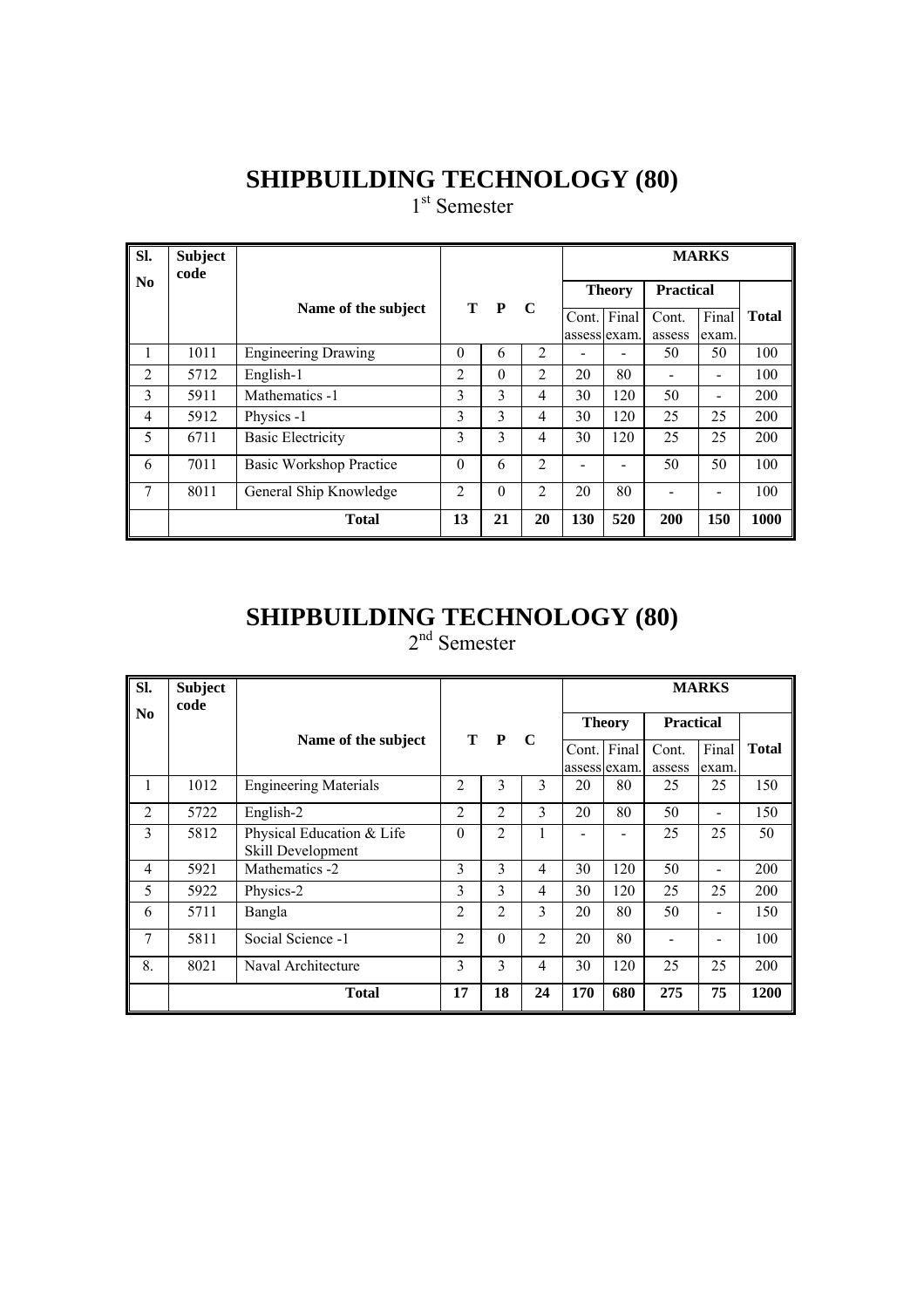3<sup>rd</sup> Semester

| SI.            | <b>Subject</b> |                         |                |          |                |               |             | <b>MARKS</b>     |       |              |
|----------------|----------------|-------------------------|----------------|----------|----------------|---------------|-------------|------------------|-------|--------------|
| N <sub>0</sub> | code           | Name of the subject     |                | T P      | C              | <b>Theory</b> |             | <b>Practical</b> |       |              |
|                |                |                         |                |          |                |               | Cont. Final | Cont.            | Final | <b>Total</b> |
|                |                |                         |                |          |                | assess exam.  |             | assess           | exam. |              |
| 1              | 7031           | Metallurgy              | $\overline{2}$ | 3        | 3              | 20            | 80          | 25               | 25    | 150          |
| $\overline{2}$ | 8032           | Welding                 | $\overline{c}$ | 6        | 4              | 20            | 80          | 50               | 50    | 200          |
| 3              | 8033           | Shipbuilding materials  | $\overline{2}$ | 3        | 3              | 20            | 80          | 25               | 25    | 150          |
| $\overline{4}$ | 5931           | Mathematics-3           | 3              | 3        | 4              | 30            | 120         | 50               |       | 200          |
| 5              | 5913           | Chemistry               | 3              | 3        | 4              | 30            | 120         | 25               | 25    | 200          |
| 6              | 6621           | Computer Application -1 | $\theta$       | 6        | $\overline{2}$ |               |             | 50               | 50    | 100          |
| 7 <sub>1</sub> | 5821           | Social Science-2        | $\overline{2}$ | $\Omega$ | 2              | 20            | 80          |                  |       | 100          |
|                |                | <b>Total</b>            | 14             | 24       | 22             | 140           | 560         | 225              | 175   | 1100         |

#### **SHIPBUILDING TECHNOLOGY (80)**  4<sup>th</sup> Semester

| SI.            | <b>Subject</b> |                              |                |          |                |               |                          | <b>MARKS</b>     |       |              |
|----------------|----------------|------------------------------|----------------|----------|----------------|---------------|--------------------------|------------------|-------|--------------|
| N <sub>0</sub> | code           | Name of the subject          |                | T P      | $\mathbf C$    | <b>Theory</b> |                          | <b>Practical</b> |       |              |
|                |                |                              |                |          |                |               | Cont. Final              | Cont.            | Final | <b>Total</b> |
|                |                |                              |                |          |                | assess exam.  |                          | assess           | exam. |              |
|                | 8042           | Ship Yard Practice           | $\mathfrak{D}$ | 3        | 3              | 20            | 80                       | 25               | 25    | 150          |
| $\overline{2}$ | 7042           | Machine Shop Practice        | 1              | 6        | 3              | 10            | 40                       | 50               | 50    | 150          |
| 3              | 8041           | Shipbuilding Drawing -I      | $\Omega$       | 9        | 3              |               |                          | 75               | 75    | 150          |
| 4              | 6811           | <b>Basic Electronics</b>     | $\overline{2}$ | 3        | 3              | 20            | 80                       | 25               | 25    | 150          |
| 5              | 6632           | Computer Application-2       | $\Omega$       | 6        | $\mathfrak{D}$ |               | $\overline{\phantom{a}}$ | 50               | 50    | 100          |
| 6              | 7142           | <b>Engineering Mechanics</b> | 3              | 3        | $\overline{4}$ | 30            | 120                      | 25               | 25    | 200          |
| 7 <sub>1</sub> | 5841           | Business organization $\&$   | $\overline{c}$ | $\theta$ | $\overline{2}$ | 20            | 80                       |                  |       | 100          |
|                |                | Communication                |                |          |                |               |                          |                  |       |              |
|                |                | <b>Total</b>                 | 11             | 30       | 21             | <b>110</b>    | 440                      | 250              | 250   | 1050         |
|                |                |                              |                |          |                |               |                          |                  |       |              |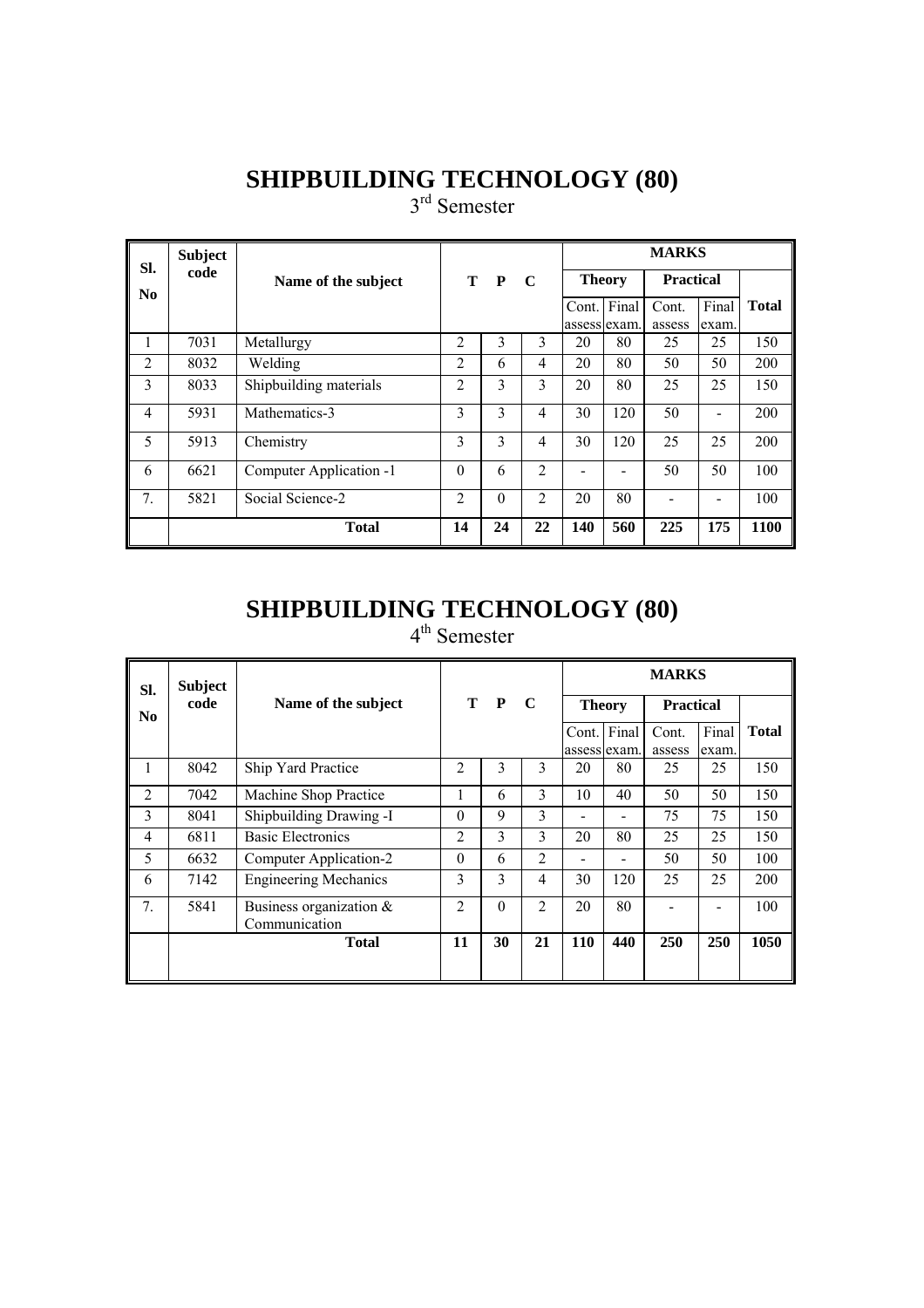5<sup>th</sup> Semester

| SI.              | <b>Subject</b><br>code | Name of the subject              |                    |              |                |              |                  |        | <b>MARKS</b> |              |
|------------------|------------------------|----------------------------------|--------------------|--------------|----------------|--------------|------------------|--------|--------------|--------------|
| N <sub>0</sub>   |                        |                                  | T P<br>$\mathbf C$ |              | <b>Theory</b>  |              | <b>Practical</b> |        |              |              |
|                  |                        |                                  |                    |              |                | Cont.        | Final            | Cont.  | Final        | <b>Total</b> |
|                  |                        |                                  |                    |              |                | assess exam. |                  | assess | exam.        |              |
| 1                | 8051                   | Estimating and costing of        | 2                  | 3            | 3              | 20           | 80               | 25     | 25           | 150          |
|                  |                        | Shipbuilding                     |                    |              |                |              |                  |        |              |              |
| 2.               | 8052                   | Sheet Metal and metal<br>Forming | $\overline{c}$     | $\mathbf{3}$ | $\mathbf{3}$   | 20           | 80               | 25     | 25           | 150          |
| 3.               | 8053                   | Marine Refrigeration & Air       | $\overline{2}$     | 3            | 3              | 20           | 80               | 25     | 25           | 150          |
|                  |                        | conditioning                     |                    |              |                |              |                  |        |              |              |
| $\overline{4}$ . | 7056                   | Advanced Machine Shop            | 2                  | 6            | $\overline{4}$ | 20           | 80               | 50     | 50           | 200          |
| 5.               | 8054                   | Ship Building Drawing-2          | $\theta$           | 9            | 3              |              |                  | 75     | 75           | 150          |
| 6.               | 5851                   | Book keeping                     | 2                  | $\theta$     | $\mathfrak{D}$ | 20           | 80               |        |              | 100          |
| 7.               | 7046                   | Hydraulics & Hydraulic           | 3                  | 3            | $\overline{4}$ | 30           | 120              | 25     | 25           | 200          |
|                  |                        | Machinery                        |                    |              |                |              |                  |        |              |              |
|                  |                        | <b>Total</b>                     | 13                 | 27           | 22             | 130          | 520              | 225    | 225          | 1100         |

# **SHIPBUILDING TECHNOLOGY (80)**

6<sup>th</sup> Semester

| SI.            | <b>Subject</b> |                                           |                |          |                |               |             | <b>MARKS</b>     |       |              |
|----------------|----------------|-------------------------------------------|----------------|----------|----------------|---------------|-------------|------------------|-------|--------------|
| N <sub>0</sub> | code           | Name of the subject                       |                | T P      | $\mathbf C$    | <b>Theory</b> |             | <b>Practical</b> |       | <b>Total</b> |
|                |                |                                           |                |          |                |               | Cont. Final | Cont.            | Final |              |
|                |                |                                           |                |          |                | assess exam.  |             | assess           | exam. |              |
|                | 7961           | Ship Safety & Fire Fighting               | $\overline{2}$ | 6        | 4              | 20            | 80          | 50               | 50    | 200          |
| $\overline{2}$ | 7053           | <b>Advanced Welding</b>                   | $\overline{2}$ | 6        | $\overline{4}$ | 20            | 80          | 50               | 50    | 200          |
| 3              | 8061           | Ship Construction & Fittings              | 3              | 3        | 4              | 30            | 120         | 25               | 25    | 200          |
| 4              | 7066           | Strength Of Materials &<br>Machine Design | 3              | 3        | 4              | 30            | 120         | 25               | 25    | 200          |
| 5              | 6655           | Computer aided Drawing<br>(CAD)           | 1              | 6        | 3              | 10            | 40          | 50               | 50    | 150          |
| 6              | 5840           | <b>Environmental Management</b>           | $\mathfrak{D}$ | $\Omega$ | $\overline{2}$ | 20            | 80          |                  |       | 100          |
| 7              | 5853           | Entrepreneurship                          | $\overline{2}$ | $\Omega$ | $\overline{2}$ | 20            | 80          |                  |       | 100          |
|                |                | <b>Total</b>                              | 15             | 24       | 23             | 150           | 600         | 200              | 200   | 1150         |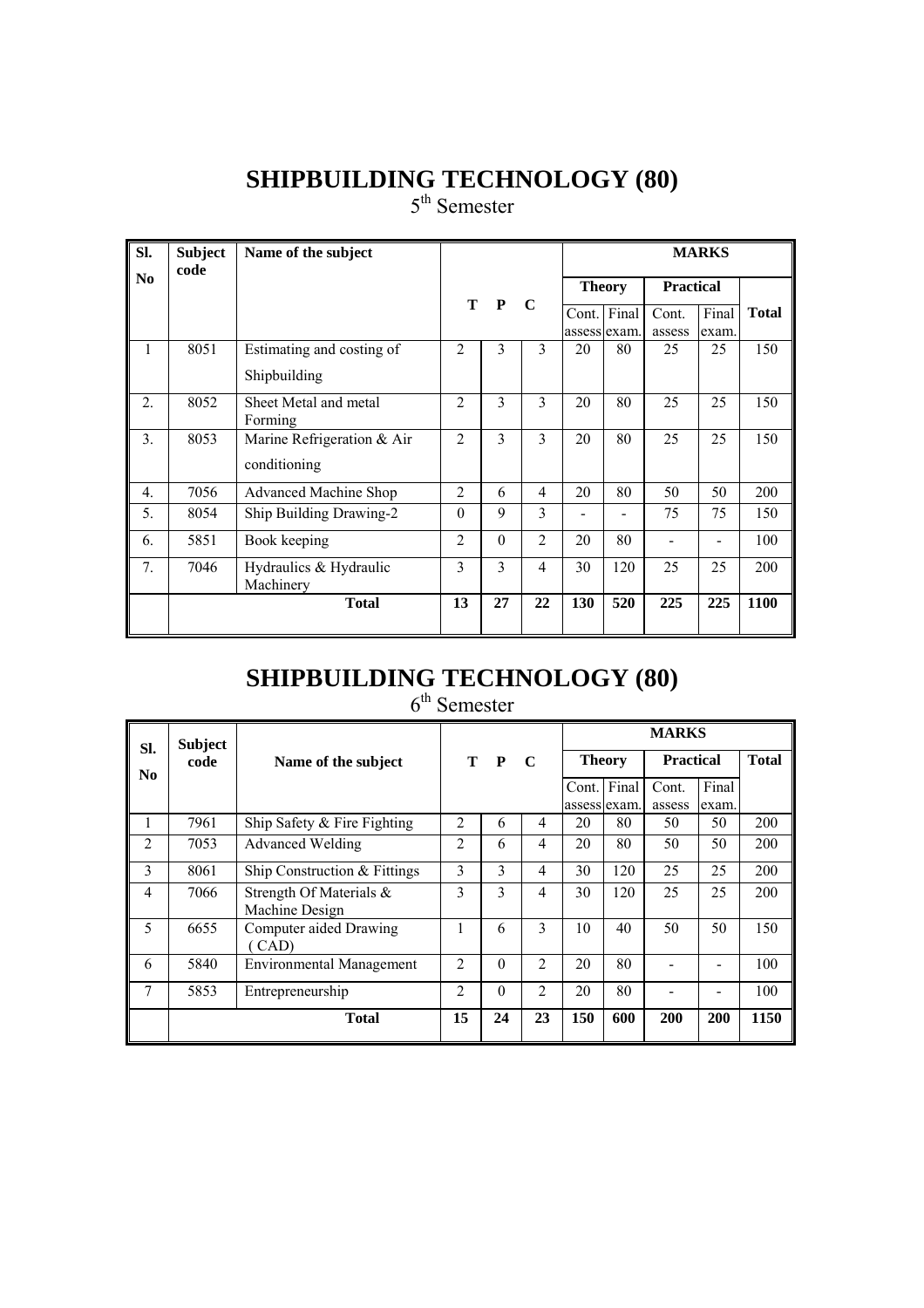7<sup>th</sup> Semester

| Sl.            | <b>Subject</b><br>code | Name of the subject                     | Т              | $\mathbf C$<br>$\mathbf{P}$<br><b>MARKS</b> |                |               |                       |                  |                |              |
|----------------|------------------------|-----------------------------------------|----------------|---------------------------------------------|----------------|---------------|-----------------------|------------------|----------------|--------------|
| N <sub>0</sub> |                        |                                         |                |                                             |                | <b>Theory</b> |                       | <b>Practical</b> |                | <b>Total</b> |
|                |                        |                                         |                |                                             |                | Cont.         | Final<br>assess exam. | Cont.<br>assess  | Final<br>exam. |              |
| 1              | 8071                   | Hull Layout & Construction              | 2              | 3                                           | 3              | 20            | 80                    | 25               | 25             | 150          |
| $\overline{2}$ | 7977                   | Instrumentation & control               | 2              | 3                                           | 3              | 20            | 80                    | 25               | 25             | 150          |
| 3              | 8072                   | Marine I.C Engines                      | 3              | 3                                           | 4              | 30            | 120                   | 25               | 25             | 200          |
| $\overline{4}$ | 8073                   | Ship Propulsion and Auxiliary<br>System | 3              | 3                                           | 4              | 30            | 120                   | 25               | 25             | 200          |
| 5              | 7975                   | Maritime laws                           | $\overline{c}$ | $\theta$                                    | 2              | 20            | 80                    |                  |                | 100          |
| 6              | 8074                   | Ship Design                             | 2              | 3                                           | $\overline{3}$ | 20            | 80                    | 25               | 25             | 150          |
| 7              | 5852                   | <b>Industrial Management</b>            | 2              | $\theta$                                    | $\overline{2}$ | 20            | 80                    |                  |                | 100          |
|                |                        | <b>Total</b>                            | 17             | 15                                          | 22             | 170           | 680                   | 150              | 150            | 1100         |

#### **SHIPBUILDING TECHNOLOGY (80)**

8<sup>th</sup> Semester

| SI.<br>N <sub>0</sub> | <b>Subject</b><br>code |                     |          |       |   |               |                          |                  | <b>MARKS</b> |              |
|-----------------------|------------------------|---------------------|----------|-------|---|---------------|--------------------------|------------------|--------------|--------------|
|                       |                        | Name of the subject |          | T P C |   | <b>Theory</b> |                          | <b>Practical</b> |              | <b>Total</b> |
|                       |                        |                     |          |       |   |               | Cont. Final              | Cont.            | Final        |              |
|                       |                        |                     |          |       |   |               | assess exam.             | assess           | exam.        |              |
|                       | 8081                   | Industrial Training | $\Omega$ | 0     | 6 | -             | $\overline{\phantom{a}}$ | 150              | 150          | 300          |
|                       |                        | <b>Total</b>        |          |       | 6 |               |                          |                  |              | 300          |
|                       |                        |                     |          |       |   |               |                          |                  |              |              |
|                       |                        |                     |          |       |   |               |                          |                  |              |              |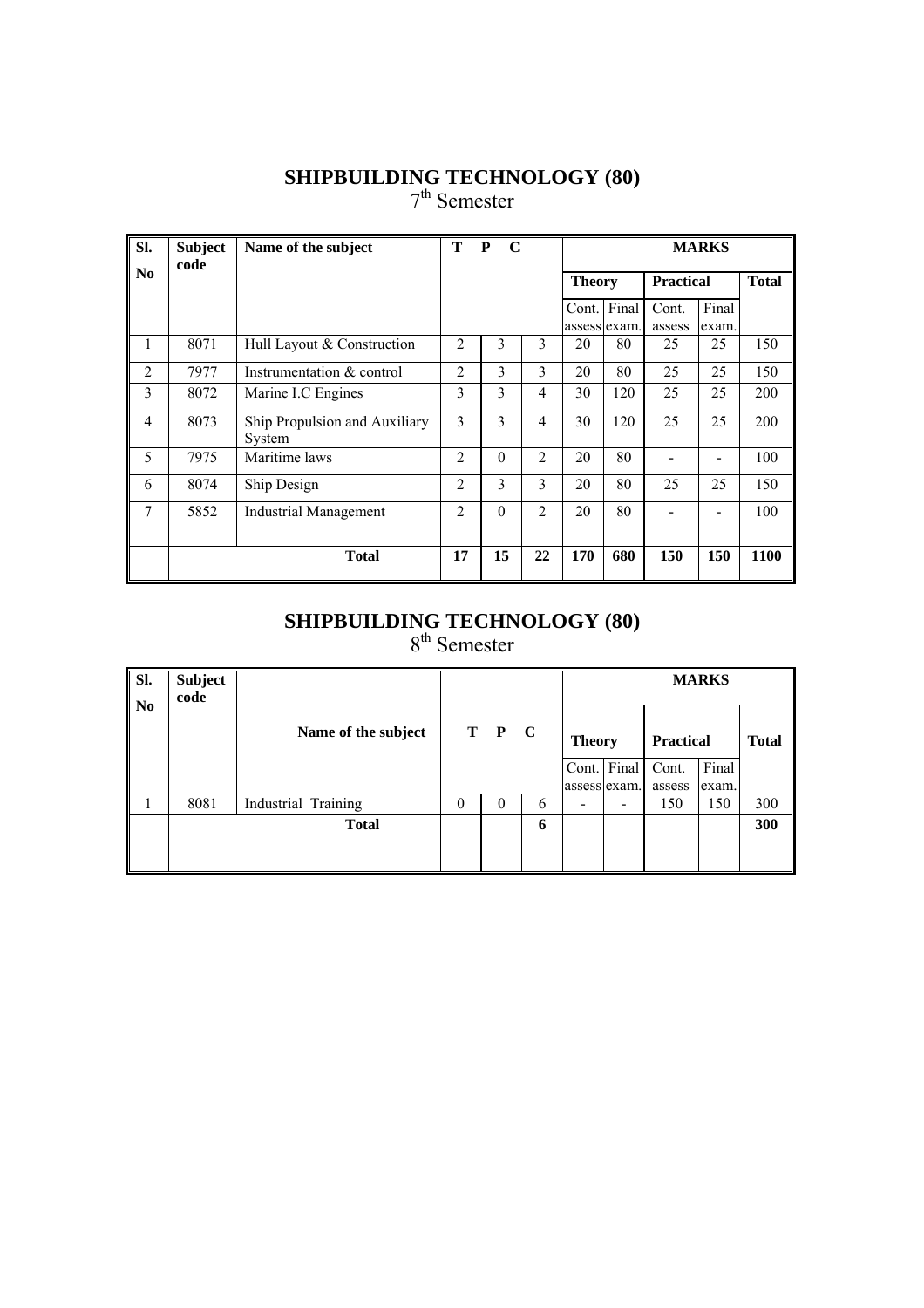#### *AIRCRAFT MAINTENANCE (AEROSPACE) TECHNOLOGY (Code: 82)*  **FRIST SEMESTER**

|                       |                        |                                                |                |                |                |                 |                | <b>MARKS</b>    |                          |      |
|-----------------------|------------------------|------------------------------------------------|----------------|----------------|----------------|-----------------|----------------|-----------------|--------------------------|------|
| S1.<br>N <sub>0</sub> | Subje<br><sub>ct</sub> | Name of the subject                            |                | T P            | $\mathbf C$    | Theory          |                |                 | Practical                | Tot  |
|                       | Code                   |                                                |                |                |                | Cont.<br>assess | Final<br>Exam. | Cont.<br>assess | Final<br>exam.           | al   |
| 1                     | 1011                   | <b>Engineering Drawing</b>                     | $\theta$       | 6              | 2              | ٠               | ٠              | 50              | 50                       | 100  |
| $\overline{2}$        | 1012                   | <b>Engineering Materials</b>                   | $\overline{c}$ | 3              | 3              | 20              | 80             | 25              | 25                       | 150  |
| 3                     | 5712                   | $English - I$                                  | $\overline{c}$ | $\Omega$       | $\overline{c}$ | 20              | 80             |                 |                          | 100  |
| 4                     | 5812                   | Physical Education & Life Skill<br>Development | $\theta$       | $\overline{c}$ | 1              |                 | ٠              | 25              | 25                       | 50   |
| 5                     | 5911                   | Mathematics $-1$                               | 3              | 3              | $\overline{4}$ | 30              | 120            | 50              |                          | 200  |
| 6                     | 5912                   | Physics $-1$                                   | 3              | 3              | 4              | 30              | 120            | 25              | 25                       | 200  |
| 7                     | 6711                   | <b>Basic Electricity</b>                       | 3              | 3              | $\overline{4}$ | 30              | 120            | 25              | 25                       | 200  |
| 8                     | 8211                   | Theory of Flight                               | 4              | $\Omega$       | $\overline{4}$ | 40              | 160            | ۰               | $\overline{\phantom{a}}$ | 200  |
|                       |                        | Total                                          | 17             | 20             | 24             | 170             | 680            | 200             | 150                      | 1200 |

#### *AIRCRAFT MAINTENANCE (AEROSPACE) TECHNOLOGY (Code: 82)*  **SECOND SEMESTER**

|                       |                  |                                   |                |                |                |                          |                          | <b>MARKS</b>    |                |      |
|-----------------------|------------------|-----------------------------------|----------------|----------------|----------------|--------------------------|--------------------------|-----------------|----------------|------|
| S1.<br>N <sub>0</sub> | Subjec<br>t Code | Name of the subject               | T              | $\mathbf{P}$   | $\mathcal{C}$  |                          | Theory                   |                 | Practical      | Tot  |
|                       |                  |                                   |                |                |                | Cont.<br>assess          | Final<br>Exam.           | Cont.<br>assess | Final<br>exam. | al   |
| 1                     | 5711             | Bangla                            | $\overline{c}$ | $\overline{c}$ | 3              | 20                       | 80                       | 50              |                | 150  |
| $\overline{2}$        | 5722             | $English - II$                    | 2              | $\overline{c}$ | 3              | 20                       | 80                       | 50              |                | 150  |
| 3                     | 5921             | Mathematics - II                  | 3              | 3              | 4              | 30                       | 120                      | 25              | 25             | 200  |
| 4                     | 5922             | $Physics - II$                    | 3              | 3              | 4              | 30                       | 120                      | 25              | 25             | 200  |
| 5                     | 6621             | Computer Application - I          | $\theta$       | 6              | $\overline{c}$ | $\overline{\phantom{0}}$ | $\overline{\phantom{a}}$ | 50              | 50             | 100  |
| 6                     | 6811             | <b>Basic Electronics</b>          | $\overline{2}$ | 3              | 3              | 20                       | 80                       | 25              | 25             | 150  |
| 7                     | 7011             | <b>Basic Workshop Practices</b>   | $\theta$       | 6              | $\overline{c}$ | $\overline{a}$           | ۰                        | 50              | 50             | 100  |
| 8                     | 8221             | Aircraft Structure & Construction | 3              | 3              | 4              | 30                       | 120                      | 25              | 25             | 200  |
|                       |                  | Total                             | 15             | 28             | 25             | 150                      | 600                      | 325             | 175            | 1250 |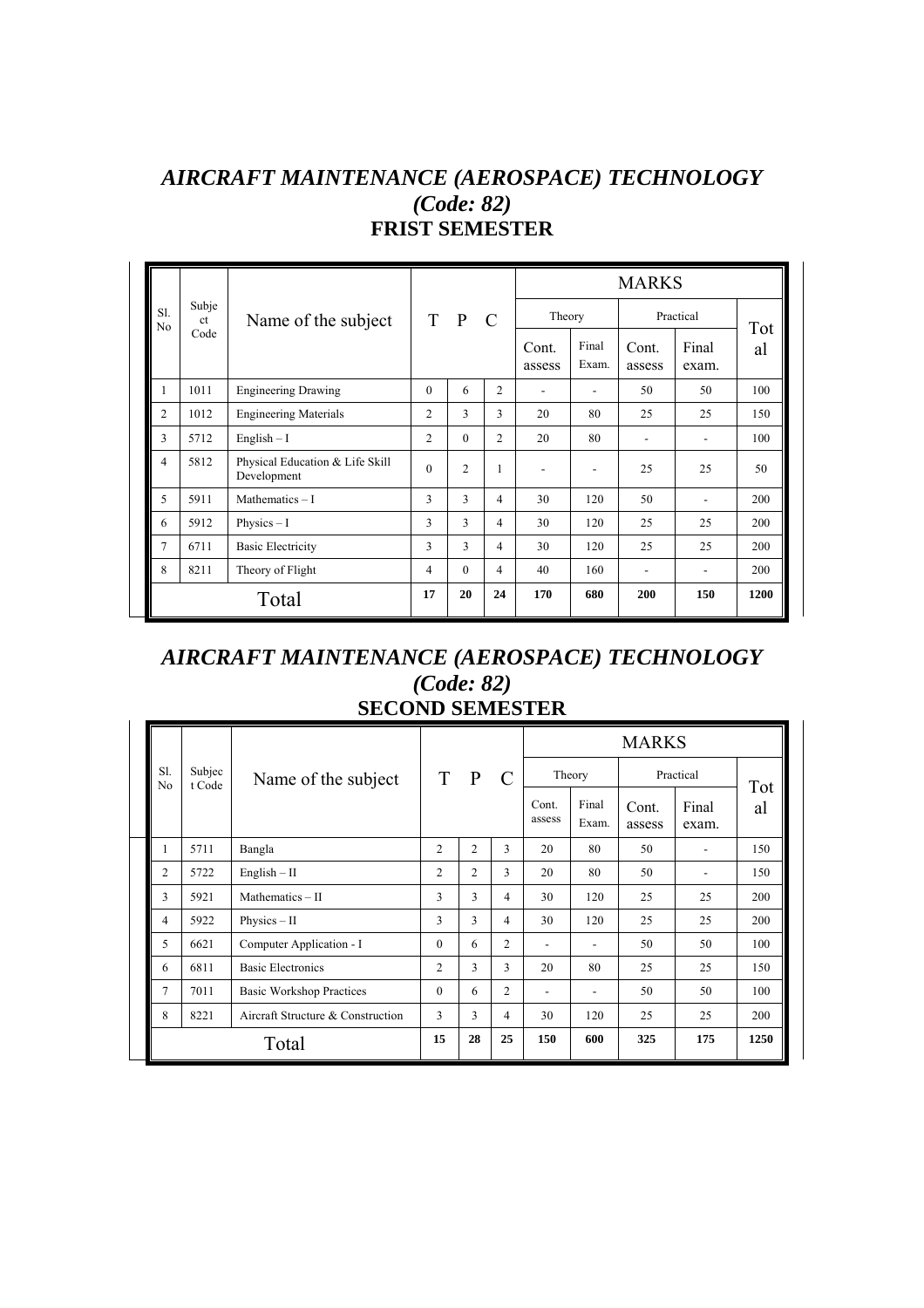#### *AIRCRAFT MAINTENANCE (AEROSPACE) TECHNOLOGY (Code: 82)* THIRD SEMESTER

|                |         |                                                          |                |              |                |                   |                       | <b>MARKS</b>             |                          |      |
|----------------|---------|----------------------------------------------------------|----------------|--------------|----------------|-------------------|-----------------------|--------------------------|--------------------------|------|
| S1.            | Subject | Name of the subject                                      | T              | $\mathbf{P}$ | $\mathcal{C}$  |                   | Theory                |                          | Practical                |      |
| No             | Code    |                                                          |                |              |                | <b>TMA</b><br>20% | Final<br>Exam.<br>80% | Internal<br>Exam<br>50%  | External<br>Exam<br>50%  | Tota |
| 1              | 8231    | Aero Thermodynamics                                      | $\overline{c}$ | $\Omega$     | $\overline{c}$ | 20                | 80                    | $\overline{\phantom{a}}$ |                          | 100  |
| $\overline{2}$ | 8232    | Aircraft System-Unpressurized Aircraft                   | 3              | 3            | 4              | 30                | 120                   | 25                       | 25                       | 200  |
| 3              | 8233    | Aircraft Piston Engine - Construction and<br>description | $\overline{c}$ | 3            | 3              | 20                | 80                    | 25                       | 25                       | 150  |
| 4              | 8234    | Aircraft Hardware, Materials and<br>Processes            | 3              | 3            | $\overline{4}$ | 30                | 120                   | 25                       | 25                       | 200  |
| 5              | 5931    | Mathematics-III                                          | $\mathcal{E}$  | 3            | 4              | 30                | 120                   | 50                       | $\overline{\phantom{0}}$ | 200  |
| 6              | 5913    | Chemistry                                                | 3              | 3            | 4              | 30                | 120                   | 25                       | 25                       | 200  |
| $\overline{7}$ | 6632    | Computer Application - II                                | $\mathbf{0}$   | 6            | $\overline{c}$ | ٠                 | $\blacksquare$        | 50                       | 50                       | 100  |
| 8              | 5811    | Social Science – I (Bangladesh History<br>& Culture)     | 2              | $\Omega$     | $\overline{c}$ | 20                | 80                    | ٠                        |                          | 100  |
|                |         | Total                                                    | Total          | 17           | 24             | 25                |                       |                          |                          | 1250 |

#### *AIRCRAFT MAINTENANCE (AEROSPACE) TECHNOLOGY (Code: 82)* FOURTH SEMESTER

Ш

|                |         |                                                  |                |              |                |                   |                       | <b>MARKS</b>             |                          |      |
|----------------|---------|--------------------------------------------------|----------------|--------------|----------------|-------------------|-----------------------|--------------------------|--------------------------|------|
| Sl.            | Subject | Name of the subject                              | T              | $\mathbf{P}$ | $\mathcal{C}$  |                   | Theory                |                          | Practical                |      |
| No             | Code    |                                                  |                |              |                | <b>TMA</b><br>20% | Final<br>Exam.<br>80% | Internal<br>Exam<br>50%  | External<br>Exam<br>50%  | Tota |
|                | 8241    | Aircraft Flight Controls                         | $\overline{2}$ | 3            | 3              | 20                | 80                    | 25                       | 25                       | 150  |
| $\overline{c}$ | 8242    | Aircraft Piston Engine System                    | 3              | 3            | 4              | 30                | 120                   | 25                       | 25                       | 200  |
| 3              | 8243    | Aircraft Structural Repairs                      | $\overline{2}$ | 3            | 3              | 20                | 80                    | 25                       | 25                       | 150  |
| $\overline{4}$ | 8244    | Aircraft Hydraulic and Pneumatic power<br>system | 3              | 3            | 4              | 30                | 120                   | 25                       | 25                       | 200  |
| 5              | 8245    | Aircraft Turbine Engine Theory &<br>Construction | 3              | 3            | 4              | 30                | 120                   | 25                       | 25                       | 200  |
| 6              | 8246    | Aircraft Electrical System                       | $\overline{2}$ | 3            | 3              | 20                | 80                    | 25                       | 25                       | 150  |
| 7              | 5821    | Social Science $-2$                              | 2              | $\Omega$     | 2              | 50                | 50                    | $\overline{\phantom{a}}$ | $\overline{\phantom{a}}$ | 100  |
| 8              | 5840    | Environmental Management                         | $\overline{2}$ | $\theta$     | $\overline{2}$ | 20                | 80                    | ٠                        | $\overline{\phantom{a}}$ | 100  |
|                |         | Total                                            |                |              | 25             |                   |                       |                          |                          | 1250 |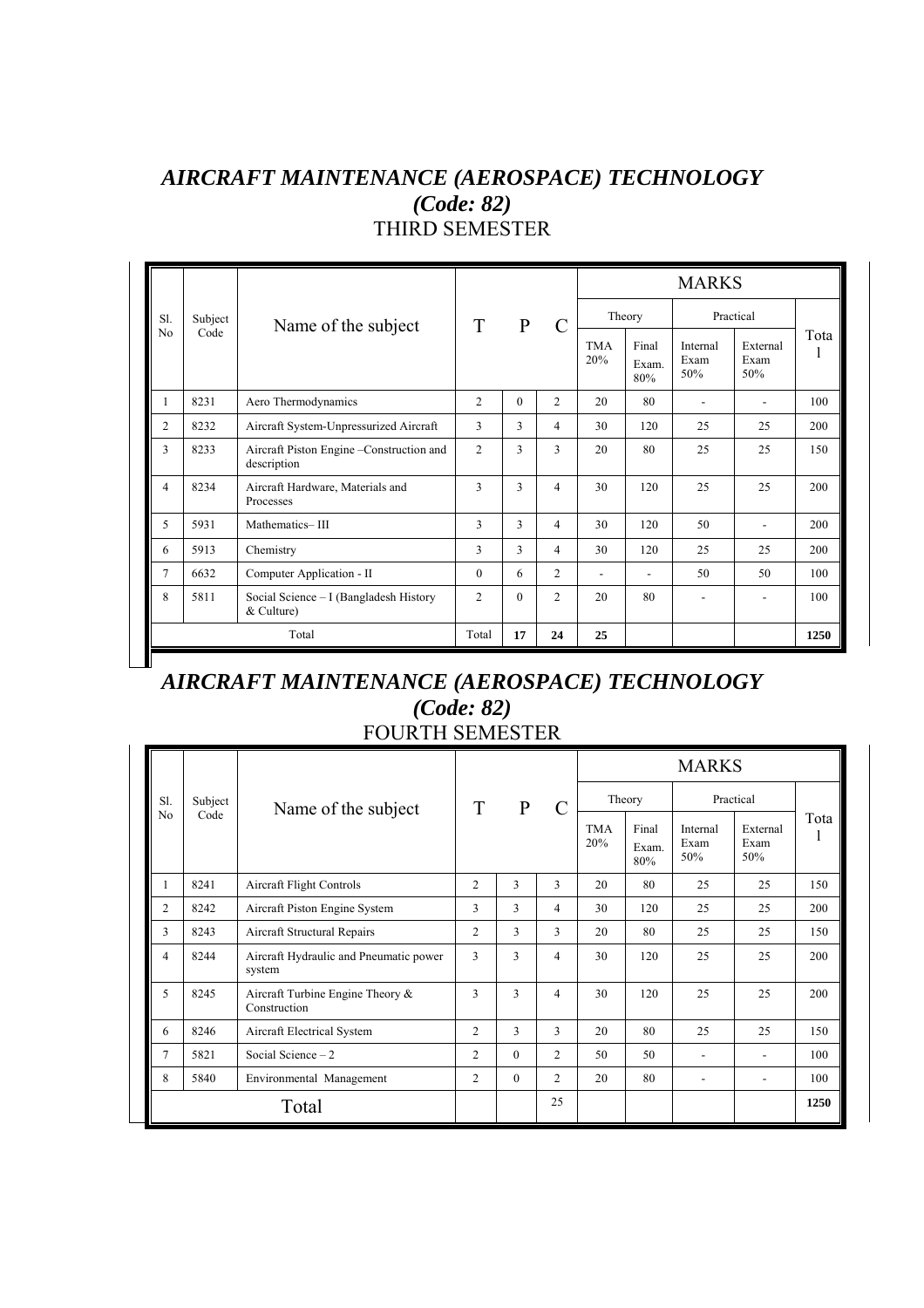#### $\boxed{\phantom{1}}$

### *AIRCRAFT MAINTENANCE (AEROSPACE) TECHNOLOGY (Code: 82)* FIFTH SEMESTER

|                |         |                                          |                |              |                |                   |                       | <b>MARKS</b>            |                         |      |
|----------------|---------|------------------------------------------|----------------|--------------|----------------|-------------------|-----------------------|-------------------------|-------------------------|------|
| S1.            | Subject | Name of the subject                      | T              | $\mathbf{P}$ | $\mathcal{C}$  |                   | Theory                |                         | Practical               |      |
| N <sub>0</sub> | Code    |                                          |                |              |                | <b>TMA</b><br>20% | Final<br>Exam.<br>80% | Internal<br>Exam<br>50% | External<br>Exam<br>50% | Tota |
|                | 8251    | Aircraft Landing Gear                    | 2              | 3            | 3              | 20                | 80                    | 25                      | 25                      | 150  |
| 2              | 8252    | Aircraft Systems-Pressurized Aero plane  | 3              | 3            | $\overline{4}$ | 30                | 120                   | 25                      | 25                      | 200  |
| 3              | 8253    | Aircraft Turbine Engine Systems          | 3              | 3            | $\overline{4}$ | 30                | 120                   | 25                      | 25                      | 200  |
| 4              | 8254    | Aircraft Propellers                      | 2              | 3            | 3              | 20                | 80                    | 25                      | 25                      | 150  |
| 5              | 8255    | Aircraft Instrument System               | $\overline{c}$ | $\Omega$     | $\overline{c}$ | 20                | 80                    | ٠                       | ۰                       | 100  |
| 6              | 5852    | <b>Industrial Management</b>             | 2              | $\mathbf{0}$ | $\overline{2}$ | 50                | 50                    | ۰                       | ۰                       | 100  |
| 7              | 5841    | Business Organization &<br>Communication | $\overline{2}$ | $\theta$     | $\overline{c}$ | 50                | 50                    |                         |                         | 100  |
|                |         | Total                                    | 16             | 12           | 20             | 220               | 580                   | 100                     | 100                     | 1000 |
|                |         |                                          |                |              |                |                   |                       |                         |                         |      |

#### *AIRCRAFT MAINTENANCE (AEROSPACE) TECHNOLOGY (Code: 82)* SIXTH SEMESTER

|                |         |                                                  |                |          |                |                   |                       | <b>MARKS</b>            |                          |      |
|----------------|---------|--------------------------------------------------|----------------|----------|----------------|-------------------|-----------------------|-------------------------|--------------------------|------|
| S1.            | Subject | Name of the subject                              | T P            |          | $\mathcal{C}$  |                   | Theory                |                         | Practical                |      |
| N <sub>0</sub> | Code    |                                                  |                |          |                | <b>TMA</b><br>20% | Final<br>Exam.<br>80% | Internal<br>Exam<br>50% | External<br>Exam<br>50%  | Tota |
| 1              | 8261    | Aircraft Power plant and Maintenance             | 2              | 3        | 3              | 20                | 80                    | 25                      | 25                       | 150  |
| $\overline{c}$ | 8262    | Auxiliary Power Unit(APU) and<br>Maintenance     | $\overline{2}$ | 3        | 3              | 20                | 80                    | 25                      | 25                       | 150  |
| 3              | 8263    | Aircraft Equipment Furnishing and<br>Maintenance | $\overline{c}$ | 3        | 3              | 20                | 80                    | 25                      | 25                       | 150  |
| $\overline{4}$ | 8264    | Helicopters                                      | $\overline{c}$ | 3        | 3              | 20                | 80                    | 25                      | 25                       | 150  |
| 5              | 8365    | Aircraft Radio & Digital System                  | 3              | 3        | 4              | 30                | 120                   | 25                      | 25                       | 200  |
| 6              | 8266    | <b>Aviation Management</b>                       | 2              | $\Omega$ | $\overline{2}$ | 20                | 80                    | --                      | $\overline{\phantom{0}}$ | 100  |
| 7              | 5851    | Book keeping & Accounting                        | $\overline{2}$ | $\Omega$ | $\overline{2}$ | 20                | 80                    |                         | ۰                        | 100  |
|                |         | Total                                            | 15             | 15       | 20             | 150               | 600                   | 125                     | 125                      | 1000 |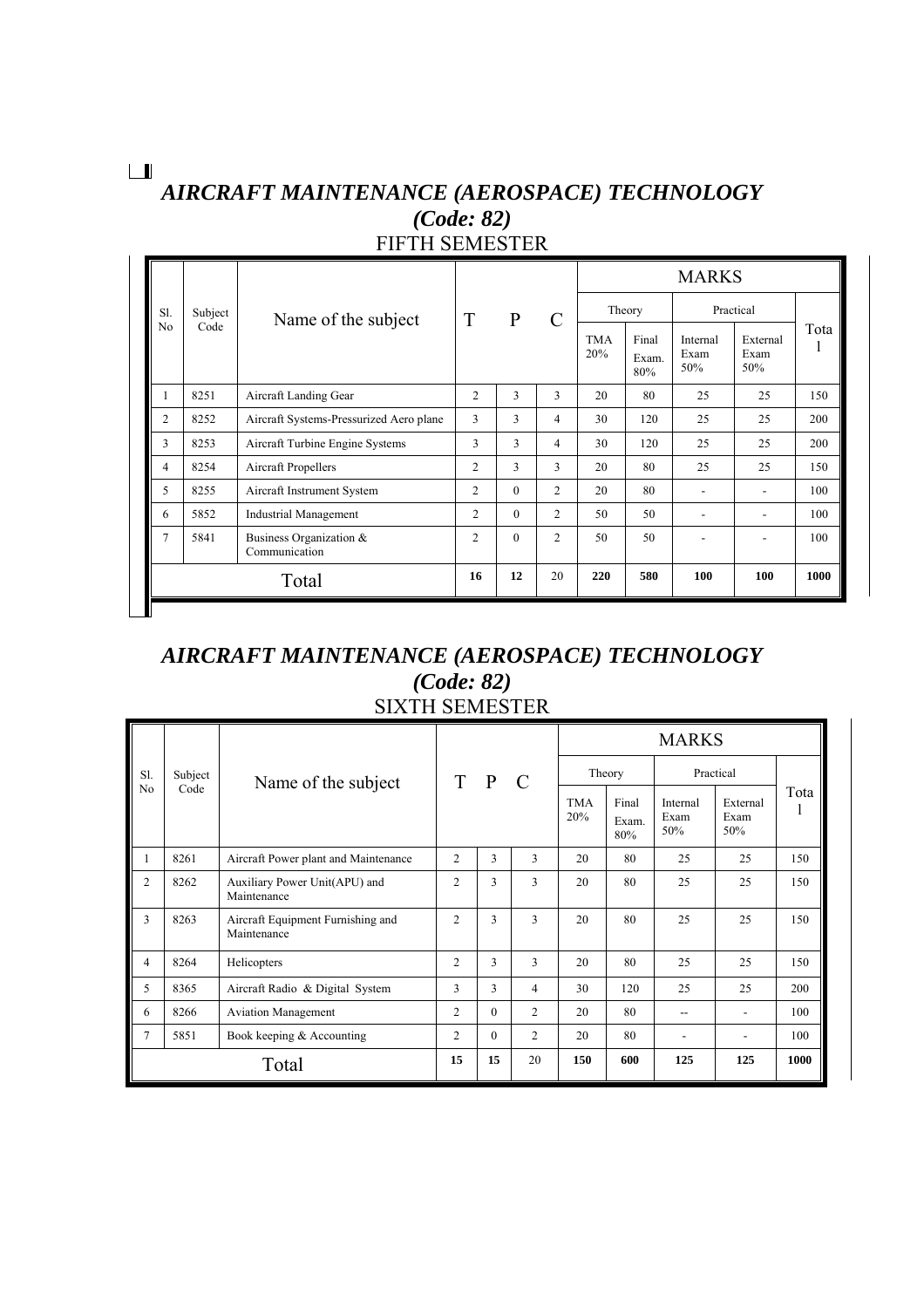|                |         |                                        |                |                |                |                   |                       | <b>MARKS</b>            |                         |      |
|----------------|---------|----------------------------------------|----------------|----------------|----------------|-------------------|-----------------------|-------------------------|-------------------------|------|
| S1.            | Subject | Name of the subject                    |                | $T$ $P$<br>- C |                |                   | Theory                |                         | Practical               |      |
| N <sub>0</sub> | Code    |                                        |                |                |                | <b>TMA</b><br>20% | Final<br>Exam.<br>80% | Internal<br>Exam<br>50% | External<br>Exam<br>50% | Tota |
| 1              | 8271    | Airworthiness Legislation              | 3              | 3              | 4              | 30                | 120                   | 25                      | 25                      | 200  |
| $\overline{2}$ | 8272    | <b>Aviation Engineering Ethics</b>     | 3              | $\theta$       | 3              | 30                | 120                   |                         |                         | 150  |
| 3              | 8273    | Human Performance and Limitations      | $\overline{c}$ | $\Omega$       | 2              | 20                | 80                    |                         |                         | 100  |
| $\overline{4}$ | 8274    | Production Planning and Quality System | $\overline{2}$ | 3              | 3              | 20                | 80                    | 25                      | 25                      | 150  |
| 5              | 8275    | <b>Aircraft Maintenance Practices</b>  | $\overline{2}$ | 6              | 4              | 20                | 80                    | 50                      | 50                      | 200  |
| 6              | 8276    | Aircraft Safety Management System      | $\overline{c}$ | $\Omega$       | $\overline{c}$ | 20                | 80                    |                         |                         | 100  |
| 7              | 5853    | Entrepreneurship                       | $\overline{c}$ | $\Omega$       | 2              | 20                | 80                    |                         |                         | 100  |
|                |         | Total                                  | 16             | 12             | 20             | 160               | 640                   | 100                     | 100                     | 1000 |

#### *AIRCRAFT MAINTENANCE (AEROSPACE) TECHNOLOGY (Code: 82)*

 **Cumulative Total Credit without Maintenance Job/Industrial training = 160** 

#### *AIRCRAFT MAINTENANCE (AEROSPACE) TECHNOLOGY (Code: 82)*

|                |         | <b>EIGHTH SEMESTER</b>     |   |          |   |                   |                       |                         |                         |      |
|----------------|---------|----------------------------|---|----------|---|-------------------|-----------------------|-------------------------|-------------------------|------|
|                |         |                            |   |          |   |                   |                       | <b>MARKS</b>            |                         |      |
| S1.            | Subject | Name of the subject        |   | T P C    |   |                   | Theory                |                         | Practical               |      |
| N <sub>0</sub> | Code    |                            |   |          |   | <b>TMA</b><br>20% | Final<br>Exam.<br>80% | Internal<br>Exam<br>50% | External<br>Exam<br>50% | Tota |
|                |         | <b>Industrial Training</b> | 0 | $\theta$ | 6 | -                 | -                     | 180                     | 120                     | 300  |
|                |         | <b>Total</b>               |   |          |   |                   |                       |                         |                         | 300  |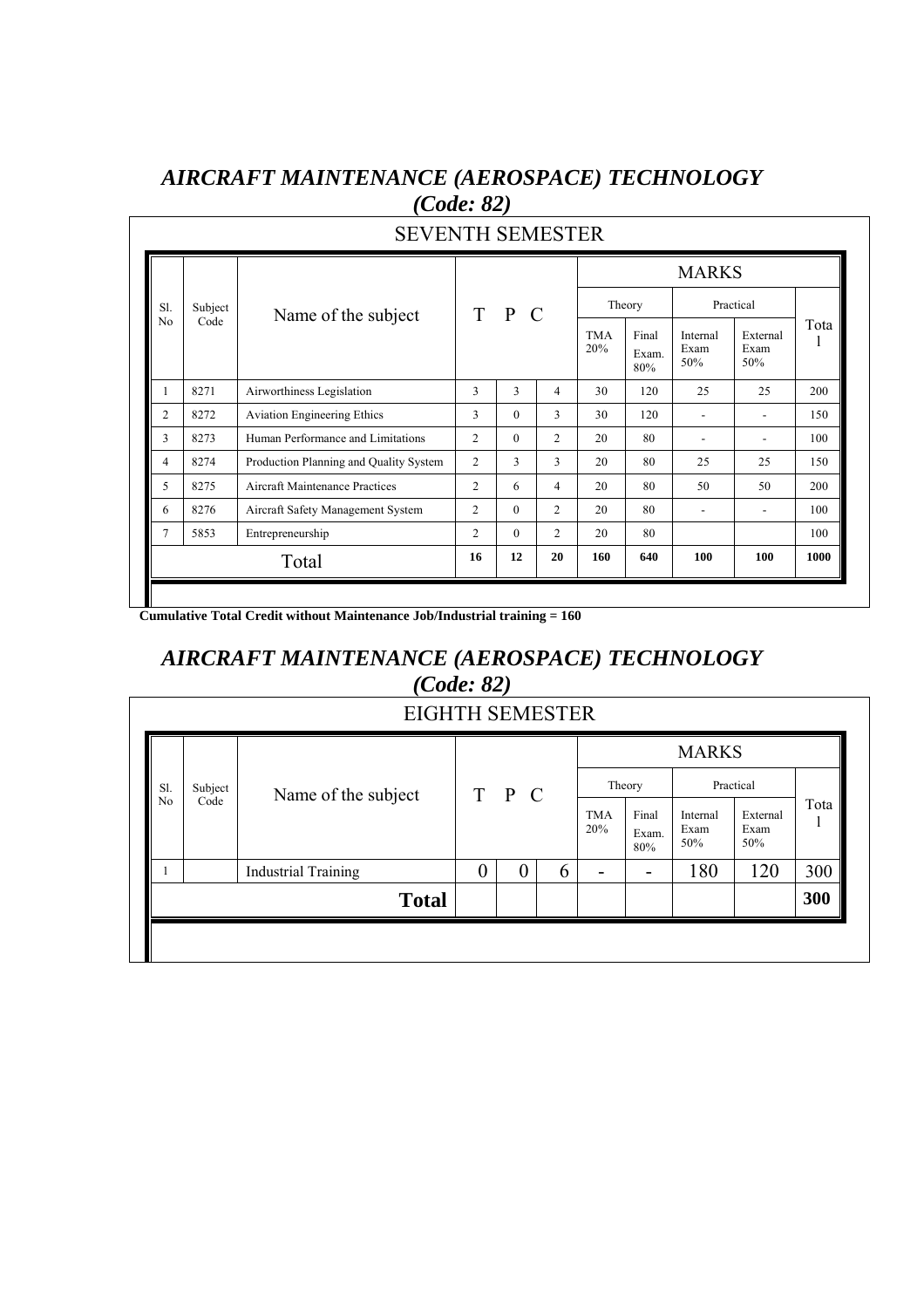|                |                        |                                                |                |                |                |                   |                       | <b>MARKS</b>             |                          |           |
|----------------|------------------------|------------------------------------------------|----------------|----------------|----------------|-------------------|-----------------------|--------------------------|--------------------------|-----------|
| S1.            | Subje<br><sub>ct</sub> | Name of the subject                            |                | T P            | $\mathcal{C}$  | Theory            |                       |                          | Practical                |           |
| No             | Code                   |                                                |                |                |                | <b>TMA</b><br>20% | Final<br>Exam.<br>80% | Internal<br>Exam<br>50%  | External<br>Exam<br>50%  | Tot<br>al |
| 1              | 1011                   | <b>Engineering Drawing</b>                     | $\theta$       | 6              | $\overline{2}$ |                   |                       | 50                       | 50                       | 100       |
| $\overline{c}$ | 1012                   | <b>Engineering Materials</b>                   | 2              | 3              | 3              | 20                | 80                    | 25                       | 25                       | 150       |
| 3              | 5712                   | $English - I$                                  | $\overline{c}$ | $\theta$       | 2              | 20                | 80                    |                          |                          | 100       |
| 4              | 5812                   | Physical Education & Life Skill<br>Development | $\Omega$       | $\overline{c}$ | $\mathbf{1}$   | $\blacksquare$    | ٠                     | 25                       | 25                       | 50        |
| 5              | 5911                   | Mathematics $-1$                               | 3              | 3              | 4              | 30                | 120                   | 25                       | 25                       | 200       |
| 6              | 5912                   | Physics $-1$                                   | 3              | 3              | 4              | 30                | 120                   | 25                       | 25                       | 200       |
| 7              | 6711                   | <b>Basic Electricity</b>                       | 3              | 3              | 4              | 30                | 120                   | 25                       | 25                       | 200       |
| 8              | 8211                   | Theory of Flight                               | 3              | $\theta$       | 3              | 3                 | 120                   | $\overline{\phantom{a}}$ | $\overline{\phantom{a}}$ | 150       |
|                |                        | Total                                          | 16             | 20             | 23             |                   |                       |                          |                          | 1150      |

#### **AIRCRAFT MAINTENANCE (AVIONICS) TECHNOLOGY (Code: 83) 1st SEMESTER**

#### **AIRCRAFT MAINTENANCE (AVIONICS) TECHNOLOGY (Code: 83) 2nd SEMESTER**

|                |        |                                   |                |                |                |                |                       | <b>MARKS</b>            |                         |           |
|----------------|--------|-----------------------------------|----------------|----------------|----------------|----------------|-----------------------|-------------------------|-------------------------|-----------|
| S1.            | Subjec | Name of the subject               | T              | $\mathbf{P}$   | $\mathcal{C}$  |                | Theory                |                         | Practical               |           |
| N <sub>0</sub> | t Code |                                   |                |                |                | TMA<br>20%     | Final<br>Exam.<br>80% | Internal<br>Exam<br>50% | External<br>Exam<br>50% | Tot<br>al |
| 1              | 5711   | Bangla                            | 2              | $\overline{c}$ | 3              | 20             | 80                    | 50                      |                         | 150       |
| 2              | 5722   | $English - II$                    | $\overline{c}$ | $\overline{2}$ | 3              | 20             | 80                    | 50                      |                         | 150       |
| 3              | 5921   | Mathematics - II                  | 3              | 3              | 4              | 30             | 120                   | 25                      | 25                      | 200       |
| 4              | 5922   | $Physics - II$                    | 3              | 3              | 4              | 30             | 120                   | 25                      | 25                      | 200       |
| 5              | 6621   | Computer Application - I          | $\theta$       | 6              | $\overline{2}$ |                |                       | 50                      | 50                      | 100       |
| 6              | 6811   | <b>Basic Electronics</b>          | $\overline{c}$ | 3              | 3              | 20             | 80                    | 25                      | 25                      | 150       |
| 7              | 7011   | <b>Basic Workshop Practices</b>   | $\theta$       | 6              | $\overline{c}$ | $\blacksquare$ | ۰                     | 50                      | 50                      | 100       |
| 8              | 8221   | Aircraft Structure & Construction | 3              | 3              | 4              | 30             | 120                   | 25                      | 25                      | 200       |
|                |        | Total                             | 15             | 28             | 25             |                |                       |                         |                         | 1250      |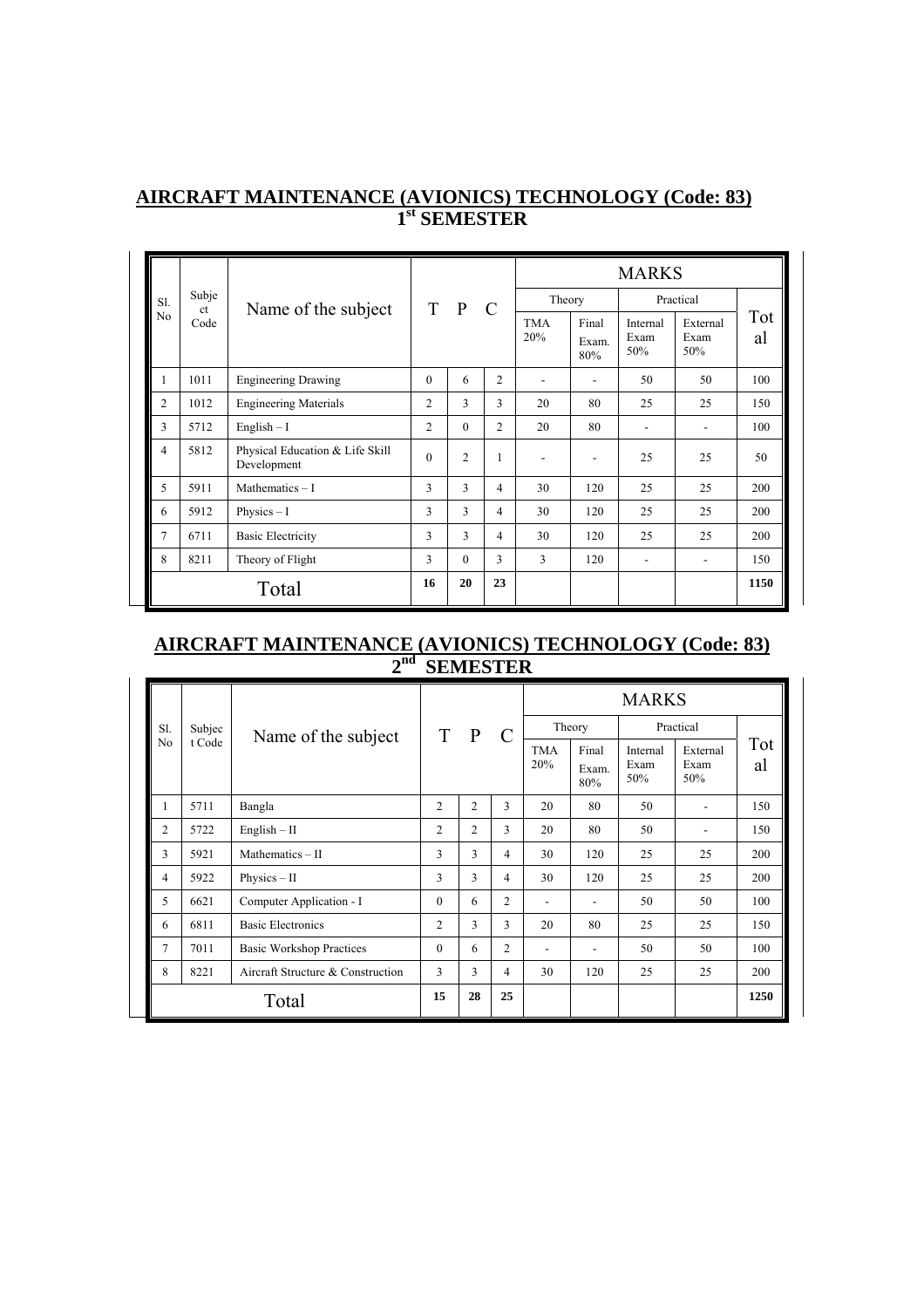|                |         |                                                    | 3rd SEMESTER   |               |                |                   |                       |                         |                         |      |
|----------------|---------|----------------------------------------------------|----------------|---------------|----------------|-------------------|-----------------------|-------------------------|-------------------------|------|
|                |         |                                                    |                |               |                |                   |                       | <b>MARKS</b>            |                         |      |
| S1.            | Subject | Name of the subject                                | T              | $\mathbf{P}$  | $\mathcal{C}$  |                   | Theory                |                         | Practical               |      |
| N <sub>0</sub> | Code    |                                                    |                |               |                | <b>TMA</b><br>20% | Final<br>Exam.<br>80% | Internal<br>Exam<br>50% | External<br>Exam<br>50% | Tota |
| 1              | 8331    | <b>Fundamentals of Aircraft Radio</b>              | $\overline{2}$ | 3             | 3              | 20                | 80                    | 25                      | 25                      | 150  |
| $\overline{2}$ | 8332    | General Aircraft Instrument - I                    | 3              | $\mathcal{F}$ | 4              | 30                | 120                   | 25                      | 25                      | 200  |
| 3              | 8333    | Aircraft Electricity and Maintenance -<br>DC Power | $\overline{2}$ | 3             | 3              | 20                | 80                    | 25                      | 25                      | 150  |
| 4              | 8234    | Aircraft Hardware, Materials and<br>Processes      | 3              | 3             | $\overline{4}$ | 30                | 120                   | 25                      | 25                      | 200  |
| 5              | 5931    | Mathematics - III                                  | 3              | $\mathbf{3}$  | 4              | 30                | 120                   | 50                      | $\overline{a}$          | 200  |
| 6              | 5913    | Chemistry                                          | 3              | 3             | 4              | 30                | 120                   | 25                      | 25                      | 200  |
| 7              | 6632    | Computer Application - II                          | $\theta$       | 6             | $\overline{c}$ |                   |                       | 50                      | 50                      | 100  |
| 8              | 5811    | Social Science - I                                 | $\mathcal{L}$  | $\Omega$      | $\mathfrak{D}$ | 20                | 80                    | ٠                       | $\overline{a}$          | 100  |
|                |         | Total                                              | 19             | 24            | 26             |                   |                       |                         |                         | 1300 |

## **AIRCRAFT MAINTENANCE (AVIONICS) TECHNOLOGY (Code: 83)** FOURTH SEMESTER

|                |         |                                                           |                |          |                |                   |                       | <b>MARKS</b>            |                          |       |
|----------------|---------|-----------------------------------------------------------|----------------|----------|----------------|-------------------|-----------------------|-------------------------|--------------------------|-------|
| S1.            | Subject | Name of the subject                                       | <sup>T</sup>   | P        | $\mathcal{C}$  |                   | Theory                | Practical               |                          |       |
| N <sub>0</sub> | Code    |                                                           |                |          |                | <b>TMA</b><br>20% | Final<br>Exam.<br>80% | Internal<br>Exam<br>50% | Externa<br>1 Exam<br>50% | Total |
|                | 8341    | Aircraft Electricity and Maintenance -<br><b>AC</b> Power | 3              | 3        | $\overline{4}$ | 30                | 120                   | 25                      | 25                       | 200   |
| $\overline{c}$ | 8342    | General Aircraft Instrument- II                           | $\overline{2}$ | 3        | 3              | 20                | 80                    | 25                      | 25                       | 150   |
| 3              | 8343    | <b>Aircraft Communication</b>                             | $\overline{2}$ | 3        | 3              | 20                | 80                    | 25                      | 25                       | 150   |
| 4              | 8344    | Aircraft Navigation                                       | $\overline{c}$ | 3        | 3              | 20                | 80                    | 25                      | 25                       | 150   |
| 5              | 8345    | Aircraft Instrument Maintenance &<br>Overhaul Technique   | $\overline{2}$ | 3        | 3              | 20                | 80                    | 25                      | 25                       | 150   |
| 6              | 5821    | Social Science - II                                       | $\overline{c}$ | $\Omega$ | $\overline{c}$ | 50                | 50                    |                         |                          | 100   |
| $\overline{7}$ | 5840    | <b>Environmental Management</b>                           | $\overline{2}$ | $\Omega$ | $\overline{c}$ | 20                | 80                    |                         |                          | 100   |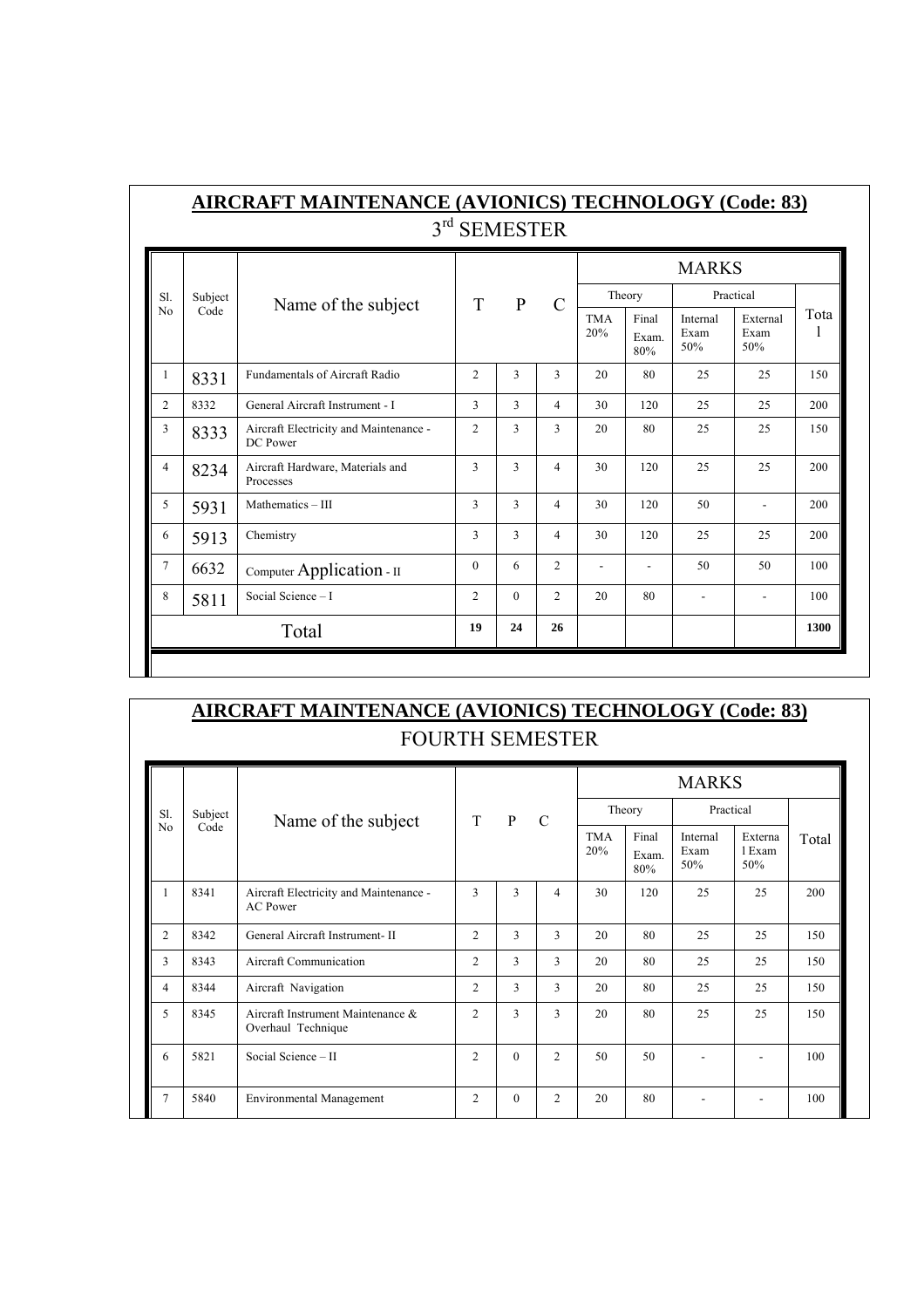|  | $\overline{\phantom{a}}$<br><b>vui</b> |  |  | 20<br>-45 |  |  |  |  | 1000 |  |
|--|----------------------------------------|--|--|-----------|--|--|--|--|------|--|
|--|----------------------------------------|--|--|-----------|--|--|--|--|------|--|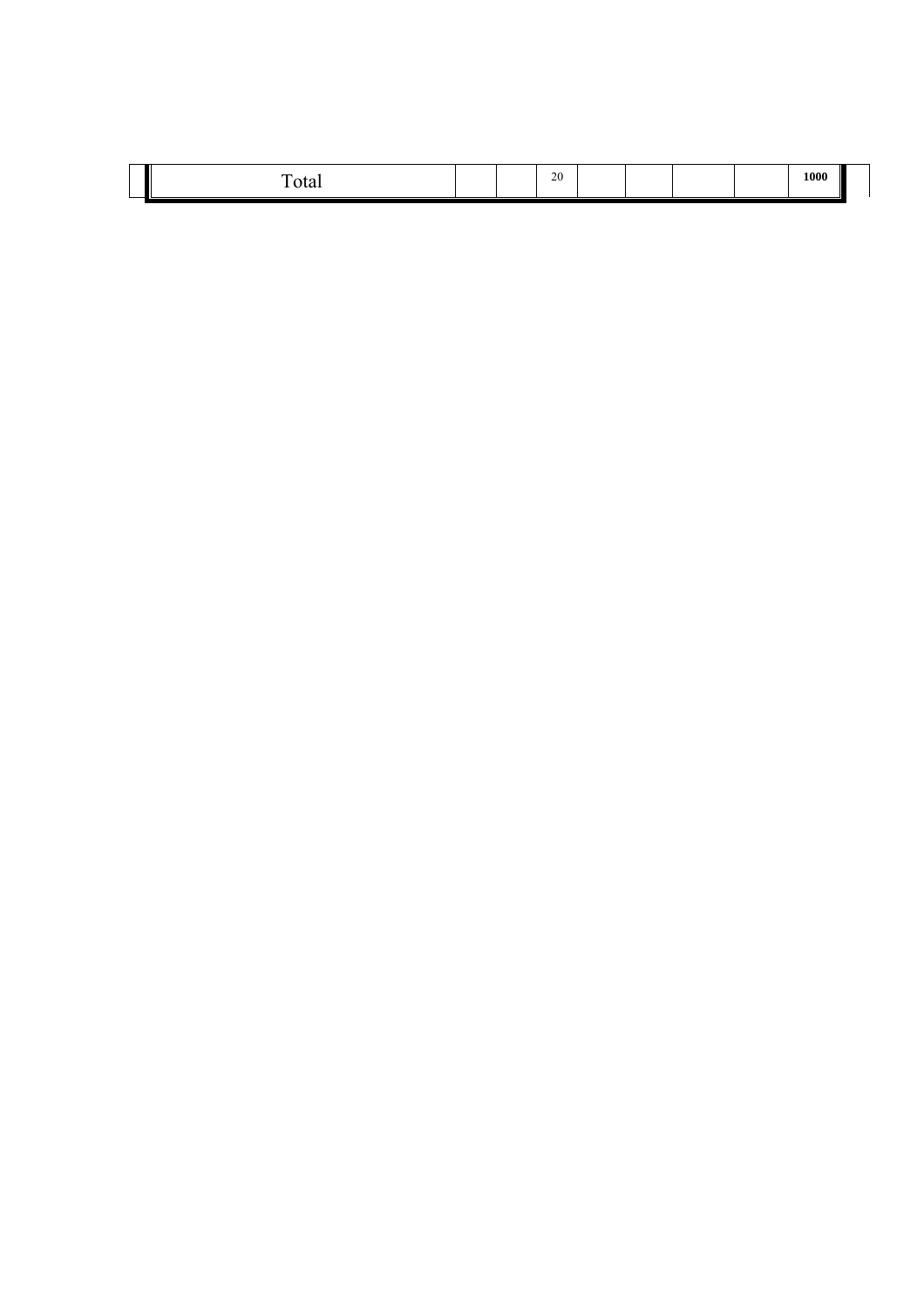|        |         |                                                               |                |               |                |                       |                       | <b>MARKS</b>            |                         |       |
|--------|---------|---------------------------------------------------------------|----------------|---------------|----------------|-----------------------|-----------------------|-------------------------|-------------------------|-------|
| S1.    | Subject |                                                               | T              | $\mathbf{P}$  | $\mathcal{C}$  |                       | Theory                |                         | Practical               |       |
| No     | Code    | Name of the subject                                           |                |               |                | <b>TM</b><br>A<br>20% | Final<br>Exam.<br>80% | Internal<br>Exam<br>50% | External<br>Exam<br>50% | Total |
| 1      | 8351    | Aircraft Electrical System and<br>Equipment-I                 | 3              | 3             | $\overline{4}$ | 30                    | 120                   | 25                      | 25                      | 200   |
| 2      | 8352    | Aircraft Digital Electronic & Technique                       | $\overline{2}$ | 3             | 3              | 20                    | 80                    | 25                      | 25                      | 150   |
| 3      | 8353    | Aircraft Primary Radar System                                 | 3              | $\mathcal{L}$ | 4              | 30                    | 120                   | 25                      | 25                      | 200   |
| 4      | 8354    | Integrated Flight System $(IFS) - I$                          | 3              | $\mathcal{L}$ | $\overline{4}$ | 30                    | 120                   | 25                      | 25                      | 200   |
| 5      | 8355    | Aircraft Electrical & Digital Measuring<br><b>Instruments</b> | $\overline{2}$ | $\mathbf{3}$  | $\mathcal{F}$  | 20                    | 80                    | 25                      | 25                      | 150   |
| 6      | 5852    | <b>Industrial Management</b>                                  | $\overline{2}$ | $\Omega$      | $\overline{2}$ | 50                    | 50                    | ٠                       | $\blacksquare$          | 100   |
| $\tau$ | 5841    | Business Organization &<br>Communication                      | $\mathfrak{D}$ | $\Omega$      | $\mathfrak{D}$ | 50                    | 50                    |                         |                         | 100   |
|        |         | Total                                                         | 18             | 15            | 22             | 240                   | 660                   | 125                     | 125                     | 1100  |

|                | <b>AIRCRAFT MAINTENANCE (AVIONICS) TECHNOLOGY (Code: 83)</b><br><b>SIXTH SEMESTER</b> |                                                          |                |               |                |                       |                       |                         |                         |      |  |  |  |  |
|----------------|---------------------------------------------------------------------------------------|----------------------------------------------------------|----------------|---------------|----------------|-----------------------|-----------------------|-------------------------|-------------------------|------|--|--|--|--|
|                |                                                                                       |                                                          |                |               |                |                       |                       | <b>MARKS</b>            |                         |      |  |  |  |  |
| S1.            | Subject                                                                               | Name of the subject                                      | T              | $\mathbf{P}$  | $\mathcal{C}$  |                       | Theory                |                         | Practical               |      |  |  |  |  |
| No             | Code                                                                                  |                                                          |                |               |                | <b>TM</b><br>A<br>20% | Final<br>Exam.<br>80% | Internal<br>Exam<br>50% | External<br>Exam<br>50% | Tota |  |  |  |  |
|                | 8361                                                                                  | Aircraft Pulse & Frequency Modulation<br>(Pulse $& FM$ ) | $\mathbf{3}$   | $\mathcal{F}$ | 4              | 30                    | 120                   | 25                      | 25                      | 200  |  |  |  |  |
| $\overline{c}$ | 8362                                                                                  | Aircraft Digital System                                  | $\overline{c}$ | $\mathcal{F}$ | $\mathcal{F}$  | 20                    | 80                    | 25                      | 25                      | 150  |  |  |  |  |
| 3              | 8363                                                                                  | Aircraft Electrical System & Equipment-<br>$\mathbf{I}$  | $\overline{2}$ | 3             | 3              | 20                    | 80                    | 25                      | 25                      | 150  |  |  |  |  |
| 4              | 8364                                                                                  | Integrated Flight System (IFS) – II                      | $\mathcal{L}$  | $\mathcal{F}$ | 4              | 30                    | 120                   | 25                      | 25                      | 200  |  |  |  |  |
| 5              | 8265                                                                                  | Aircraft System and Power Plant                          | 3              | 3             | 4              | 20                    | 80                    | 25                      | 25                      | 200  |  |  |  |  |
| 6              | 8266                                                                                  | <b>Aviation Management</b>                               | $\overline{2}$ | $\theta$      | $\overline{2}$ | 20                    | 80                    |                         |                         | 100  |  |  |  |  |
| 7              | 5851                                                                                  | Book keeping                                             | $\overline{2}$ | $\Omega$      | $\overline{2}$ | 20                    | 80                    |                         |                         | 100  |  |  |  |  |
|                |                                                                                       | Total                                                    | 17             | 15            | 22             | 160                   | 640                   | 125                     | 125                     | 1050 |  |  |  |  |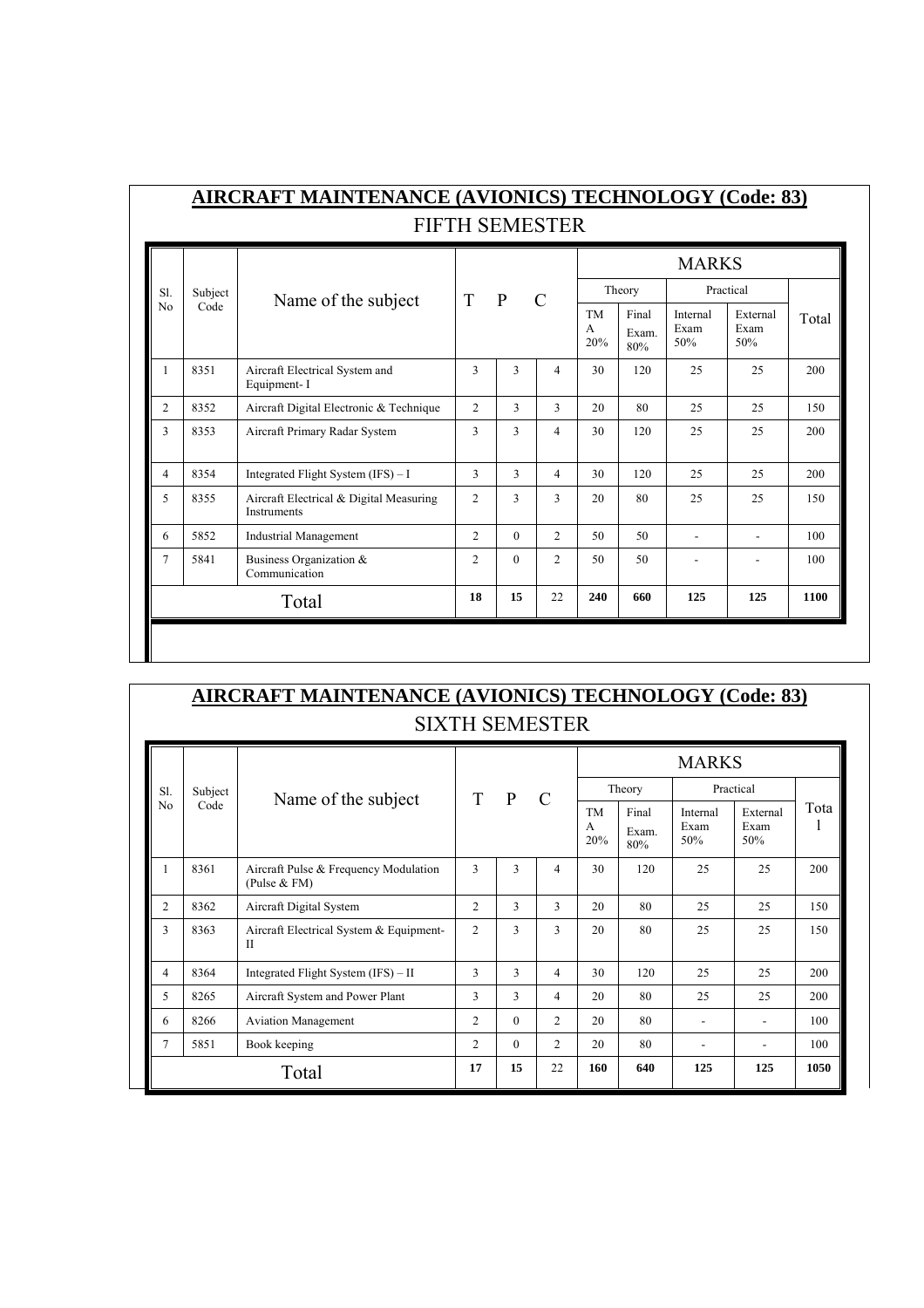|                |         | <b>SEVENTH SEMESTER</b>                |                                  |          |                |     |                       |                         |                         |      |
|----------------|---------|----------------------------------------|----------------------------------|----------|----------------|-----|-----------------------|-------------------------|-------------------------|------|
|                |         |                                        |                                  |          |                |     |                       | <b>MARKS</b>            |                         |      |
| Sl.            | Subject | Name of the subject                    | $T$ $P$                          | $\Gamma$ |                |     | Theory                |                         | Practical               |      |
| N <sub>0</sub> | Code    |                                        | <b>TMA</b><br>20%<br>3<br>3<br>4 |          |                |     | Final<br>Exam.<br>80% | Internal<br>Exam<br>50% | External<br>Exam<br>50% | Tota |
| 1              | 8271    | Airworthiness Legislation              |                                  |          |                | 30  | 120                   | 25                      | 25                      | 200  |
| $\overline{c}$ | 8272    | <b>Aviation Engineering Ethics</b>     | 3                                | $\Omega$ | $\mathcal{E}$  | 30  | 120                   |                         |                         | 150  |
| 3              | 8273    | Human Performance and Limitations      | 2                                | $\Omega$ | 2              | 20  | 80                    |                         |                         | 100  |
| 4              | 8274    | Production Planning and Quality System | $\overline{c}$                   | 3        | 3              | 20  | 80                    | 25                      | 25                      | 150  |
| 5              | 8275    | Aircraft Maintenance Practices         | $\overline{c}$                   | 6        | $\overline{4}$ | 20  | 80                    | 50                      | 50                      | 200  |
| 6              | 8276    | Aircraft Safety Management System      | 2                                | $\Omega$ | $\overline{c}$ | 20  | 80                    | ٠                       |                         | 100  |
| 7              | 5853    | Entrepreneurship                       | $\overline{c}$                   | $\Omega$ | $\overline{2}$ | 20  | 80                    |                         |                         | 100  |
|                |         | Total                                  | 16                               | 12       | 20             | 160 | 640                   | 100                     | 100                     | 1000 |

 **Cumulative Total Credit without Maintenance Job/Industrial training = 160** 

| <b>AIRCRAFT MAINTENANCE (AVIONICS) TECHNOLOGY (Code: 83)</b> |
|--------------------------------------------------------------|
| <b>EIGHTH SEMESTER</b>                                       |

| Subject<br>Sl.<br>Code<br>No |                     |             |              |               |                   |                       |                         |                          |      |
|------------------------------|---------------------|-------------|--------------|---------------|-------------------|-----------------------|-------------------------|--------------------------|------|
|                              | Name of the subject | $\mathbf T$ | $\mathbf{P}$ | $\mathcal{C}$ | Theory            |                       | Practical               |                          |      |
|                              |                     |             |              |               | <b>TMA</b><br>20% | Final<br>Exam.<br>80% | Internal<br>Exam<br>50% | Externa<br>1 Exam<br>50% | Tota |
| 8381<br>Maintenance Job      |                     |             | ۰            |               |                   | ۰                     | -                       |                          |      |
| Total                        |                     |             |              |               |                   |                       |                         |                          |      |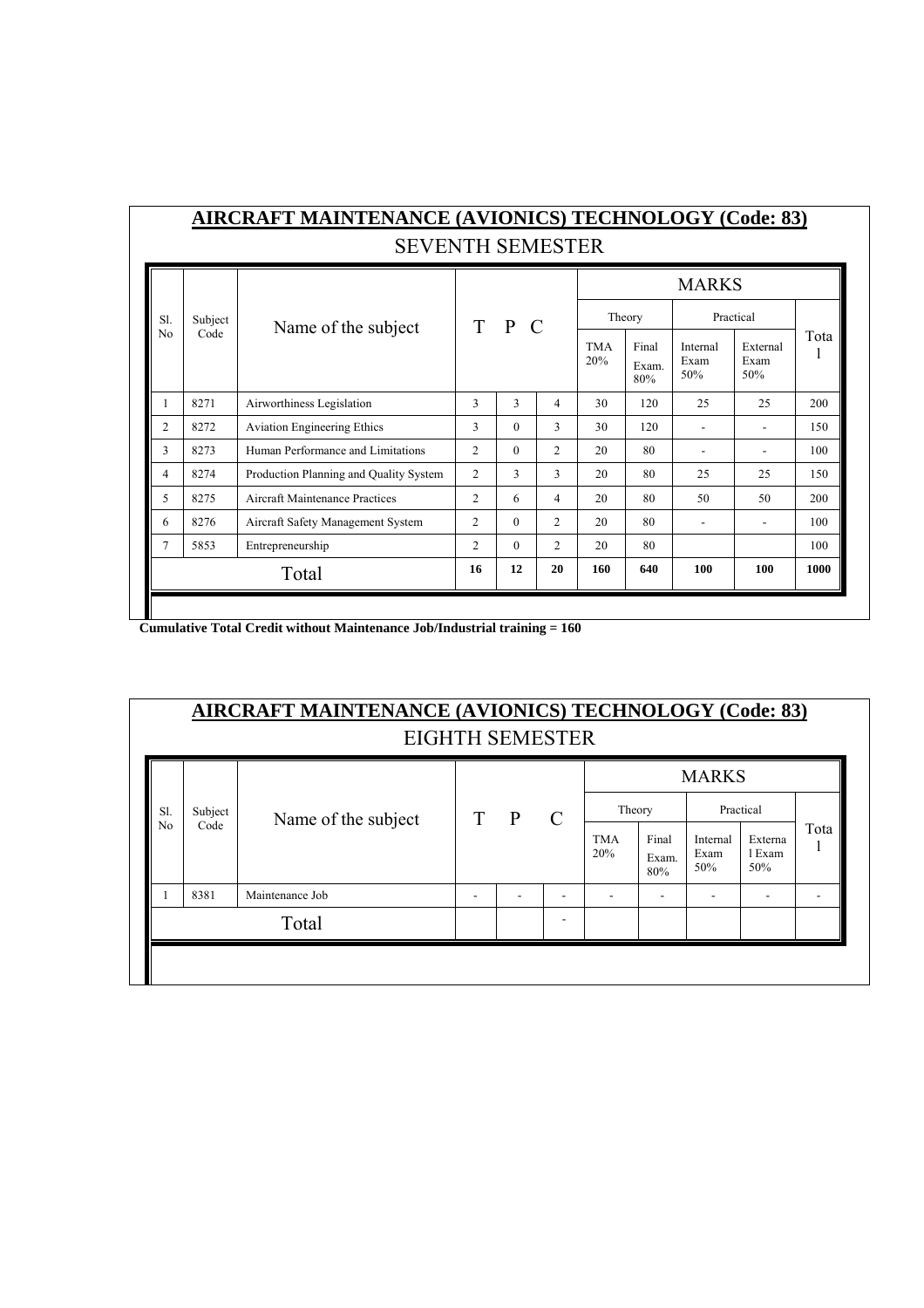| SI.            | <b>Subject</b> |                            | T P            |          |                |                             |     | <b>MARKS</b>     |                |              |
|----------------|----------------|----------------------------|----------------|----------|----------------|-----------------------------|-----|------------------|----------------|--------------|
| No.            | code           | Name of the subject        |                |          | C              | <b>Theory</b>               |     | <b>Practical</b> |                | <b>Total</b> |
|                |                |                            |                |          |                | Cont. Final<br>assess exam. |     | Cont.<br>assess  | Final<br>exam. |              |
| 1              | 1011           | <b>Engineering Drawing</b> | $\theta$       | 6        | 2              |                             |     | 50               | 50             | 100          |
| 2              | 5712           | English -1                 | $\overline{c}$ | $\theta$ | $\overline{2}$ | 20                          | 80  |                  |                | 100          |
| $\mathbf{3}$   | 5911           | Mathematicas-1             | 3              | 3        | 4              | 30                          | 120 | 50               |                | 200          |
| $\overline{4}$ | 5913           | Chemistry                  | 3              | 3        | 4              | 30                          | 120 | 25               | 25             | 200          |
| 5              | 6611           | Computer Fundamental       | $\overline{c}$ | 3        | 3              | 20                          | 80  | 25               | 25             | 150          |
| 6              | 6711           | <b>Basic Electricity</b>   | 3              | 3        | 4              | 30                          | 120 | 25               | 25             | 200          |
| 7              | 6811           | <b>Basic Electronics</b>   | $\overline{c}$ | 3        | 3              | 20                          | 80  | 25               | 25             | 150          |
|                |                | <b>Total</b>               | 15             | 21       | 22             | 150                         | 600 | 200              | 150            | 1100         |

# **COMPUTER SCIENCE & TECHNOLOGY (85) FIRST SEMESTER**

## **COMPUTER SCIENCE & TECHNOLOGY (85) SECOND SEMESTER**

| SI.            |                        |                                                | T<br>$\mathbf{P}$<br>$\mathbf C$ |                |                |               | <b>MARKS</b>                |                  |                |              |
|----------------|------------------------|------------------------------------------------|----------------------------------|----------------|----------------|---------------|-----------------------------|------------------|----------------|--------------|
| N <sub>0</sub> | <b>Subject</b><br>code | Name of the subject                            |                                  |                |                | <b>Theory</b> |                             | <b>Practical</b> |                | <b>Total</b> |
|                |                        |                                                |                                  |                |                |               | Cont. Final<br>assess exam. | Cont.<br>assess  | Final<br>exam. |              |
| 1              | 5722                   | English -2                                     | 2                                | $\overline{2}$ | 3              | 20            | 80                          | 50               |                | 150          |
| $\overline{2}$ | 5812                   | Physical Education & Life Skill<br>Development | $\theta$                         | $\overline{2}$ | 1              |               |                             | 25               | 25             | 50           |
| 3              | 5912                   | Physics-1                                      | 3                                | 3              | $\overline{4}$ | 30            | 120                         | 25               | 25             | 200          |
| $\overline{4}$ | 5921                   | Mathematics -2                                 | 3                                | 3              | $\overline{4}$ | 30            | 120                         | 50               |                | 200          |
| 5.             | 6621                   | Computer Application -1                        | $\Omega$                         | 6              | 2              |               |                             | 50               | 50             | 100          |
| 6              | 6622                   | Programming Language-1                         | $\mathfrak{D}$                   | 3              | 3              | 20            | 80                          | 25               | 25             | 150          |
| 7.             | 6821                   | Electronic Device & Circuits -1                | 3                                | 3              | 4              | 30            | 120                         | 25               | 25             | 200          |
| 8              | 7011                   | Basic Workshop practice                        | $\Omega$                         | 6              | $\mathfrak{D}$ |               |                             | 50               | 50             | 100          |
|                |                        | Total                                          | 13                               | 28             | 23             | 130           | 520                         | 300              | 200            | 1150         |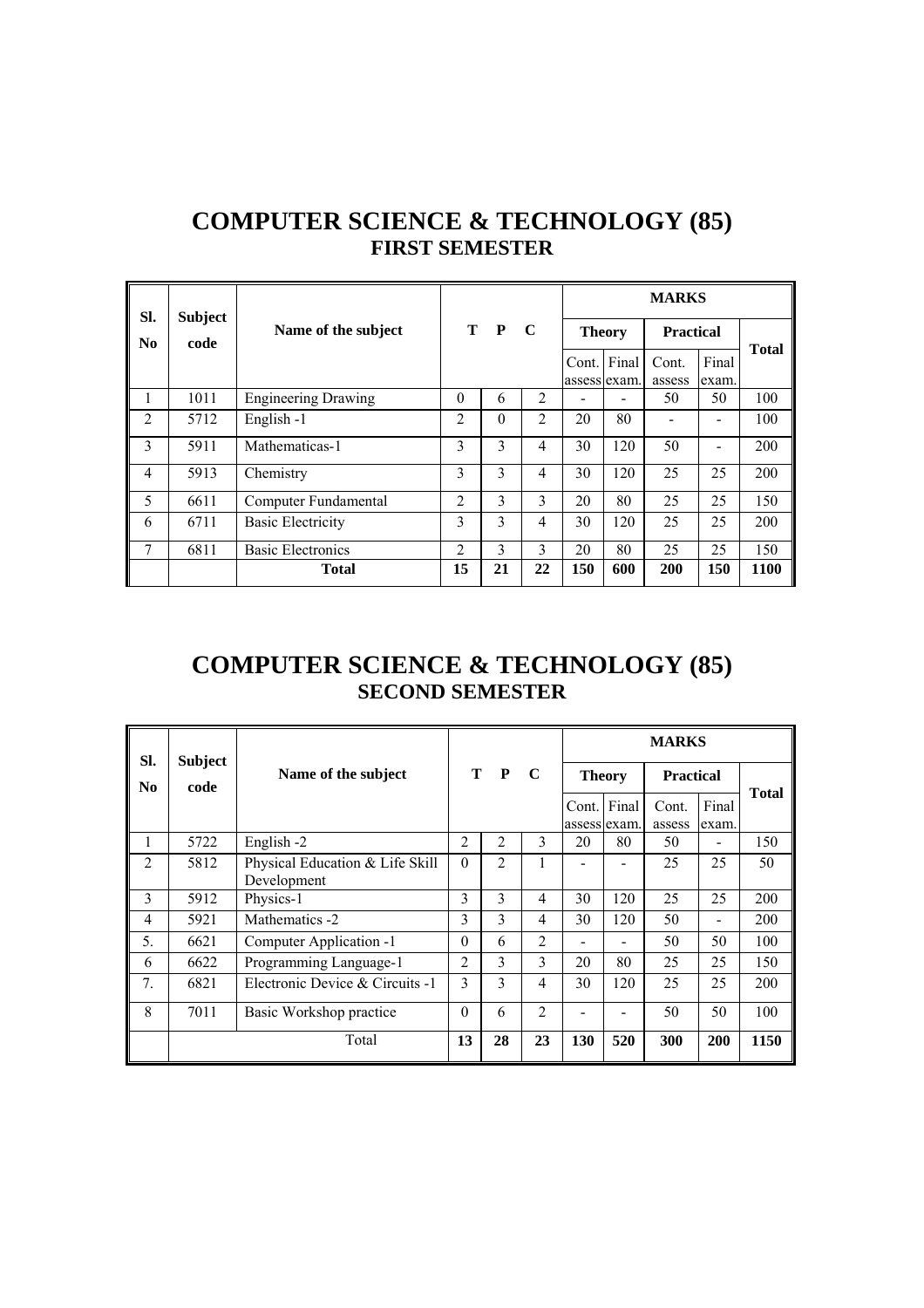|                       |                        |                               |                |                |                |               |             | <b>MARKS</b>     |                |              |
|-----------------------|------------------------|-------------------------------|----------------|----------------|----------------|---------------|-------------|------------------|----------------|--------------|
| SI.<br>N <sub>0</sub> | <b>Subject</b><br>code | Name of the subject           |                | T P            | $\mathbf C$    | <b>Theory</b> |             | <b>Practical</b> |                | <b>Total</b> |
|                       |                        |                               |                |                |                | assess exam.  | Cont. Final | Cont.<br>assess  | Final<br>exam. |              |
| 1                     | 6631                   | Data Structure & Algorithm    | $\mathfrak{D}$ | 3              | 3              | 20            | 80          | 25               | 25             | 150          |
| $\overline{2}$        | 6632                   | Computer Application-2        | $\theta$       | 6              | $\overline{2}$ |               |             | 50               | 50             | 100          |
| 3                     | 6841                   | Digital Electronics-1         | 3              | 3              | 4              | 30            | 120         | 25               | 25             | 200          |
| $\overline{4}$        | 6832                   | <b>Industrial Electronics</b> | $\overline{2}$ | 3              | $\mathcal{E}$  | 20            | 80          | 25               | 25             | 150          |
| 5                     | 5931                   | Mathematics-III               | 3              | 3              | 4              | 30            | 120         | 50               |                | 200          |
| 6                     | 5922                   | Physics-II                    | 3              | 3              | 4              | 30            | 120         | 25               | 25             | 200          |
| 7                     | 5711                   | Bangla                        | $\overline{2}$ | $\overline{2}$ | 3              | 20            | 80          | 50               |                | 150          |
|                       |                        | <b>Total</b>                  | 16             | 23             | 24             |               |             |                  |                | 1150         |

# **COMPUTER SCIENCE & TECHNOLOGY (85) THIRD SEMESTER**

# **COMPUTER SCIENCE & TECHNOLOGY (85) FOURTH SEMESTER**

| SI.              | <b>Subject</b> |                                  |                |              |                |               |              |                  | <b>MARKS</b> |              |
|------------------|----------------|----------------------------------|----------------|--------------|----------------|---------------|--------------|------------------|--------------|--------------|
| N <sub>0</sub>   | code           | Name of the subject              | Т              | $\mathbf{P}$ | - C            |               |              | <b>Practical</b> |              | <b>Total</b> |
|                  |                |                                  |                |              |                | <b>Theory</b> |              |                  |              |              |
|                  |                |                                  |                |              |                | Cont. Final   |              | Cont.            | Final        |              |
|                  |                |                                  |                |              |                |               | assess exam. | assess           | exam.        |              |
| $\mathbf{1}$ .   | 6642           | Programming Language-2           | $\overline{2}$ | 6            | $\overline{4}$ | 20            | 80           | 50               | 50           | 200          |
| 2.               | 6645           | CAD & Graphic Design             | $\theta$       | 6            | $\overline{2}$ |               |              | 50               | 50           | 100          |
| 3.               | 6844           | Digital Electronics-2            | 3              | 3            | 4              | 30            | 120          | 25               | 25           | 200          |
| $\overline{4}$ . | 6745           | Electrical Circuits & Machines   | $\overline{2}$ | 3            | $\mathcal{E}$  | 20            | 80           | 25               | 25           | 150          |
| 5.               | 6641           | <b>Computer Operating System</b> | $\overline{2}$ | 6            | $\overline{4}$ | 20            | 80           | 50               | 50           | 200          |
| 6.               | 5942           | Discrete Mathematics             | $\overline{2}$ | $\theta$     | $\overline{2}$ | 20            | 80           |                  |              | 100          |
| 7.               | 5811           | Social Science-1                 | $\overline{2}$ | $\theta$     | $\overline{2}$ | 20            | 80           |                  |              | 100          |
|                  |                | <b>Total</b>                     | 14             | 24           | 22             |               |              |                  |              | 1050         |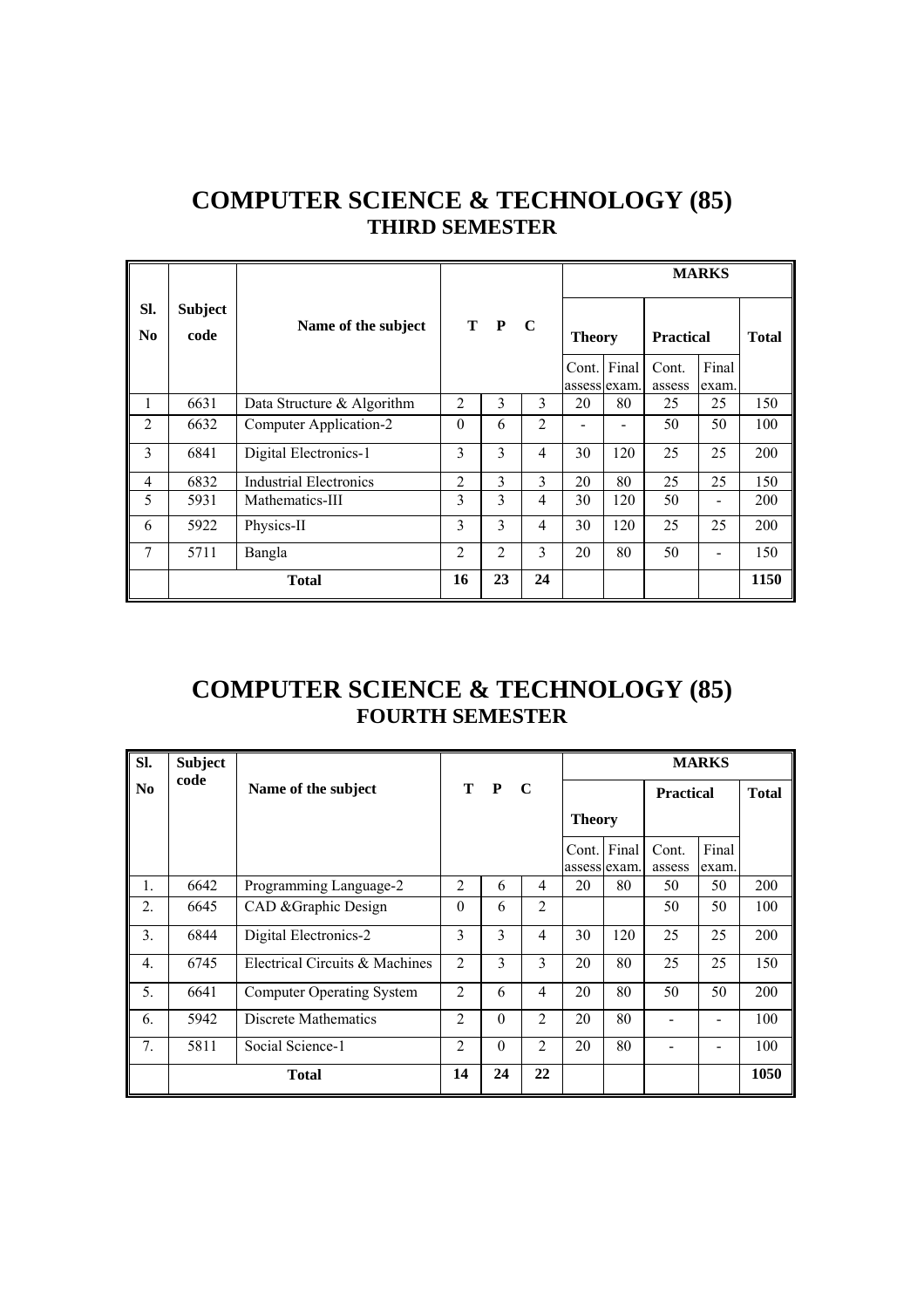# **COMPUTER SCIENCE & TECHNOLOGY (85) FIFTH SEMESTER**

| SI.              | <b>Subject</b><br>code |                                 |                |          |                |               |                       |                  | <b>MARKS</b>   |              |
|------------------|------------------------|---------------------------------|----------------|----------|----------------|---------------|-----------------------|------------------|----------------|--------------|
| No               |                        | Name of the subject             |                | T P C    |                | <b>Theory</b> |                       | <b>Practical</b> |                | <b>Total</b> |
|                  |                        |                                 |                |          |                | Cont.         | Final<br>assess exam. | Cont.<br>assess  | Final<br>exam. |              |
| 1.               | 6652                   | Computer Architecture           | 3              | 3        | 4              | 30            | 120                   | 25               | 25             | 200          |
| 2.               | 8551                   | Web Design                      | $\theta$       | 6        | 2              | $\Omega$      | $\Omega$              | 50               | 50             | 100          |
| 3.               | 6654                   | Database Management System      | $\overline{2}$ | 6        | 4              | 20            | 80                    | 50               | 50             | 200          |
| $\overline{4}$ . | 6665                   | <b>Computer Servicing</b>       | $\Omega$       | 6        | $\overline{2}$ | $\Omega$      | $\Omega$              | 50               | 50             | 100          |
| 5.               | 6653                   | Programming language-3          | $\overline{2}$ | 6        | 4              | 20            | 80                    | 50               | 50             | 200          |
| 6.               | 5821                   | Social Science-2                | $\overline{2}$ | $\theta$ | 2              | 20            | 80                    |                  |                | 100          |
| 7.               | 5840                   | <b>Environmental Management</b> | $\overline{2}$ | $\theta$ | 2              | 20            | 80                    |                  |                | 100          |
|                  |                        | Total                           | 13             | 27       | 22             | 110           | 440                   | 225              | 225            | 1000         |

## **COMPUTER SCIENCE & TECHNOLOGY (85) SIXTH SEMESTER**

| SI.              | <b>Subject</b> |                                             |                |          |                |                             |          | <b>MARKS</b>     |                |              |
|------------------|----------------|---------------------------------------------|----------------|----------|----------------|-----------------------------|----------|------------------|----------------|--------------|
| N <sub>0</sub>   | code           | Name of the subject                         |                | T P      | $\mathbf C$    | <b>Theory</b>               |          | <b>Practical</b> |                | <b>Total</b> |
|                  |                |                                             |                |          |                | Cont. Final<br>assess exam. |          | Cont.<br>assess  | Final<br>exam. |              |
| 1.               | 6656           | Microprocessor & Interfacing                | 3              | 3        | 4              | 30                          | 120      | 25               | 25             | 200          |
| 2.               | 6662           | <b>Computer Peripherals</b>                 | 3              | 3        | 4              | 30                          | 120      | 25               | 25             | 200          |
| 3.               | 8561           | Computer Network                            | $\overline{2}$ | 6        | 4              | 20                          | 80       | 50               | 50             | 200          |
| $\overline{4}$ . | 8562           | <b>Advanced Database</b><br>Management      | $\overline{2}$ | 6        | 4              | 20                          | 80       | 50               | 50             | 200          |
| 5.               | 8563           | Web Development                             | $\Omega$       | 6        | $\overline{c}$ | 0                           | $\Omega$ | 50               | 50             | 100          |
| 6.               | 5841           | Business Organization $\&$<br>Communication | $\overline{2}$ | $\Omega$ | 2              | 20                          | 80       |                  |                | 100          |
| 7.               | 5851           | Book keeping $&$ Accounting                 | $\overline{2}$ | $\Omega$ | $\overline{2}$ | 20                          | 80       |                  |                | 100          |
|                  |                | Total                                       | 14             | 21       | 21             | 140                         | 560      | 200              | 200            | 1100         |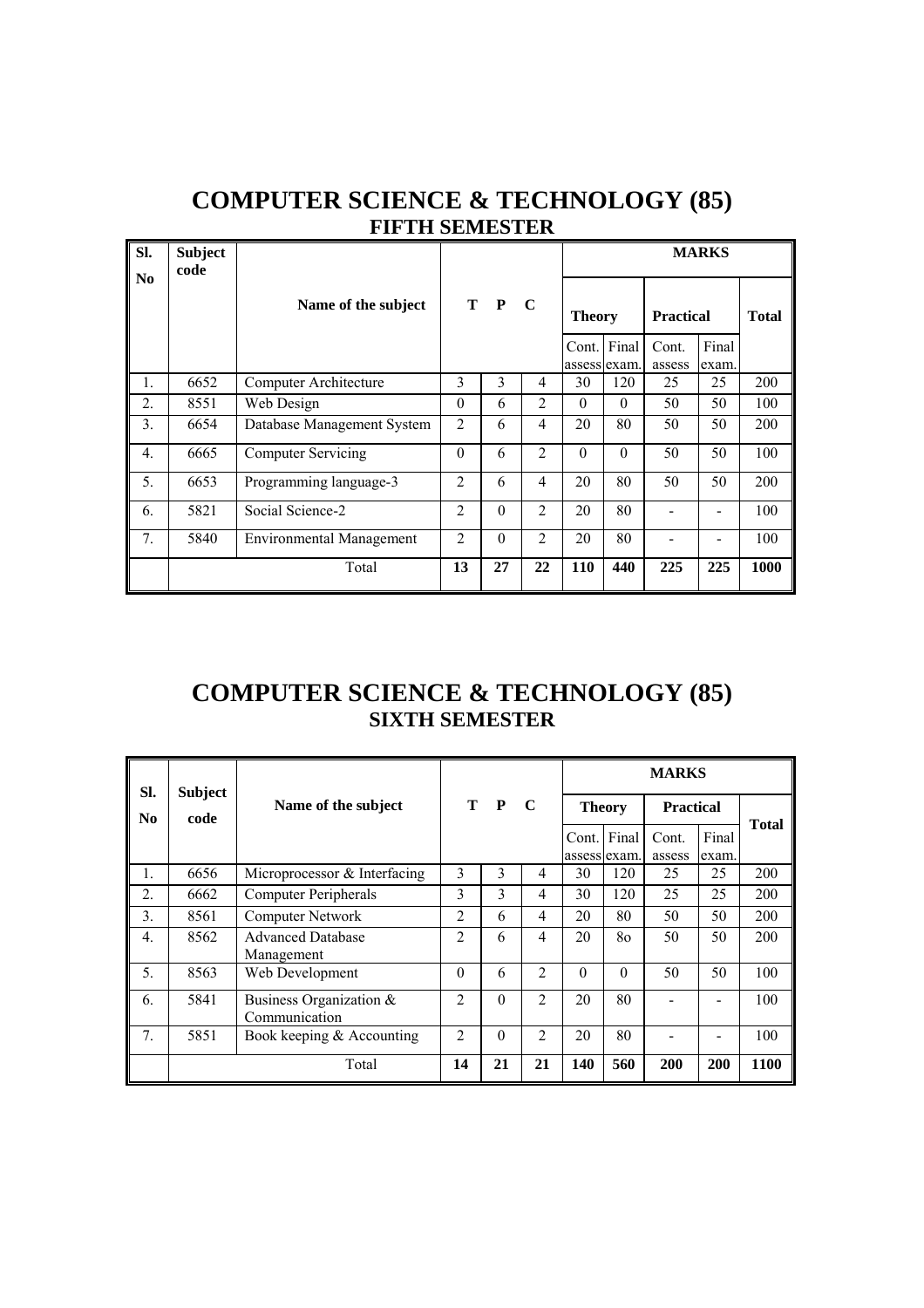## **COMPUTER SCIENCE & TECHNOLOGY (85) SEVENTH SEMESTER**

| SI.              | <b>Subject</b><br>code |                                               |                |          |                |               |          |                  | <b>MARKS</b> |              |
|------------------|------------------------|-----------------------------------------------|----------------|----------|----------------|---------------|----------|------------------|--------------|--------------|
| N <sub>0</sub>   |                        | Name of the subject                           |                | T P      | $\mathbf C$    | <b>Theory</b> |          | <b>Practical</b> |              | <b>Total</b> |
|                  |                        |                                               |                |          |                | Cont. Final   |          | Cont.            | Final        |              |
|                  |                        |                                               |                |          |                | assess exam.  |          | assess           | exam.        |              |
| 1.               | 8571                   | Java Application                              | $\overline{2}$ | 6        | 4              | 20            | 80       | 50               | 50           | 200          |
| 2.               | 6672                   | System Analysis and Design<br>and Development | $\overline{2}$ | 3        | 3              | 20            | 80       | 25               | 25           | 150          |
| 3.               | 8572                   | Multimedia and graphics                       | 3              | 3        | 4              | 30            | 120      | 25               | 25           | 200          |
| $\overline{4}$ . | 8573                   | Artificial Intelligence                       | $\overline{2}$ | 6        | 4              | 20            | 80       | 50               | 50           | 200          |
| 5.               | 8574                   | Computer Science project                      | $\theta$       | 6        | 2              | $\Omega$      | $\theta$ | 50               | 50           | 100          |
| 6.               | 5852                   | Industrial Management                         | $\overline{2}$ | $\theta$ | $\overline{2}$ | 20            | 80       | $\theta$         | $\theta$     | 100          |
| 7.               | 5853                   | Entrepreneurship                              | $\overline{2}$ | $\theta$ | $\overline{2}$ | 20            | 80       | $\Omega$         | $\theta$     | 100          |
|                  |                        | Total                                         | 13             | 24       | 1              | 130           | 520      | 200              | 200          | 1050         |

# **COMPUTER SCIENCE & TECHNOLOGY (85) EIGHTH SEMESTER**

| $\overline{\mathbf{S}}$<br>  No | <b>Subject</b><br>code |                            |          |          |   |               |                             |                  | <b>MARKS</b>   |              |
|---------------------------------|------------------------|----------------------------|----------|----------|---|---------------|-----------------------------|------------------|----------------|--------------|
|                                 |                        | Name of the subject        |          | T P C    |   | <b>Theory</b> |                             | <b>Practical</b> |                | <b>Total</b> |
|                                 |                        |                            |          |          |   |               | Cont. Final<br>assess exam. | Cont.<br>assess  | Final<br>exam. |              |
|                                 | 8581                   | <b>Industrial Training</b> | $\Omega$ | $\theta$ | 6 |               |                             | 180              | 120            | 300          |
|                                 |                        | <b>Total</b>               |          |          | 6 |               |                             |                  |                | 300          |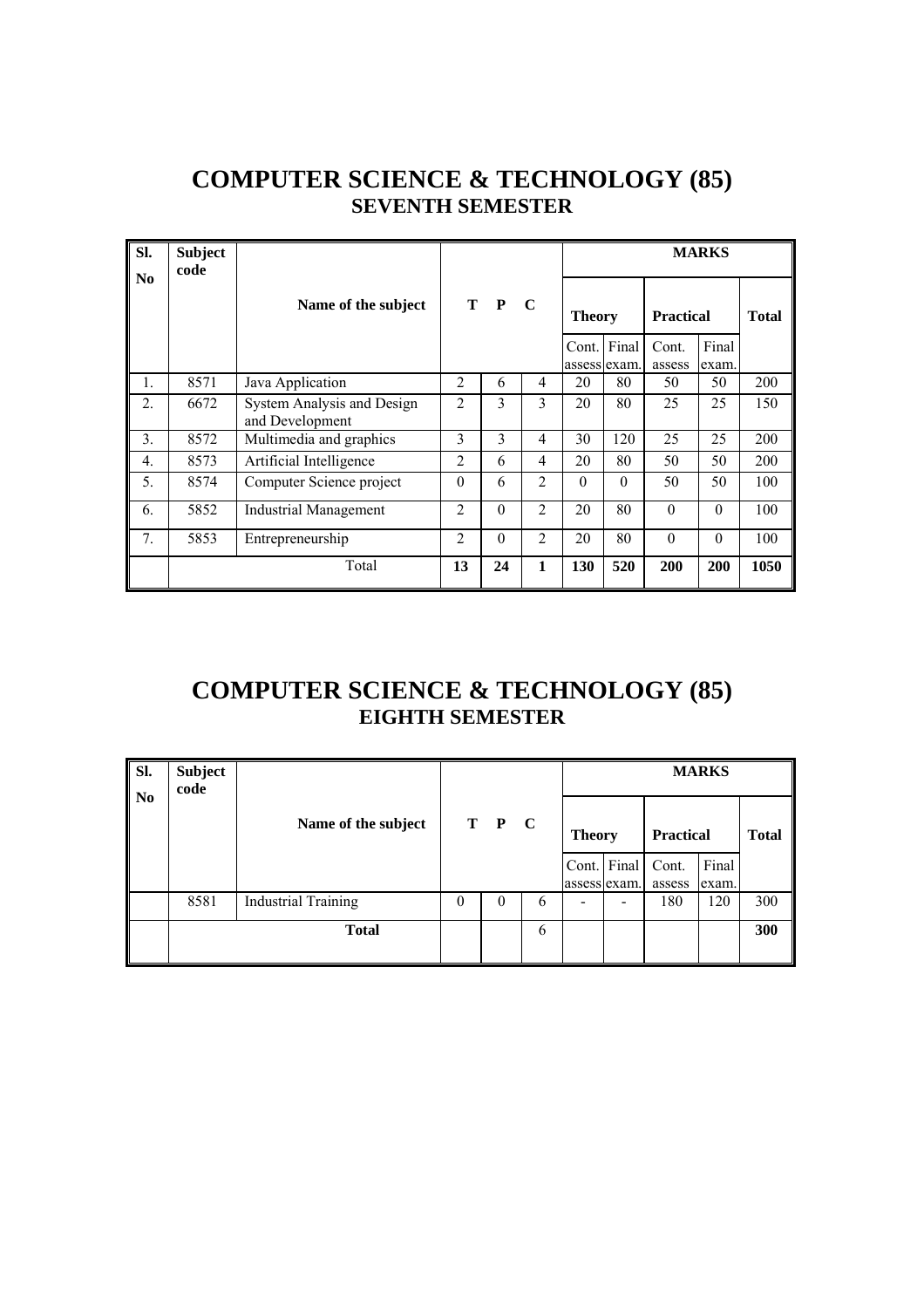### **DATA TELECOMMUNICATION AND NETWORK TECHNOLOGY (84) FRITS SEMESTER**

|                       |                        |                          |                |          |                |               |                          | <b>MARKS</b>     |                              |              |
|-----------------------|------------------------|--------------------------|----------------|----------|----------------|---------------|--------------------------|------------------|------------------------------|--------------|
| SI.<br>N <sub>0</sub> | <b>Subject</b><br>code | Name of the subject      |                | T P      | - C            | <b>Theory</b> |                          | <b>Practical</b> |                              |              |
|                       |                        |                          |                |          |                | Cont.         | Final<br>assess lexam.   | Cont.<br>assess  | Final<br>exam.               | <b>Total</b> |
| 1                     | 5712                   | English-1                | 2              | $\theta$ | 2              | 20            | 80                       |                  |                              | 100          |
| $\mathfrak{D}$        | 5911                   | Mathematics -1           | 3              | 3        | 4              | 30            | 120                      | 50               | $\qquad \qquad \blacksquare$ | 200          |
| 3                     | 5913                   | Chemistry                | 3              | 3        | 4              | 30            | 120                      | 25               | 25                           | 200          |
| $\overline{4}$        | 6611                   | Computer Fundamentals    | $\mathfrak{D}$ | 3        | 3              | 20            | 80                       | 25               | 25                           | 150          |
| 5                     | 6711                   | <b>Basic Electricity</b> | 3              | 3        | 4              | 30            | 120                      | 25               | 25                           | 200          |
| 6                     | 6811                   | <b>Basic Electronics</b> | $\mathfrak{D}$ | 3        | 3              | 20            | 80                       | 25               | 25                           | 150          |
| 7                     | 7011                   | Engineering Drawing.     | $\theta$       | 6        | $\overline{c}$ |               | $\overline{\phantom{0}}$ | 50               | 50                           | 100          |
|                       |                        | Total                    | 15             | 21       | 22             | 150           | 600                      | 200              | 150                          | 1100         |

## **DATA TELECOMMUNICATION AND NETWORK TECHNOLOGY (84) SECOND SEMESTER**

| SI.            | <b>Subject</b> |                                                |                                                         |                |                |     |                             | <b>MARKS</b>    |                              |      |
|----------------|----------------|------------------------------------------------|---------------------------------------------------------|----------------|----------------|-----|-----------------------------|-----------------|------------------------------|------|
| N <sub>0</sub> | code           | Name of the subject                            | T P<br>$\mathbf C$<br><b>Theory</b><br><b>Practical</b> |                |                |     |                             | <b>Total</b>    |                              |      |
|                |                |                                                |                                                         |                |                |     | Cont. Final<br>assess exam. | Cont.<br>assess | Final<br>exam.               |      |
| 2              | 5711           | Bangla                                         | 2                                                       | 2              | 3              | 20  | 80                          | 50              |                              | 150  |
| 3              | 5711           | Physical Education & Life<br>Skill Development | $\Omega$                                                | $\overline{2}$ |                |     |                             | 25              | 25                           | 50   |
| $\overline{4}$ | 5912           | Physics -1                                     | 3                                                       | 3              | 4              | 30  | 120                         | 25              | 25                           | 200  |
| 5              | 5921           | Mathematics -2                                 | 3                                                       | 3              | 4              | 30  | 120                         | 50              | $\qquad \qquad \blacksquare$ | 200  |
|                | 66             | Computer Application-1                         | $\Omega$                                                | 6              | $\overline{2}$ | ۳   | -                           | 50              | 50                           | 100  |
| 6              | 66             | Programming Language-1                         | 2                                                       | 3              | 3              | 20  | 80                          | 25              | 25                           | 150  |
|                | 68             | Electronic Device & Circuit-1                  | 3                                                       | 3              | $\overline{4}$ | 30  | 120                         | 25              | 25                           | 200  |
| 7              | 7011           | Basic Work Shop Practices                      | $\Omega$                                                | 6              | $\overline{2}$ |     |                             | 50              | 50                           | 100  |
|                |                | Total                                          | 13                                                      | 28             | 23             | 130 | 520                         | 300             | 200                          | 1150 |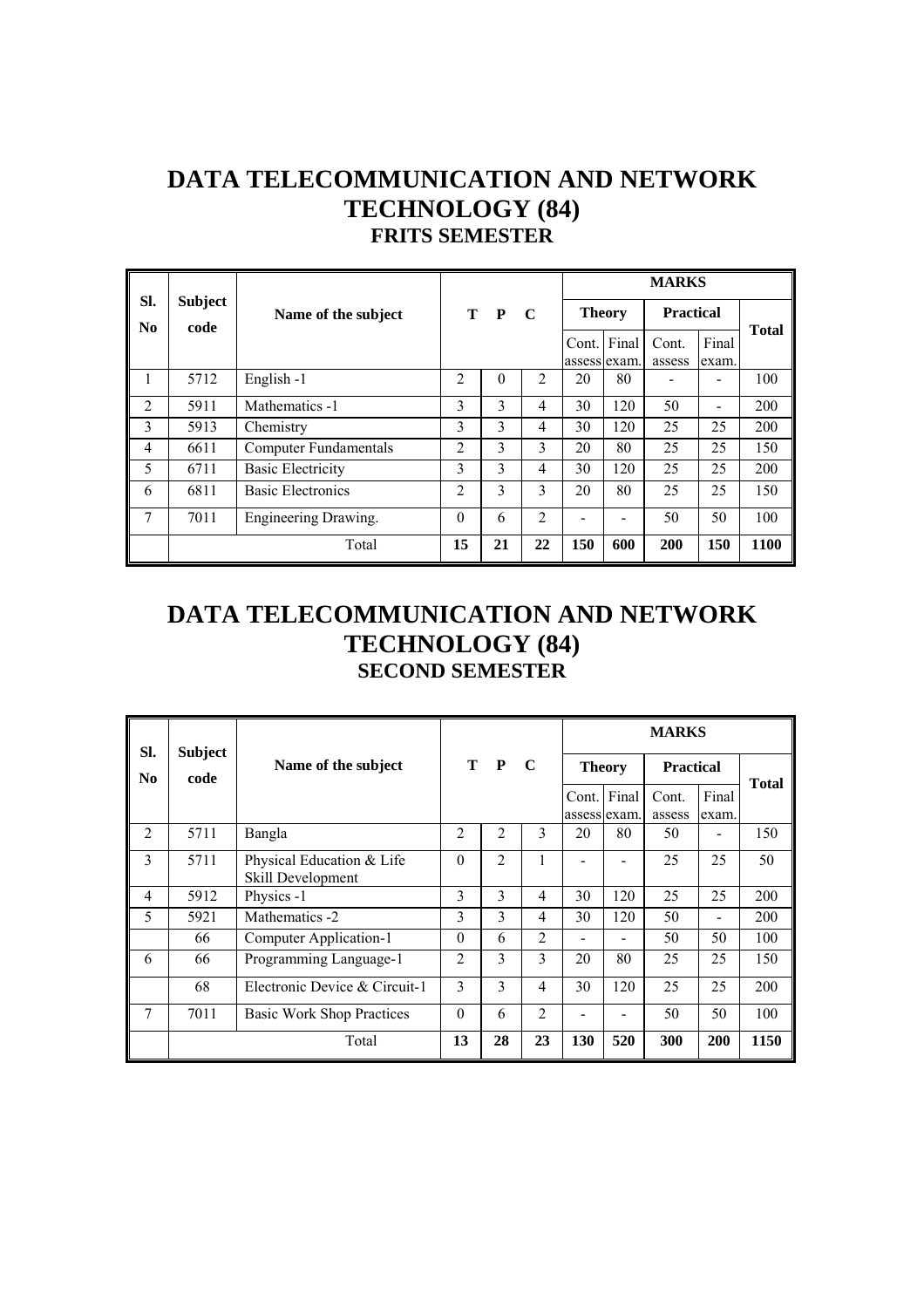## **DATA TELECOMMUNICATION AND NETWORK TECHNOLOGY (84) THIRD SEMESTER**

| SI.            | <b>Subject</b><br>code | Name of the subject              | т        | P              | $\mathbf C$    |               | <b>MARKS</b>          |                  |                |              |  |  |
|----------------|------------------------|----------------------------------|----------|----------------|----------------|---------------|-----------------------|------------------|----------------|--------------|--|--|
| No             |                        |                                  |          |                |                | <b>Theory</b> |                       | <b>Practical</b> |                | <b>Total</b> |  |  |
|                |                        |                                  |          |                |                | Cont.         | Final<br>assess exam. | Cont.<br>assess  | Final<br>exam. |              |  |  |
| 1              | 8431                   | Telecommunication<br>Fundamental | 3        | 3              | $\overline{4}$ | 30            | 120                   | 25               | 25             | 200          |  |  |
| $\overline{2}$ | 6632                   | Computer Application-2           | $\theta$ | 6              | $\overline{2}$ | 30            | 120                   | 25               | 25             | 200          |  |  |
| 3              | 6841                   | Digital Electronics-1            | 3        | $\overline{3}$ | $\overline{4}$ | 30            | 120                   | 50               |                | 200          |  |  |
| 4              | 6832                   | <b>Industrial Electronics</b>    | 2        | 3              | 3              | 20            | 80                    | 25               | 25             | 150          |  |  |
| 5              | 5931                   | Mathematics-3                    | 3        | 3              | $\overline{4}$ | 20            | 80                    |                  |                | 200          |  |  |
| 6              | 5922                   | Physics -2                       | 3        | 3              | $\overline{4}$ | 30            | 120                   | 25               | 25             | 200          |  |  |
| 7              | 5722                   | English -2                       | 2        | $\overline{2}$ | 3              | 20            | 80                    | 50               |                | 150          |  |  |
|                |                        | Total                            | 16       | 23             | 25             |               |                       |                  |                | 1200         |  |  |

#### **DATA TELECOMMUNICATION AND NETWORK TECHNOLOGY (84) FOURTH SEMESTER**

| SI.            | <b>Subject</b><br>code | Name of the subject                      | T              | P<br>$\mathbf C$ |                | <b>MARKS</b>          |          |                  |                |              |
|----------------|------------------------|------------------------------------------|----------------|------------------|----------------|-----------------------|----------|------------------|----------------|--------------|
| No.            |                        |                                          |                |                  |                | <b>Theory</b>         |          | <b>Practical</b> |                | <b>Total</b> |
|                |                        |                                          |                |                  |                | Cont.<br>assess exam. | Final    | Cont.<br>assess  | Final<br>exam. |              |
| 1              | 8441                   | Digital Communication                    | 3              | 3                | 4              | 30                    | 120      | 25               | 25             | 200          |
| 2              | 6843                   | Network, filter and<br>transmission line | 3              | 3                | 4              | 30                    | 120      | 25               | 25             | 200          |
| 3              | 6645                   | CAD & Graphic Design                     | $\theta$       | 6                | $\overline{2}$ | $\theta$              | $\Omega$ | 50               | 50             | 100          |
| $\overline{4}$ | 6642                   | Programming Language-2                   | $\overline{c}$ | 6                | 4              | 20                    | 80       | 50               | 50             | 200          |
| 5              | 6844                   | Digital Electronics-2                    | 3              | 3                | 4              | 30                    | 120      | 25               | 25             | 200          |
| 6              | 6745                   | <b>Electric Circuit and Machines</b>     | $\overline{c}$ | 3                | 3              | 20                    | 80       | 25               | 25             | 150          |
| 7              | 5811                   | Social Science -1                        | 2              | $\theta$         | $\overline{2}$ | 20                    | 80       | $\theta$         |                | 100          |
|                |                        | Total                                    | 15             | 24               | 23             | 150                   | 600      | 200              | 200            | 1150         |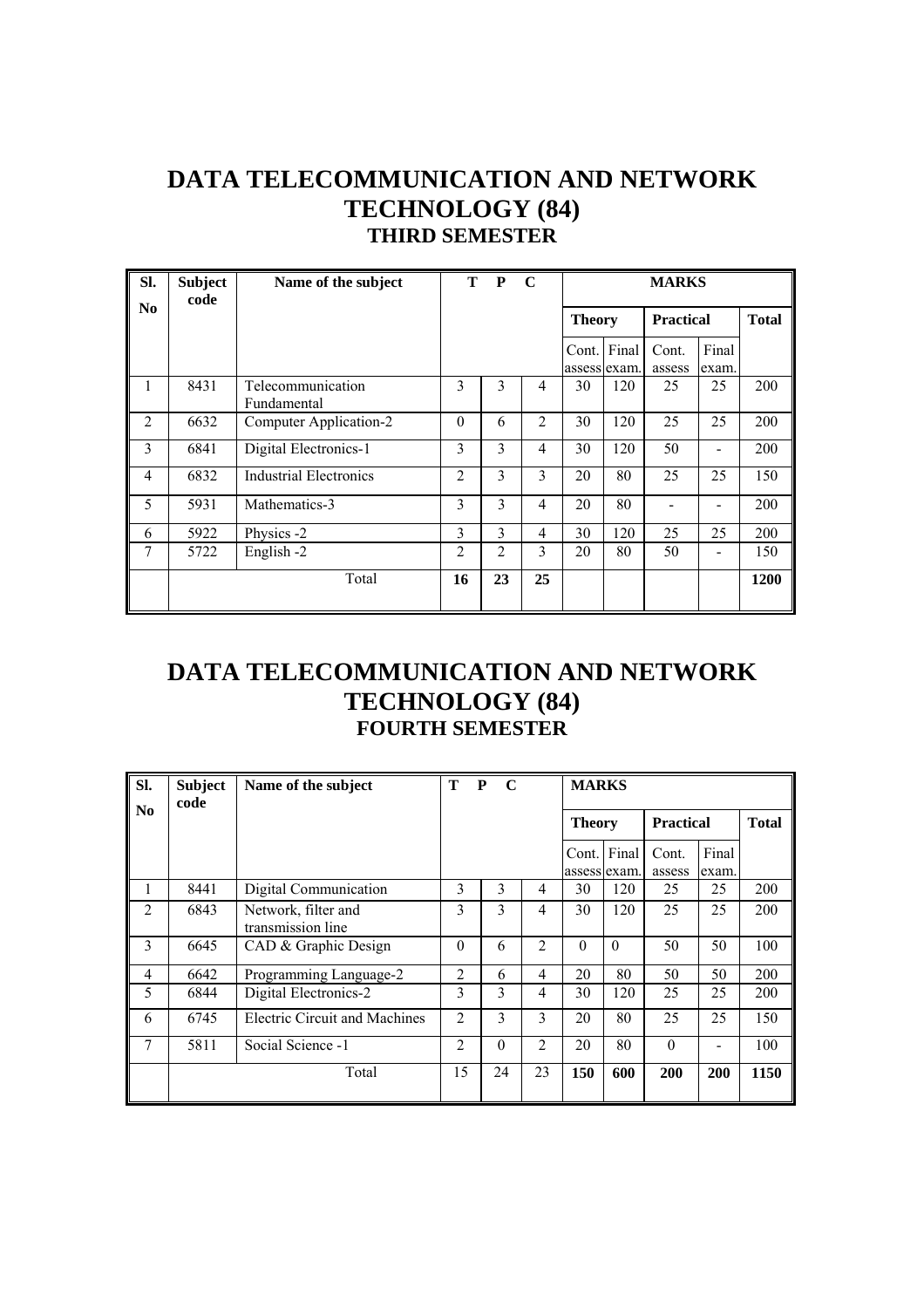## **DATA TELECOMMUNICATION AND NETWORK TECHNOLOGY (84) FIFTH SEMESTER**

| SI.            | <b>Subject</b><br>code | Name of the subject                     | Т              | P        | $\mathbf C$    |               |                             | <b>MARKS</b>     |                |              |
|----------------|------------------------|-----------------------------------------|----------------|----------|----------------|---------------|-----------------------------|------------------|----------------|--------------|
| No.            |                        |                                         |                |          |                | <b>Theory</b> |                             | <b>Practical</b> |                | <b>Total</b> |
|                |                        |                                         |                |          |                |               | Cont. Final<br>assess exam. | Cont.<br>assess  | Final<br>exam. |              |
| 1              | 8451                   | Mobile communication<br><b>Networks</b> | 3              | 3        | 4              | 30            | 120                         | 25               | 25             | 200          |
| $\overline{2}$ | 6652                   | Computer Architecture                   | 3              | 3        | $\overline{4}$ | 30            | 120                         | 25               | 25             | 200          |
| 3              | 6653                   | Programming Language-3                  | $\overline{2}$ | 6        | 4              | 20            | 80                          | 50               | 50             | 200          |
| 4              | 6641                   | <b>Computer Operating System</b>        | $\overline{2}$ | 6        | 4              | 20            | 80                          | 50               | 50             | 200          |
| 5              | 6665                   | <b>Computer Servicing</b>               | $\theta$       | 6        | $\overline{2}$ |               |                             | 50               | 50             | 100          |
| 6              | 5821                   | Social Science-2                        | $\overline{2}$ | $\theta$ | 2              | 20            | 80                          |                  |                | 100          |
| 7              | 5840                   | Environmental Management                | $\overline{2}$ | $\theta$ | $\overline{2}$ | 20            | 80                          |                  |                | 100          |
|                |                        | Total                                   | 14             | 24       | 22             | 170           | 680                         | 175              | 175            | 1100         |

## **DATA TELECOMMUNICATION AND NETWORK TECHNOLOGY (84) SIXTH SEMESTER**

| Sl.            | <b>Subject</b><br>code | Name of the subject                      | T              | P<br>$\mathbf C$ |                | <b>MARKS</b>          |              |                  |                |              |
|----------------|------------------------|------------------------------------------|----------------|------------------|----------------|-----------------------|--------------|------------------|----------------|--------------|
| N <sub>0</sub> |                        |                                          |                |                  |                | <b>Theory</b>         |              | <b>Practical</b> |                | <b>Total</b> |
|                |                        |                                          |                |                  |                | Cont.<br>assess exam. | Final        | Cont.<br>assess  | Final<br>exam. |              |
| л.             | 8461                   | Computer Network-1                       | $\overline{c}$ | 6                | 4              | 20                    | 80           | 50               | 50             | 200          |
| $\overline{2}$ | 6656                   | Microprocessor & Interfacing             | 3              | 3                | $\overline{4}$ | 30                    | 120          | 25               | 25             | 200          |
| 3              | 6654                   | Database Management System               | $\overline{2}$ | 6                | $\overline{4}$ | 20                    | 80           | 50               | 50             | 200          |
| $\overline{4}$ | 6662                   | <b>Computer Peripherals</b>              | 3              | 3                | $\overline{4}$ | 30                    | 120          | 25               | 25             | 200          |
| 5              | 8551                   | Web Design                               | 0              | 6                | $\overline{2}$ | $\Omega$              | $\mathbf{0}$ | 50               | 50             | 100          |
| 6              | 5841                   | Business Organization &<br>Communication | $\mathfrak{D}$ | $\Omega$         | $\mathfrak{D}$ | 20                    | 80           |                  |                | 100          |
| $\overline{7}$ | 5851                   | Book keeping $&$ Accounting              | $\overline{c}$ | $\theta$         | $\mathfrak{D}$ | 20                    | 80           |                  |                | 100          |
|                |                        | Total                                    | 14             | 24               | 22             | 140                   | 560          | 200              | 200            | 1100         |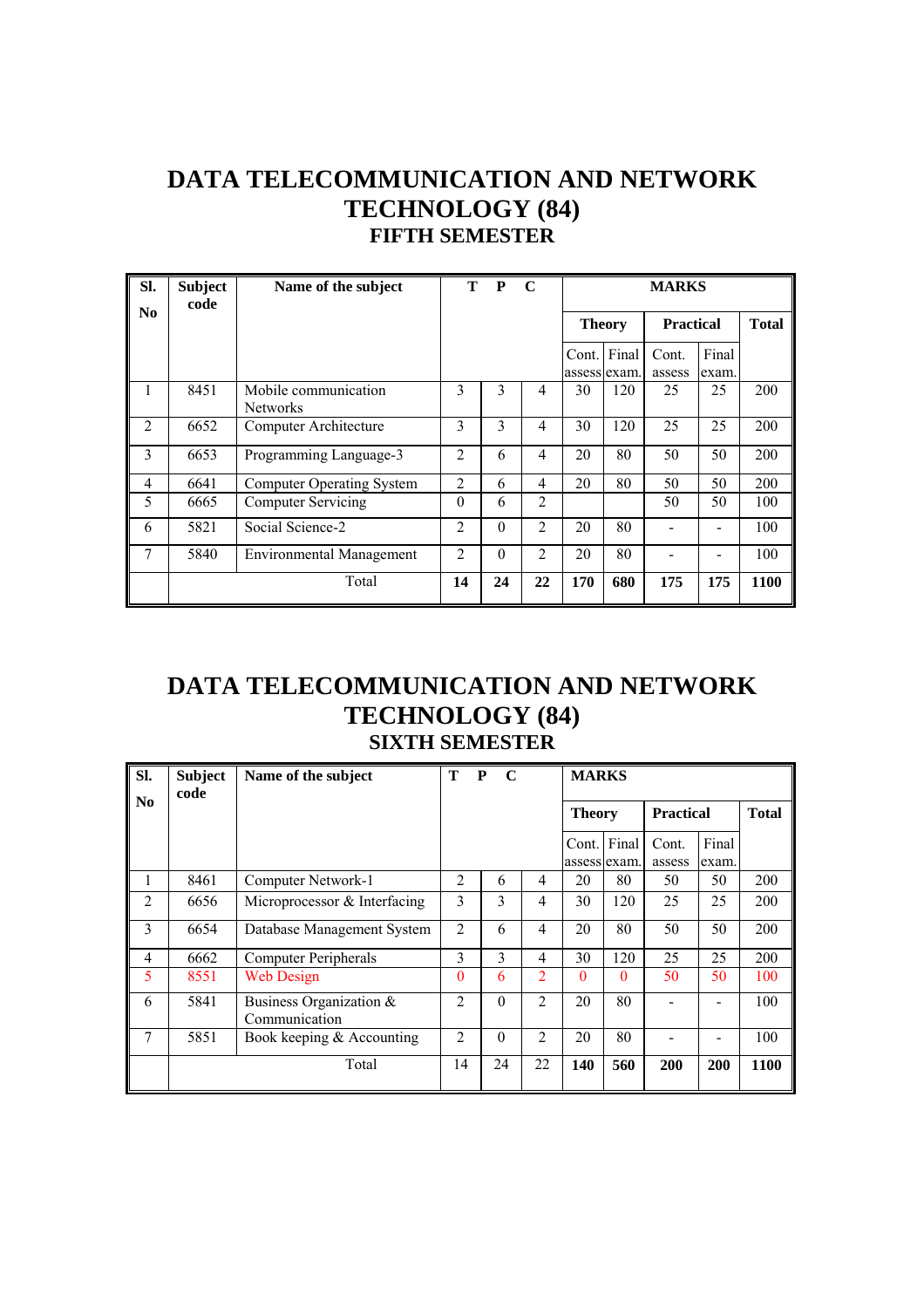## **DATA TELECOMMUNICATION AND NETWORK TECHNOLOGY (84) SEVENTH SEMESTER**

| SI.            | <b>Subject</b> |                                        |                |              |                |             |               | <b>MARKS</b>     |                |              |
|----------------|----------------|----------------------------------------|----------------|--------------|----------------|-------------|---------------|------------------|----------------|--------------|
| N <sub>0</sub> | code           | Name of the subject                    | T              | $\mathbf{P}$ | $\mathbf C$    |             | <b>Theory</b> | <b>Practical</b> |                |              |
|                |                |                                        |                |              |                | Cont. Final | assess exam.  | Cont.<br>assess  | Final<br>exam. | <b>Total</b> |
| 1              | 8471           | Computer Network-2                     | $\overline{2}$ | 6            | 4              | 20          | 80            | 50               | 50             | 200          |
| $\overline{2}$ | 8574           | Multimedia and Graphics                | 3              | 3            | $\overline{4}$ | 30          | 120           | 25               | 25             | 200          |
| 3              | 8472           | Network Security &<br>Troubleshooting  | $\overline{2}$ | 6            | $\overline{4}$ | 20          | 80            | 50               | 50             | 200          |
| $\overline{4}$ | 8473           | Microwave & Optical<br><b>Networks</b> | $\overline{2}$ | 6            | $\overline{4}$ | 20          | 80            | 50               | 50             | 200          |
| 5              | 8474           | Computer Network Project               | $\theta$       | 6            | $\overline{2}$ | 0           | $\Omega$      | 50               | 50             | 100          |
| 6              | 5852           | <b>Industrial Management</b>           | $\overline{2}$ | $\Omega$     | 2              | 20          | 80            | $\Omega$         | $\Omega$       | 100          |
| 7              | 5853           | Entrepreneurship                       | $\overline{2}$ | $\theta$     | 2              | 20          | 80            | $\theta$         | $\theta$       | 100          |
|                |                | Total                                  | 13             | 27           | 22             | <b>130</b>  | 520           | 225              | 225            | 1100         |

## **DATA TELECOMMUNICATION AND NETWORK TECHNOLOGY (84) EIGHTH SEMESTER**

| Sl.       | <b>Subject</b><br>code |                            |   |       |   |               |                              |                  | <b>MARKS</b> |              |
|-----------|------------------------|----------------------------|---|-------|---|---------------|------------------------------|------------------|--------------|--------------|
| <b>No</b> |                        |                            |   |       |   |               |                              |                  |              |              |
|           |                        | Name of the subject        |   | T P C |   | <b>Theory</b> |                              | <b>Practical</b> |              | <b>Total</b> |
|           |                        |                            |   |       |   |               | Cont. Final Cont.            |                  | Final        |              |
|           |                        |                            |   |       |   | assess exam.  |                              | assess           | exam.        |              |
|           | 8481                   | <b>Industrial Training</b> | 0 | 0     | 6 | -             | $\qquad \qquad \blacksquare$ | 180              | 120          | 300          |
|           |                        | Total                      |   |       |   | 6             |                              |                  |              | 300          |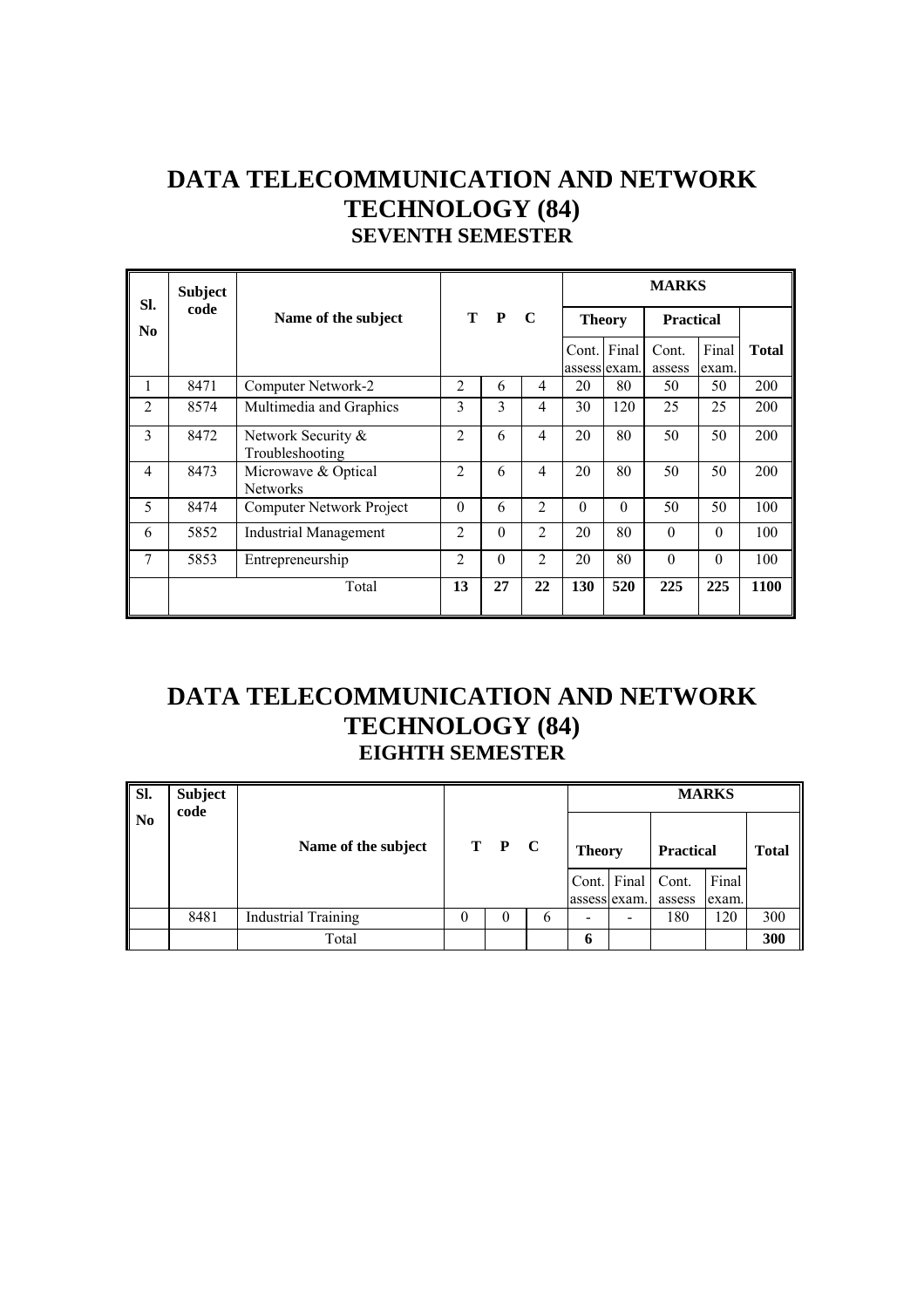## *SURVEYING TECHNOLOGY (78)*  **FRIST SEMESTER**

| SI.                    | <b>Subject</b> |                              |                |          |    |                       |                              | <b>MARKS</b>     |                              |              |
|------------------------|----------------|------------------------------|----------------|----------|----|-----------------------|------------------------------|------------------|------------------------------|--------------|
| $\mathbf{N}\mathbf{0}$ | code           | Name of the subject          |                | T P      | C  | <b>Theory</b>         |                              | <b>Practical</b> |                              | <b>Total</b> |
|                        |                |                              |                |          |    | Cont.<br>assess exam. | Final                        | Cont.<br>assess  | Final<br>exam.               |              |
| 1                      | 1011           | <b>Engineering Drawing</b>   | $\theta$       | 6        | 2  |                       | $\qquad \qquad \blacksquare$ | 50               | 50                           | 100          |
| $\mathfrak{D}$         | 1012           | <b>Engineering Materials</b> | $\mathfrak{D}$ | 3        | 3  | 20                    | 80                           | 25               | 25                           | 150          |
| 3                      | 5711           | Bangla                       | $\overline{2}$ | 2        | 3  | 20                    | 80                           | 50               |                              | 150          |
| $\overline{4}$         | 5712           | English-1                    | 2              | $\Omega$ | 2  | 20                    | 80                           |                  | $\qquad \qquad \blacksquare$ | 100          |
| 5                      | 5911           | Mathematics -1               | 3              | 3        | 4  | 30                    | 120                          | 50               | -                            | 200          |
| 6                      | 5912           | Physics-1                    | 3              | 3        | 4  | 30                    | 120                          | 25               | 25                           | 200          |
| 7.                     | 6711           | <b>Basic Electricity</b>     | 3              | 3        | 4  | 30                    | 120                          | 25               | 25                           | 200          |
|                        |                | Total                        | 15             | 20       | 22 | 150                   | 600                          | 225              | 125                          | 1100         |

## *SURVEYING TECHNOLOGY (78)*  **SECOND SEMESTER**

| SI.                    | <b>Subject</b> |                                                | T P<br>$\mathbf C$ |          |                |                       | <b>MARKS</b> |                  |                |              |
|------------------------|----------------|------------------------------------------------|--------------------|----------|----------------|-----------------------|--------------|------------------|----------------|--------------|
| $\mathbf{N}\mathbf{0}$ | code           | Name of the subject                            |                    |          |                | <b>Theory</b>         |              | <b>Practical</b> |                | <b>Total</b> |
|                        |                |                                                |                    |          |                | Cont.<br>assess exam. | Final        | Cont.<br>assess  | Final<br>exam. |              |
|                        | 5811           | Social Science -1                              | 2                  | $\theta$ | 2              | 20                    | 80           |                  |                | 100          |
| $\overline{2}$         | 5812           | Physical Education & Life<br>Skill Development | $\theta$           | 2        | 1              |                       |              | 25               | 25             | 50           |
| 3                      | 5921           | Mathmatics-2                                   | 3                  | 3        | 4              | 30                    | 120          | 50               |                | 200          |
| 4                      | 5922           | Physics -2                                     | 3                  | 3        | $\overline{4}$ | 30                    | 120          | 25               | 25             | 200          |
| 5                      | 6621           | Computer Application-1                         | $\theta$           | 6        | $\overline{2}$ |                       |              | 50               | 50             | 100          |
| 6                      | 6811           | <b>Basic Electronics</b>                       | 2                  | 3        | 3              | 20                    | 80           | 25               | 25             | 150          |
| 7                      | 7821           | <b>Basic Surveying</b>                         | $\overline{c}$     | 6        | 4              | 20                    | 80           | 50               | 50             | 200          |
|                        |                | Total                                          | 12                 | 23       | 20             | 120                   | 480          | 225              | 175            | 1000         |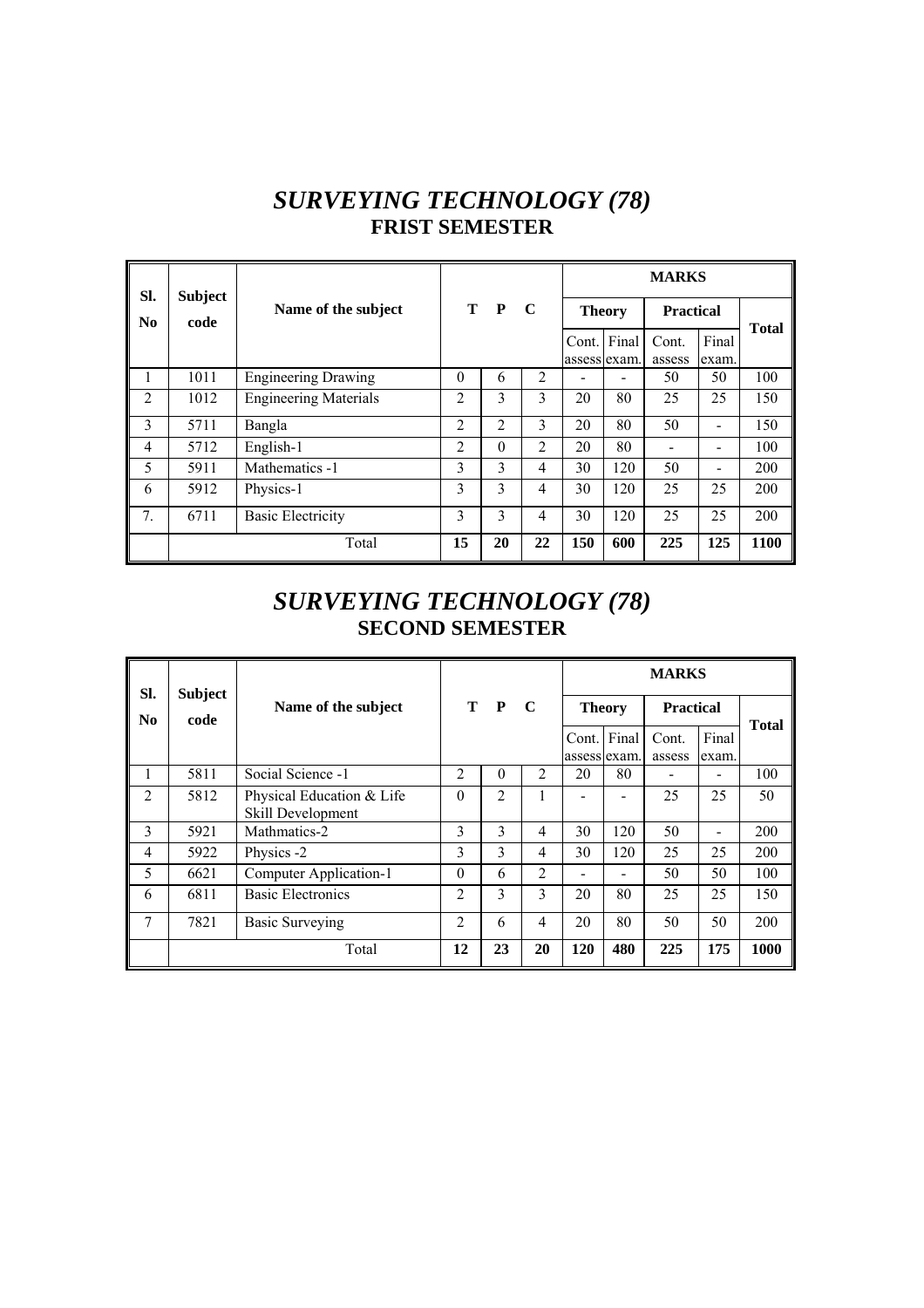# *SURVEYING TECHNOLOGY (78)*  **THIRD SEMESTER**

| SI.            | <b>Subject</b> | Name of the subject | T.             | $\mathbf{P}$   | $\mathbf C$    | <b>MARKS</b>  |                          |                  |                              |      |  |
|----------------|----------------|---------------------|----------------|----------------|----------------|---------------|--------------------------|------------------|------------------------------|------|--|
| N <sub>0</sub> | code           |                     |                |                |                | <b>Theory</b> |                          | <b>Practical</b> | <b>Total</b>                 |      |  |
|                |                |                     |                |                |                | Cont. Final   | assess exam.             | Cont.<br>assess  | Final<br>exam.               |      |  |
| 1              | 7831           | Cadastral Surveying | 2              | 6              | 4              | 20            | 80                       | 50               | 50                           | 200  |  |
| 2              | 7832           | Leveling            | 2              | 3              | 3              | 20            | 80                       | 25               | 25                           | 150  |  |
| 3              | 6632           | Compter-2           | $\Omega$       | 6              | $\overline{2}$ |               | $\overline{\phantom{0}}$ | 50               | 50                           | 100  |  |
| $\overline{4}$ | 5931           | Math-3              | 3              | 3              | 4              | 30            | 120                      | 50               | $\overline{\phantom{0}}$     | 200  |  |
| 5              | 5722           | English-2           | $\overline{c}$ | $\overline{2}$ | 3              | 20            | 80                       | 50               | $\qquad \qquad \blacksquare$ | 150  |  |
| 6              | 5913           | Chemistry           | 3              | 3              | $\overline{4}$ | 30            | 120                      | 25               | 25                           | 200  |  |
| 7              | 5821           | Social Science -2   | $\overline{2}$ | $\theta$       | $\overline{2}$ | 20            | 80                       |                  |                              | 100  |  |
|                |                | Total               | 14             | 23             | 22             | 140           | 560                      | 250              | 150                          | 1100 |  |

## *SURVEYING TECHNOLOGY (78)*  **FOURTH SEMESTER**

| Sl.                    | <b>Subject</b><br>code | Name of the subject           | T<br>$\mathbf{P}$ | $\mathbf C$ |                | <b>MARKS</b>  |                  |                 |                |              |
|------------------------|------------------------|-------------------------------|-------------------|-------------|----------------|---------------|------------------|-----------------|----------------|--------------|
| $\mathbf{N}\mathbf{0}$ |                        |                               |                   |             |                | <b>Theory</b> | <b>Practical</b> |                 |                | <b>Total</b> |
|                        |                        |                               |                   |             |                | Cont. Final   | assess exam.     | Cont.<br>assess | Final<br>exam. |              |
| 1                      | 7841                   | Traversing                    | $\overline{2}$    | 6           | 4              | 20            | 80               | 50              | 50             | 200          |
| $\overline{2}$         | 7842                   | Cartography                   | 2                 | 3           | 3              | 20            | 80               | 25              | 25             | 150          |
| 3                      | 7843                   | <b>Spherical Trigonometry</b> | 2                 | 3           | 3              | 20            | 80               | 25              | 25             | 150          |
| $\overline{4}$         | 7844                   | Advance Surveysing-1          | 2                 | 6           | 4              | 20            | 80               | 50              | 50             | 200          |
| 5                      | 6442                   | Estimating & Costing -1       | 3                 | 3           | 4              | 30            | 120              | 25              | 25             | 200          |
| 6                      | 6433                   | Structural mechanics          | 3                 | 3           | 4              | 30            | 120              | 25              | 25             | 200          |
| 7                      | 5841                   | Business org $\&$             | $\mathfrak{D}$    | $\theta$    | $\overline{2}$ | 20            | 80               |                 |                | 100          |
|                        |                        | Communication                 |                   |             |                |               |                  |                 |                |              |
|                        |                        | <b>Total</b>                  | 16                | 24          | 24             | 160           | 640              | 200             | 200            | 1200         |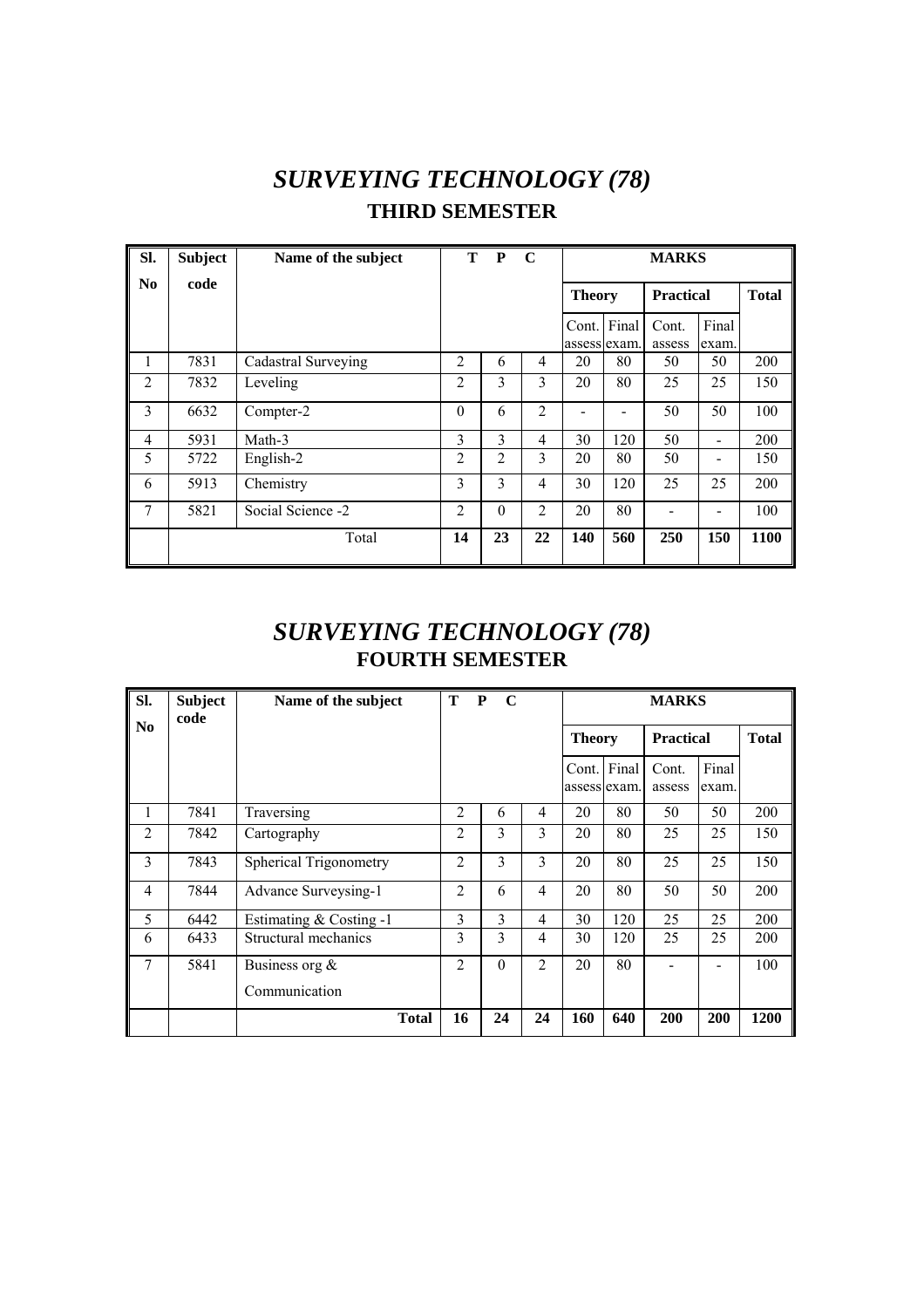# *SURVEYING TECHNOLOGY (78)*

#### **FIFTH SEMESTER**

| Sl.            | <b>Subject</b><br>code |                                 |                |          |                | <b>MARKS</b>  |     |                  |       |              |  |  |
|----------------|------------------------|---------------------------------|----------------|----------|----------------|---------------|-----|------------------|-------|--------------|--|--|
| N <sub>0</sub> |                        | Name of the subject             |                | T P C    |                | <b>Theory</b> |     | <b>Practical</b> |       | <b>Total</b> |  |  |
|                |                        |                                 |                |          |                | Cont. Final   |     | Cont.            | Final |              |  |  |
|                |                        |                                 |                |          |                | assess exam.  |     | assess           | exam. |              |  |  |
| 1              | 7851                   | Geodetic Surveying              | 3              | 3        | 4              | 30            | 120 | 25               | 25    | 200          |  |  |
| 2              | 7852                   | Hydraulics & Hydrology          | 3              | 3        | 4              | 30            | 120 | 25               | 25    | 200          |  |  |
| 3              | 6456                   | <b>Construction Process</b>     | 3              | 3        | 4              | 30            | 120 | 25               | 25    | 200          |  |  |
| $\overline{4}$ | 6454                   | Theory of Structure             | 3              | 3        | 4              | 30            | 120 | 25               | 25    | 200          |  |  |
| 5              | 6659                   | Programming in C                | 2              | 3        | 3              | 20            | 80  | 25               | 25    | 150          |  |  |
| 6              | 5840                   | <b>Environmental Management</b> | $\overline{2}$ | $\Omega$ | $\overline{2}$ | 20            | 80  |                  |       | 100          |  |  |
| 7              | 5851                   | Book keeping $&$ Accounting     | $\overline{2}$ | $\theta$ | $\overline{2}$ | 20            | 80  |                  |       | 100          |  |  |
|                |                        | Total                           | 18             | 15       | 23             | 180           | 720 | 125              | 125   | 1150         |  |  |

#### *SURVEYING TECHNOLOGY (78)*  **SIXTH SEMESTER**

| SI.            | <b>Subject</b><br>code |                                |                |          |                |               |       | <b>MARKS</b>     |       |              |  |
|----------------|------------------------|--------------------------------|----------------|----------|----------------|---------------|-------|------------------|-------|--------------|--|
| N <sub>0</sub> |                        | Name of the subject            | $T$ $P$        |          | - C            | <b>Theory</b> |       | <b>Practical</b> |       | <b>Total</b> |  |
|                |                        |                                |                |          |                | Cont.         | Final | Cont.            | Final |              |  |
|                |                        |                                |                |          |                | assess exam.  |       | assess           | exam. |              |  |
| 1              | 7861                   | Land Management                | 2              | $\theta$ | 2              | 20            | 80    |                  |       | 100          |  |
| $\overline{2}$ | 7862                   | Advance surveying-2            | $\overline{2}$ | 6        | 4              | 20            | 80    | 50               | 50    | 200          |  |
| 3              | 7863                   | Digital topographic Surveying  | $\overline{2}$ | 6        | $\overline{4}$ | 20            | 80    | 50               | 50    | 200          |  |
| $\overline{4}$ | 6463                   | Design of Structure -1         | 3              | 3        | 4              | 30            | 120   | 25               | 25    | 200          |  |
| 5              | 6462                   | <b>Transportation Engg-1</b>   | 3              | 3        | 4              | 30            | 120   | 25               | 25    | 200          |  |
| 6              | 6465                   | <b>Construction Management</b> | 2              | 3        | 3              | 20            | 80    | 25               | 25    | 150          |  |
| 7              | 5852                   | <b>Industrial Management</b>   | 2              | $\theta$ | $\overline{2}$ | 20            | 80    |                  |       | 100          |  |
|                |                        | Total                          | 16             | 21       | 23             | 160           | 640   | 175              | 175   | 1150         |  |